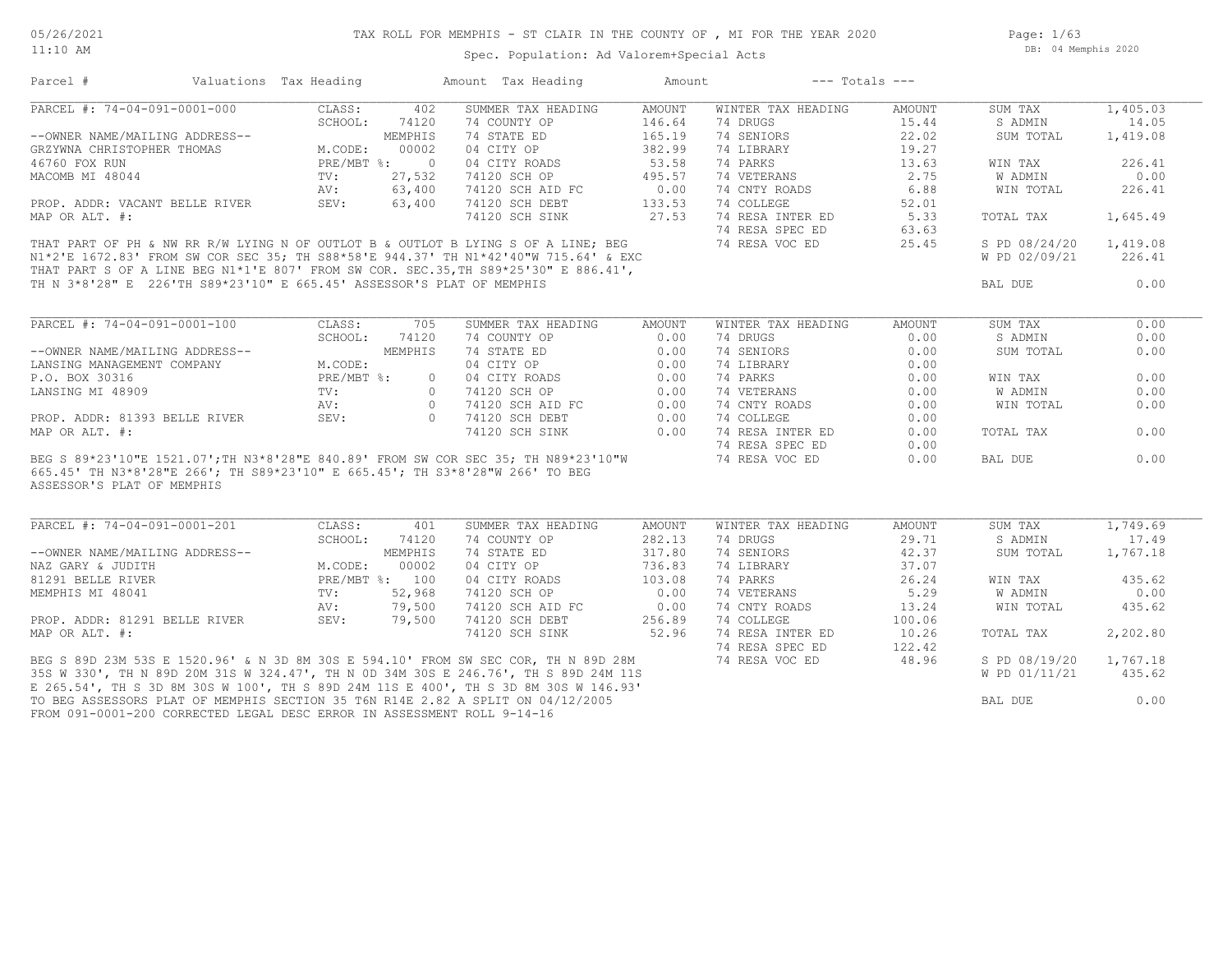way line of Belle River Rd. to the point of beg.Cont.3.88 acres

Spec. Population: Ad Valorem+Special Acts

Page: 2/63 DB: 04 Memphis 2020

| Parcel #                                                               | Valuations Tax Heading |               |                | Amount Tax Heading                                                                    | Amount        | $---$ Totals $---$ |               |               |          |
|------------------------------------------------------------------------|------------------------|---------------|----------------|---------------------------------------------------------------------------------------|---------------|--------------------|---------------|---------------|----------|
| PARCEL #: $74-04-091-0001-210$                                         |                        | CLASS:        | 401            | SUMMER TAX HEADING                                                                    | <b>AMOUNT</b> | WINTER TAX HEADING | <b>AMOUNT</b> | SUM TAX       | 2,012.21 |
|                                                                        |                        | SCHOOL:       | 74120          | 74 COUNTY OP                                                                          | 324.46        | 74 DRUGS           | 34.17         | S ADMIN       | 20.12    |
| --OWNER NAME/MAILING ADDRESS--                                         |                        |               | MEMPHIS        | 74 STATE ED                                                                           | 365.49        | 74 SENIORS         | 48.73         | SUM TOTAL     | 2,032.33 |
| DRYER W & K, ALICIA, JESSICA, &                                        |                        | M.CODE:       |                | 04 CITY OP                                                                            | 847.38        | 74 LIBRARY         | 42.64         |               |          |
| WILLIAMS ASHLEY                                                        |                        |               | PRE/MBT %: 100 | 04 CITY ROADS                                                                         | 118.54        | 74 PARKS           | 30.17         | WIN TAX       | 500.99   |
| 81321 BELLE RIVER                                                      |                        | $\text{TV}$ : | 60,915         | 74120 SCH OP                                                                          | 0.00          | 74 VETERANS        | 6.09          | W ADMIN       | 0.00     |
| MEMPHIS MI 48041                                                       |                        | AV:           | 114,100        | 74120 SCH AID FC                                                                      | 0.00          | 74 CNTY ROADS      | 15.22         | WIN TOTAL     | 500.99   |
|                                                                        |                        | SEV:          | 114,100        | 74120 SCH DEBT                                                                        | 295.43        | 74 COLLEGE         | 115.07        |               |          |
| PROP. ADDR: 81321 BELLE RIVER                                          |                        |               |                | 74120 SCH SINK                                                                        | 60.91         | 74 RESA INTER ED   | 11.80         | TOTAL TAX     | 2,533.32 |
| MAP OR ALT. #:                                                         |                        |               |                |                                                                                       |               | 74 RESA SPEC ED    | 140.79        |               |          |
|                                                                        |                        |               |                |                                                                                       |               | 74 RESA VOC ED     | 56.31         | S PD 09/03/20 | 2,032.33 |
|                                                                        |                        |               |                | BEG. S 89D 23M 53S E 1520.96' & N 3D 8M 30S E 741.03' FROM SE COR, TH N 89D 24M 11S   |               |                    |               | W PD 02/22/21 | 500.99   |
|                                                                        |                        |               |                | W 400', TH N 3D 8M 30S E 100', TH S 89D 24M 11S 400', S 3D 8M 30S W 100' TO BEG.      |               |                    |               |               |          |
| ASESSOR'S PLAT MEMPHIS SEC.35 T6N R14E .92 A. SPLIT ON 04/12/2005 FROM |                        |               |                |                                                                                       |               |                    |               | BAL DUE       | 0.00     |
| 04-091-0001-200                                                        |                        |               |                |                                                                                       |               |                    |               |               |          |
|                                                                        |                        |               |                |                                                                                       |               |                    |               |               |          |
| PARCEL #: 74-04-091-0001-500                                           |                        | CLASS:        | 401            | SUMMER TAX HEADING                                                                    | <b>AMOUNT</b> | WINTER TAX HEADING | AMOUNT        | SUM TAX       | 1,896.06 |
|                                                                        |                        | SCHOOL:       | 74120          | 74 COUNTY OP                                                                          | 305.73        | 74 DRUGS           | 32.20         | S ADMIN       | 18.96    |
| --OWNER NAME/MAILING ADDRESS--                                         |                        |               | MEMPHIS        | 74 STATE ED                                                                           | 344.39        | 74 SENIORS         | 45.91         | SUM TOTAL     | 1,915.02 |
| TARAS JOHN A                                                           |                        | M.CODE:       | 00001          | 04 CITY OP                                                                            | 798.47        | 74 LIBRARY         | 40.17         |               |          |
| TARAS-BERNABEL PAMELA M                                                |                        |               | PRE/MBT %: 100 | 04 CITY ROADS                                                                         | 111.70        | 74 PARKS           | 28.43         | WIN TAX       | 472.05   |
| 81821 BELLE RIVER                                                      |                        | TV:           | 57,399         | 74120 SCH OP                                                                          | 0.00          | 74 VETERANS        | 5.73          | W ADMIN       | 0.00     |
| MEMPHIS MI 48041                                                       |                        | AV:           | 95,800         | 74120 SCH AID FC                                                                      | 0.00          | 74 CNTY ROADS      | 14.34         | WIN TOTAL     | 472.05   |
|                                                                        |                        | SEV:          | 95,800         | 74120 SCH DEBT                                                                        | 278.38        | 74 COLLEGE         | 108.43        |               |          |
| PROP. ADDR: 81821 BELLE RIVER                                          |                        |               |                | 74120 SCH SINK                                                                        | 57.39         | 74 RESA INTER ED   | 11.12         |               |          |
|                                                                        |                        |               |                |                                                                                       |               |                    |               | TOTAL TAX     | 2,387.07 |
| MAP OR ALT. #:                                                         |                        |               |                |                                                                                       |               | 74 RESA SPEC ED    | 132.66        |               |          |
|                                                                        |                        |               |                |                                                                                       |               | 74 RESA VOC ED     | 53.06         | S PD 08/21/20 | 1,915.02 |
|                                                                        |                        |               |                | Parcel A; T6N, R14E, thN 01D 02M 00S E 2677.46' along to the Plat thereof as recorded |               |                    |               | W PD 01/04/21 | 472.05   |
|                                                                        |                        |               |                | in Liber 51 of Plats, Page 11, St Clair County Records, said Plat being a part of     |               |                    |               |               |          |
|                                                                        |                        |               |                | Section 35, Riley Township (Now the City of Memphis) St Clair County Michigan and     |               |                    |               | BAL DUE       | 0.00     |
|                                                                        |                        |               |                | described as: Commencing at the Southwest corner of said Section 35 to the West 1/4   |               |                    |               |               |          |
|                                                                        |                        |               |                | corner of said Section 35; S 88D 23M 30S E 608.38ft along the centerline and          |               |                    |               |               |          |
|                                                                        |                        |               |                | centerline tangent of Belle River Rd; th S 45D 44M 00S E 414.18 ft along the          |               |                    |               |               |          |
|                                                                        |                        |               |                | centerline tangent and centerline of said Belle River Rd.; th S 01D 42M 40S e. 47.49  |               |                    |               |               |          |
|                                                                        |                        |               |                | ft to the point of Beginning of this description; th cont. S 01D 42M 40S E.668.15 ft  |               |                    |               |               |          |
|                                                                        |                        |               |                | along an old fence line; th N 88D 58M 00S W.289.37 ft; th N. 01D 02M 00S E.406.73     |               |                    |               |               |          |
|                                                                        |                        |               |                | ft;th S. 88D 58M ooS E.85.00 ft;S. 45D 44M 00S E.202.28 ft;along the South right of   |               |                    |               |               |          |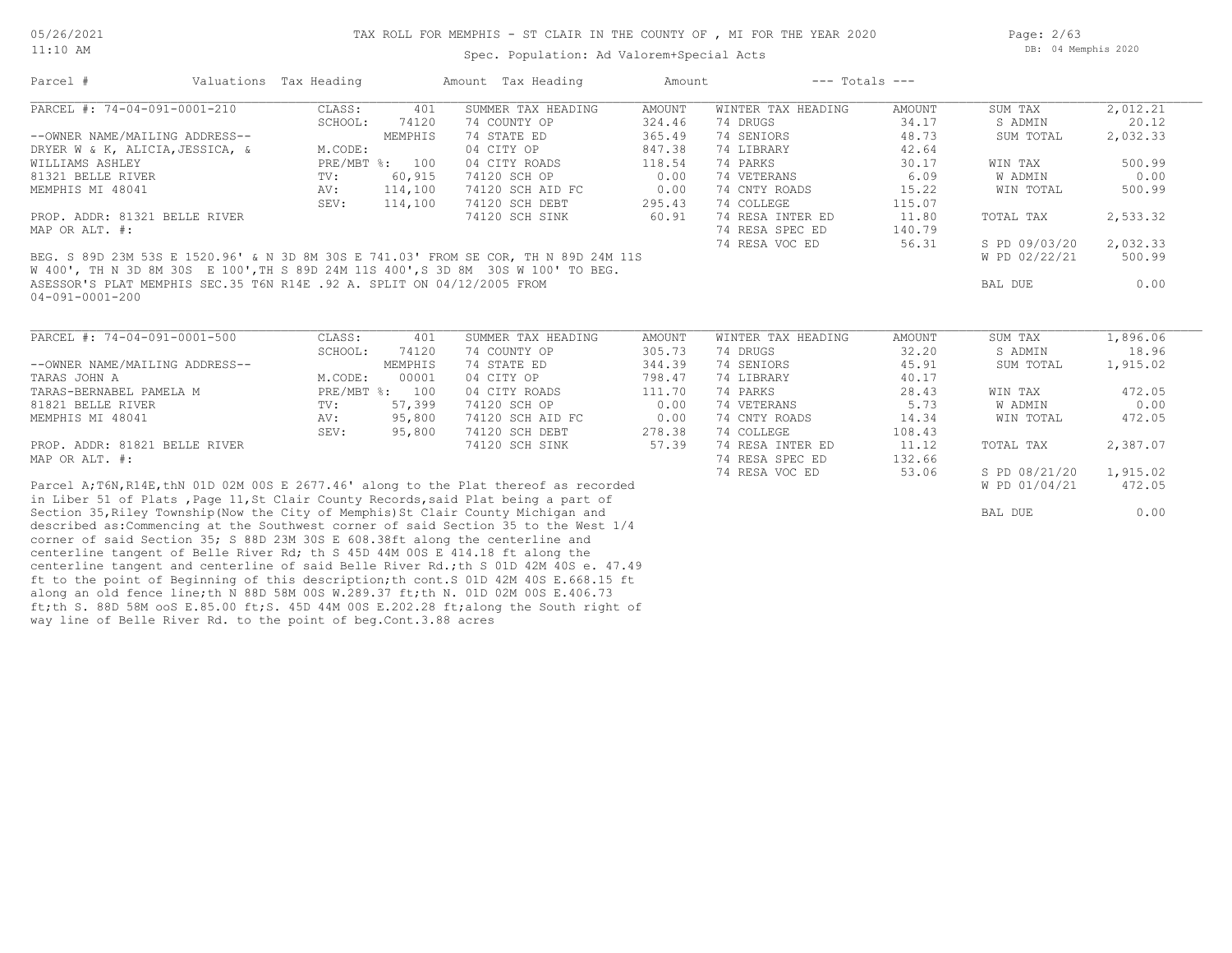Spec. Population: Ad Valorem+Special Acts

Page: 3/63 DB: 04 Memphis 2020

|                                                                                                                        | Valuations Tax Heading |                  | Amount Tax Heading          | Amount         | $---$ Totals $---$                  |                 |                      |                |
|------------------------------------------------------------------------------------------------------------------------|------------------------|------------------|-----------------------------|----------------|-------------------------------------|-----------------|----------------------|----------------|
| PARCEL #: 74-04-091-0001-600                                                                                           | CLASS:                 | 402              | SUMMER TAX HEADING          | <b>AMOUNT</b>  | WINTER TAX HEADING                  | <b>AMOUNT</b>   | SUM TAX              | 306.49         |
| --OWNER NAME/MAILING ADDRESS--                                                                                         | SCHOOL:                | 74120<br>MEMPHIS | 74 COUNTY OP<br>74 STATE ED | 49.42<br>55.67 | 74 DRUGS<br>74 SENIORS              | 5.20<br>7.42    | S ADMIN<br>SUM TOTAL | 3.06<br>309.55 |
| TARAS JOHN A                                                                                                           | M.CODE:                |                  | 04 CITY OP                  | 129.08         | 74 LIBRARY                          | 6.49            |                      |                |
| 81821 BELLE RIVER                                                                                                      |                        | PRE/MBT %: 100   | 04 CITY ROADS               | 18.05          | 74 PARKS                            | 4.59            | WIN TAX              | 76.25          |
| MEMPHIS MI 48041                                                                                                       | TV:                    | 9,279            | 74120 SCH OP                | 0.00           | 74 VETERANS                         | 0.92            | W ADMIN              | 0.00           |
|                                                                                                                        | AV:                    | 16,300           | 74120 SCH AID FC            | 0.00           | 74 CNTY ROADS                       | 2.31            | WIN TOTAL            | 76.25          |
| PROP. ADDR: VACANT BELLE RIVER                                                                                         | SEV:                   | 16,300           | 74120 SCH DEBT              | 45.00          | 74 COLLEGE                          | 17.52           |                      |                |
| MAP OR ALT. #:                                                                                                         |                        |                  | 74120 SCH SINK              | 9.27           | 74 RESA INTER ED                    | 1.79            | TOTAL TAX            | 385.80         |
|                                                                                                                        |                        |                  |                             |                | 74 RESA SPEC ED                     | 21.44           |                      |                |
| Legal Description: Parcel "B"A parcel of land being a part of Outlot A Assessor's                                      |                        |                  |                             |                | 74 RESA VOC ED                      | 8.57            | S PD 08/31/20        | 309.55         |
| Plat of Memphis" according to the Plat thereof as recorded in Liber 51 of                                              |                        |                  |                             |                |                                     |                 | W PD 12/21/20        | 76.25          |
| plats, Page 11, St Clair County Records, said Plat being a part of Section 35, Riley                                   |                        |                  |                             |                |                                     |                 |                      |                |
| Township (Now the City of Memphis), St Clair County, Michigan and described                                            |                        |                  |                             |                |                                     |                 | <b>BAL DUE</b>       | 0.00           |
| as: Commencing at the Southwest corner of said Section 35, T6N, R14E; th N 01D 02M 00S                                 |                        |                  |                             |                |                                     |                 |                      |                |
| E.2676.79 ft along the West line of Section 35 to the West 1/4 corner of said                                          |                        |                  |                             |                |                                     |                 |                      |                |
| Section 35; th S. 88D 23M 30S E.608.38 ft along the centerline and centerline                                          |                        |                  |                             |                |                                     |                 |                      |                |
| tangent of Belle River Road; th S.45D 44M 00S E.64.03 ft along the centerline                                          |                        |                  |                             |                |                                     |                 |                      |                |
| tangent of said Belle River Road; S 01D 02M 00S W. 59.18ft to the point of beginning                                   |                        |                  |                             |                |                                     |                 |                      |                |
| of this described; th contining S. 01D 02M 00S W. 488.75 ft; th S.88D 58M 00S E.85.00                                  |                        |                  |                             |                |                                     |                 |                      |                |
| ft; th N.04D 37M 00S E. 400.00 ft to a point on the South Right of Way line of Belle                                   |                        |                  |                             |                |                                     |                 |                      |                |
| River Rd.and a point on a curve to the left (Radius=487.99 ft., Delta=11D 41M                                          |                        |                  |                             |                |                                     |                 |                      |                |
| 18S, Chord Bears N.51D 34M 39S W. 99.38 ft) th along the South right of Way line of                                    |                        |                  |                             |                |                                     |                 |                      |                |
| Belle River Rd.and the Arc. of said curve to the left 99.55 ft. to the Beg.of                                          |                        |                  |                             |                |                                     |                 |                      |                |
| description. Containing 1.02 Acres.                                                                                    |                        |                  |                             |                |                                     |                 |                      |                |
|                                                                                                                        |                        |                  |                             |                |                                     |                 |                      |                |
|                                                                                                                        |                        |                  |                             |                |                                     |                 |                      |                |
|                                                                                                                        |                        |                  |                             |                |                                     |                 |                      |                |
|                                                                                                                        | CLASS:                 | 401              | SUMMER TAX HEADING          | <b>AMOUNT</b>  | WINTER TAX HEADING                  | <b>AMOUNT</b>   | SUM TAX              | 4,151.66       |
| PARCEL #: 74-04-091-0002-100                                                                                           | SCHOOL:                | 74120            | 74 COUNTY OP                | 669.43         | 74 DRUGS                            | 70.50           | S ADMIN              | 41.51          |
|                                                                                                                        |                        | MEMPHIS          | 74 STATE ED                 | 754.08         | 74 SENIORS                          | 100.54          | SUM TOTAL            | 4,193.17       |
| --OWNER NAME/MAILING ADDRESS--<br>ADDINGTON DARRIN & MELISSA                                                           | M.CODE:                |                  | 04 CITY OP                  | 1,748.34       | 74 LIBRARY                          | 87.97           |                      |                |
| 81847 BELLE RIVER                                                                                                      |                        | PRE/MBT %: 100   | 04 CITY ROADS               | 244.58         | 74 PARKS                            | 62.26           | WIN TAX              | 1,033.69       |
| MEMPHIS MI 48041                                                                                                       | TV:                    | 125,681          | 74120 SCH OP                | 0.00           | 74 VETERANS                         | 12.56           | W ADMIN              | 0.00           |
|                                                                                                                        | AV:                    | 203,000          | 74120 SCH AID FC            | 0.00           | 74 CNTY ROADS                       | 31.42           | WIN TOTAL            | 1,033.69       |
| PROP. ADDR: 81847 BELLE RIVER                                                                                          | SEV:                   | 203,000          | 74120 SCH DEBT              | 609.55         | 74 COLLEGE                          | 237.42          |                      |                |
| MAP OR ALT. #:                                                                                                         |                        |                  | 74120 SCH SINK              | 125.68         | 74 RESA INTER ED                    | 24.35           | TOTAL TAX            | 5,226.86       |
|                                                                                                                        |                        |                  |                             |                | 74 RESA SPEC ED                     | 290.48          |                      |                |
| T6N R14E CITY OF MEMPHIS COMM AT W1/4 COR SEC 35 TH S88*23'30"E 435.02 ALG CL & CL                                     |                        |                  |                             |                | 74 RESA VOC ED                      | 116.19          | S PD 08/31/20        | 4,193.17       |
| TANGENT BELLE RIVER RD TO POB TH CONT S88*23'30"E 173.36 FT ALG CL TANGENT TO P I                                      |                        |                  |                             |                |                                     |                 | W PD 02/12/21        | 1,033.69       |
| OF A CURVE TH S 45*44'E 64.03 FT ALG CL TANGENT TH S 01*02'W 739.59', TH N60*16'40"W                                   |                        |                  |                             |                |                                     |                 |                      |                |
|                                                                                                                        |                        |                  |                             |                |                                     |                 | BAL DUE              | 0.00           |
|                                                                                                                        |                        |                  |                             |                |                                     |                 |                      |                |
| 124.68', TH N 43*43'54"W 157.09', TH NO1*02'E 613.80' TO POB. 3.568 AC. PART OF<br>OUTLOT A ASSESSOR'S PLAT OF MEMPHIS |                        |                  |                             |                |                                     |                 |                      |                |
|                                                                                                                        |                        |                  |                             |                |                                     |                 |                      |                |
| PARCEL #: 74-04-091-0003-200                                                                                           | CLASS:                 | 401              | SUMMER TAX HEADING          | <b>AMOUNT</b>  | WINTER TAX HEADING                  | <b>AMOUNT</b>   | SUM TAX              | 2,344.99       |
|                                                                                                                        | SCHOOL:                | 74120            | 74 COUNTY OP                | 378.12         | 74 DRUGS                            | 39.82           | S ADMIN              | 23.44          |
| --OWNER NAME/MAILING ADDRESS--                                                                                         |                        | MEMPHIS          | 74 STATE ED                 | 425.93         | 74 SENIORS                          | 56.79           | SUM TOTAL            | 2,368.43       |
| ELLIOTT TINA M                                                                                                         | M.CODE:                |                  | 04 CITY OP                  | 987.52         | 74 LIBRARY                          | 49.69           |                      |                |
| 81917 BELLE RIVER                                                                                                      |                        | PRE/MBT %: 100   | 04 CITY ROADS               | 138.15         | 74 PARKS                            | 35.16           | WIN TAX              | 583.83         |
| MEMPHIS MI 48041                                                                                                       | TV:                    | 70,989           | 74120 SCH OP                | 0.00           | 74 VETERANS                         | 7.09            | W ADMIN              | 0.00           |
|                                                                                                                        | AV:                    | 148,100          | 74120 SCH AID FC            | 0.00           | 74 CNTY ROADS                       | 17.74           | WIN TOTAL            | 583.83         |
| PROP. ADDR: 81917 BELLE RIVER                                                                                          | SEV:                   | 148,100          | 74120 SCH DEBT              | 344.29         | 74 COLLEGE                          | 134.10          |                      |                |
| MAP OR ALT. #:                                                                                                         |                        |                  | 74120 SCH SINK              | 70.98          | 74 RESA INTER ED<br>74 RESA SPEC ED | 13.75<br>164.07 | TOTAL TAX            | 2,952.26       |

RIVER RD AND THE POB 3.51 A. PART OF OUTLOT A ASSESSOR'S PLAT OF MEMPHIS 216.22', TH N 35\*42'10"W 243.30', TH N01\*02'00" 294.33' TO A PT IN THE CL OF BELLE C/L TANGENT OF BELLE RIVER RD, TH S  $01*02'00''$  W  $613.80'$ , TH N  $52*45'55''$  W BELLE RIVER RD TO THE POB OF THIS DESC; TH CONT S88\*23'30"E 320.02 FT ALG THE C/L & COMM AT THE W1/4 COR OF SEC 35; T6N R14E; TH S88\*23'30"E 115.00 FT ALG THE C/L OF  $74$  RESA VOC ED

| 13.75<br>164.07 | TOTAL TAX                      | 2,952.26           |
|-----------------|--------------------------------|--------------------|
| 65.62           | S PD 08/19/20<br>W PD 02/01/21 | 2,368.43<br>583.83 |
|                 | BAL DUE                        | 0.00               |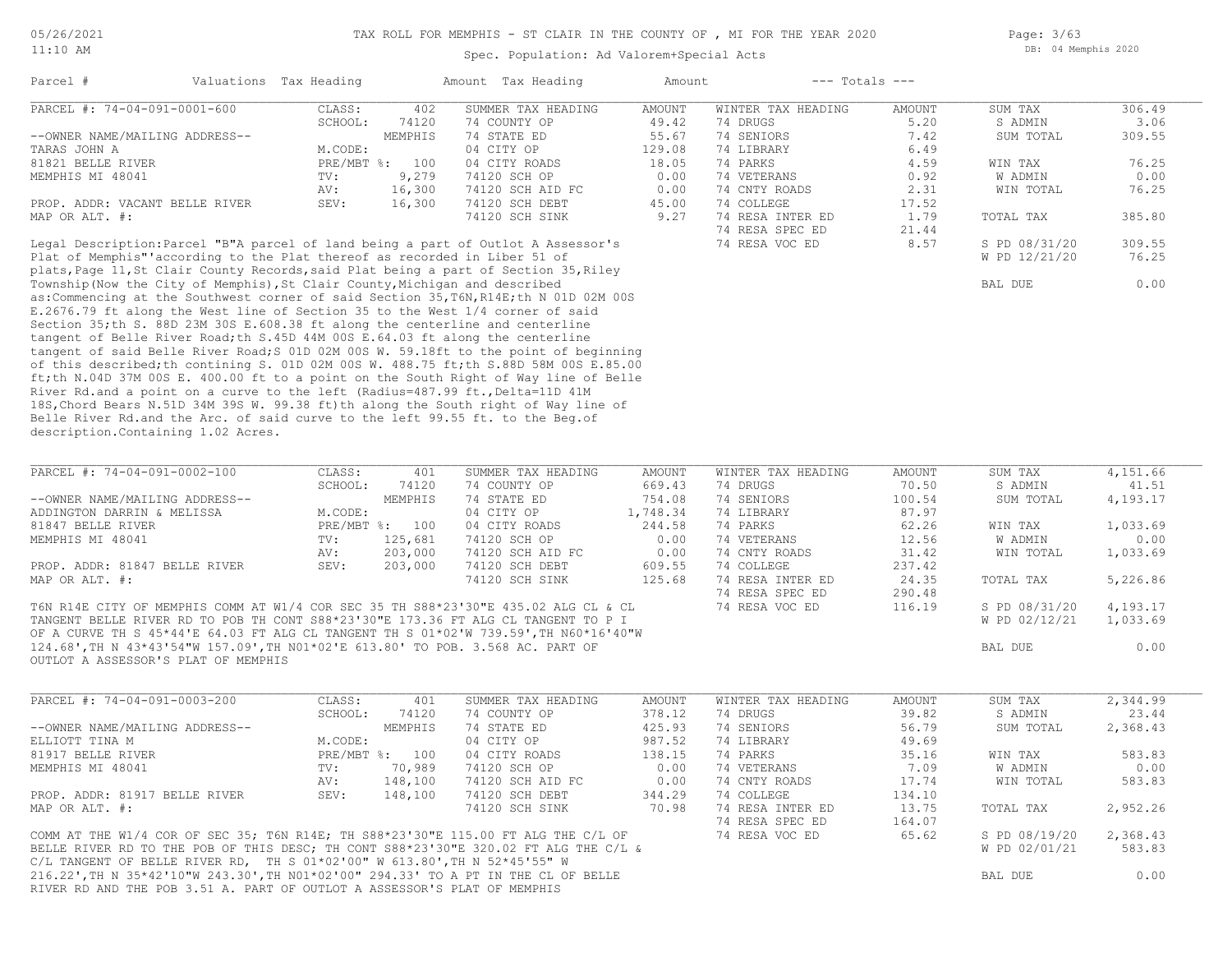11:10 AM

#### Spec. Population: Ad Valorem+Special Acts

Page: 4/63 DB: 04 Memphis 2020

| Parcel #                                                        | Valuations Tax Heading |                | Amount Tax Heading                                                                                                                                                                                                                                              | Amount   |                    | $---$ Totals $---$ |               |          |
|-----------------------------------------------------------------|------------------------|----------------|-----------------------------------------------------------------------------------------------------------------------------------------------------------------------------------------------------------------------------------------------------------------|----------|--------------------|--------------------|---------------|----------|
| PARCEL #: 74-04-091-0003-300                                    | CLASS:                 | 401            | SUMMER TAX HEADING                                                                                                                                                                                                                                              | AMOUNT   | WINTER TAX HEADING | AMOUNT             | SUM TAX       | 2,973.82 |
|                                                                 | SCHOOL:                | 74120          | 74 COUNTY OP                                                                                                                                                                                                                                                    | 479.51   | 74 DRUGS           | 50.50              | S ADMIN       | 29.73    |
| --OWNER NAME/MAILING ADDRESS--                                  |                        | MEMPHIS        | 74 STATE ED                                                                                                                                                                                                                                                     | 540.15   | 74 SENIORS         | 72.02              | SUM TOTAL     | 3,003.55 |
| GOERTZEN REBECCA                                                | M.CODE:                | 00001          | 04 CITY OP                                                                                                                                                                                                                                                      | 1,252.33 | 74 LIBRARY         | 63.01              |               |          |
| 81993 BELLE RIVER                                               |                        | PRE/MBT %: 100 | 04 CITY ROADS                                                                                                                                                                                                                                                   | 175.19   | 74 PARKS           | 44.59              | WIN TAX       | 740.41   |
| MEMPHIS MI 48041                                                | TV:                    | 90,025         | 74120 SCH OP                                                                                                                                                                                                                                                    | 0.00     | 74 VETERANS        | 9.00               | W ADMIN       | 0.00     |
|                                                                 | AV:                    | 173,500        | 74120 SCH AID FC                                                                                                                                                                                                                                                | 0.00     | 74 CNTY ROADS      | 22.50              | WIN TOTAL     | 740.41   |
| PROP. ADDR: 81993 BELLE RIVER                                   | SEV:                   | 173,500        | 74120 SCH DEBT                                                                                                                                                                                                                                                  | 436.62   | 74 COLLEGE         | 170.06             |               |          |
| MAP OR ALT. #:                                                  |                        |                | 74120 SCH SINK                                                                                                                                                                                                                                                  | 90.02    | 74 RESA INTER ED   | 17.44              | TOTAL TAX     | 3,743.96 |
|                                                                 |                        |                |                                                                                                                                                                                                                                                                 |          | 74 RESA SPEC ED    | 208.07             |               |          |
|                                                                 |                        |                | T6N R14E CITY OF MEPHIS BEG AT W 1/4 COR SEC 35 TH S01*02'W1004.63 FT ALG W LINE                                                                                                                                                                                |          | 74 RESA VOC ED     | 83.22              | S PD 08/21/20 | 3,003.55 |
|                                                                 |                        |                | SEC 35 TH S88*58'E 655.0 FT TH NO1*02'E 215.07 FT TH N60*16'40"W 124.68 FT TH                                                                                                                                                                                   |          |                    |                    | W PD 01/04/21 | 740.41   |
|                                                                 |                        |                |                                                                                                                                                                                                                                                                 |          |                    |                    |               |          |
|                                                                 |                        |                | SEC 35 TH S88*58'E 655.0 FT TH NUITUZER ZIJ.07 II IN NOS IS IS IS 243.33' TH NO1*02' E<br>N43*43'54"W 157.09 FT TH N52*45'58"W 216.22 FT TH N35*42'10" W 243.33' TH NO1*02' E<br>294.33' TO CL BELLE RIVER RD, TH N88*23'30" 115' ALG CL TO POB.7.953 A.PART OF |          |                    |                    | BAL DUE       | 0.00     |
| OUTLOT A ASSESSOR'S PLAT OF MEMPHIS                             |                        |                |                                                                                                                                                                                                                                                                 |          |                    |                    |               |          |
|                                                                 |                        |                |                                                                                                                                                                                                                                                                 |          |                    |                    |               |          |
|                                                                 |                        |                |                                                                                                                                                                                                                                                                 |          |                    |                    |               |          |
| PARCEL #: 74-04-092-0001-000                                    | CLASS:                 | 708            | SUMMER TAX HEADING                                                                                                                                                                                                                                              | AMOUNT   | WINTER TAX HEADING | AMOUNT             | SUM TAX       | 0.00     |
|                                                                 | SCHOOL:                | 74120          | 74 COUNTY OP                                                                                                                                                                                                                                                    | 0.00     | 74 DRUGS           | 0.00               | S ADMIN       | 0.00     |
| --OWNER NAME/MAILING ADDRESS--                                  |                        | MEMPHIS        | 74 STATE ED                                                                                                                                                                                                                                                     | 0.00     | 74 SENIORS         | 0.00               | SUM TOTAL     | 0.00     |
| FREE METHODIST CHURCH                                           | M.CODE:                |                | 04 CITY OP                                                                                                                                                                                                                                                      | 0.00     | 74 LIBRARY         | 0.00               |               |          |
| 34361 BORDMAN                                                   | $PRE/MBT$ %:           | $\Omega$       | 04 CITY ROADS                                                                                                                                                                                                                                                   | 0.00     | 74 PARKS           | 0.00               | WIN TAX       | 0.00     |
| MEMPHIS MI 48041                                                | TV:                    | $\bigcirc$     | 74120 SCH OP                                                                                                                                                                                                                                                    | 0.00     | 74 VETERANS        | 0.00               | W ADMIN       | 0.00     |
|                                                                 | AV:                    | $\circ$        | 74120 SCH AID FC                                                                                                                                                                                                                                                | 0.00     | 74 CNTY ROADS      | 0.00               | WIN TOTAL     | 0.00     |
| PROP. ADDR: 34361 BORDMAN                                       | SEV:                   | $\bigcap$      | 74120 SCH AID FC<br>74120 SCH DEBT                                                                                                                                                                                                                              | 0.00     | 74 COLLEGE         | 0.00               |               |          |
| MAP OR ALT. #:                                                  |                        |                | 74120 SCH SINK                                                                                                                                                                                                                                                  | 0.00     | 74 RESA INTER ED   | 0.00               | TOTAL TAX     | 0.00     |
|                                                                 |                        |                |                                                                                                                                                                                                                                                                 |          |                    |                    |               |          |
|                                                                 |                        |                |                                                                                                                                                                                                                                                                 |          | 74 RESA SPEC ED    | 0.00               |               |          |
|                                                                 |                        |                | THAT PART OF OUTLOT B; BEG AT SE COR TH N 3 DEG 8 1/2 MIN E 561 FT; TH N 89 DEG 25                                                                                                                                                                              |          | 74 RESA VOC ED     | 0.00               | BAL DUE       | 0.00     |
|                                                                 |                        |                | 1/2 MIN W 325.15 FT TH S 0 DEG 34 1/2 MIN W 560.44 FT; TH S 89 DEG 25 1/2 MIN E 300                                                                                                                                                                             |          |                    |                    |               |          |
| FT TO BEG EXC. S 200 FT OF W 120 FT. ASSESSOR'S PLAT OF MEMPHIS |                        |                |                                                                                                                                                                                                                                                                 |          |                    |                    |               |          |
|                                                                 |                        |                |                                                                                                                                                                                                                                                                 |          |                    |                    |               |          |
| PARCEL #: 74-04-092-0002-000                                    | CLASS:                 | 704            | SUMMER TAX HEADING                                                                                                                                                                                                                                              | AMOUNT   | WINTER TAX HEADING | AMOUNT             | SUM TAX       | 0.00     |
|                                                                 | SCHOOL:                | 74120          | 74 COUNTY OP                                                                                                                                                                                                                                                    | 0.00     | 74 DRUGS           | 0.00               | S ADMIN       | 0.00     |
| --OWNER NAME/MAILING ADDRESS--                                  |                        | MEMPHIS        | 74 STATE ED                                                                                                                                                                                                                                                     | 0.00     | 74 SENIORS         | 0.00               | SUM TOTAL     | 0.00     |
| MEMPHIS COMMUNITY SCHOOLS                                       | M.CODE:                |                | 04 CITY OP                                                                                                                                                                                                                                                      | 0.00     | 74 LIBRARY         | 0.00               |               |          |
| P.O. BOX 201                                                    | $PRE/MBT$ %:           | $\Omega$       | 04 CITY ROADS                                                                                                                                                                                                                                                   | 0.00     | 74 PARKS           | 0.00               | WIN TAX       | 0.00     |
| MEMPHIS MI 48041                                                | TV:                    | $\Omega$       | 74120 SCH OP                                                                                                                                                                                                                                                    | 0.00     | 74 VETERANS        | 0.00               | W ADMIN       | 0.00     |
|                                                                 | AV:                    | $\bigcirc$     | 74120 SCH AID FC                                                                                                                                                                                                                                                | 0.00     | 74 CNTY ROADS      | 0.00               | WIN TOTAL     | 0.00     |
| PROP. ADDR: 34165 BORDMAN                                       | SEV:                   | $\bigcirc$     | 74120 SCH DEBT                                                                                                                                                                                                                                                  | 0.00     | 74 COLLEGE         | 0.00               |               |          |
| MAP OR ALT. #:                                                  |                        |                | 74120 SCH SINK                                                                                                                                                                                                                                                  | 0.00     | 74 RESA INTER ED   | 0.00               | TOTAL TAX     | 0.00     |
|                                                                 |                        |                |                                                                                                                                                                                                                                                                 |          | 74 RESA SPEC ED    | 0.00               |               |          |
|                                                                 |                        |                | BEG AT SW COR OF OUTLOT B; TH S 89 DEG 25 1/2 MIN E 892.62 FT; TH N 0 DEG 34 1/2                                                                                                                                                                                |          | 74 RESA VOC ED     | 0.00               | BAL DUE       | 0.00     |
|                                                                 |                        |                | MIN E 807 FT; TH N 89 DEG 25 1/2 MIN W 886.41 FT; TH S 1 DEG 01 MIN W 807 FT TO                                                                                                                                                                                 |          |                    |                    |               |          |
| BEG. BEING PART OF OUTLOT B ASSESSOR'S PLAT OF MEMPHIS          |                        |                |                                                                                                                                                                                                                                                                 |          |                    |                    |               |          |
|                                                                 |                        |                |                                                                                                                                                                                                                                                                 |          |                    |                    |               |          |
|                                                                 |                        |                |                                                                                                                                                                                                                                                                 |          |                    |                    |               |          |
|                                                                 |                        |                |                                                                                                                                                                                                                                                                 |          |                    |                    |               |          |
|                                                                 |                        |                |                                                                                                                                                                                                                                                                 |          |                    |                    |               |          |
|                                                                 |                        |                |                                                                                                                                                                                                                                                                 |          |                    |                    |               |          |
|                                                                 |                        |                |                                                                                                                                                                                                                                                                 |          |                    |                    |               |          |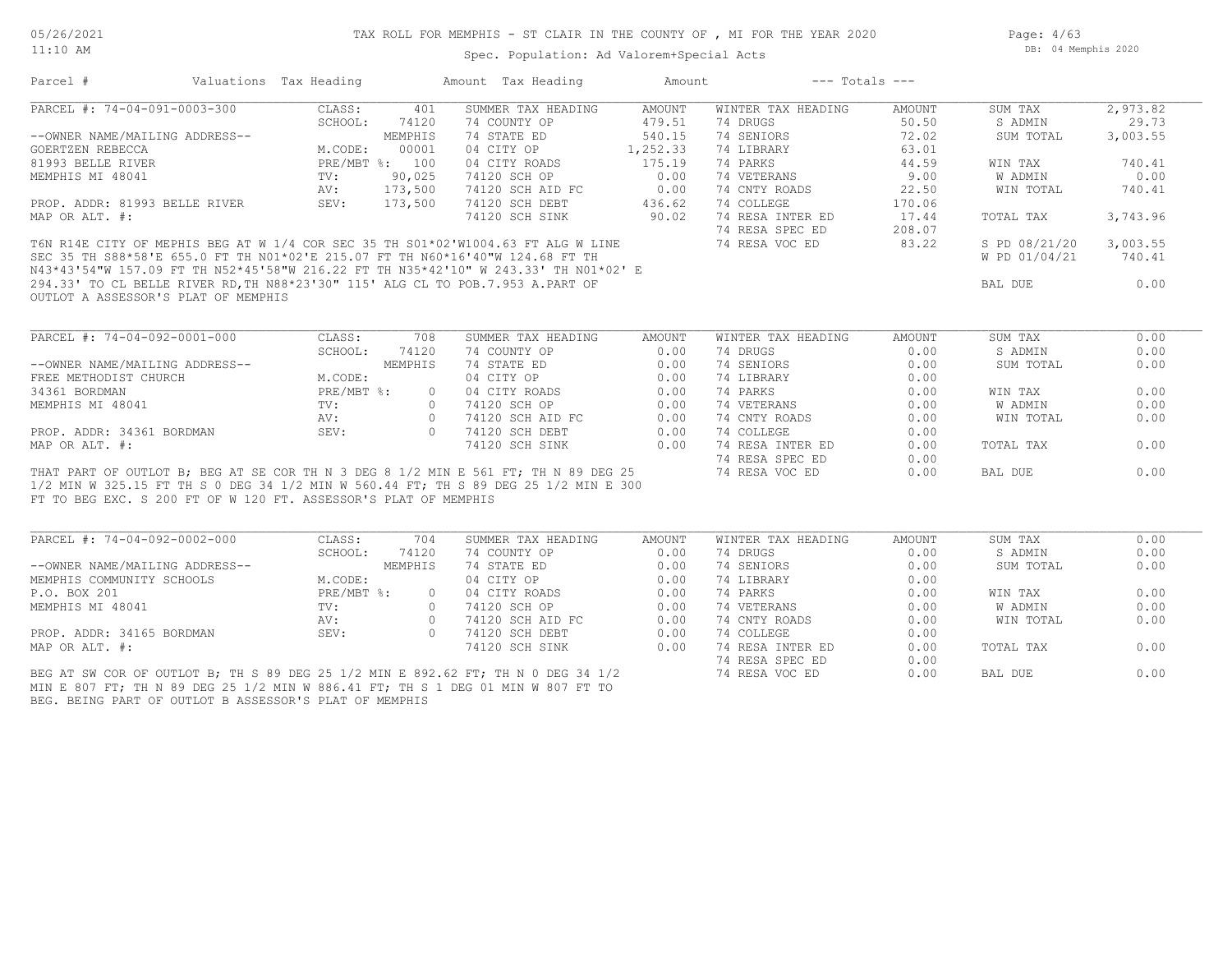11:10 AM

## TAX ROLL FOR MEMPHIS - ST CLAIR IN THE COUNTY OF , MI FOR THE YEAR 2020

Page: 5/63 DB: 04 Memphis 2020

Spec. Population: Ad Valorem+Special Acts

| Parcel #                                                                     | Valuations Tax Heading                |                | Amount Tax Heading                                                                  | Amount   | $---$ Totals $---$ |        |               |          |
|------------------------------------------------------------------------------|---------------------------------------|----------------|-------------------------------------------------------------------------------------|----------|--------------------|--------|---------------|----------|
| PARCEL #: 74-04-092-0003-000                                                 | CLASS:                                | 401            | SUMMER TAX HEADING                                                                  | AMOUNT   | WINTER TAX HEADING | AMOUNT | SUM TAX       | 2,382.32 |
|                                                                              | SCHOOL:                               | 74120          | 74 COUNTY OP                                                                        | 248.65   | 74 DRUGS           | 26.18  | S ADMIN       | 23.82    |
| --OWNER NAME/MAILING ADDRESS--                                               |                                       | MEMPHIS        | 74 STATE ED                                                                         | 280.09   | 74 SENIORS         | 37.34  | SUM TOTAL     | 2,406.14 |
| FREE METHODIST CHURCH                                                        | M.CO<br>PRE/<br>TV:<br>AV·<br>M.CODE: |                | 04 CITY OP                                                                          | 649.39   | 74 LIBRARY         | 32.67  |               |          |
| 34361 BORDMAN                                                                | PRE/MBT %:                            | $\circ$        | 04 CITY ROADS                                                                       | 90.84    | 74 PARKS           | 23.12  | WIN TAX       | 383.90   |
| MEMPHIS MI 48041                                                             |                                       | 46,682         | 74120 SCH OP                                                                        | 840.27   | 74 VETERANS        | 4.66   | W ADMIN       | 0.00     |
|                                                                              | AV:                                   | 63,600         | 74120 SCH AID FC                                                                    | 0.00     | 74 CNTY ROADS      | 11.67  | WIN TOTAL     | 383.90   |
| PROP. ADDR: 34333 BORDMAN                                                    | SEV:                                  | 63,600         | 74120 SCH DEBT                                                                      | 226.40   | 74 COLLEGE         | 88.18  |               |          |
| MAP OR ALT. #:                                                               |                                       |                | 74120 SCH SINK                                                                      | 46.68    | 74 RESA INTER ED   | 9.04   | TOTAL TAX     | 2,790.04 |
|                                                                              |                                       |                |                                                                                     |          | 74 RESA SPEC ED    | 107.89 |               |          |
|                                                                              |                                       |                | S 200 FT OF W 120 FT OF THAT PART OF OUTLOT B; BEG AT SE COR; TH N 3 DEG 8 1/2 MIN  |          | 74 RESA VOC ED     | 43.15  | S PD 07/22/20 | 2,406.14 |
|                                                                              |                                       |                | E 561 FT; TH N 89 DEG 25 1/2 MIN W 325.15 FT; TH S 0 DEG 34 1/2 MIN W 560.44 FT; TH |          |                    |        | W PD 12/10/20 | 383.90   |
| S 89 DEG 25 1/2 MIN E 300' TO BEG.ASSESSOR'S PLAT OF MEMPHIS                 |                                       |                |                                                                                     |          |                    |        | BAL DUE       | 0.00     |
|                                                                              |                                       |                |                                                                                     |          |                    |        |               |          |
| PARCEL #: 74-04-093-0001-000                                                 | CLASS:                                | 401            | SUMMER TAX HEADING                                                                  | AMOUNT   | WINTER TAX HEADING | AMOUNT | SUM TAX       | 2,664.39 |
|                                                                              | SCHOOL:                               | 74120          | 74 COUNTY OP                                                                        | 429.62   | 74 DRUGS           | 45.24  | S ADMIN       | 26.64    |
| --OWNER NAME/MAILING ADDRESS--                                               |                                       | MEMPHIS        | 74 STATE ED                                                                         | 483.94   | 74 SENIORS         | 64.52  | SUM TOTAL     | 2,691.03 |
| GILL RYAN                                                                    | M.CODE:                               | 00001          | 04 CITY OP                                                                          | 1,122.03 | 74 LIBRARY         | 56.46  |               |          |
| 81185 COLE                                                                   |                                       | PRE/MBT %: 100 | 04 CITY ROADS                                                                       | 156.96   | 74 PARKS           | 39.95  | WIN TAX       | 663.37   |
| MEMPHIS MI 48041                                                             | TV:                                   | 80,658         | 74120 SCH OP                                                                        | 0.00     | 74 VETERANS        | 8.06   | W ADMIN       | 0.00     |
|                                                                              | AV:                                   | 95,300         | 74120 SCH AID FC                                                                    | 0.00     | 74 CNTY ROADS      | 20.16  | WIN TOTAL     | 663.37   |
| PROP. ADDR: 81185 COLE                                                       | SEV:                                  | 95,300         | 74120 SCH DEBT                                                                      | 391.19   | 74 COLLEGE         | 152.37 |               |          |
| MAP OR ALT. #:                                                               |                                       |                | 74120 SCH SINK                                                                      | 80.65    | 74 RESA INTER ED   | 15.63  | TOTAL TAX     | 3,354.40 |
|                                                                              |                                       |                |                                                                                     |          | 74 RESA SPEC ED    | 186.42 |               |          |
| S 65 FT OF OUTLOT C MEAS ON W LOT LINE. ASSESSORS PLAT OF MEMPHIS            |                                       |                |                                                                                     |          | 74 RESA VOC ED     | 74.56  | S PD 08/21/20 | 2,691.03 |
|                                                                              |                                       |                |                                                                                     |          |                    |        | W PD 01/04/21 | 663.37   |
|                                                                              |                                       |                |                                                                                     |          |                    |        |               |          |
|                                                                              |                                       |                |                                                                                     |          |                    |        | BAL DUE       | 0.00     |
|                                                                              |                                       |                |                                                                                     |          |                    |        |               |          |
| PARCEL #: 74-04-093-0002-000                                                 | CLASS:                                | 401            | SUMMER TAX HEADING                                                                  | AMOUNT   | WINTER TAX HEADING | AMOUNT | SUM TAX       | 1,618.62 |
|                                                                              | SCHOOL:                               | 74120          | 74 COUNTY OP                                                                        | 260.99   | 74 DRUGS           | 27.48  | S ADMIN       | 16.18    |
| --OWNER NAME/MAILING ADDRESS--                                               |                                       | MEMPHIS        | 74 STATE ED                                                                         | 294.00   | 74 SENIORS         | 39.20  | SUM TOTAL     | 1,634.80 |
| DIAZ JOSHUA J                                                                | M.CODE:                               | 00005          | 04 CITY OP                                                                          | 681.63   | 74 LIBRARY         | 34.30  |               |          |
| 81205 COLE STREET                                                            |                                       | PRE/MBT %: 100 | 04 CITY ROADS                                                                       | 95.35    | 74 PARKS           | 24.27  | WIN TAX       | 403.00   |
| RICHMOND MI 48041                                                            | TV:                                   | 49,000         | 74120 SCH OP                                                                        | 0.00     | 74 VETERANS        | 4.90   | W ADMIN       | 0.00     |
|                                                                              | AV:                                   | 49,000         | 74120 SCH AID FC                                                                    | 0.00     | 74 CNTY ROADS      | 12.25  | WIN TOTAL     | 403.00   |
| PROP. ADDR: 81205 COLE                                                       | SEV:                                  | 49,000         | 74120 SCH DEBT                                                                      | 237.65   | 74 COLLEGE         | 92.56  |               |          |
| MAP OR ALT. #:                                                               |                                       |                | 74120 SCH SINK                                                                      | 49.00    | 74 RESA INTER ED   | 9.49   | TOTAL TAX     | 2,037.80 |
|                                                                              |                                       |                |                                                                                     |          | 74 RESA SPEC ED    | 113.25 |               |          |
| N 90 FT OF S 155 FT MEAS ON W LOT LINE OF OUTLOT C ASSESSORS PLAT OF MEMPHIS |                                       |                |                                                                                     |          | 74 RESA VOC ED     | 45.30  | S PD 08/21/20 | 1,634.80 |
|                                                                              |                                       |                |                                                                                     |          |                    |        | W PD 01/04/21 | 403.00   |
|                                                                              |                                       |                |                                                                                     |          |                    |        | BAL DUE       | 0.00     |
|                                                                              |                                       |                |                                                                                     |          |                    |        |               |          |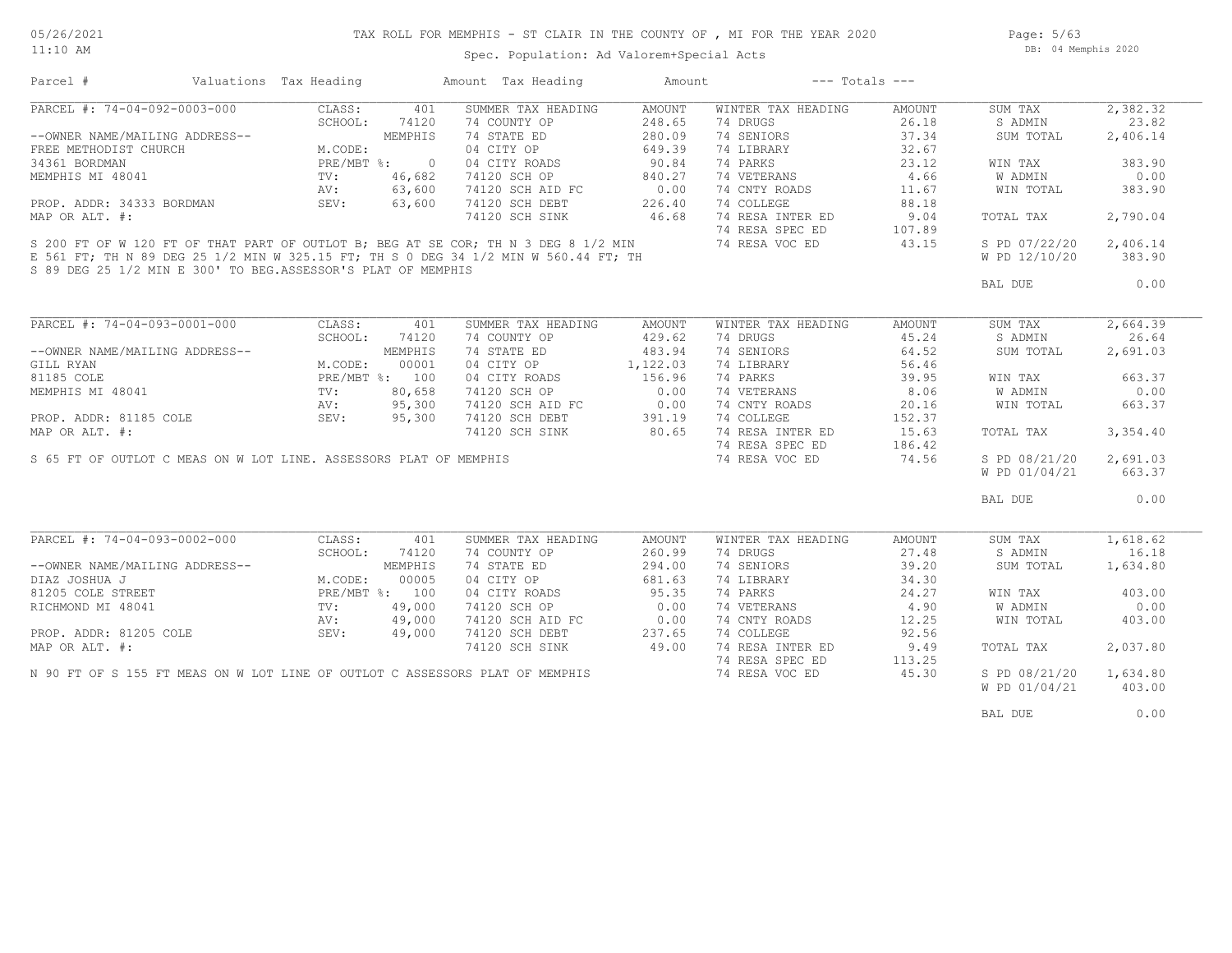Spec. Population: Ad Valorem+Special Acts

Page: 6/63 DB: 04 Memphis 2020

| Parcel #                                                                      | Valuations Tax Heading |                | Amount Tax Heading                                                                  | Amount | $---$ Totals $---$ |               |               |          |
|-------------------------------------------------------------------------------|------------------------|----------------|-------------------------------------------------------------------------------------|--------|--------------------|---------------|---------------|----------|
| PARCEL #: 74-04-093-0003-001                                                  | CLASS:                 | 401            | SUMMER TAX HEADING                                                                  | AMOUNT | WINTER TAX HEADING | AMOUNT        | SUM TAX       | 1,841.49 |
|                                                                               | SCHOOL:                | 74120          | 74 COUNTY OP                                                                        | 296.93 | 74 DRUGS           | 31.27         | S ADMIN       | 18.41    |
| --OWNER NAME/MAILING ADDRESS--                                                |                        | MEMPHIS        | 74 STATE ED                                                                         | 334.48 | 74 SENIORS         | 44.59         | SUM TOTAL     | 1,859.90 |
| MARNON EDWARD JR                                                              | M.CODE:                |                | 04 CITY OP                                                                          | 775.49 | 74 LIBRARY         | 39.02         |               |          |
| P.O. BOX 594                                                                  |                        | PRE/MBT %: 100 | 04 CITY ROADS                                                                       | 108.48 | 74 PARKS           | 27.61         | WIN TAX       | 458.47   |
| MEMPHIS MI 48041                                                              | TV:                    | 55,747         | 74120 SCH OP                                                                        | 0.00   | 74 VETERANS        | 5.57          | W ADMIN       | 0.00     |
|                                                                               | AV:                    | 112,100        | 74120 SCH AID FC                                                                    | 0.00   | 74 CNTY ROADS      | 13.93         | WIN TOTAL     | 458.47   |
| PROP. ADDR: 81500 COLE                                                        | SEV:                   | 112,100        | 74120 SCH DEBT                                                                      | 270.37 | 74 COLLEGE         | 105.31        |               |          |
| MAP OR ALT. #:                                                                |                        |                | 74120 SCH SINK                                                                      | 55.74  | 74 RESA INTER ED   | 10.80         | TOTAL TAX     | 2,318.37 |
|                                                                               |                        |                |                                                                                     |        | 74 RESA SPEC ED    | 128.84        |               |          |
|                                                                               |                        |                | COMM AT THE NW CORN OF OUTLOT C; TH ALG THE N LINE OF OUTLOT C S85*21'00"E 91.69 FT |        | 74 RESA VOC ED     | 51.53         | S PD 08/03/20 | 1,859.90 |
|                                                                               |                        |                | TO THE POB; TH S85*21'00"E 19.31FT TO A PT OF CURVATURE; TH 288.99FT ALG A CURVE    |        |                    |               | W PD 01/04/21 | 458.47   |
|                                                                               |                        |                | CONCAVE TO THE N, HAVING A RADIUS OF 4,978.31 FT, A CENTRAL ANGLE OF 04*03'36", AND |        |                    |               |               |          |
|                                                                               |                        |                | A CHORD OF S87*22'54"E 288.93 FT; TH S01*44'40"W 351.32FT; TH N88*47'42"W 120.21    |        |                    |               | BAL DUE       | 0.00     |
|                                                                               |                        |                | FT; TH NO1*44'40"E 13.29FT TO A PT OF CURVATURE; TH 101.64 FT ALG A CURVE CONCAVE   |        |                    |               |               |          |
|                                                                               |                        |                |                                                                                     |        |                    |               |               |          |
| TO THE W, HAVING A RAD OF 35FT, A CENTRAL ANGLE OF 166*23'4", AND A CHORD OF  |                        |                |                                                                                     |        |                    |               |               |          |
| N37*01'48"W 69.51 FT; TH N24*44'18"W 324.39 FT TO POB. 1.71 AC                |                        |                |                                                                                     |        |                    |               |               |          |
|                                                                               |                        |                |                                                                                     |        |                    |               |               |          |
|                                                                               |                        |                |                                                                                     |        |                    |               |               |          |
| PARCEL #: 74-04-093-0003-010                                                  | CLASS:                 | 402            | SUMMER TAX HEADING                                                                  | AMOUNT | WINTER TAX HEADING | <b>AMOUNT</b> | SUM TAX       | 293.31   |
|                                                                               | SCHOOL:                | 74120          | 74 COUNTY OP                                                                        | 47.29  | 74 DRUGS           | 4.98          | S ADMIN       | 2.93     |
| --OWNER NAME/MAILING ADDRESS--                                                |                        | MEMPHIS        | 74 STATE ED                                                                         | 53.28  | 74 SENIORS         | 7.10          | SUM TOTAL     | 296.24   |
| MARNON EDWARD JR                                                              | M.CODE:                |                | 04 CITY OP                                                                          | 123.52 | 74 LIBRARY         | 6.21          |               |          |
| P.O. BOX 594                                                                  |                        | PRE/MBT %: 100 | 04 CITY ROADS                                                                       | 17.28  | 74 PARKS           | 4.39          | WIN TAX       | 72.99    |
| MEMPHIS MI 48041                                                              | TV:                    | 8,880          | 74120 SCH OP                                                                        | 0.00   | 74 VETERANS        | 0.88          | W ADMIN       | 0.00     |
|                                                                               | AV:                    | 17,400         | 74120 SCH AID FC                                                                    | 0.00   | 74 CNTY ROADS      | 2.22          | WIN TOTAL     | 72.99    |
| PROP. ADDR: COLE VACANT                                                       | SEV:                   | 17,400         | 74120 SCH DEBT                                                                      | 43.06  | 74 COLLEGE         | 16.77         |               |          |
| MAP OR ALT. #:                                                                |                        |                | 74120 SCH SINK                                                                      | 8.88   | 74 RESA INTER ED   | 1.72          | TOTAL TAX     | 369.23   |
|                                                                               |                        |                |                                                                                     |        | 74 RESA SPEC ED    | 20.52         |               |          |
|                                                                               |                        |                | BEF AT THE NW CORN OF OUTLOT C, TH S86*21'00"W 91.69 FT; TH S24*44'18"e 324.39 FT   |        | 74 RESA VOC ED     | 8.20          | S PD 08/03/20 | 296.24   |
|                                                                               |                        |                | TO A PT OF CURV; TH 62.59 FT ALG A CURVE CONCAVE TO THE EAST, HAVING A RADIUS OF 35 |        |                    |               | W PD 12/21/20 | 72.99    |
| FT, A CENTRAL ANGLE OF 102*27'05", AND A CHORD OF S08*33'08"E 54.58 FT; TH    |                        |                |                                                                                     |        |                    |               |               |          |
|                                                                               |                        |                | S01*44'40"W 12.74FT; THE N88*47'42"W 229.47 FT; TH N01*41'48"E 364.09 FT TO POB.    |        |                    |               | BAL DUE       | 0.00     |
| 1.45 AC                                                                       |                        |                |                                                                                     |        |                    |               |               |          |
|                                                                               |                        |                |                                                                                     |        |                    |               |               |          |
|                                                                               |                        |                |                                                                                     |        |                    |               |               |          |
| PARCEL #: 74-04-093-0004-000                                                  | CLASS:                 | 401            | SUMMER TAX HEADING                                                                  | AMOUNT | WINTER TAX HEADING | <b>AMOUNT</b> | SUM TAX       | 2,299.90 |
|                                                                               | SCHOOL:                | 74120          | 74 COUNTY OP                                                                        | 370.85 | 74 DRUGS           | 39.05         | S ADMIN       | 22.99    |
| --OWNER NAME/MAILING ADDRESS--                                                |                        | MEMPHIS        | 74 STATE ED                                                                         | 417.74 | 74 SENIORS         | 55.69         | SUM TOTAL     | 2,322.89 |
| URICK DENNIS M                                                                | M.CODE:                |                | 04 CITY OP                                                                          | 968.53 | 74 LIBRARY         | 48.73         |               |          |
| P.O. BOX 567                                                                  |                        | PRE/MBT %: 100 | 04 CITY ROADS                                                                       | 135.49 | 74 PARKS           | 34.49         | WIN TAX       | 572.61   |
| MEMPHIS MI 48041                                                              | TV:                    | 69,624         | 74120 SCH OP                                                                        | 0.00   | 74 VETERANS        | 6.96          | W ADMIN       | 0.00     |
|                                                                               | AV:                    | 104,200        | 74120 SCH AID FC                                                                    | 0.00   | 74 CNTY ROADS      | 17.40         | WIN TOTAL     | 572.61   |
| PROP. ADDR: 81250 COLE                                                        | SEV:                   | 104,200        | 74120 SCH DEBT                                                                      | 337.67 | 74 COLLEGE         | 131.52        |               |          |
| MAP OR ALT. #:                                                                |                        |                | 74120 SCH SINK                                                                      | 69.62  | 74 RESA INTER ED   | 13.49         | TOTAL TAX     | 2,895.50 |
|                                                                               |                        |                |                                                                                     |        | 74 RESA SPEC ED    | 160.92        |               |          |
| S 100 FT MEAS ON E LOT LINE OF E 198 FT OF OULOT C. ASSESSORS PLAT OF MEMPHIS |                        |                |                                                                                     |        | 74 RESA VOC ED     | 64.36         | S PD 07/28/20 | 2,322.89 |
|                                                                               |                        |                |                                                                                     |        |                    |               | W PD 01/25/21 | 572.61   |
|                                                                               |                        |                |                                                                                     |        |                    |               |               |          |
|                                                                               |                        |                |                                                                                     |        |                    |               | BAL DUE       | 0.00     |
|                                                                               |                        |                |                                                                                     |        |                    |               |               |          |
|                                                                               |                        |                |                                                                                     |        |                    |               |               |          |
|                                                                               |                        |                |                                                                                     |        |                    |               |               |          |
|                                                                               |                        |                |                                                                                     |        |                    |               |               |          |
|                                                                               |                        |                |                                                                                     |        |                    |               |               |          |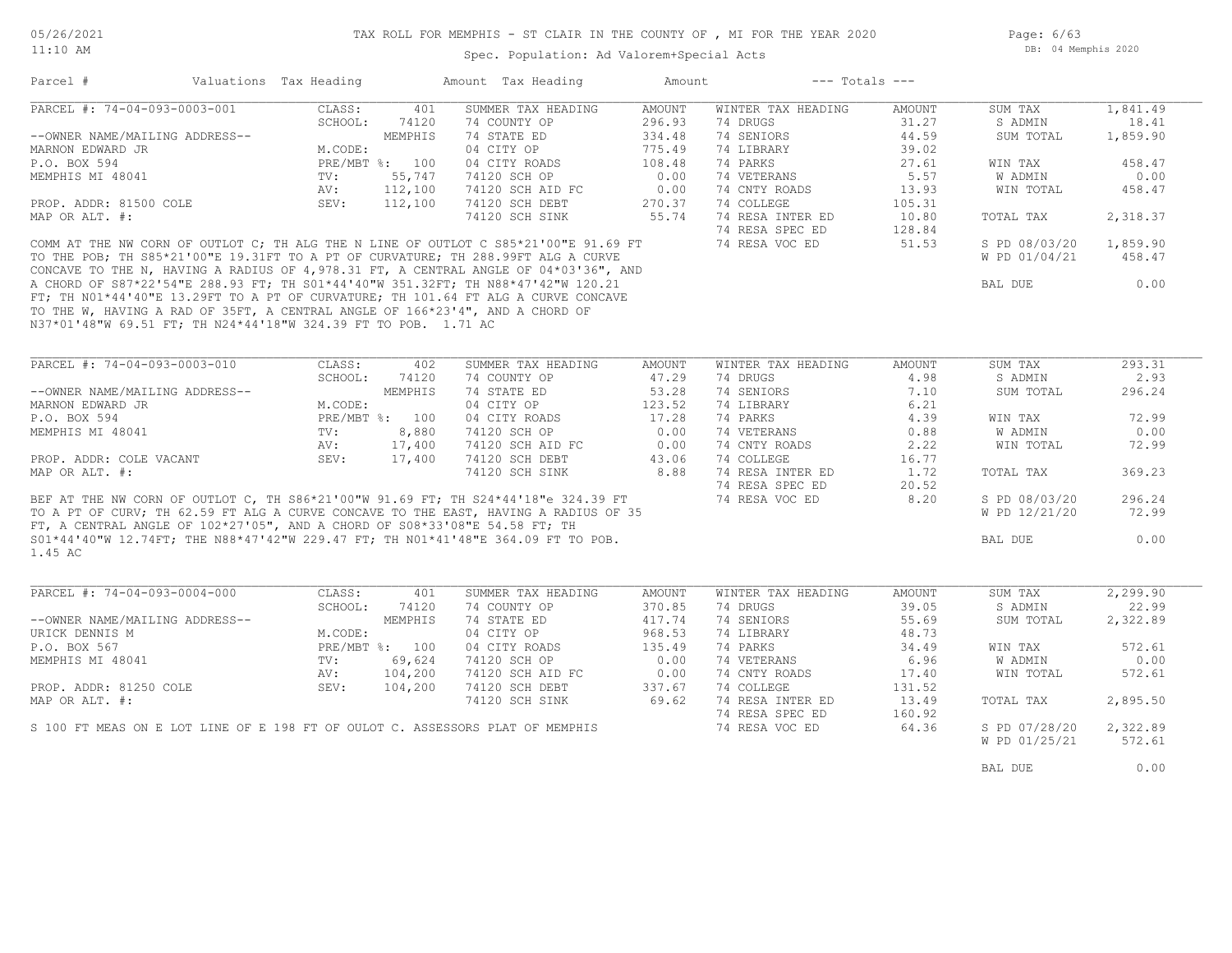Page: 7/63 DB: 04 Memphis 2020

Spec. Population: Ad Valorem+Special Acts

| Parcel #                                                                                                                                                                                                     | Valuations Tax Heading |         | Amount Tax Heading | Amount   | $---$ Totals $---$ |        |               |           |
|--------------------------------------------------------------------------------------------------------------------------------------------------------------------------------------------------------------|------------------------|---------|--------------------|----------|--------------------|--------|---------------|-----------|
| PARCEL #: 74-04-093-0005-000                                                                                                                                                                                 | CLASS:                 | 401     | SUMMER TAX HEADING | AMOUNT   | WINTER TAX HEADING | AMOUNT | SUM TAX       | 2,517.14  |
|                                                                                                                                                                                                              | SCHOOL:                | 74120   | 74 COUNTY OP       | 405.87   | 74 DRUGS           | 42.74  | S ADMIN       | 25.17     |
| --OWNER NAME/MAILING ADDRESS--<br>BLACK, CRAIG V<br>81299 COLE (MEMPHIS MI 48041 PRE/MBT %: 100<br>MEMPHIS MI 48041 PV: 76,200<br>PROP. ADDR: 81299 COLE (MEV: 76,200<br>PROP. ADDR: 81299 COLE (MEV: 76,200 |                        |         | 74 STATE ED        | 457.20   | 74 SENIORS         | 60.96  | S INTRST      | 92.54     |
|                                                                                                                                                                                                              |                        |         | 04 CITY OP         | 1,060.01 | 74 LIBRARY         | 53.34  | SUM TOTAL     | 2,634.85  |
|                                                                                                                                                                                                              |                        |         | 04 CITY ROADS      | 148.29   | 74 PARKS           | 37.74  |               |           |
|                                                                                                                                                                                                              |                        |         |                    | 0.00     | 74 VETERANS        | 7.62   |               | 626.71    |
|                                                                                                                                                                                                              |                        |         | 74120 SCH OP       |          |                    |        | WIN TAX       |           |
|                                                                                                                                                                                                              |                        |         | 74120 SCH AID FC   | 0.00     | 74 CNTY ROADS      | 19.05  | W ADMIN       | 0.00      |
|                                                                                                                                                                                                              |                        |         | 74120 SCH DEBT     | 369.57   | 74 COLLEGE         | 143.94 | WIN TOTAL     | 626.71    |
| MAP OR ALT. #:                                                                                                                                                                                               |                        |         | 74120 SCH SINK     | 76.20    | 74 RESA INTER ED   | 14.76  |               |           |
|                                                                                                                                                                                                              |                        |         |                    |          | 74 RESA SPEC ED    | 176.12 | TOTAL TAX     | 3,261.56  |
| N 100 FT OF S 355 FT MEAS ON W LOT LINE OF W 229 FT OF OUTLOT C. ASSESSORS PLAT OF                                                                                                                           |                        |         |                    |          | 74 RESA VOC ED     | 70.44  |               |           |
| MEMPHIS                                                                                                                                                                                                      |                        |         |                    |          |                    |        | S PD 08/27/20 | 1,000.00  |
|                                                                                                                                                                                                              |                        |         |                    |          |                    |        | W PD 02/01/21 | 626.71    |
|                                                                                                                                                                                                              |                        |         |                    |          |                    |        |               |           |
|                                                                                                                                                                                                              |                        |         |                    |          |                    |        | BAL DUE       | 1,634.85  |
|                                                                                                                                                                                                              |                        |         |                    |          |                    |        |               |           |
| PARCEL #: 74-04-093-0006-000                                                                                                                                                                                 | CLASS:                 | 401     | SUMMER TAX HEADING | AMOUNT   | WINTER TAX HEADING | AMOUNT | SUM TAX       | 1, 175.23 |
|                                                                                                                                                                                                              |                        |         |                    |          |                    |        |               |           |
|                                                                                                                                                                                                              | SCHOOL:                | 74120   | 74 COUNTY OP       | 189.50   | 74 DRUGS           | 19.95  | S ADMIN       | 11.75     |
|                                                                                                                                                                                                              |                        |         | 74 STATE ED        | 213.46   | 74 SENIORS         | 28.46  | SUM TOTAL     | 1,186.98  |
|                                                                                                                                                                                                              |                        |         | 04 CITY OP         | 494.92   | 74 LIBRARY         | 24.90  |               |           |
|                                                                                                                                                                                                              |                        |         | 04 CITY ROADS      | 69.23    | 74 PARKS           | 17.62  | WIN TAX       | 292.59    |
| --OWNER NAME/MAILING ADDRESS--<br>PIONTKOWSKI SCOTT T<br>81245 COLE<br>MEMPHIS MI 48041<br>MEMPHIS MI 48041<br>TV: 35,578<br>AV: 48,100<br>PROP. ADDR: 81245 COLE<br>SEV: 48,100                             |                        |         | 74120 SCH OP       | 0.00     | 74 VETERANS        | 3.55   | W ADMIN       | 0.00      |
|                                                                                                                                                                                                              |                        |         | 74120 SCH AID FC   | 0.00     | 74 CNTY ROADS      | 8.89   | WIN TOTAL     | 292.59    |
|                                                                                                                                                                                                              |                        |         | 74120 SCH DEBT     | 172.55   | 74 COLLEGE         | 67.21  |               |           |
| MAP OR ALT. #:                                                                                                                                                                                               |                        |         | 74120 SCH SINK     | 35.57    | 74 RESA INTER ED   | 6.89   | TOTAL TAX     | 1,479.57  |
|                                                                                                                                                                                                              |                        |         |                    |          | 74 RESA SPEC ED    | 82.23  |               |           |
| N 100 FT OF S 255 FT; MEAS ON W LOT LINE OF OUTLOT C EXC E 248 FT THEREOF ASSESSORS                                                                                                                          |                        |         |                    |          | 74 RESA VOC ED     | 32.89  | S PD 08/19/20 | 1,186.98  |
|                                                                                                                                                                                                              |                        |         |                    |          |                    |        |               |           |
| PLAT OF MEMPHIS                                                                                                                                                                                              |                        |         |                    |          |                    |        | W PD 01/11/21 | 292.59    |
|                                                                                                                                                                                                              |                        |         |                    |          |                    |        | BAL DUE       | 0.00      |
|                                                                                                                                                                                                              |                        |         |                    |          |                    |        |               |           |
| PARCEL #: 74-04-093-0007-000                                                                                                                                                                                 | CLASS:                 | 401     | SUMMER TAX HEADING | AMOUNT   | WINTER TAX HEADING | AMOUNT | SUM TAX       | 1,486.79  |
|                                                                                                                                                                                                              | SCHOOL:                | 74120   | 74 COUNTY OP       | 239.74   | 74 DRUGS           | 25.25  | S ADMIN       | 14.86     |
| --OWNER NAME/MAILING ADDRESS--                                                                                                                                                                               |                        | MEMPHIS | 74 STATE ED        | 270.05   | 74 SENIORS         | 36.00  | SUM TOTAL     | 1,501.65  |
| PILKEY WILLIAM                                                                                                                                                                                               | M.CODE:                |         | 04 CITY OP         | 626.12   | 74 LIBRARY         | 31.50  |               |           |
| 81300 COLE                                                                                                                                                                                                   | PRE/MBT %: 100         |         | 04 CITY ROADS      | 87.59    | 74 PARKS           | 22.29  | WIN TAX       | 370.16    |
| MEMPHIS MI 48041                                                                                                                                                                                             | TV:                    | 45,009  | 74120 SCH OP       | 0.00     | 74 VETERANS        | 4.50   | W ADMIN       | 0.00      |
|                                                                                                                                                                                                              | AV:                    | 56,700  | 74120 SCH AID FC   | 0.00     | 74 CNTY ROADS      | 11.25  | WIN TOTAL     | 370.16    |
| PROP. ADDR: 81300 COLE                                                                                                                                                                                       | SEV:                   | 56,700  | 74120 SCH DEBT     | 218.29   | 74 COLLEGE         | 85.02  |               |           |
|                                                                                                                                                                                                              |                        |         |                    |          |                    |        |               |           |
| MAP OR ALT. #:                                                                                                                                                                                               |                        |         | 74120 SCH SINK     | 45.00    | 74 RESA INTER ED   | 8.72   | TOTAL TAX     | 1,871.81  |
|                                                                                                                                                                                                              |                        |         |                    |          | 74 RESA SPEC ED    | 104.02 |               |           |
| N 100 FT MEAS ON E LOT LINE OF S 200 FT OF E 198 FT OF OUTLOT C. ASSESSORS PLAT OF                                                                                                                           |                        |         |                    |          | 74 RESA VOC ED     | 41.61  | S PD 08/24/20 | 1,501.65  |
| MEMPHIS                                                                                                                                                                                                      |                        |         |                    |          |                    |        | W PD 01/26/21 | 370.16    |
|                                                                                                                                                                                                              |                        |         |                    |          |                    |        | BAL DUE       | 0.00      |
|                                                                                                                                                                                                              |                        |         |                    |          |                    |        |               |           |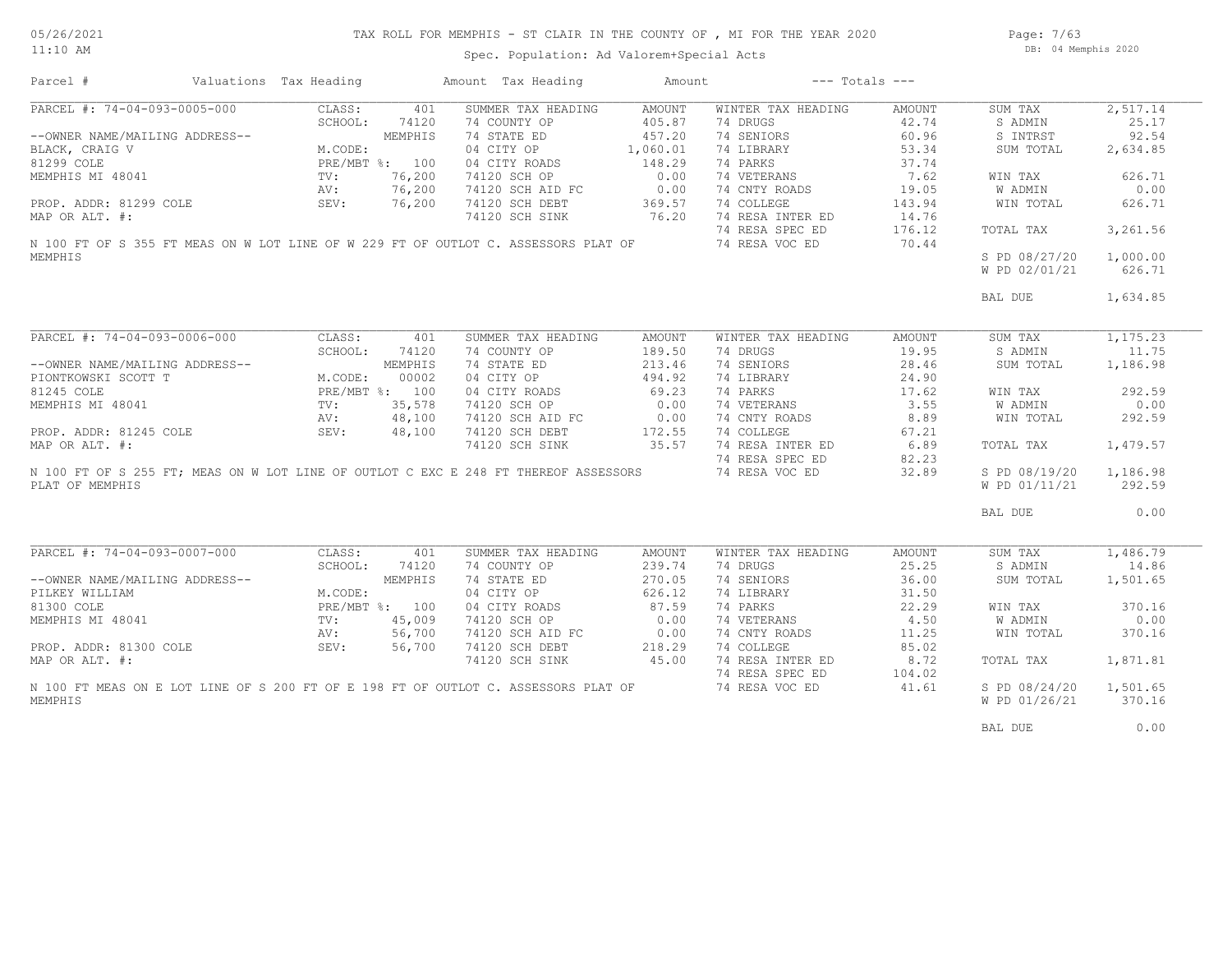Spec. Population: Ad Valorem+Special Acts

Page: 8/63 DB: 04 Memphis 2020

| Parcel #                                                                                                                                                                                                                      | Valuations Tax Heading                                                       |                | Amount Tax Heading                                                                  | Amount   | $---$ Totals $---$ |        |                                |                    |
|-------------------------------------------------------------------------------------------------------------------------------------------------------------------------------------------------------------------------------|------------------------------------------------------------------------------|----------------|-------------------------------------------------------------------------------------|----------|--------------------|--------|--------------------------------|--------------------|
| PARCEL #: 74-04-093-0008-000                                                                                                                                                                                                  | CLASS:                                                                       | 401            | SUMMER TAX HEADING                                                                  | AMOUNT   | WINTER TAX HEADING | AMOUNT | SUM TAX                        | 1,913.90           |
|                                                                                                                                                                                                                               | SCHOOL:                                                                      | 74120          | 74 COUNTY OP                                                                        | 308.61   | 74 DRUGS           | 32.50  | S ADMIN                        | 19.13              |
| --OWNER NAME/MAILING ADDRESS--                                                                                                                                                                                                |                                                                              | MEMPHIS        | 74 STATE ED                                                                         | 347.63   | 74 SENIORS         | 46.35  | SUM TOTAL                      | 1,933.03           |
| LONG CONNIE M & LONG FRANCIS E                                                                                                                                                                                                | M.CODE:                                                                      |                | 04 CITY OP                                                                          | 805.98   | 74 LIBRARY         | 40.55  |                                |                    |
| 81350 COLE                                                                                                                                                                                                                    |                                                                              | PRE/MBT %: 100 | 04 CITY ROADS                                                                       | 112.75   | 74 PARKS           | 28.70  | WIN TAX                        | 476.51             |
| MEMPHIS MI 48041                                                                                                                                                                                                              | $\texttt{TV}$ :                                                              | 57,939         | 74120 SCH OP                                                                        | 0.00     | 74 VETERANS        | 5.79   | W ADMIN                        | 0.00               |
|                                                                                                                                                                                                                               | AV:                                                                          | 80,900         | 74120 SCH AID FC                                                                    | 0.00     | 74 CNTY ROADS      | 14.48  | WIN TOTAL                      | 476.51             |
| PROP. ADDR: 81350 COLE                                                                                                                                                                                                        | SEV:                                                                         | 80,900         | 74120 SCH DEBT                                                                      | 281.00   | 74 COLLEGE         | 109.45 |                                |                    |
| MAP OR ALT. #:                                                                                                                                                                                                                |                                                                              |                | 74120 SCH SINK                                                                      | 57.93    | 74 RESA INTER ED   | 11.22  | TOTAL TAX                      | 2,409.54           |
|                                                                                                                                                                                                                               |                                                                              |                |                                                                                     |          | 74 RESA SPEC ED    | 133.91 |                                |                    |
|                                                                                                                                                                                                                               |                                                                              |                | N 100 FT MEAS ON E LOT LINE OF S 300 FT OF E 198 FT OF OUTLOT C. ASSESSORS PLAT OF  |          |                    |        |                                |                    |
| MEMPHIS                                                                                                                                                                                                                       |                                                                              |                |                                                                                     |          | 74 RESA VOC ED     | 53.56  | S PD 08/31/20<br>W PD 02/12/21 | 1,933.03<br>476.51 |
|                                                                                                                                                                                                                               |                                                                              |                |                                                                                     |          |                    |        | BAL DUE                        | 0.00               |
|                                                                                                                                                                                                                               |                                                                              |                |                                                                                     |          |                    |        |                                |                    |
| PARCEL #: 74-04-093-0009-000                                                                                                                                                                                                  | CLASS:                                                                       | 401            | SUMMER TAX HEADING                                                                  | AMOUNT   | WINTER TAX HEADING | AMOUNT | SUM TAX                        | 1,930.23           |
|                                                                                                                                                                                                                               | SCHOOL:                                                                      | 74120          | 74 COUNTY OP                                                                        | 311.24   | 74 DRUGS           | 32.78  | S ADMIN                        | 19.30              |
| --OWNER NAME/MAILING ADDRESS--                                                                                                                                                                                                |                                                                              | MEMPHIS        | 74 STATE ED                                                                         | 350.59   | 74 SENIORS         | 46.74  | SUM TOTAL                      | 1,949.53           |
| HUDSON SHAWN                                                                                                                                                                                                                  | M.CODE:                                                                      | 00001          | 04 CITY OP                                                                          | 812.86   | 74 LIBRARY         | 40.90  |                                |                    |
|                                                                                                                                                                                                                               |                                                                              | PRE/MBT %: 100 | 04 CITY ROADS                                                                       | 113.71   | 74 PARKS           | 28.94  | WIN TAX                        | 480.57             |
|                                                                                                                                                                                                                               |                                                                              | 58,433         | 74120 SCH OP                                                                        | 0.00     | 74 VETERANS        | 5.84   | W ADMIN                        | 0.00               |
| FREAM PREAM PREAM PREAM PREAM PREAM PREAM PREAM PREAM PREAM PREAM PREAM PREAM PREAM PREAM PREAM PREAM PREAM PREAM PREAM PREAM PREAM PREAM PREAM PREAM PREAM PREAM PREAM PREAM PREAM PREAM PREAM PREAM PREAM PREAM PREAM PREAM |                                                                              | 66,600         | 74120 SCH AID FC                                                                    | 0.00     | 74 CNTY ROADS      | 14.60  | WIN TOTAL                      | 480.57             |
|                                                                                                                                                                                                                               |                                                                              | 66,600         | 74120 SCH DEBT                                                                      | 283.40   | 74 COLLEGE         | 110.38 |                                |                    |
| MAP OR ALT. #:                                                                                                                                                                                                                |                                                                              |                | 74120 SCH SINK                                                                      | 58.43    | 74 RESA INTER ED   | 11.32  | TOTAL TAX                      | 2,430.10           |
|                                                                                                                                                                                                                               |                                                                              |                |                                                                                     |          | 74 RESA SPEC ED    | 135.05 |                                |                    |
|                                                                                                                                                                                                                               |                                                                              |                | N 100 FT OF S 455 FT; MEAS ON W LOT LINE OF W 229 FT OF OUTLOT C. ASSESSORS PLAT OF |          |                    | 54.02  |                                |                    |
| MEMPHIS                                                                                                                                                                                                                       |                                                                              |                |                                                                                     |          | 74 RESA VOC ED     |        | S PD 08/21/20<br>W PD 01/04/21 | 1,949.53<br>480.57 |
|                                                                                                                                                                                                                               |                                                                              |                |                                                                                     |          |                    |        | BAL DUE                        | 0.00               |
|                                                                                                                                                                                                                               |                                                                              |                |                                                                                     |          |                    |        |                                |                    |
| PARCEL #: 74-04-093-0010-000                                                                                                                                                                                                  | CLASS:                                                                       | 401            | SUMMER TAX HEADING                                                                  | AMOUNT   | WINTER TAX HEADING | AMOUNT | SUM TAX                        | 2,730.89           |
|                                                                                                                                                                                                                               | SCHOOL:                                                                      | 74120          | 74 COUNTY OP                                                                        | 440.34   | 74 DRUGS           | 46.37  | S ADMIN                        | 27.30              |
| --OWNER NAME/MAILING ADDRESS--                                                                                                                                                                                                |                                                                              | MEMPHIS        | 74 STATE ED                                                                         | 496.02   | 74 SENIORS         | 66.13  | SUM TOTAL                      | 2,758.19           |
| FORCE PATRICK                                                                                                                                                                                                                 |                                                                              |                | 04 CITY OP                                                                          | 1,150.03 | 74 LIBRARY         | 57.86  |                                |                    |
| 81375 COLE                                                                                                                                                                                                                    |                                                                              |                | 04 CITY ROADS                                                                       | 160.88   | 74 PARKS           | 40.95  | WIN TAX                        | 679.91             |
| MEMPHIS MI 48041                                                                                                                                                                                                              | M.CODE: 00001<br>PRE/MBT %: 100<br>TV: 82,671<br>AV: 102,300<br>SEV: 102,300 |                | 74120 SCH OP                                                                        | 0.00     | 74 VETERANS        | 8.26   | W ADMIN                        | 0.00               |
|                                                                                                                                                                                                                               |                                                                              |                | 74120 SCH AID FC                                                                    | 0.00     | 74 CNTY ROADS      | 20.66  | WIN TOTAL                      | 679.91             |
| PROP. ADDR: 81375 COLE                                                                                                                                                                                                        |                                                                              |                | 74120 SCH DEBT                                                                      | 400.95   | 74 COLLEGE         | 156.17 |                                |                    |
| MAP OR ALT. #:                                                                                                                                                                                                                |                                                                              |                | 74120 SCH SINK                                                                      | 82.67    | 74 RESA INTER ED   | 16.02  | TOTAL TAX                      | 3,438.10           |
|                                                                                                                                                                                                                               |                                                                              |                |                                                                                     |          | 74 RESA SPEC ED    | 191.07 |                                |                    |
|                                                                                                                                                                                                                               |                                                                              |                | N 100 FT OF S 555 FT; MEAS ON W LOT LINE OF W 229 FT OF OUTLOT C. ASSESSORS PLAT OF |          | 74 RESA VOC ED     | 76.42  | S PD 08/21/20                  | 2,758.19           |
| MEMPHIS                                                                                                                                                                                                                       |                                                                              |                |                                                                                     |          |                    |        | W PD 01/04/21                  | 679.91             |
|                                                                                                                                                                                                                               |                                                                              |                |                                                                                     |          |                    |        |                                |                    |
|                                                                                                                                                                                                                               |                                                                              |                |                                                                                     |          |                    |        | BAL DUE                        | 0.00               |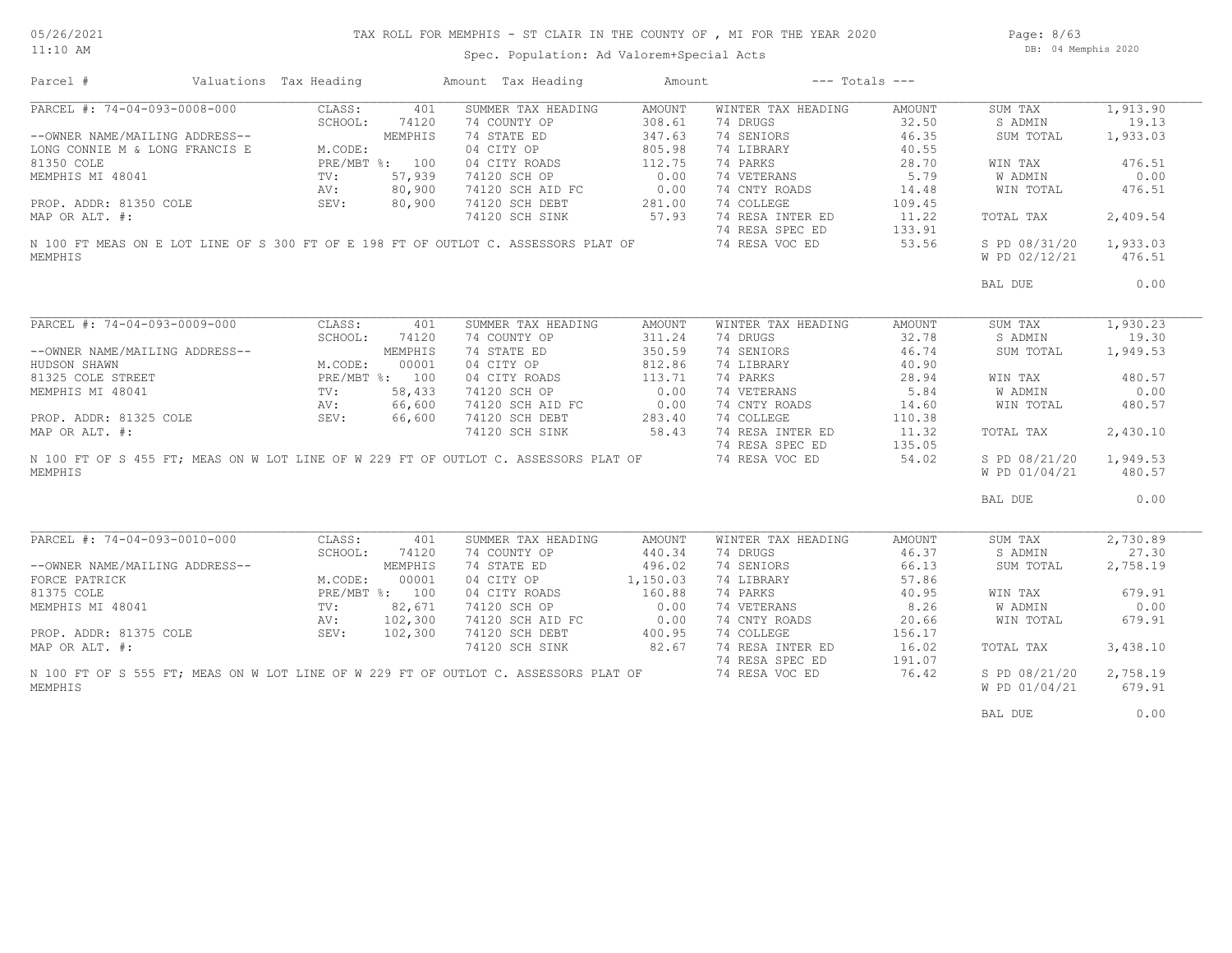## TAX ROLL FOR MEMPHIS - ST CLAIR IN THE COUNTY OF , MI FOR THE YEAR 2020

11:10 AM

#### Spec. Population: Ad Valorem+Special Acts

Page: 9/63 DB: 04 Memphis 2020

| Parcel #                           | Valuations Tax Heading |                | Amount Tax Heading                                                          | Amount           |                    | $---$ Totals $---$ |               |          |
|------------------------------------|------------------------|----------------|-----------------------------------------------------------------------------|------------------|--------------------|--------------------|---------------|----------|
| PARCEL #: 74-04-093-0011-000       | CLASS:                 | 401            | SUMMER TAX HEADING                                                          | AMOUNT           | WINTER TAX HEADING | AMOUNT             | SUM TAX       | 2,087.00 |
|                                    | SCHOOL:                | 74120          | 74 COUNTY OP                                                                | 336.52           | 74 DRUGS           | 35.44              | S ADMIN       | 20.87    |
| --OWNER NAME/MAILING ADDRESS--     |                        | MEMPHIS        | 74 STATE ED                                                                 | 379.07           | 74 SENIORS         | 50.54              | SUM TOTAL     | 2,107.87 |
| HAWKINS RENEE                      | M.CODE:                | 00001          | 04 CITY OP                                                                  | 878.88           | 74 LIBRARY         | 44.22              |               |          |
| 81380 COLE                         |                        | PRE/MBT %: 100 | 04 CITY ROADS                                                               | 122.95           | 74 PARKS           | 31.29              | WIN TAX       | 519.60   |
| MEMPHIS MI 48041                   | TV:                    | 63,179         | 74120 SCH OP                                                                | 0.00             | 74 VETERANS        | 6.31               | W ADMIN       | 0.00     |
|                                    | AV:                    | 95,700         | 74120 SCH AID FC                                                            | 0.00             | 74 CNTY ROADS      | 15.79              | WIN TOTAL     | 519.60   |
|                                    |                        |                |                                                                             |                  |                    |                    |               |          |
| PROP. ADDR: 81380 COLE             | SEV:                   | 95,700         | 74120 SCH DEBT                                                              | 306.41           | 74 COLLEGE         | 119.35             |               |          |
| MAP OR ALT. #:                     |                        |                | 74120 SCH SINK                                                              | 63.17            | 74 RESA INTER ED   | 12.24              | TOTAL TAX     | 2,627.47 |
|                                    |                        |                |                                                                             |                  | 74 RESA SPEC ED    | 146.02             |               |          |
|                                    |                        |                | N 100 FT OF S 400 FT OF E 198 FT OF OUTLOT C & E 78 FT LYING N OF S 400 FT. |                  | 74 RESA VOC ED     | 58.40              | S PD 08/21/20 | 2,107.87 |
| ASSESSORS PLAT OF MEMPHIS          |                        |                |                                                                             |                  |                    |                    | W PD 01/04/21 | 519.60   |
|                                    |                        |                |                                                                             |                  |                    |                    | BAL DUE       | 0.00     |
|                                    |                        |                |                                                                             |                  |                    |                    |               |          |
| PARCEL #: 74-04-094-0001-000       | CLASS:                 | 401            | SUMMER TAX HEADING                                                          | AMOUNT           | WINTER TAX HEADING | AMOUNT             | SUM TAX       | 3,052,20 |
|                                    | SCHOOL:                | 74120          | 74 COUNTY OP                                                                | 492.15           | 74 DRUGS           | 51.83              | S ADMIN       | 30.52    |
| --OWNER NAME/MAILING ADDRESS--     |                        | MEMPHIS        | 74 STATE ED                                                                 | 554.38           | 74 SENIORS         | 73.91              | SUM TOTAL     | 3,082.72 |
| RAYMOND HARRISON REVOC TRUST       | M.CODE:                |                | 04 CITY OP                                                                  | 1,285.34         | 74 LIBRARY         | 64.67              |               |          |
| P.O. BOX 501                       |                        | PRE/MBT %: 100 | 04 CITY ROADS                                                               | 179.81           | 74 PARKS           | 45.77              | WIN TAX       | 759.91   |
| MEMPHIS MI 48041                   | TV:                    | 92,398         | 74120 SCH OP                                                                | 0.00             | 74 VETERANS        | 9.23               | W ADMIN       | 0.00     |
|                                    | AV:                    | 122,900        | 74120 SCH AID FC                                                            |                  | 74 CNTY ROADS      | 23.09              | WIN TOTAL     | 759.91   |
| PROP. ADDR: 35411 BORDMAN          | SEV: 122,900           |                | 74120 SCH DEBT                                                              | $0.00$<br>448 12 | 74 COLLEGE         | 174.54             |               |          |
| MAP OR ALT. #:                     |                        |                | 74120 SCH SINK                                                              | 92.39            | 74 RESA INTER ED   | 17.90              |               | 3,842.63 |
|                                    |                        |                |                                                                             |                  |                    |                    | TOTAL TAX     |          |
|                                    |                        |                |                                                                             |                  | 74 RESA SPEC ED    | 213.55             |               |          |
| OUTLOT D ASSESSORS PLAT OF MEMPHIS |                        |                |                                                                             |                  | 74 RESA VOC ED     | 85.42              | S PD 08/28/20 | 3,082.72 |
|                                    |                        |                |                                                                             |                  |                    |                    | W PD 02/04/21 | 759.91   |
|                                    |                        |                |                                                                             |                  |                    |                    | BAL DUE       | 0.00     |
|                                    |                        |                |                                                                             |                  |                    |                    |               |          |
| PARCEL #: 74-04-100-0001-000       | CLASS:                 | 401            | SUMMER TAX HEADING                                                          | AMOUNT           | WINTER TAX HEADING | AMOUNT             | SUM TAX       | 1,940.95 |
|                                    | SCHOOL:                | 74120          | 74 COUNTY OP                                                                | 312.97           | 74 DRUGS           | 32.96              | S ADMIN       | 19.40    |
| --OWNER NAME/MAILING ADDRESS--     |                        | MEMPHIS        | 74 STATE ED                                                                 | 352.54           | 74 SENIORS         | 47.00              | SUM TOTAL     | 1,960.35 |
| OUIGLY DENNIS P & SUSAN E          | M.CODE:                |                | 04 CITY OP                                                                  | 817.38           | 74 LIBRARY         | 41.13              |               |          |
| 81755 BELLE RIVER                  |                        | PRE/MBT %: 100 | 04 CITY ROADS                                                               | 114.34           | 74 PARKS           | 29.10              | WIN TAX       | 483.23   |
| MEMPHIS MI 48041                   | TV:                    | 58,758         | 74120 SCH OP                                                                | 0.00             | 74 VETERANS        | 5.87               | W ADMIN       | 0.00     |
|                                    | AV:                    | 81,800         | 74120 SCH AID FC                                                            | 0.00             | 74 CNTY ROADS      | 14.68              | WIN TOTAL     | 483.23   |
| PROP. ADDR: 81755 BELLE RIVER      | SEV:                   | 81,800         | 74120 SCH DEBT                                                              | 284.97           | 74 COLLEGE         | 110.99             |               |          |
| MAP OR ALT. #:                     |                        |                | 74120 SCH SINK                                                              | 58.75            | 74 RESA INTER ED   | 11.38              | TOTAL TAX     | 2,443.58 |
|                                    |                        |                |                                                                             |                  | 74 RESA SPEC ED    | 135.80             |               |          |
|                                    |                        |                |                                                                             |                  | 74 RESA VOC ED     | 54.32              | S PD 07/13/20 | 1,960.35 |
| LOT 1 ASSESSORS PLAT OF MEMPHIS    |                        |                |                                                                             |                  |                    |                    |               |          |
|                                    |                        |                |                                                                             |                  |                    |                    | W PD 12/09/20 | 483.23   |
|                                    |                        |                |                                                                             |                  |                    |                    | BAL DUE       | 0.00     |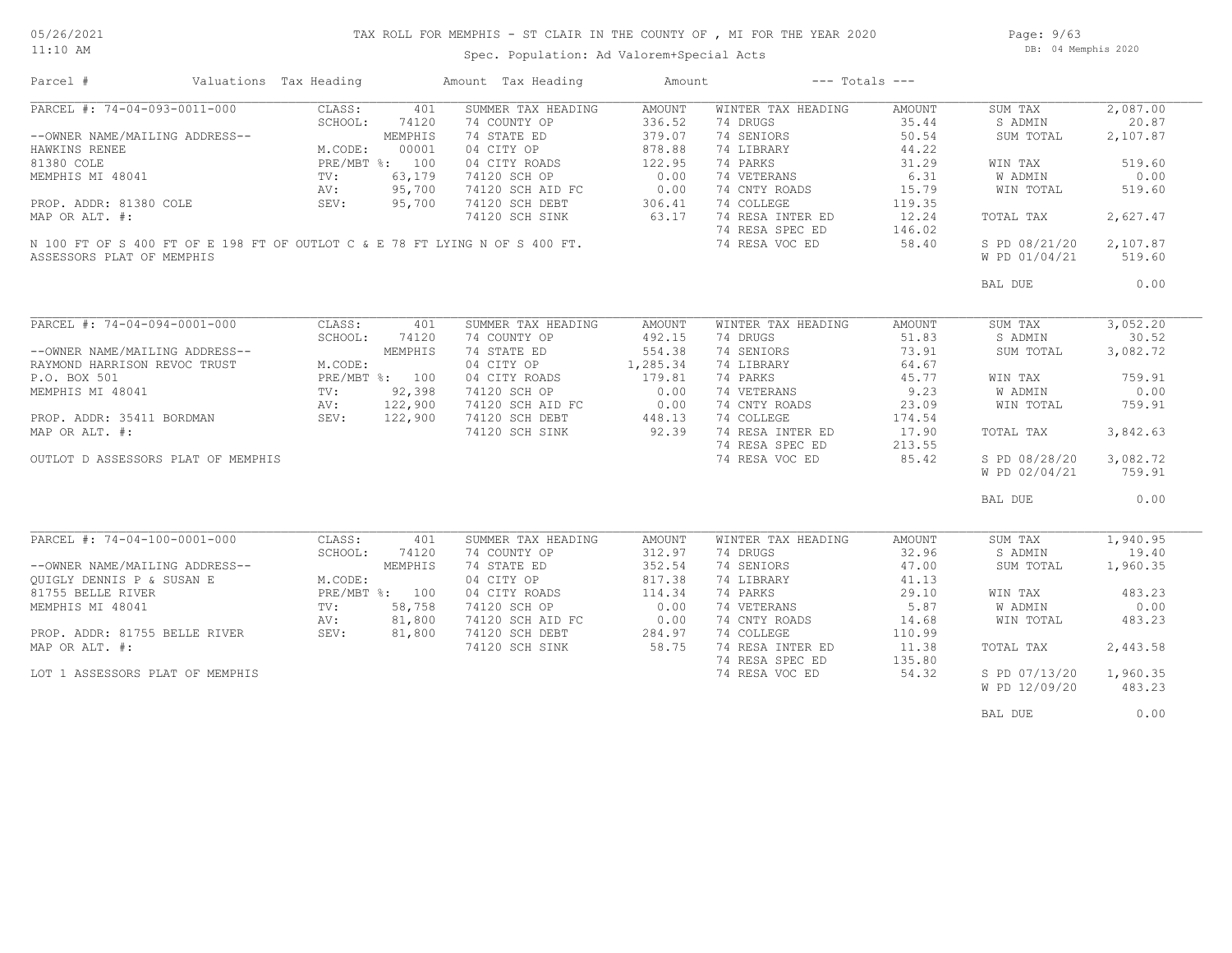11:10 AM

#### TAX ROLL FOR MEMPHIS - ST CLAIR IN THE COUNTY OF , MI FOR THE YEAR 2020

Spec. Population: Ad Valorem+Special Acts

| Parcel #          |                                | Valuations Tax Heading |          | Amount Tax Heading | Amount | $---$ Totals $---$ |        |               |          |
|-------------------|--------------------------------|------------------------|----------|--------------------|--------|--------------------|--------|---------------|----------|
|                   | PARCEL #: 74-04-100-0002-001   | CLASS:                 | 401      | SUMMER TAX HEADING | AMOUNT | WINTER TAX HEADING | AMOUNT | SUM TAX       | 1,565.78 |
|                   |                                | SCHOOL:                | 74120    | 74 COUNTY OP       | 163.42 | 74 DRUGS           | 17.21  | S ADMIN       | 15.65    |
|                   | --OWNER NAME/MAILING ADDRESS-- |                        | MEMPHIS  | 74 STATE ED        | 184.09 | 74 SENIORS         | 24.54  | SUM TOTAL     | 1,581.43 |
| APOLLO GROUP, LLC |                                | M.CODE:                |          | 04 CITY OP         | 426.81 | 74 LIBRARY         | 21.47  |               |          |
| ROBYN CAMILLERI   |                                | $PRE/MBT$ %:           | $\Omega$ | 04 CITY ROADS      | 59.71  | 74 PARKS           | 15.19  | WIN TAX       | 252.31   |
| 16601 E 13 MILE   |                                | TV:                    | 30,682   | 74120 SCH OP       | 552.27 | 74 VETERANS        | 3.06   | W ADMIN       | 0.00     |
| FRASER MI 48026   |                                | AV:                    | 54,500   | 74120 SCH AID FC   | 0.00   | 74 CNTY ROADS      | 7.67   | WIN TOTAL     | 252.31   |
|                   |                                | SEV:                   | 54,500   | 74120 SCH DEBT     | 148.80 | 74 COLLEGE         | 57.96  |               |          |
|                   | PROP. ADDR: 81643 BELLE RIVER  |                        |          | 74120 SCH SINK     | 30.68  | 74 RESA INTER ED   | 5.94   | TOTAL TAX     | 1,833.74 |
| MAP OR ALT. #:    |                                |                        |          |                    |        | 74 RESA SPEC ED    | 70.91  |               |          |
|                   |                                |                        |          |                    |        | 74 RESA VOC ED     | 28.36  | S PD 08/20/20 | 1,581.43 |

RECORD. 40" W 468.85 FT TO POB. CONTAINIG 1.253 AC SUBJECT TO EASEMENTS AND RESTRICTIONS OF DEG 48' 40" W. 76.35 FT TO SW COR OF LOT 2; TH ALG W LINE OF SAID LOT N 01 DEG 42' SURVEY BY COLLINS ENGINEERING RECORDED IN LIBER 3, PG 137; TH ALG SAID LINE, N82 DEG 39'10" W 124.13 FT, TH S 26 DEG 00' 00" W, 170 FT TO A PT ON LINE EST IN A =605.92 FT, CA=27DEG 26' 01",WHOSE CORD BEARS S.44 DEG 03' 51" E. 287.36 FT TH S 16 LINE OF BELLE RIVER ROAD ALG THE ARC OF CURVE THAT IS CONCAVE TO THE NE, RAD R14E, RILEY TWP. ST CLAIR CTY DESC AS BEG AT NW COR OF LOT 2, TH 290.12 FT ALG W PART OF LOT 2 "ASSESSORS PLAT OF MEMPHIS" BEING PART OF THE SW I/4 OF SEC 35, T6N

| 74 DRUGS         | 17.21 | S ADMIN       | 15.65    |  |
|------------------|-------|---------------|----------|--|
| 74 SENIORS       | 24.54 | SUM TOTAL     | 1,581.43 |  |
| 74 LIBRARY       | 21.47 |               |          |  |
| 74 PARKS         | 15.19 | WIN TAX       | 252.31   |  |
| 74 VETERANS      | 3.06  | W ADMIN       | 0.00     |  |
| 74 CNTY ROADS    | 7.67  | WIN TOTAL     | 252.31   |  |
| 74 COLLEGE       | 57.96 |               |          |  |
| 74 RESA INTER ED | 5.94  | TOTAL TAX     | 1,833.74 |  |
| 74 RESA SPEC ED  | 70.91 |               |          |  |
| 74 RESA VOC ED   | 28.36 | S PD 08/20/20 | 1,581.43 |  |
|                  |       | W PD 02/08/21 | 252.31   |  |
|                  |       | BAL DUE       | 0.00     |  |

| PARCEL #: 74-04-100-0002-010                                                      | CLASS:       | 703      | SUMMER TAX HEADING | AMOUNT | WINTER TAX HEADING | AMOUNT | SUM TAX   | 0.00 |
|-----------------------------------------------------------------------------------|--------------|----------|--------------------|--------|--------------------|--------|-----------|------|
|                                                                                   | SCHOOL:      | 74120    | 74 COUNTY OP       | 0.00   | 74 DRUGS           | 0.00   | S ADMIN   | 0.00 |
| --OWNER NAME/MAILING ADDRESS--                                                    |              | MEMPHIS  | 74 STATE ED        | 0.00   | 74 SENIORS         | 0.00   | SUM TOTAL | 0.00 |
| CITY OF MEMPHIS                                                                   | M.CODE:      |          | 04 CITY OP         | 0.00   | 74 LIBRARY         | 0.00   |           |      |
| 35095 POTTER                                                                      | $PRE/MBT$ %: | $\Omega$ | 04 CITY ROADS      | 0.00   | 74 PARKS           | 0.00   | WIN TAX   | 0.00 |
| MEMPHIS MI 48041                                                                  | TV:          |          | 74120 SCH OP       | 0.00   | 74 VETERANS        | 0.00   | W ADMIN   | 0.00 |
|                                                                                   | AV:          |          | 74120 SCH AID FC   | 0.00   | 74 CNTY ROADS      | 0.00   | WIN TOTAL | 0.00 |
| PROP. ADDR: 81631 BELLE RIVER                                                     | SEV:         |          | 74120 SCH DEBT     | 0.00   | 74 COLLEGE         | 0.00   |           |      |
| MAP OR ALT. #:                                                                    |              |          | 74120 SCH SINK     | 0.00   | 74 RESA INTER ED   | 0.00   | TOTAL TAX | 0.00 |
|                                                                                   |              |          |                    |        | 74 RESA SPEC ED    | 0.00   |           |      |
| LOT 2 ASSESSORS PLAT OF MEMPHIS ALSO THAT PART OF OLD P.M. RR R/W IN NE 1/4 OF SW |              |          |                    |        | 74 RESA VOC ED     | 0.00   | BAL DUE   | 0.00 |

 $\mathcal{L}_\mathcal{L} = \mathcal{L}_\mathcal{L} = \mathcal{L}_\mathcal{L} = \mathcal{L}_\mathcal{L} = \mathcal{L}_\mathcal{L} = \mathcal{L}_\mathcal{L} = \mathcal{L}_\mathcal{L} = \mathcal{L}_\mathcal{L} = \mathcal{L}_\mathcal{L} = \mathcal{L}_\mathcal{L} = \mathcal{L}_\mathcal{L} = \mathcal{L}_\mathcal{L} = \mathcal{L}_\mathcal{L} = \mathcal{L}_\mathcal{L} = \mathcal{L}_\mathcal{L} = \mathcal{L}_\mathcal{L} = \mathcal{L}_\mathcal{L}$ 

1/4 W OF BELLE RIVER RD. SEC 35 T6N R14E

| PARCEL #: 74-04-100-0003-000    | CLASS:       | 401     | SUMMER TAX HEADING | AMOUNT   | WINTER TAX HEADING | AMOUNT | SUM TAX       | 3,219.62 |
|---------------------------------|--------------|---------|--------------------|----------|--------------------|--------|---------------|----------|
|                                 | SCHOOL:      | 74120   | 74 COUNTY OP       | 519.15   | 74 DRUGS           | 54.67  | S ADMIN       | 32.19    |
| --OWNER NAME/MAILING ADDRESS--  |              | MEMPHIS | 74 STATE ED        | 584.79   | 74 SENIORS         | 77.97  | SUM TOTAL     | 3,251.81 |
| WILSON LAWRENCE                 | M.CODE:      |         | 04 CITY OP         | 1,355.84 | 74 LIBRARY         | 68.22  |               |          |
| 81521 BELLE RIVER               | $PRE/MBT$ %: | 100     | 04 CITY ROADS      | 189.67   | 74 PARKS           | 48.28  | WIN TAX       | 801.61   |
| MEMPHIS MI 48041                | TV:          | 97,466  | 74120 SCH OP       | 0.00     | 74 VETERANS        | 9.74   | W ADMIN       | 0.00     |
|                                 | AV:          | 146,800 | 74120 SCH AID FC   | 0.00     | 74 CNTY ROADS      | 24.36  | WIN TOTAL     | 801.61   |
| PROP. ADDR: 81521 BELLE RIVER   | SEV:         | 146,800 | 74120 SCH DEBT     | 472.71   | 74 COLLEGE         | 184.12 |               |          |
| MAP OR ALT. #:                  |              |         | 74120 SCH SINK     | 97.46    | 74 RESA INTER ED   | 18.88  | TOTAL TAX     | 4,053.42 |
|                                 |              |         |                    |          | 74 RESA SPEC ED    | 225.27 |               |          |
| LOT 3 ASSESSORS PLAT OF MEMPHIS |              |         |                    |          | 74 RESA VOC ED     | 90.10  | S PD 07/06/20 | 3,251.81 |
|                                 |              |         |                    |          |                    |        | W PD 01/04/21 | 801.61   |

BAL DUE  $0.00$ 

 $\mathcal{L}_\mathcal{L} = \mathcal{L}_\mathcal{L} = \mathcal{L}_\mathcal{L} = \mathcal{L}_\mathcal{L} = \mathcal{L}_\mathcal{L} = \mathcal{L}_\mathcal{L} = \mathcal{L}_\mathcal{L} = \mathcal{L}_\mathcal{L} = \mathcal{L}_\mathcal{L} = \mathcal{L}_\mathcal{L} = \mathcal{L}_\mathcal{L} = \mathcal{L}_\mathcal{L} = \mathcal{L}_\mathcal{L} = \mathcal{L}_\mathcal{L} = \mathcal{L}_\mathcal{L} = \mathcal{L}_\mathcal{L} = \mathcal{L}_\mathcal{L}$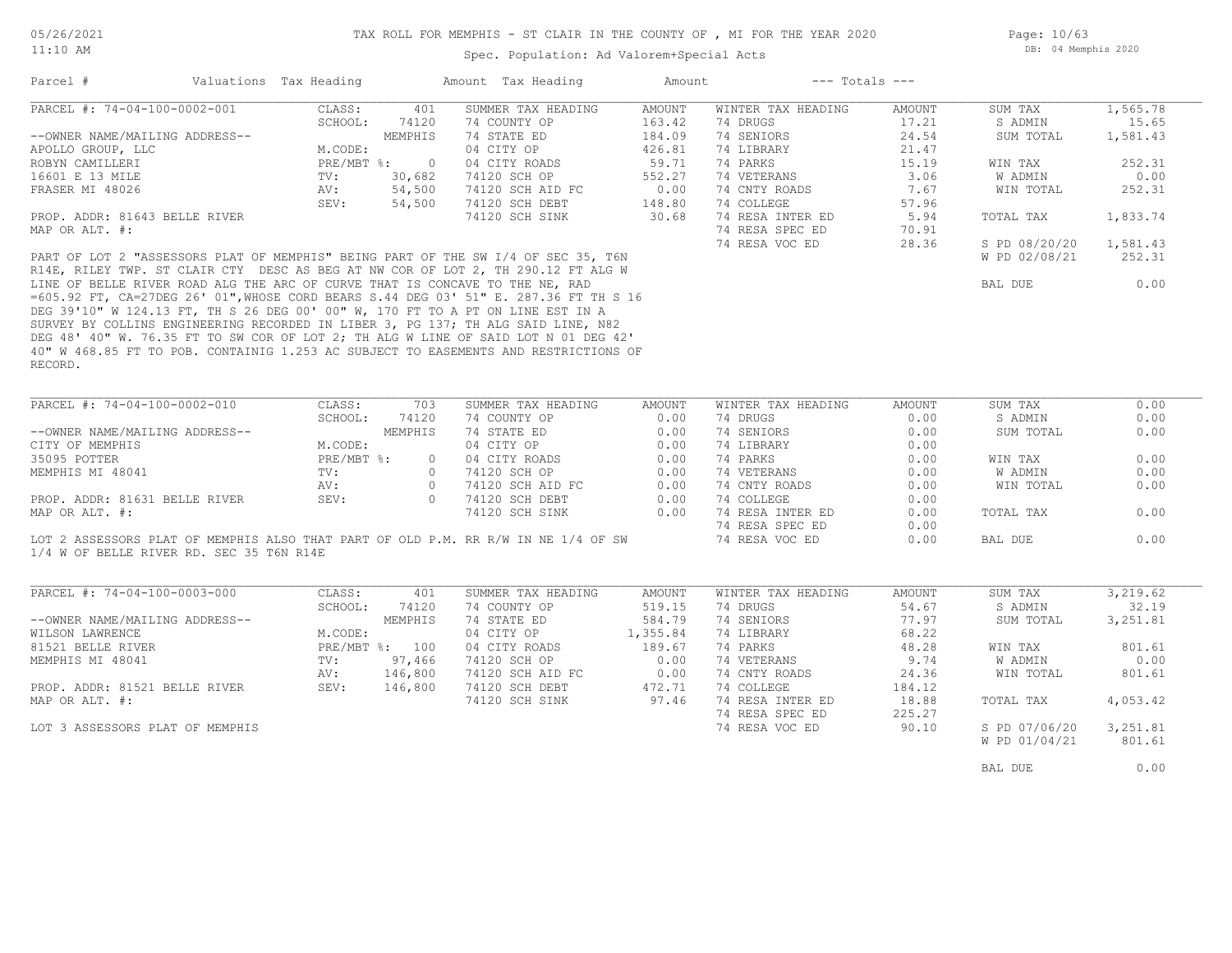## TAX ROLL FOR MEMPHIS - ST CLAIR IN THE COUNTY OF , MI FOR THE YEAR 2020

11:10 AM

#### Spec. Population: Ad Valorem+Special Acts

Page: 11/63 DB: 04 Memphis 2020

| PARCEL #: 74-04-100-0004-000<br>CLASS:<br>401<br>SUMMER TAX HEADING<br>AMOUNT<br>WINTER TAX HEADING<br>AMOUNT<br>SUM TAX<br>345.14<br>74 DRUGS<br>36.35<br>S ADMIN<br>SCHOOL:<br>74120<br>74 COUNTY OP<br>74 SENIORS<br>--OWNER NAME/MAILING ADDRESS--<br>MEMPHIS<br>74 STATE ED<br>388.78<br>51.83<br>SUM TOTAL<br>901.39<br>45.35<br>M.CODE:<br>00001<br>04 CITY OP<br>74 LIBRARY<br>WESSEL MICHAEL & BEATRICE E<br>P.O. BOX 117<br>PRE/MBT %: 100<br>04 CITY ROADS<br>126.10<br>74 PARKS<br>32.10<br>WIN TAX<br>0.00<br>6.47<br>MEMPHIS MI 48041<br>64,797<br>74 VETERANS<br>$\text{TV}$ :<br>74120 SCH OP<br>W ADMIN<br>0.00<br>AV:<br>94,100<br>74120 SCH AID FC<br>74 CNTY ROADS<br>16.19<br>WIN TOTAL<br>314.26<br>74 COLLEGE<br>PROP. ADDR: 81181 BELLE RIVER<br>SEV:<br>94,100<br>74120 SCH DEBT<br>122.40<br>64.79<br>MAP OR ALT. #:<br>74 RESA INTER ED<br>12.55<br>74120 SCH SINK<br>TOTAL TAX<br>74 RESA SPEC ED<br>149.76 | 2,140.46<br>21.40<br>2,161.86<br>532.90<br>0.00<br>532.90<br>2,694.76<br>2,161.86<br>532.90 |
|-----------------------------------------------------------------------------------------------------------------------------------------------------------------------------------------------------------------------------------------------------------------------------------------------------------------------------------------------------------------------------------------------------------------------------------------------------------------------------------------------------------------------------------------------------------------------------------------------------------------------------------------------------------------------------------------------------------------------------------------------------------------------------------------------------------------------------------------------------------------------------------------------------------------------------------------|---------------------------------------------------------------------------------------------|
|                                                                                                                                                                                                                                                                                                                                                                                                                                                                                                                                                                                                                                                                                                                                                                                                                                                                                                                                         |                                                                                             |
|                                                                                                                                                                                                                                                                                                                                                                                                                                                                                                                                                                                                                                                                                                                                                                                                                                                                                                                                         |                                                                                             |
|                                                                                                                                                                                                                                                                                                                                                                                                                                                                                                                                                                                                                                                                                                                                                                                                                                                                                                                                         |                                                                                             |
|                                                                                                                                                                                                                                                                                                                                                                                                                                                                                                                                                                                                                                                                                                                                                                                                                                                                                                                                         |                                                                                             |
|                                                                                                                                                                                                                                                                                                                                                                                                                                                                                                                                                                                                                                                                                                                                                                                                                                                                                                                                         |                                                                                             |
|                                                                                                                                                                                                                                                                                                                                                                                                                                                                                                                                                                                                                                                                                                                                                                                                                                                                                                                                         |                                                                                             |
|                                                                                                                                                                                                                                                                                                                                                                                                                                                                                                                                                                                                                                                                                                                                                                                                                                                                                                                                         |                                                                                             |
|                                                                                                                                                                                                                                                                                                                                                                                                                                                                                                                                                                                                                                                                                                                                                                                                                                                                                                                                         |                                                                                             |
|                                                                                                                                                                                                                                                                                                                                                                                                                                                                                                                                                                                                                                                                                                                                                                                                                                                                                                                                         |                                                                                             |
|                                                                                                                                                                                                                                                                                                                                                                                                                                                                                                                                                                                                                                                                                                                                                                                                                                                                                                                                         |                                                                                             |
| LOT 4 EXC N 75' ASSESSORS PLAT OF MEMPHIS<br>74 RESA VOC ED<br>59.90<br>S PD 08/21/20                                                                                                                                                                                                                                                                                                                                                                                                                                                                                                                                                                                                                                                                                                                                                                                                                                                   |                                                                                             |
| W PD 01/04/21                                                                                                                                                                                                                                                                                                                                                                                                                                                                                                                                                                                                                                                                                                                                                                                                                                                                                                                           |                                                                                             |
| BAL DUE                                                                                                                                                                                                                                                                                                                                                                                                                                                                                                                                                                                                                                                                                                                                                                                                                                                                                                                                 | 0.00                                                                                        |
|                                                                                                                                                                                                                                                                                                                                                                                                                                                                                                                                                                                                                                                                                                                                                                                                                                                                                                                                         |                                                                                             |
| PARCEL #: $74-04-100-0004-250$<br>CLASS:<br>401<br>SUMMER TAX HEADING<br>AMOUNT<br>WINTER TAX HEADING<br>AMOUNT<br>SUM TAX                                                                                                                                                                                                                                                                                                                                                                                                                                                                                                                                                                                                                                                                                                                                                                                                              | 1,819.89                                                                                    |
| SCHOOL:<br>74120<br>74 COUNTY OP<br>293.45<br>74 DRUGS<br>30.90<br>S ADMIN                                                                                                                                                                                                                                                                                                                                                                                                                                                                                                                                                                                                                                                                                                                                                                                                                                                              | 18.19                                                                                       |
| MEMPHIS<br>74 STATE ED<br>330.55<br>74 SENIORS<br>44.07<br>--OWNER NAME/MAILING ADDRESS--<br>SUM TOTAL                                                                                                                                                                                                                                                                                                                                                                                                                                                                                                                                                                                                                                                                                                                                                                                                                                  | 1,838.08                                                                                    |
| 04 CITY OP<br>766.39<br>74 LIBRARY<br>38.56<br>POKREFKY JOANN<br>M.CODE:                                                                                                                                                                                                                                                                                                                                                                                                                                                                                                                                                                                                                                                                                                                                                                                                                                                                |                                                                                             |
| 107.21<br>81221 BELLE RIVER<br>PRE/MBT %: 100<br>04 CITY ROADS<br>74 PARKS<br>27.29<br>WIN TAX                                                                                                                                                                                                                                                                                                                                                                                                                                                                                                                                                                                                                                                                                                                                                                                                                                          | 453.09                                                                                      |
| 0.00<br>74 VETERANS<br>MEMPHIS MI 48041<br>55,093<br>74120 SCH OP<br>5.50<br>W ADMIN<br>TV:                                                                                                                                                                                                                                                                                                                                                                                                                                                                                                                                                                                                                                                                                                                                                                                                                                             | 0.00                                                                                        |
| 81,800<br>74120 SCH AID FC<br>0.00<br>74 CNTY ROADS<br>13.77<br>WIN TOTAL<br>AV:                                                                                                                                                                                                                                                                                                                                                                                                                                                                                                                                                                                                                                                                                                                                                                                                                                                        | 453.09                                                                                      |
| 74 COLLEGE<br>PROP. ADDR: 81221 BELLE RIVER<br>SEV:<br>81,800<br>74120 SCH DEBT<br>267.20<br>104.07                                                                                                                                                                                                                                                                                                                                                                                                                                                                                                                                                                                                                                                                                                                                                                                                                                     |                                                                                             |
| 74 RESA INTER ED<br>MAP OR ALT. #:<br>74120 SCH SINK<br>55.09<br>10.67<br>TOTAL TAX                                                                                                                                                                                                                                                                                                                                                                                                                                                                                                                                                                                                                                                                                                                                                                                                                                                     | 2,291.17                                                                                    |
| 74 RESA SPEC ED<br>127.33                                                                                                                                                                                                                                                                                                                                                                                                                                                                                                                                                                                                                                                                                                                                                                                                                                                                                                               |                                                                                             |
| 74 RESA VOC ED<br>50.93<br>S PD 08/06/20<br>N 75' OF LOT 4 ASSESSORS PLAT OF MEMPHIS                                                                                                                                                                                                                                                                                                                                                                                                                                                                                                                                                                                                                                                                                                                                                                                                                                                    | 1,838.08                                                                                    |
| W PD 01/15/21                                                                                                                                                                                                                                                                                                                                                                                                                                                                                                                                                                                                                                                                                                                                                                                                                                                                                                                           | 453.09                                                                                      |
|                                                                                                                                                                                                                                                                                                                                                                                                                                                                                                                                                                                                                                                                                                                                                                                                                                                                                                                                         |                                                                                             |
| BAL DUE                                                                                                                                                                                                                                                                                                                                                                                                                                                                                                                                                                                                                                                                                                                                                                                                                                                                                                                                 | 0.00                                                                                        |
|                                                                                                                                                                                                                                                                                                                                                                                                                                                                                                                                                                                                                                                                                                                                                                                                                                                                                                                                         |                                                                                             |
| PARCEL #: 74-04-100-0005-000<br>CLASS:<br>401<br>SUMMER TAX HEADING<br>WINTER TAX HEADING<br>SUM TAX<br>AMOUNT<br>AMOUNT                                                                                                                                                                                                                                                                                                                                                                                                                                                                                                                                                                                                                                                                                                                                                                                                                | 2,278.36                                                                                    |
| SCHOOL:<br>74 COUNTY OP<br>367.37<br>74 DRUGS<br>38.69<br>S ADMIN<br>74120                                                                                                                                                                                                                                                                                                                                                                                                                                                                                                                                                                                                                                                                                                                                                                                                                                                              | 22.78                                                                                       |
| 74 STATE ED<br>413.83<br>74 SENIORS<br>55.17<br>--OWNER NAME/MAILING ADDRESS--<br>MEMPHIS<br>SUM TOTAL                                                                                                                                                                                                                                                                                                                                                                                                                                                                                                                                                                                                                                                                                                                                                                                                                                  | 2,301.14                                                                                    |
| 00001<br>04 CITY OP<br>959.46<br>74 LIBRARY<br>48.28<br>COBBS DANNY<br>M.CODE:                                                                                                                                                                                                                                                                                                                                                                                                                                                                                                                                                                                                                                                                                                                                                                                                                                                          |                                                                                             |
| PRE/MBT %: 100<br>134.22<br>74 PARKS<br>81145 BELLE RIVER ROAD<br>04 CITY ROADS<br>34.16<br>WIN TAX                                                                                                                                                                                                                                                                                                                                                                                                                                                                                                                                                                                                                                                                                                                                                                                                                                     | 567.25                                                                                      |
| 0.00<br>68,972<br>74 VETERANS<br>6.89<br>W ADMIN<br>MEMPHIS MI 48041<br>TV:<br>74120 SCH OP                                                                                                                                                                                                                                                                                                                                                                                                                                                                                                                                                                                                                                                                                                                                                                                                                                             | 0.00                                                                                        |
| 74 CNTY ROADS<br>79,100<br>74120 SCH AID FC<br>0.00<br>17.24<br>WIN TOTAL<br>AV:                                                                                                                                                                                                                                                                                                                                                                                                                                                                                                                                                                                                                                                                                                                                                                                                                                                        | 567.25                                                                                      |
| 74 COLLEGE<br>SEV:<br>79,100<br>74120 SCH DEBT<br>334.51<br>130.29<br>PROP. ADDR: 81145 BELLE RIVER                                                                                                                                                                                                                                                                                                                                                                                                                                                                                                                                                                                                                                                                                                                                                                                                                                     |                                                                                             |
| 68.97<br>74 RESA INTER ED<br>MAP OR ALT. #:<br>74120 SCH SINK<br>13.36<br>TOTAL TAX                                                                                                                                                                                                                                                                                                                                                                                                                                                                                                                                                                                                                                                                                                                                                                                                                                                     | 2,868.39                                                                                    |
| 74 RESA SPEC ED<br>159.41                                                                                                                                                                                                                                                                                                                                                                                                                                                                                                                                                                                                                                                                                                                                                                                                                                                                                                               |                                                                                             |
| 74 RESA VOC ED<br>63.76<br>S PD 08/21/20<br>LOT 5 ASSESSORS PLAT OF MEMPHIS                                                                                                                                                                                                                                                                                                                                                                                                                                                                                                                                                                                                                                                                                                                                                                                                                                                             | 2,301.14                                                                                    |
| W PD 01/04/21                                                                                                                                                                                                                                                                                                                                                                                                                                                                                                                                                                                                                                                                                                                                                                                                                                                                                                                           | 567.25                                                                                      |
|                                                                                                                                                                                                                                                                                                                                                                                                                                                                                                                                                                                                                                                                                                                                                                                                                                                                                                                                         |                                                                                             |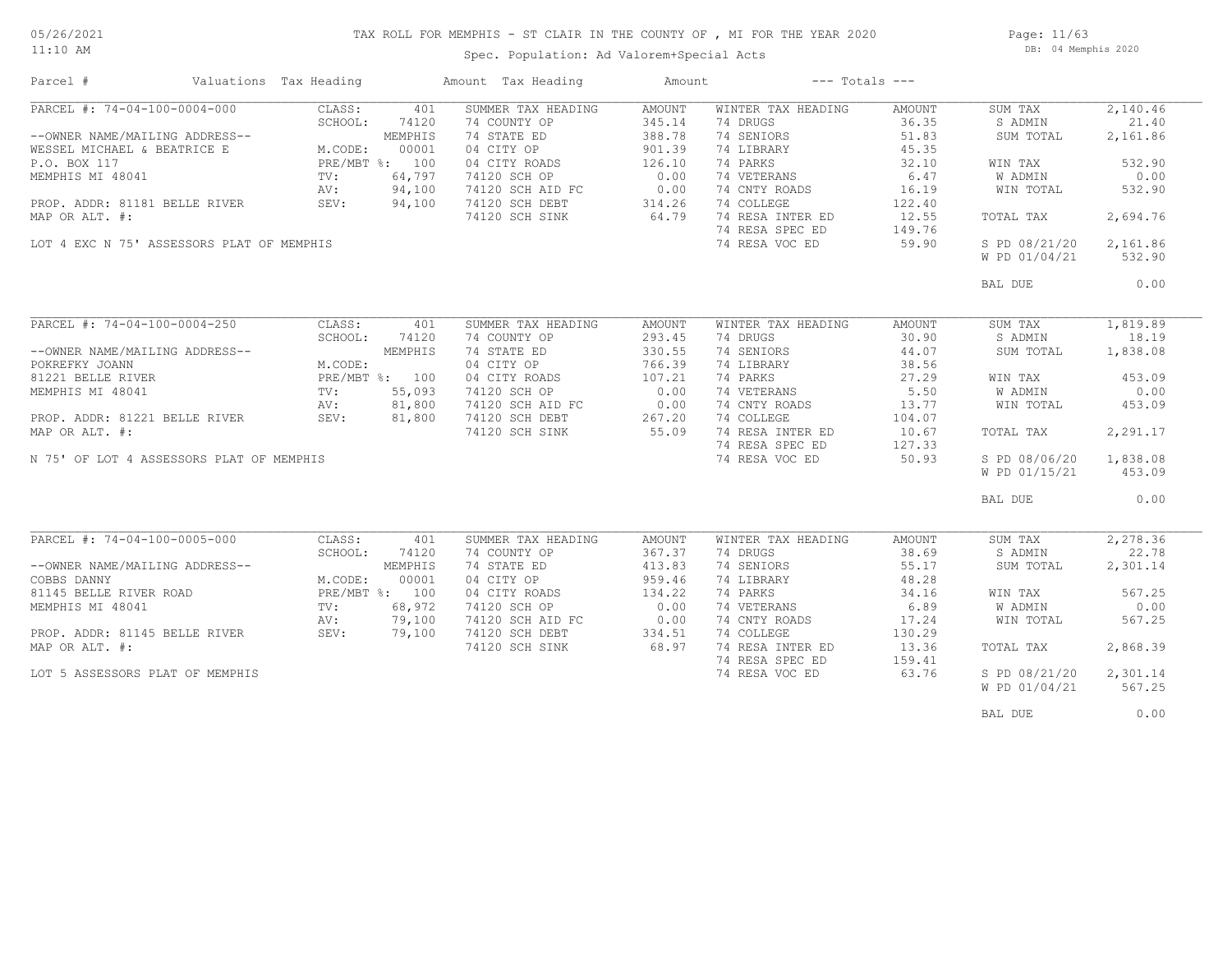## TAX ROLL FOR MEMPHIS - ST CLAIR IN THE COUNTY OF , MI FOR THE YEAR 2020

11:10 AM

#### Spec. Population: Ad Valorem+Special Acts

Page: 12/63 DB: 04 Memphis 2020

| Parcel #                        | Valuations Tax Heading |         | Amount Tax Heading | Amount        |                    | $---$ Totals $---$ |                |          |
|---------------------------------|------------------------|---------|--------------------|---------------|--------------------|--------------------|----------------|----------|
| PARCEL #: 74-04-100-0006-000    | CLASS:                 | 401     | SUMMER TAX HEADING | AMOUNT        | WINTER TAX HEADING | AMOUNT             | SUM TAX        | 1,873.27 |
|                                 | SCHOOL:                | 74120   | 74 COUNTY OP       | 302.06        | 74 DRUGS           | 31.81              | S ADMIN        | 18.73    |
| --OWNER NAME/MAILING ADDRESS--  |                        | MEMPHIS | 74 STATE ED        | 340.25        | 74 SENIORS         | 45.36              | SUM TOTAL      | 1,892.00 |
| SOCIA STEVEN                    | M.CODE:                | 00001   | 04 CITY OP         | 788.87        | 74 LIBRARY         | 39.69              |                |          |
| 34417 BORDMAN                   | PRE/MBT %: 100         |         | 04 CITY ROADS      | 110.36        | 74 PARKS           | 28.09              | WIN TAX        | 466.39   |
| MEMPHIS MI 48041                | TV:                    | 56,709  | 74120 SCH OP       | 0.00          | 74 VETERANS        | 5.67               | <b>W ADMIN</b> | 0.00     |
|                                 | AV:                    | 83,700  | 74120 SCH AID FC   | 0.00          | 74 CNTY ROADS      | 14.17              | WIN TOTAL      | 466.39   |
| PROP. ADDR: 34417 BORDMAN       | SEV:                   | 83,700  | 74120 SCH DEBT     | 275.03        | 74 COLLEGE         | 107.12             |                |          |
| MAP OR ALT. #:                  |                        |         | 74120 SCH SINK     | 56.70         | 74 RESA INTER ED   | 10.99              | TOTAL TAX      | 2,358.39 |
|                                 |                        |         |                    |               | 74 RESA SPEC ED    | 131.07             |                |          |
| LOT 6 ASSESSORS PLAT OF MEMPHIS |                        |         |                    |               | 74 RESA VOC ED     | 52.42              | S PD 08/21/20  | 1,892.00 |
|                                 |                        |         |                    |               |                    |                    | W PD 01/04/21  | 466.39   |
|                                 |                        |         |                    |               |                    |                    |                |          |
|                                 |                        |         |                    |               |                    |                    | BAL DUE        | 0.00     |
|                                 |                        |         |                    |               |                    |                    |                |          |
| PARCEL #: 74-04-100-0007-000    | CLASS:                 | 401     | SUMMER TAX HEADING | <b>AMOUNT</b> | WINTER TAX HEADING | AMOUNT             | SUM TAX        | 2,030.54 |
|                                 | SCHOOL:                | 74120   | 74 COUNTY OP       | 327.41        | 74 DRUGS           | 34.48              | S ADMIN        | 20.30    |
| --OWNER NAME/MAILING ADDRESS--  |                        | MEMPHIS | 74 STATE ED        | 368.82        | 74 SENIORS         | 49.17              | SUM TOTAL      | 2,050.84 |
| WEGNER RYAN C.                  | M.CODE:                | 00001   | 04 CITY OP         | 855.10        | 74 LIBRARY         | 43.02              |                |          |
| 34441 BORDMAN RD                | PRE/MBT %: 100         |         | 04 CITY ROADS      | 119.62        | 74 PARKS           | 30.45              | WIN TAX        | 505.54   |
| MEMPHIS MI 48041                | TV:                    | 61,470  | 74120 SCH OP       | 0.00          | 74 VETERANS        | 6.14               | W ADMIN        | 0.00     |
|                                 | AV:                    | 77,000  | 74120 SCH AID FC   | 0.00          | 74 CNTY ROADS      | 15.36              | WIN TOTAL      | 505.54   |
| PROP. ADDR: 34441 BORDMAN       | SEV:                   | 77,000  | 74120 SCH DEBT     | 298.12        | 74 COLLEGE         | 116.12             |                |          |
| MAP OR ALT. #:                  |                        |         | 74120 SCH SINK     | 61.47         | 74 RESA INTER ED   | 11.91              | TOTAL TAX      | 2,556.38 |
|                                 |                        |         |                    |               | 74 RESA SPEC ED    | 142.07             |                |          |
| LOT 7 ASSESSORS PLAT OF MEMPHIS |                        |         |                    |               | 74 RESA VOC ED     | 56.82              | S PD 08/21/20  | 2,050.84 |
|                                 |                        |         |                    |               |                    |                    |                |          |
|                                 |                        |         |                    |               |                    |                    | W PD 01/04/21  | 505.54   |
|                                 |                        |         |                    |               |                    |                    | BAL DUE        | 0.00     |
|                                 |                        |         |                    |               |                    |                    |                |          |
| PARCEL #: 74-04-100-0008-000    | CLASS:                 | 401     | SUMMER TAX HEADING | <b>AMOUNT</b> | WINTER TAX HEADING | AMOUNT             | SUM TAX        | 1,271.41 |
|                                 | SCHOOL:                | 74120   | 74 COUNTY OP       | 205.01        | 74 DRUGS           | 21.59              | S ADMIN        | 12.71    |
| --OWNER NAME/MAILING ADDRESS--  |                        | MEMPHIS | 74 STATE ED        | 230.93        | 74 SENIORS         | 30.79              | SUM TOTAL      | 1,284.12 |
| BAUMAN DONALD D                 | M.CODE:                |         | 04 CITY OP         | 535.42        | 74 LIBRARY         | 26.94              |                |          |
| 81115 BELLE RIVER               | PRE/MBT %: 100         |         | 04 CITY ROADS      | 74.90         | 74 PARKS           | 19.06              | WIN TAX        | 316.52   |
| MEMPHIS MI 48041                | TV:                    | 38,489  | 74120 SCH OP       | 0.00          | 74 VETERANS        | 3.84               | <b>W ADMIN</b> | 0.00     |
|                                 | AV:                    | 57,300  | 74120 SCH AID FC   | 0.00          | 74 CNTY ROADS      | 9.62               | WIN TOTAL      | 316.52   |
| PROP. ADDR: 81115 BELLE RIVER   | SEV:                   | 57,300  | 74120 SCH DEBT     | 186.67        | 74 COLLEGE         | 72.70              |                |          |
| MAP OR ALT. #:                  |                        |         | 74120 SCH SINK     | 38.48         | 74 RESA INTER ED   | 7.45               | TOTAL TAX      | 1,600.64 |
|                                 |                        |         |                    |               | 74 RESA SPEC ED    | 88.95              |                |          |
| LOT 8 ASSESSORS PLAT OF MEMPHIS |                        |         |                    |               | 74 RESA VOC ED     | 35.58              | S PD 08/19/20  | 1,284.12 |
|                                 |                        |         |                    |               |                    |                    | W PD 01/14/21  | 316.52   |
|                                 |                        |         |                    |               |                    |                    |                |          |
|                                 |                        |         |                    |               |                    |                    |                |          |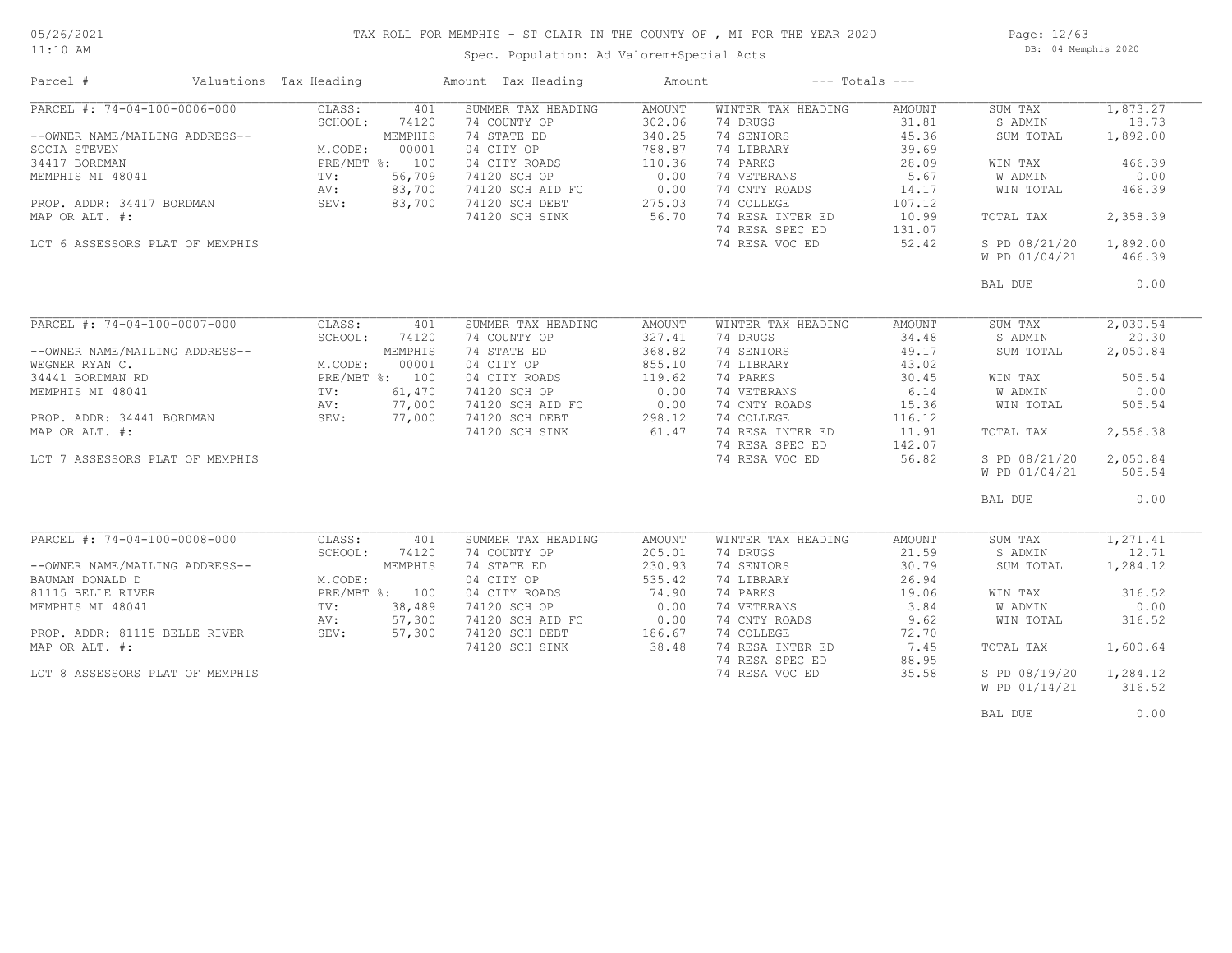#### TAX ROLL FOR MEMPHIS - ST CLAIR IN THE COUNTY OF , MI FOR THE YEAR 2020

11:10 AM

### Spec. Population: Ad Valorem+Special Acts

Page: 13/63 DB: 04 Memphis 2020

| Parcel #                                                | Valuations Tax Heading |                  | Amount Tax Heading                                                                | Amount              |                    | $---$ Totals $---$ |                |          |
|---------------------------------------------------------|------------------------|------------------|-----------------------------------------------------------------------------------|---------------------|--------------------|--------------------|----------------|----------|
| PARCEL #: 74-04-100-0009-000                            | CLASS:                 | 401              | SUMMER TAX HEADING                                                                | AMOUNT              | WINTER TAX HEADING | AMOUNT             | SUM TAX        | 1,378.22 |
|                                                         | SCHOOL:                | 74120            | 74 COUNTY OP                                                                      | 222.23              | 74 DRUGS           | 23.40              | S ADMIN        | 13.78    |
| --OWNER NAME/MAILING ADDRESS--                          |                        | MEMPHIS          | 74 STATE ED                                                                       | 250.33              | 74 SENIORS         | 33.37              | SUM TOTAL      | 1,392.00 |
| BEDKER STACEY                                           | M.CODE:                | 00001            | 04 CITY OP                                                                        | 580.40              | 74 LIBRARY         | 29.20              |                |          |
| 81079 BELLE RIVER                                       |                        | PRE/MBT %: 100   | 04 CITY ROADS                                                                     | 81.19               | 74 PARKS           | 20.66              | WIN TAX        | 343.12   |
| MEMPHIS MI 48041                                        | $\texttt{TV}$ :        | 41,723           | 74120 SCH OP                                                                      | 0.00                | 74 VETERANS        | 4.17               | <b>W ADMIN</b> | 0.00     |
|                                                         | AV:                    | 57,500           | 74120 SCH AID FC                                                                  | 0.00                | 74 CNTY ROADS      | 10.43              | WIN TOTAL      | 343.12   |
| PROP. ADDR: 81079 BELLE RIVER SEV:                      |                        | 57,500           | 74120 SCH DEBT                                                                    | $202.35$<br>$41.72$ | 74 COLLEGE         | 78.81              |                |          |
| MAP OR ALT. #:                                          |                        |                  | 74120 SCH SINK                                                                    |                     | 74 RESA INTER ED   | 8.08               | TOTAL TAX      | 1,735.12 |
|                                                         |                        |                  |                                                                                   |                     | 74 RESA SPEC ED    | 96.43              |                |          |
| LOT 9 ASSESSORS PLAT OF MEMPHIS                         |                        |                  |                                                                                   |                     | 74 RESA VOC ED     | 38.57              | S PD 08/21/20  | 1,392.00 |
|                                                         |                        |                  |                                                                                   |                     |                    |                    | W PD 01/04/21  | 343.12   |
|                                                         |                        |                  |                                                                                   |                     |                    |                    | BAL DUE        | 0.00     |
|                                                         |                        |                  |                                                                                   |                     |                    |                    |                |          |
| PARCEL #: 74-04-100-0010-000                            | CLASS:                 | 401              | SUMMER TAX HEADING                                                                | AMOUNT              | WINTER TAX HEADING | AMOUNT             | SUM TAX        | 1,189.48 |
|                                                         | SCHOOL:                | 74120            | 74 COUNTY OP                                                                      | 191.80              | 74 DRUGS           | 20.20              | S ADMIN        | 11.89    |
| --OWNER NAME/MAILING ADDRESS--                          |                        | MEMPHIS          | 74 STATE ED                                                                       | 216.05              | 74 SENIORS         | 28.80              | SUM TOTAL      | 1,201.37 |
| EUCLID JOSEPH GOUIN III                                 | M.CODE:                |                  | 04 CITY OP                                                                        | 500.92              | 74 LIBRARY         | 25.20              |                |          |
| 81049 BELLE RIVER                                       |                        | PRE/MBT %: 100   | 04 CITY ROADS                                                                     | 70.07               | 74 PARKS           | 17.83              | WIN TAX        | 296.13   |
| MEMPHIS MI 48041                                        | $\texttt{TV}$ :        | 36,009           | 74120 SCH OP                                                                      | 0.00                | 74 VETERANS        | 3.60               | W ADMIN        | 0.00     |
|                                                         |                        |                  | 74120 SCH AID FC                                                                  | 0.00                | 74 CNTY ROADS      | 9.00               | WIN TOTAL      | 296.13   |
| RV: 51,200<br>PROP. ADDR: 81049 BELLE RIVER SEV: 51,200 |                        |                  | 74120 SCH AID FC 0.00<br>74120 SCH DEBT 174.64                                    |                     | 74 COLLEGE         | 68.02              |                |          |
| MAP OR ALT. #:                                          |                        |                  | 74120 SCH SINK                                                                    | 36.00               | 74 RESA INTER ED   | 6.97               | TOTAL TAX      | 1,497.50 |
|                                                         |                        |                  |                                                                                   |                     | 74 RESA SPEC ED    | 83.22              |                |          |
| LOT 10 ASSESSORS PLAT OF MEMPHIS                        |                        |                  |                                                                                   |                     | 74 RESA VOC ED     | 33.29              | S PD 12/29/20  | 1,201.37 |
|                                                         |                        |                  |                                                                                   |                     |                    |                    | BAL DUE        | 296.13   |
|                                                         |                        |                  |                                                                                   |                     |                    |                    |                |          |
| PARCEL #: $74-04-100-0011-000$                          | CLASS:                 | $\overline{201}$ | SUMMER TAX HEADING                                                                | AMOUNT              | WINTER TAX HEADING | <b>AMOUNT</b>      | SUM TAX        | 2,409.27 |
|                                                         | SCHOOL:                | 74120            | 74 COUNTY OP                                                                      | 251.46              | 74 DRUGS           | 26.48              | S ADMIN        | 24.09    |
| --OWNER NAME/MAILING ADDRESS--                          |                        | MEMPHIS          | 74 STATE ED                                                                       | 283.26              | 74 SENIORS         | 37.76              | SUM TOTAL      | 2,433.36 |
| NIKODIM ROBERT W & MARY K                               | M.CODE:                |                  | 04 CITY OP                                                                        | 656.73              | 74 LIBRARY         | 33.04              |                |          |
| 81611 MAIN                                              |                        | PRE/MBT %: 0     | 04 CITY ROADS                                                                     | 91.87               | 74 PARKS           | 23.38              | WIN TAX        | 388.25   |
| MEMPHIS MI 48041                                        | $\text{TV}$ :          | 47,210           | 74120 SCH OP                                                                      | 849.78              | 74 VETERANS        | 4,72               | W ADMIN        | 0.00     |
|                                                         | AV:                    | 65,100           | 74120 SCH AID FC                                                                  | 0.00                | 74 CNTY ROADS      | 11.80              | WIN TOTAL      | 388.25   |
| PROP. ADDR: 81611 MAIN                                  | SEV:                   | 65,100           | 74120 SCH DEBT                                                                    | 228.96              | 74 COLLEGE         | 89.18              |                |          |
| MAP OR ALT. #:                                          |                        |                  | 74120 SCH SINK                                                                    | 47.21               | 74 RESA INTER ED   | 9.14               | TOTAL TAX      | 2,821.61 |
|                                                         |                        |                  |                                                                                   |                     | 74 RESA SPEC ED    | 109.11             |                |          |
|                                                         |                        |                  | THAT PART OF LOT 11 LYING N & E OF A LINE BEG; S 1 DEG 02 MIN W 101.93 FT FROM NE |                     | 74 RESA VOC ED     | 43.64              | S PD 08/31/20  | 2,433.36 |
|                                                         |                        |                  | COR OF LOT; TH N 89 DEG 27 MIN W 490.7 FT; TH N 13 DEG 04 MIN W 141.6 FT TO N LOT |                     |                    |                    | W PD 02/10/21  | 388.25   |
| LINE. ASSESSOR PLAT OF MEMPHIS                          |                        |                  |                                                                                   |                     |                    |                    |                |          |
|                                                         |                        |                  |                                                                                   |                     |                    |                    | BAL DUE        | 0.00     |
|                                                         |                        |                  |                                                                                   |                     |                    |                    |                |          |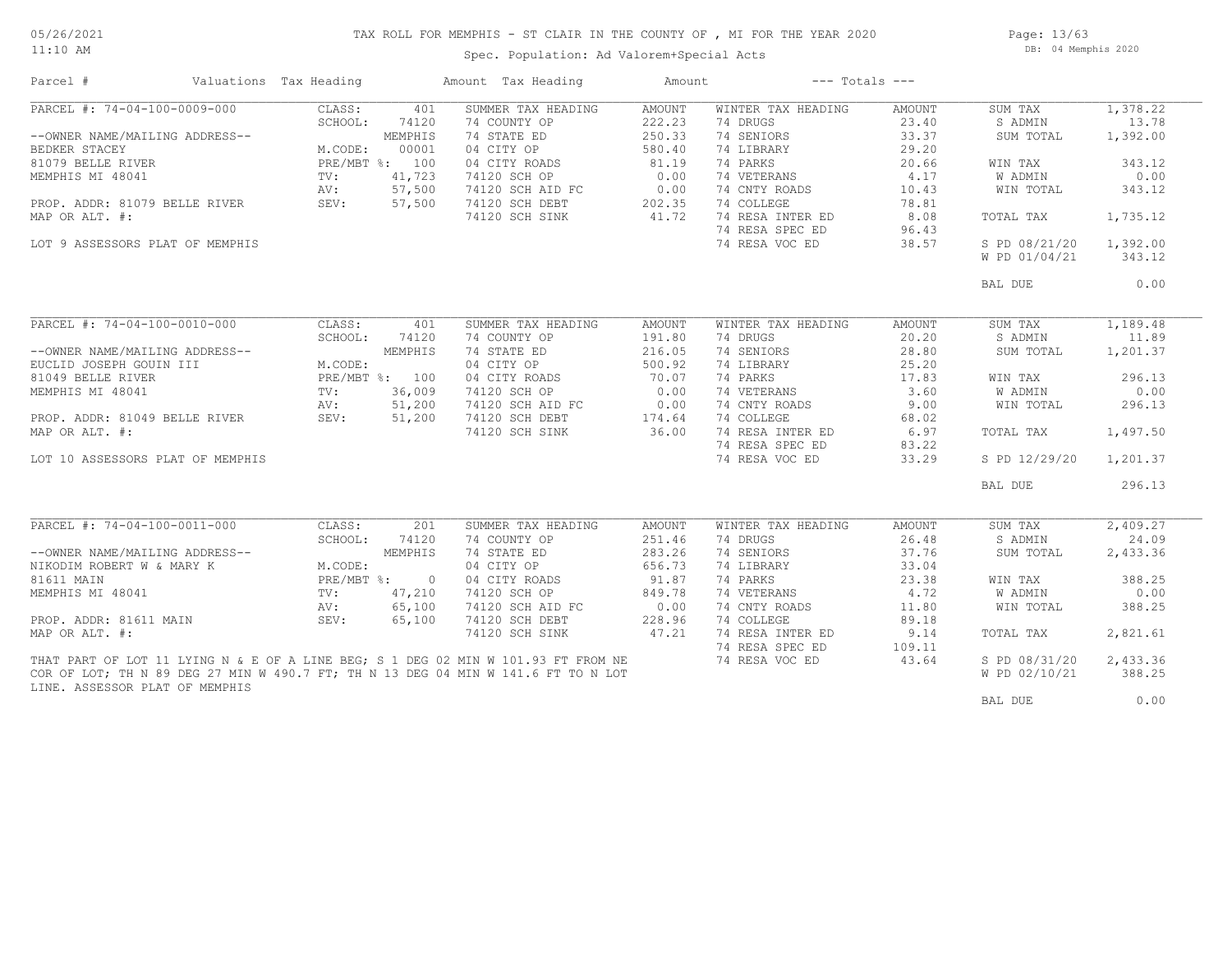#### 05/26/2021 11:10 AM

## TAX ROLL FOR MEMPHIS - ST CLAIR IN THE COUNTY OF , MI FOR THE YEAR 2020

Spec. Population: Ad Valorem+Special Acts

Page: 14/63 DB: 04 Memphis 2020

| Parcel #                                                                            | Valuations Tax Heading |                | Amount Tax Heading | Amount   | $---$ Totals $---$ |        |                |          |
|-------------------------------------------------------------------------------------|------------------------|----------------|--------------------|----------|--------------------|--------|----------------|----------|
| PARCEL #: 74-04-100-0012-000                                                        | CLASS:                 | 301            | SUMMER TAX HEADING | AMOUNT   | WINTER TAX HEADING | AMOUNT | SUM TAX        | 7,606.23 |
|                                                                                     | SCHOOL:                | 74120          | 74 COUNTY OP       | 793.88   | 74 DRUGS           | 83.61  | S ADMIN        | 76.06    |
| --OWNER NAME/MAILING ADDRESS--                                                      |                        | MEMPHIS        | 74 STATE ED        | 894.26   | 74 SENIORS         | 119.23 | SUM TOTAL      | 7,682.29 |
| DONATO CHRISTOPHER C JR                                                             | M.CODE:                |                | 04 CITY OP         | 2,073.35 | 74 LIBRARY         | 104.33 |                |          |
| 81600 BELLE RIVER                                                                   |                        | PRE/MBT %: 0   | 04 CITY ROADS      | 290.05   | 74 PARKS           | 73.83  | WIN TAX        | 1,225.86 |
| MEMPHIS MI 48041                                                                    | TV:                    | 149,044        | 74120 SCH OP       | 2,682.79 | 74 VETERANS        | 14.90  | <b>W ADMIN</b> | 0.00     |
|                                                                                     | AV:                    | 185,400        | 74120 SCH AID FC   | 0.00     | 74 CNTY ROADS      | 37.26  | WIN TOTAL      | 1,225.86 |
| PROP. ADDR: 81600 BELLE RIVER                                                       | SEV:                   | 185,400        | 74120 SCH DEBT     | 722.86   | 74 COLLEGE         | 281.55 |                |          |
| MAP OR ALT. #:                                                                      |                        |                | 74120 SCH SINK     | 149.04   | 74 RESA INTER ED   | 28.88  | TOTAL TAX      | 8,908.15 |
|                                                                                     |                        |                |                    |          | 74 RESA SPEC ED    | 344.48 |                |          |
| THAT PART OF LOT 11 LYING WLY OF A LINE BEG ON S LOT LINE DIST S 85 DEG 8 MIN E 523 |                        |                |                    |          | 74 RESA VOC ED     | 137.79 | S PD 08/31/20  | 7,682.29 |
| FT FROM SW COR; TH N 13 DEG 4 MIN W 188.08 FT TO N LOT LINE. EXC. MILL ROAD R/W     |                        |                |                    |          |                    |        | W PD 02/12/21  | 1,225.86 |
| ASSESSORS PLAT OF MEMPHIS                                                           |                        |                |                    |          |                    |        |                |          |
|                                                                                     |                        |                |                    |          |                    |        | BAL DUE        | 0.00     |
|                                                                                     |                        |                |                    |          |                    |        |                |          |
| PARCEL #: 74-04-100-0013-000                                                        | CLASS:                 | 401            | SUMMER TAX HEADING | AMOUNT   | WINTER TAX HEADING | AMOUNT | SUM TAX        | 1,934.15 |
|                                                                                     | SCHOOL:                | 74120          | 74 COUNTY OP       | 311.87   | 74 DRUGS           | 32.84  | S ADMIN        | 19.34    |
| --OWNER NAME/MAILING ADDRESS--                                                      |                        | MEMPHIS        | 74 STATE ED        | 351.31   | 74 SENIORS         | 46.84  | SUM TOTAL      | 1,953.49 |
| YOUNG PATRICIA                                                                      | M.CODE:                |                | 04 CITY OP         | 814.51   | 74 LIBRARY         | 40.98  |                |          |
| 34240 PRATT                                                                         |                        | PRE/MBT %: 100 | 04 CITY ROADS      | 113.94   | 74 PARKS           | 29.00  | WIN TAX        | 481.55   |
| MEMPHIS MI 48041                                                                    | TV:                    | 58,552         | 74120 SCH OP       | 0.00     | 74 VETERANS        | 5.85   | W ADMIN        | 0.00     |
|                                                                                     |                        |                |                    |          |                    |        |                |          |
|                                                                                     | AV:                    | 108,100        | 74120 SCH AID FC   | 0.00     | 74 CNTY ROADS      | 14.63  | WIN TOTAL      | 481.55   |
| PROP. ADDR: 81500 BELLE RIVER                                                       | SEV:                   | 108,100        | 74120 SCH DEBT     | 283.97   | 74 COLLEGE         | 110.61 |                |          |
| MAP OR ALT. #:                                                                      |                        |                | 74120 SCH SINK     | 58.55    | 74 RESA INTER ED   | 11.34  | TOTAL TAX      | 2,435.04 |
|                                                                                     |                        |                |                    |          | 74 RESA SPEC ED    | 135.33 |                |          |
| LOT 12 ASSESSORS PLAT OF MEMPHIS                                                    |                        |                |                    |          | 74 RESA VOC ED     | 54.13  | S PD 09/30/20  | 1,953.49 |
|                                                                                     |                        |                |                    |          |                    |        | BAL DUE        | 481.55   |
|                                                                                     |                        |                |                    |          |                    |        |                |          |
| $\overline{\text{PARCH}}$ #: 74-04-100-0014-000                                     | CLASS:                 | 201            | SUMMER TAX HEADING | AMOUNT   | WINTER TAX HEADING | AMOUNT | SUM TAX        | 3,301.28 |
|                                                                                     | SCHOOL:                | 74120          | 74 COUNTY OP       | 344.56   | 74 DRUGS           | 36.29  | S ADMIN        | 33.01    |
| --OWNER NAME/MAILING ADDRESS--                                                      |                        | MEMPHIS        | 74 STATE ED        | 388.13   | 74 SENIORS         | 51.75  | SUM TOTAL      | 3,334.29 |
| J & JP MANAGEMENT INC                                                               | M.CODE:                |                | 04 CITY OP         | 899.88   | 74 LIBRARY         | 45.28  |                |          |
| PO BOX 146                                                                          | PRE/MBT %:             | $\overline{0}$ | 04 CITY ROADS      | 125.89   | 74 PARKS           | 32.04  | WIN TAX        | 532.03   |
| EMMETT MI 48022                                                                     | TV:                    | 64,689         | 74120 SCH OP       | 1,164.40 | 74 VETERANS        | 6.46   | W ADMIN        | 0.00     |
|                                                                                     | AV:                    | 93,100         | 74120 SCH AID FC   | 0.00     | 74 CNTY ROADS      | 16.17  | WIN TOTAL      | 532.03   |
| PROP. ADDR: 81545 MAIN                                                              | SEV:                   | 93,100         | 74120 SCH DEBT     | 313.74   | 74 COLLEGE         | 122.20 |                |          |
| MAP OR ALT. #:                                                                      |                        |                | 74120 SCH SINK     | 64.68    | 74 RESA INTER ED   | 12.53  | TOTAL TAX      | 3,866.32 |
|                                                                                     |                        |                |                    |          | 74 RESA SPEC ED    | 149.51 |                |          |
| THAT PART OF LOT 11 LYING S & E OF A LINE BEG ON E LOT LINE DIST S 1 DEG 2 MIN W    |                        |                |                    |          | 74 RESA VOC ED     | 59.80  | S PD 08/24/20  | 3,334.29 |
| 101.93 FT FROM NE COR OF LOT; TH N 89 DEG 27 MIN W 490.7 FT; TH S 13 DEG 4 MIN W    |                        |                |                    |          |                    |        | W PD 12/10/20  | 532.03   |
| 46.48 FT & LOT 13 ASSESSORS PLAT OF MEMPHIS                                         |                        |                |                    |          |                    |        |                |          |
|                                                                                     |                        |                |                    |          |                    |        | BAL DUE        | 0.00     |
|                                                                                     |                        |                |                    |          |                    |        |                |          |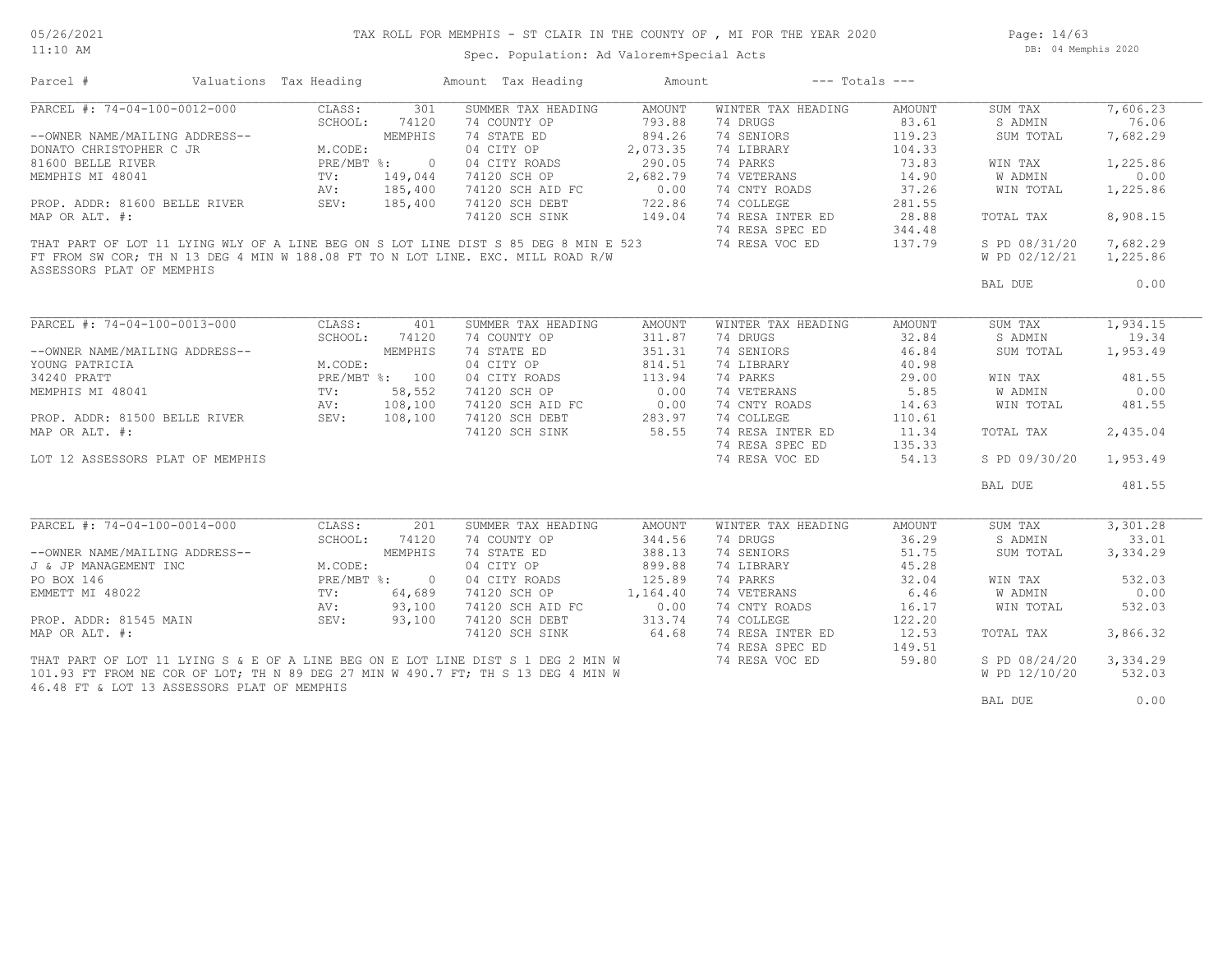## TAX ROLL FOR MEMPHIS - ST CLAIR IN THE COUNTY OF , MI FOR THE YEAR 2020

11:10 AM

### Spec. Population: Ad Valorem+Special Acts

Page: 15/63 DB: 04 Memphis 2020

| Parcel #                         | Valuations Tax Heading |            |                | Amount Tax Heading    | Amount | $---$ Totals $---$ |        |               |          |
|----------------------------------|------------------------|------------|----------------|-----------------------|--------|--------------------|--------|---------------|----------|
| PARCEL #: 74-04-100-0015-000     |                        | CLASS:     | 202            | SUMMER TAX HEADING    | AMOUNT | WINTER TAX HEADING | AMOUNT | SUM TAX       | 238.56   |
|                                  |                        | SCHOOL:    | 74120          | 74 COUNTY OP          | 24.90  | 74 DRUGS           | 2.62   | S ADMIN       | 2.38     |
| --OWNER NAME/MAILING ADDRESS--   |                        |            | MEMPHIS        | 74 STATE ED           | 28.05  | 74 SENIORS         | 3.74   | SUM TOTAL     | 240.94   |
| RAYMOND HARRISON REVOC TRUST     |                        | M.CODE:    |                | 04 CITY OP            | 65.03  | 74 LIBRARY         | 3.27   |               |          |
| P.O. BOX 501                     |                        | PRE/MBT %: | $\overline{0}$ | 04 CITY ROADS         | 9.09   | 74 PARKS           | 2.31   | WIN TAX       | 38.41    |
| MEMPHIS MI 48041                 |                        | TV:        | 4,675          | 74120 SCH OP          | 84.15  | 74 VETERANS        | 0.46   | W ADMIN       | 0.00     |
|                                  |                        | AV:        | 27,300         | 74120 SCH AID FC 0.00 |        | 74 CNTY ROADS      | 1.16   | WIN TOTAL     | 38.41    |
| PROP. ADDR: 81475 MAIN SEV:      |                        |            | 27,300         | 74120 SCH DEBT        | 22.67  | 74 COLLEGE         | 8.83   |               |          |
| MAP OR ALT. #:                   |                        |            |                | 74120 SCH SINK        | 4.67   | 74 RESA INTER ED   | 0.90   | TOTAL TAX     | 279.35   |
|                                  |                        |            |                |                       |        | 74 RESA SPEC ED    | 10.80  |               |          |
| LOT 14 ASSESSORS PLAT OF MEMPHIS |                        |            |                |                       |        | 74 RESA VOC ED     | 4.32   | S PD 08/28/20 | 240.94   |
|                                  |                        |            |                |                       |        |                    |        | W PD 02/04/21 | 38.41    |
|                                  |                        |            |                |                       |        |                    |        | BAL DUE       | 0.00     |
|                                  |                        |            |                |                       |        |                    |        |               |          |
| PARCEL #: 74-04-100-0016-000     |                        | CLASS:     | 401            | SUMMER TAX HEADING    | AMOUNT | WINTER TAX HEADING | AMOUNT | SUM TAX       | 1,802.05 |
|                                  |                        | SCHOOL:    | 74120          | 74 COUNTY OP          | 290.57 | 74 DRUGS           | 30.60  | S ADMIN       | 18.02    |
| --OWNER NAME/MAILING ADDRESS--   |                        |            | MEMPHIS        | 74 STATE ED           | 327.31 | 74 SENIORS         | 43.64  | SUM TOTAL     | 1,820.07 |
| GUOIN MARGARET E                 |                        | M.CODE:    |                | 04 CITY OP            | 758.88 | 74 LIBRARY         | 38.18  |               |          |
| P.O. BOX 522                     |                        |            | PRE/MBT %: 100 | 04 CITY ROADS         | 106.16 | 74 PARKS           | 27.02  | WIN TAX       | 448.65   |
| MEMPHIS MI 48041                 |                        | TV:        | 54,553         | 74120 SCH OP          | 0.00   | 74 VETERANS        | 5.45   | W ADMIN       | 0.00     |
|                                  |                        | AV:        | 88,100         | 74120 SCH AID FC      | 0.00   | 74 CNTY ROADS      | 13.63  | WIN TOTAL     | 448.65   |
| PROP. ADDR: 81420 BELLE RIVER    |                        | SEV:       | 88,100         | 74120 SCH DEBT        | 264.58 | 74 COLLEGE         | 103.05 |               |          |
| MAP OR ALT. #:                   |                        |            |                | 74120 SCH SINK        | 54.55  | 74 RESA INTER ED   | 10.57  | TOTAL TAX     | 2,268.72 |
|                                  |                        |            |                |                       |        | 74 RESA SPEC ED    | 126.08 |               |          |
| LOT 15 ASSESSORS PLAT OF MEMPHIS |                        |            |                |                       |        | 74 RESA VOC ED     | 50.43  | S PD 07/09/20 | 1,820.07 |
|                                  |                        |            |                |                       |        |                    |        | W PD 12/03/20 | 448.65   |
|                                  |                        |            |                |                       |        |                    |        | BAL DUE       | 0.00     |
|                                  |                        |            |                |                       |        |                    |        |               |          |
| PARCEL #: 74-04-100-0017-000     |                        | CLASS:     | 401            | SUMMER TAX HEADING    | AMOUNT | WINTER TAX HEADING | AMOUNT | SUM TAX       | 1,641.81 |
|                                  |                        | SCHOOL:    | 74120          | 74 COUNTY OP          | 264.73 | 74 DRUGS           | 27.88  | S ADMIN       | 16.41    |
| --OWNER NAME/MAILING ADDRESS--   |                        |            | MEMPHIS        | 74 STATE ED           | 298.21 | 74 SENIORS         | 39.76  | SUM TOTAL     | 1,658.22 |
| FINN TRISTAN                     |                        | M.CODE:    | 00001          | 04 CITY OP            | 691.40 | 74 LIBRARY         | 34.79  |               |          |
| 81390 BELLE RIVER                |                        |            | PRE/MBT %: 100 | 04 CITY ROADS         | 96.72  | 74 PARKS           | 24.62  | WIN TAX       | 408.77   |
| MEMPHIS MI 48041                 |                        | TV:        | 49,702         | 74120 SCH OP          | 0.00   | 74 VETERANS        | 4.97   | W ADMIN       | 0.00     |
|                                  |                        | AV:        | 72,400         | 74120 SCH AID FC      | 0.00   | 74 CNTY ROADS      | 12.42  | WIN TOTAL     | 408.77   |
|                                  |                        | SEV:       | 72,400         | 74120 SCH DEBT        | 241.05 | 74 COLLEGE         | 93.89  |               |          |
| PROP. ADDR: 81390 BELLE RIVER    |                        |            |                | 74120 SCH SINK        | 49.70  | 74 RESA INTER ED   | 9.63   | TOTAL TAX     | 2,066.99 |
| MAP OR ALT. #:                   |                        |            |                |                       |        |                    |        |               |          |
|                                  |                        |            |                |                       |        | 74 RESA SPEC ED    | 114.87 |               |          |
| LOT 16 ASSESSORS PLAT OF MEMPHIS |                        |            |                |                       |        | 74 RESA VOC ED     | 45.94  | S PD 08/21/20 | 1,658.22 |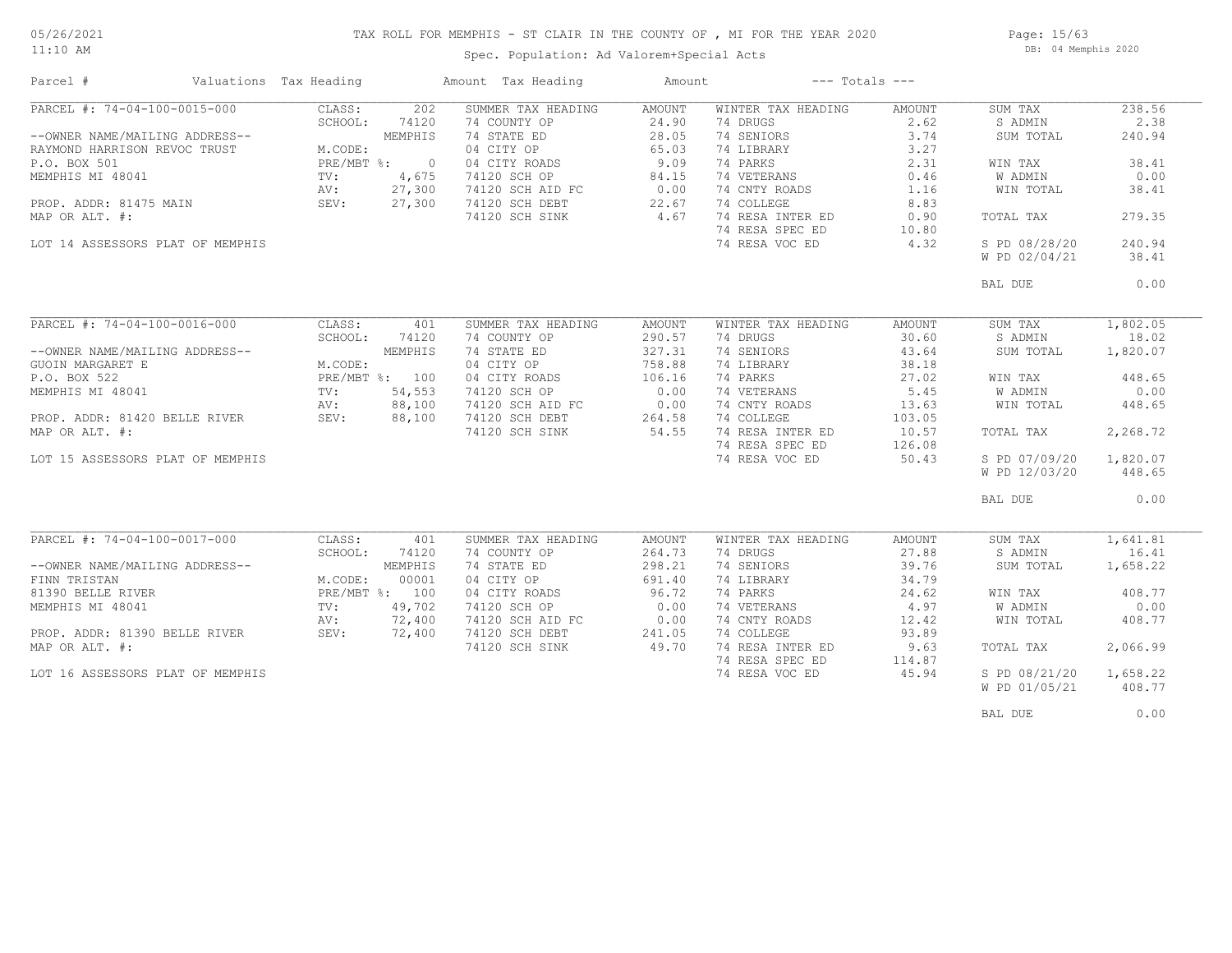Spec. Population: Ad Valorem+Special Acts

Page: 16/63 DB: 04 Memphis 2020

| Parcel #                                                | Valuations Tax Heading |         | Amount Tax Heading                                                              | Amount | $---$ Totals $---$ |        |               |          |
|---------------------------------------------------------|------------------------|---------|---------------------------------------------------------------------------------|--------|--------------------|--------|---------------|----------|
| PARCEL #: 74-04-100-0018-000                            | CLASS:                 | 401     | SUMMER TAX HEADING                                                              | AMOUNT | WINTER TAX HEADING | AMOUNT | SUM TAX       | 1,545.64 |
|                                                         | SCHOOL:                | 74120   | 74 COUNTY OP                                                                    | 249.23 | 74 DRUGS           | 26.24  | S ADMIN       | 15.45    |
| --OWNER NAME/MAILING ADDRESS--                          |                        | MEMPHIS | 74 STATE ED                                                                     | 280.74 | 74 SENIORS         | 37.43  | SUM TOTAL     | 1,561.09 |
| BISCORNER WILLIAM & ROBIN                               | M.CODE:                | 00005   | 04 CITY OP                                                                      | 650.90 | 74 LIBRARY         | 32.75  |               |          |
| 81350 BELLE RIVER                                       | PRE/MBT %: 100         |         | 04 CITY ROADS                                                                   | 91.05  | 74 PARKS           | 23.18  | WIN TAX       | 384.80   |
| MEMPHIS MI 48041                                        | TV:                    | 46,791  | 74120 SCH OP                                                                    | 0.00   | 74 VETERANS        | 4.67   | W ADMIN       | 0.00     |
|                                                         | AV:                    | 65,700  |                                                                                 |        | 74 CNTY ROADS      | 11.69  | WIN TOTAL     | 384.80   |
| PROP. ADDR: 81350 BELLE RIVER                           | SEV:                   | 65,700  | 74120 SCH AID FC 0.00<br>74120 SCH DEBT 226.93                                  | 226.93 | 74 COLLEGE         | 88.39  |               |          |
| MAP OR ALT. #:                                          |                        |         | 74120 SCH SINK                                                                  | 46.79  | 74 RESA INTER ED   | 9.06   | TOTAL TAX     | 1,945.89 |
|                                                         |                        |         |                                                                                 |        |                    |        |               |          |
|                                                         |                        |         | LOT 17 EXC S 60 FT OF W 132 FT & EXC E 70 FT THEREOF. ASSESSORS PLAT OF MEMPHIS |        | 74 RESA SPEC ED    | 108.14 |               |          |
|                                                         |                        |         |                                                                                 |        | 74 RESA VOC ED     | 43.25  | S PD 08/28/20 | 1,561.09 |
|                                                         |                        |         |                                                                                 |        |                    |        | W PD 01/22/21 | 384.80   |
|                                                         |                        |         |                                                                                 |        |                    |        | BAL DUE       | 0.00     |
|                                                         |                        |         |                                                                                 |        |                    |        |               |          |
| PARCEL #: 74-04-100-0018-250                            | CLASS:                 | 401     | SUMMER TAX HEADING                                                              | AMOUNT | WINTER TAX HEADING | AMOUNT | SUM TAX       | 1,246.43 |
|                                                         | SCHOOL:                | 74120   | 74 COUNTY OP                                                                    | 200.98 | 74 DRUGS           | 21.16  | S ADMIN       | 12.46    |
| --OWNER NAME/MAILING ADDRESS--                          |                        | MEMPHIS | 74 STATE ED                                                                     | 226.39 | 74 SENIORS         | 30.18  | SUM TOTAL     | 1,258.89 |
| KAUZLARICH TERRY                                        | M.CODE:                |         | 04 CITY OP                                                                      | 524.90 | 74 LIBRARY         | 26.41  |               |          |
| 81300 BELLE RIVER                                       | PRE/MBT %: 100         |         | 04 CITY ROADS                                                                   | 73.43  | 74 PARKS           | 18.69  | WIN TAX       | 310.32   |
|                                                         |                        |         |                                                                                 | 0.00   |                    | 3.77   |               | 0.00     |
| MEMPHIS MI 48041                                        | TV:                    | 37,733  | 74120 SCH OP                                                                    |        | 74 VETERANS        |        | W ADMIN       |          |
|                                                         | AV:                    | 57,700  | 74120 SCH AID FC 0.00<br>74120 SCH DEBT 183.00<br>74120 SCH SINK 37.73          |        | 74 CNTY ROADS      | 9.43   | WIN TOTAL     | 310.32   |
| PROP. ADDR: 81300 BELLE RIVER SEV: 57,700               |                        |         |                                                                                 |        | 74 COLLEGE         | 71.28  |               |          |
| MAP OR ALT. #:                                          |                        |         |                                                                                 |        | 74 RESA INTER ED   | 7.31   | TOTAL TAX     | 1,569.21 |
|                                                         |                        |         |                                                                                 |        | 74 RESA SPEC ED    | 87.21  |               |          |
| S 60 FT OF W 132 FT OF LOT 17 ASSESSORS PLAT OF MEMPHIS |                        |         |                                                                                 |        | 74 RESA VOC ED     | 34.88  | S PD 08/31/20 | 1,258.89 |
|                                                         |                        |         |                                                                                 |        |                    |        | W PD 02/05/21 | 310.32   |
|                                                         |                        |         |                                                                                 |        |                    |        | BAL DUE       | 0.00     |
|                                                         |                        |         |                                                                                 |        |                    |        |               |          |
| PARCEL #: 74-04-100-0018-500                            | CLASS:                 | 401     | SUMMER TAX HEADING                                                              | AMOUNT | WINTER TAX HEADING | AMOUNT | SUM TAX       | 2,079.94 |
|                                                         | SCHOOL:                | 74120   | 74 COUNTY OP                                                                    | 335.38 | 74 DRUGS           | 35.32  | S ADMIN       | 20.79    |
| --OWNER NAME/MAILING ADDRESS--                          |                        | MEMPHIS | 74 STATE ED                                                                     | 377.79 | 74 SENIORS         | 50.37  | SUM TOTAL     | 2,100.73 |
| QUESNELLE RACHEL & MICHAEL                              | M.CODE:                |         | 04 CITY OP                                                                      | 875.90 | 74 LIBRARY         | 44.07  |               |          |
| 34655 MAPLE                                             | PRE/MBT %: 100         |         | 04 CITY ROADS                                                                   | 122.53 | 74 PARKS           | 31.19  | WIN TAX       | 517.86   |
| MEMPHIS MI 48041                                        | $\text{TV}$ :          | 62,965  | 74120 SCH OP                                                                    | 0.00   | 74 VETERANS        | 6.29   | W ADMIN       | 0.00     |
|                                                         | AV:                    | 110,800 |                                                                                 |        | 74 CNTY ROADS      | 15.74  | WIN TOTAL     | 517.86   |
| PROP. ADDR: 34655 MAPLE                                 | SEV: 110,800           |         | 74120 SCH AID FC 0.00<br>74120 SCH DEBT 305.38                                  |        | 74 COLLEGE         | 118.94 |               |          |
| MAP OR ALT. #:                                          |                        |         |                                                                                 | 62.96  | 74 RESA INTER ED   | 12.20  | TOTAL TAX     | 2,618.59 |
|                                                         |                        |         | 74120 SCH SINK                                                                  |        |                    |        |               |          |
|                                                         |                        |         |                                                                                 |        | 74 RESA SPEC ED    | 145.53 |               |          |
| E 70 FT OF LOT 17 ASSESSORS PLAT OF MEMPHIS             |                        |         |                                                                                 |        | 74 RESA VOC ED     | 58.21  | S PD 07/13/20 | 2,100.73 |
|                                                         |                        |         |                                                                                 |        |                    |        | W PD 01/11/21 | 517.86   |
|                                                         |                        |         |                                                                                 |        |                    |        | BAL DUE       | 0.00     |
|                                                         |                        |         |                                                                                 |        |                    |        |               |          |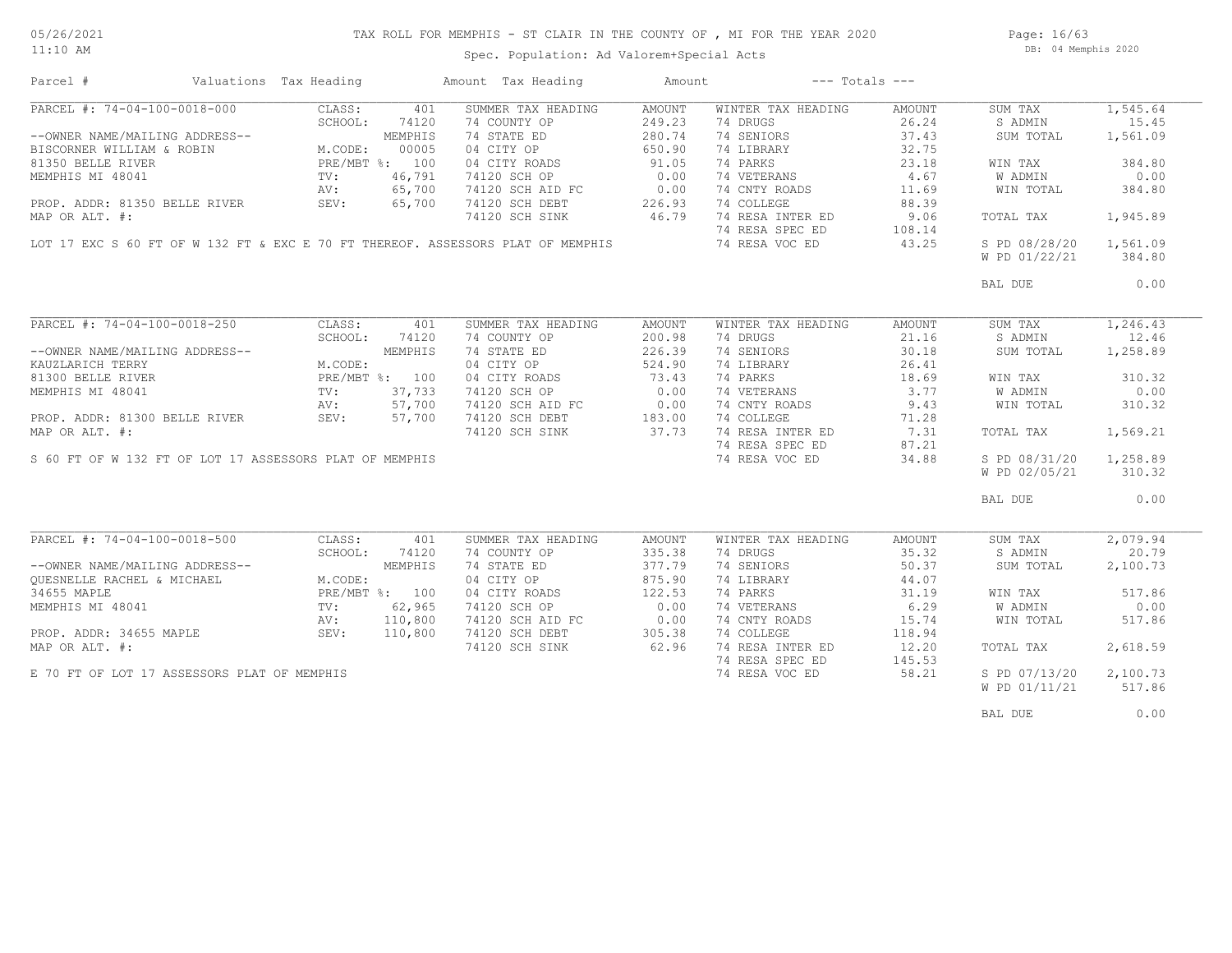11:10 AM

## TAX ROLL FOR MEMPHIS - ST CLAIR IN THE COUNTY OF , MI FOR THE YEAR 2020

Spec. Population: Ad Valorem+Special Acts

Page: 17/63 DB: 04 Memphis 2020

| Parcel #                               | Valuations Tax Heading |         | Amount Tax Heading                                                                  | Amount |                    | $---$ Totals $---$ |                |          |
|----------------------------------------|------------------------|---------|-------------------------------------------------------------------------------------|--------|--------------------|--------------------|----------------|----------|
| PARCEL #: 74-04-100-0019-000           | CLASS:                 | 401     | SUMMER TAX HEADING                                                                  | AMOUNT | WINTER TAX HEADING | AMOUNT             | SUM TAX        | 1,929.75 |
|                                        | SCHOOL:                | 74120   | 74 COUNTY OP                                                                        | 311.16 | 74 DRUGS           | 32.77              | S ADMIN        | 19.29    |
| --OWNER NAME/MAILING ADDRESS--         |                        | MEMPHIS | 74 STATE ED                                                                         | 350.51 | 74 SENIORS         | 46.73              | SUM TOTAL      | 1,949.04 |
| SEXTON ROBERT D JR                     | M.CODE:                |         | 04 CITY OP                                                                          | 812.66 | 74 LIBRARY         | 40.89              |                |          |
| 34675 MAPLE                            | PRE/MBT %: 100         |         | 04 CITY ROADS                                                                       | 113.68 | 74 PARKS           | 28.94              | WIN TAX        | 480.46   |
| MEMPHIS MI 48041                       | $\texttt{TV}$ :        | 58,419  | 74120 SCH OP                                                                        | 0.00   | 74 VETERANS        | 5.84               | <b>W ADMIN</b> | 0.00     |
|                                        | AV:                    | 117,600 | 74120 SCH AID FC                                                                    | 0.00   | 74 CNTY ROADS      | 14.60              | WIN TOTAL      | 480.46   |
| PROP. ADDR: 34675 MAPLE                | SEV: 117,600           |         | 74120 SCH DEBT                                                                      | 283.33 | 74 COLLEGE         | 110.35             |                |          |
| MAP OR ALT. #:                         |                        |         | 74120 SCH SINK                                                                      | 58.41  | 74 RESA INTER ED   | 11.32              | TOTAL TAX      | 2,429.50 |
|                                        |                        |         |                                                                                     |        | 74 RESA SPEC ED    | 135.02             |                |          |
| LOT 18 ASSESSORS PLAT OF MEMPHIS       |                        |         |                                                                                     |        | 74 RESA VOC ED     | 54.00              | S PD 07/06/20  | 1,949.04 |
|                                        |                        |         |                                                                                     |        |                    |                    | W PD 12/03/20  | 480.46   |
|                                        |                        |         |                                                                                     |        |                    |                    |                |          |
|                                        |                        |         |                                                                                     |        |                    |                    | BAL DUE        | 0.00     |
|                                        |                        |         |                                                                                     |        |                    |                    |                |          |
|                                        |                        |         |                                                                                     |        |                    |                    |                |          |
| PARCEL #: $74-04-100-0020-000$         | CLASS:                 | 401     | SUMMER TAX HEADING                                                                  | AMOUNT | WINTER TAX HEADING | AMOUNT             | SUM TAX        | 1,534.94 |
|                                        | SCHOOL:                | 74120   | 74 COUNTY OP                                                                        | 247.50 | 74 DRUGS           | 26.06              | S ADMIN        | 15.34    |
| --OWNER NAME/MAILING ADDRESS--         |                        | MEMPHIS | 74 STATE ED                                                                         | 278.80 | 74 SENIORS         | 37.17              | SUM TOTAL      | 1,550.28 |
| SMITH PAMELA                           | M.CODE:                | 00001   | 04 CITY OP                                                                          | 646.40 | 74 LIBRARY         | 32.52              |                |          |
| ZAMBO ROBERT                           | PRE/MBT %: 100         |         | 04 CITY ROADS                                                                       | 90.42  | 74 PARKS           | 23.01              | WIN TAX        | 382.13   |
| 34711 MAPLE                            | TV:                    | 46,467  | 74120 SCH OP                                                                        | 0.00   | 74 VETERANS        | 4.64               | W ADMIN        | 0.00     |
| MEMPHIS MI 48041                       | AV:                    | 64,800  |                                                                                     |        | 74 CNTY ROADS      | 11.61              | WIN TOTAL      | 382.13   |
|                                        | SEV:                   | 64,800  | 74120 SCH AID FC 0.00<br>74120 SCH DEBT 225.36                                      |        | 74 COLLEGE         | 87.78              |                |          |
| PROP. ADDR: 34711 MAPLE                |                        |         | 74120 SCH SINK                                                                      | 46.46  | 74 RESA INTER ED   | 9.00               | TOTAL TAX      | 1,932.41 |
| MAP OR ALT. #:                         |                        |         |                                                                                     |        | 74 RESA SPEC ED    | 107.39             |                |          |
|                                        |                        |         |                                                                                     |        | 74 RESA VOC ED     | 42.95              | S PD 08/21/20  | 1,550.28 |
| LOT 19 ASSESSORS PLAT OF MEMPHIS       |                        |         |                                                                                     |        |                    |                    | W PD 01/04/21  | 382.13   |
|                                        |                        |         |                                                                                     |        |                    |                    |                |          |
|                                        |                        |         |                                                                                     |        |                    |                    | BAL DUE        | 0.00     |
|                                        |                        |         |                                                                                     |        |                    |                    |                |          |
| PARCEL #: $74-04-100-0021-000$         | CLASS:                 | 401     | SUMMER TAX HEADING                                                                  | AMOUNT | WINTER TAX HEADING | AMOUNT             | SUM TAX        | 1,781.97 |
|                                        | SCHOOL:                | 74120   | 74 COUNTY OP                                                                        | 287.33 | 74 DRUGS           | 30.26              | S ADMIN        | 17.81    |
| --OWNER NAME/MAILING ADDRESS--         |                        | MEMPHIS | 74 STATE ED                                                                         | 323.67 | 74 SENIORS         | 43.15              | SUM TOTAL      | 1,799.78 |
| BOYLE JACOB                            | M.CODE:                | 00005   | 04 CITY OP                                                                          | 750.42 | 74 LIBRARY         | 37.76              |                |          |
| 34741 MAPLE                            | PRE/MBT %: 100         |         | 04 CITY ROADS                                                                       | 104.98 | 74 PARKS           | 26.72              | WIN TAX        | 443.66   |
|                                        |                        |         |                                                                                     |        |                    |                    |                |          |
| MEMPHIS MI 48041                       | TV:                    | 53,945  | 74120 SCH OP                                                                        | 0.00   | 74 VETERANS        | 5.39               | W ADMIN        | 0.00     |
|                                        | AV:                    | 59,100  | 74120 SCH AID FC                                                                    | 0.00   | 74 CNTY ROADS      | 13.48              | WIN TOTAL      | 443.66   |
| PROP. ADDR: 34741 MAPLE                | SEV:                   | 59,100  | 74120 SCH DEBT                                                                      | 261.63 | 74 COLLEGE         | 101.90             |                |          |
| MAP OR ALT. #:                         |                        |         | 74120 SCH SINK                                                                      | 53.94  | 74 RESA INTER ED   | 10.45              | TOTAL TAX      | 2,243.44 |
|                                        |                        |         |                                                                                     |        | 74 RESA SPEC ED    | 124.68             |                |          |
|                                        |                        |         | LOT 20 EXC THAT PART OF E OF A LINE; BEG 6 FT W OF SE COR & RUNS N 1 DEG 24 1/2 MIN |        | 74 RESA VOC ED     | 49.87              | S PD 08/28/20  | 1,799.78 |
| E 134.56 FT. ASSESSORS PLAT OF MEMPHIS |                        |         |                                                                                     |        |                    |                    | W PD 12/29/20  | 443.66   |
|                                        |                        |         |                                                                                     |        |                    |                    |                |          |
|                                        |                        |         |                                                                                     |        |                    |                    | BAL DUE        | 0.00     |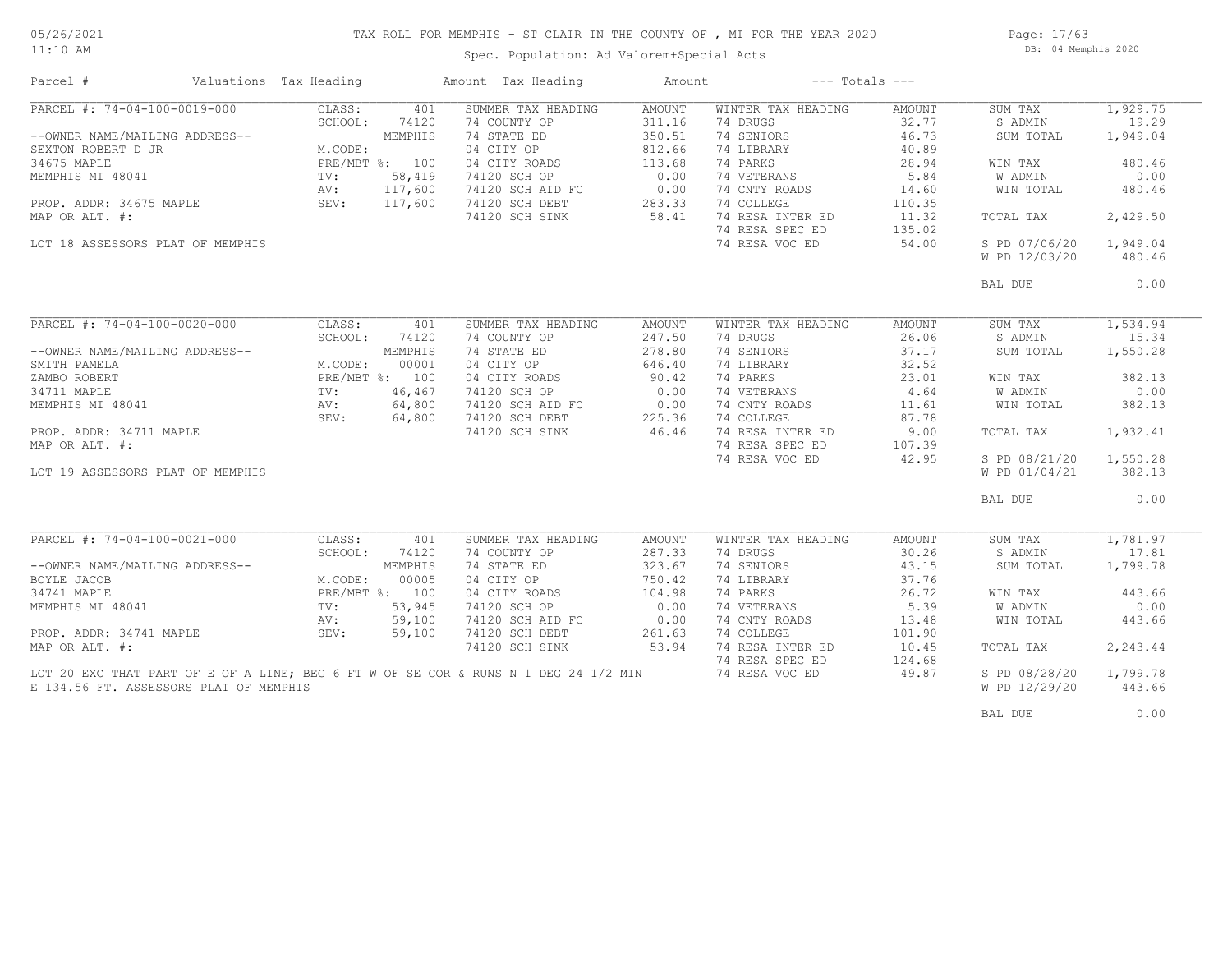Page: 18/63 DB: 04 Memphis 2020

Spec. Population: Ad Valorem+Special Acts

| Parcel #                                                                    | Valuations Tax Heading |         | Amount Tax Heading                                                                 | Amount | $---$ Totals $---$ |        |               |          |
|-----------------------------------------------------------------------------|------------------------|---------|------------------------------------------------------------------------------------|--------|--------------------|--------|---------------|----------|
| PARCEL #: 74-04-100-0022-000                                                | CLASS:                 | 401     | SUMMER TAX HEADING                                                                 | AMOUNT | WINTER TAX HEADING | AMOUNT | SUM TAX       | 2,364.80 |
|                                                                             | SCHOOL:                | 74120   | 74 COUNTY OP                                                                       | 381.31 | 74 DRUGS           | 40.16  | S ADMIN       | 23.64    |
| --OWNER NAME/MAILING ADDRESS--                                              |                        | MEMPHIS | 74 STATE ED                                                                        | 429.53 | 74 SENIORS         | 57.27  | SUM TOTAL     | 2,388.44 |
| MORGAN ALVIN & DOROTHY                                                      | M.CODE:                |         | 04 CITY OP                                                                         | 995.87 | 74 LIBRARY         | 50.11  |               |          |
| P.O. BOX 34                                                                 | PRE/MBT %: 100         |         | 04 CITY ROADS                                                                      | 139.31 | 74 PARKS           | 35.46  | WIN TAX       | 588.78   |
| MEMPHIS MI 48041                                                            | TV:                    | 71,589  | 74120 SCH OP                                                                       | 0.00   | 74 VETERANS        | 7.15   | W ADMIN       | 0.00     |
|                                                                             | AV:                    | 98,800  | 74120 SCH AID FC                                                                   | 0.00   | 74 CNTY ROADS      | 17.89  | WIN TOTAL     | 588.78   |
|                                                                             |                        |         |                                                                                    |        |                    |        |               |          |
| PROP. ADDR: 34795 MAPLE                                                     | SEV:                   | 98,800  | 74120 SCH DEBT                                                                     | 347.20 | 74 COLLEGE         | 135.23 |               |          |
| MAP OR ALT. #:                                                              |                        |         | 74120 SCH SINK                                                                     | 71.58  | 74 RESA INTER ED   | 13.87  | TOTAL TAX     | 2,977.22 |
|                                                                             |                        |         |                                                                                    |        | 74 RESA SPEC ED    | 165.46 |               |          |
|                                                                             |                        |         | THAT PART OF LOT 21 LYING E OF A LINE DESC AS BEG ON N LOT LINE 64 FT E OF NW COR; |        | 74 RESA VOC ED     | 66.18  | S PD 08/06/20 | 2,388.44 |
| TH S TO A PTE ON S LINE 59 FT E OF SW COR OF LOT. ASSESSORS PLAT OF MEMPHIS |                        |         |                                                                                    |        |                    |        | W PD 12/11/20 | 588.78   |
|                                                                             |                        |         |                                                                                    |        |                    |        | BAL DUE       | 0.00     |
|                                                                             |                        |         |                                                                                    |        |                    |        |               |          |
| PARCEL #: 74-04-100-0023-000                                                | CLASS:                 | 401     | SUMMER TAX HEADING                                                                 | AMOUNT | WINTER TAX HEADING | AMOUNT | SUM TAX       | 1,734.37 |
|                                                                             | SCHOOL:                | 74120   | 74 COUNTY OP                                                                       | 279.66 | 74 DRUGS           | 29.45  | S ADMIN       | 17.34    |
| --OWNER NAME/MAILING ADDRESS--                                              |                        | MEMPHIS | 74 STATE ED                                                                        | 315.02 | 74 SENIORS         | 42.00  | SUM TOTAL     | 1,751.71 |
| STOCKS JOSHUA & SHARON                                                      | M.CODE:                | 00002   | 04 CITY OP                                                                         | 730.38 | 74 LIBRARY         | 36.75  |               |          |
| 34765 MAPLE                                                                 | PRE/MBT %: 100         |         | 04 CITY ROADS                                                                      | 102.17 | 74 PARKS           | 26.01  | WIN TAX       | 431.81   |
| MEMPHIS MI 48041                                                            | TV:                    | 52,504  | 74120 SCH OP                                                                       | 0.00   | 74 VETERANS        | 5.25   | W ADMIN       | 0.00     |
|                                                                             | AV:                    | 72,800  |                                                                                    | 0.00   | 74 CNTY ROADS      | 13.12  | WIN TOTAL     | 431.81   |
| PROP. ADDR: 34765 MAPLE                                                     | SEV:                   | 72,800  | 74120 SCH AID FC<br>74120 SCH DEBT                                                 | 254.64 | 74 COLLEGE         | 99.18  |               |          |
| MAP OR ALT. #:                                                              |                        |         | 74120 SCH SINK                                                                     | 52.50  | 74 RESA INTER ED   | 10.17  | TOTAL TAX     | 2,183.52 |
|                                                                             |                        |         |                                                                                    |        | 74 RESA SPEC ED    |        |               |          |
|                                                                             |                        |         |                                                                                    |        |                    | 121.35 |               |          |
|                                                                             |                        |         | PART OF LOTS 20 & 21 BEG AT SW COR LOT 21; TH N 89 DEG 25 1/2 MIN W 6 FT; TH N 1   |        | 74 RESA VOC ED     | 48.53  | S PD 08/19/20 | 1,751.71 |
|                                                                             |                        |         | DEG 24 1/2 MIN E 393.06 FT; TH S 88 DEG 45 MIN E 64 FT; TH S 1 DEG 24 1/2 MIN W TO |        |                    |        | W PD 01/11/21 | 431.81   |
| S LOT LINE, TH W 59' TO BEG. ASSESSORS PLAT OF MEMPHIS                      |                        |         |                                                                                    |        |                    |        | BAL DUE       | 0.00     |
|                                                                             |                        |         |                                                                                    |        |                    |        |               |          |
| PARCEL #: 74-04-100-0024-000                                                | CLASS:                 | 201     | SUMMER TAX HEADING                                                                 | AMOUNT | WINTER TAX HEADING | AMOUNT | SUM TAX       | 2,281.19 |
|                                                                             | SCHOOL:                | 74120   | 74 COUNTY OP                                                                       | 238.09 | 74 DRUGS           | 25.07  | S ADMIN       | 22.81    |
| --OWNER NAME/MAILING ADDRESS--                                              |                        | MEMPHIS | 74 STATE ED                                                                        | 268.20 | 74 SENIORS         | 35.76  | SUM TOTAL     | 2,304.00 |
| RAYMOND HARRISON REVOC TRUST                                                | M.CODE:                |         | 04 CITY OP                                                                         | 621.82 | 74 LIBRARY         | 31.29  |               |          |
| P.O. BOX 501                                                                | PRE/MBT %: 0           |         | 04 CITY ROADS                                                                      | 86.99  | 74 PARKS           | 22.14  | WIN TAX       | 367.63   |
| MEMPHIS MI 48041                                                            | $\text{TV}$ :          | 44,700  | 74120 SCH OP                                                                       | 804.60 | 74 VETERANS        | 4.47   | W ADMIN       | 0.00     |
|                                                                             | AV:                    | 85,400  | 74120 SCH AID FC                                                                   | 0.00   | 74 CNTY ROADS      | 11.17  | WIN TOTAL     | 367.63   |
|                                                                             |                        |         |                                                                                    |        |                    |        |               |          |
| PROP. ADDR: 81475 MAIN                                                      | SEV:                   | 85,400  | 74120 SCH DEBT                                                                     | 216.79 | 74 COLLEGE         | 84.44  |               |          |
| MAP OR ALT. #:                                                              |                        |         | 74120 SCH SINK                                                                     | 44.70  | 74 RESA INTER ED   | 8.66   | TOTAL TAX     | 2,671.63 |
|                                                                             |                        |         |                                                                                    |        | 74 RESA SPEC ED    | 103.31 |               |          |
| LOT 22 ASSESSORS PLAT OF MEMPHIS                                            |                        |         |                                                                                    |        | 74 RESA VOC ED     | 41.32  | S PD 08/28/20 | 2,304.00 |
|                                                                             |                        |         |                                                                                    |        |                    |        | W PD 02/04/21 | 367.63   |
|                                                                             |                        |         |                                                                                    |        |                    |        | BAL DUE       | 0.00     |
|                                                                             |                        |         |                                                                                    |        |                    |        |               |          |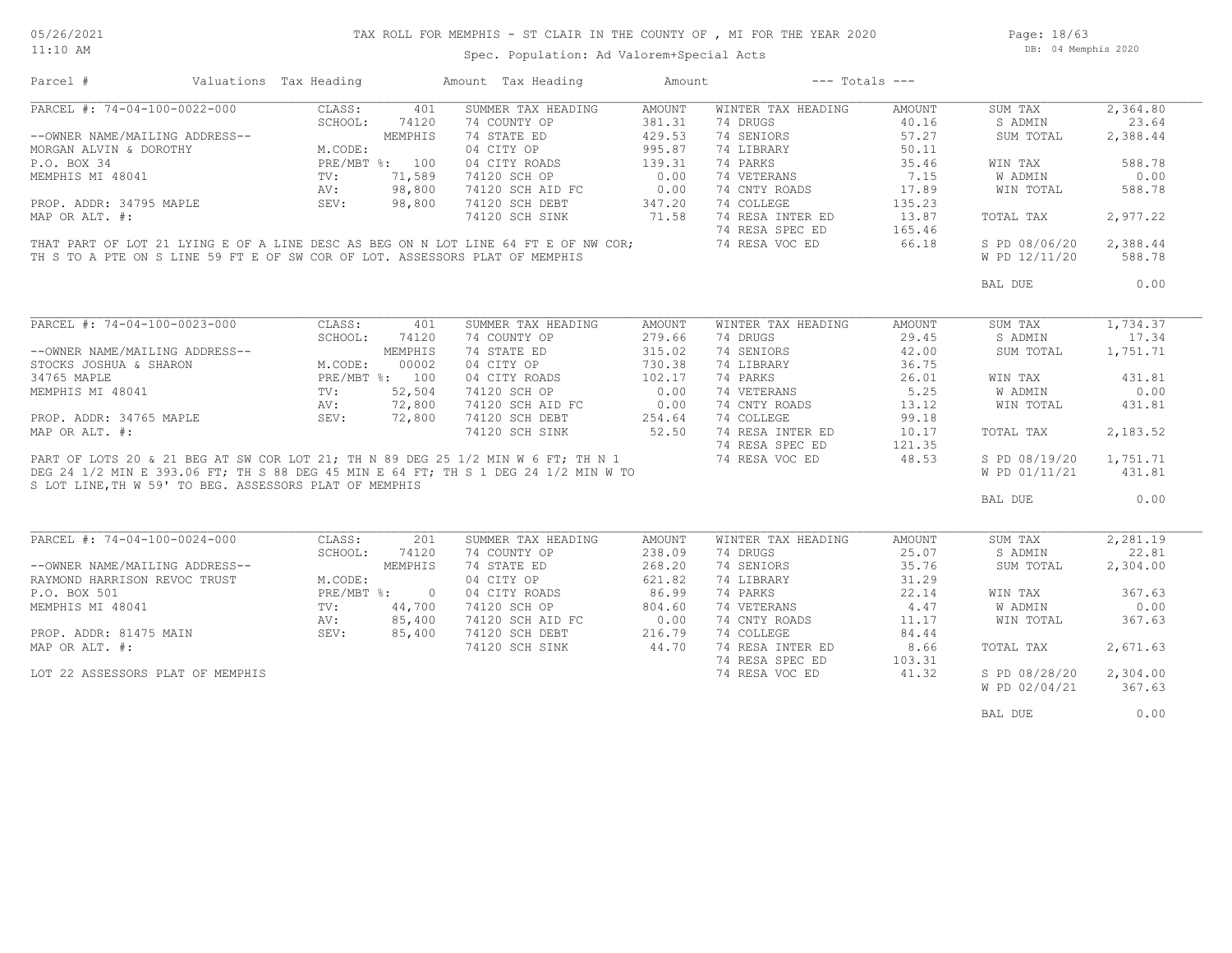## TAX ROLL FOR MEMPHIS - ST CLAIR IN THE COUNTY OF , MI FOR THE YEAR 2020

11:10 AM

#### Spec. Population: Ad Valorem+Special Acts

Page: 19/63 DB: 04 Memphis 2020

| PARCEL #: 74-04-100-0025-000<br>CLASS:<br>401<br>SUMMER TAX HEADING<br>WINTER TAX HEADING<br>SUM TAX<br>AMOUNT<br>AMOUNT<br>265.95<br>25.48<br>SCHOOL:<br>74120<br>74 COUNTY OP<br>74 DRUGS<br>28.01<br>S ADMIN<br>74 STATE ED<br>299.58<br>74 SENIORS<br>39.94<br>2,573.61<br>--OWNER NAME/MAILING ADDRESS--<br>MEMPHIS<br>SUM TOTAL<br>M.CODE:<br>04 CITY OP<br>694.59<br>74 LIBRARY<br>34.95<br>OSCARSON KELLY M<br>00001<br>97.17<br>74 PARKS<br>34825 MAPLE ROAD<br>PRE/MBT %: 0<br>04 CITY ROADS<br>24.73<br>410.65<br>WIN TAX<br>898.75<br>74 VETERANS<br>4.99<br>0.00<br>49,931<br>74120 SCH OP<br><b>W ADMIN</b><br>MEMPHIS MI 48041<br>$\text{TV}$ :<br>0.00<br>AV:<br>50,100<br>74120 SCH AID FC<br>74 CNTY ROADS<br>12.48<br>WIN TOTAL<br>410.65<br>242.16<br>PROP. ADDR: 34825 MAPLE<br>SEV:<br>50,100<br>74120 SCH DEBT<br>74 COLLEGE<br>94.32<br>49.93<br>74 RESA INTER ED<br>9.67<br>2,984.26<br>MAP OR ALT. #:<br>74120 SCH SINK<br>TOTAL TAX<br>74 RESA SPEC ED<br>115.40<br>74 RESA VOC ED<br>46.16<br>S PD 08/21/20<br>2,573.61<br>LOT 23 ASSESSORS PLAT OF MEMPHIS<br>W PD 01/04/21<br>410.65<br>0.00<br>BAL DUE<br>PARCEL #: $74-04-100-0026-000$<br>1,953.12<br>CLASS:<br>SUMMER TAX HEADING<br>WINTER TAX HEADING<br>401<br>AMOUNT<br>AMOUNT<br>SUM TAX<br>SCHOOL:<br>74120<br>74 COUNTY OP<br>314.93<br>74 DRUGS<br>33.16<br>S ADMIN<br>19.53<br>74 STATE ED<br>74 SENIORS<br>47.30<br>MEMPHIS<br>354.75<br>1,972.65<br>--OWNER NAME/MAILING ADDRESS--<br>SUM TOTAL<br>M.CODE:<br>04 CITY OP<br>822.50<br>00001<br>74 LIBRARY<br>41.38<br>ROWLEY, BRITTANY ERIN<br>PRE/MBT %: 100<br>115.06<br>74 PARKS<br>486.27<br>34620 MAPLE<br>04 CITY ROADS<br>29.29<br>WIN TAX<br>MEMPHIS MI 48041<br>59,126<br>0.00<br>74 VETERANS<br>5.91<br><b>W ADMIN</b><br>0.00<br>TV:<br>74120 SCH OP<br>0.00<br>75,800<br>74 CNTY ROADS<br>14.78<br>AV:<br>74120 SCH AID FC<br>WIN TOTAL<br>486.27<br>PROP. ADDR: 34620 MAPLE<br>SEV:<br>75,800<br>286.76<br>74 COLLEGE<br>74120 SCH DEBT<br>111.69<br>74 RESA INTER ED<br>MAP OR ALT. #:<br>59.12<br>11.45<br>2,458.92<br>74120 SCH SINK<br>TOTAL TAX<br>74 RESA SPEC ED<br>136.65<br>1,972.65<br>N 99.75 FT OF LOT 24 ASSESSORS PLAT OF MEMPHIS<br>74 RESA VOC ED<br>54.66<br>S PD 08/21/20<br>W PD 01/04/21<br>486.27<br>0.00<br>BAL DUE<br>PARCEL #: 74-04-100-0027-000<br>1,474.40<br>CLASS:<br>SUMMER TAX HEADING<br>AMOUNT<br>WINTER TAX HEADING<br>AMOUNT<br>SUM TAX<br>401<br>74 DRUGS<br>25.03<br>SCHOOL:<br>74120<br>74 COUNTY OP<br>237.74<br>S ADMIN<br>14.74<br>--OWNER NAME/MAILING ADDRESS--<br>MEMPHIS<br>74 STATE ED<br>267.80<br>74 SENIORS<br>35.70<br>SUM TOTAL<br>1,489.14<br>04 CITY OP<br>620.90<br>31.24<br>WALSH KENNETH & THERESA<br>M.CODE:<br>00001<br>74 LIBRARY<br>86.86<br>PRE/MBT %: 100<br>04 CITY ROADS<br>74 PARKS<br>22.11<br>367.07<br>81220 BELLE RIVER<br>WIN TAX<br>44,634<br>0.00<br>74 VETERANS<br>4.46<br><b>W ADMIN</b><br>0.00<br>MEMPHIS MI 48041<br>TV:<br>74120 SCH OP<br>0.00<br>74 CNTY ROADS<br>367.07<br>65,600<br>74120 SCH AID FC<br>11.15<br>WIN TOTAL<br>AV:<br>74 COLLEGE<br>PROP. ADDR: 81220 BELLE RIVER<br>SEV:<br>65,600<br>74120 SCH DEBT<br>216.47<br>84.31<br>44.63<br>74 RESA INTER ED<br>74120 SCH SINK<br>8.65<br>TOTAL TAX<br>1,856.21<br>74 RESA SPEC ED<br>103.16<br>S 90 FT OF LOT 24 ASSESSORS PLAT OF MEMPHIS<br>74 RESA VOC ED<br>41.26<br>S PD 08/27/20<br>1,489.14<br>367.07 | Parcel #       | Valuations Tax Heading |  | Amount Tax Heading | Amount | $---$ Totals $---$ |               |          |
|-------------------------------------------------------------------------------------------------------------------------------------------------------------------------------------------------------------------------------------------------------------------------------------------------------------------------------------------------------------------------------------------------------------------------------------------------------------------------------------------------------------------------------------------------------------------------------------------------------------------------------------------------------------------------------------------------------------------------------------------------------------------------------------------------------------------------------------------------------------------------------------------------------------------------------------------------------------------------------------------------------------------------------------------------------------------------------------------------------------------------------------------------------------------------------------------------------------------------------------------------------------------------------------------------------------------------------------------------------------------------------------------------------------------------------------------------------------------------------------------------------------------------------------------------------------------------------------------------------------------------------------------------------------------------------------------------------------------------------------------------------------------------------------------------------------------------------------------------------------------------------------------------------------------------------------------------------------------------------------------------------------------------------------------------------------------------------------------------------------------------------------------------------------------------------------------------------------------------------------------------------------------------------------------------------------------------------------------------------------------------------------------------------------------------------------------------------------------------------------------------------------------------------------------------------------------------------------------------------------------------------------------------------------------------------------------------------------------------------------------------------------------------------------------------------------------------------------------------------------------------------------------------------------------------------------------------------------------------------------------------------------------------------------------------------------------------------------------------------------------------------------------------------------------------------------------------------------------------------------------------------------------------------------------------------------------------------------------------------------------------------------------------------------------|----------------|------------------------|--|--------------------|--------|--------------------|---------------|----------|
|                                                                                                                                                                                                                                                                                                                                                                                                                                                                                                                                                                                                                                                                                                                                                                                                                                                                                                                                                                                                                                                                                                                                                                                                                                                                                                                                                                                                                                                                                                                                                                                                                                                                                                                                                                                                                                                                                                                                                                                                                                                                                                                                                                                                                                                                                                                                                                                                                                                                                                                                                                                                                                                                                                                                                                                                                                                                                                                                                                                                                                                                                                                                                                                                                                                                                                                                                                                                                   |                |                        |  |                    |        |                    |               | 2,548.13 |
|                                                                                                                                                                                                                                                                                                                                                                                                                                                                                                                                                                                                                                                                                                                                                                                                                                                                                                                                                                                                                                                                                                                                                                                                                                                                                                                                                                                                                                                                                                                                                                                                                                                                                                                                                                                                                                                                                                                                                                                                                                                                                                                                                                                                                                                                                                                                                                                                                                                                                                                                                                                                                                                                                                                                                                                                                                                                                                                                                                                                                                                                                                                                                                                                                                                                                                                                                                                                                   |                |                        |  |                    |        |                    |               |          |
|                                                                                                                                                                                                                                                                                                                                                                                                                                                                                                                                                                                                                                                                                                                                                                                                                                                                                                                                                                                                                                                                                                                                                                                                                                                                                                                                                                                                                                                                                                                                                                                                                                                                                                                                                                                                                                                                                                                                                                                                                                                                                                                                                                                                                                                                                                                                                                                                                                                                                                                                                                                                                                                                                                                                                                                                                                                                                                                                                                                                                                                                                                                                                                                                                                                                                                                                                                                                                   |                |                        |  |                    |        |                    |               |          |
|                                                                                                                                                                                                                                                                                                                                                                                                                                                                                                                                                                                                                                                                                                                                                                                                                                                                                                                                                                                                                                                                                                                                                                                                                                                                                                                                                                                                                                                                                                                                                                                                                                                                                                                                                                                                                                                                                                                                                                                                                                                                                                                                                                                                                                                                                                                                                                                                                                                                                                                                                                                                                                                                                                                                                                                                                                                                                                                                                                                                                                                                                                                                                                                                                                                                                                                                                                                                                   |                |                        |  |                    |        |                    |               |          |
|                                                                                                                                                                                                                                                                                                                                                                                                                                                                                                                                                                                                                                                                                                                                                                                                                                                                                                                                                                                                                                                                                                                                                                                                                                                                                                                                                                                                                                                                                                                                                                                                                                                                                                                                                                                                                                                                                                                                                                                                                                                                                                                                                                                                                                                                                                                                                                                                                                                                                                                                                                                                                                                                                                                                                                                                                                                                                                                                                                                                                                                                                                                                                                                                                                                                                                                                                                                                                   |                |                        |  |                    |        |                    |               |          |
|                                                                                                                                                                                                                                                                                                                                                                                                                                                                                                                                                                                                                                                                                                                                                                                                                                                                                                                                                                                                                                                                                                                                                                                                                                                                                                                                                                                                                                                                                                                                                                                                                                                                                                                                                                                                                                                                                                                                                                                                                                                                                                                                                                                                                                                                                                                                                                                                                                                                                                                                                                                                                                                                                                                                                                                                                                                                                                                                                                                                                                                                                                                                                                                                                                                                                                                                                                                                                   |                |                        |  |                    |        |                    |               |          |
|                                                                                                                                                                                                                                                                                                                                                                                                                                                                                                                                                                                                                                                                                                                                                                                                                                                                                                                                                                                                                                                                                                                                                                                                                                                                                                                                                                                                                                                                                                                                                                                                                                                                                                                                                                                                                                                                                                                                                                                                                                                                                                                                                                                                                                                                                                                                                                                                                                                                                                                                                                                                                                                                                                                                                                                                                                                                                                                                                                                                                                                                                                                                                                                                                                                                                                                                                                                                                   |                |                        |  |                    |        |                    |               |          |
|                                                                                                                                                                                                                                                                                                                                                                                                                                                                                                                                                                                                                                                                                                                                                                                                                                                                                                                                                                                                                                                                                                                                                                                                                                                                                                                                                                                                                                                                                                                                                                                                                                                                                                                                                                                                                                                                                                                                                                                                                                                                                                                                                                                                                                                                                                                                                                                                                                                                                                                                                                                                                                                                                                                                                                                                                                                                                                                                                                                                                                                                                                                                                                                                                                                                                                                                                                                                                   |                |                        |  |                    |        |                    |               |          |
|                                                                                                                                                                                                                                                                                                                                                                                                                                                                                                                                                                                                                                                                                                                                                                                                                                                                                                                                                                                                                                                                                                                                                                                                                                                                                                                                                                                                                                                                                                                                                                                                                                                                                                                                                                                                                                                                                                                                                                                                                                                                                                                                                                                                                                                                                                                                                                                                                                                                                                                                                                                                                                                                                                                                                                                                                                                                                                                                                                                                                                                                                                                                                                                                                                                                                                                                                                                                                   |                |                        |  |                    |        |                    |               |          |
|                                                                                                                                                                                                                                                                                                                                                                                                                                                                                                                                                                                                                                                                                                                                                                                                                                                                                                                                                                                                                                                                                                                                                                                                                                                                                                                                                                                                                                                                                                                                                                                                                                                                                                                                                                                                                                                                                                                                                                                                                                                                                                                                                                                                                                                                                                                                                                                                                                                                                                                                                                                                                                                                                                                                                                                                                                                                                                                                                                                                                                                                                                                                                                                                                                                                                                                                                                                                                   |                |                        |  |                    |        |                    |               |          |
|                                                                                                                                                                                                                                                                                                                                                                                                                                                                                                                                                                                                                                                                                                                                                                                                                                                                                                                                                                                                                                                                                                                                                                                                                                                                                                                                                                                                                                                                                                                                                                                                                                                                                                                                                                                                                                                                                                                                                                                                                                                                                                                                                                                                                                                                                                                                                                                                                                                                                                                                                                                                                                                                                                                                                                                                                                                                                                                                                                                                                                                                                                                                                                                                                                                                                                                                                                                                                   |                |                        |  |                    |        |                    |               |          |
|                                                                                                                                                                                                                                                                                                                                                                                                                                                                                                                                                                                                                                                                                                                                                                                                                                                                                                                                                                                                                                                                                                                                                                                                                                                                                                                                                                                                                                                                                                                                                                                                                                                                                                                                                                                                                                                                                                                                                                                                                                                                                                                                                                                                                                                                                                                                                                                                                                                                                                                                                                                                                                                                                                                                                                                                                                                                                                                                                                                                                                                                                                                                                                                                                                                                                                                                                                                                                   |                |                        |  |                    |        |                    |               |          |
|                                                                                                                                                                                                                                                                                                                                                                                                                                                                                                                                                                                                                                                                                                                                                                                                                                                                                                                                                                                                                                                                                                                                                                                                                                                                                                                                                                                                                                                                                                                                                                                                                                                                                                                                                                                                                                                                                                                                                                                                                                                                                                                                                                                                                                                                                                                                                                                                                                                                                                                                                                                                                                                                                                                                                                                                                                                                                                                                                                                                                                                                                                                                                                                                                                                                                                                                                                                                                   |                |                        |  |                    |        |                    |               |          |
|                                                                                                                                                                                                                                                                                                                                                                                                                                                                                                                                                                                                                                                                                                                                                                                                                                                                                                                                                                                                                                                                                                                                                                                                                                                                                                                                                                                                                                                                                                                                                                                                                                                                                                                                                                                                                                                                                                                                                                                                                                                                                                                                                                                                                                                                                                                                                                                                                                                                                                                                                                                                                                                                                                                                                                                                                                                                                                                                                                                                                                                                                                                                                                                                                                                                                                                                                                                                                   |                |                        |  |                    |        |                    |               |          |
|                                                                                                                                                                                                                                                                                                                                                                                                                                                                                                                                                                                                                                                                                                                                                                                                                                                                                                                                                                                                                                                                                                                                                                                                                                                                                                                                                                                                                                                                                                                                                                                                                                                                                                                                                                                                                                                                                                                                                                                                                                                                                                                                                                                                                                                                                                                                                                                                                                                                                                                                                                                                                                                                                                                                                                                                                                                                                                                                                                                                                                                                                                                                                                                                                                                                                                                                                                                                                   |                |                        |  |                    |        |                    |               |          |
|                                                                                                                                                                                                                                                                                                                                                                                                                                                                                                                                                                                                                                                                                                                                                                                                                                                                                                                                                                                                                                                                                                                                                                                                                                                                                                                                                                                                                                                                                                                                                                                                                                                                                                                                                                                                                                                                                                                                                                                                                                                                                                                                                                                                                                                                                                                                                                                                                                                                                                                                                                                                                                                                                                                                                                                                                                                                                                                                                                                                                                                                                                                                                                                                                                                                                                                                                                                                                   |                |                        |  |                    |        |                    |               |          |
|                                                                                                                                                                                                                                                                                                                                                                                                                                                                                                                                                                                                                                                                                                                                                                                                                                                                                                                                                                                                                                                                                                                                                                                                                                                                                                                                                                                                                                                                                                                                                                                                                                                                                                                                                                                                                                                                                                                                                                                                                                                                                                                                                                                                                                                                                                                                                                                                                                                                                                                                                                                                                                                                                                                                                                                                                                                                                                                                                                                                                                                                                                                                                                                                                                                                                                                                                                                                                   |                |                        |  |                    |        |                    |               |          |
|                                                                                                                                                                                                                                                                                                                                                                                                                                                                                                                                                                                                                                                                                                                                                                                                                                                                                                                                                                                                                                                                                                                                                                                                                                                                                                                                                                                                                                                                                                                                                                                                                                                                                                                                                                                                                                                                                                                                                                                                                                                                                                                                                                                                                                                                                                                                                                                                                                                                                                                                                                                                                                                                                                                                                                                                                                                                                                                                                                                                                                                                                                                                                                                                                                                                                                                                                                                                                   |                |                        |  |                    |        |                    |               |          |
|                                                                                                                                                                                                                                                                                                                                                                                                                                                                                                                                                                                                                                                                                                                                                                                                                                                                                                                                                                                                                                                                                                                                                                                                                                                                                                                                                                                                                                                                                                                                                                                                                                                                                                                                                                                                                                                                                                                                                                                                                                                                                                                                                                                                                                                                                                                                                                                                                                                                                                                                                                                                                                                                                                                                                                                                                                                                                                                                                                                                                                                                                                                                                                                                                                                                                                                                                                                                                   |                |                        |  |                    |        |                    |               |          |
|                                                                                                                                                                                                                                                                                                                                                                                                                                                                                                                                                                                                                                                                                                                                                                                                                                                                                                                                                                                                                                                                                                                                                                                                                                                                                                                                                                                                                                                                                                                                                                                                                                                                                                                                                                                                                                                                                                                                                                                                                                                                                                                                                                                                                                                                                                                                                                                                                                                                                                                                                                                                                                                                                                                                                                                                                                                                                                                                                                                                                                                                                                                                                                                                                                                                                                                                                                                                                   |                |                        |  |                    |        |                    |               |          |
|                                                                                                                                                                                                                                                                                                                                                                                                                                                                                                                                                                                                                                                                                                                                                                                                                                                                                                                                                                                                                                                                                                                                                                                                                                                                                                                                                                                                                                                                                                                                                                                                                                                                                                                                                                                                                                                                                                                                                                                                                                                                                                                                                                                                                                                                                                                                                                                                                                                                                                                                                                                                                                                                                                                                                                                                                                                                                                                                                                                                                                                                                                                                                                                                                                                                                                                                                                                                                   |                |                        |  |                    |        |                    |               |          |
|                                                                                                                                                                                                                                                                                                                                                                                                                                                                                                                                                                                                                                                                                                                                                                                                                                                                                                                                                                                                                                                                                                                                                                                                                                                                                                                                                                                                                                                                                                                                                                                                                                                                                                                                                                                                                                                                                                                                                                                                                                                                                                                                                                                                                                                                                                                                                                                                                                                                                                                                                                                                                                                                                                                                                                                                                                                                                                                                                                                                                                                                                                                                                                                                                                                                                                                                                                                                                   |                |                        |  |                    |        |                    |               |          |
|                                                                                                                                                                                                                                                                                                                                                                                                                                                                                                                                                                                                                                                                                                                                                                                                                                                                                                                                                                                                                                                                                                                                                                                                                                                                                                                                                                                                                                                                                                                                                                                                                                                                                                                                                                                                                                                                                                                                                                                                                                                                                                                                                                                                                                                                                                                                                                                                                                                                                                                                                                                                                                                                                                                                                                                                                                                                                                                                                                                                                                                                                                                                                                                                                                                                                                                                                                                                                   |                |                        |  |                    |        |                    |               |          |
|                                                                                                                                                                                                                                                                                                                                                                                                                                                                                                                                                                                                                                                                                                                                                                                                                                                                                                                                                                                                                                                                                                                                                                                                                                                                                                                                                                                                                                                                                                                                                                                                                                                                                                                                                                                                                                                                                                                                                                                                                                                                                                                                                                                                                                                                                                                                                                                                                                                                                                                                                                                                                                                                                                                                                                                                                                                                                                                                                                                                                                                                                                                                                                                                                                                                                                                                                                                                                   |                |                        |  |                    |        |                    |               |          |
|                                                                                                                                                                                                                                                                                                                                                                                                                                                                                                                                                                                                                                                                                                                                                                                                                                                                                                                                                                                                                                                                                                                                                                                                                                                                                                                                                                                                                                                                                                                                                                                                                                                                                                                                                                                                                                                                                                                                                                                                                                                                                                                                                                                                                                                                                                                                                                                                                                                                                                                                                                                                                                                                                                                                                                                                                                                                                                                                                                                                                                                                                                                                                                                                                                                                                                                                                                                                                   |                |                        |  |                    |        |                    |               |          |
|                                                                                                                                                                                                                                                                                                                                                                                                                                                                                                                                                                                                                                                                                                                                                                                                                                                                                                                                                                                                                                                                                                                                                                                                                                                                                                                                                                                                                                                                                                                                                                                                                                                                                                                                                                                                                                                                                                                                                                                                                                                                                                                                                                                                                                                                                                                                                                                                                                                                                                                                                                                                                                                                                                                                                                                                                                                                                                                                                                                                                                                                                                                                                                                                                                                                                                                                                                                                                   |                |                        |  |                    |        |                    |               |          |
|                                                                                                                                                                                                                                                                                                                                                                                                                                                                                                                                                                                                                                                                                                                                                                                                                                                                                                                                                                                                                                                                                                                                                                                                                                                                                                                                                                                                                                                                                                                                                                                                                                                                                                                                                                                                                                                                                                                                                                                                                                                                                                                                                                                                                                                                                                                                                                                                                                                                                                                                                                                                                                                                                                                                                                                                                                                                                                                                                                                                                                                                                                                                                                                                                                                                                                                                                                                                                   |                |                        |  |                    |        |                    |               |          |
|                                                                                                                                                                                                                                                                                                                                                                                                                                                                                                                                                                                                                                                                                                                                                                                                                                                                                                                                                                                                                                                                                                                                                                                                                                                                                                                                                                                                                                                                                                                                                                                                                                                                                                                                                                                                                                                                                                                                                                                                                                                                                                                                                                                                                                                                                                                                                                                                                                                                                                                                                                                                                                                                                                                                                                                                                                                                                                                                                                                                                                                                                                                                                                                                                                                                                                                                                                                                                   |                |                        |  |                    |        |                    |               |          |
|                                                                                                                                                                                                                                                                                                                                                                                                                                                                                                                                                                                                                                                                                                                                                                                                                                                                                                                                                                                                                                                                                                                                                                                                                                                                                                                                                                                                                                                                                                                                                                                                                                                                                                                                                                                                                                                                                                                                                                                                                                                                                                                                                                                                                                                                                                                                                                                                                                                                                                                                                                                                                                                                                                                                                                                                                                                                                                                                                                                                                                                                                                                                                                                                                                                                                                                                                                                                                   |                |                        |  |                    |        |                    |               |          |
|                                                                                                                                                                                                                                                                                                                                                                                                                                                                                                                                                                                                                                                                                                                                                                                                                                                                                                                                                                                                                                                                                                                                                                                                                                                                                                                                                                                                                                                                                                                                                                                                                                                                                                                                                                                                                                                                                                                                                                                                                                                                                                                                                                                                                                                                                                                                                                                                                                                                                                                                                                                                                                                                                                                                                                                                                                                                                                                                                                                                                                                                                                                                                                                                                                                                                                                                                                                                                   |                |                        |  |                    |        |                    |               |          |
|                                                                                                                                                                                                                                                                                                                                                                                                                                                                                                                                                                                                                                                                                                                                                                                                                                                                                                                                                                                                                                                                                                                                                                                                                                                                                                                                                                                                                                                                                                                                                                                                                                                                                                                                                                                                                                                                                                                                                                                                                                                                                                                                                                                                                                                                                                                                                                                                                                                                                                                                                                                                                                                                                                                                                                                                                                                                                                                                                                                                                                                                                                                                                                                                                                                                                                                                                                                                                   |                |                        |  |                    |        |                    |               |          |
|                                                                                                                                                                                                                                                                                                                                                                                                                                                                                                                                                                                                                                                                                                                                                                                                                                                                                                                                                                                                                                                                                                                                                                                                                                                                                                                                                                                                                                                                                                                                                                                                                                                                                                                                                                                                                                                                                                                                                                                                                                                                                                                                                                                                                                                                                                                                                                                                                                                                                                                                                                                                                                                                                                                                                                                                                                                                                                                                                                                                                                                                                                                                                                                                                                                                                                                                                                                                                   |                |                        |  |                    |        |                    |               |          |
|                                                                                                                                                                                                                                                                                                                                                                                                                                                                                                                                                                                                                                                                                                                                                                                                                                                                                                                                                                                                                                                                                                                                                                                                                                                                                                                                                                                                                                                                                                                                                                                                                                                                                                                                                                                                                                                                                                                                                                                                                                                                                                                                                                                                                                                                                                                                                                                                                                                                                                                                                                                                                                                                                                                                                                                                                                                                                                                                                                                                                                                                                                                                                                                                                                                                                                                                                                                                                   |                |                        |  |                    |        |                    |               |          |
|                                                                                                                                                                                                                                                                                                                                                                                                                                                                                                                                                                                                                                                                                                                                                                                                                                                                                                                                                                                                                                                                                                                                                                                                                                                                                                                                                                                                                                                                                                                                                                                                                                                                                                                                                                                                                                                                                                                                                                                                                                                                                                                                                                                                                                                                                                                                                                                                                                                                                                                                                                                                                                                                                                                                                                                                                                                                                                                                                                                                                                                                                                                                                                                                                                                                                                                                                                                                                   |                |                        |  |                    |        |                    |               |          |
|                                                                                                                                                                                                                                                                                                                                                                                                                                                                                                                                                                                                                                                                                                                                                                                                                                                                                                                                                                                                                                                                                                                                                                                                                                                                                                                                                                                                                                                                                                                                                                                                                                                                                                                                                                                                                                                                                                                                                                                                                                                                                                                                                                                                                                                                                                                                                                                                                                                                                                                                                                                                                                                                                                                                                                                                                                                                                                                                                                                                                                                                                                                                                                                                                                                                                                                                                                                                                   |                |                        |  |                    |        |                    |               |          |
|                                                                                                                                                                                                                                                                                                                                                                                                                                                                                                                                                                                                                                                                                                                                                                                                                                                                                                                                                                                                                                                                                                                                                                                                                                                                                                                                                                                                                                                                                                                                                                                                                                                                                                                                                                                                                                                                                                                                                                                                                                                                                                                                                                                                                                                                                                                                                                                                                                                                                                                                                                                                                                                                                                                                                                                                                                                                                                                                                                                                                                                                                                                                                                                                                                                                                                                                                                                                                   |                |                        |  |                    |        |                    |               |          |
|                                                                                                                                                                                                                                                                                                                                                                                                                                                                                                                                                                                                                                                                                                                                                                                                                                                                                                                                                                                                                                                                                                                                                                                                                                                                                                                                                                                                                                                                                                                                                                                                                                                                                                                                                                                                                                                                                                                                                                                                                                                                                                                                                                                                                                                                                                                                                                                                                                                                                                                                                                                                                                                                                                                                                                                                                                                                                                                                                                                                                                                                                                                                                                                                                                                                                                                                                                                                                   |                |                        |  |                    |        |                    |               |          |
|                                                                                                                                                                                                                                                                                                                                                                                                                                                                                                                                                                                                                                                                                                                                                                                                                                                                                                                                                                                                                                                                                                                                                                                                                                                                                                                                                                                                                                                                                                                                                                                                                                                                                                                                                                                                                                                                                                                                                                                                                                                                                                                                                                                                                                                                                                                                                                                                                                                                                                                                                                                                                                                                                                                                                                                                                                                                                                                                                                                                                                                                                                                                                                                                                                                                                                                                                                                                                   | MAP OR ALT. #: |                        |  |                    |        |                    |               |          |
|                                                                                                                                                                                                                                                                                                                                                                                                                                                                                                                                                                                                                                                                                                                                                                                                                                                                                                                                                                                                                                                                                                                                                                                                                                                                                                                                                                                                                                                                                                                                                                                                                                                                                                                                                                                                                                                                                                                                                                                                                                                                                                                                                                                                                                                                                                                                                                                                                                                                                                                                                                                                                                                                                                                                                                                                                                                                                                                                                                                                                                                                                                                                                                                                                                                                                                                                                                                                                   |                |                        |  |                    |        |                    |               |          |
|                                                                                                                                                                                                                                                                                                                                                                                                                                                                                                                                                                                                                                                                                                                                                                                                                                                                                                                                                                                                                                                                                                                                                                                                                                                                                                                                                                                                                                                                                                                                                                                                                                                                                                                                                                                                                                                                                                                                                                                                                                                                                                                                                                                                                                                                                                                                                                                                                                                                                                                                                                                                                                                                                                                                                                                                                                                                                                                                                                                                                                                                                                                                                                                                                                                                                                                                                                                                                   |                |                        |  |                    |        |                    |               |          |
|                                                                                                                                                                                                                                                                                                                                                                                                                                                                                                                                                                                                                                                                                                                                                                                                                                                                                                                                                                                                                                                                                                                                                                                                                                                                                                                                                                                                                                                                                                                                                                                                                                                                                                                                                                                                                                                                                                                                                                                                                                                                                                                                                                                                                                                                                                                                                                                                                                                                                                                                                                                                                                                                                                                                                                                                                                                                                                                                                                                                                                                                                                                                                                                                                                                                                                                                                                                                                   |                |                        |  |                    |        |                    | W PD 01/04/21 |          |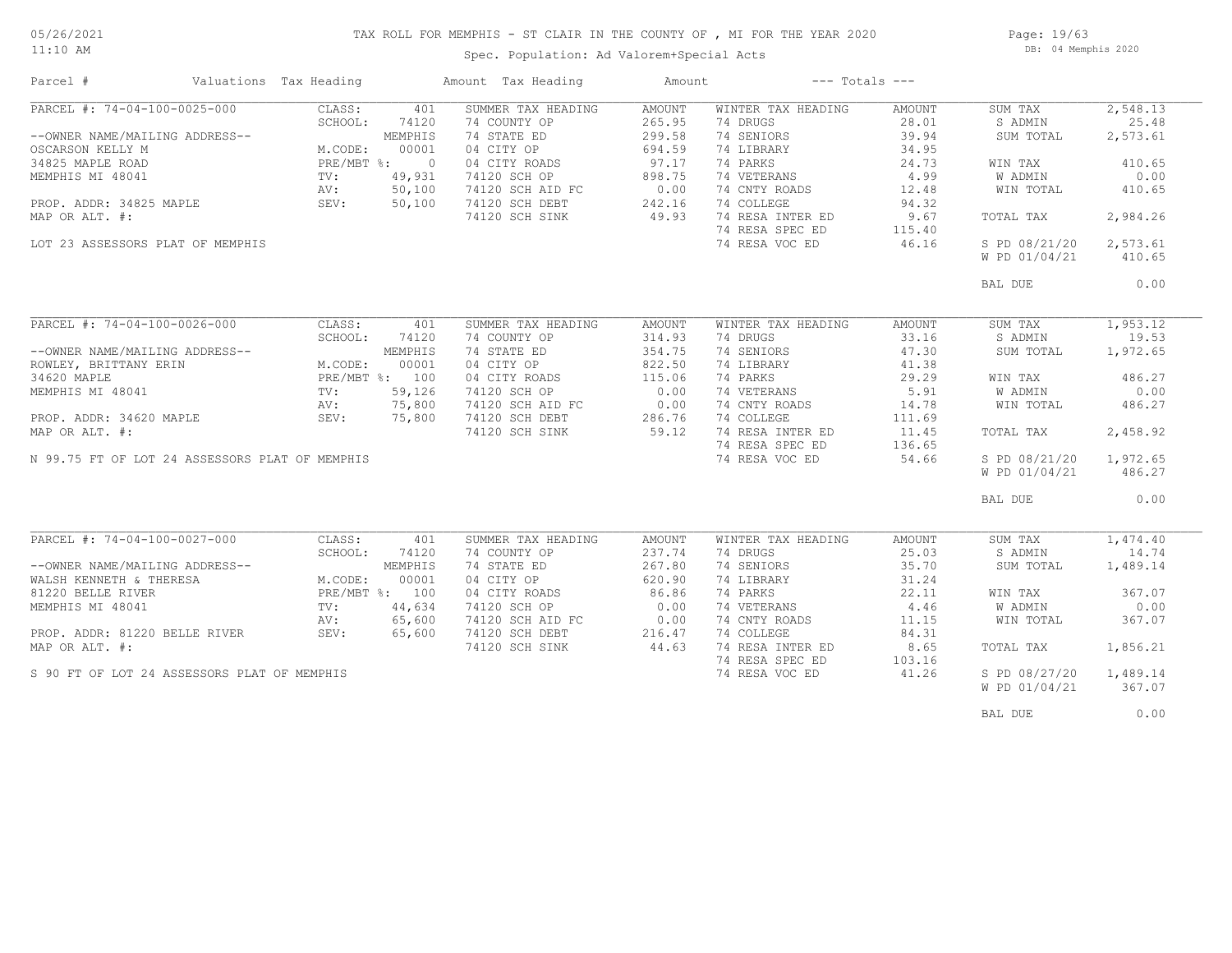## TAX ROLL FOR MEMPHIS - ST CLAIR IN THE COUNTY OF , MI FOR THE YEAR 2020

11:10 AM

### Spec. Population: Ad Valorem+Special Acts

Page: 20/63 DB: 04 Memphis 2020

| PARCEL #: 74-04-100-0028-000<br>SUMMER TAX HEADING<br>AMOUNT<br>WINTER TAX HEADING<br>1,903.67<br>CLASS:<br>401<br>AMOUNT<br>SUM TAX<br>SCHOOL:<br>74120<br>74 COUNTY OP<br>198.69<br>74 DRUGS<br>20.92<br>S ADMIN<br>19.03<br>223.81<br>74 SENIORS<br>29.84<br>MEMPHIS<br>74 STATE ED<br>SUM TOTAL<br>1,922.70<br>--OWNER NAME/MAILING ADDRESS--<br>M.CODE:<br>04 CITY OP<br>518.92<br>HANNON GERALD & LINDA<br>74 LIBRARY<br>26.11<br>PRE/MBT %:<br>72.59<br>306.76<br>P.O. BOX 493<br>$\bigcirc$<br>04 CITY ROADS<br>74 PARKS<br>18.47<br>WIN TAX<br>671.45<br>74 VETERANS<br>3.73<br><b>W ADMIN</b><br>0.00<br>MEMPHIS MI 48041<br>TV:<br>37,303<br>74120 SCH OP<br>0.00<br>51,300<br>74 CNTY ROADS<br>9.32<br>306.76<br>AV:<br>74120 SCH AID FC<br>WIN TOTAL<br>PROP. ADDR: 34660 MAPLE SEV:<br>180.91<br>51,300<br>74 COLLEGE<br>70.46<br>74120 SCH DEBT<br>37.30<br>74 RESA INTER ED<br>7.22<br>2,229.46<br>MAP OR ALT. #:<br>74120 SCH SINK<br>TOTAL TAX<br>74 RESA SPEC ED<br>86.21<br>1,922.70<br>LOT 25 ASSESSORS PLAT OF MEMPHIS<br>74 RESA VOC ED<br>34.48<br>S PD 08/14/20<br>W PD 01/26/21<br>306.76<br>0.00<br>BAL DUE<br>PARCEL #: 74-04-100-0029-000<br>2,418.09<br>CLASS:<br>401<br>SUMMER TAX HEADING<br><b>AMOUNT</b><br>WINTER TAX HEADING<br>AMOUNT<br>SUM TAX<br>252.38<br>26.58<br>SCHOOL:<br>74120<br>74 COUNTY OP<br>74 DRUGS<br>S ADMIN<br>24.18<br>--OWNER NAME/MAILING ADDRESS--<br>MEMPHIS<br>74 STATE ED<br>284.29<br>74 SENIORS<br>37.90<br>SUM TOTAL<br>2,442.27<br>04 CITY OP<br>659.14<br>33.16<br>HANNON GERALD & LINDA L<br>M.CODE:<br>74 LIBRARY<br>PRE/MBT %: 0<br>92.21<br>74 PARKS<br>389.68<br>P.O. BOX 493<br>04 CITY ROADS<br>23.47<br>WIN TAX<br>852.89<br>47,383<br>74 VETERANS<br>4.73<br>0.00<br>MEMPHIS MI 48041<br>$\texttt{TV}$ :<br>74120 SCH OP<br>W ADMIN<br>0.00<br>74 CNTY ROADS<br>AV:<br>100,100<br>74120 SCH AID FC<br>11.84<br>WIN TOTAL<br>389.68<br>SEV:<br>100,100<br>229.80<br>74 COLLEGE<br>89.51<br>PROP. ADDR: 34684 MAPLE<br>74120 SCH DEBT<br>47.38<br>74 RESA INTER ED<br>MAP OR ALT. #:<br>9.18<br>74120 SCH SINK<br>TOTAL TAX<br>2,831.95<br>74 RESA SPEC ED<br>109.51<br>S PD 08/14/20<br>2,442.27<br>LOT 26 ASSESSORS PLAT OF MEMPHIS<br>74 RESA VOC ED<br>43.80<br>W PD 01/26/21<br>389.68<br>BAL DUE<br>0.00<br>PARCEL #: 74-04-100-0030-000<br>CLASS:<br>SUMMER TAX HEADING<br>WINTER TAX HEADING<br>2,719.70<br>401<br>AMOUNT<br>AMOUNT<br>SUM TAX<br>74 COUNTY OP<br>283.86<br>74 DRUGS<br>29.89<br>27.19<br>SCHOOL:<br>74120<br>S ADMIN<br>74 STATE ED<br>319.75<br>74 SENIORS<br>--OWNER NAME/MAILING ADDRESS--<br>MEMPHIS<br>42.63<br>SUM TOTAL<br>2,746.89<br>00001<br>741.35<br>74 LIBRARY<br>37.30<br>PROVOST DANIEL<br>M.CODE:<br>04 CITY OP<br>34720 MAPLE<br>PRE/MBT %: 0<br>04 CITY ROADS<br>103.71<br>74 PARKS<br>26.40<br>WIN TAX<br>438.28<br>959.27<br>74 VETERANS<br>5.32<br>W ADMIN<br>0.00<br>MEMPHIS MI 48041<br>TV:<br>53,293<br>74120 SCH OP<br>0.00<br>54,200<br>74120 SCH AID FC<br>74 CNTY ROADS<br>13.32<br>438.28<br>WIN TOTAL<br>AV:<br>74 COLLEGE<br>PROP. ADDR: 34720 MAPLE<br>SEV:<br>54,200<br>74120 SCH DEBT<br>258.47<br>100.67<br>53.29<br>74 RESA INTER ED<br>3,185.17<br>74120 SCH SINK<br>10.32<br>TOTAL TAX<br>74 RESA SPEC ED<br>123.17<br>E 1/2 OF LOT 27 ASSESSORS PLAT OF MEMPHIS<br>74 RESA VOC ED<br>49.26<br>S PD 08/21/20<br>2,746.89 | Parcel #       | Valuations Tax Heading | Amount Tax Heading | Amount | $---$ Totals $---$ |               |        |
|--------------------------------------------------------------------------------------------------------------------------------------------------------------------------------------------------------------------------------------------------------------------------------------------------------------------------------------------------------------------------------------------------------------------------------------------------------------------------------------------------------------------------------------------------------------------------------------------------------------------------------------------------------------------------------------------------------------------------------------------------------------------------------------------------------------------------------------------------------------------------------------------------------------------------------------------------------------------------------------------------------------------------------------------------------------------------------------------------------------------------------------------------------------------------------------------------------------------------------------------------------------------------------------------------------------------------------------------------------------------------------------------------------------------------------------------------------------------------------------------------------------------------------------------------------------------------------------------------------------------------------------------------------------------------------------------------------------------------------------------------------------------------------------------------------------------------------------------------------------------------------------------------------------------------------------------------------------------------------------------------------------------------------------------------------------------------------------------------------------------------------------------------------------------------------------------------------------------------------------------------------------------------------------------------------------------------------------------------------------------------------------------------------------------------------------------------------------------------------------------------------------------------------------------------------------------------------------------------------------------------------------------------------------------------------------------------------------------------------------------------------------------------------------------------------------------------------------------------------------------------------------------------------------------------------------------------------------------------------------------------------------------------------------------------------------------------------------------------------------------------------------------------------------------------------------------------------------------------------------------------------------------------------------------------------------------------------------------------------------------|----------------|------------------------|--------------------|--------|--------------------|---------------|--------|
|                                                                                                                                                                                                                                                                                                                                                                                                                                                                                                                                                                                                                                                                                                                                                                                                                                                                                                                                                                                                                                                                                                                                                                                                                                                                                                                                                                                                                                                                                                                                                                                                                                                                                                                                                                                                                                                                                                                                                                                                                                                                                                                                                                                                                                                                                                                                                                                                                                                                                                                                                                                                                                                                                                                                                                                                                                                                                                                                                                                                                                                                                                                                                                                                                                                                                                                                                                    |                |                        |                    |        |                    |               |        |
|                                                                                                                                                                                                                                                                                                                                                                                                                                                                                                                                                                                                                                                                                                                                                                                                                                                                                                                                                                                                                                                                                                                                                                                                                                                                                                                                                                                                                                                                                                                                                                                                                                                                                                                                                                                                                                                                                                                                                                                                                                                                                                                                                                                                                                                                                                                                                                                                                                                                                                                                                                                                                                                                                                                                                                                                                                                                                                                                                                                                                                                                                                                                                                                                                                                                                                                                                                    |                |                        |                    |        |                    |               |        |
|                                                                                                                                                                                                                                                                                                                                                                                                                                                                                                                                                                                                                                                                                                                                                                                                                                                                                                                                                                                                                                                                                                                                                                                                                                                                                                                                                                                                                                                                                                                                                                                                                                                                                                                                                                                                                                                                                                                                                                                                                                                                                                                                                                                                                                                                                                                                                                                                                                                                                                                                                                                                                                                                                                                                                                                                                                                                                                                                                                                                                                                                                                                                                                                                                                                                                                                                                                    |                |                        |                    |        |                    |               |        |
|                                                                                                                                                                                                                                                                                                                                                                                                                                                                                                                                                                                                                                                                                                                                                                                                                                                                                                                                                                                                                                                                                                                                                                                                                                                                                                                                                                                                                                                                                                                                                                                                                                                                                                                                                                                                                                                                                                                                                                                                                                                                                                                                                                                                                                                                                                                                                                                                                                                                                                                                                                                                                                                                                                                                                                                                                                                                                                                                                                                                                                                                                                                                                                                                                                                                                                                                                                    |                |                        |                    |        |                    |               |        |
|                                                                                                                                                                                                                                                                                                                                                                                                                                                                                                                                                                                                                                                                                                                                                                                                                                                                                                                                                                                                                                                                                                                                                                                                                                                                                                                                                                                                                                                                                                                                                                                                                                                                                                                                                                                                                                                                                                                                                                                                                                                                                                                                                                                                                                                                                                                                                                                                                                                                                                                                                                                                                                                                                                                                                                                                                                                                                                                                                                                                                                                                                                                                                                                                                                                                                                                                                                    |                |                        |                    |        |                    |               |        |
|                                                                                                                                                                                                                                                                                                                                                                                                                                                                                                                                                                                                                                                                                                                                                                                                                                                                                                                                                                                                                                                                                                                                                                                                                                                                                                                                                                                                                                                                                                                                                                                                                                                                                                                                                                                                                                                                                                                                                                                                                                                                                                                                                                                                                                                                                                                                                                                                                                                                                                                                                                                                                                                                                                                                                                                                                                                                                                                                                                                                                                                                                                                                                                                                                                                                                                                                                                    |                |                        |                    |        |                    |               |        |
|                                                                                                                                                                                                                                                                                                                                                                                                                                                                                                                                                                                                                                                                                                                                                                                                                                                                                                                                                                                                                                                                                                                                                                                                                                                                                                                                                                                                                                                                                                                                                                                                                                                                                                                                                                                                                                                                                                                                                                                                                                                                                                                                                                                                                                                                                                                                                                                                                                                                                                                                                                                                                                                                                                                                                                                                                                                                                                                                                                                                                                                                                                                                                                                                                                                                                                                                                                    |                |                        |                    |        |                    |               |        |
|                                                                                                                                                                                                                                                                                                                                                                                                                                                                                                                                                                                                                                                                                                                                                                                                                                                                                                                                                                                                                                                                                                                                                                                                                                                                                                                                                                                                                                                                                                                                                                                                                                                                                                                                                                                                                                                                                                                                                                                                                                                                                                                                                                                                                                                                                                                                                                                                                                                                                                                                                                                                                                                                                                                                                                                                                                                                                                                                                                                                                                                                                                                                                                                                                                                                                                                                                                    |                |                        |                    |        |                    |               |        |
|                                                                                                                                                                                                                                                                                                                                                                                                                                                                                                                                                                                                                                                                                                                                                                                                                                                                                                                                                                                                                                                                                                                                                                                                                                                                                                                                                                                                                                                                                                                                                                                                                                                                                                                                                                                                                                                                                                                                                                                                                                                                                                                                                                                                                                                                                                                                                                                                                                                                                                                                                                                                                                                                                                                                                                                                                                                                                                                                                                                                                                                                                                                                                                                                                                                                                                                                                                    |                |                        |                    |        |                    |               |        |
|                                                                                                                                                                                                                                                                                                                                                                                                                                                                                                                                                                                                                                                                                                                                                                                                                                                                                                                                                                                                                                                                                                                                                                                                                                                                                                                                                                                                                                                                                                                                                                                                                                                                                                                                                                                                                                                                                                                                                                                                                                                                                                                                                                                                                                                                                                                                                                                                                                                                                                                                                                                                                                                                                                                                                                                                                                                                                                                                                                                                                                                                                                                                                                                                                                                                                                                                                                    |                |                        |                    |        |                    |               |        |
|                                                                                                                                                                                                                                                                                                                                                                                                                                                                                                                                                                                                                                                                                                                                                                                                                                                                                                                                                                                                                                                                                                                                                                                                                                                                                                                                                                                                                                                                                                                                                                                                                                                                                                                                                                                                                                                                                                                                                                                                                                                                                                                                                                                                                                                                                                                                                                                                                                                                                                                                                                                                                                                                                                                                                                                                                                                                                                                                                                                                                                                                                                                                                                                                                                                                                                                                                                    |                |                        |                    |        |                    |               |        |
|                                                                                                                                                                                                                                                                                                                                                                                                                                                                                                                                                                                                                                                                                                                                                                                                                                                                                                                                                                                                                                                                                                                                                                                                                                                                                                                                                                                                                                                                                                                                                                                                                                                                                                                                                                                                                                                                                                                                                                                                                                                                                                                                                                                                                                                                                                                                                                                                                                                                                                                                                                                                                                                                                                                                                                                                                                                                                                                                                                                                                                                                                                                                                                                                                                                                                                                                                                    |                |                        |                    |        |                    |               |        |
|                                                                                                                                                                                                                                                                                                                                                                                                                                                                                                                                                                                                                                                                                                                                                                                                                                                                                                                                                                                                                                                                                                                                                                                                                                                                                                                                                                                                                                                                                                                                                                                                                                                                                                                                                                                                                                                                                                                                                                                                                                                                                                                                                                                                                                                                                                                                                                                                                                                                                                                                                                                                                                                                                                                                                                                                                                                                                                                                                                                                                                                                                                                                                                                                                                                                                                                                                                    |                |                        |                    |        |                    |               |        |
|                                                                                                                                                                                                                                                                                                                                                                                                                                                                                                                                                                                                                                                                                                                                                                                                                                                                                                                                                                                                                                                                                                                                                                                                                                                                                                                                                                                                                                                                                                                                                                                                                                                                                                                                                                                                                                                                                                                                                                                                                                                                                                                                                                                                                                                                                                                                                                                                                                                                                                                                                                                                                                                                                                                                                                                                                                                                                                                                                                                                                                                                                                                                                                                                                                                                                                                                                                    |                |                        |                    |        |                    |               |        |
|                                                                                                                                                                                                                                                                                                                                                                                                                                                                                                                                                                                                                                                                                                                                                                                                                                                                                                                                                                                                                                                                                                                                                                                                                                                                                                                                                                                                                                                                                                                                                                                                                                                                                                                                                                                                                                                                                                                                                                                                                                                                                                                                                                                                                                                                                                                                                                                                                                                                                                                                                                                                                                                                                                                                                                                                                                                                                                                                                                                                                                                                                                                                                                                                                                                                                                                                                                    |                |                        |                    |        |                    |               |        |
|                                                                                                                                                                                                                                                                                                                                                                                                                                                                                                                                                                                                                                                                                                                                                                                                                                                                                                                                                                                                                                                                                                                                                                                                                                                                                                                                                                                                                                                                                                                                                                                                                                                                                                                                                                                                                                                                                                                                                                                                                                                                                                                                                                                                                                                                                                                                                                                                                                                                                                                                                                                                                                                                                                                                                                                                                                                                                                                                                                                                                                                                                                                                                                                                                                                                                                                                                                    |                |                        |                    |        |                    |               |        |
|                                                                                                                                                                                                                                                                                                                                                                                                                                                                                                                                                                                                                                                                                                                                                                                                                                                                                                                                                                                                                                                                                                                                                                                                                                                                                                                                                                                                                                                                                                                                                                                                                                                                                                                                                                                                                                                                                                                                                                                                                                                                                                                                                                                                                                                                                                                                                                                                                                                                                                                                                                                                                                                                                                                                                                                                                                                                                                                                                                                                                                                                                                                                                                                                                                                                                                                                                                    |                |                        |                    |        |                    |               |        |
|                                                                                                                                                                                                                                                                                                                                                                                                                                                                                                                                                                                                                                                                                                                                                                                                                                                                                                                                                                                                                                                                                                                                                                                                                                                                                                                                                                                                                                                                                                                                                                                                                                                                                                                                                                                                                                                                                                                                                                                                                                                                                                                                                                                                                                                                                                                                                                                                                                                                                                                                                                                                                                                                                                                                                                                                                                                                                                                                                                                                                                                                                                                                                                                                                                                                                                                                                                    |                |                        |                    |        |                    |               |        |
|                                                                                                                                                                                                                                                                                                                                                                                                                                                                                                                                                                                                                                                                                                                                                                                                                                                                                                                                                                                                                                                                                                                                                                                                                                                                                                                                                                                                                                                                                                                                                                                                                                                                                                                                                                                                                                                                                                                                                                                                                                                                                                                                                                                                                                                                                                                                                                                                                                                                                                                                                                                                                                                                                                                                                                                                                                                                                                                                                                                                                                                                                                                                                                                                                                                                                                                                                                    |                |                        |                    |        |                    |               |        |
|                                                                                                                                                                                                                                                                                                                                                                                                                                                                                                                                                                                                                                                                                                                                                                                                                                                                                                                                                                                                                                                                                                                                                                                                                                                                                                                                                                                                                                                                                                                                                                                                                                                                                                                                                                                                                                                                                                                                                                                                                                                                                                                                                                                                                                                                                                                                                                                                                                                                                                                                                                                                                                                                                                                                                                                                                                                                                                                                                                                                                                                                                                                                                                                                                                                                                                                                                                    |                |                        |                    |        |                    |               |        |
|                                                                                                                                                                                                                                                                                                                                                                                                                                                                                                                                                                                                                                                                                                                                                                                                                                                                                                                                                                                                                                                                                                                                                                                                                                                                                                                                                                                                                                                                                                                                                                                                                                                                                                                                                                                                                                                                                                                                                                                                                                                                                                                                                                                                                                                                                                                                                                                                                                                                                                                                                                                                                                                                                                                                                                                                                                                                                                                                                                                                                                                                                                                                                                                                                                                                                                                                                                    |                |                        |                    |        |                    |               |        |
|                                                                                                                                                                                                                                                                                                                                                                                                                                                                                                                                                                                                                                                                                                                                                                                                                                                                                                                                                                                                                                                                                                                                                                                                                                                                                                                                                                                                                                                                                                                                                                                                                                                                                                                                                                                                                                                                                                                                                                                                                                                                                                                                                                                                                                                                                                                                                                                                                                                                                                                                                                                                                                                                                                                                                                                                                                                                                                                                                                                                                                                                                                                                                                                                                                                                                                                                                                    |                |                        |                    |        |                    |               |        |
|                                                                                                                                                                                                                                                                                                                                                                                                                                                                                                                                                                                                                                                                                                                                                                                                                                                                                                                                                                                                                                                                                                                                                                                                                                                                                                                                                                                                                                                                                                                                                                                                                                                                                                                                                                                                                                                                                                                                                                                                                                                                                                                                                                                                                                                                                                                                                                                                                                                                                                                                                                                                                                                                                                                                                                                                                                                                                                                                                                                                                                                                                                                                                                                                                                                                                                                                                                    |                |                        |                    |        |                    |               |        |
|                                                                                                                                                                                                                                                                                                                                                                                                                                                                                                                                                                                                                                                                                                                                                                                                                                                                                                                                                                                                                                                                                                                                                                                                                                                                                                                                                                                                                                                                                                                                                                                                                                                                                                                                                                                                                                                                                                                                                                                                                                                                                                                                                                                                                                                                                                                                                                                                                                                                                                                                                                                                                                                                                                                                                                                                                                                                                                                                                                                                                                                                                                                                                                                                                                                                                                                                                                    |                |                        |                    |        |                    |               |        |
|                                                                                                                                                                                                                                                                                                                                                                                                                                                                                                                                                                                                                                                                                                                                                                                                                                                                                                                                                                                                                                                                                                                                                                                                                                                                                                                                                                                                                                                                                                                                                                                                                                                                                                                                                                                                                                                                                                                                                                                                                                                                                                                                                                                                                                                                                                                                                                                                                                                                                                                                                                                                                                                                                                                                                                                                                                                                                                                                                                                                                                                                                                                                                                                                                                                                                                                                                                    |                |                        |                    |        |                    |               |        |
|                                                                                                                                                                                                                                                                                                                                                                                                                                                                                                                                                                                                                                                                                                                                                                                                                                                                                                                                                                                                                                                                                                                                                                                                                                                                                                                                                                                                                                                                                                                                                                                                                                                                                                                                                                                                                                                                                                                                                                                                                                                                                                                                                                                                                                                                                                                                                                                                                                                                                                                                                                                                                                                                                                                                                                                                                                                                                                                                                                                                                                                                                                                                                                                                                                                                                                                                                                    |                |                        |                    |        |                    |               |        |
|                                                                                                                                                                                                                                                                                                                                                                                                                                                                                                                                                                                                                                                                                                                                                                                                                                                                                                                                                                                                                                                                                                                                                                                                                                                                                                                                                                                                                                                                                                                                                                                                                                                                                                                                                                                                                                                                                                                                                                                                                                                                                                                                                                                                                                                                                                                                                                                                                                                                                                                                                                                                                                                                                                                                                                                                                                                                                                                                                                                                                                                                                                                                                                                                                                                                                                                                                                    |                |                        |                    |        |                    |               |        |
|                                                                                                                                                                                                                                                                                                                                                                                                                                                                                                                                                                                                                                                                                                                                                                                                                                                                                                                                                                                                                                                                                                                                                                                                                                                                                                                                                                                                                                                                                                                                                                                                                                                                                                                                                                                                                                                                                                                                                                                                                                                                                                                                                                                                                                                                                                                                                                                                                                                                                                                                                                                                                                                                                                                                                                                                                                                                                                                                                                                                                                                                                                                                                                                                                                                                                                                                                                    |                |                        |                    |        |                    |               |        |
|                                                                                                                                                                                                                                                                                                                                                                                                                                                                                                                                                                                                                                                                                                                                                                                                                                                                                                                                                                                                                                                                                                                                                                                                                                                                                                                                                                                                                                                                                                                                                                                                                                                                                                                                                                                                                                                                                                                                                                                                                                                                                                                                                                                                                                                                                                                                                                                                                                                                                                                                                                                                                                                                                                                                                                                                                                                                                                                                                                                                                                                                                                                                                                                                                                                                                                                                                                    |                |                        |                    |        |                    |               |        |
|                                                                                                                                                                                                                                                                                                                                                                                                                                                                                                                                                                                                                                                                                                                                                                                                                                                                                                                                                                                                                                                                                                                                                                                                                                                                                                                                                                                                                                                                                                                                                                                                                                                                                                                                                                                                                                                                                                                                                                                                                                                                                                                                                                                                                                                                                                                                                                                                                                                                                                                                                                                                                                                                                                                                                                                                                                                                                                                                                                                                                                                                                                                                                                                                                                                                                                                                                                    |                |                        |                    |        |                    |               |        |
|                                                                                                                                                                                                                                                                                                                                                                                                                                                                                                                                                                                                                                                                                                                                                                                                                                                                                                                                                                                                                                                                                                                                                                                                                                                                                                                                                                                                                                                                                                                                                                                                                                                                                                                                                                                                                                                                                                                                                                                                                                                                                                                                                                                                                                                                                                                                                                                                                                                                                                                                                                                                                                                                                                                                                                                                                                                                                                                                                                                                                                                                                                                                                                                                                                                                                                                                                                    |                |                        |                    |        |                    |               |        |
|                                                                                                                                                                                                                                                                                                                                                                                                                                                                                                                                                                                                                                                                                                                                                                                                                                                                                                                                                                                                                                                                                                                                                                                                                                                                                                                                                                                                                                                                                                                                                                                                                                                                                                                                                                                                                                                                                                                                                                                                                                                                                                                                                                                                                                                                                                                                                                                                                                                                                                                                                                                                                                                                                                                                                                                                                                                                                                                                                                                                                                                                                                                                                                                                                                                                                                                                                                    |                |                        |                    |        |                    |               |        |
|                                                                                                                                                                                                                                                                                                                                                                                                                                                                                                                                                                                                                                                                                                                                                                                                                                                                                                                                                                                                                                                                                                                                                                                                                                                                                                                                                                                                                                                                                                                                                                                                                                                                                                                                                                                                                                                                                                                                                                                                                                                                                                                                                                                                                                                                                                                                                                                                                                                                                                                                                                                                                                                                                                                                                                                                                                                                                                                                                                                                                                                                                                                                                                                                                                                                                                                                                                    |                |                        |                    |        |                    |               |        |
|                                                                                                                                                                                                                                                                                                                                                                                                                                                                                                                                                                                                                                                                                                                                                                                                                                                                                                                                                                                                                                                                                                                                                                                                                                                                                                                                                                                                                                                                                                                                                                                                                                                                                                                                                                                                                                                                                                                                                                                                                                                                                                                                                                                                                                                                                                                                                                                                                                                                                                                                                                                                                                                                                                                                                                                                                                                                                                                                                                                                                                                                                                                                                                                                                                                                                                                                                                    |                |                        |                    |        |                    |               |        |
|                                                                                                                                                                                                                                                                                                                                                                                                                                                                                                                                                                                                                                                                                                                                                                                                                                                                                                                                                                                                                                                                                                                                                                                                                                                                                                                                                                                                                                                                                                                                                                                                                                                                                                                                                                                                                                                                                                                                                                                                                                                                                                                                                                                                                                                                                                                                                                                                                                                                                                                                                                                                                                                                                                                                                                                                                                                                                                                                                                                                                                                                                                                                                                                                                                                                                                                                                                    |                |                        |                    |        |                    |               |        |
|                                                                                                                                                                                                                                                                                                                                                                                                                                                                                                                                                                                                                                                                                                                                                                                                                                                                                                                                                                                                                                                                                                                                                                                                                                                                                                                                                                                                                                                                                                                                                                                                                                                                                                                                                                                                                                                                                                                                                                                                                                                                                                                                                                                                                                                                                                                                                                                                                                                                                                                                                                                                                                                                                                                                                                                                                                                                                                                                                                                                                                                                                                                                                                                                                                                                                                                                                                    |                |                        |                    |        |                    |               |        |
|                                                                                                                                                                                                                                                                                                                                                                                                                                                                                                                                                                                                                                                                                                                                                                                                                                                                                                                                                                                                                                                                                                                                                                                                                                                                                                                                                                                                                                                                                                                                                                                                                                                                                                                                                                                                                                                                                                                                                                                                                                                                                                                                                                                                                                                                                                                                                                                                                                                                                                                                                                                                                                                                                                                                                                                                                                                                                                                                                                                                                                                                                                                                                                                                                                                                                                                                                                    |                |                        |                    |        |                    |               |        |
|                                                                                                                                                                                                                                                                                                                                                                                                                                                                                                                                                                                                                                                                                                                                                                                                                                                                                                                                                                                                                                                                                                                                                                                                                                                                                                                                                                                                                                                                                                                                                                                                                                                                                                                                                                                                                                                                                                                                                                                                                                                                                                                                                                                                                                                                                                                                                                                                                                                                                                                                                                                                                                                                                                                                                                                                                                                                                                                                                                                                                                                                                                                                                                                                                                                                                                                                                                    | MAP OR ALT. #: |                        |                    |        |                    |               |        |
|                                                                                                                                                                                                                                                                                                                                                                                                                                                                                                                                                                                                                                                                                                                                                                                                                                                                                                                                                                                                                                                                                                                                                                                                                                                                                                                                                                                                                                                                                                                                                                                                                                                                                                                                                                                                                                                                                                                                                                                                                                                                                                                                                                                                                                                                                                                                                                                                                                                                                                                                                                                                                                                                                                                                                                                                                                                                                                                                                                                                                                                                                                                                                                                                                                                                                                                                                                    |                |                        |                    |        |                    |               |        |
|                                                                                                                                                                                                                                                                                                                                                                                                                                                                                                                                                                                                                                                                                                                                                                                                                                                                                                                                                                                                                                                                                                                                                                                                                                                                                                                                                                                                                                                                                                                                                                                                                                                                                                                                                                                                                                                                                                                                                                                                                                                                                                                                                                                                                                                                                                                                                                                                                                                                                                                                                                                                                                                                                                                                                                                                                                                                                                                                                                                                                                                                                                                                                                                                                                                                                                                                                                    |                |                        |                    |        |                    |               |        |
|                                                                                                                                                                                                                                                                                                                                                                                                                                                                                                                                                                                                                                                                                                                                                                                                                                                                                                                                                                                                                                                                                                                                                                                                                                                                                                                                                                                                                                                                                                                                                                                                                                                                                                                                                                                                                                                                                                                                                                                                                                                                                                                                                                                                                                                                                                                                                                                                                                                                                                                                                                                                                                                                                                                                                                                                                                                                                                                                                                                                                                                                                                                                                                                                                                                                                                                                                                    |                |                        |                    |        |                    | W PD 01/04/21 | 438.28 |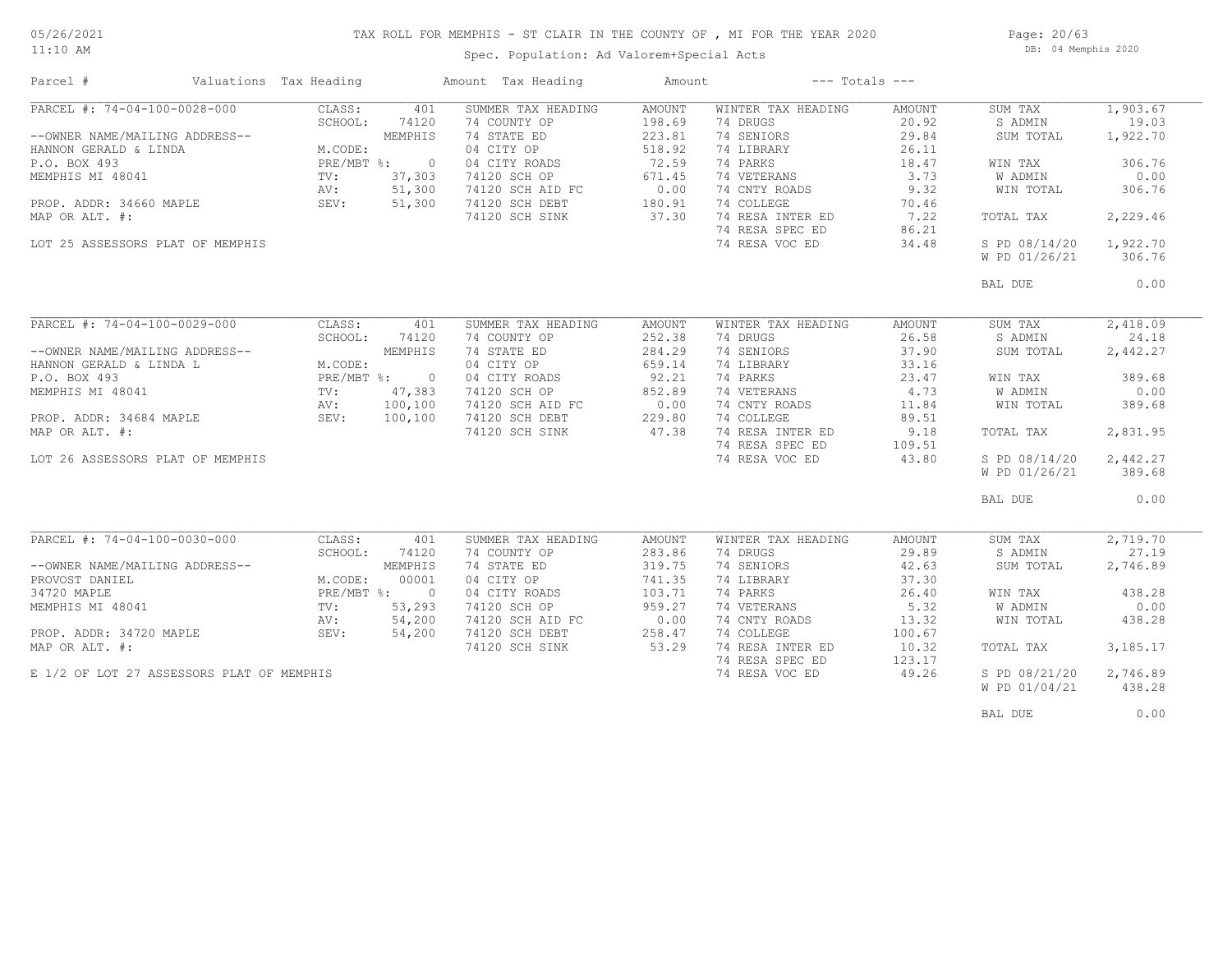#### TAX ROLL FOR MEMPHIS - ST CLAIR IN THE COUNTY OF , MI FOR THE YEAR 2020

11:10 AM

### Spec. Population: Ad Valorem+Special Acts

Page: 21/63 DB: 04 Memphis 2020

| Parcel #                             | Valuations Tax Heading |     | Amount Tax Heading                                                                                                                                                                                                                                                                                                                                                                                                       | Amount |                                                                                                                                                           | $---$ Totals $---$ |                     |        |
|--------------------------------------|------------------------|-----|--------------------------------------------------------------------------------------------------------------------------------------------------------------------------------------------------------------------------------------------------------------------------------------------------------------------------------------------------------------------------------------------------------------------------|--------|-----------------------------------------------------------------------------------------------------------------------------------------------------------|--------------------|---------------------|--------|
| PARCEL #: 74-04-100-0031-000 CLASS:  |                        | 402 | SUMMER TAX HEADING                                                                                                                                                                                                                                                                                                                                                                                                       | AMOUNT | WINTER TAX HEADING AMOUNT                                                                                                                                 |                    | SUM TAX             | 314.35 |
|                                      |                        |     | PARCEL #: 74-04-100-0031-000 CLASS: 402 SUMMER TAX HEADING MINITER TAX HEADING MOUNTY OF SUMMER TAX HEADING MOUNTY OF 32.81 74 DRUGS<br>--OWNER NAME/MAILING ADDRESS--<br>HEMPHIS 74120 74 COUNTY OP 36.66 74 EIBRARY 4.92 SUMM T                                                                                                                                                                                        |        |                                                                                                                                                           |                    |                     | 3.14   |
|                                      |                        |     |                                                                                                                                                                                                                                                                                                                                                                                                                          |        |                                                                                                                                                           |                    |                     | 317.49 |
|                                      |                        |     |                                                                                                                                                                                                                                                                                                                                                                                                                          |        |                                                                                                                                                           |                    |                     |        |
|                                      |                        |     |                                                                                                                                                                                                                                                                                                                                                                                                                          |        |                                                                                                                                                           |                    |                     | 50.62  |
|                                      |                        |     |                                                                                                                                                                                                                                                                                                                                                                                                                          |        |                                                                                                                                                           |                    |                     | 0.00   |
|                                      |                        |     |                                                                                                                                                                                                                                                                                                                                                                                                                          |        |                                                                                                                                                           |                    |                     | 50.62  |
|                                      |                        |     |                                                                                                                                                                                                                                                                                                                                                                                                                          |        |                                                                                                                                                           |                    |                     |        |
|                                      |                        |     |                                                                                                                                                                                                                                                                                                                                                                                                                          |        |                                                                                                                                                           |                    |                     | 368.11 |
|                                      |                        |     |                                                                                                                                                                                                                                                                                                                                                                                                                          |        |                                                                                                                                                           |                    |                     |        |
|                                      |                        |     |                                                                                                                                                                                                                                                                                                                                                                                                                          |        |                                                                                                                                                           |                    |                     | 317.49 |
|                                      |                        |     |                                                                                                                                                                                                                                                                                                                                                                                                                          |        |                                                                                                                                                           |                    | W PD 01/26/21 50.62 |        |
|                                      |                        |     |                                                                                                                                                                                                                                                                                                                                                                                                                          |        |                                                                                                                                                           |                    |                     |        |
|                                      |                        |     |                                                                                                                                                                                                                                                                                                                                                                                                                          |        |                                                                                                                                                           |                    | BAL DUE             | 0.00   |
|                                      |                        |     | $\begin{tabular}{l cccc} \hline \texttt{PARCH} & +; 74-04-100-0032-000 & \texttt{CLASS:} & 401 & \texttt{SUMNER TAX HEADING} & \texttt{AMOUNT} & \texttt{MINTER TAX HEADING} & \texttt{AMOUNT} & \texttt{SUM TAX} & \texttt{SUM TAX} \\ -\texttt{OMNER NAME/MALIMG ADDRESS--} & \texttt{SEKOD.} & 74120 \texttt{NATE} & 743 \texttt{ SNTE} & 245.45 & 740 \texttt{ENIMS} & 24.79 & 8.4420 \$                             |        |                                                                                                                                                           |                    |                     |        |
|                                      |                        |     |                                                                                                                                                                                                                                                                                                                                                                                                                          |        |                                                                                                                                                           |                    |                     |        |
|                                      |                        |     |                                                                                                                                                                                                                                                                                                                                                                                                                          |        |                                                                                                                                                           |                    |                     |        |
|                                      |                        |     |                                                                                                                                                                                                                                                                                                                                                                                                                          |        |                                                                                                                                                           |                    |                     |        |
|                                      |                        |     |                                                                                                                                                                                                                                                                                                                                                                                                                          |        |                                                                                                                                                           |                    |                     |        |
|                                      |                        |     |                                                                                                                                                                                                                                                                                                                                                                                                                          |        |                                                                                                                                                           |                    |                     |        |
|                                      |                        |     |                                                                                                                                                                                                                                                                                                                                                                                                                          |        |                                                                                                                                                           |                    |                     |        |
|                                      |                        |     |                                                                                                                                                                                                                                                                                                                                                                                                                          |        |                                                                                                                                                           |                    |                     |        |
|                                      |                        |     |                                                                                                                                                                                                                                                                                                                                                                                                                          |        |                                                                                                                                                           |                    |                     |        |
|                                      |                        |     |                                                                                                                                                                                                                                                                                                                                                                                                                          |        |                                                                                                                                                           |                    |                     |        |
|                                      |                        |     |                                                                                                                                                                                                                                                                                                                                                                                                                          |        |                                                                                                                                                           |                    |                     |        |
|                                      |                        |     |                                                                                                                                                                                                                                                                                                                                                                                                                          |        |                                                                                                                                                           |                    |                     |        |
|                                      |                        |     |                                                                                                                                                                                                                                                                                                                                                                                                                          |        |                                                                                                                                                           |                    |                     |        |
|                                      |                        |     |                                                                                                                                                                                                                                                                                                                                                                                                                          |        |                                                                                                                                                           |                    | BAL DUE             | 0.00   |
|                                      |                        |     |                                                                                                                                                                                                                                                                                                                                                                                                                          |        |                                                                                                                                                           |                    |                     |        |
|                                      |                        |     | $\begin{tabular}{l c c c c c c} \hline \texttt{PARCH} & \#: & 74-04-100-0033-000 & \texttt{CLASS:} & 708 & \texttt{SUMMER TAX HEADING} & \texttt{AMOUNT} & \texttt{WINTER TAX HEADING} & \texttt{AMOUNT} \\[.2cm] \hline \texttt{--OWNER NAME/MALING ADDRESS--} & \texttt{SEHODE}: & 74120 & 74 \texttt{COUNTY OP} & 0.00 & 74 \texttt{ DRUGS} & 0.00 \\[.2cm] \hline \texttt{FIRST UUTED METHODIST CHUREH} & \texttt{M$ |        |                                                                                                                                                           |                    | SUM TAX             | 0.00   |
|                                      |                        |     |                                                                                                                                                                                                                                                                                                                                                                                                                          |        |                                                                                                                                                           |                    | S ADMIN             | 0.00   |
|                                      |                        |     |                                                                                                                                                                                                                                                                                                                                                                                                                          |        |                                                                                                                                                           |                    | SUM TOTAL           | 0.00   |
|                                      |                        |     |                                                                                                                                                                                                                                                                                                                                                                                                                          |        |                                                                                                                                                           |                    |                     |        |
|                                      |                        |     |                                                                                                                                                                                                                                                                                                                                                                                                                          |        |                                                                                                                                                           |                    | WIN TAX             | 0.00   |
|                                      |                        |     |                                                                                                                                                                                                                                                                                                                                                                                                                          |        |                                                                                                                                                           |                    | W ADMIN             | 0.00   |
|                                      |                        |     |                                                                                                                                                                                                                                                                                                                                                                                                                          |        |                                                                                                                                                           |                    | WIN TOTAL           | 0.00   |
|                                      |                        |     |                                                                                                                                                                                                                                                                                                                                                                                                                          |        |                                                                                                                                                           |                    |                     |        |
|                                      |                        |     |                                                                                                                                                                                                                                                                                                                                                                                                                          |        |                                                                                                                                                           |                    | TOTAL TAX           | 0.00   |
|                                      |                        |     |                                                                                                                                                                                                                                                                                                                                                                                                                          |        |                                                                                                                                                           |                    |                     |        |
| LOTS 29-30 ASSESSORS PLAT OF MEMPHIS |                        |     |                                                                                                                                                                                                                                                                                                                                                                                                                          |        | 74 RESA VOC ED                                                                                                                                            | 0.00               | BAL DUE 0.00        |        |
|                                      |                        |     |                                                                                                                                                                                                                                                                                                                                                                                                                          |        |                                                                                                                                                           |                    |                     |        |
|                                      |                        |     | PARCEL #: 74-04-100-0034-000 CLASS: 401 SUMMER TAX HEADING AMOUNT WINTER-TAX HEADING AMOUNT SUM TAX<br>--OWNER NAME/MAILING ADDRESS--<br>DREWER ROBERT J M.CODE: 00001 04 CITY OF 307.26 74 SANARY 40.3<br>DREWER ROBERT J M.CODE:                                                                                                                                                                                       |        |                                                                                                                                                           |                    |                     |        |
|                                      |                        |     |                                                                                                                                                                                                                                                                                                                                                                                                                          |        |                                                                                                                                                           |                    |                     |        |
|                                      |                        |     |                                                                                                                                                                                                                                                                                                                                                                                                                          |        |                                                                                                                                                           |                    |                     |        |
|                                      |                        |     |                                                                                                                                                                                                                                                                                                                                                                                                                          |        |                                                                                                                                                           |                    |                     |        |
|                                      |                        |     |                                                                                                                                                                                                                                                                                                                                                                                                                          |        |                                                                                                                                                           |                    |                     |        |
|                                      |                        |     |                                                                                                                                                                                                                                                                                                                                                                                                                          |        |                                                                                                                                                           |                    |                     |        |
|                                      |                        |     |                                                                                                                                                                                                                                                                                                                                                                                                                          |        |                                                                                                                                                           |                    |                     |        |
|                                      |                        |     |                                                                                                                                                                                                                                                                                                                                                                                                                          |        |                                                                                                                                                           |                    |                     |        |
|                                      |                        |     |                                                                                                                                                                                                                                                                                                                                                                                                                          |        |                                                                                                                                                           |                    |                     |        |
|                                      |                        |     |                                                                                                                                                                                                                                                                                                                                                                                                                          |        |                                                                                                                                                           |                    |                     |        |
| LOT 31 ASSESSORS PLAT OF MEMPHIS     |                        |     |                                                                                                                                                                                                                                                                                                                                                                                                                          |        | 74 COLLEGE<br>74 RESA INTER ED 9.92<br>74 RESA SPEC ED 118.36<br>74 RESA SPEC ED 118.36<br>77 MOC ED 47.34 S PD 11/09/20 2,639.54<br>8 PD 11/04/21 421.16 |                    |                     |        |
|                                      |                        |     |                                                                                                                                                                                                                                                                                                                                                                                                                          |        |                                                                                                                                                           |                    |                     |        |
|                                      |                        |     |                                                                                                                                                                                                                                                                                                                                                                                                                          |        |                                                                                                                                                           |                    |                     |        |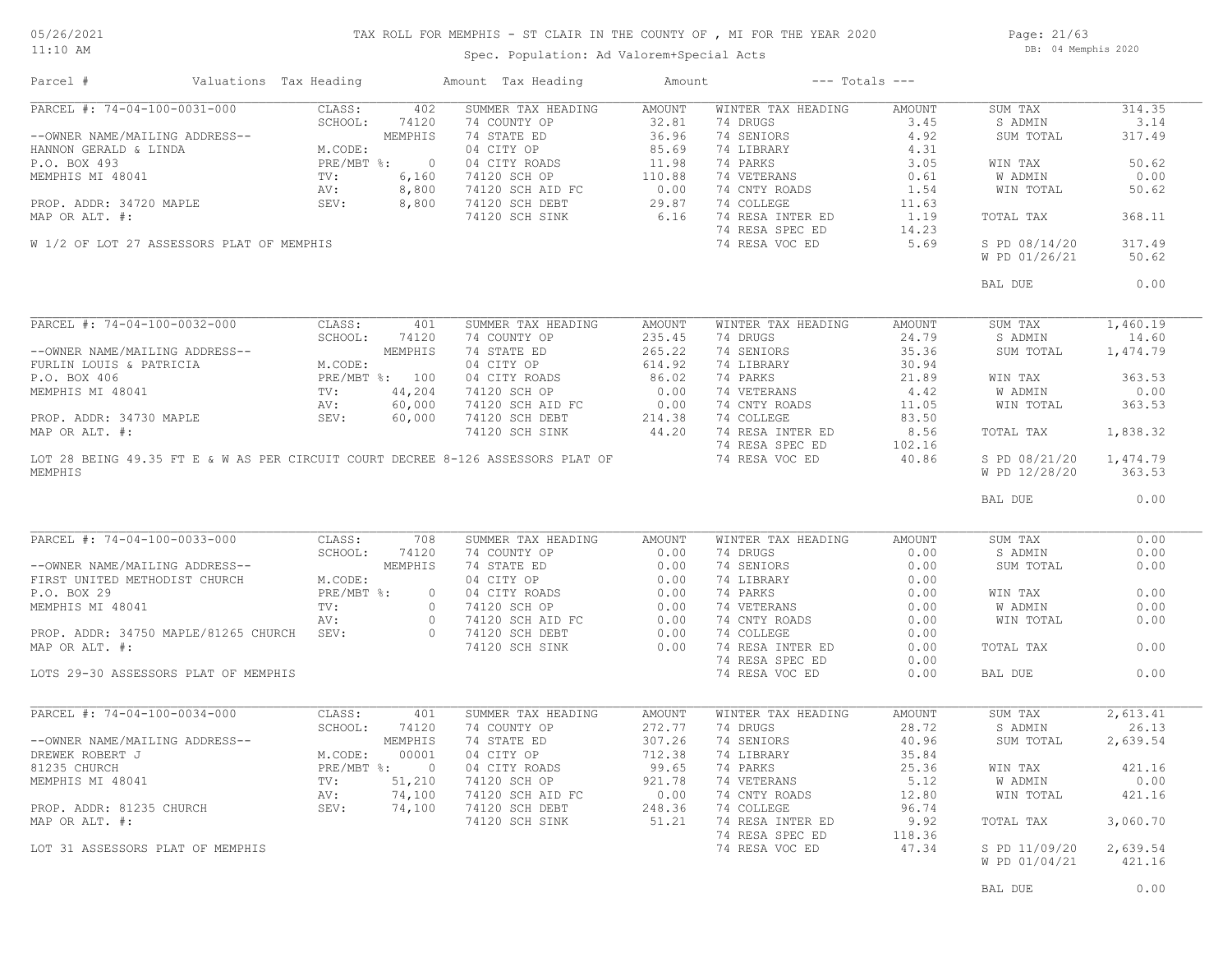#### 11:10 AM

#### TAX ROLL FOR MEMPHIS - ST CLAIR IN THE COUNTY OF , MI FOR THE YEAR 2020

Spec. Population: Ad Valorem+Special Acts

Page: 22/63 DB: 04 Memphis 2020

| Parcel #                                                                                                                              | Valuations Tax Heading             |                                                              |                                                       | Amount Tax Heading                                                                                                                                            | Amount                                                                                     |                                                                                                                                                             | $---$ Totals $---$                                                                       |                                                                                             |                                                                                  |
|---------------------------------------------------------------------------------------------------------------------------------------|------------------------------------|--------------------------------------------------------------|-------------------------------------------------------|---------------------------------------------------------------------------------------------------------------------------------------------------------------|--------------------------------------------------------------------------------------------|-------------------------------------------------------------------------------------------------------------------------------------------------------------|------------------------------------------------------------------------------------------|---------------------------------------------------------------------------------------------|----------------------------------------------------------------------------------|
| PARCEL #: 74-04-100-0035-000<br>--OWNER NAME/MAILING ADDRESS--<br>NICK AND SARA WALSH<br>81170 BELLE RIVER<br>48041<br>MAP OR ALT. #: | PROP. ADDR: 81170 BELLE RIVER SEV: | CLASS:<br>SCHOOL:<br>M.CODE:<br>PRE/MBT %: 100<br>TV:<br>AV: | 401<br>74120<br>MEMPHIS<br>64,580<br>86,600<br>86,600 | SUMMER TAX HEADING<br>74 COUNTY OP<br>74 STATE ED<br>04 CITY OP<br>04 CITY ROADS<br>74120 SCH OP<br>74120 SCH AID FC<br>74120 SCH DEBT<br>74120 SCH SINK<br>4 | AMOUNT<br>343.98<br>387.48<br>898.37<br>125.67<br>0.00<br>0.00<br>313.21<br>64.58<br>71.98 | WINTER TAX HEADING<br>74 DRUGS<br>74 SENIORS<br>74 LIBRARY<br>74 PARKS<br>74 VETERANS<br>74 CNTY ROADS<br>74 COLLEGE<br>74 RESA INTER ED<br>74 RESA SPEC ED | AMOUNT<br>36.22<br>51.66<br>45.20<br>31.99<br>6.45<br>16.14<br>121.99<br>12.51<br>149.26 | SUM TAX<br>S ADMIN<br>S INTRST<br>SUM TOTAL<br>WIN TAX<br>W ADMIN<br>WIN TOTAL<br>TOTAL TAX | 2, 295.81<br>22.95<br>137.75<br>2,456.51<br>531.12<br>0.00<br>531.12<br>2,987.63 |
| LOT 32 ASSESSORS PLAT OF MEMPHIS                                                                                                      |                                    |                                                              |                                                       | $\overline{2}$<br>01                                                                                                                                          | 34.53<br>38.16                                                                             | 74 RESA VOC ED                                                                                                                                              | 59.70                                                                                    | W PD 12/22/20                                                                               | 531.12                                                                           |
|                                                                                                                                       |                                    |                                                              |                                                       | 6 <sup>1</sup>                                                                                                                                                | 17.85                                                                                      |                                                                                                                                                             |                                                                                          | BAL DUE                                                                                     | 2,456.51                                                                         |
|                                                                                                                                       |                                    |                                                              |                                                       |                                                                                                                                                               |                                                                                            |                                                                                                                                                             |                                                                                          |                                                                                             |                                                                                  |
|                                                                                                                                       | PARCEL #: 74-04-100-0036-000       | CLASS:<br>SCHOOL:                                            | 401<br>74120                                          | SUMMER TAX HEADING<br>74 COUNTY OP                                                                                                                            | AMOUNT<br>229.13                                                                           | WINTER TAX HEADING<br>74 DRUGS                                                                                                                              | AMOUNT<br>24.13                                                                          | SUM TAX<br>S ADMIN                                                                          | 2,195.28<br>21.95                                                                |
| --OWNER NAME/MAILING ADDRESS--                                                                                                        |                                    |                                                              | MEMPHIS                                               | 74 STATE ED                                                                                                                                                   | 258.10                                                                                     | 74 SENIORS                                                                                                                                                  | 34.41                                                                                    | SUM TOTAL                                                                                   | 2,217.23                                                                         |
| S.S. PHILLIPS, LLC                                                                                                                    | G ADDRESS--<br>-                   | M.CODE:                                                      |                                                       | 04 CITY OP                                                                                                                                                    | 598.40                                                                                     | 74 LIBRARY                                                                                                                                                  | 30.11                                                                                    |                                                                                             |                                                                                  |
| 81112 BELLE RIVER                                                                                                                     |                                    | PRE/MBT %:                                                   | $\overline{0}$                                        | 04 CITY ROADS                                                                                                                                                 | 83.71                                                                                      | 74 PARKS                                                                                                                                                    | 21.31                                                                                    | WIN TAX                                                                                     | 353.78                                                                           |
| MEMPHIS MI 48041                                                                                                                      |                                    | TV:                                                          | 43,017                                                | 74120 SCH OP                                                                                                                                                  | 774.30                                                                                     | 74 VETERANS                                                                                                                                                 | 4.30                                                                                     | W ADMIN                                                                                     | 0.00                                                                             |
|                                                                                                                                       |                                    |                                                              | 64,100                                                |                                                                                                                                                               |                                                                                            | 74 CNTY ROADS                                                                                                                                               | 10.75                                                                                    | WIN TOTAL                                                                                   | 353.78                                                                           |
|                                                                                                                                       |                                    |                                                              | 64,100                                                | 74120 SCH AID FC 0.00<br>74120 SCH DEBT 208.63<br>74120 SCH SINK 43.01                                                                                        |                                                                                            | 74 COLLEGE                                                                                                                                                  | 81.26                                                                                    |                                                                                             |                                                                                  |
| MAP OR ALT. #:                                                                                                                        |                                    |                                                              |                                                       |                                                                                                                                                               |                                                                                            | 74 RESA INTER ED<br>74 RESA SPEC ED                                                                                                                         | 8.33<br>99.42                                                                            | TOTAL TAX                                                                                   | 2,571.01                                                                         |
| LOT 33 ASSESSORS PLAT OF MEMPHIS                                                                                                      |                                    |                                                              |                                                       |                                                                                                                                                               |                                                                                            | 74 RESA VOC ED                                                                                                                                              | 39.76                                                                                    | S PD 07/20/20                                                                               | 2,217.23                                                                         |
|                                                                                                                                       |                                    |                                                              |                                                       |                                                                                                                                                               |                                                                                            |                                                                                                                                                             |                                                                                          | W PD 01/08/21                                                                               | 353.78                                                                           |
|                                                                                                                                       |                                    |                                                              |                                                       |                                                                                                                                                               |                                                                                            |                                                                                                                                                             |                                                                                          | BAL DUE                                                                                     | 0.00                                                                             |
| PARCEL #: 74-04-100-0037-000                                                                                                          |                                    | CLASS:                                                       |                                                       | SUMMER TAX HEADING                                                                                                                                            | AMOUNT                                                                                     | WINTER TAX HEADING                                                                                                                                          | AMOUNT                                                                                   | SUM TAX                                                                                     | 2,008.64                                                                         |
|                                                                                                                                       |                                    | SCHOOL:                                                      | 401<br>74120                                          | 74 COUNTY OP                                                                                                                                                  | 323.88                                                                                     | 74 DRUGS                                                                                                                                                    | 34.11                                                                                    | S ADMIN                                                                                     | 20.08                                                                            |
| --OWNER NAME/MAILING ADDRESS--                                                                                                        |                                    |                                                              | MEMPHIS                                               | 74 STATE ED                                                                                                                                                   | 364.84                                                                                     | 74 SENIORS                                                                                                                                                  | 48.64                                                                                    | SUM TOTAL                                                                                   | 2,028.72                                                                         |
| PHILLIPS SANDRA                                                                                                                       |                                    | M.CODE:                                                      |                                                       | 04 CITY OP                                                                                                                                                    | 845.88                                                                                     | 74 LIBRARY                                                                                                                                                  | 42.56                                                                                    |                                                                                             |                                                                                  |
|                                                                                                                                       |                                    | PRE/MBT %: 100                                               |                                                       | 04 CITY ROADS                                                                                                                                                 | 118.33                                                                                     | 74 PARKS                                                                                                                                                    | 30.12                                                                                    | WIN TAX                                                                                     | 500.11                                                                           |
| 81112 BELLE RIVER<br>MEMPHIS MI 48041                                                                                                 |                                    | $\text{TV}$ :                                                | 60,807                                                | 74120 SCH OP                                                                                                                                                  | 0.00                                                                                       | 74 VETERANS                                                                                                                                                 | 6.08                                                                                     | W ADMIN                                                                                     | 0.00                                                                             |
|                                                                                                                                       |                                    | AV:                                                          | 90,000                                                | 74120 SCH AID FC                                                                                                                                              | 0.00                                                                                       | 74 CNTY ROADS                                                                                                                                               | 15.20                                                                                    | WIN TOTAL                                                                                   | 500.11                                                                           |
| PROP. ADDR: 81112 BELLE RIVER                                                                                                         |                                    | SEV:                                                         | 90,000                                                | 74120 SCH DEBT                                                                                                                                                | 294.91                                                                                     | 74 COLLEGE                                                                                                                                                  | 114.87                                                                                   |                                                                                             |                                                                                  |
| MAP OR ALT. #:                                                                                                                        |                                    |                                                              |                                                       | 74120 SCH SINK                                                                                                                                                | 60.80                                                                                      | 74 RESA INTER ED<br>74 RESA SPEC ED                                                                                                                         | 11.78<br>140.54                                                                          | TOTAL TAX                                                                                   | 2,528.83                                                                         |
|                                                                                                                                       |                                    |                                                              |                                                       | LOT 34 & N 5 FT OF LOT 35 EXC E 134 FT THEREOF. ASSESSORS PLAT OF MEMPHIS                                                                                     |                                                                                            | 74 RESA VOC ED                                                                                                                                              | 56.21                                                                                    | S PD 07/20/20<br>W PD 01/07/21                                                              | 2,028.72<br>500.11                                                               |
|                                                                                                                                       |                                    |                                                              |                                                       |                                                                                                                                                               |                                                                                            |                                                                                                                                                             |                                                                                          | BAL DUE                                                                                     | 0.00                                                                             |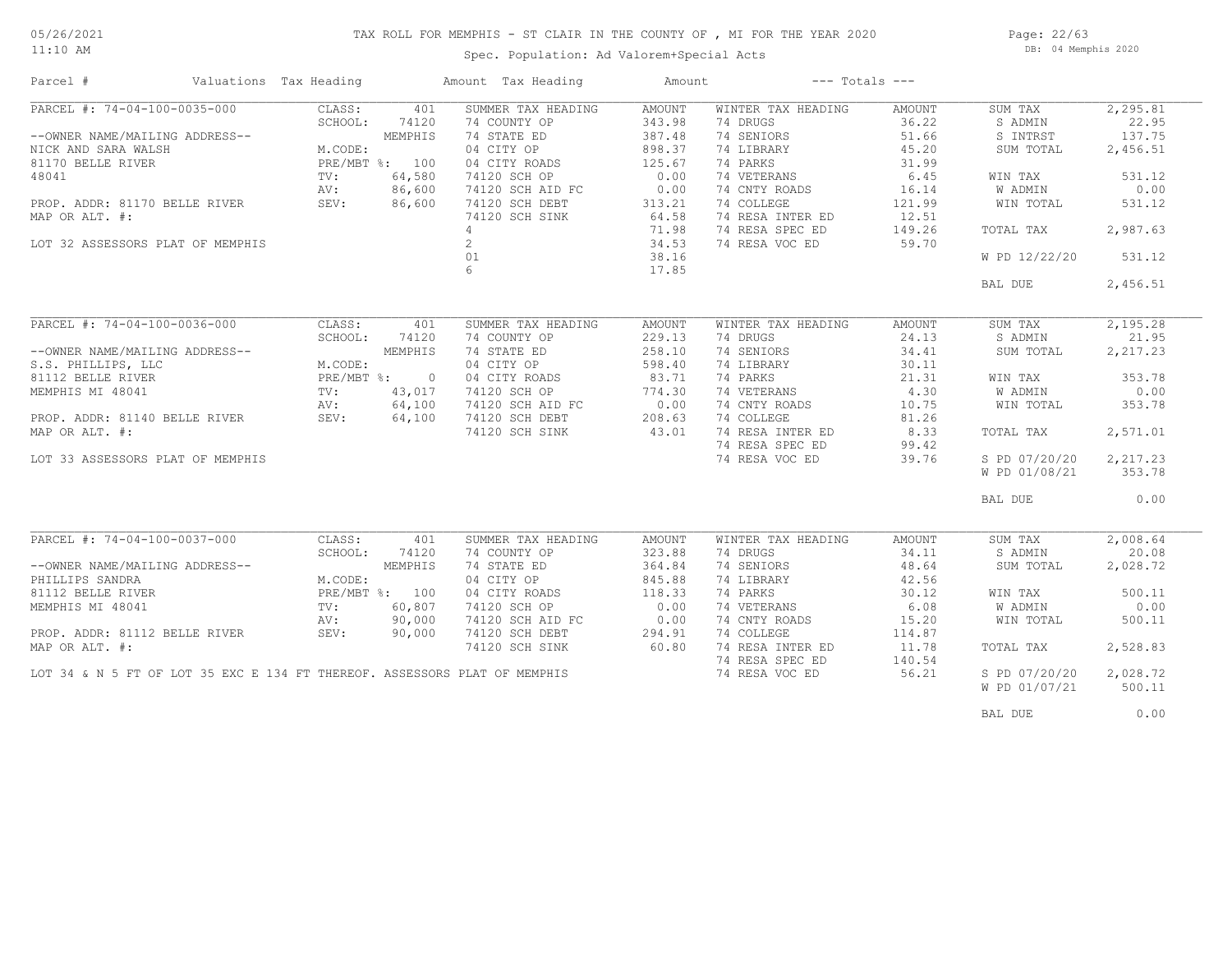## TAX ROLL FOR MEMPHIS - ST CLAIR IN THE COUNTY OF , MI FOR THE YEAR 2020

11:10 AM

### Spec. Population: Ad Valorem+Special Acts

Page: 23/63 DB: 04 Memphis 2020

| Parcel #                         | Valuations Tax Heading |                |                | Amount Tax Heading                                                           | Amount        |                    | $---$ Totals $---$ |               |           |
|----------------------------------|------------------------|----------------|----------------|------------------------------------------------------------------------------|---------------|--------------------|--------------------|---------------|-----------|
| PARCEL #: 74-04-100-0038-000     |                        | CLASS:         | 402            | SUMMER TAX HEADING                                                           | AMOUNT        | WINTER TAX HEADING | AMOUNT             | SUM TAX       | 213.29    |
|                                  |                        | SCHOOL:        | 74120          | 74 COUNTY OP                                                                 | 34.39         | 74 DRUGS           | 3.62               | S ADMIN       | 2.13      |
| --OWNER NAME/MAILING ADDRESS--   |                        |                | MEMPHIS        | 74 STATE ED                                                                  | 38.74         | 74 SENIORS         | 5.16               | SUM TOTAL     | 215.42    |
| PHILLIPS SANDRA                  |                        | M.CODE:        |                | 04 CITY OP                                                                   | 89.83         | 74 LIBRARY         | 4.52               |               |           |
| 81112 BELLE RIVER                |                        | PRE/MBT %: 100 |                | 04 CITY ROADS                                                                | 12.56         | 74 PARKS           | 3.19               | WIN TAX       | 53.07     |
| MEMPHIS MI 48041                 |                        | $\text{TV}$ :  | 6,458          | 74120 SCH OP                                                                 | 0.00          | 74 VETERANS        | 0.64               | W ADMIN       | 0.00      |
|                                  |                        | AV:            | 9,800          |                                                                              | 0.00          | 74 CNTY ROADS      | 1.61               | WIN TOTAL     | 53.07     |
|                                  |                        |                | 9,800          | 74120 SCH AID FC<br>74120 SCH DEBT                                           |               | 74 COLLEGE         | 12.19              |               |           |
| PROP. ADDR: 81080 BELLE RIVER    |                        | SEV:           |                |                                                                              | 31.32<br>6.45 |                    |                    |               |           |
| MAP OR ALT. #:                   |                        |                |                | 74120 SCH SINK                                                               |               | 74 RESA INTER ED   | 1.25               | TOTAL TAX     | 268.49    |
|                                  |                        |                |                |                                                                              |               | 74 RESA SPEC ED    | 14.92              |               |           |
|                                  |                        |                |                | LOT 35 EXC E 134 FT & EXC N 5 FT OF THE REMAINDER. ASSESSORS PLAT OF MEMPHIS |               | 74 RESA VOC ED     | 5.97               | S PD 07/20/20 | 215.42    |
|                                  |                        |                |                |                                                                              |               |                    |                    | W PD 01/07/21 | 53.07     |
|                                  |                        |                |                |                                                                              |               |                    |                    | BAL DUE       | 0.00      |
|                                  |                        |                |                |                                                                              |               |                    |                    |               |           |
|                                  |                        |                |                |                                                                              |               |                    |                    |               |           |
| PARCEL #: 74-04-100-0039-000     |                        | CLASS:         | 401            | SUMMER TAX HEADING                                                           | AMOUNT        | WINTER TAX HEADING | AMOUNT             | SUM TAX       | 997.16    |
|                                  |                        | SCHOOL:        | 74120          | 74 COUNTY OP                                                                 | 160.79        | 74 DRUGS           | 16.93              | S ADMIN       | 9.97      |
| --OWNER NAME/MAILING ADDRESS--   |                        |                | MEMPHIS        | 74 STATE ED                                                                  | 181.12        | 74 SENIORS         | 24.14              | SUM TOTAL     | 1,007.13  |
| BENNETT CHARLES W                |                        | M.CODE:        | 00005          | 04 CITY OP                                                                   | 419.93        | 74 LIBRARY         | 21.13              |               |           |
| 34625 BORDMAN ROAD               |                        | PRE/MBT %: 100 |                | 04 CITY ROADS                                                                | 58.74         | 74 PARKS           | 14.95              | WIN TAX       | 248.24    |
| MEMPHIS MI 48041                 |                        | TV:            | 30,187         | 74120 SCH OP                                                                 | 0.00          | 74 VETERANS        | 3.01               | W ADMIN       | 0.00      |
|                                  |                        | AV:            | 43,700         | 74120 SCH AID FC 0.00<br>74120 SCH DEBT 146.40                               |               | 74 CNTY ROADS      | 7.54               | WIN TOTAL     | 248.24    |
| PROP. ADDR: 34625 BORDMAN SEV:   |                        |                | 43,700         |                                                                              |               | 74 COLLEGE         | 57.02              |               |           |
| MAP OR ALT. #:                   |                        |                |                | 74120 SCH SINK                                                               | 30.18         | 74 RESA INTER ED   | 5.85               | TOTAL TAX     | 1,255.37  |
|                                  |                        |                |                |                                                                              |               | 74 RESA SPEC ED    | 69.77              |               |           |
| LOT 36 ASSESSORS PLAT OF MEMPHIS |                        |                |                |                                                                              |               | 74 RESA VOC ED     | 27.90              | S PD 08/21/20 | 1,007.13  |
|                                  |                        |                |                |                                                                              |               |                    |                    | W PD 01/04/21 | 248.24    |
|                                  |                        |                |                |                                                                              |               |                    |                    |               |           |
|                                  |                        |                |                |                                                                              |               |                    |                    | BAL DUE       | 0.00      |
|                                  |                        |                |                |                                                                              |               |                    |                    |               |           |
| $PARCEL$ #: 74-04-100-0040-000   |                        | CLASS:         | 401            | SUMMER TAX HEADING                                                           | AMOUNT        | WINTER TAX HEADING | AMOUNT             | SUM TAX       | 3, 133.45 |
|                                  |                        | SCHOOL:        | 74120          | 74 COUNTY OP                                                                 | 327.04        | 74 DRUGS           | 34.44              | S ADMIN       | 31.33     |
| --OWNER NAME/MAILING ADDRESS--   |                        |                | MEMPHIS        | 74 STATE ED                                                                  | 368.40        | 74 SENIORS         | 49.12              | SUM TOTAL     | 3,164.78  |
| JDJS QUARTERS, LLC               |                        | M.CODE:        |                | 04 CITY OP                                                                   | 854.13        | 74 LIBRARY         | 42.98              |               |           |
| 7190 RAVENSWOOD                  |                        | $PRE/MBT$ %:   | $\overline{0}$ | 04 CITY ROADS                                                                | 119.49        | 74 PARKS           | 30.41              |               | 504.99    |
|                                  |                        |                |                |                                                                              |               |                    |                    | WIN TAX       |           |
| KIMBALL MI 48074                 |                        | TV:            | 61,400         | 74120 SCH OP                                                                 | 1,105.20      | 74 VETERANS        | 6.14               | W ADMIN       | 0.00      |
|                                  |                        | AV:            | 61,400         | 74120 SCH AID FC                                                             | 0.00          | 74 CNTY ROADS      | 15.35              | WIN TOTAL     | 504.99    |
| PROP. ADDR: 34649 BORDMAN        |                        | SEV:           | 61,400         | 74120 SCH DEBT                                                               | 297.79        | 74 COLLEGE         | 115.99             |               |           |
| MAP OR ALT. #:                   |                        |                |                | 74120 SCH SINK                                                               | 61.40         | 74 RESA INTER ED   | 11.89              | TOTAL TAX     | 3,669.77  |
|                                  |                        |                |                |                                                                              |               | 74 RESA SPEC ED    | 141.91             |               |           |
| LOT 37 ASSESSORS PLAT OF MEMPHIS |                        |                |                |                                                                              |               | 74 RESA VOC ED     | 56.76              | S PD 08/20/20 | 3,164.78  |
|                                  |                        |                |                |                                                                              |               |                    |                    | W PD 12/18/20 | 504.99    |
|                                  |                        |                |                |                                                                              |               |                    |                    |               |           |
|                                  |                        |                |                |                                                                              |               |                    |                    | BAL DUE       | 0.00      |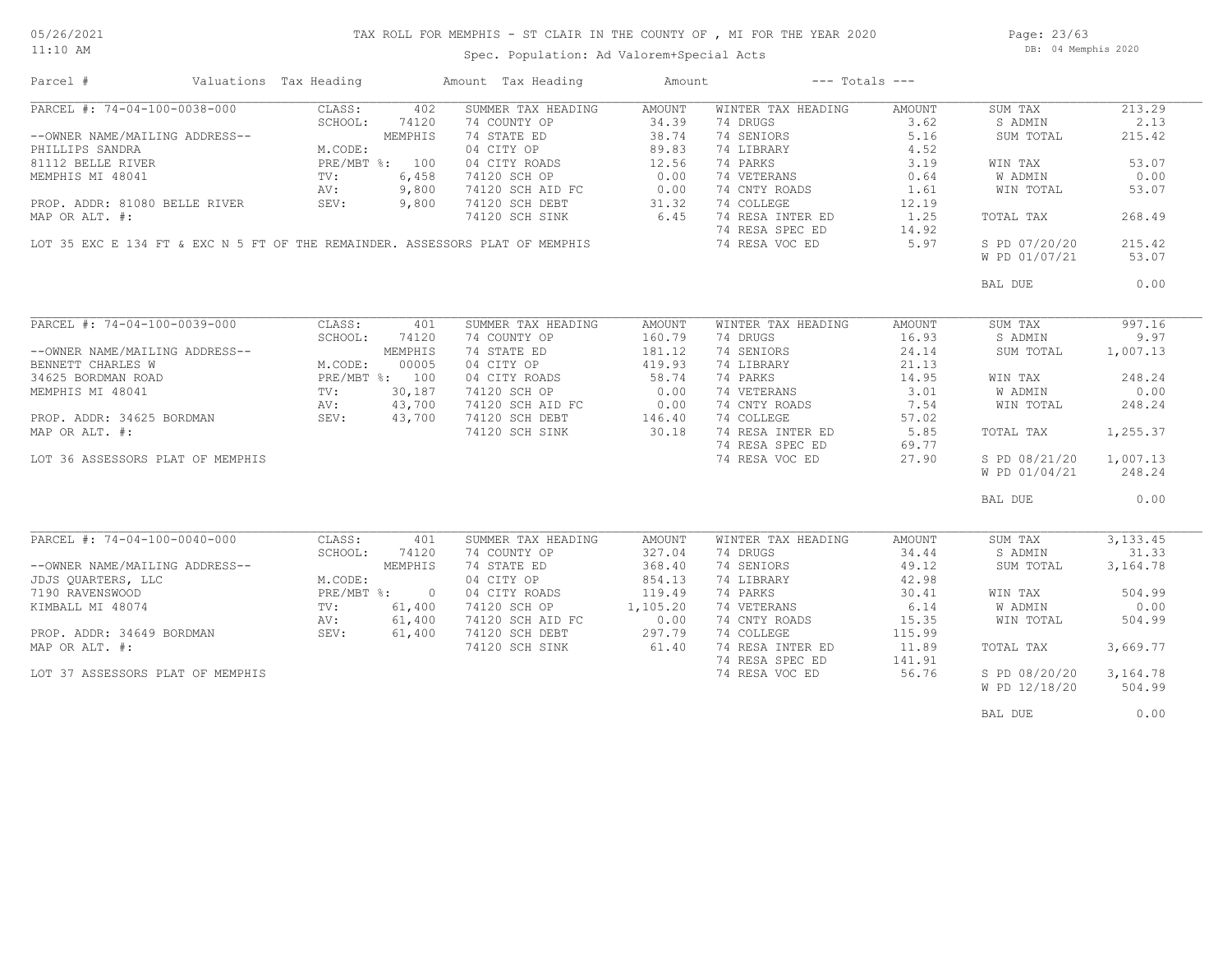#### 05/26/2021 11:10 AM

## TAX ROLL FOR MEMPHIS - ST CLAIR IN THE COUNTY OF , MI FOR THE YEAR 2020

Spec. Population: Ad Valorem+Special Acts

Page: 24/63 DB: 04 Memphis 2020

| Parcel #                                                                                                                                                                                                                                                                                                                     | Valuations Tax Heading                              |                                                                      |                                                                  | Amount Tax Heading                                                                                                                                                                           | Amount                                                                                |                                                                                                                                                                               | $---$ Totals $---$                                                                                |                                                                                                                              |                                                                                                     |
|------------------------------------------------------------------------------------------------------------------------------------------------------------------------------------------------------------------------------------------------------------------------------------------------------------------------------|-----------------------------------------------------|----------------------------------------------------------------------|------------------------------------------------------------------|----------------------------------------------------------------------------------------------------------------------------------------------------------------------------------------------|---------------------------------------------------------------------------------------|-------------------------------------------------------------------------------------------------------------------------------------------------------------------------------|---------------------------------------------------------------------------------------------------|------------------------------------------------------------------------------------------------------------------------------|-----------------------------------------------------------------------------------------------------|
| PARCEL #: 74-04-100-0041-000<br>--OWNER NAME/MAILING ADDRESS--<br>KENDALL GARY & JUDY<br>34699 BORDMAN ROAD #2<br>MEMPHIS MI 48041<br>PROP. ADDR: 34699 BORDMAN<br>MAP OR ALT. #:<br>LOT 38 & E 134 FT OF LOT 35 ASSESSORS PLAT OF MEMPHIS                                                                                   | ADDRESS--<br>M.CODE:<br>PRE/MBT %: 20<br>The ST 000 | CLASS:<br>SCHOOL:<br>TV:<br>AV:<br>SEV:                              | 201<br>74120<br>67,000<br>67,000<br>67,000                       | SUMMER TAX HEADING<br>74 COUNTY OP<br>74 STATE ED<br>04 CITY OP<br>04 CITY ROADS<br>74120 SCH OP<br>74120 SCH AID FC<br>74120 SCH DEBT<br>74120 SCH SINK                                     | AMOUNT<br>356.87<br>402.00<br>932.03<br>130.38<br>964.80<br>0.00<br>324.95<br>67.00   | WINTER TAX HEADING<br>74 DRUGS<br>74 SENIORS<br>74 LIBRARY<br>74 PARKS<br>74 VETERANS<br>74 CNTY ROADS<br>74 COLLEGE<br>74 RESA INTER ED<br>74 RESA SPEC ED<br>74 RESA VOC ED | AMOUNT<br>37.58<br>53.60<br>46.90<br>33.19<br>6.70<br>16.75<br>126.56<br>12.98<br>154.85<br>61.94 | SUM TAX<br>S ADMIN<br>SUM TOTAL<br>WIN TAX<br>W ADMIN<br>WIN TOTAL<br>TOTAL TAX<br>S PD 12/21/20<br>W PD 02/04/21            | 3,178.03<br>31.78<br>3,209.81<br>551.05<br>0.00<br>551.05<br>3,760.86<br>3,209.81<br>551.05         |
|                                                                                                                                                                                                                                                                                                                              |                                                     |                                                                      |                                                                  |                                                                                                                                                                                              |                                                                                       |                                                                                                                                                                               |                                                                                                   | BAL DUE                                                                                                                      | 0.00                                                                                                |
| PARCEL #: 74-04-100-0042-000<br>--OWNER NAME/MAILING ADDRESS--<br>KOCH SHANE M & TERI A<br>M.CODE: 00001<br>P.O. BOX 36<br>MEMPHIS MI 48041<br>PROP. ADDR: 81195 CHURCH<br>MV: 70,941<br>NV: 104,000<br>PROP. ADDR: 81195 CHURCH<br>MEMPIT & 104,000<br>MAP OR ALT. #:<br>MAP OR ALT. #:<br>LOT 39 ASSESSORS PLAT OF MEMPHIS |                                                     | CLASS:<br>SCHOOL:                                                    | 401<br>74120                                                     | SUMMER TAX HEADING<br>74 COUNTY OP<br>74 STATE ED<br>04 CITY OP<br>04 CITY ROADS<br>74120 SCH OP<br>74120 SCH AID FC 0.00<br>74120 SCH DEBT 344.06<br>74120 SCH SINK 70.94<br>74120 SCH SINK | AMOUNT<br>377.86<br>425.64<br>986.86<br>138.05<br>0.00<br>70.94                       | WINTER TAX HEADING<br>74 DRUGS<br>74 SENIORS<br>74 LIBRARY<br>74 PARKS<br>74 VETERANS<br>74 CNTY ROADS<br>74 COLLEGE<br>74 RESA INTER ED<br>74 RESA SPEC ED<br>74 RESA VOC ED | AMOUNT<br>39.79<br>56.75<br>49.65<br>35.14<br>7.09<br>17.73<br>134.01<br>13.74<br>163.96<br>65.58 | SUM TAX<br>S ADMIN<br>SUM TOTAL<br>WIN TAX<br>W ADMIN<br>WIN TOTAL<br>TOTAL TAX<br>S PD 08/21/20<br>W PD 01/04/21<br>BAL DUE | 2,343.41<br>23.43<br>2,366.84<br>583.44<br>0.00<br>583.44<br>2,950.28<br>2,366.84<br>583.44<br>0.00 |
| PARCEL #: 74-04-100-0043-000<br>--OWNER NAME/MAILING ADDRESS--<br>ZWIESELE EDWARD<br>81155 CHURCH ST.<br>MEMPHIS MI 48041<br>PROP. ADDR: 81155 CHURCH<br>MAP OR ALT. #:<br>LOT 40 ASSESSORS PLAT OF MEMPHIS                                                                                                                  |                                                     | CLASS:<br>SCHOOL:<br>M.CODE:<br>PRE/MBT %: 100<br>TV:<br>AV:<br>SEV: | 401<br>74120<br>MEMPHIS<br>00001<br>76,213<br>124,000<br>124,000 | SUMMER TAX HEADING<br>74 COUNTY OP<br>74 STATE ED<br>04 CITY OP<br>04 CITY ROADS<br>74120 SCH OP<br>74120 SCH AID FC<br>74120 SCH DEBT<br>74120 SCH SINK                                     | AMOUNT<br>405.94<br>457.27<br>1,060.19<br>148.31<br>0.00<br>$0.00$<br>369.63<br>76.21 | WINTER TAX HEADING<br>74 DRUGS<br>74 SENIORS<br>74 LIBRARY<br>74 PARKS<br>74 VETERANS<br>74 CNTY ROADS<br>74 COLLEGE<br>74 RESA INTER ED<br>74 RESA SPEC ED<br>74 RESA VOC ED | AMOUNT<br>42.75<br>60.97<br>53.34<br>37.75<br>7.62<br>19.05<br>143.97<br>14.77<br>176.15<br>70.45 | SUM TAX<br>S ADMIN<br>SUM TOTAL<br>WIN TAX<br>W ADMIN<br>WIN TOTAL<br>TOTAL TAX<br>S PD 08/21/20<br>W PD 01/04/21            | 2,517.55<br>25.17<br>2,542.72<br>626.82<br>0.00<br>626.82<br>3,169.54<br>2,542.72<br>626.82         |
|                                                                                                                                                                                                                                                                                                                              |                                                     |                                                                      |                                                                  |                                                                                                                                                                                              |                                                                                       |                                                                                                                                                                               |                                                                                                   | BAL DUE                                                                                                                      | 0.00                                                                                                |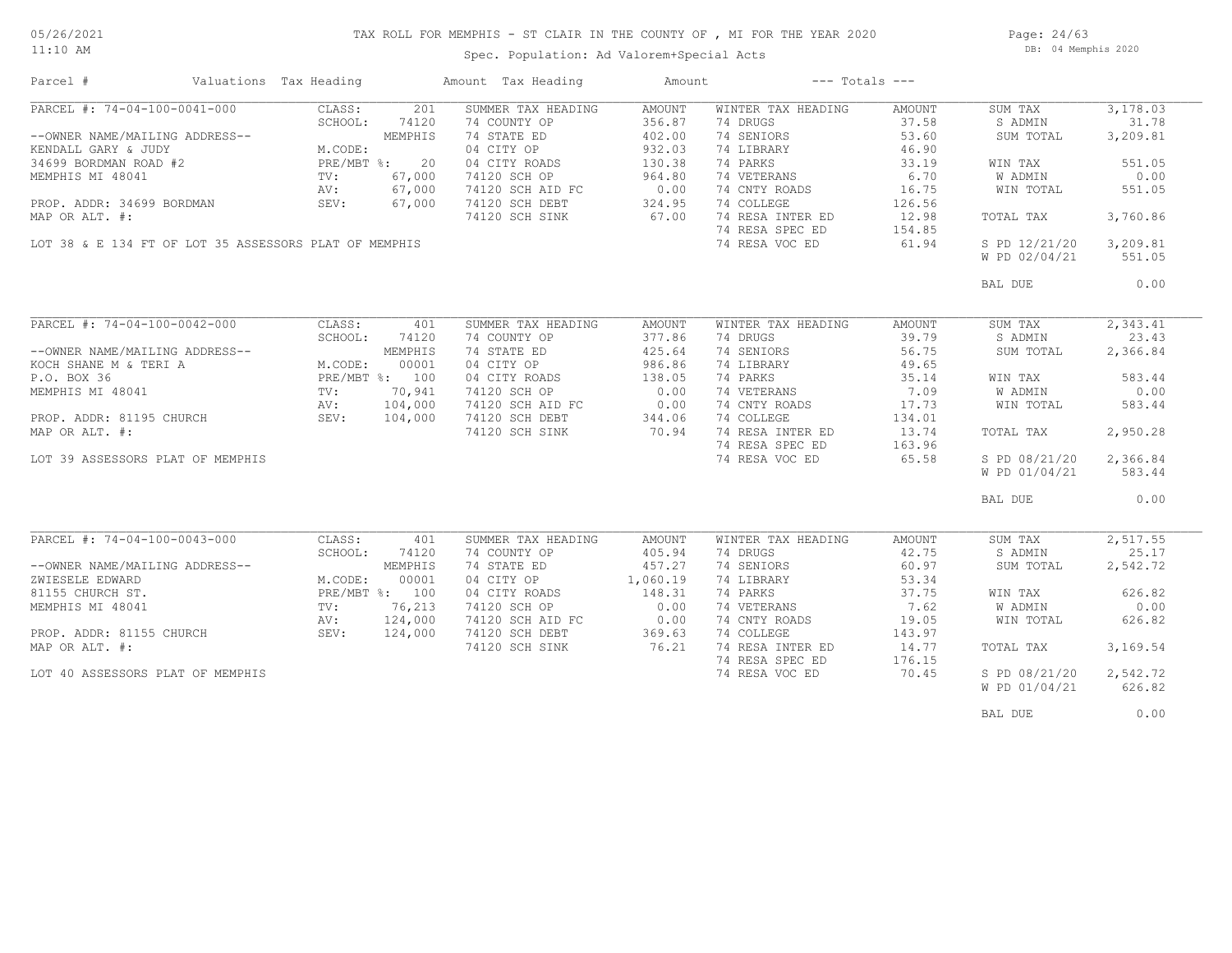#### 05/26/2021 11:10 AM

## TAX ROLL FOR MEMPHIS - ST CLAIR IN THE COUNTY OF , MI FOR THE YEAR 2020

Spec. Population: Ad Valorem+Special Acts

Page: 25/63 DB: 04 Memphis 2020

| Parcel #                         | Valuations Tax Heading |                | Amount Tax Heading                                                              | Amount   |                    | $---$ Totals $---$ |               |            |
|----------------------------------|------------------------|----------------|---------------------------------------------------------------------------------|----------|--------------------|--------------------|---------------|------------|
| PARCEL #: 74-04-100-0044-000     | CLASS:                 | 401            | SUMMER TAX HEADING                                                              | AMOUNT   | WINTER TAX HEADING | AMOUNT             | SUM TAX       | 2,094.80   |
|                                  | SCHOOL:                | 74120          | 74 COUNTY OP                                                                    | 337.77   | 74 DRUGS           | 35.57              | S ADMIN       | 20.94      |
| --OWNER NAME/MAILING ADDRESS--   |                        | MEMPHIS        | 74 STATE ED                                                                     | 380.49   | 74 SENIORS         | 50.73              | SUM TOTAL     | 2, 115.74  |
| DEANER WILLIAM & SHIRLEY         | M.CODE:                |                | 04 CITY OP                                                                      | 882.16   | 74 LIBRARY         | 44.39              |               |            |
| P.O. BOX 4                       | PRE/MBT %: 100         |                | 04 CITY ROADS                                                                   | 123.41   | 74 PARKS           | 31.41              | WIN TAX       | 521.55     |
| MEMPHIS MI 48041                 | TV:                    | 63,415         | 74120 SCH OP                                                                    | 0.00     | 74 VETERANS        | 6.34               | W ADMIN       | 0.00       |
|                                  | AV:                    | 102,300        | 74120 SCH AID FC                                                                | 0.00     | 74 CNTY ROADS      | 15.85              | WIN TOTAL     | 521.55     |
| PROP. ADDR: 34715 BORDMAN        | SEV: 102,300           |                | 74120 SCH DEBT                                                                  | 307.56   | 74 COLLEGE         | 119.79             |               |            |
| MAP OR ALT. #:                   |                        |                | 74120 SCH SINK                                                                  | 63.41    | 74 RESA INTER ED   | 12.28              | TOTAL TAX     | 2,637.29   |
|                                  |                        |                |                                                                                 |          | 74 RESA SPEC ED    | 146.57             |               |            |
| LOT 41 ASSESSORS PLAT OF MEMPHIS |                        |                |                                                                                 |          | 74 RESA VOC ED     | 58.62              | S PD 07/20/20 | 2,115.74   |
|                                  |                        |                |                                                                                 |          |                    |                    | W PD 12/16/20 | 521.55     |
|                                  |                        |                |                                                                                 |          |                    |                    |               |            |
|                                  |                        |                |                                                                                 |          |                    |                    | BAL DUE       | 0.00       |
|                                  |                        |                |                                                                                 |          |                    |                    |               |            |
|                                  |                        |                |                                                                                 |          |                    |                    |               |            |
| PARCEL #: 74-04-100-0045-000     | CLASS:                 | 401            | SUMMER TAX HEADING                                                              | AMOUNT   | WINTER TAX HEADING | AMOUNT             | SUM TAX       | 1,705.85   |
|                                  | SCHOOL:                | 74120          | 74 COUNTY OP                                                                    | 275.06   | 74 DRUGS           | 28.97              | S ADMIN       | 17.05      |
| --OWNER NAME/MAILING ADDRESS--   |                        | MEMPHIS        | 74 STATE ED                                                                     | 309.84   | 74 SENIORS         | 41.31              | SUM TOTAL     | 1,722.90   |
| MERRITT KEITH A & ELIZABETH M    | M.CODE:                |                | 04 CITY OP                                                                      | 718.37   | 74 LIBRARY         | 36.14              |               |            |
| 34733 BORDMAN                    |                        | PRE/MBT %: 100 | 04 CITY ROADS                                                                   | 100.49   | 74 PARKS           | 25.58              | WIN TAX       | 424.71     |
| MEMPHIS MI 48041                 | TV:                    | 51,641         | 74120 SCH OP                                                                    | 0.00     | 74 VETERANS        | 5.16               | W ADMIN       | 0.00       |
|                                  | AV:                    | 73,400         | 74120 SCH AID FC                                                                | 0.00     | 74 CNTY ROADS      | 12.91              | WIN TOTAL     | 424.71     |
| PROP. ADDR: 34733 BORDMAN        | SEV:                   | 73,400         | 74120 SCH DEBT                                                                  | 250.45   | 74 COLLEGE         | 97.55              |               |            |
| MAP OR ALT. #:                   |                        |                | 74120 SCH SINK                                                                  | 51.64    | 74 RESA INTER ED   | 10.00              | TOTAL TAX     | 2,147.61   |
|                                  |                        |                |                                                                                 |          | 74 RESA SPEC ED    | 119.35             |               |            |
| LOT 42 ASSESSORS PLAT OF MEMPHIS |                        |                |                                                                                 |          | 74 RESA VOC ED     | 47.74              | S PD 08/28/20 | 1,722.90   |
|                                  |                        |                |                                                                                 |          |                    |                    | W PD 02/12/21 | 424.71     |
|                                  |                        |                |                                                                                 |          |                    |                    |               |            |
|                                  |                        |                |                                                                                 |          |                    |                    | BAL DUE       | 0.00       |
|                                  |                        |                |                                                                                 |          |                    |                    |               |            |
| PARCEL #: 74-04-100-0046-000     | CLASS:                 | 201            | SUMMER TAX HEADING                                                              | AMOUNT   | WINTER TAX HEADING | AMOUNT             | SUM TAX       | 10, 216.91 |
|                                  | SCHOOL:                | 74120          | 74 COUNTY OP                                                                    | 1,066.36 | 74 DRUGS           | 112.31             | S ADMIN       | 102.16     |
| --OWNER NAME/MAILING ADDRESS--   |                        | MEMPHIS        | 74 STATE ED                                                                     | 1,201.20 | 74 SENIORS         | 160.16             | SUM TOTAL     | 10,319.07  |
| DMC MANAGEMENT COMPANY, LLC      | M.CODE:                |                | 04 CITY OP                                                                      | 2,784.98 | 74 LIBRARY         | 140.14             |               |            |
| P.O. Box 180032                  | $PRE/MBT$ %:           | $\overline{0}$ | 04 CITY ROADS                                                                   | 389.60   | 74 PARKS           | 99.17              | WIN TAX       | 1,646.63   |
| Utica MI 48318                   | $\text{TV}$ :          | 200,200        | 74120 SCH OP                                                                    | 3,603.60 | 74 VETERANS        | 20.02              | W ADMIN       | 0.00       |
|                                  | AV:                    | 200,200        | 74120 SCH AID FC                                                                | 0.00     | 74 CNTY ROADS      | 50.05              | WIN TOTAL     | 1,646.63   |
| PROP. ADDR: 81047 CHURCH         | SEV:                   | 200,200        | 74120 SCH DEBT                                                                  | 970.97   | 74 COLLEGE         | 378.19             |               |            |
| MAP OR ALT. #:                   |                        |                | 74120 SCH SINK                                                                  | 200.20   | 74 RESA INTER ED   | 38.79              | TOTAL TAX     | 11,965.70  |
|                                  |                        |                |                                                                                 |          | 74 RESA SPEC ED    | 462.72             |               |            |
|                                  |                        |                | LOT 43 EXC N 55 FT OF THAT PART LYING E OF W LINE OF LOT 46 EXTD SLY. ASSESSORS |          | 74 RESA VOC ED     | 185.08             | S PD 07/16/20 | 10,319.07  |
| PLAT OF MEMPHIS                  |                        |                |                                                                                 |          |                    |                    | W PD 01/12/21 | 1,646.63   |
|                                  |                        |                |                                                                                 |          |                    |                    |               |            |
|                                  |                        |                |                                                                                 |          |                    |                    | BAL DUE       | 0.00       |
|                                  |                        |                |                                                                                 |          |                    |                    |               |            |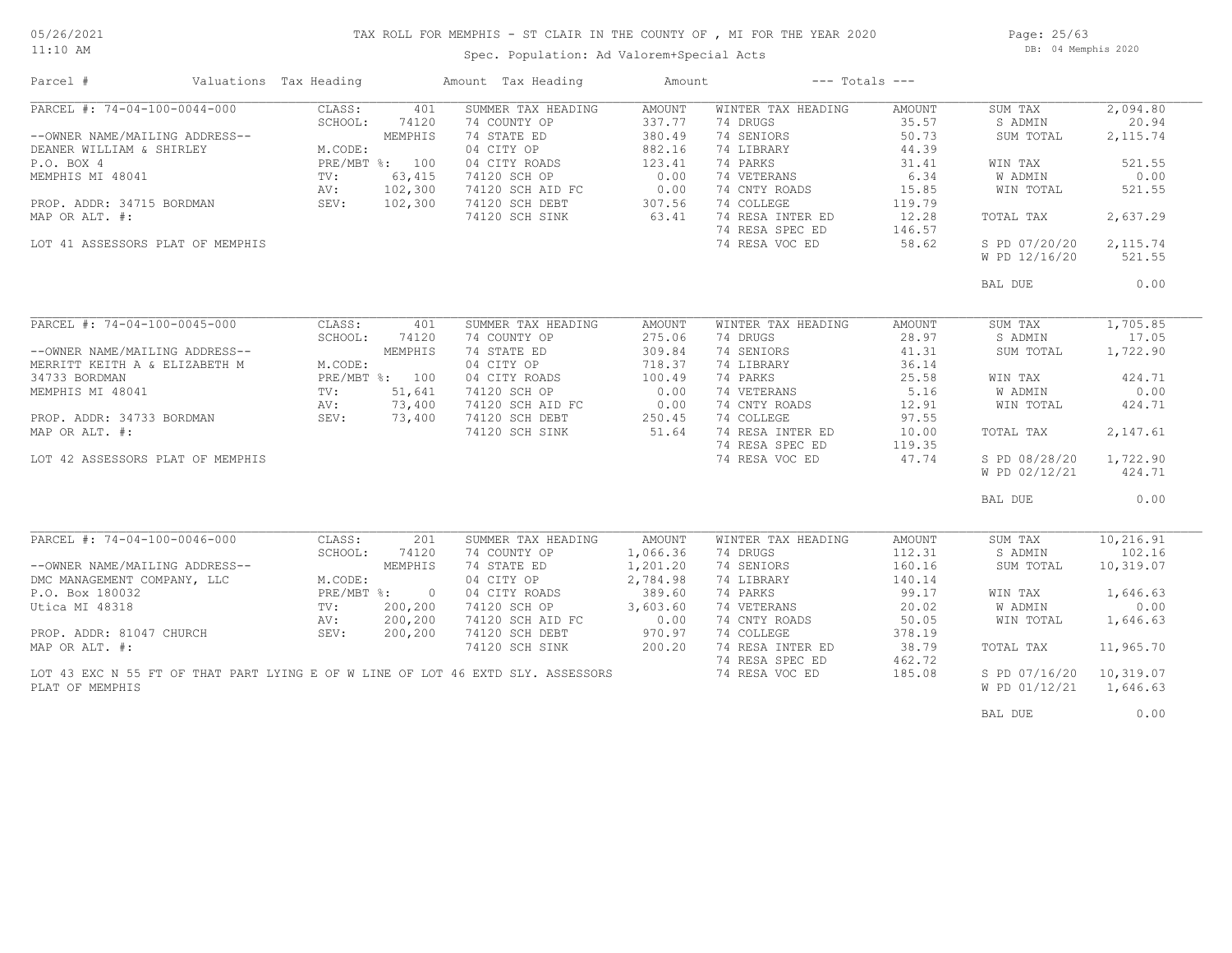Page: 26/63 DB: 04 Memphis 2020

Spec. Population: Ad Valorem+Special Acts

| Parcel #                                   | Valuations Tax Heading |                | Amount Tax Heading                                                               | Amount |                    | $---$ Totals $---$ |                |          |
|--------------------------------------------|------------------------|----------------|----------------------------------------------------------------------------------|--------|--------------------|--------------------|----------------|----------|
| PARCEL #: 74-04-100-0047-000               | CLASS:                 | 402            | SUMMER TAX HEADING                                                               | AMOUNT | WINTER TAX HEADING | AMOUNT             | SUM TAX        | 111.14   |
|                                            | SCHOOL:                | 74120          | 74 COUNTY OP                                                                     | 17.92  | 74 DRUGS           | 1.88               | S ADMIN        | 1.11     |
| --OWNER NAME/MAILING ADDRESS--             |                        | MEMPHIS        | 74 STATE ED                                                                      | 20.19  | 74 SENIORS         | 2.69               | SUM TOTAL      | 112.25   |
| BIRKETT ROBERT                             | M.CODE:                |                | 04 CITY OP                                                                       | 46.81  | 74 LIBRARY         | 2.35               |                |          |
| P.O. BOX 542                               |                        | PRE/MBT %: 100 | 04 CITY ROADS                                                                    | 6.54   | 74 PARKS           | 1.66               | WIN TAX        | 27.63    |
| MEMPHIS MI 48041                           | TV:                    | 3,365          | 74120 SCH OP                                                                     | 0.00   | 74 VETERANS        | 0.33               | W ADMIN        | 0.00     |
|                                            | AV:                    | 5,400          | 74120 SCH AID FC                                                                 | 0.00   | 74 CNTY ROADS      | 0.84               | WIN TOTAL      | 27.63    |
| PROP. ADDR: VACANT                         | SEV:                   | 5,400          | 74120 SCH DEBT                                                                   | 16.32  | 74 COLLEGE         | 6.35               |                |          |
| MAP OR ALT. #:                             |                        |                | 74120 SCH SINK                                                                   | 3.36   | 74 RESA INTER ED   | 0.65               | TOTAL TAX      | 139.88   |
|                                            |                        |                |                                                                                  |        | 74 RESA SPEC ED    | 7.77               |                |          |
|                                            |                        |                | S 45 FT OF N 55 FT OF THAT PART OF LOT 43 S OF S LINE OF LOT 46 & E OF W LINE OF |        | 74 RESA VOC ED     | 3.11               | S PD 08/13/20  | 112.25   |
|                                            |                        |                |                                                                                  |        |                    |                    |                |          |
| LOT 46 EXTD SLY. ASSESSORS PLAT OF MEMPHIS |                        |                |                                                                                  |        |                    |                    | W PD 12/23/20  | 27.63    |
|                                            |                        |                |                                                                                  |        |                    |                    | BAL DUE        | 0.00     |
|                                            |                        |                |                                                                                  |        |                    |                    |                |          |
| PARCEL #: 74-04-100-0048-000               | CLASS:                 | 401            | SUMMER TAX HEADING                                                               | AMOUNT | WINTER TAX HEADING | AMOUNT             | SUM TAX        | 1,073.23 |
|                                            | SCHOOL:                | 74120          | 74 COUNTY OP                                                                     | 173.05 | 74 DRUGS           | 18.22              | S ADMIN        | 10.73    |
| --OWNER NAME/MAILING ADDRESS--             |                        | MEMPHIS        | 74 STATE ED                                                                      | 194.94 | 74 SENIORS         | 25.99              | SUM TOTAL      | 1,083.96 |
| TROMBLEY GARRY & C                         | M.CODE:                |                | 04 CITY OP                                                                       | 451.96 | 74 LIBRARY         | 22.74              |                |          |
| P.O. BOX 61                                |                        | PRE/MBT %: 100 | 04 CITY ROADS                                                                    | 63.22  | 74 PARKS           | 16.09              | WIN TAX        | 267.18   |
| MEMPHIS MI 48041                           | TV:                    | 32,490         | 74120 SCH OP                                                                     | 0.00   | 74 VETERANS        | 3.24               | W ADMIN        | 0.00     |
|                                            | AV:                    | 71,500         | 74120 SCH AID FC                                                                 | 0.00   | 74 CNTY ROADS      | 8.12               | WIN TOTAL      | 267.18   |
|                                            |                        |                |                                                                                  | 157.57 | 74 COLLEGE         |                    |                |          |
| PROP. ADDR: 81139 CHURCH                   | SEV:                   | 71,500         | 74120 SCH DEBT                                                                   |        |                    | 61.37              |                |          |
| MAP OR ALT. #:                             |                        |                | 74120 SCH SINK                                                                   | 32.49  | 74 RESA INTER ED   | 6.29               | TOTAL TAX      | 1,351.14 |
|                                            |                        |                |                                                                                  |        | 74 RESA SPEC ED    | 75.09              |                |          |
| LOT 44 ASSESSORS PLAT OF MEMPHIS           |                        |                |                                                                                  |        | 74 RESA VOC ED     | 30.03              | S PD 08/17/20  | 1,083.96 |
|                                            |                        |                |                                                                                  |        |                    |                    | W PD 12/18/20  | 267.18   |
|                                            |                        |                |                                                                                  |        |                    |                    | BAL DUE        | 0.00     |
|                                            |                        |                |                                                                                  |        |                    |                    |                |          |
| PARCEL #: 74-04-100-0049-000               | CLASS:                 | 401            | SUMMER TAX HEADING                                                               | AMOUNT | WINTER TAX HEADING | AMOUNT             | SUM TAX        | 1,043.40 |
|                                            | SCHOOL:                | 74120          | 74 COUNTY OP                                                                     | 168.24 | 74 DRUGS           | 17.72              | S ADMIN        | 10.43    |
| --OWNER NAME/MAILING ADDRESS--             |                        | MEMPHIS        | 74 STATE ED                                                                      | 189.52 | 74 SENIORS         | 25.26              | SUM TOTAL      | 1,053.83 |
| WEHRUM TAMMY J                             | M.CODE:                |                | 04 CITY OP                                                                       | 439.40 | 74 LIBRARY         | 22.11              |                |          |
| 81111 CHURCH                               |                        | PRE/MBT %: 100 | 04 CITY ROADS                                                                    | 61.47  | 74 PARKS           | 15.64              | WIN TAX        | 259.76   |
| MEMPHIS MI 48041                           | TV:                    | 31,587         | 74120 SCH OP                                                                     | 0.00   | 74 VETERANS        | 3.15               | W ADMIN        | 0.00     |
|                                            | AV:                    | 58,600         | 74120 SCH AID FC                                                                 | 0.00   | 74 CNTY ROADS      | 7.89               | WIN TOTAL      | 259.76   |
| PROP. ADDR: 81111 CHURCH                   | SEV:                   | 58,600         | 74120 SCH DEBT                                                                   | 153.19 | 74 COLLEGE         | 59.67              |                |          |
| MAP OR ALT. #:                             |                        |                | 74120 SCH SINK                                                                   | 31.58  | 74 RESA INTER ED   | 6.12               | TOTAL TAX      | 1,313.59 |
|                                            |                        |                |                                                                                  |        | 74 RESA SPEC ED    | 73.00              |                |          |
| LOT 45 ASSESSORS PLAT OF MEMPHIS           |                        |                |                                                                                  |        | 74 RESA VOC ED     | 29.20              | S PD 08/31/20  | 1,053.83 |
|                                            |                        |                |                                                                                  |        |                    |                    | W PD 12/30/20  | 259.76   |
|                                            |                        |                |                                                                                  |        |                    |                    |                |          |
|                                            |                        |                |                                                                                  |        |                    |                    | <b>BAL DUE</b> | 0.00     |
|                                            |                        |                |                                                                                  |        |                    |                    |                |          |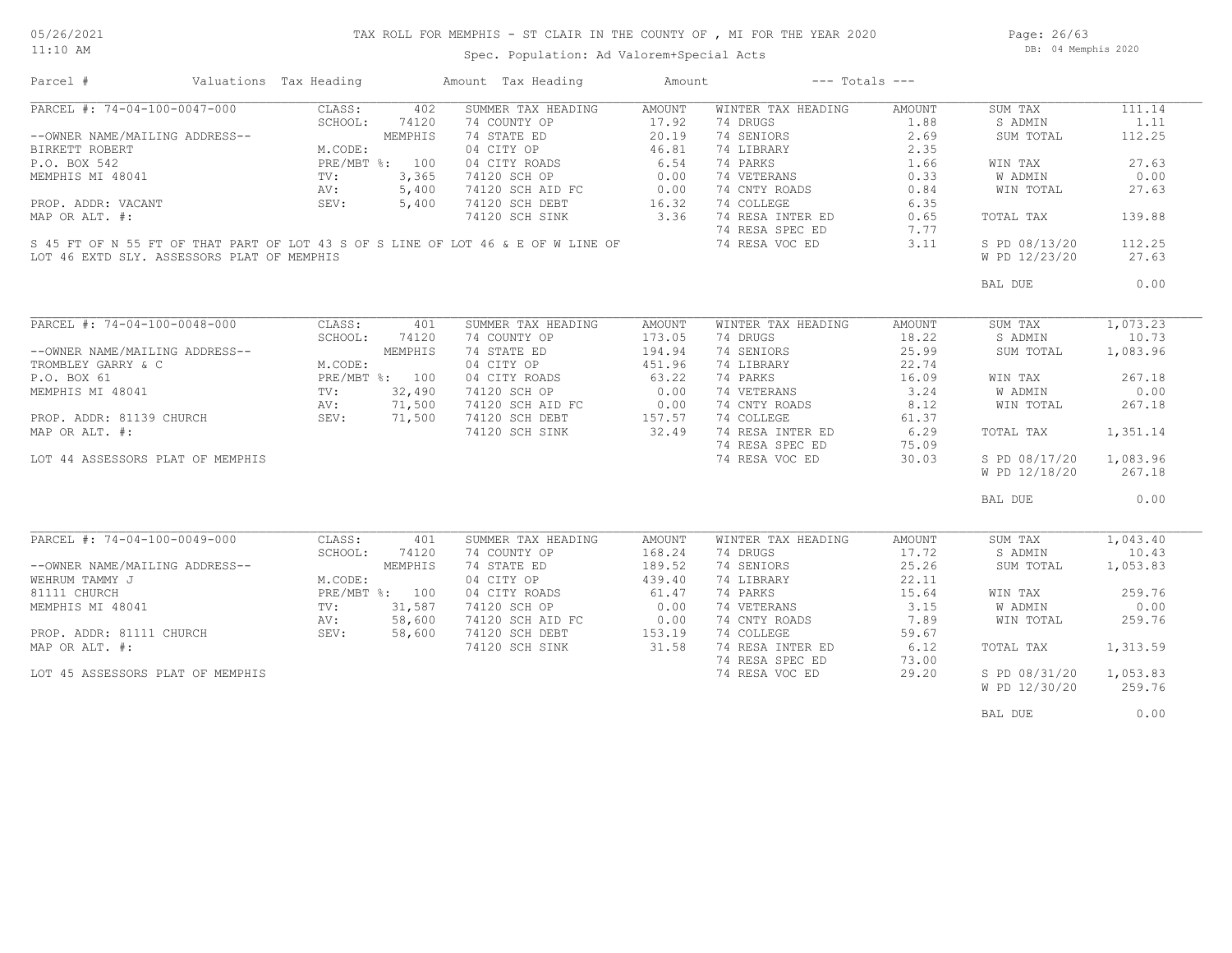Spec. Population: Ad Valorem+Special Acts

Page: 27/63 DB: 04 Memphis 2020

| Parcel #                                                                                                                                                                                  | Valuations Tax Heading                                                              |                | Amount Tax Heading                                                                          | Amount | $---$ Totals $---$ |        |               |          |
|-------------------------------------------------------------------------------------------------------------------------------------------------------------------------------------------|-------------------------------------------------------------------------------------|----------------|---------------------------------------------------------------------------------------------|--------|--------------------|--------|---------------|----------|
| PARCEL #: 74-04-100-0050-000                                                                                                                                                              | CLASS:                                                                              | 401            | SUMMER TAX HEADING                                                                          | AMOUNT | WINTER TAX HEADING | AMOUNT | SUM TAX       | 972.19   |
|                                                                                                                                                                                           |                                                                                     |                | 74 COUNTY OP                                                                                | 156.76 | 74 DRUGS           | 16.51  | S ADMIN       | 9.72     |
| --OWNER NAME/MAILING ADDRESS--                                                                                                                                                            | UU<br>JDRESS--<br>M.CODE:<br>PRE/MBT %: 100<br>TV: 29,431<br>AV: 36,80<br>SEV: 36,8 |                |                                                                                             |        | 74 SENIORS         | 23.54  | SUM TOTAL     | 981.91   |
| BIRKETT ROBERT & K                                                                                                                                                                        |                                                                                     |                | 74 STATE ED 176.58<br>04 CITY OP 409.41                                                     |        | 74 LIBRARY         | 20.60  |               |          |
| P.O. BOX 542                                                                                                                                                                              |                                                                                     |                |                                                                                             | 57.27  | 74 PARKS           | 14.58  | WIN TAX       | 242.03   |
| MEMPHIS MI 48041                                                                                                                                                                          |                                                                                     |                | 04 CITY ROADS<br>74120 SCH OP                                                               | 0.00   | 74 VETERANS        | 2.94   | W ADMIN       | 0.00     |
|                                                                                                                                                                                           |                                                                                     |                |                                                                                             |        | 74 CNTY ROADS      | 7.35   | WIN TOTAL     | 242.03   |
| PROP. ADDR: 81079 CHURCH                                                                                                                                                                  |                                                                                     |                | 74120 SCH AID FC 0.00<br>74120 SCH DEBT 142.74                                              |        | 74 COLLEGE         | 55.59  |               |          |
|                                                                                                                                                                                           |                                                                                     |                |                                                                                             |        | 74 RESA INTER ED   |        |               | 1,223.94 |
| MAP OR ALT. #:                                                                                                                                                                            |                                                                                     |                | 74120 SCH SINK                                                                              | 29.43  |                    | 5.70   | TOTAL TAX     |          |
|                                                                                                                                                                                           |                                                                                     |                |                                                                                             |        | 74 RESA SPEC ED    | 68.02  |               |          |
|                                                                                                                                                                                           |                                                                                     |                | LOT 46 & N 10 FT OF THAT PART OF LOT 43 LYING E OF W LINE OF LOT 46 EXTD SLY.               |        | 74 RESA VOC ED     | 27.20  | S PD 08/13/20 | 981.91   |
| ASSESSORS PLAT OF MEMPHIS                                                                                                                                                                 |                                                                                     |                |                                                                                             |        |                    |        | W PD 12/23/20 | 242.03   |
|                                                                                                                                                                                           |                                                                                     |                |                                                                                             |        |                    |        | BAL DUE       | 0.00     |
|                                                                                                                                                                                           |                                                                                     |                |                                                                                             |        |                    |        |               |          |
| PARCEL #: 74-04-100-0051-000                                                                                                                                                              | CLASS:                                                                              | 401            | SUMMER TAX HEADING                                                                          | AMOUNT | WINTER TAX HEADING | AMOUNT | SUM TAX       | 1,738.00 |
|                                                                                                                                                                                           | SCHOOL:                                                                             | 74120          | 74 COUNTY OP                                                                                | 280.24 | 74 DRUGS           | 29.51  | S ADMIN       | 17.38    |
| --OWNER NAME/MAILING ADDRESS--                                                                                                                                                            |                                                                                     | MEMPHIS        | 74 STATE ED                                                                                 | 315.68 | 74 SENIORS         | 42.09  | SUM TOTAL     | 1,755.38 |
| MOTTE ROSALIE                                                                                                                                                                             | M.CODE:                                                                             |                | 04 CITY OP                                                                                  | 731.91 | 74 LIBRARY         | 36.82  |               |          |
| P.O. BOX 590                                                                                                                                                                              |                                                                                     | PRE/MBT %: 100 | 04 CITY ROADS                                                                               | 102.39 | 74 PARKS           | 26.06  | WIN TAX       | 432.71   |
| MEMPHIS MI 48041                                                                                                                                                                          |                                                                                     |                |                                                                                             |        | 74 VETERANS        | 5.26   | W ADMIN       | 0.00     |
|                                                                                                                                                                                           | 2 100<br>2,614<br>2,614<br>2,79,700<br>2 19,700<br>2 19,700                         |                | 74120 SCH OP<br>74120 SCH OP<br>74120 SCH DEBT<br>74120 SCH DEBT<br>74120 SCH SINK<br>52.61 |        | 74 CNTY ROADS      | 13.15  | WIN TOTAL     | 432.71   |
| PROP. ADDR: 81220 CHURCH                                                                                                                                                                  |                                                                                     |                |                                                                                             |        | 74 COLLEGE         | 99.39  |               |          |
| MAP OR ALT. #:                                                                                                                                                                            |                                                                                     |                |                                                                                             |        | 74 RESA INTER ED   | 10.19  | TOTAL TAX     | 2,188.09 |
|                                                                                                                                                                                           |                                                                                     |                |                                                                                             |        | 74 RESA SPEC ED    | 121.60 |               |          |
| S 1/2 OF LOT 47 ASSESSORS PLAT OF MEMPHIS                                                                                                                                                 |                                                                                     |                |                                                                                             |        | 74 RESA VOC ED     | 48.64  | S PD 07/08/20 | 1,755.38 |
|                                                                                                                                                                                           |                                                                                     |                |                                                                                             |        |                    |        | W PD 01/07/21 | 432.71   |
|                                                                                                                                                                                           |                                                                                     |                |                                                                                             |        |                    |        |               |          |
|                                                                                                                                                                                           |                                                                                     |                |                                                                                             |        |                    |        | BAL DUE       | 0.00     |
|                                                                                                                                                                                           |                                                                                     |                |                                                                                             |        |                    |        |               |          |
| PARCEL #: 74-04-100-0052-000                                                                                                                                                              | CLASS:                                                                              | 401            | SUMMER TAX HEADING                                                                          | AMOUNT | WINTER TAX HEADING | AMOUNT | SUM TAX       | 2,479.32 |
|                                                                                                                                                                                           | SCHOOL:                                                                             | 74120          | 74 COUNTY OP                                                                                | 258.77 | 74 DRUGS           | 27.25  | S ADMIN       | 24.79    |
| --OWNER NAME/MAILING ADDRESS--<br>WALSH THOMAS & KIMBERLY<br>MALSH THOMAS & KIMBERLY<br>M.CODE: 00001<br>81260 CHURCH<br>MEMPHIS MI 48041<br>TV: 48,583<br>NEMPHIS MI 48041<br>TV: 48,583 |                                                                                     |                | 74 STATE ED                                                                                 | 291.49 | 74 SENIORS         | 38.86  | SUM TOTAL     | 2,504.11 |
|                                                                                                                                                                                           |                                                                                     |                | 04 CITY OP                                                                                  | 675.83 | 74 LIBRARY         | 34.00  |               |          |
|                                                                                                                                                                                           |                                                                                     |                | 04 CITY ROADS                                                                               | 94.54  | 74 PARKS           | 24.06  | WIN TAX       | 399.53   |
|                                                                                                                                                                                           |                                                                                     |                | 74120 SCH OP                                                                                | 874.49 | 74 VETERANS        | 4.85   | W ADMIN       | 0.00     |
|                                                                                                                                                                                           | AV:                                                                                 | 77,200         | 74120 SCH AID FC 0.00                                                                       |        | 74 CNTY ROADS      | 12.14  | WIN TOTAL     | 399.53   |
| PROP. ADDR: 81260 CHURCH                                                                                                                                                                  | SEV:                                                                                | 77,200         | 74120 SCH DEBT                                                                              | 235.62 | 74 COLLEGE         | 91.77  |               |          |
| MAP OR ALT. #:                                                                                                                                                                            |                                                                                     |                | 74120 SCH SINK                                                                              | 48.58  | 74 RESA INTER ED   | 9.41   | TOTAL TAX     | 2,903.64 |
|                                                                                                                                                                                           |                                                                                     |                |                                                                                             |        | 74 RESA SPEC ED    | 112.28 |               |          |
|                                                                                                                                                                                           |                                                                                     |                | N 1/2 OF LOT 47 & THAT PART OF MAPLE STREET ADJ. DESC. AS BEG AT NW COR. OF LOT 47, TH      |        | 74 RESA VOC ED     | 44.91  | S PD 08/21/20 | 2,504.11 |
|                                                                                                                                                                                           |                                                                                     |                | S 77*8'35"E 113.87', TH S 73*18'35"E 21.56', TH N 64*16'23"W 82.85', TH S 85*33'24" W       |        |                    |        | W PD 01/04/21 | 399.53   |
| 57.20'TO POB. ASSESSORS PLAT OF MEMPHIS                                                                                                                                                   |                                                                                     |                |                                                                                             |        |                    |        |               |          |
|                                                                                                                                                                                           |                                                                                     |                |                                                                                             |        |                    |        | BAL DUE       | 0.00     |
|                                                                                                                                                                                           |                                                                                     |                |                                                                                             |        |                    |        |               |          |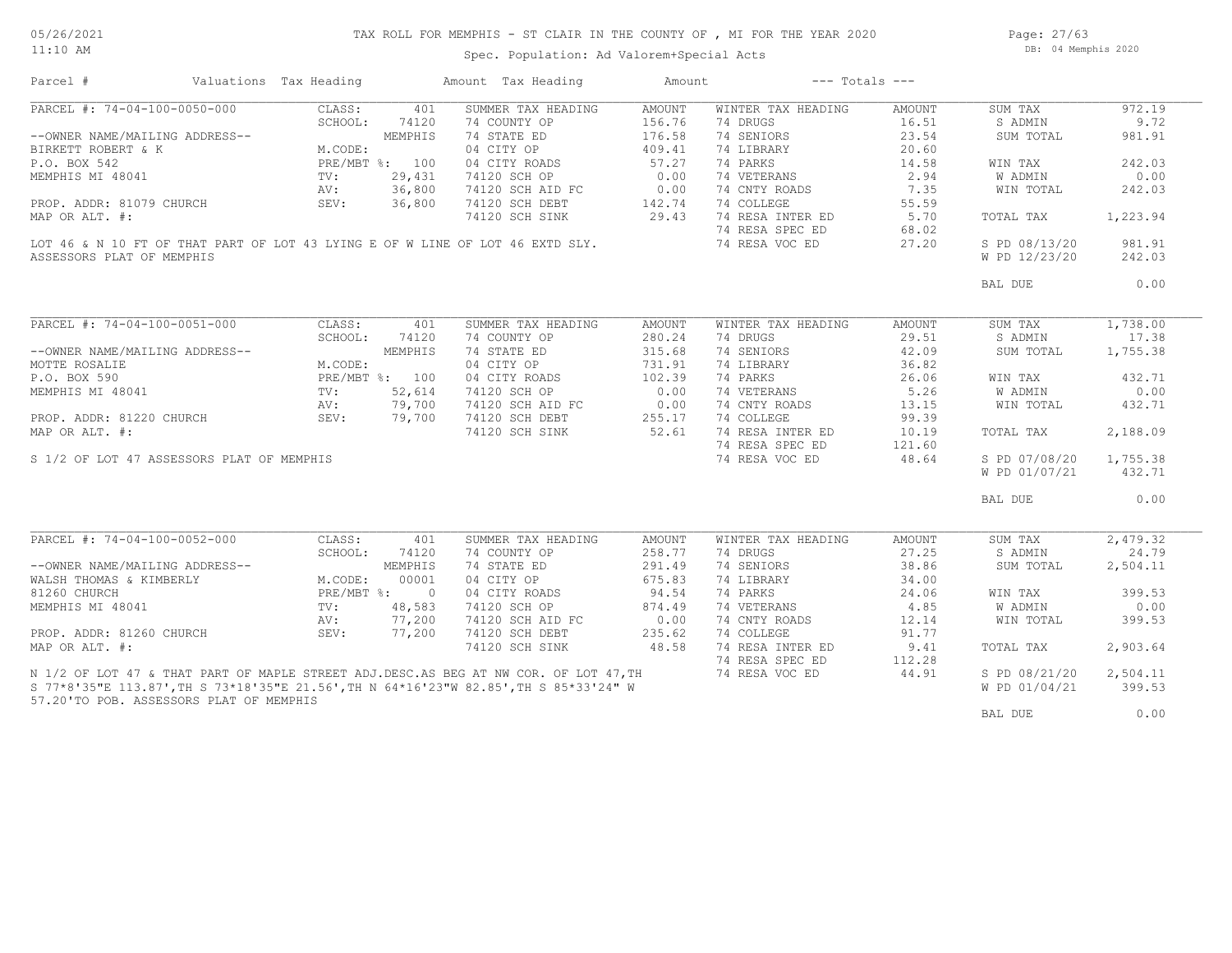Spec. Population: Ad Valorem+Special Acts

Page: 28/63 DB: 04 Memphis 2020

| Parcel #                                                                                       | Valuations Tax Heading                                                                                                                                                                                                                                     | Amount Tax Heading                                                                                                                                                                                                                           | Amount | $---$ Totals $---$                                                                                                                                                                                                                                                                                                                                                                                                                                      |        |                        |          |
|------------------------------------------------------------------------------------------------|------------------------------------------------------------------------------------------------------------------------------------------------------------------------------------------------------------------------------------------------------------|----------------------------------------------------------------------------------------------------------------------------------------------------------------------------------------------------------------------------------------------|--------|---------------------------------------------------------------------------------------------------------------------------------------------------------------------------------------------------------------------------------------------------------------------------------------------------------------------------------------------------------------------------------------------------------------------------------------------------------|--------|------------------------|----------|
| PARCEL #: 74-04-100-0053-000                                                                   | CLASS:                                                                                                                                                                                                                                                     | 401<br>SUMMER TAX HEADING                                                                                                                                                                                                                    | AMOUNT | WINTER TAX HEADING                                                                                                                                                                                                                                                                                                                                                                                                                                      | AMOUNT | SUM TAX                | 1,392.44 |
|                                                                                                | SCHOOL:<br>74120                                                                                                                                                                                                                                           | 74 COUNTY OP                                                                                                                                                                                                                                 | 224.52 | 74 DRUGS                                                                                                                                                                                                                                                                                                                                                                                                                                                | 23.64  | S ADMIN                | 13.92    |
|                                                                                                | --OWNER NAME/MAILING ADDRESS--<br>LAMBERSON MARK D & RACHELLE L<br>P.O. BOX 265<br>MEMPHIS MI 48041<br>MEMPHIS MI 48041<br>PROP. ADDR: 81190 CHURCH<br>PROP. ADDR: 81190 CHURCH<br>SEV: 58,300                                                             | 74 STATE ED                                                                                                                                                                                                                                  | 252.91 | 74 SENIORS                                                                                                                                                                                                                                                                                                                                                                                                                                              | 33.72  | SUM TOTAL              | 1,406.36 |
|                                                                                                |                                                                                                                                                                                                                                                            | 04 CITY OP<br>04 CITY ROADS                                                                                                                                                                                                                  | 586.39 | 74 LIBRARY                                                                                                                                                                                                                                                                                                                                                                                                                                              | 29.50  |                        |          |
|                                                                                                |                                                                                                                                                                                                                                                            | 04 CITY ROADS                                                                                                                                                                                                                                | 82.03  | 74 PARKS                                                                                                                                                                                                                                                                                                                                                                                                                                                | 20.88  | WIN TAX                | 346.66   |
|                                                                                                |                                                                                                                                                                                                                                                            | 74120 SCH OP                                                                                                                                                                                                                                 | 0.00   | 74 VETERANS                                                                                                                                                                                                                                                                                                                                                                                                                                             | 4.21   | W ADMIN                | 0.00     |
|                                                                                                |                                                                                                                                                                                                                                                            | 74120 SCH AID FC<br>74120 SCH AID FC 0.00<br>74120 SCH BEBT 204.44<br>74120 SCH SINK 42.15                                                                                                                                                   |        | 74 CNTY ROADS                                                                                                                                                                                                                                                                                                                                                                                                                                           | 10.53  | WIN TOTAL              | 346.66   |
|                                                                                                |                                                                                                                                                                                                                                                            |                                                                                                                                                                                                                                              |        | 74 COLLEGE                                                                                                                                                                                                                                                                                                                                                                                                                                              | 79.63  |                        |          |
| MAP OR ALT. #:                                                                                 |                                                                                                                                                                                                                                                            |                                                                                                                                                                                                                                              |        | 74 RESA INTER ED                                                                                                                                                                                                                                                                                                                                                                                                                                        | 8.16   | TOTAL TAX              | 1,753.02 |
|                                                                                                |                                                                                                                                                                                                                                                            |                                                                                                                                                                                                                                              |        | 74 RESA SPEC ED                                                                                                                                                                                                                                                                                                                                                                                                                                         | 97.42  |                        |          |
|                                                                                                | LOT 48 AND THE NORTHERLY 4.00 FEET OF LOT 49 ASSESSORS PLAT OF MEMPHIS                                                                                                                                                                                     |                                                                                                                                                                                                                                              |        | 74 RESA VOC ED                                                                                                                                                                                                                                                                                                                                                                                                                                          | 38.97  | S PD 08/21/20 1,406.36 |          |
|                                                                                                |                                                                                                                                                                                                                                                            |                                                                                                                                                                                                                                              |        |                                                                                                                                                                                                                                                                                                                                                                                                                                                         |        | BAL DUE                | 346.66   |
|                                                                                                |                                                                                                                                                                                                                                                            |                                                                                                                                                                                                                                              |        |                                                                                                                                                                                                                                                                                                                                                                                                                                                         |        |                        |          |
|                                                                                                | PARCEL #: 74-04-100-0054-000 CLASS: 401<br>-OWNER NAME/MAILING ADDRESS--<br>LYNCH JOHN G & DORIS J MEMPHIS<br>P.O. BOX 25<br>P.O. BOX 25<br>PROP. ADDR: 81160 CHURCH SEV: 73,800<br>PROP. ADDR: 81160 CHURCH SEV: 73,800<br>PROP. ADDR: 73,8<br>CLASS: 401 | SUMMER TAX HEADING                                                                                                                                                                                                                           | AMOUNT | WINTER TAX HEADING                                                                                                                                                                                                                                                                                                                                                                                                                                      | AMOUNT | SUM TAX                | 1,593.98 |
|                                                                                                |                                                                                                                                                                                                                                                            |                                                                                                                                                                                                                                              | 257.02 | 74 DRUGS                                                                                                                                                                                                                                                                                                                                                                                                                                                | 27.07  | S ADMIN                | 15.93    |
|                                                                                                |                                                                                                                                                                                                                                                            | 30 NEWS COUNTY OF                                                                                                                                                                                                                            | 289.52 | 74 SENIORS                                                                                                                                                                                                                                                                                                                                                                                                                                              | 38.60  | SUM TOTAL              | 1,609.91 |
|                                                                                                |                                                                                                                                                                                                                                                            | 04 CITY OP                                                                                                                                                                                                                                   | 671.26 | 74 LIBRARY                                                                                                                                                                                                                                                                                                                                                                                                                                              | 33.77  |                        |          |
|                                                                                                |                                                                                                                                                                                                                                                            |                                                                                                                                                                                                                                              |        |                                                                                                                                                                                                                                                                                                                                                                                                                                                         |        | WIN TAX                | 396.85   |
|                                                                                                |                                                                                                                                                                                                                                                            |                                                                                                                                                                                                                                              |        | 74 PARKS 23.90<br>74 VETERANS 4.82                                                                                                                                                                                                                                                                                                                                                                                                                      |        | W ADMIN                | 0.00     |
|                                                                                                |                                                                                                                                                                                                                                                            |                                                                                                                                                                                                                                              |        |                                                                                                                                                                                                                                                                                                                                                                                                                                                         |        | WIN TOTAL              | 396.85   |
|                                                                                                |                                                                                                                                                                                                                                                            |                                                                                                                                                                                                                                              |        | 74 CNTY ROADS 12.06<br>74 COLLEGE 91.15<br>74 COLLEGE                                                                                                                                                                                                                                                                                                                                                                                                   |        |                        |          |
| MAP OR ALT. #:                                                                                 |                                                                                                                                                                                                                                                            | 04 CITY ROADS<br>74120 SCH OP 0.00<br>74120 SCH AID FC 0.00<br>74120 SCH DEBT 234.03<br>74120 SCH SINK 48.25                                                                                                                                 |        | 74 RESA INTER ED 9.35                                                                                                                                                                                                                                                                                                                                                                                                                                   |        | TOTAL TAX              | 2,006.76 |
|                                                                                                |                                                                                                                                                                                                                                                            |                                                                                                                                                                                                                                              |        |                                                                                                                                                                                                                                                                                                                                                                                                                                                         |        |                        |          |
|                                                                                                |                                                                                                                                                                                                                                                            |                                                                                                                                                                                                                                              |        | 74 RESA SPEC ED                                                                                                                                                                                                                                                                                                                                                                                                                                         | 111.52 |                        |          |
|                                                                                                | LOT 49 EXCLUDING THE NORTHERLY 4.00 FEET ASSESSORS PLAT OF MEMPHIS                                                                                                                                                                                         |                                                                                                                                                                                                                                              |        | 74 RESA VOC ED                                                                                                                                                                                                                                                                                                                                                                                                                                          | 44.61  | S PD 07/07/20          | 1,609.91 |
|                                                                                                |                                                                                                                                                                                                                                                            |                                                                                                                                                                                                                                              |        |                                                                                                                                                                                                                                                                                                                                                                                                                                                         |        | W PD 12/02/20          | 396.85   |
|                                                                                                |                                                                                                                                                                                                                                                            |                                                                                                                                                                                                                                              |        |                                                                                                                                                                                                                                                                                                                                                                                                                                                         |        | BAL DUE                | 0.00     |
|                                                                                                |                                                                                                                                                                                                                                                            |                                                                                                                                                                                                                                              |        |                                                                                                                                                                                                                                                                                                                                                                                                                                                         |        |                        |          |
|                                                                                                | PARCEL #: 74-04-100-0055-000<br>--OWNER NAME/MAILING ADDRESS--<br>MEMPHIS COMMUNITY SCHOOLS<br>- ^ ROX 201<br>PRE/MBT %: 0<br>TV: 0<br>PRE/MBT %: 0<br>TV: 0<br>PRE/MBT %: 0<br>PRE/MBT %: 0<br>PRE/MBT %: 0                                               | SUMMER TAX HEADING                                                                                                                                                                                                                           | AMOUNT | WINTER TAX HEADING                                                                                                                                                                                                                                                                                                                                                                                                                                      | AMOUNT | SUM TAX                | 0.00     |
|                                                                                                |                                                                                                                                                                                                                                                            |                                                                                                                                                                                                                                              |        | 74 DRUGS                                                                                                                                                                                                                                                                                                                                                                                                                                                | 0.00   | S ADMIN                | 0.00     |
|                                                                                                |                                                                                                                                                                                                                                                            |                                                                                                                                                                                                                                              |        | 74 SENIORS                                                                                                                                                                                                                                                                                                                                                                                                                                              | 0.00   | SUM TOTAL              | 0.00     |
|                                                                                                |                                                                                                                                                                                                                                                            |                                                                                                                                                                                                                                              |        |                                                                                                                                                                                                                                                                                                                                                                                                                                                         |        |                        |          |
|                                                                                                |                                                                                                                                                                                                                                                            |                                                                                                                                                                                                                                              |        |                                                                                                                                                                                                                                                                                                                                                                                                                                                         |        |                        |          |
|                                                                                                |                                                                                                                                                                                                                                                            | CLASS: 74120 74 COUNTY OF 0.00<br>MEMPHIS 74 STATE ED 0.00<br>MEMPHIS 74 STATE ED 0.00<br>MEMPHIS 74 STATE ED 0.00<br>PRE/MBT %: 0 04 CITY ROADS 0.00<br>TV: 0 74120 SCH OP 0.00<br>AV: 0 74120 SCH AID FC 0.00<br>SEV: 0 74120 SCH BEBT 0.0 |        | $\begin{tabular}{lllllllllll} \multicolumn{2}{c}{\mbox{\textbf{74}}}&\multicolumn{2}{c}{\mbox{\textbf{LIBRARY}}} & & & & & & \\ \multicolumn{2}{c}{\mbox{\textbf{74}}}&\multicolumn{2}{c}{\mbox{\textbf{EIBRARY}}} & & & & 0.00 \\ \multicolumn{2}{c}{\mbox{\textbf{74}}}&\multicolumn{2}{c}{\mbox{\textbf{WETERANS}}} & & & 0.00 \\ \multicolumn{2}{c}{\mbox{\textbf{74}}}&\multicolumn{2}{c}{\mbox{\textbf{W-TRMS}}} & & & 0.00 \\ \multicolumn{2}{c$ |        | WIN TAX                | 0.00     |
|                                                                                                |                                                                                                                                                                                                                                                            |                                                                                                                                                                                                                                              |        |                                                                                                                                                                                                                                                                                                                                                                                                                                                         |        | W ADMIN                | 0.00     |
|                                                                                                |                                                                                                                                                                                                                                                            |                                                                                                                                                                                                                                              |        |                                                                                                                                                                                                                                                                                                                                                                                                                                                         |        | WIN TOTAL              | 0.00     |
| PROP. ADDR: VACANT BUS LOT<br>MAP OR ALT #:                                                    |                                                                                                                                                                                                                                                            |                                                                                                                                                                                                                                              |        | 74 COLLEGE                                                                                                                                                                                                                                                                                                                                                                                                                                              | 0.00   |                        |          |
| MAP OR ALT. #:                                                                                 |                                                                                                                                                                                                                                                            |                                                                                                                                                                                                                                              |        | 74 RESA INTER ED                                                                                                                                                                                                                                                                                                                                                                                                                                        | 0.00   | TOTAL TAX              | 0.00     |
|                                                                                                |                                                                                                                                                                                                                                                            |                                                                                                                                                                                                                                              |        | 74 RESA SPEC ED                                                                                                                                                                                                                                                                                                                                                                                                                                         | 0.00   |                        |          |
| LOT 50 ASSESSOR PLAT OF MEMPHIS                                                                |                                                                                                                                                                                                                                                            |                                                                                                                                                                                                                                              |        | 74 RESA VOC ED                                                                                                                                                                                                                                                                                                                                                                                                                                          | 0.00   | BAL DUE                | 0.00     |
|                                                                                                |                                                                                                                                                                                                                                                            |                                                                                                                                                                                                                                              |        |                                                                                                                                                                                                                                                                                                                                                                                                                                                         |        |                        |          |
| PARCEL #: 74-04-100-0056-000                                                                   | CLASS:                                                                                                                                                                                                                                                     | 704<br>SUMMER TAX HEADING                                                                                                                                                                                                                    | AMOUNT | WINTER TAX HEADING                                                                                                                                                                                                                                                                                                                                                                                                                                      | AMOUNT | SUM TAX                | 0.00     |
|                                                                                                | SCHOOL:<br>74120                                                                                                                                                                                                                                           | 74 COUNTY OP                                                                                                                                                                                                                                 | 0.00   | 74 DRUGS                                                                                                                                                                                                                                                                                                                                                                                                                                                | 0.00   | S ADMIN                | 0.00     |
| --OWNER NAME/MAILING ADDRESS--<br>MEMPHIS COMMUNITY SCHOOL<br>P.O. BOX 201<br>MEMPHIS MI 48041 | MEMPHIS                                                                                                                                                                                                                                                    | 74 STATE ED                                                                                                                                                                                                                                  | 0.00   | 74 SENIORS                                                                                                                                                                                                                                                                                                                                                                                                                                              | 0.00   | SUM TOTAL              | 0.00     |
|                                                                                                | M.CODE:                                                                                                                                                                                                                                                    | 14 STATE ED<br>04 CITY OP<br>04 CITY ROADS<br>74120 SCH OP<br>74120 SCH AID FC<br>74120 SCH DEBT<br>74120 SCH SINK<br>0.00<br>74120 SCH SINK<br>0.00                                                                                         |        | 74 LIBRARY                                                                                                                                                                                                                                                                                                                                                                                                                                              | 0.00   |                        |          |
|                                                                                                | PRE/MBT %:                                                                                                                                                                                                                                                 | $\circ$                                                                                                                                                                                                                                      |        | 74 PARKS                                                                                                                                                                                                                                                                                                                                                                                                                                                | 0.00   | WIN TAX                | 0.00     |
| MEMPHIS MI 48041                                                                               | TV:                                                                                                                                                                                                                                                        | $\bigcirc$                                                                                                                                                                                                                                   |        | 74 VETERANS                                                                                                                                                                                                                                                                                                                                                                                                                                             | 0.00   | W ADMIN                | 0.00     |
|                                                                                                | AV:                                                                                                                                                                                                                                                        | $\overline{0}$                                                                                                                                                                                                                               |        | 74 CNTY ROADS                                                                                                                                                                                                                                                                                                                                                                                                                                           | 0.00   | WIN TOTAL              | 0.00     |
| PROP. ADDR: 34841 BORDMAN                                                                      | SEV:                                                                                                                                                                                                                                                       | $\circ$                                                                                                                                                                                                                                      |        | 74 COLLEGE                                                                                                                                                                                                                                                                                                                                                                                                                                              | 0.00   |                        |          |
| MAP OR ALT. #:                                                                                 |                                                                                                                                                                                                                                                            |                                                                                                                                                                                                                                              |        |                                                                                                                                                                                                                                                                                                                                                                                                                                                         | 0.00   |                        | 0.00     |
|                                                                                                |                                                                                                                                                                                                                                                            |                                                                                                                                                                                                                                              |        | 74 RESA INTER ED                                                                                                                                                                                                                                                                                                                                                                                                                                        |        | TOTAL TAX              |          |
|                                                                                                |                                                                                                                                                                                                                                                            |                                                                                                                                                                                                                                              |        | 74 RESA SPEC ED                                                                                                                                                                                                                                                                                                                                                                                                                                         | 0.00   |                        |          |
| LOT 51 ASSESSORS PLAT OF MEMPHIS                                                               |                                                                                                                                                                                                                                                            |                                                                                                                                                                                                                                              |        | 74 RESA VOC ED                                                                                                                                                                                                                                                                                                                                                                                                                                          | 0.00   | BAL DUE                | 0.00     |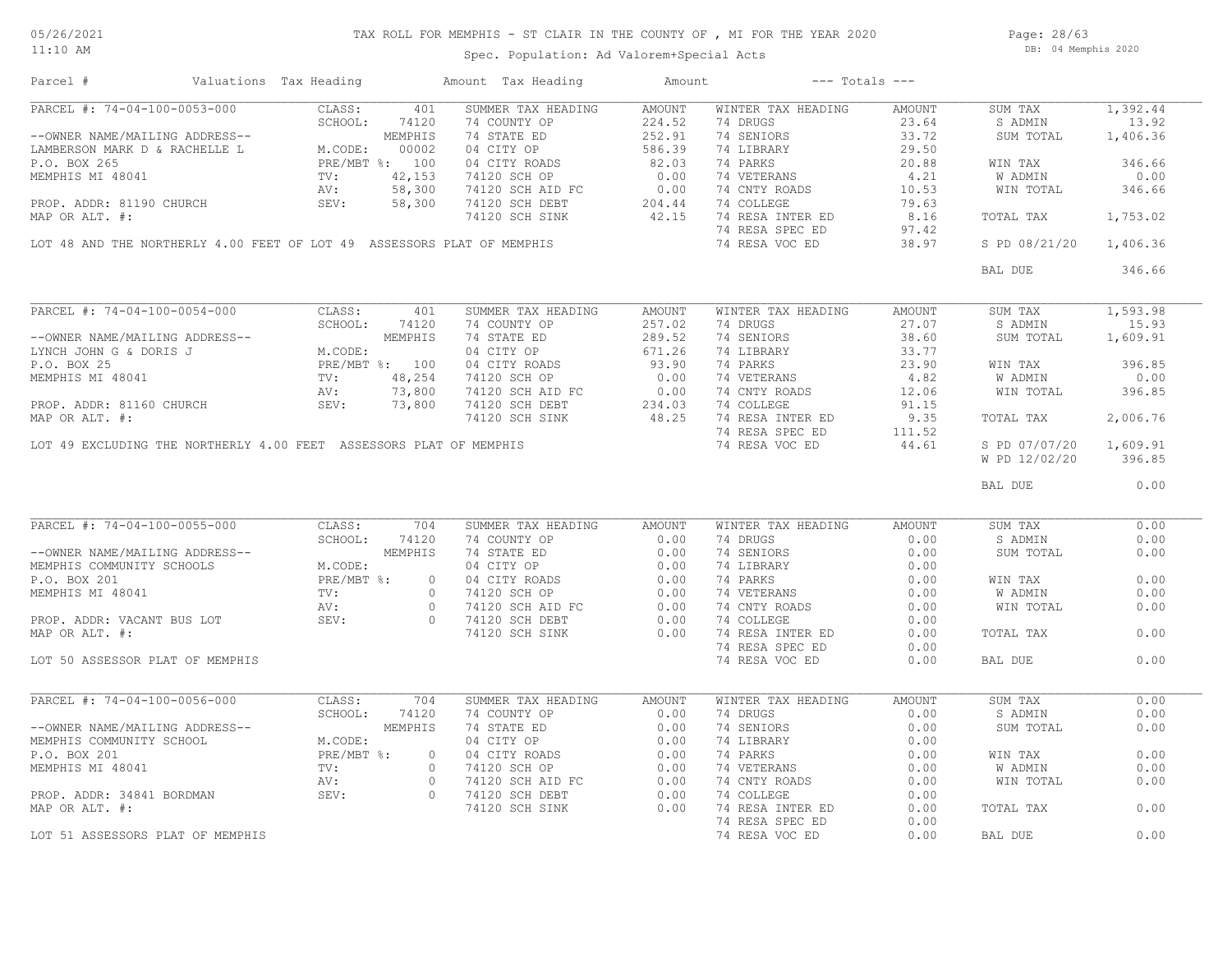# TAX ROLL FOR MEMPHIS - ST CLAIR IN THE COUNTY OF , MI FOR THE YEAR 2020

11:10 AM

### Spec. Population: Ad Valorem+Special Acts

Page: 29/63 DB: 04 Memphis 2020

| Parcel #                                    | Valuations Tax Heading |              |                | Amount Tax Heading                                                               | Amount |                    | $---$ Totals $---$ |               |          |
|---------------------------------------------|------------------------|--------------|----------------|----------------------------------------------------------------------------------|--------|--------------------|--------------------|---------------|----------|
| PARCEL #: 74-04-100-0057-000                |                        | CLASS:       | 202            | SUMMER TAX HEADING                                                               | AMOUNT | WINTER TAX HEADING | AMOUNT             | SUM TAX       | 235.80   |
|                                             |                        | SCHOOL:      | 74120          | 74 COUNTY OP                                                                     | 24.61  | 74 DRUGS           | 2.59               | S ADMIN       | 2.35     |
| --OWNER NAME/MAILING ADDRESS--              |                        |              | MEMPHIS        | 74 STATE ED                                                                      | 27.72  | 74 SENIORS         | 3.69               | SUM TOTAL     | 238.15   |
| VAN HAVERBECK HENRY & C TRUST               |                        | M.CODE:      |                | 74 STATE ED<br>04 CITY OP                                                        | 64.28  | 74 LIBRARY         | 3.23               |               |          |
| 71875 MEMPHIS RIDGE RD                      |                        | PRE/MBT %: 0 |                |                                                                                  | 8.99   | 74 PARKS           | 2.28               | WIN TAX       | 37.96    |
| RICHMOND MI 48062                           |                        | TV:          | 4,621          | 04 CITY ROADS<br>74120 SCH OP                                                    | 83.17  | 74 VETERANS        | 0.46               | W ADMIN       | 0.00     |
|                                             |                        |              |                |                                                                                  |        |                    |                    |               |          |
|                                             |                        | AV:          | 5,400          | 74120 SCH AID FC<br>74120 SCH DEBT                                               | 0.00   | 74 CNTY ROADS      | 1.15               | WIN TOTAL     | 37.96    |
| PROP. ADDR: VACANT BORDMAN                  |                        | SEV:         | 5,400          |                                                                                  | 22.41  | 74 COLLEGE         | 8.72               |               |          |
| MAP OR ALT. #:                              |                        |              |                | 74120 SCH SINK                                                                   | 4.62   | 74 RESA INTER ED   | 0.89               | TOTAL TAX     | 276.11   |
|                                             |                        |              |                |                                                                                  |        | 74 RESA SPEC ED    | 10.68              |               |          |
| LOT 52 ASSESSORS PLAT OF MEMPHIS            |                        |              |                |                                                                                  |        | 74 RESA VOC ED     | 4.27               | S PD 08/11/20 | 238.15   |
|                                             |                        |              |                |                                                                                  |        |                    |                    | W PD 02/01/21 | 37.96    |
|                                             |                        |              |                |                                                                                  |        |                    |                    | BAL DUE       | 0.00     |
|                                             |                        |              |                |                                                                                  |        |                    |                    |               |          |
| PARCEL #: 74-04-100-0058-000                |                        | CLASS:       | 201            | SUMMER TAX HEADING                                                               | AMOUNT | WINTER TAX HEADING | AMOUNT             | SUM TAX       | 1,036.21 |
|                                             |                        | SCHOOL:      | 74120          | 74 COUNTY OP                                                                     | 108.15 | 74 DRUGS           | 11.39              | S ADMIN       | 10.36    |
| --OWNER NAME/MAILING ADDRESS--              |                        |              | MEMPHIS        | 74 STATE ED                                                                      | 121.83 | 74 SENIORS         | 16.24              | SUM TOTAL     | 1,046.57 |
| VAN HAVERBECK HENRY & C TRUST               |                        | M.CODE:      |                | 04 CITY OP                                                                       | 282.46 | 74 LIBRARY         | 14.21              |               |          |
| 71875 MEMPHIS RIDGE RD                      |                        |              | PRE/MBT %: 0   | 04 CITY ROADS                                                                    | 39.51  | 74 PARKS           | 10.05              | WIN TAX       | 166.97   |
| RICHMOND MI 48062                           |                        | TV:          | 20,305         | 74120 SCH OP                                                                     | 365.49 | 74 VETERANS        | 2.03               | W ADMIN       | 0.00     |
|                                             |                        | AV:          | 43,000         |                                                                                  |        | 74 CNTY ROADS      | 5.07               | WIN TOTAL     | 166.97   |
| PROP. ADDR: 34823 BORDMAN                   |                        | SEV: 43,000  |                | 74120 SCH AID FC 0.00<br>74120 SCH DEBT 98.47                                    |        | 74 COLLEGE         |                    |               |          |
|                                             |                        |              |                |                                                                                  | 98.47  |                    | 38.35              |               |          |
| MAP OR ALT. #:                              |                        |              |                | 74120 SCH SINK                                                                   | 20.30  | 74 RESA INTER ED   | 3.93               | TOTAL TAX     | 1,213.54 |
|                                             |                        |              |                |                                                                                  |        | 74 RESA SPEC ED    | 46.93              |               |          |
| LOT 53 ASSESSORS PLAT OF MEMPHIS            |                        |              |                |                                                                                  |        | 74 RESA VOC ED     | 18.77              | S PD 08/11/20 | 1,046.57 |
|                                             |                        |              |                |                                                                                  |        |                    |                    | W PD 02/01/21 | 166.97   |
|                                             |                        |              |                |                                                                                  |        |                    |                    | BAL DUE       | 0.00     |
|                                             |                        |              |                |                                                                                  |        |                    |                    |               |          |
| PARCEL #: 74-04-100-0059-000                |                        | CLASS:       | 401            | SUMMER TAX HEADING                                                               | AMOUNT | WINTER TAX HEADING | AMOUNT             | SUM TAX       | 363.36   |
|                                             |                        | SCHOOL:      | 74120          | 74 COUNTY OP                                                                     | 58.59  | 74 DRUGS           | 6.17               | S ADMIN       | 3.63     |
| --OWNER NAME/MAILING ADDRESS--              |                        |              | MEMPHIS        | 74 STATE ED                                                                      | 66.00  | 74 SENIORS         | 8.80               | SUM TOTAL     | 366.99   |
| GONZALEZ FRANCISCO J, PENNA CINDY E M.CODE: |                        |              |                | 04 CITY OP                                                                       | 153.02 | 74 LIBRARY         | 7.70               |               |          |
| P.O. BOX 381                                |                        |              | PRE/MBT %: 100 | 04 CITY ROADS                                                                    | 21.40  | 74 PARKS           | 5.44               | WIN TAX       | 90.45    |
| MEMPHIS MI 48041                            |                        | TV:          | 11,000         | 74120 SCH OP                                                                     | 0.00   | 74 VETERANS        | 1.10               | W ADMIN       | 0.00     |
|                                             |                        | AV:          | 11,000         | 74120 SCH AID FC                                                                 | 0.00   | 74 CNTY ROADS      | 2.75               | WIN TOTAL     | 90.45    |
| PROP. ADDR: 34844 MAPLE                     |                        | SEV:         | 11,000         | 74120 SCH DEBT                                                                   | 53.35  | 74 COLLEGE         | 20.78              |               |          |
| MAP OR ALT. #:                              |                        |              |                | 74120 SCH SINK                                                                   | 11.00  | 74 RESA INTER ED   | 2.13               | TOTAL TAX     | 457.44   |
|                                             |                        |              |                |                                                                                  |        | 74 RESA SPEC ED    | 25.42              |               |          |
|                                             |                        |              |                | LOT 54, AND THE W'LY.16.75 FEET. OF LOT 55 THEREOF, IN ASSESSORS PLAT OF MEMPHIS |        | 74 RESA VOC ED     | 10.16              | S PD 08/20/20 | 366.99   |
|                                             |                        |              |                |                                                                                  |        |                    |                    |               |          |
|                                             |                        |              |                |                                                                                  |        |                    |                    | W PD 12/16/20 | 90.45    |
|                                             |                        |              |                |                                                                                  |        |                    |                    | BAL DUE       | 0.00     |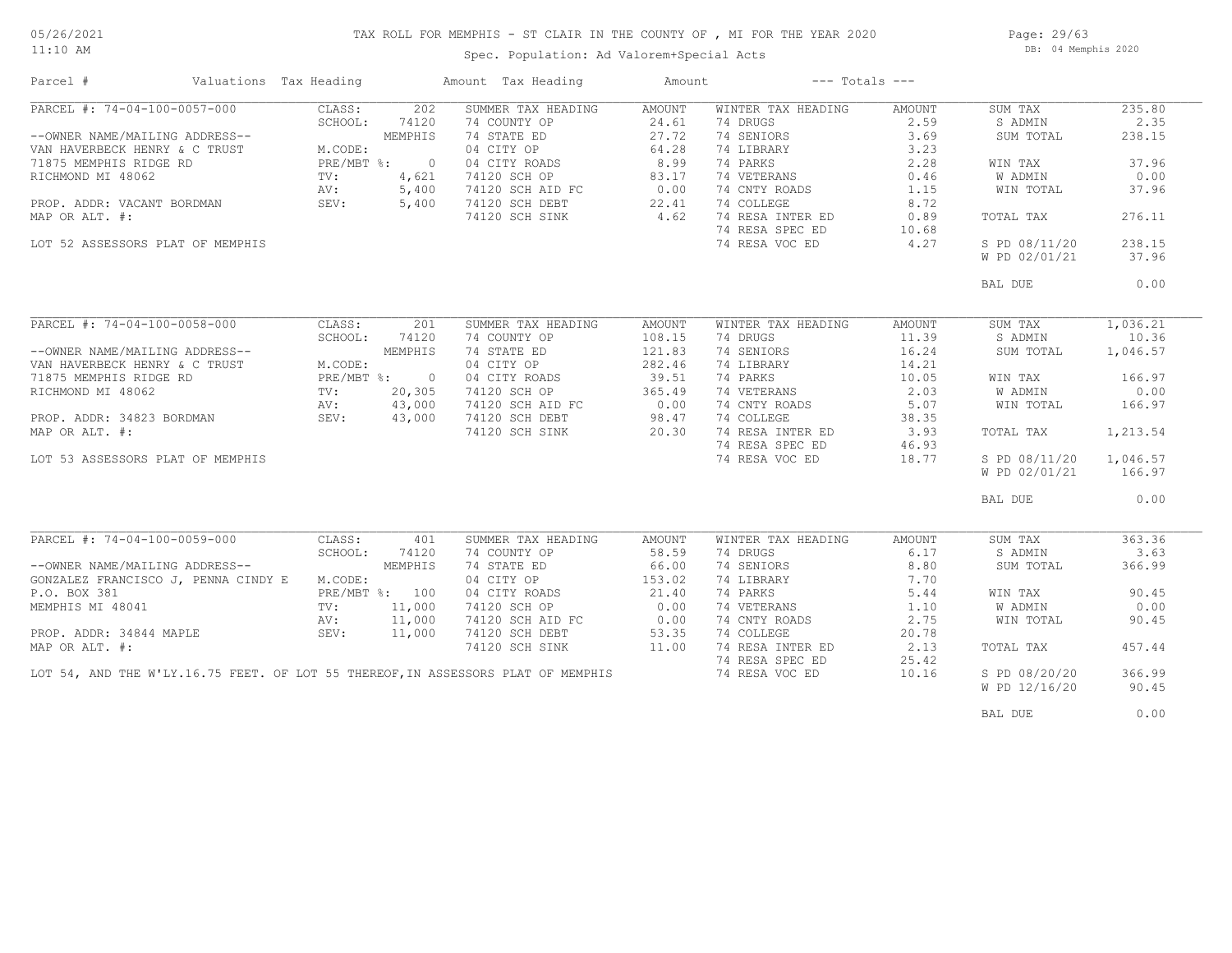Spec. Population: Ad Valorem+Special Acts

Page: 30/63 DB: 04 Memphis 2020

| Parcel #                                                                     | Valuations Tax Heading |         |                | Amount Tax Heading                                                                   | Amount                                                                |                    | $---$ Totals $---$ |               |          |
|------------------------------------------------------------------------------|------------------------|---------|----------------|--------------------------------------------------------------------------------------|-----------------------------------------------------------------------|--------------------|--------------------|---------------|----------|
| PARCEL #: 74-04-100-0060-000                                                 |                        | CLASS:  | 401            | SUMMER TAX HEADING                                                                   | AMOUNT                                                                | WINTER TAX HEADING | AMOUNT             | SUM TAX       | 1,009.95 |
|                                                                              |                        | SCHOOL: | 74120          | 74 COUNTY OP                                                                         | 162.85                                                                | 74 DRUGS           | 17.15              | S ADMIN       | 10.09    |
| --OWNER NAME/MAILING ADDRESS--                                               |                        |         | MEMPHIS        | 74 STATE ED                                                                          | 183.44                                                                | 74 SENIORS         | 24.45              | SUM TOTAL     | 1,020.04 |
| GONZALEZ FRANCISCO                                                           |                        | M.CODE: | 00001          | 04 CITY OP                                                                           | 425.31                                                                | 74 LIBRARY         | 21.40              |               |          |
| 34860 MAPLE                                                                  |                        |         | PRE/MBT %: 100 | 04 CITY ROADS                                                                        | 59.50                                                                 | 74 PARKS           | 15.14              | WIN TAX       | 251.42   |
| MEMPHIS MI 48041                                                             |                        | TV:     | 30,574         | 74120 SCH OP                                                                         | 0.00                                                                  | 74 VETERANS        | 3.05               | W ADMIN       | 0.00     |
|                                                                              |                        | AV:     | 49,800         | 74120 SCH AID FC                                                                     | 0.00                                                                  | 74 CNTY ROADS      | 7.64               | WIN TOTAL     | 251.42   |
| PROP. ADDR: 34860 MAPLE                                                      |                        | SEV:    | 49,800         | 74120 SCH DEBT                                                                       | 148.28                                                                | 74 COLLEGE         | 57.75              |               |          |
| MAP OR ALT. #:                                                               |                        |         |                | 74120 SCH SINK                                                                       | 30.57                                                                 | 74 RESA INTER ED   | 5.92               | TOTAL TAX     | 1,271.46 |
|                                                                              |                        |         |                |                                                                                      |                                                                       | 74 RESA SPEC ED    |                    |               |          |
|                                                                              |                        |         |                | LOT 55, EXCEPT THE W, LY 16.75 IN SAID "ASSESSORS PLAT OF MEMPHIS"                   |                                                                       |                    | 70.66              |               |          |
|                                                                              |                        |         |                |                                                                                      |                                                                       | 74 RESA VOC ED     | 28.26              | S PD 08/21/20 | 1,020.04 |
|                                                                              |                        |         |                |                                                                                      |                                                                       |                    |                    | W PD 01/04/21 | 251.42   |
|                                                                              |                        |         |                |                                                                                      |                                                                       |                    |                    | BAL DUE       | 0.00     |
|                                                                              |                        |         |                |                                                                                      |                                                                       |                    |                    |               |          |
| PARCEL #: 74-04-100-0061-000                                                 |                        | CLASS:  | 401            | SUMMER TAX HEADING                                                                   | AMOUNT                                                                | WINTER TAX HEADING | AMOUNT             | SUM TAX       | 1,656.05 |
|                                                                              |                        | SCHOOL: | 74120          | 74 COUNTY OP                                                                         | 267.03                                                                | 74 DRUGS           | 28.12              | S ADMIN       | 16.56    |
| --OWNER NAME/MAILING ADDRESS--                                               |                        |         | MEMPHIS        | 74 STATE ED                                                                          | 300.79                                                                | 74 SENIORS         | 40.10              | SUM TOTAL     | 1,672.61 |
| SCHNEIDER ERIC & SUSAN                                                       |                        | M.CODE: |                | 04 CITY OP                                                                           | 697.40                                                                | 74 LIBRARY         | 35.09              |               |          |
| P.O. BOX 416                                                                 |                        |         | PRE/MBT %: 100 | 04 CITY ROADS                                                                        | 97.56                                                                 | 74 PARKS           | 24.83              | WIN TAX       | 412.30   |
| MEMPHIS MI 48041                                                             |                        | TV:     | 50,133         | 74120 SCH OP                                                                         | 0.00                                                                  | 74 VETERANS        | 5.01               | W ADMIN       | 0.00     |
|                                                                              |                        | AV:     | 70,300         | 74120 SCH AID FC                                                                     |                                                                       | 74 CNTY ROADS      | 12.53              | WIN TOTAL     | 412.30   |
| PROP. ADDR: 81171 MAIN                                                       |                        | SEV:    | 70,300         | 74120 SCH DEBT                                                                       | $\begin{array}{cc}\n 2 & 0.00 \\  & 243.14 \\  & 50.13\n \end{array}$ | 74 COLLEGE         | 94.70              |               |          |
| MAP OR ALT. #:                                                               |                        |         |                | 74120 SCH SINK                                                                       |                                                                       | 74 RESA INTER ED   | 9.71               | TOTAL TAX     | 2,084.91 |
|                                                                              |                        |         |                |                                                                                      |                                                                       | 74 RESA SPEC ED    | 115.87             |               |          |
|                                                                              |                        |         |                | Lot 56 AND THAT PART OF LOT 57, Assessor Plat of Memphis Sec 35 T6 N, R14 E.ST CLAIR |                                                                       | 74 RESA VOC ED     | 46.34              | S PD 07/15/20 | 1,672.61 |
|                                                                              |                        |         |                | COUNTY MICHIGAN Desc. as Follows: NORTH-SOUTH QUARTER LINE OF SAID SEC. 35, Being    |                                                                       |                    |                    | W PD 12/14/20 | 412.30   |
|                                                                              |                        |         |                | N.00-49'30 "E. 402.02 feet from the south quarter corner of said sec. 35; thence     |                                                                       |                    |                    |               |          |
| N.00-49'30"E. 15.67 FT THENCE N.89-25'-30"W.; THENCE N.2-24'-43"W.17.35      |                        |         |                |                                                                                      |                                                                       |                    |                    | BAL DUE       | 0.00     |
| FT. THENCEN. 0-53'-32"W89.88FT. THENCE N. 65-02'-30"W 81.59 FT. S. 0-49'-30" |                        |         |                |                                                                                      |                                                                       |                    |                    |               |          |
|                                                                              |                        |         |                | 123.56'FEET;THS00-49'30"W.0.33.0 FEET; THENCE S. 89-25'-30"E. 104.58 FEET; TO THE    |                                                                       |                    |                    |               |          |
| POINT BEG.ASSESSOR'S PLAT OF THE CITY OF MEMPHIS, ST CLAIR COUNTY, MICHIGAN. |                        |         |                |                                                                                      |                                                                       |                    |                    |               |          |
| CONTAINING 0.25 ACRES, MORE OR LESS, SUBJECT TO EASEMENTS OF RECORD.         |                        |         |                |                                                                                      |                                                                       |                    |                    |               |          |
|                                                                              |                        |         |                |                                                                                      |                                                                       |                    |                    |               |          |
|                                                                              |                        |         |                |                                                                                      |                                                                       |                    |                    |               |          |
| PARCEL #: 74-04-100-0062-000                                                 |                        | CLASS:  | 201            | SUMMER TAX HEADING                                                                   | <b>AMOUNT</b>                                                         | WINTER TAX HEADING | AMOUNT             | SUM TAX       | 6,356.09 |
|                                                                              |                        | SCHOOL: | 74120          | 74 COUNTY OP                                                                         | 663.40                                                                | 74 DRUGS           | 69.87              | S ADMIN       | 63.56    |
| --OWNER NAME/MAILING ADDRESS--                                               |                        |         | MEMPHIS        | 74 STATE ED                                                                          | 747.28                                                                | 74 SENIORS         | 99.63              | SUM TOTAL     | 6,419.65 |
| LAKESTONE BANK                                                               |                        | M.CODE: |                | 04 CITY OP                                                                           | 1,732.58                                                              | 74 LIBRARY         | 87.18              |               |          |
| P.O. BOX 250                                                                 |                        |         | PRE/MBT %: 0   | 04 CITY ROADS                                                                        | 242.38                                                                | 74 PARKS           | 61.70              | WIN TAX       | 1,024.37 |
| LAPEER MI 48446                                                              |                        | TV:     | 124,548        | 74120 SCH OP                                                                         | 2,241.86                                                              | 74 VETERANS        | 12.45              | W ADMIN       | 0.00     |
|                                                                              |                        | AV:     | 195,400        | 74120 SCH AID FC                                                                     | 0.00                                                                  | 74 CNTY ROADS      | 31.13              | WIN TOTAL     | 1,024.37 |
| PROP. ADDR: 81111 MAIN                                                       |                        | SEV:    | 195,400        | 74120 SCH DEBT                                                                       | 604.05                                                                | 74 COLLEGE         | 235.28             |               |          |
| MAP OR ALT. #:                                                               |                        |         |                | 74120 SCH SINK                                                                       | 124.54                                                                | 74 RESA INTER ED   | 24.13              | TOTAL TAX     | 7,444.02 |
|                                                                              |                        |         |                |                                                                                      |                                                                       | 74 RESA SPEC ED    | 287.86             |               |          |
|                                                                              |                        |         |                | BEG AT THE SE CORNER OF LOT 57, ASSESSOR'S PLAT OF MEMPHIS, ACCORDING TO THE PLAT    |                                                                       | 74 RESA VOC ED     | 115.14             | S PD 08/31/20 | 6,419.65 |
|                                                                              |                        |         |                | THEREOF AS RECORDED IN LIBER 51 OF PLATS, PAGE 11, ST. CLAIR CO RECORDS, SEC 35,     |                                                                       |                    |                    |               |          |
|                                                                              |                        |         |                |                                                                                      |                                                                       |                    |                    |               |          |

BEING A PART OF LOT 57, ASSESSOR'S PLAT OF THE CITY OF MEMPHIS, ST. CLAIR CO, MI 120.44 FT; TH S 00\*49'30" W 205.0 FT; TH S 89\*25'30" E 224.97 FT TO THE BEG; ALL OF LOT 57; TH N 89\*25'30" W 104.53 FT; TH N 00\*49'30" E 33.0 FT; TH N 89\*25'30" W QUARTER CORNER OF SAID SEC 35; TH N 00\*49'30" E 172.02 FT ALONG THE E BOUNDARY LINE T6N, RANGE 14 E, ST. CLAIR CO, MI; BEING N 00\*49'30" E 230.0 FT FROM THE SOUTH **BAL PROM** THE 1,024.37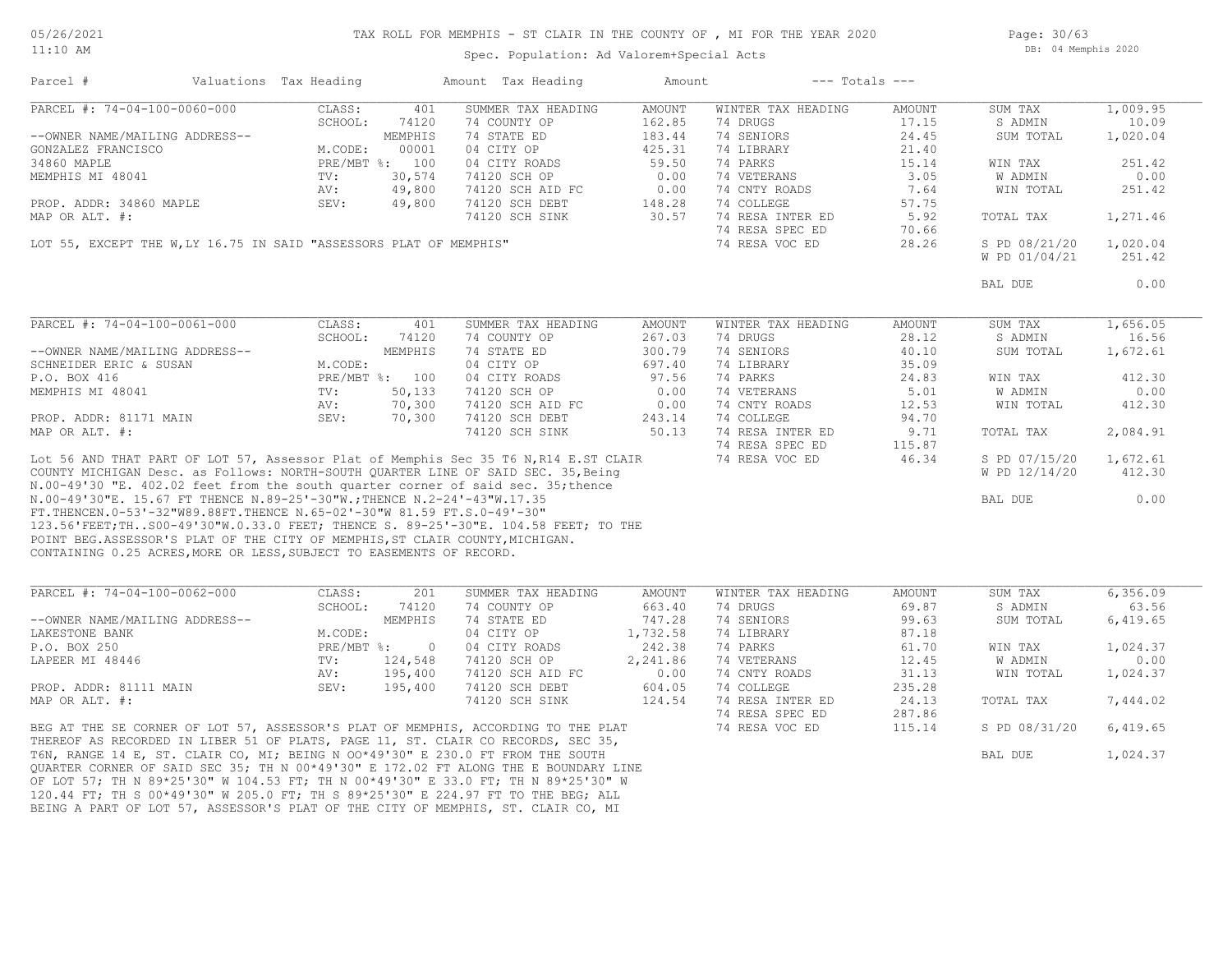11:10 AM

## TAX ROLL FOR MEMPHIS - ST CLAIR IN THE COUNTY OF , MI FOR THE YEAR 2020

Spec. Population: Ad Valorem+Special Acts

Page: 31/63 DB: 04 Memphis 2020

| Parcel #                         | Valuations Tax Heading      | Amount Tax Heading                                         | Amount | $---$ Totals $---$ |        |               |        |
|----------------------------------|-----------------------------|------------------------------------------------------------|--------|--------------------|--------|---------------|--------|
| PARCEL #: 74-04-100-0063-000     | CLASS:<br>202               | SUMMER TAX HEADING                                         | AMOUNT | WINTER TAX HEADING | AMOUNT | SUM TAX       | 22.46  |
|                                  | SCHOOL:<br>74120            | 74 COUNTY OP                                               | 2.34   | 74 DRUGS           | 0.24   | S ADMIN       | 0.22   |
| --OWNER NAME/MAILING ADDRESS--   | MEMPHIS                     | 74 STATE ED<br>04 CITY OP<br>04 CITY ROADS<br>74120 SCH OP | 2.64   | 74 SENIORS         | 0.35   | SUM TOTAL     | 22.68  |
| BUSINESS ENTREPRENEURS LLC       | M.CODE:                     |                                                            | 6.13   | 74 LIBRARY         | 0.30   |               |        |
| 3290 VAN DYKE                    | PRE/MBT %: 0                |                                                            | 0.85   | 74 PARKS           | 0.21   | WIN TAX       | 3.57   |
| ALMONT MI 48003                  | 441<br>TV:                  |                                                            | 7.93   | 74 VETERANS        | 0.04   | W ADMIN       | 0.00   |
|                                  | AV:<br>2,000                |                                                            |        | 74 CNTY ROADS      | 0.11   | WIN TOTAL     | 3.57   |
| PROP. ADDR: 81059 MAIN           | SEV:<br>2,000               | 74120 SCH AID FC 0.00<br>74120 SCH DEBT 2.13               |        | 74 COLLEGE         | 0.83   |               |        |
| MAP OR ALT. #:                   |                             | 74120 SCH SINK                                             | 0.44   | 74 RESA INTER ED   | 0.08   | TOTAL TAX     | 26.25  |
|                                  |                             |                                                            |        | 74 RESA SPEC ED    | 1.01   |               |        |
| LOT 58 ASSESSORS PLAT OF MEMPHIS |                             |                                                            |        | 74 RESA VOC ED     | 0.40   | S PD 09/09/20 | 22.68  |
|                                  |                             |                                                            |        |                    |        | W PD 02/10/21 | 3.57   |
|                                  |                             |                                                            |        |                    |        |               |        |
|                                  |                             |                                                            |        |                    |        | BAL DUE       | 0.00   |
|                                  |                             |                                                            |        |                    |        |               |        |
|                                  |                             |                                                            |        |                    |        |               |        |
| PARCEL #: 74-04-100-0064-000     | CLASS:<br>202               | SUMMER TAX HEADING                                         | AMOUNT | WINTER TAX HEADING | AMOUNT | SUM TAX       | 50.85  |
|                                  | SCHOOL:<br>74120            | 74 COUNTY OP                                               | 5.31   | 74 DRUGS           | 0.55   | S ADMIN       | 0.50   |
| --OWNER NAME/MAILING ADDRESS--   | MEMPHIS                     | 74 STATE ED                                                | 5.98   | 74 SENIORS         | 0.79   | SUM TOTAL     | 51.35  |
| BUSINESS ENTRPRENEURS LLC        | M.CODE:                     | 04 CITY OP                                                 | 13.86  | 74 LIBRARY         | 0.69   |               |        |
| 3290 VAN DYKE                    | $PRE/MBT$ $\frac{1}{6}$ : 0 | 04 CITY ROADS                                              | 1.94   | 74 PARKS           | 0.49   | WIN TAX       | 8.14   |
| ALMONT MI 48003                  | TV:<br>997                  | 74120 SCH OP                                               | 17.94  | 74 VETERANS        | 0.09   | W ADMIN       | 0.00   |
|                                  | AV:<br>4,500                |                                                            |        | 74 CNTY ROADS      | 0.24   | WIN TOTAL     | 8.14   |
| PROP. ADDR: 81059 MAIN           | SEV: 4,500                  | 74120 SCH AID FC 0.00<br>74120 SCH DEBT 4.83               |        | 74 COLLEGE         | 1.88   |               |        |
| MAP OR ALT. #:                   |                             | 74120 SCH SINK                                             | 0.99   | 74 RESA INTER ED   | 0.19   | TOTAL TAX     | 59.49  |
|                                  |                             |                                                            |        | 74 RESA SPEC ED    | 2.30   |               |        |
| LOT 59 ASSESSORS PLAT OF MEMPHIS |                             |                                                            |        | 74 RESA VOC ED     | 0.92   | S PD 09/09/20 | 51.35  |
|                                  |                             |                                                            |        |                    |        |               | 8.14   |
|                                  |                             |                                                            |        |                    |        | W PD 02/10/21 |        |
|                                  |                             |                                                            |        |                    |        | BAL DUE       | 0.00   |
|                                  |                             |                                                            |        |                    |        |               |        |
|                                  |                             |                                                            |        |                    |        |               |        |
| PARCEL #: 74-04-100-0065-000     | CLASS:<br>202               | SUMMER TAX HEADING                                         | AMOUNT | WINTER TAX HEADING | AMOUNT | SUM TAX       | 126.03 |
|                                  | SCHOOL:<br>74120            | 74 COUNTY OP                                               | 13.15  | 74 DRUGS           | 1.38   | S ADMIN       | 1.26   |
| --OWNER NAME/MAILING ADDRESS--   | MEMPHIS                     | 74 STATE ED                                                | 14.82  | 74 SENIORS         | 1.97   | SUM TOTAL     | 127.29 |
| BUSINESS ENTREPRENEURS LLC       | M.CODE:                     | 04 CITY OP                                                 | 34.36  | 74 LIBRARY         | 1.72   |               |        |
| 3290 VAN DYKE                    | PRE/MBT %: 0                | 04 CITY ROADS<br>74120 SCH OP                              | 4.80   | 74 PARKS           | 1.22   | WIN TAX       | 20.25  |
| ALMONT MI 48003                  | 2,470<br>TV:                |                                                            | 44.46  | 74 VETERANS        | 0.24   | W ADMIN       | 0.00   |
|                                  | AV:<br>3,000                |                                                            | 0.00   | 74 CNTY ROADS      | 0.61   | WIN TOTAL     | 20.25  |
| PROP. ADDR: 81059 MAIN           | SEV:<br>3,000               | 74120 SCH AID FC<br>74120 SCH DEBT<br>74120 SCH DEBT       | 11.97  | 74 COLLEGE         | 4.66   |               |        |
| MAP OR ALT. #:                   |                             | 74120 SCH SINK                                             | 2.47   | 74 RESA INTER ED   | 0.47   | TOTAL TAX     | 147.54 |
|                                  |                             |                                                            |        | 74 RESA SPEC ED    | 5.70   |               |        |
| LOT 60 ASSESSORS PLAT OF MEMPHIS |                             |                                                            |        | 74 RESA VOC ED     | 2.28   | S PD 09/09/20 | 127.29 |
|                                  |                             |                                                            |        |                    |        | W PD 02/10/21 | 20.25  |
|                                  |                             |                                                            |        |                    |        |               |        |
|                                  |                             |                                                            |        |                    |        | BAL DUE       | 0.00   |
|                                  |                             |                                                            |        |                    |        |               |        |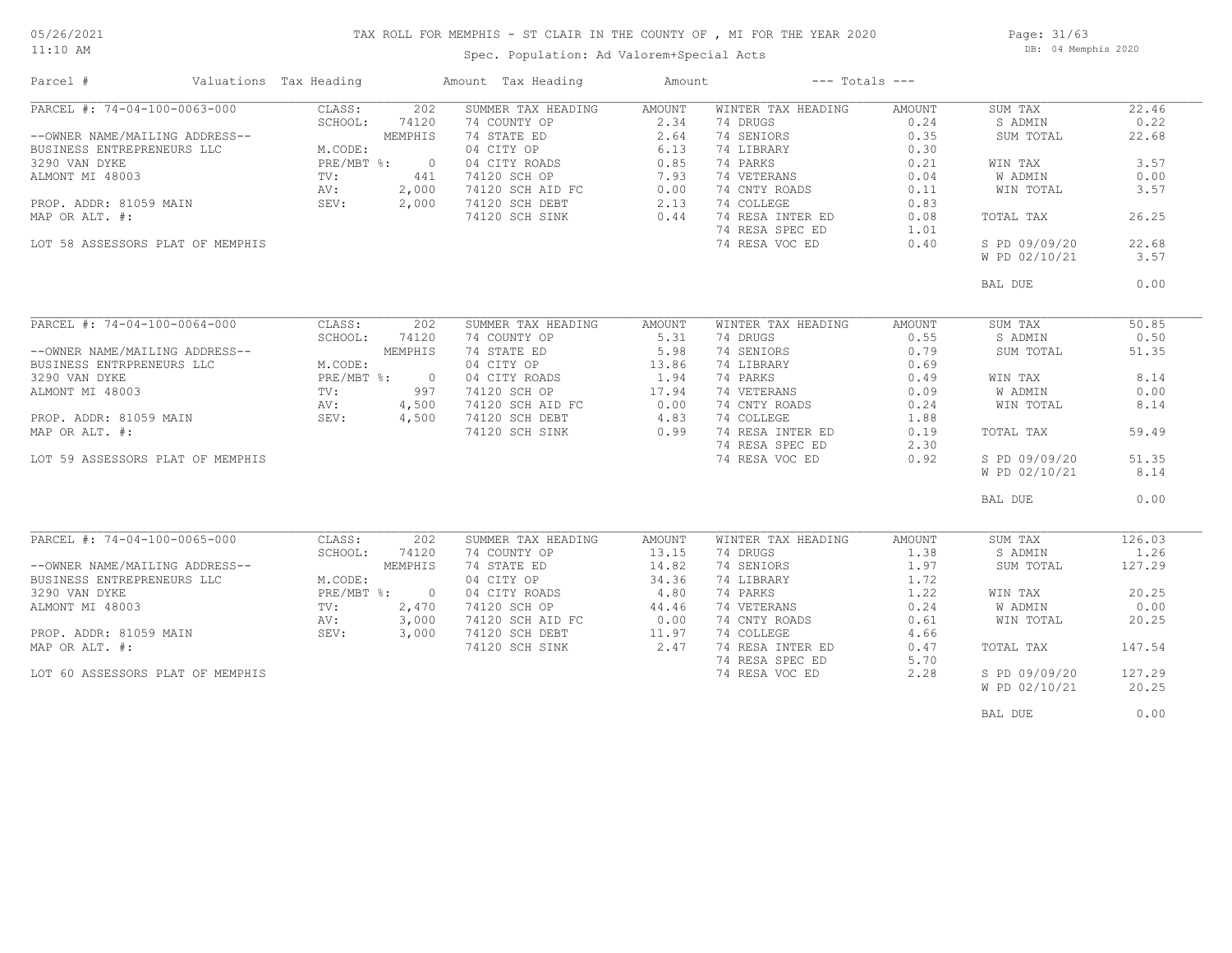#### 05/26/2021 11:10 AM

# TAX ROLL FOR MEMPHIS - ST CLAIR IN THE COUNTY OF , MI FOR THE YEAR 2020 Spec. Population: Ad Valorem+Special Acts

Page: 32/63 DB: 04 Memphis 2020

| Parcel #                                                                             | Valuations Tax Heading |              |                | Amount Tax Heading | Amount        | $---$ Totals $---$ |               |               |          |
|--------------------------------------------------------------------------------------|------------------------|--------------|----------------|--------------------|---------------|--------------------|---------------|---------------|----------|
| PARCEL #: 74-04-100-0066-000                                                         |                        | CLASS:       | 201            | SUMMER TAX HEADING | <b>AMOUNT</b> | WINTER TAX HEADING | <b>AMOUNT</b> | SUM TAX       | 637.13   |
|                                                                                      |                        | SCHOOL:      | 74120          | 74 COUNTY OP       | 66.50         | 74 DRUGS           | 7.00          | S ADMIN       | 6.37     |
| --OWNER NAME/MAILING ADDRESS--                                                       |                        |              | MEMPHIS        | 74 STATE ED        | 74.91         | 74 SENIORS         | 9.98          | SUM TOTAL     | 643.50   |
| FINLAY RANDALL S & CAMILLE                                                           |                        | M.CODE:      |                | 04 CITY OP         | 173.67        | 74 LIBRARY         | 8.73          |               |          |
| 20779 - 32 MILE ROAD                                                                 |                        | $PRE/MBT$ %: | $\circ$        | 04 CITY ROADS      | 24.29         | 74 PARKS           | 6.18          | WIN TAX       | 102.63   |
| ARMADA MI 48005                                                                      |                        | TV:          | 12,485         | 74120 SCH OP       | 224.73        | 74 VETERANS        | 1.24          | W ADMIN       | 0.00     |
|                                                                                      |                        | AV:          | 28,400         | 74120 SCH AID FC   | 0.00          | 74 CNTY ROADS      | 3.12          | WIN TOTAL     | 102.63   |
| PROP. ADDR: 34833 BORDMAN                                                            |                        | SEV:         | 28,400         | 74120 SCH DEBT     | 60.55         | 74 COLLEGE         | 23.58         |               |          |
|                                                                                      |                        |              |                |                    |               |                    |               |               |          |
| MAP OR ALT. #:                                                                       |                        |              |                | 74120 SCH SINK     | 12.48         | 74 RESA INTER ED   | 2.41          | TOTAL TAX     | 746.13   |
|                                                                                      |                        |              |                |                    |               | 74 RESA SPEC ED    | 28.85         |               |          |
| LOT 61 ASSESSORS PLAT OF MEMPHIS, according to the plat thereof as recorded in Liber |                        |              |                |                    |               | 74 RESA VOC ED     | 11.54         | S PD 07/17/20 | 643.50   |
| 51 of Plats, Page 11, St Clair County Register of Deeds Office.                      |                        |              |                |                    |               |                    |               | W PD 12/09/20 | 102.63   |
|                                                                                      |                        |              |                |                    |               |                    |               | BAL DUE       | 0.00     |
|                                                                                      |                        |              |                |                    |               |                    |               |               |          |
| PARCEL #: 74-04-100-0067-000                                                         |                        | CLASS:       | 704            | SUMMER TAX HEADING | AMOUNT        | WINTER TAX HEADING | <b>AMOUNT</b> | SUM TAX       | 0.00     |
|                                                                                      |                        | SCHOOL:      | 74120          | 74 COUNTY OP       | 0.00          | 74 DRUGS           | 0.00          | S ADMIN       | 0.00     |
| --OWNER NAME/MAILING ADDRESS--                                                       |                        |              | MEMPHIS        | 74 STATE ED        | 0.00          | 74 SENIORS         | 0.00          | SUM TOTAL     | 0.00     |
| MEMPHIS COMMUNITY SCHOOLS                                                            |                        | M.CODE:      |                | 04 CITY OP         | 0.00          | 74 LIBRARY         | 0.00          |               |          |
| P.O. BOX 201                                                                         |                        | PRE/MBT %:   | $\circ$        | 04 CITY ROADS      | 0.00          | 74 PARKS           | 0.00          | WIN TAX       | 0.00     |
| MEMPHIS MI 48041                                                                     |                        | TV:          | $\circ$        | 74120 SCH OP       | 0.00          | 74 VETERANS        | 0.00          | W ADMIN       | 0.00     |
|                                                                                      |                        | AV:          | $\circ$        | 74120 SCH AID FC   | 0.00          | 74 CNTY ROADS      | 0.00          | WIN TOTAL     | 0.00     |
| PROP. ADDR: 34165 BORDMAN                                                            |                        | SEV:         | $\circ$        | 74120 SCH DEBT     | 0.00          | 74 COLLEGE         | 0.00          |               |          |
| MAP OR ALT. #:                                                                       |                        |              |                | 74120 SCH SINK     | 0.00          | 74 RESA INTER ED   | 0.00          | TOTAL TAX     | 0.00     |
|                                                                                      |                        |              |                |                    |               | 74 RESA SPEC ED    | 0.00          |               |          |
| LOT 62 ASSESSORS PLAT OF MEMPHIS                                                     |                        |              |                |                    |               | 74 RESA VOC ED     | 0.00          | BAL DUE       | 0.00     |
|                                                                                      |                        |              |                |                    |               |                    |               |               |          |
|                                                                                      |                        |              |                |                    |               |                    |               |               |          |
| PARCEL #: 74-04-100-0068-000                                                         |                        | CLASS:       | 201            | SUMMER TAX HEADING | AMOUNT        | WINTER TAX HEADING | <b>AMOUNT</b> | SUM TAX       | 2,512.38 |
|                                                                                      |                        | SCHOOL:      | 74120          | 74 COUNTY OP       | 220.64        | 74 DRUGS           | 23.23         | S ADMIN       | 25.12    |
| --OWNER NAME/MAILING ADDRESS--                                                       |                        |              | MEMPHIS        | 74 STATE ED        | 248.54        | 74 SENIORS         | 33.13         | S INTRST      | 150.74   |
| KOLLINGER CHRISTOPHER                                                                |                        | M.CODE:      |                | 04 CITY OP         | 576.24        | 74 LIBRARY         | 28.99         | SUM TOTAL     | 2,688.24 |
| P.O. BOX 677                                                                         |                        | PRE/MBT %:   | $\overline{0}$ | 04 CITY ROADS      | 80.61         | 74 PARKS           | 20.52         |               |          |
| MEMPHIS MI 48041                                                                     |                        | TV:          | 41,424         | 74120 SCH OP       | 745.63        | 74 VETERANS        | 4.14          | WIN TAX       | 340.66   |
|                                                                                      |                        | AV:          | 49,600         | 74120 SCH AID FC   | 0.00          | 74 CNTY ROADS      | 10.35         | W ADMIN       | 0.00     |
| PROP. ADDR: 81560 MAIN                                                               |                        | SEV:         | 49,600         | 74120 SCH DEBT     | 200.90        | 74 COLLEGE         | 78.25         | WIN TOTAL     | 340.66   |
| MAP OR ALT. #:                                                                       |                        |              |                | 74120 SCH SINK     | 41.42         | 74 RESA INTER ED   | 8.02          |               |          |
|                                                                                      |                        |              |                | $6\overline{6}$    | 36.24         | 74 RESA SPEC ED    | 95.74         | TOTAL TAX     | 3,028.90 |
| LOT 63 ASSESSORS PLAT OF MEMPHIS                                                     |                        |              |                | $\overline{4}$     | 181.08        | 74 RESA VOC ED     | 38.29         |               |          |
|                                                                                      |                        |              |                | 01                 | 181.08        |                    |               | W PD 12/29/20 | 340.66   |
|                                                                                      |                        |              |                |                    |               |                    |               | BAL DUE       | 2,688.24 |
|                                                                                      |                        |              |                |                    |               |                    |               |               |          |
| PARCEL #: 74-04-100-0069-000                                                         |                        | CLASS:       | 201            | SUMMER TAX HEADING | <b>AMOUNT</b> | WINTER TAX HEADING | <b>AMOUNT</b> | SUM TAX       | 702.45   |
|                                                                                      |                        | SCHOOL:      | 74120          | 74 COUNTY OP       | 73.31         | 74 DRUGS           | 7.72          | S ADMIN       | 7.02     |
| --OWNER NAME/MAILING ADDRESS--                                                       |                        |              | MEMPHIS        | 74 STATE ED        | 82.59         | 74 SENIORS         | 11.01         | S INTRST      | 42.15    |
|                                                                                      |                        |              |                |                    |               |                    |               |               |          |
| KOLLINGER NORMAN A LIVING TRUST                                                      |                        | M.CODE:      |                | 04 CITY OP         | 191.48        | 74 LIBRARY         | 9.63          | SUM TOTAL     | 751.62   |
| 10568 ALPINE ROAD                                                                    |                        | PRE/MBT %:   | $\overline{0}$ | 04 CITY ROADS      | 26.78         | 74 PARKS           | 6.81          |               |          |
| RILEY TWP MI 48041                                                                   |                        | TV:          | 13,765         | 74120 SCH OP       | 247.77        | 74 VETERANS        | 1.37          | WIN TAX       | 113.17   |
|                                                                                      |                        | AV:          | 33,000         | 74120 SCH AID FC   | 0.00          | 74 CNTY ROADS      | 3.44          | W ADMIN       | 0.00     |
| PROP. ADDR: 81300 MAIN                                                               |                        | SEV:         | 33,000         | 74120 SCH DEBT     | 66.76         | 74 COLLEGE         | 26.00         | WIN TOTAL     | 113.17   |
| MAP OR ALT. #:                                                                       |                        |              |                | 74120 SCH SINK     | 13.76         | 74 RESA INTER ED   | 2.66          |               |          |
|                                                                                      |                        |              |                |                    |               | 74 RESA SPEC ED    | 31.81         | TOTAL TAX     | 864.79   |
| LOTS 64,65,68 & 69 ASSESSORS PLAT OF MEMPHIS                                         |                        |              |                |                    |               | 74 RESA VOC ED     | 12.72         |               |          |
|                                                                                      |                        |              |                |                    |               |                    |               | W PD 12/29/20 | 113.17   |
|                                                                                      |                        |              |                |                    |               |                    |               |               |          |

end the ball of the state of the state of the state of the state of the state of the state of the state of the state of the state of the state of the state of the state of the state of the state of the state of the state o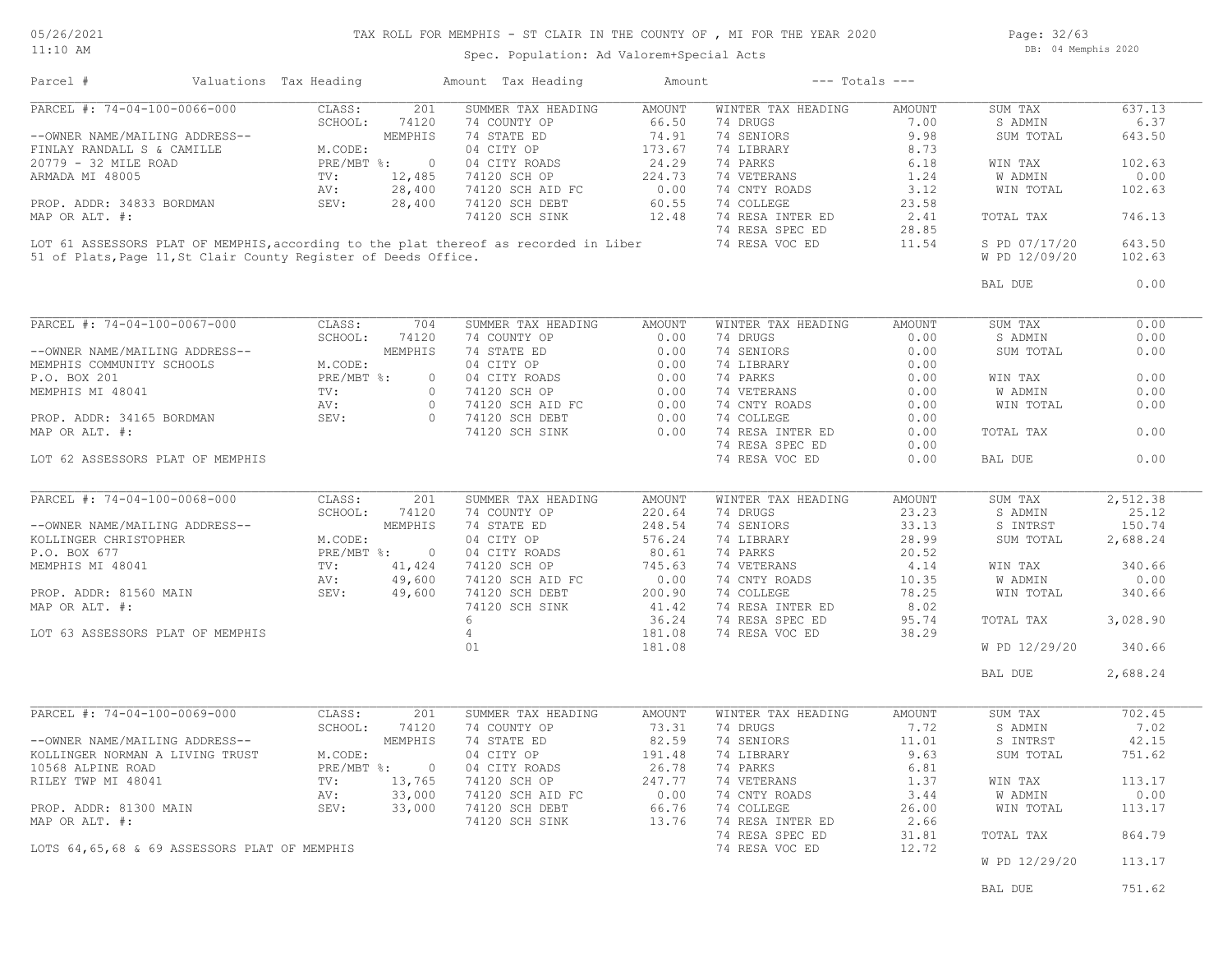#### TAX ROLL FOR MEMPHIS - ST CLAIR IN THE COUNTY OF , MI FOR THE YEAR 2020

11:10 AM

### Spec. Population: Ad Valorem+Special Acts

Page: 33/63 DB: 04 Memphis 2020

| Parcel #                                      | Valuations Tax Heading                                                             |              | Amount Tax Heading                                                     | Amount        |                     | $---$ Totals $---$ |               |          |
|-----------------------------------------------|------------------------------------------------------------------------------------|--------------|------------------------------------------------------------------------|---------------|---------------------|--------------------|---------------|----------|
| PARCEL #: 74-04-100-0070-000                  | CLASS:                                                                             | 401          | SUMMER TAX HEADING                                                     | AMOUNT        | WINTER TAX HEADING  | AMOUNT             | SUM TAX       | 1,446.44 |
|                                               | SCHOOL:                                                                            | 74120        | 74 COUNTY OP                                                           | 233.23        | 74 DRUGS            | 24.56              | S ADMIN       | 14.46    |
| --OWNER NAME/MAILING ADDRESS--                | DRESS--<br>M.CODE: UUVV.<br>PRE/MBT %: 100<br>TV: 43,788<br>AV: 74,10<br>AV: 74,11 |              | 74 STATE ED                                                            | 262.72        | 74 SENIORS          | 35.03              | SUM TOTAL     | 1,460.90 |
| WOLOSION ROBERT A & K                         |                                                                                    |              | 04 CITY OP                                                             | 609.13        | 74 LIBRARY          | 30.65              |               |          |
| P.O. BOX 446                                  |                                                                                    |              | 04 CITY ROADS                                                          | 85.21         | 74 PARKS            | 21.69              | WIN TAX       | 360.11   |
| MEMPHIS MI 48041                              |                                                                                    |              | 74120 SCH OP                                                           | 0.00          | 74 VETERANS         | 4.37               | W ADMIN       | 0.00     |
|                                               |                                                                                    |              |                                                                        |               | 74 CNTY ROADS 10.94 |                    | WIN TOTAL     | 360.11   |
| PROP. ADDR: 35049 MAPLE                       |                                                                                    |              | 74120 SCH AID FC 0.00<br>74120 SCH DEBT 212.37                         | 212.37        | 74 COLLEGE          | 82.71              |               |          |
| MAP OR ALT. #:                                |                                                                                    |              | 74120 SCH SINK                                                         | 43.78         | 74 RESA INTER ED    | 8.48               | TOTAL TAX     | 1,821.01 |
|                                               |                                                                                    |              |                                                                        |               | 74 RESA SPEC ED     | 101.20             |               |          |
| E 90 FT OF LOT 66 ASSESSORS PLAT OF MEMPHIS   |                                                                                    |              |                                                                        |               | 74 RESA VOC ED      | 40.48              | S PD 08/21/20 | 1,460.90 |
|                                               |                                                                                    |              |                                                                        |               |                     |                    | W PD 01/04/21 | 360.11   |
|                                               |                                                                                    |              |                                                                        |               |                     |                    | BAL DUE       | 0.00     |
|                                               |                                                                                    |              |                                                                        |               |                     |                    |               |          |
| PARCEL #: 74-04-100-0071-000                  | CLASS:                                                                             | 401          | SUMMER TAX HEADING                                                     | AMOUNT        | WINTER TAX HEADING  | AMOUNT             | SUM TAX       | 1,920.15 |
|                                               | SCHOOL:                                                                            | 74120        | 74 COUNTY OP                                                           | 200.41        | 74 DRUGS            | 21.10              | S ADMIN       | 19.20    |
| --OWNER NAME/MAILING ADDRESS--                |                                                                                    | MEMPHIS      | 74 STATE ED                                                            | 225.75        | 74 SENIORS          | 30.10              | SUM TOTAL     | 1,939.35 |
| CAMAJ DODA                                    | M.CODE:                                                                            |              | 04 CITY OP                                                             | 523.41        | 74 LIBRARY          | 26.33              |               |          |
| 2313 DARREN DR                                |                                                                                    | PRE/MBT %: 0 | 04 CITY ROADS                                                          | 73.22         | 74 PARKS            | 18.63              | WIN TAX       | 309.42   |
| 2313 DARKEN DIN<br>WASHINGTON MI 48094        | TV:                                                                                | 37,626       | 74120 SCH OP                                                           | 677.26        | 74 VETERANS         | 3.76               | W ADMIN       | 0.00     |
|                                               |                                                                                    |              |                                                                        |               | 74 CNTY ROADS       | 9.40               | WIN TOTAL     | 309.42   |
| PROP. ADDR: 81160 MAIN                        | AV: 50,300<br>SEV: 50,300                                                          |              |                                                                        |               | 74 COLLEGE          | 71.07              |               |          |
| MAP OR ALT. #:                                |                                                                                    |              | 74120 SCH AID FC 0.00<br>74120 SCH DEBT 182.48<br>74120 SCH SINK 37.62 |               | 74 RESA INTER ED    | 7.29               | TOTAL TAX     | 2,248.77 |
|                                               |                                                                                    |              |                                                                        |               | 74 RESA SPEC ED     | 86.96              |               |          |
| LOT 66 EXC E 90 FT. ASSESSORS PLAT OF MEMPHIS |                                                                                    |              |                                                                        |               | 74 RESA VOC ED      | 34.78              | S PD 07/15/20 | 1,939.35 |
|                                               |                                                                                    |              |                                                                        |               |                     |                    | W PD 12/07/20 | 309.42   |
|                                               |                                                                                    |              |                                                                        |               |                     |                    | BAL DUE       | 0.00     |
|                                               |                                                                                    |              |                                                                        |               |                     |                    |               |          |
| PARCEL #: 74-04-100-0072-000                  | CLASS:                                                                             | 401          | SUMMER TAX HEADING                                                     | <b>AMOUNT</b> | WINTER TAX HEADING  | AMOUNT             | SUM TAX       | 1,568.31 |
|                                               | SCHOOL:                                                                            | 74120        | 74 COUNTY OP                                                           | 252.88        | 74 DRUGS            | 26.63              | S ADMIN       | 15.68    |
| --OWNER NAME/MAILING ADDRESS--                |                                                                                    | MEMPHIS      | 74 STATE ED                                                            | 284.86        | 74 SENIORS          | 37.98              | SUM TOTAL     | 1,583.99 |
| BOURGOIS RYAN L                               | M.CODE:                                                                            | 00001        | 04 CITY OP                                                             | 660.45        | 74 LIBRARY          | 33.23              |               |          |
| P.O. BOX 606                                  | PRE/MBT %: 100                                                                     |              | 04 CITY ROADS                                                          | 92.39         | 74 PARKS            | 23.52              | WIN TAX       | 390.46   |
| MEMPHIS MI 48027                              | TV:                                                                                | 47,477       | 74120 SCH OP                                                           | 0.00          | 74 VETERANS         | 4.74               | W ADMIN       | 0.00     |
|                                               | AV:                                                                                | 54,200       | 74120 SCH AID FC<br>74120 SCH AID FC                                   | 0.00          | 74 CNTY ROADS       | 11.86              | WIN TOTAL     | 390.46   |
| PROP. ADDR: 35085 MAPLE                       | SEV:                                                                               | 54,200       |                                                                        | 230.26        | 74 COLLEGE          | 89.68              |               |          |
| MAP OR ALT. #:                                |                                                                                    |              | 74120 SCH SINK                                                         | 47.47         | 74 RESA INTER ED    | 9.20               | TOTAL TAX     | 1,974.45 |
|                                               |                                                                                    |              |                                                                        |               | 74 RESA SPEC ED     | 109.73             |               |          |
| LOT 67 ASSESSORS PLAT OF MEMPHIS              |                                                                                    |              |                                                                        |               | 74 RESA VOC ED      | 43.89              | S PD 08/21/20 | 1,583.99 |
|                                               |                                                                                    |              |                                                                        |               |                     |                    | W PD 01/04/21 | 390.46   |
|                                               |                                                                                    |              |                                                                        |               |                     |                    | BAL DUE       | 0.00     |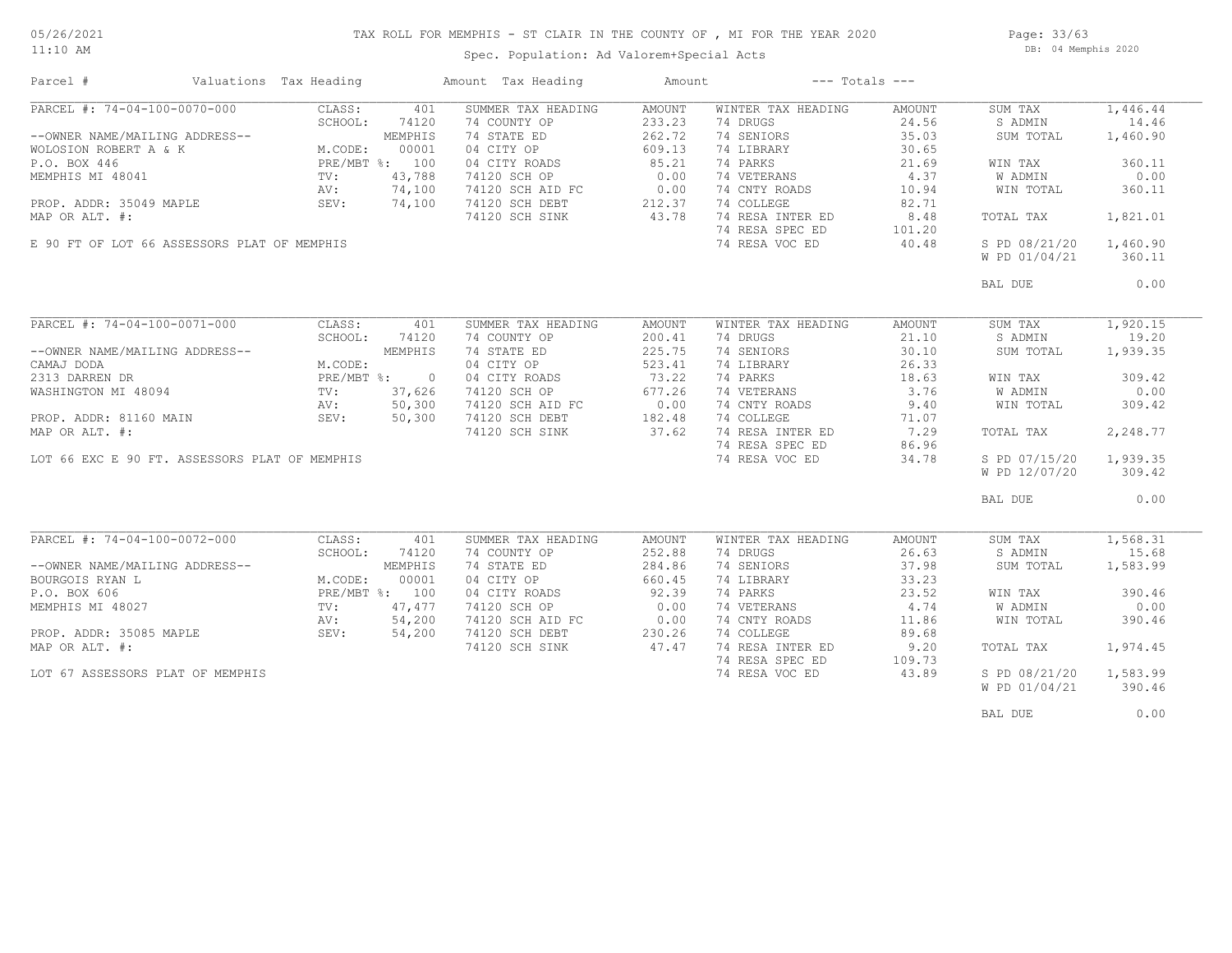## TAX ROLL FOR MEMPHIS - ST CLAIR IN THE COUNTY OF , MI FOR THE YEAR 2020

11:10 AM

### Spec. Population: Ad Valorem+Special Acts

Page: 34/63 DB: 04 Memphis 2020

| Parcel #                                                  | Valuations Tax Heading |                |                | Amount Tax Heading                   | Amount                                                           |                    | $---$ Totals $---$ |               |          |
|-----------------------------------------------------------|------------------------|----------------|----------------|--------------------------------------|------------------------------------------------------------------|--------------------|--------------------|---------------|----------|
| PARCEL #: 74-04-100-0073-000                              |                        | CLASS:         | 402            | SUMMER TAX HEADING                   | AMOUNT                                                           | WINTER TAX HEADING | AMOUNT             | SUM TAX       | 7.31     |
|                                                           |                        | SCHOOL:        | 74120          | 74 COUNTY OP                         | 1.18                                                             | 74 DRUGS           | 0.12               | S ADMIN       | 0.07     |
| --OWNER NAME/MAILING ADDRESS--                            |                        |                | MEMPHIS        | 74 STATE ED                          | 1.33                                                             | 74 SENIORS         | 0.17               | SUM TOTAL     | 7.38     |
| BRUSCA MARY I ET AL 222                                   |                        | M.CODE:        |                | 04 CITY OP                           | 3.08                                                             | 74 LIBRARY         | 0.15               |               |          |
| 5393 SADDLEBAG TRAIL ROAD                                 |                        | PRE/MBT %: 100 |                | 04 CITY ROADS                        | 0.43                                                             | 74 PARKS           | 0.10               | WIN TAX       | 1.77     |
| LAKE WALES FL 33898                                       |                        | $\text{TV}$ :  | 222            | 74120 SCH OP                         | 0.00                                                             | 74 VETERANS        | 0.02               | W ADMIN       | 0.00     |
|                                                           |                        |                | 2,600          |                                      | 0.00                                                             | 74 CNTY ROADS      | 0.05               | WIN TOTAL     | 1.77     |
|                                                           |                        | AV:            |                | 74120 SCH AID FC<br>74120 SCH AID FC |                                                                  |                    |                    |               |          |
| PROP. ADDR: 81180 DURFEE AL WATER WAY SEV:                |                        |                | 2,600          | 74120 SCH DEBT                       | 1.07                                                             | 74 COLLEGE         | 0.41               |               |          |
| MAP OR ALT. #:                                            |                        |                |                | 74120 SCH SINK                       | 0.22                                                             | 74 RESA INTER ED   | 0.04               | TOTAL TAX     | 9.15     |
|                                                           |                        |                |                |                                      |                                                                  | 74 RESA SPEC ED    | 0.51               |               |          |
| LOT 70 ASSESSORS PLAT OF MEMPHIS                          |                        |                |                |                                      |                                                                  | 74 RESA VOC ED     | 0.20               | S PD 08/14/20 | 7.38     |
|                                                           |                        |                |                |                                      |                                                                  |                    |                    | W PD 12/15/20 | 1.77     |
|                                                           |                        |                |                |                                      |                                                                  |                    |                    | BAL DUE       | 0.00     |
|                                                           |                        |                |                |                                      |                                                                  |                    |                    |               |          |
| PARCEL #: 74-04-100-0074-000                              |                        | CLASS:         | 401            | SUMMER TAX HEADING                   | AMOUNT                                                           | WINTER TAX HEADING | AMOUNT             | SUM TAX       | 1,108.43 |
|                                                           |                        | SCHOOL:        | 74120          | 74 COUNTY OP                         | 178.73                                                           | 74 DRUGS           | 18.82              | S ADMIN       | 11.08    |
| --OWNER NAME/MAILING ADDRESS--                            |                        |                | MEMPHIS        | 74 STATE ED                          | 201.33                                                           | 74 SENIORS         | 26.84              | SUM TOTAL     | 1,119.51 |
| BRUSCA MARY I                                             |                        | M.CODE:        |                | 04 CITY OP                           | 466.78                                                           | 74 LIBRARY         | 23.48              |               |          |
|                                                           |                        |                | PRE/MBT %: 100 | 04 CITY ROADS                        | 65.30                                                            | 74 PARKS           | 16.62              | WIN TAX       | 275.94   |
| -----<br>5393 SADDLEBAG TRAIL ROAD<br>LAKE WALES FL 33898 |                        | TV:            | 33,555         | 74120 SCH OP                         | 0.00                                                             | 74 VETERANS        | 3.35               | W ADMIN       | 0.00     |
|                                                           |                        | AV:            | 53,200         | 74120 SCH AID FC                     |                                                                  | 74 CNTY ROADS      | 8.38               | WIN TOTAL     | 275.94   |
| PROP. ADDR: 81180 DURFEE AV:<br>MAD ON NAT "              |                        |                | 53,200         | 74120 SCH DEBT                       | $\begin{array}{cc}\n 3 \text{ } & 0.00 \\  162.74\n \end{array}$ | 74 COLLEGE         | 63.38              |               |          |
|                                                           |                        |                |                |                                      |                                                                  |                    |                    |               |          |
| MAP OR ALT. #:                                            |                        |                |                | 74120 SCH SINK                       | 33.55                                                            | 74 RESA INTER ED   | 6.50               | TOTAL TAX     | 1,395.45 |
|                                                           |                        |                |                |                                      |                                                                  | 74 RESA SPEC ED    | 77.55              |               |          |
| LOT 71 ASSESSORS PLAT OF MEMPHIS                          |                        |                |                |                                      |                                                                  | 74 RESA VOC ED     | 31.02              | S PD 08/14/20 | 1,119.51 |
|                                                           |                        |                |                |                                      |                                                                  |                    |                    | W PD 12/15/20 | 275.94   |
|                                                           |                        |                |                |                                      |                                                                  |                    |                    | BAL DUE       | 0.00     |
|                                                           |                        |                |                |                                      |                                                                  |                    |                    |               |          |
| PARCEL #: 74-04-100-0075-000                              |                        | CLASS:         | 402            | SUMMER TAX HEADING                   | AMOUNT                                                           | WINTER TAX HEADING | AMOUNT             | SUM TAX       | 15.63    |
|                                                           |                        | SCHOOL:        | 74120          | 74 COUNTY OP                         | 2.52                                                             | 74 DRUGS           | 0.26               | S ADMIN       | 0.15     |
| --OWNER NAME/MAILING ADDRESS--                            |                        |                | MEMPHIS        | 74 STATE ED                          | 2.84                                                             | 74 SENIORS         | 0.37               | SUM TOTAL     | 15.78    |
| POWERS HOWARD & NINA                                      |                        | M.CODE:        |                | 04 CITY OP                           | 6.59                                                             | 74 LIBRARY         | 0.33               |               |          |
| P.O. BOX 102                                              |                        |                | PRE/MBT %: 100 | 04 CITY ROADS                        | 0.92                                                             | 74 PARKS           | 0.23               | WIN TAX       | 3.84     |
| MEMPHIS MI 48041                                          |                        | $\text{TV}$ :  | 474            | 74120 SCH OP                         | 0.00                                                             | 74 VETERANS        | 0.04               | W ADMIN       | 0.00     |
|                                                           |                        | AV:            | 10,800         | 74120 SCH AID FC<br>74120 SCH AID FC | 0.00                                                             | 74 CNTY ROADS      | 0.11               | WIN TOTAL     | 3.84     |
| PROP. ADDR: DURFEE VACANT                                 |                        | SEV:           | 10,800         | 74120 SCH DEBT                       | 2.29                                                             | 74 COLLEGE         | 0.89               |               |          |
|                                                           |                        |                |                |                                      |                                                                  | 74 RESA INTER ED   |                    |               |          |
| MAP OR ALT. #:                                            |                        |                |                | 74120 SCH SINK                       | 0.47                                                             |                    | 0.09               | TOTAL TAX     | 19.62    |
|                                                           |                        |                |                |                                      |                                                                  | 74 RESA SPEC ED    | 1.09               |               |          |
| LOT 72 EXC N 66 FT THEREOF. ASSESSORS PLAT OF MEMPHIS     |                        |                |                |                                      |                                                                  | 74 RESA VOC ED     | 0.43               | S PD 08/31/20 | 15.78    |
|                                                           |                        |                |                |                                      |                                                                  |                    |                    | W PD 01/05/21 | 3.84     |
|                                                           |                        |                |                |                                      |                                                                  |                    |                    | BAL DUE       | 0.00     |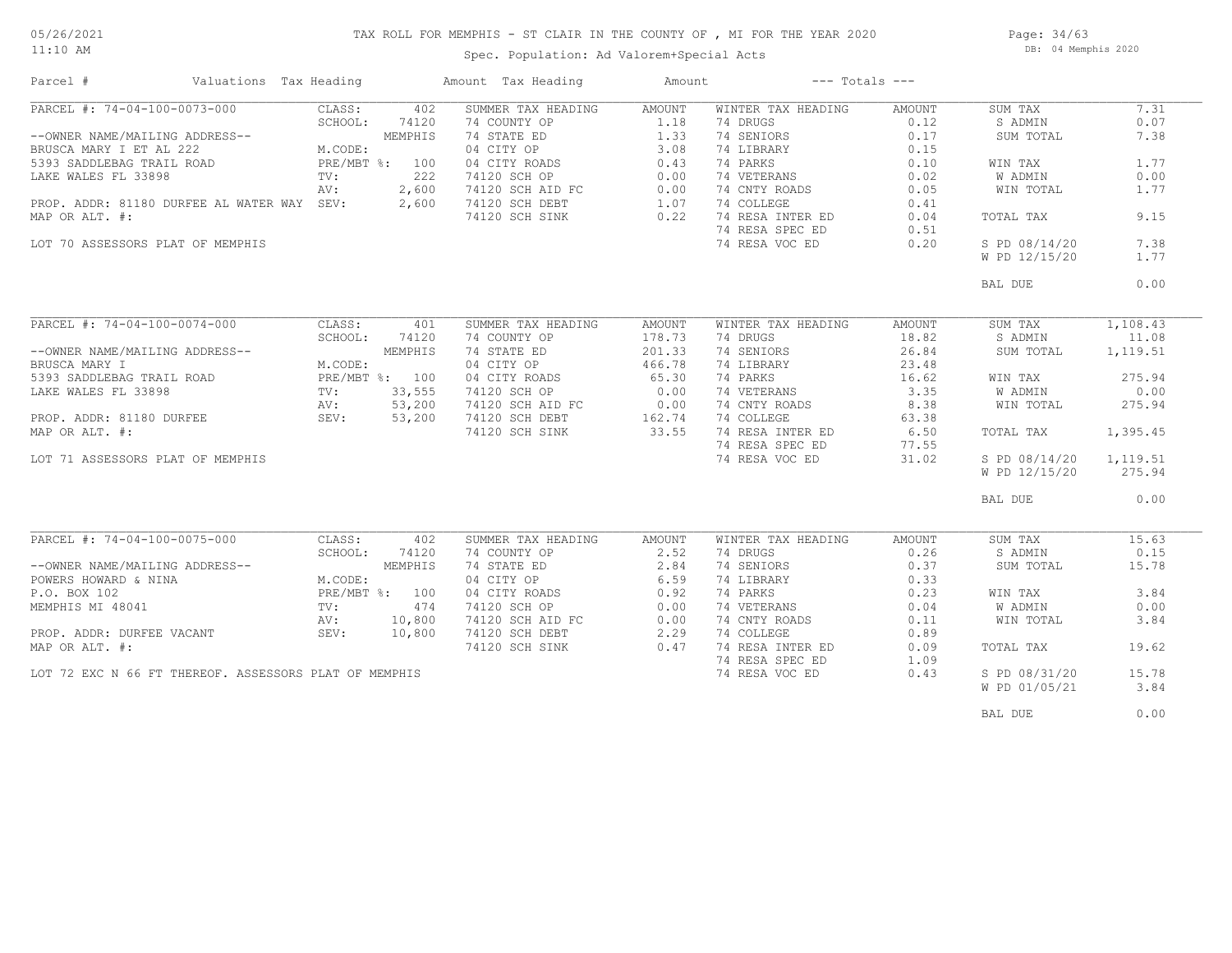#### TAX ROLL FOR MEMPHIS - ST CLAIR IN THE COUNTY OF , MI FOR THE YEAR 2020

11:10 AM

### Spec. Population: Ad Valorem+Special Acts

Page: 35/63 DB: 04 Memphis 2020

| Parcel #                                                      | Valuations Tax Heading |         | Amount Tax Heading                                                       | Amount |                    | $---$ Totals $---$ |               |          |
|---------------------------------------------------------------|------------------------|---------|--------------------------------------------------------------------------|--------|--------------------|--------------------|---------------|----------|
| PARCEL #: 74-04-100-0076-000                                  | CLASS:                 | 401     | SUMMER TAX HEADING                                                       | AMOUNT | WINTER TAX HEADING | AMOUNT             | SUM TAX       | 385.02   |
|                                                               | SCHOOL:                | 74120   | 74 COUNTY OP                                                             | 40.18  | 74 DRUGS           | 4.23               | S ADMIN       | 3.85     |
| --OWNER NAME/MAILING ADDRESS--                                |                        | MEMPHIS | 74 STATE ED                                                              | 45.27  | 74 SENIORS         | 6.03               | SUM TOTAL     | 388.87   |
| BAKER SAMUEL                                                  | M.CODE:                | 00001   | 04 CITY OP                                                               | 104.95 | 74 LIBRARY         | 5.28               |               |          |
| 81161 DURFEE                                                  | PRE/MBT %: 0           |         | 04 CITY ROADS                                                            | 14.68  | 74 PARKS           | 3.73               | WIN TAX       | 62.01    |
| 48041                                                         | TV:                    | 7,545   | 74120 SCH OP                                                             | 135.81 | 74 VETERANS        | 0.75               | W ADMIN       | 0.00     |
|                                                               |                        |         |                                                                          |        | 74 CNTY ROADS      | 1.88               |               | 62.01    |
|                                                               | AV:<br>SEV:            | 8,800   | 74120 SCH AID FC 0.00<br>74120 SCH DEBT 36.59                            |        |                    |                    | WIN TOTAL     |          |
| PROP. ADDR: 81161 DURFEE                                      |                        | 8,800   |                                                                          | 36.59  | 74 COLLEGE         | 14.25              |               |          |
| MAP OR ALT. #:                                                |                        |         | 74120 SCH SINK                                                           | 7.54   | 74 RESA INTER ED   | 1.46               | TOTAL TAX     | 450.88   |
|                                                               |                        |         |                                                                          |        | 74 RESA SPEC ED    | 17.43              |               |          |
| N 66 FT OF LOT 72 ASSESSORS PLAT OF MEMPHIS                   |                        |         |                                                                          |        | 74 RESA VOC ED     | 6.97               | S PD 09/28/20 | 388.87   |
|                                                               |                        |         |                                                                          |        |                    |                    | W PD 01/04/21 | 62.01    |
|                                                               |                        |         |                                                                          |        |                    |                    | BAL DUE       | 0.00     |
|                                                               |                        |         |                                                                          |        |                    |                    |               |          |
| PARCEL #: 74-04-100-0077-000                                  | CLASS:                 | 401     | SUMMER TAX HEADING                                                       | AMOUNT | WINTER TAX HEADING | AMOUNT             | SUM TAX       | 1,952.32 |
|                                                               | SCHOOL:                | 74120   | 74 COUNTY OP                                                             | 314.80 | 74 DRUGS           | 33.15              | S ADMIN       | 19.52    |
| --OWNER NAME/MAILING ADDRESS--<br>MILLER KARLY & ALEXANDER    |                        | MEMPHIS | 74 STATE ED                                                              | 354.61 | 74 SENIORS         | 47.28              | SUM TOTAL     | 1,971.84 |
|                                                               | M.CODE:                | 00001   | 04 CITY OP                                                               | 822.16 | 74 LIBRARY         | 41.37              |               |          |
| 35125 BORDMAN                                                 | PRE/MBT %: 100         |         | 04 CITY ROADS                                                            | 115.01 | 74 PARKS           | 29.27              | WIN TAX       | 486.07   |
|                                                               | $\texttt{TV}$ :        |         |                                                                          |        |                    |                    |               |          |
| MEMPHIS MI 48041                                              |                        | 59,102  | 74120 SCH OP                                                             | 0.00   | 74 VETERANS        | 5.91               | W ADMIN       | 0.00     |
| PROP. ADDR: 35125 BORDMAN AV: 59,200<br>MAP OR ALT. #: 59,200 |                        |         | 74120 SCH AID FC 0.00<br>74120 SCH DEBT 286.64                           |        | 74 CNTY ROADS      | 14.77              | WIN TOTAL     | 486.07   |
|                                                               |                        |         |                                                                          | 286.64 | 74 COLLEGE         | 111.64             |               |          |
|                                                               |                        |         | 74120 SCH SINK                                                           | 59.10  | 74 RESA INTER ED   | 11.45              | TOTAL TAX     | 2,457.91 |
|                                                               |                        |         |                                                                          |        | 74 RESA SPEC ED    | 136.60             |               |          |
|                                                               |                        |         | S 117' OF E 115' OF LOT 73 EXC W 15' OF S 110' ASSESSORS PLAT OF MEMPHIS |        | 74 RESA VOC ED     | 54.63              | S PD 08/21/20 | 1,971.84 |
|                                                               |                        |         |                                                                          |        |                    |                    | W PD 01/04/21 | 486.07   |
|                                                               |                        |         |                                                                          |        |                    |                    | BAL DUE       | 0.00     |
|                                                               |                        |         |                                                                          |        |                    |                    |               |          |
| PARCEL #: 74-04-100-0078-000                                  | CLASS:                 | 401     | SUMMER TAX HEADING                                                       | AMOUNT | WINTER TAX HEADING | AMOUNT             | SUM TAX       | 1,612.02 |
|                                                               | SCHOOL:                | 74120   | 74 COUNTY OP                                                             | 259.93 | 74 DRUGS           | 27.37              | S ADMIN       | 16.12    |
| --OWNER NAME/MAILING ADDRESS--                                |                        | MEMPHIS | 74 STATE ED                                                              | 292.80 | 74 SENIORS         | 39.04              | SUM TOTAL     | 1,628.14 |
| HITCH TOBIAS & HITCH NA                                       | M.CODE:                |         | 04 CITY OP                                                               | 678.85 | 74 LIBRARY         | 34.16              |               |          |
| 81061 DURFEE ST                                               | PRE/MBT %: 100         |         | 04 CITY ROADS                                                            | 94.96  | 74 PARKS           | 24.17              | WIN TAX       | 401.35   |
| MEMPHIS MI 48041                                              | $\text{TV}$ :          | 48,800  | 74120 SCH OP                                                             | 0.00   | 74 VETERANS        | 4.88               | W ADMIN       | 0.00     |
|                                                               | AV:                    | 48,800  | 74120 SCH AID FC                                                         | 0.00   | 74 CNTY ROADS      | 12.20              | WIN TOTAL     | 401.35   |
| PROP. ADDR: 81061 DURFEE                                      | SEV:                   | 48,800  | 74120 SCH DEBT                                                           | 236.68 | 74 COLLEGE         | 92.18              |               |          |
| MAP OR ALT. #:                                                |                        |         | 74120 SCH SINK                                                           | 48.80  | 74 RESA INTER ED   | 9.45               | TOTAL TAX     | 2,029.49 |
|                                                               |                        |         |                                                                          |        |                    |                    |               |          |
|                                                               |                        |         | S 100 FT OF N 141 FT OF E 85 FT OF LOT 73 ASSESSORS PLAT OF MEMPHIS      |        | 74 RESA SPEC ED    | 112.79             |               |          |
|                                                               |                        |         |                                                                          |        | 74 RESA VOC ED     | 45.11              | S PD 09/04/20 | 1,628.14 |
|                                                               |                        |         |                                                                          |        |                    |                    | W PD 12/29/20 | 401.35   |
|                                                               |                        |         |                                                                          |        |                    |                    | BAL DUE       | 0.00     |
|                                                               |                        |         |                                                                          |        |                    |                    |               |          |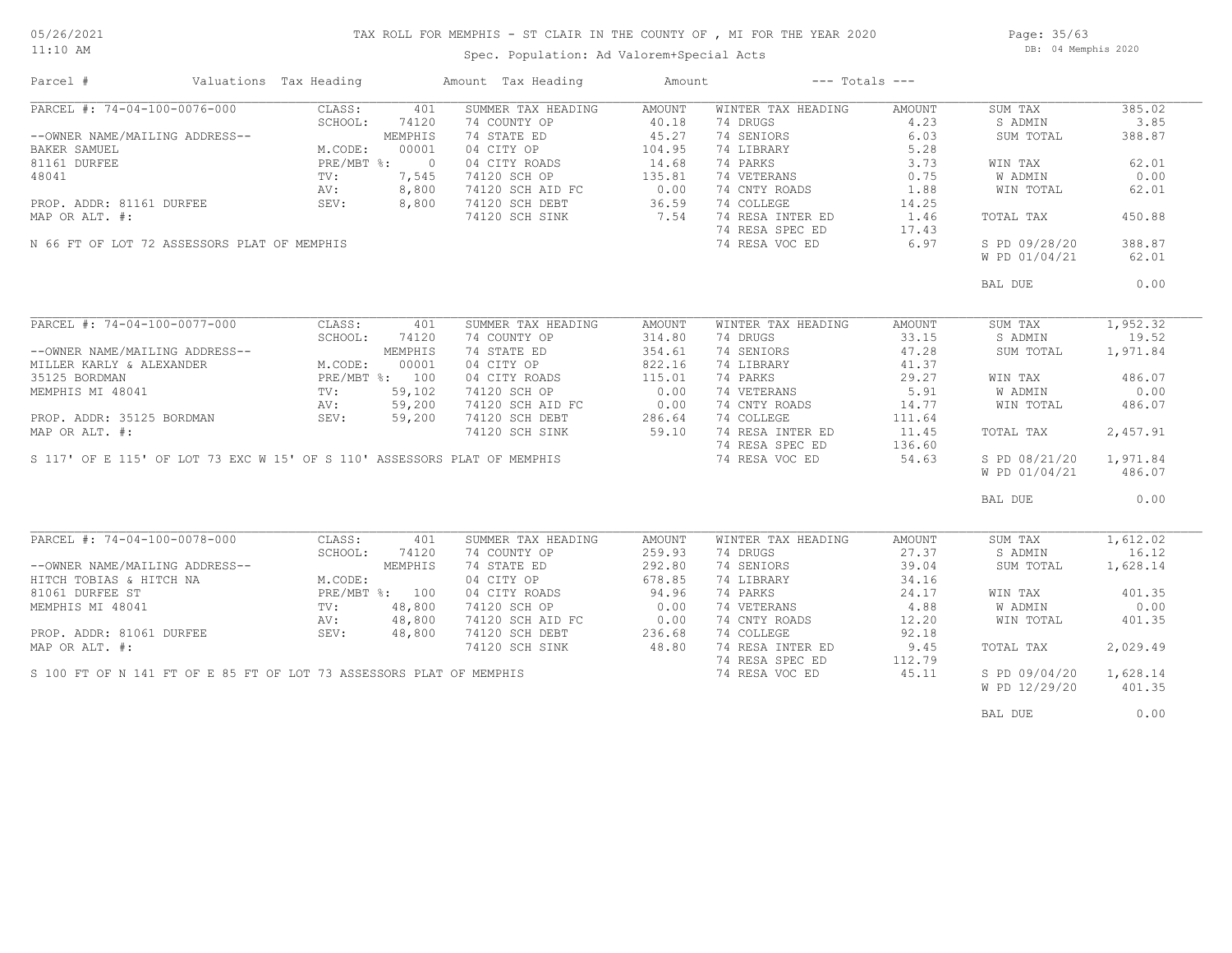Page: 36/63 DB: 04 Memphis 2020

Spec. Population: Ad Valorem+Special Acts

|                                                                                                                                                                                                                                                                                                                                                                 |                 |                | Amount Tax Heading                                                                  | Amount | $---$ Totals $---$ |        |                                |                    |
|-----------------------------------------------------------------------------------------------------------------------------------------------------------------------------------------------------------------------------------------------------------------------------------------------------------------------------------------------------------------|-----------------|----------------|-------------------------------------------------------------------------------------|--------|--------------------|--------|--------------------------------|--------------------|
| PARCEL #: 74-04-100-0078-100                                                                                                                                                                                                                                                                                                                                    | CLASS:          | 402            | SUMMER TAX HEADING                                                                  | AMOUNT | WINTER TAX HEADING | AMOUNT | SUM TAX                        | 16.32              |
|                                                                                                                                                                                                                                                                                                                                                                 | SCHOOL:         | 74120          | 74 COUNTY OP                                                                        | 1.70   | 74 DRUGS           | 0.17   | S ADMIN                        | 0.16               |
| --OWNER NAME/MAILING ADDRESS--                                                                                                                                                                                                                                                                                                                                  |                 | MEMPHIS        | 74 STATE ED                                                                         | 1.92   | 74 SENIORS         | 0.25   | SUM TOTAL                      | 16.48              |
| POWERS HOWARD/NINA                                                                                                                                                                                                                                                                                                                                              | M.CODE:         |                | 04 CITY OP                                                                          | 4.45   | 74 LIBRARY         | 0.22   |                                |                    |
|                                                                                                                                                                                                                                                                                                                                                                 |                 |                |                                                                                     |        |                    |        |                                |                    |
| 35080 MAPLE ROAD                                                                                                                                                                                                                                                                                                                                                | $PRE/MBT$ %:    | $\overline{0}$ | 04 CITY ROADS                                                                       | 0.62   | 74 PARKS           | 0.15   | WIN TAX                        | 2.58               |
| MEMPHIS MI 48041                                                                                                                                                                                                                                                                                                                                                | $\text{TV}$ :   | 320            | 74120 SCH OP                                                                        | 5.76   | 74 VETERANS        | 0.03   | W ADMIN                        | 0.00               |
|                                                                                                                                                                                                                                                                                                                                                                 | AV:             | 400            | $74120$ SCH AID FC                                                                  | 0.00   | 74 CNTY ROADS      | 0.08   | WIN TOTAL                      | 2.58               |
| PROP. ADDR: DURFEE ST VACANT                                                                                                                                                                                                                                                                                                                                    | SEV:            | 400            | 74120 SCH DEBT                                                                      | 1.55   | 74 COLLEGE         | 0.60   |                                |                    |
| MAP OR ALT. #:                                                                                                                                                                                                                                                                                                                                                  |                 |                | 74120 SCH SINK                                                                      | 0.32   | 74 RESA INTER ED   | 0.06   | TOTAL TAX                      | 19.06              |
|                                                                                                                                                                                                                                                                                                                                                                 |                 |                |                                                                                     |        | 74 RESA SPEC ED    | 0.73   |                                |                    |
|                                                                                                                                                                                                                                                                                                                                                                 |                 |                | N 141' OF LOT 73 EXC E 85' OF S 100' & EXC W 50' OF S 73' ASSESOR'S PLAT OF MEMPHIS |        | 74 RESA VOC ED     | 0.29   | S PD 08/31/20                  | 16.48              |
|                                                                                                                                                                                                                                                                                                                                                                 |                 |                |                                                                                     |        |                    |        | W PD 01/05/21                  | 2.58               |
|                                                                                                                                                                                                                                                                                                                                                                 |                 |                |                                                                                     |        |                    |        |                                |                    |
|                                                                                                                                                                                                                                                                                                                                                                 |                 |                |                                                                                     |        |                    |        | BAL DUE                        | 0.00               |
|                                                                                                                                                                                                                                                                                                                                                                 |                 |                |                                                                                     |        |                    |        |                                |                    |
| PARCEL #: 74-04-100-0079-000                                                                                                                                                                                                                                                                                                                                    | CLASS:          | 201            | SUMMER TAX HEADING                                                                  | AMOUNT | WINTER TAX HEADING | AMOUNT | SUM TAX                        | 1,268.87           |
|                                                                                                                                                                                                                                                                                                                                                                 | SCHOOL:         | 74120          | 74 COUNTY OP                                                                        | 132.43 | 74 DRUGS           | 13.94  | S ADMIN                        | 12.68              |
| --OWNER NAME/MAILING ADDRESS--                                                                                                                                                                                                                                                                                                                                  |                 | MEMPHIS        | 74 STATE ED                                                                         | 149.18 | 74 SENIORS         | 19.89  | SUM TOTAL                      | 1,281.55           |
| ARNOLD NICHOLAS AND MATTHEW                                                                                                                                                                                                                                                                                                                                     | M.CODE:         |                | 04 CITY OP                                                                          | 345.88 | 74 LIBRARY         | 17.40  |                                |                    |
| 81061 DURFEE                                                                                                                                                                                                                                                                                                                                                    | $PRE/MBT$ %:    | $\overline{0}$ | 04 CITY ROADS                                                                       | 48.38  | 74 PARKS           | 12.31  | WIN TAX                        | 204.45             |
| MEMPHIS MI 48041                                                                                                                                                                                                                                                                                                                                                | $\texttt{TV}$ : | 24,864         | 74120 SCH OP                                                                        | 447.55 | 74 VETERANS        | 2.48   | W ADMIN                        | 0.00               |
|                                                                                                                                                                                                                                                                                                                                                                 | AV:             | 42,200         | 74120 SCH AID FC                                                                    | 0.00   | 74 CNTY ROADS      | 6.21   | WIN TOTAL                      | 204.45             |
|                                                                                                                                                                                                                                                                                                                                                                 |                 |                |                                                                                     |        | 74 COLLEGE         |        |                                |                    |
| PROP. ADDR: 35093 BORDMAN                                                                                                                                                                                                                                                                                                                                       | SEV:            | 42,200         | 74120 SCH DEBT                                                                      | 120.59 |                    | 46.97  |                                |                    |
| MAP OR ALT. #:                                                                                                                                                                                                                                                                                                                                                  |                 |                | 74120 SCH SINK                                                                      | 24.86  | 74 RESA INTER ED   | 4.81   | TOTAL TAX                      | 1,486.00           |
|                                                                                                                                                                                                                                                                                                                                                                 |                 |                |                                                                                     |        | 74 RESA SPEC ED    | 57.46  |                                |                    |
| E 55 FT OF W 65 FT OF S 110 FT OF LOT 73 ASSESSORS PLAT OF MEMPHIS                                                                                                                                                                                                                                                                                              |                 |                |                                                                                     |        | 74 RESA VOC ED     | 22.98  | S PD 09/04/20                  | 1,281.55           |
|                                                                                                                                                                                                                                                                                                                                                                 |                 |                |                                                                                     |        |                    |        |                                |                    |
|                                                                                                                                                                                                                                                                                                                                                                 |                 |                |                                                                                     |        |                    |        | BAL DUE                        | 204.45             |
|                                                                                                                                                                                                                                                                                                                                                                 |                 |                |                                                                                     |        |                    |        |                                |                    |
|                                                                                                                                                                                                                                                                                                                                                                 | CLASS:          | 202            | SUMMER TAX HEADING                                                                  | AMOUNT | WINTER TAX HEADING | AMOUNT | SUM TAX                        | 405.84             |
|                                                                                                                                                                                                                                                                                                                                                                 |                 |                |                                                                                     |        |                    |        |                                |                    |
|                                                                                                                                                                                                                                                                                                                                                                 | SCHOOL:         | 74120          | 74 COUNTY OP                                                                        | 13.61  | 74 DRUGS           | 1.43   | S ADMIN                        | 4.05               |
|                                                                                                                                                                                                                                                                                                                                                                 |                 | MEMPHIS        | 74 STATE ED                                                                         | 15.33  | 74 SENIORS         | 2.04   | S INTRST                       | 24.35              |
|                                                                                                                                                                                                                                                                                                                                                                 | M.CODE:         |                | 04 CITY OP                                                                          | 35.55  | 74 LIBRARY         | 1.78   | SUM TOTAL                      | 434.24             |
|                                                                                                                                                                                                                                                                                                                                                                 |                 | PRE/MBT %: 0   | 04 CITY ROADS                                                                       | 4.97   | 74 PARKS           | 1.26   |                                |                    |
|                                                                                                                                                                                                                                                                                                                                                                 | $\texttt{TV}$ : | 2,556          |                                                                                     | 46.00  | 74 VETERANS        | 0.25   | WIN TAX                        | 20.96              |
|                                                                                                                                                                                                                                                                                                                                                                 | AV:             | 11,300         | 74120 SCH OP<br>74120 SCH AID FC                                                    | 0.00   | 74 CNTY ROADS      | 0.63   | W ADMIN                        | 0.00               |
|                                                                                                                                                                                                                                                                                                                                                                 | SEV: 11,300     |                | 74120 SCH DEBT                                                                      | 12.39  | 74 COLLEGE         | 4.82   | WIN TOTAL                      | 20.96              |
|                                                                                                                                                                                                                                                                                                                                                                 |                 |                | 74120 SCH SINK                                                                      | 2.55   | 74 RESA INTER ED   | 0.49   |                                |                    |
|                                                                                                                                                                                                                                                                                                                                                                 |                 |                | 6                                                                                   |        |                    | 5.90   | TOTAL TAX                      | 455.20             |
|                                                                                                                                                                                                                                                                                                                                                                 |                 |                |                                                                                     | 25.06  | 74 RESA SPEC ED    |        |                                |                    |
|                                                                                                                                                                                                                                                                                                                                                                 |                 |                |                                                                                     | 137.25 | 74 RESA VOC ED     | 2.36   |                                |                    |
|                                                                                                                                                                                                                                                                                                                                                                 |                 |                |                                                                                     | 113.13 |                    |        | BAL DUE                        | 455.20             |
| PARCEL #: 74-04-100-0080-000<br>--OWNER NAME/MAILING ADDRESS--<br>CHUCKS AUTO SURGEON, LLC<br>35065 BOARDMAN RD<br>MEMPHIS MI 48041<br>PROP. ADDR: 35065 BORDMAN<br>MAP OR ALT. #:<br>PART OF LOT 73 DESCRIBE AS: BEG AT SW COR OF LOT 73; TH N 4<br>190 FT TH E 50 FT; TH S 80 FT; TH W 40 FT; TH S 110 FT; 01<br>TH W 10 FT TO BEG. ASSESSORS PLAT OF MEMPHIS |                 |                |                                                                                     |        |                    |        |                                |                    |
|                                                                                                                                                                                                                                                                                                                                                                 | CLASS:          | 401            | SUMMER TAX HEADING                                                                  | AMOUNT | WINTER TAX HEADING | AMOUNT | SUM TAX                        | 1,367.81           |
|                                                                                                                                                                                                                                                                                                                                                                 | SCHOOL:         | 74120          | 74 COUNTY OP                                                                        | 220.55 | 74 DRUGS           | 23.22  | S ADMIN                        | 13.67              |
|                                                                                                                                                                                                                                                                                                                                                                 |                 | MEMPHIS        |                                                                                     |        | 74 SENIORS         |        |                                |                    |
|                                                                                                                                                                                                                                                                                                                                                                 |                 |                | 74 STATE ED                                                                         | 248.44 |                    | 33.12  | SUM TOTAL                      | 1,381.48           |
|                                                                                                                                                                                                                                                                                                                                                                 | M.CODE:         |                | 04 CITY OP                                                                          | 576.02 | 74 LIBRARY         | 28.98  |                                |                    |
|                                                                                                                                                                                                                                                                                                                                                                 |                 | PRE/MBT %: 100 | 04 CITY ROADS                                                                       | 80.58  | 74 PARKS           | 20.51  | WIN TAX                        | 340.54             |
|                                                                                                                                                                                                                                                                                                                                                                 | TV:             | 41,408         | 74120 SCH OP                                                                        | 0.00   | 74 VETERANS        | 4.14   | W ADMIN                        | 0.00               |
|                                                                                                                                                                                                                                                                                                                                                                 | AV:             | 61,400         | 74120 SCH AID FC                                                                    | 0.00   | 74 CNTY ROADS      | 10.35  | WIN TOTAL                      | 340.54             |
| PARCEL #: 74-04-100-0081-000<br>--OWNER NAME/MAILING ADDRESS--<br>CROSS JAMES<br>P.O. BOX 372<br>MEMPHIS MI 48041<br>PROP. ADDR: 81100 DURFEE                                                                                                                                                                                                                   | SEV:            | 61,400         | 74120 SCH DEBT                                                                      | 200.82 | 74 COLLEGE         | 78.22  |                                |                    |
|                                                                                                                                                                                                                                                                                                                                                                 |                 |                |                                                                                     |        |                    |        |                                |                    |
| MAP OR ALT. #:                                                                                                                                                                                                                                                                                                                                                  |                 |                | 74120 SCH SINK                                                                      | 41.40  | 74 RESA INTER ED   | 8.02   | TOTAL TAX                      | 1,722.02           |
|                                                                                                                                                                                                                                                                                                                                                                 |                 |                |                                                                                     |        | 74 RESA SPEC ED    | 95.70  |                                |                    |
| LOT 74 ASSESSORS PLAT OF MEMPHIS                                                                                                                                                                                                                                                                                                                                |                 |                |                                                                                     |        | 74 RESA VOC ED     | 38.28  | S PD 11/17/20<br>W PD 12/04/20 | 1,381.48<br>340.54 |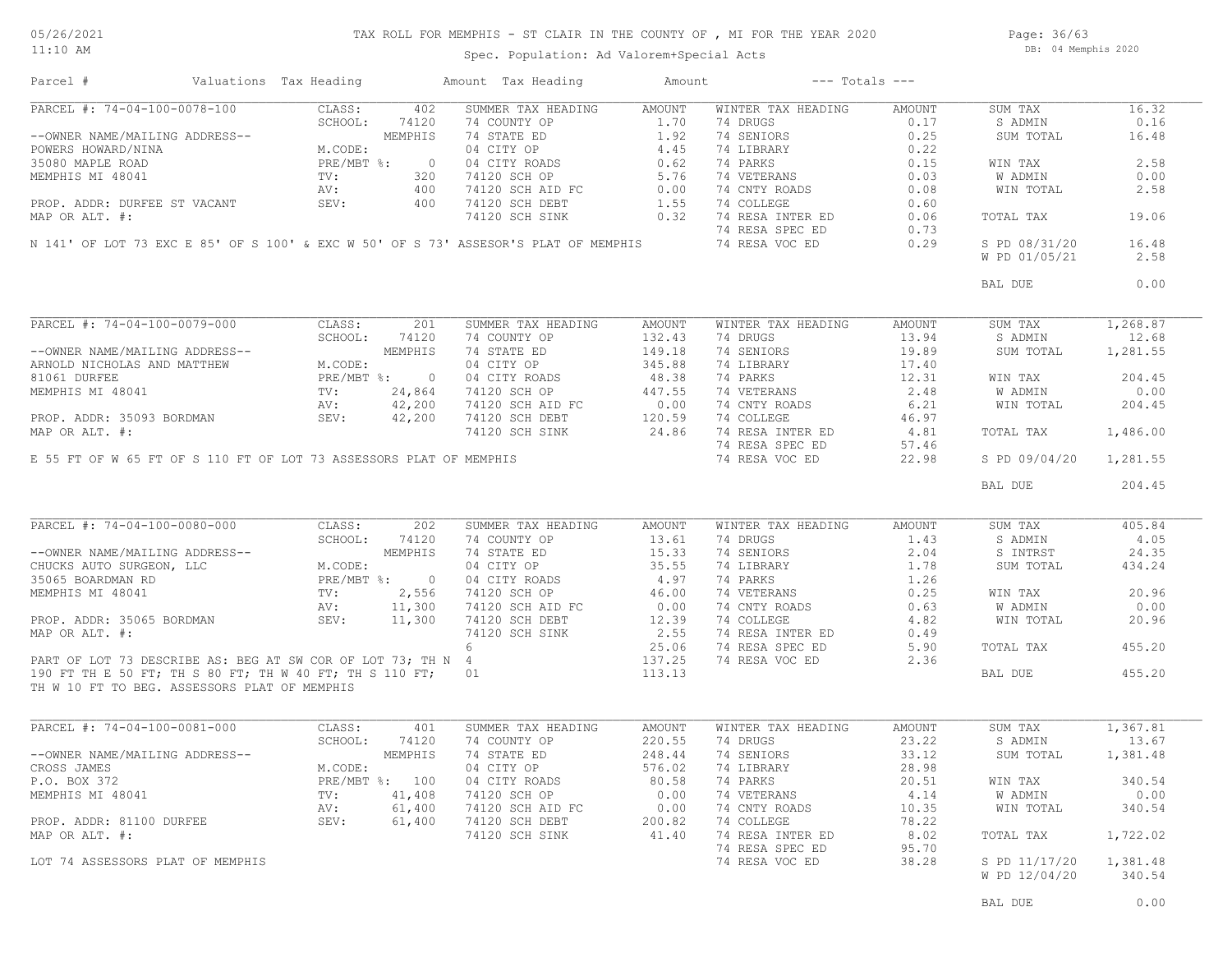#### 11:10 AM

#### TAX ROLL FOR MEMPHIS - ST CLAIR IN THE COUNTY OF , MI FOR THE YEAR 2020

Page: 37/63 DB: 04 Memphis 2020

Spec. Population: Ad Valorem+Special Acts

| PARCEL #: 74-04-100-0084-001<br>CLASS:<br>401<br>SUMMER TAX HEADING<br>AMOUNT<br>WINTER TAX HEADING<br>SUM TAX<br>AMOUNT<br>0.00<br>S ADMIN<br>0.00<br>SUM TOTAL<br>0.00<br>0.00<br>WIN TAX<br>74 VETERANS 0.00<br>74 CNTY ROADS 0.00<br>W ADMIN<br>WIN TOTAL<br>0.00<br>0.00<br>TOTAL TAX<br>0.00<br>LOT 76 EXE E 68' OF N 58', LOT 78 EXC E 68' AND ALL OF LOTS 75 & 77 ASSESSORS PLAT<br>0.00<br>74 RESA VOC ED<br>0.00<br>BAL DUE<br>PARCEL #: 74-04-100-0084-002<br>CLASS: 401<br>SUMMER TAX HEADING<br>AMOUNT<br>WINTER TAX HEADING<br>AMOUNT<br>SUM TAX<br>SCHOOL: 74120<br>271.91<br>74 DRUGS<br>28.63<br>74 COUNTY OP<br>S ADMIN<br>--OWNER NAME/MAILING ADDRESS--<br>BOMMARITO RONALD & REBECCA<br>35181 BORDMAN<br>MEMPHIS M 48041<br>MEMPHIS M 48041<br>MEMPHIS M 48041<br>MEMPHIS M 48041<br>MEMPHIS M 48041<br>MORE S2,400<br>MUSIC RV:<br>22,400<br>MUSIC RV:<br>22,400<br>40.84<br>74 STATE ED<br>74 STATE ED<br>806.30<br>04 CITY OP<br>710.15<br>04 CITY ROADS<br>74120 SCH OP<br>74120 SCH AID FC<br>74120 SCH DEBT<br>74120 SCH DEBT<br>74120 SCH DEBT<br>74120 SCH SINK<br>51.05<br>74 SENIORS<br>SUM TOTAL<br>74 LIBRARY<br>35.73<br>25.29<br>WIN TAX<br>419.85<br>$\begin{tabular}{llllll} 74 \hbox{ PARKS} & 25.29 \\ 74 \hbox{ VETERANS} & 5.10 \\ 74 \hbox{ CNTY ROADS} & 12.76 \\ 74 \hbox{ COLLEGE} & 96.43 \\ 74 \hbox{ RESA INTER ED} & 9.89 \\ \end{tabular}$<br>0.00<br>W ADMIN<br>WIN TOTAL<br>419.85<br>PROP. ADDR: 35181 BORDMAN SEV: 82,400<br>TOTAL TAX 2,123.05<br>MAP OR ALT. #:<br>74 RESA SPEC ED 117.99 74 RESA VOC ED 147.19<br>8/26/2020 COURTESY SPLIT FRO 74-04-100-0084-001 LOT 76 EXE E 68' OF N 58', LOT 78<br>S PD 08/28/20 1,703.20<br>EXC E 68' AND ALL OF LOT 77 ASSESSORS PLAT OF MEMPHIS ACCORDING TO THE PLAT<br>W PD 02/12/21 419.85<br>RECORDED IN LIBER 51 OF PLATS PG 11 ST CLAIR COUNTY REGISTER OF DEEDS<br>$\sim$ 0.00<br>BAL DUE<br>PARCEL #: 74-04-100-0084-010 CLASS: 401<br>SUMMER TAX HEADING<br>WINTER TAX HEADING AMOUNT<br>SUM TAX<br>335.60<br>AMOUNT<br>74 COUNTY OP 54.11<br>74 DRUGS<br>5.69<br>3.35<br>SCHOOL: 74120<br>S ADMIN<br>LING ADDRESS--<br>M.CODE:<br>M.CODE:<br>PRE/MBT %: 100<br>TV: 10,160<br>74 STATE ED<br>74 STATE ED<br>8.12<br>94 CITY OP<br>96.96 74 SENIORS<br>96.96 74 SENIORS<br>74 LIBRARY<br>74 LIBRARY<br>74 LIBRARY<br>74 LIBRARY<br>74 LIBRARY<br>74 LIBRARY<br>74 RARKS<br>5.03<br>74 NETERANS<br>1.01<br>74 RESA INTER SOLUTION 1.96<br>2.54<br><br>338.95<br>--OWNER NAME/MAILING ADDRESS--<br>SUM TOTAL<br>ARNOLD NICHOLAS<br>81061 DURFEE<br>83.52<br>WIN TAX<br>MEMPHIS M 48041<br>0.00<br>W ADMIN<br>16,400<br>AV:<br>WIN TOTAL<br>PROP. ADDR: 81070 DURFEE<br>SEV: 16,400<br>MAP OR ALT. #:<br>TOTAL TAX<br>74 RESA SPEC ED 23.48<br>74 RESA VOC ED 9.39<br>8/26/2020 COURTESY SPLIT FRO 74-04-100-0084-001 LOT 75 ASSESSORS PLAT OF MEMPHIS<br>S PD 09/04/20<br>W PD 01/11/21<br>ACCORDING TO THE PLAT RECORDED IN LIBER 51 OF PLATS PG 11 ST CLAIR COUNTY REGISTER<br>OF DEEDS<br>BAL DUE<br>PARCEL #: 74-04-100-0085-000<br>AMOUNT<br>CLASS:<br>401<br>SUMMER TAX HEADING<br>WINTER TAX HEADING<br>AMOUNT<br>SUM TAX<br>2,418.20<br>SCHOOL: 74120<br>74 COUNTY OP<br>389.92<br>74 DRUGS 41.06<br>S ADMIN<br>24.18<br>MEMPHIS<br>74 STATE ED<br>439.23<br>74 SENIORS<br>58.56<br>SUM TOTAL<br>2,442.38<br>--OWNER NAME/MAILING ADDRESS--<br>M.CODE:<br>04 CITY OP 1,018.35<br>74 LIBRARY<br>LAVERY JOSEPH P & LINDA R<br>51.24<br>35221 BORDMAN<br>PRE/MBT %: 100<br>04 CITY ROADS<br>142.46<br>36.26<br>602.07<br>74 PARKS<br>WIN TAX<br>MEMPHIS MI 48041<br>73,205<br>74120 SCH OP<br>0.00<br>74 VETERANS<br>7.32<br>W ADMIN<br>0.00<br>$\text{TV}$ :<br>106,300<br>18.30<br>74120 SCH AID FC<br>0.00<br>74 CNTY ROADS<br>WIN TOTAL<br>602.07<br>AV:<br>106,300<br>138.29<br>PROP. ADDR: 35221 BORDMAN<br>SEV:<br>74120 SCH DEBT<br>355.04<br>74 COLLEGE<br>74 RESA INTER ED<br>74120 SCH SINK<br>73.20<br>14.18<br>TOTAL TAX<br>74 RESA SPEC ED<br>169.19<br>74 RESA VOC ED<br>67.67<br>S PD 08/31/20<br>2,442.38<br>E 68 FT OF LOTS 76 & 78 ASSESSORS PLAT OF MEMPHIS<br>W PD 02/09/21<br>602.07 | Parcel #       |  | Valuations Tax Heading Mamount Tax Heading | Amount<br>$---$ Totals $---$ |  |          |
|-----------------------------------------------------------------------------------------------------------------------------------------------------------------------------------------------------------------------------------------------------------------------------------------------------------------------------------------------------------------------------------------------------------------------------------------------------------------------------------------------------------------------------------------------------------------------------------------------------------------------------------------------------------------------------------------------------------------------------------------------------------------------------------------------------------------------------------------------------------------------------------------------------------------------------------------------------------------------------------------------------------------------------------------------------------------------------------------------------------------------------------------------------------------------------------------------------------------------------------------------------------------------------------------------------------------------------------------------------------------------------------------------------------------------------------------------------------------------------------------------------------------------------------------------------------------------------------------------------------------------------------------------------------------------------------------------------------------------------------------------------------------------------------------------------------------------------------------------------------------------------------------------------------------------------------------------------------------------------------------------------------------------------------------------------------------------------------------------------------------------------------------------------------------------------------------------------------------------------------------------------------------------------------------------------------------------------------------------------------------------------------------------------------------------------------------------------------------------------------------------------------------------------------------------------------------------------------------------------------------------------------------------------------------------------------------------------------------------------------------------------------------------------------------------------------------------------------------------------------------------------------------------------------------------------------------------------------------------------------------------------------------------------------------------------------------------------------------------------------------------------------------------------------------------------------------------------------------------------------------------------------------------------------------------------------------------------------------------------------------------------------------------------------------------------------------------------------------------------------------------------------------------------------------------------------------------------------------------------------------------------------------------------------------------------------------------------------------------------------------------------------------------------------------------------------------------------------------------------------------------------------------------------------------------------------------------------------------------------------------------------------------------------------------------------------------------------------------------------------------------|----------------|--|--------------------------------------------|------------------------------|--|----------|
|                                                                                                                                                                                                                                                                                                                                                                                                                                                                                                                                                                                                                                                                                                                                                                                                                                                                                                                                                                                                                                                                                                                                                                                                                                                                                                                                                                                                                                                                                                                                                                                                                                                                                                                                                                                                                                                                                                                                                                                                                                                                                                                                                                                                                                                                                                                                                                                                                                                                                                                                                                                                                                                                                                                                                                                                                                                                                                                                                                                                                                                                                                                                                                                                                                                                                                                                                                                                                                                                                                                                                                                                                                                                                                                                                                                                                                                                                                                                                                                                                                                                                                                       |                |  |                                            |                              |  | 0.00     |
|                                                                                                                                                                                                                                                                                                                                                                                                                                                                                                                                                                                                                                                                                                                                                                                                                                                                                                                                                                                                                                                                                                                                                                                                                                                                                                                                                                                                                                                                                                                                                                                                                                                                                                                                                                                                                                                                                                                                                                                                                                                                                                                                                                                                                                                                                                                                                                                                                                                                                                                                                                                                                                                                                                                                                                                                                                                                                                                                                                                                                                                                                                                                                                                                                                                                                                                                                                                                                                                                                                                                                                                                                                                                                                                                                                                                                                                                                                                                                                                                                                                                                                                       |                |  |                                            |                              |  | 0.00     |
|                                                                                                                                                                                                                                                                                                                                                                                                                                                                                                                                                                                                                                                                                                                                                                                                                                                                                                                                                                                                                                                                                                                                                                                                                                                                                                                                                                                                                                                                                                                                                                                                                                                                                                                                                                                                                                                                                                                                                                                                                                                                                                                                                                                                                                                                                                                                                                                                                                                                                                                                                                                                                                                                                                                                                                                                                                                                                                                                                                                                                                                                                                                                                                                                                                                                                                                                                                                                                                                                                                                                                                                                                                                                                                                                                                                                                                                                                                                                                                                                                                                                                                                       |                |  |                                            |                              |  | 0.00     |
|                                                                                                                                                                                                                                                                                                                                                                                                                                                                                                                                                                                                                                                                                                                                                                                                                                                                                                                                                                                                                                                                                                                                                                                                                                                                                                                                                                                                                                                                                                                                                                                                                                                                                                                                                                                                                                                                                                                                                                                                                                                                                                                                                                                                                                                                                                                                                                                                                                                                                                                                                                                                                                                                                                                                                                                                                                                                                                                                                                                                                                                                                                                                                                                                                                                                                                                                                                                                                                                                                                                                                                                                                                                                                                                                                                                                                                                                                                                                                                                                                                                                                                                       |                |  |                                            |                              |  |          |
|                                                                                                                                                                                                                                                                                                                                                                                                                                                                                                                                                                                                                                                                                                                                                                                                                                                                                                                                                                                                                                                                                                                                                                                                                                                                                                                                                                                                                                                                                                                                                                                                                                                                                                                                                                                                                                                                                                                                                                                                                                                                                                                                                                                                                                                                                                                                                                                                                                                                                                                                                                                                                                                                                                                                                                                                                                                                                                                                                                                                                                                                                                                                                                                                                                                                                                                                                                                                                                                                                                                                                                                                                                                                                                                                                                                                                                                                                                                                                                                                                                                                                                                       |                |  |                                            |                              |  | 0.00     |
|                                                                                                                                                                                                                                                                                                                                                                                                                                                                                                                                                                                                                                                                                                                                                                                                                                                                                                                                                                                                                                                                                                                                                                                                                                                                                                                                                                                                                                                                                                                                                                                                                                                                                                                                                                                                                                                                                                                                                                                                                                                                                                                                                                                                                                                                                                                                                                                                                                                                                                                                                                                                                                                                                                                                                                                                                                                                                                                                                                                                                                                                                                                                                                                                                                                                                                                                                                                                                                                                                                                                                                                                                                                                                                                                                                                                                                                                                                                                                                                                                                                                                                                       |                |  |                                            |                              |  | 0.00     |
|                                                                                                                                                                                                                                                                                                                                                                                                                                                                                                                                                                                                                                                                                                                                                                                                                                                                                                                                                                                                                                                                                                                                                                                                                                                                                                                                                                                                                                                                                                                                                                                                                                                                                                                                                                                                                                                                                                                                                                                                                                                                                                                                                                                                                                                                                                                                                                                                                                                                                                                                                                                                                                                                                                                                                                                                                                                                                                                                                                                                                                                                                                                                                                                                                                                                                                                                                                                                                                                                                                                                                                                                                                                                                                                                                                                                                                                                                                                                                                                                                                                                                                                       |                |  |                                            |                              |  | 0.00     |
|                                                                                                                                                                                                                                                                                                                                                                                                                                                                                                                                                                                                                                                                                                                                                                                                                                                                                                                                                                                                                                                                                                                                                                                                                                                                                                                                                                                                                                                                                                                                                                                                                                                                                                                                                                                                                                                                                                                                                                                                                                                                                                                                                                                                                                                                                                                                                                                                                                                                                                                                                                                                                                                                                                                                                                                                                                                                                                                                                                                                                                                                                                                                                                                                                                                                                                                                                                                                                                                                                                                                                                                                                                                                                                                                                                                                                                                                                                                                                                                                                                                                                                                       |                |  |                                            |                              |  |          |
|                                                                                                                                                                                                                                                                                                                                                                                                                                                                                                                                                                                                                                                                                                                                                                                                                                                                                                                                                                                                                                                                                                                                                                                                                                                                                                                                                                                                                                                                                                                                                                                                                                                                                                                                                                                                                                                                                                                                                                                                                                                                                                                                                                                                                                                                                                                                                                                                                                                                                                                                                                                                                                                                                                                                                                                                                                                                                                                                                                                                                                                                                                                                                                                                                                                                                                                                                                                                                                                                                                                                                                                                                                                                                                                                                                                                                                                                                                                                                                                                                                                                                                                       |                |  |                                            |                              |  | 0.00     |
|                                                                                                                                                                                                                                                                                                                                                                                                                                                                                                                                                                                                                                                                                                                                                                                                                                                                                                                                                                                                                                                                                                                                                                                                                                                                                                                                                                                                                                                                                                                                                                                                                                                                                                                                                                                                                                                                                                                                                                                                                                                                                                                                                                                                                                                                                                                                                                                                                                                                                                                                                                                                                                                                                                                                                                                                                                                                                                                                                                                                                                                                                                                                                                                                                                                                                                                                                                                                                                                                                                                                                                                                                                                                                                                                                                                                                                                                                                                                                                                                                                                                                                                       |                |  |                                            |                              |  |          |
|                                                                                                                                                                                                                                                                                                                                                                                                                                                                                                                                                                                                                                                                                                                                                                                                                                                                                                                                                                                                                                                                                                                                                                                                                                                                                                                                                                                                                                                                                                                                                                                                                                                                                                                                                                                                                                                                                                                                                                                                                                                                                                                                                                                                                                                                                                                                                                                                                                                                                                                                                                                                                                                                                                                                                                                                                                                                                                                                                                                                                                                                                                                                                                                                                                                                                                                                                                                                                                                                                                                                                                                                                                                                                                                                                                                                                                                                                                                                                                                                                                                                                                                       |                |  |                                            |                              |  |          |
|                                                                                                                                                                                                                                                                                                                                                                                                                                                                                                                                                                                                                                                                                                                                                                                                                                                                                                                                                                                                                                                                                                                                                                                                                                                                                                                                                                                                                                                                                                                                                                                                                                                                                                                                                                                                                                                                                                                                                                                                                                                                                                                                                                                                                                                                                                                                                                                                                                                                                                                                                                                                                                                                                                                                                                                                                                                                                                                                                                                                                                                                                                                                                                                                                                                                                                                                                                                                                                                                                                                                                                                                                                                                                                                                                                                                                                                                                                                                                                                                                                                                                                                       | OF MEMPHIS     |  |                                            |                              |  |          |
|                                                                                                                                                                                                                                                                                                                                                                                                                                                                                                                                                                                                                                                                                                                                                                                                                                                                                                                                                                                                                                                                                                                                                                                                                                                                                                                                                                                                                                                                                                                                                                                                                                                                                                                                                                                                                                                                                                                                                                                                                                                                                                                                                                                                                                                                                                                                                                                                                                                                                                                                                                                                                                                                                                                                                                                                                                                                                                                                                                                                                                                                                                                                                                                                                                                                                                                                                                                                                                                                                                                                                                                                                                                                                                                                                                                                                                                                                                                                                                                                                                                                                                                       |                |  |                                            |                              |  | 1,686.34 |
|                                                                                                                                                                                                                                                                                                                                                                                                                                                                                                                                                                                                                                                                                                                                                                                                                                                                                                                                                                                                                                                                                                                                                                                                                                                                                                                                                                                                                                                                                                                                                                                                                                                                                                                                                                                                                                                                                                                                                                                                                                                                                                                                                                                                                                                                                                                                                                                                                                                                                                                                                                                                                                                                                                                                                                                                                                                                                                                                                                                                                                                                                                                                                                                                                                                                                                                                                                                                                                                                                                                                                                                                                                                                                                                                                                                                                                                                                                                                                                                                                                                                                                                       |                |  |                                            |                              |  | 16.86    |
|                                                                                                                                                                                                                                                                                                                                                                                                                                                                                                                                                                                                                                                                                                                                                                                                                                                                                                                                                                                                                                                                                                                                                                                                                                                                                                                                                                                                                                                                                                                                                                                                                                                                                                                                                                                                                                                                                                                                                                                                                                                                                                                                                                                                                                                                                                                                                                                                                                                                                                                                                                                                                                                                                                                                                                                                                                                                                                                                                                                                                                                                                                                                                                                                                                                                                                                                                                                                                                                                                                                                                                                                                                                                                                                                                                                                                                                                                                                                                                                                                                                                                                                       |                |  |                                            |                              |  | 1,703.20 |
|                                                                                                                                                                                                                                                                                                                                                                                                                                                                                                                                                                                                                                                                                                                                                                                                                                                                                                                                                                                                                                                                                                                                                                                                                                                                                                                                                                                                                                                                                                                                                                                                                                                                                                                                                                                                                                                                                                                                                                                                                                                                                                                                                                                                                                                                                                                                                                                                                                                                                                                                                                                                                                                                                                                                                                                                                                                                                                                                                                                                                                                                                                                                                                                                                                                                                                                                                                                                                                                                                                                                                                                                                                                                                                                                                                                                                                                                                                                                                                                                                                                                                                                       |                |  |                                            |                              |  |          |
|                                                                                                                                                                                                                                                                                                                                                                                                                                                                                                                                                                                                                                                                                                                                                                                                                                                                                                                                                                                                                                                                                                                                                                                                                                                                                                                                                                                                                                                                                                                                                                                                                                                                                                                                                                                                                                                                                                                                                                                                                                                                                                                                                                                                                                                                                                                                                                                                                                                                                                                                                                                                                                                                                                                                                                                                                                                                                                                                                                                                                                                                                                                                                                                                                                                                                                                                                                                                                                                                                                                                                                                                                                                                                                                                                                                                                                                                                                                                                                                                                                                                                                                       |                |  |                                            |                              |  |          |
|                                                                                                                                                                                                                                                                                                                                                                                                                                                                                                                                                                                                                                                                                                                                                                                                                                                                                                                                                                                                                                                                                                                                                                                                                                                                                                                                                                                                                                                                                                                                                                                                                                                                                                                                                                                                                                                                                                                                                                                                                                                                                                                                                                                                                                                                                                                                                                                                                                                                                                                                                                                                                                                                                                                                                                                                                                                                                                                                                                                                                                                                                                                                                                                                                                                                                                                                                                                                                                                                                                                                                                                                                                                                                                                                                                                                                                                                                                                                                                                                                                                                                                                       |                |  |                                            |                              |  |          |
|                                                                                                                                                                                                                                                                                                                                                                                                                                                                                                                                                                                                                                                                                                                                                                                                                                                                                                                                                                                                                                                                                                                                                                                                                                                                                                                                                                                                                                                                                                                                                                                                                                                                                                                                                                                                                                                                                                                                                                                                                                                                                                                                                                                                                                                                                                                                                                                                                                                                                                                                                                                                                                                                                                                                                                                                                                                                                                                                                                                                                                                                                                                                                                                                                                                                                                                                                                                                                                                                                                                                                                                                                                                                                                                                                                                                                                                                                                                                                                                                                                                                                                                       |                |  |                                            |                              |  |          |
|                                                                                                                                                                                                                                                                                                                                                                                                                                                                                                                                                                                                                                                                                                                                                                                                                                                                                                                                                                                                                                                                                                                                                                                                                                                                                                                                                                                                                                                                                                                                                                                                                                                                                                                                                                                                                                                                                                                                                                                                                                                                                                                                                                                                                                                                                                                                                                                                                                                                                                                                                                                                                                                                                                                                                                                                                                                                                                                                                                                                                                                                                                                                                                                                                                                                                                                                                                                                                                                                                                                                                                                                                                                                                                                                                                                                                                                                                                                                                                                                                                                                                                                       |                |  |                                            |                              |  |          |
|                                                                                                                                                                                                                                                                                                                                                                                                                                                                                                                                                                                                                                                                                                                                                                                                                                                                                                                                                                                                                                                                                                                                                                                                                                                                                                                                                                                                                                                                                                                                                                                                                                                                                                                                                                                                                                                                                                                                                                                                                                                                                                                                                                                                                                                                                                                                                                                                                                                                                                                                                                                                                                                                                                                                                                                                                                                                                                                                                                                                                                                                                                                                                                                                                                                                                                                                                                                                                                                                                                                                                                                                                                                                                                                                                                                                                                                                                                                                                                                                                                                                                                                       |                |  |                                            |                              |  |          |
|                                                                                                                                                                                                                                                                                                                                                                                                                                                                                                                                                                                                                                                                                                                                                                                                                                                                                                                                                                                                                                                                                                                                                                                                                                                                                                                                                                                                                                                                                                                                                                                                                                                                                                                                                                                                                                                                                                                                                                                                                                                                                                                                                                                                                                                                                                                                                                                                                                                                                                                                                                                                                                                                                                                                                                                                                                                                                                                                                                                                                                                                                                                                                                                                                                                                                                                                                                                                                                                                                                                                                                                                                                                                                                                                                                                                                                                                                                                                                                                                                                                                                                                       |                |  |                                            |                              |  |          |
|                                                                                                                                                                                                                                                                                                                                                                                                                                                                                                                                                                                                                                                                                                                                                                                                                                                                                                                                                                                                                                                                                                                                                                                                                                                                                                                                                                                                                                                                                                                                                                                                                                                                                                                                                                                                                                                                                                                                                                                                                                                                                                                                                                                                                                                                                                                                                                                                                                                                                                                                                                                                                                                                                                                                                                                                                                                                                                                                                                                                                                                                                                                                                                                                                                                                                                                                                                                                                                                                                                                                                                                                                                                                                                                                                                                                                                                                                                                                                                                                                                                                                                                       |                |  |                                            |                              |  |          |
|                                                                                                                                                                                                                                                                                                                                                                                                                                                                                                                                                                                                                                                                                                                                                                                                                                                                                                                                                                                                                                                                                                                                                                                                                                                                                                                                                                                                                                                                                                                                                                                                                                                                                                                                                                                                                                                                                                                                                                                                                                                                                                                                                                                                                                                                                                                                                                                                                                                                                                                                                                                                                                                                                                                                                                                                                                                                                                                                                                                                                                                                                                                                                                                                                                                                                                                                                                                                                                                                                                                                                                                                                                                                                                                                                                                                                                                                                                                                                                                                                                                                                                                       |                |  |                                            |                              |  |          |
|                                                                                                                                                                                                                                                                                                                                                                                                                                                                                                                                                                                                                                                                                                                                                                                                                                                                                                                                                                                                                                                                                                                                                                                                                                                                                                                                                                                                                                                                                                                                                                                                                                                                                                                                                                                                                                                                                                                                                                                                                                                                                                                                                                                                                                                                                                                                                                                                                                                                                                                                                                                                                                                                                                                                                                                                                                                                                                                                                                                                                                                                                                                                                                                                                                                                                                                                                                                                                                                                                                                                                                                                                                                                                                                                                                                                                                                                                                                                                                                                                                                                                                                       |                |  |                                            |                              |  |          |
|                                                                                                                                                                                                                                                                                                                                                                                                                                                                                                                                                                                                                                                                                                                                                                                                                                                                                                                                                                                                                                                                                                                                                                                                                                                                                                                                                                                                                                                                                                                                                                                                                                                                                                                                                                                                                                                                                                                                                                                                                                                                                                                                                                                                                                                                                                                                                                                                                                                                                                                                                                                                                                                                                                                                                                                                                                                                                                                                                                                                                                                                                                                                                                                                                                                                                                                                                                                                                                                                                                                                                                                                                                                                                                                                                                                                                                                                                                                                                                                                                                                                                                                       |                |  |                                            |                              |  |          |
|                                                                                                                                                                                                                                                                                                                                                                                                                                                                                                                                                                                                                                                                                                                                                                                                                                                                                                                                                                                                                                                                                                                                                                                                                                                                                                                                                                                                                                                                                                                                                                                                                                                                                                                                                                                                                                                                                                                                                                                                                                                                                                                                                                                                                                                                                                                                                                                                                                                                                                                                                                                                                                                                                                                                                                                                                                                                                                                                                                                                                                                                                                                                                                                                                                                                                                                                                                                                                                                                                                                                                                                                                                                                                                                                                                                                                                                                                                                                                                                                                                                                                                                       |                |  |                                            |                              |  |          |
|                                                                                                                                                                                                                                                                                                                                                                                                                                                                                                                                                                                                                                                                                                                                                                                                                                                                                                                                                                                                                                                                                                                                                                                                                                                                                                                                                                                                                                                                                                                                                                                                                                                                                                                                                                                                                                                                                                                                                                                                                                                                                                                                                                                                                                                                                                                                                                                                                                                                                                                                                                                                                                                                                                                                                                                                                                                                                                                                                                                                                                                                                                                                                                                                                                                                                                                                                                                                                                                                                                                                                                                                                                                                                                                                                                                                                                                                                                                                                                                                                                                                                                                       |                |  |                                            |                              |  |          |
|                                                                                                                                                                                                                                                                                                                                                                                                                                                                                                                                                                                                                                                                                                                                                                                                                                                                                                                                                                                                                                                                                                                                                                                                                                                                                                                                                                                                                                                                                                                                                                                                                                                                                                                                                                                                                                                                                                                                                                                                                                                                                                                                                                                                                                                                                                                                                                                                                                                                                                                                                                                                                                                                                                                                                                                                                                                                                                                                                                                                                                                                                                                                                                                                                                                                                                                                                                                                                                                                                                                                                                                                                                                                                                                                                                                                                                                                                                                                                                                                                                                                                                                       |                |  |                                            |                              |  |          |
|                                                                                                                                                                                                                                                                                                                                                                                                                                                                                                                                                                                                                                                                                                                                                                                                                                                                                                                                                                                                                                                                                                                                                                                                                                                                                                                                                                                                                                                                                                                                                                                                                                                                                                                                                                                                                                                                                                                                                                                                                                                                                                                                                                                                                                                                                                                                                                                                                                                                                                                                                                                                                                                                                                                                                                                                                                                                                                                                                                                                                                                                                                                                                                                                                                                                                                                                                                                                                                                                                                                                                                                                                                                                                                                                                                                                                                                                                                                                                                                                                                                                                                                       |                |  |                                            |                              |  |          |
|                                                                                                                                                                                                                                                                                                                                                                                                                                                                                                                                                                                                                                                                                                                                                                                                                                                                                                                                                                                                                                                                                                                                                                                                                                                                                                                                                                                                                                                                                                                                                                                                                                                                                                                                                                                                                                                                                                                                                                                                                                                                                                                                                                                                                                                                                                                                                                                                                                                                                                                                                                                                                                                                                                                                                                                                                                                                                                                                                                                                                                                                                                                                                                                                                                                                                                                                                                                                                                                                                                                                                                                                                                                                                                                                                                                                                                                                                                                                                                                                                                                                                                                       |                |  |                                            |                              |  |          |
|                                                                                                                                                                                                                                                                                                                                                                                                                                                                                                                                                                                                                                                                                                                                                                                                                                                                                                                                                                                                                                                                                                                                                                                                                                                                                                                                                                                                                                                                                                                                                                                                                                                                                                                                                                                                                                                                                                                                                                                                                                                                                                                                                                                                                                                                                                                                                                                                                                                                                                                                                                                                                                                                                                                                                                                                                                                                                                                                                                                                                                                                                                                                                                                                                                                                                                                                                                                                                                                                                                                                                                                                                                                                                                                                                                                                                                                                                                                                                                                                                                                                                                                       |                |  |                                            |                              |  |          |
|                                                                                                                                                                                                                                                                                                                                                                                                                                                                                                                                                                                                                                                                                                                                                                                                                                                                                                                                                                                                                                                                                                                                                                                                                                                                                                                                                                                                                                                                                                                                                                                                                                                                                                                                                                                                                                                                                                                                                                                                                                                                                                                                                                                                                                                                                                                                                                                                                                                                                                                                                                                                                                                                                                                                                                                                                                                                                                                                                                                                                                                                                                                                                                                                                                                                                                                                                                                                                                                                                                                                                                                                                                                                                                                                                                                                                                                                                                                                                                                                                                                                                                                       |                |  |                                            |                              |  |          |
|                                                                                                                                                                                                                                                                                                                                                                                                                                                                                                                                                                                                                                                                                                                                                                                                                                                                                                                                                                                                                                                                                                                                                                                                                                                                                                                                                                                                                                                                                                                                                                                                                                                                                                                                                                                                                                                                                                                                                                                                                                                                                                                                                                                                                                                                                                                                                                                                                                                                                                                                                                                                                                                                                                                                                                                                                                                                                                                                                                                                                                                                                                                                                                                                                                                                                                                                                                                                                                                                                                                                                                                                                                                                                                                                                                                                                                                                                                                                                                                                                                                                                                                       |                |  |                                            |                              |  |          |
|                                                                                                                                                                                                                                                                                                                                                                                                                                                                                                                                                                                                                                                                                                                                                                                                                                                                                                                                                                                                                                                                                                                                                                                                                                                                                                                                                                                                                                                                                                                                                                                                                                                                                                                                                                                                                                                                                                                                                                                                                                                                                                                                                                                                                                                                                                                                                                                                                                                                                                                                                                                                                                                                                                                                                                                                                                                                                                                                                                                                                                                                                                                                                                                                                                                                                                                                                                                                                                                                                                                                                                                                                                                                                                                                                                                                                                                                                                                                                                                                                                                                                                                       |                |  |                                            |                              |  |          |
|                                                                                                                                                                                                                                                                                                                                                                                                                                                                                                                                                                                                                                                                                                                                                                                                                                                                                                                                                                                                                                                                                                                                                                                                                                                                                                                                                                                                                                                                                                                                                                                                                                                                                                                                                                                                                                                                                                                                                                                                                                                                                                                                                                                                                                                                                                                                                                                                                                                                                                                                                                                                                                                                                                                                                                                                                                                                                                                                                                                                                                                                                                                                                                                                                                                                                                                                                                                                                                                                                                                                                                                                                                                                                                                                                                                                                                                                                                                                                                                                                                                                                                                       |                |  |                                            |                              |  | 83.52    |
|                                                                                                                                                                                                                                                                                                                                                                                                                                                                                                                                                                                                                                                                                                                                                                                                                                                                                                                                                                                                                                                                                                                                                                                                                                                                                                                                                                                                                                                                                                                                                                                                                                                                                                                                                                                                                                                                                                                                                                                                                                                                                                                                                                                                                                                                                                                                                                                                                                                                                                                                                                                                                                                                                                                                                                                                                                                                                                                                                                                                                                                                                                                                                                                                                                                                                                                                                                                                                                                                                                                                                                                                                                                                                                                                                                                                                                                                                                                                                                                                                                                                                                                       |                |  |                                            |                              |  |          |
|                                                                                                                                                                                                                                                                                                                                                                                                                                                                                                                                                                                                                                                                                                                                                                                                                                                                                                                                                                                                                                                                                                                                                                                                                                                                                                                                                                                                                                                                                                                                                                                                                                                                                                                                                                                                                                                                                                                                                                                                                                                                                                                                                                                                                                                                                                                                                                                                                                                                                                                                                                                                                                                                                                                                                                                                                                                                                                                                                                                                                                                                                                                                                                                                                                                                                                                                                                                                                                                                                                                                                                                                                                                                                                                                                                                                                                                                                                                                                                                                                                                                                                                       |                |  |                                            |                              |  | 422.47   |
|                                                                                                                                                                                                                                                                                                                                                                                                                                                                                                                                                                                                                                                                                                                                                                                                                                                                                                                                                                                                                                                                                                                                                                                                                                                                                                                                                                                                                                                                                                                                                                                                                                                                                                                                                                                                                                                                                                                                                                                                                                                                                                                                                                                                                                                                                                                                                                                                                                                                                                                                                                                                                                                                                                                                                                                                                                                                                                                                                                                                                                                                                                                                                                                                                                                                                                                                                                                                                                                                                                                                                                                                                                                                                                                                                                                                                                                                                                                                                                                                                                                                                                                       |                |  |                                            |                              |  |          |
|                                                                                                                                                                                                                                                                                                                                                                                                                                                                                                                                                                                                                                                                                                                                                                                                                                                                                                                                                                                                                                                                                                                                                                                                                                                                                                                                                                                                                                                                                                                                                                                                                                                                                                                                                                                                                                                                                                                                                                                                                                                                                                                                                                                                                                                                                                                                                                                                                                                                                                                                                                                                                                                                                                                                                                                                                                                                                                                                                                                                                                                                                                                                                                                                                                                                                                                                                                                                                                                                                                                                                                                                                                                                                                                                                                                                                                                                                                                                                                                                                                                                                                                       |                |  |                                            |                              |  | 338.95   |
|                                                                                                                                                                                                                                                                                                                                                                                                                                                                                                                                                                                                                                                                                                                                                                                                                                                                                                                                                                                                                                                                                                                                                                                                                                                                                                                                                                                                                                                                                                                                                                                                                                                                                                                                                                                                                                                                                                                                                                                                                                                                                                                                                                                                                                                                                                                                                                                                                                                                                                                                                                                                                                                                                                                                                                                                                                                                                                                                                                                                                                                                                                                                                                                                                                                                                                                                                                                                                                                                                                                                                                                                                                                                                                                                                                                                                                                                                                                                                                                                                                                                                                                       |                |  |                                            |                              |  | 83.52    |
|                                                                                                                                                                                                                                                                                                                                                                                                                                                                                                                                                                                                                                                                                                                                                                                                                                                                                                                                                                                                                                                                                                                                                                                                                                                                                                                                                                                                                                                                                                                                                                                                                                                                                                                                                                                                                                                                                                                                                                                                                                                                                                                                                                                                                                                                                                                                                                                                                                                                                                                                                                                                                                                                                                                                                                                                                                                                                                                                                                                                                                                                                                                                                                                                                                                                                                                                                                                                                                                                                                                                                                                                                                                                                                                                                                                                                                                                                                                                                                                                                                                                                                                       |                |  |                                            |                              |  | 0.00     |
|                                                                                                                                                                                                                                                                                                                                                                                                                                                                                                                                                                                                                                                                                                                                                                                                                                                                                                                                                                                                                                                                                                                                                                                                                                                                                                                                                                                                                                                                                                                                                                                                                                                                                                                                                                                                                                                                                                                                                                                                                                                                                                                                                                                                                                                                                                                                                                                                                                                                                                                                                                                                                                                                                                                                                                                                                                                                                                                                                                                                                                                                                                                                                                                                                                                                                                                                                                                                                                                                                                                                                                                                                                                                                                                                                                                                                                                                                                                                                                                                                                                                                                                       |                |  |                                            |                              |  |          |
|                                                                                                                                                                                                                                                                                                                                                                                                                                                                                                                                                                                                                                                                                                                                                                                                                                                                                                                                                                                                                                                                                                                                                                                                                                                                                                                                                                                                                                                                                                                                                                                                                                                                                                                                                                                                                                                                                                                                                                                                                                                                                                                                                                                                                                                                                                                                                                                                                                                                                                                                                                                                                                                                                                                                                                                                                                                                                                                                                                                                                                                                                                                                                                                                                                                                                                                                                                                                                                                                                                                                                                                                                                                                                                                                                                                                                                                                                                                                                                                                                                                                                                                       |                |  |                                            |                              |  |          |
|                                                                                                                                                                                                                                                                                                                                                                                                                                                                                                                                                                                                                                                                                                                                                                                                                                                                                                                                                                                                                                                                                                                                                                                                                                                                                                                                                                                                                                                                                                                                                                                                                                                                                                                                                                                                                                                                                                                                                                                                                                                                                                                                                                                                                                                                                                                                                                                                                                                                                                                                                                                                                                                                                                                                                                                                                                                                                                                                                                                                                                                                                                                                                                                                                                                                                                                                                                                                                                                                                                                                                                                                                                                                                                                                                                                                                                                                                                                                                                                                                                                                                                                       |                |  |                                            |                              |  |          |
|                                                                                                                                                                                                                                                                                                                                                                                                                                                                                                                                                                                                                                                                                                                                                                                                                                                                                                                                                                                                                                                                                                                                                                                                                                                                                                                                                                                                                                                                                                                                                                                                                                                                                                                                                                                                                                                                                                                                                                                                                                                                                                                                                                                                                                                                                                                                                                                                                                                                                                                                                                                                                                                                                                                                                                                                                                                                                                                                                                                                                                                                                                                                                                                                                                                                                                                                                                                                                                                                                                                                                                                                                                                                                                                                                                                                                                                                                                                                                                                                                                                                                                                       |                |  |                                            |                              |  |          |
|                                                                                                                                                                                                                                                                                                                                                                                                                                                                                                                                                                                                                                                                                                                                                                                                                                                                                                                                                                                                                                                                                                                                                                                                                                                                                                                                                                                                                                                                                                                                                                                                                                                                                                                                                                                                                                                                                                                                                                                                                                                                                                                                                                                                                                                                                                                                                                                                                                                                                                                                                                                                                                                                                                                                                                                                                                                                                                                                                                                                                                                                                                                                                                                                                                                                                                                                                                                                                                                                                                                                                                                                                                                                                                                                                                                                                                                                                                                                                                                                                                                                                                                       |                |  |                                            |                              |  |          |
|                                                                                                                                                                                                                                                                                                                                                                                                                                                                                                                                                                                                                                                                                                                                                                                                                                                                                                                                                                                                                                                                                                                                                                                                                                                                                                                                                                                                                                                                                                                                                                                                                                                                                                                                                                                                                                                                                                                                                                                                                                                                                                                                                                                                                                                                                                                                                                                                                                                                                                                                                                                                                                                                                                                                                                                                                                                                                                                                                                                                                                                                                                                                                                                                                                                                                                                                                                                                                                                                                                                                                                                                                                                                                                                                                                                                                                                                                                                                                                                                                                                                                                                       |                |  |                                            |                              |  |          |
|                                                                                                                                                                                                                                                                                                                                                                                                                                                                                                                                                                                                                                                                                                                                                                                                                                                                                                                                                                                                                                                                                                                                                                                                                                                                                                                                                                                                                                                                                                                                                                                                                                                                                                                                                                                                                                                                                                                                                                                                                                                                                                                                                                                                                                                                                                                                                                                                                                                                                                                                                                                                                                                                                                                                                                                                                                                                                                                                                                                                                                                                                                                                                                                                                                                                                                                                                                                                                                                                                                                                                                                                                                                                                                                                                                                                                                                                                                                                                                                                                                                                                                                       |                |  |                                            |                              |  |          |
|                                                                                                                                                                                                                                                                                                                                                                                                                                                                                                                                                                                                                                                                                                                                                                                                                                                                                                                                                                                                                                                                                                                                                                                                                                                                                                                                                                                                                                                                                                                                                                                                                                                                                                                                                                                                                                                                                                                                                                                                                                                                                                                                                                                                                                                                                                                                                                                                                                                                                                                                                                                                                                                                                                                                                                                                                                                                                                                                                                                                                                                                                                                                                                                                                                                                                                                                                                                                                                                                                                                                                                                                                                                                                                                                                                                                                                                                                                                                                                                                                                                                                                                       |                |  |                                            |                              |  |          |
|                                                                                                                                                                                                                                                                                                                                                                                                                                                                                                                                                                                                                                                                                                                                                                                                                                                                                                                                                                                                                                                                                                                                                                                                                                                                                                                                                                                                                                                                                                                                                                                                                                                                                                                                                                                                                                                                                                                                                                                                                                                                                                                                                                                                                                                                                                                                                                                                                                                                                                                                                                                                                                                                                                                                                                                                                                                                                                                                                                                                                                                                                                                                                                                                                                                                                                                                                                                                                                                                                                                                                                                                                                                                                                                                                                                                                                                                                                                                                                                                                                                                                                                       |                |  |                                            |                              |  |          |
|                                                                                                                                                                                                                                                                                                                                                                                                                                                                                                                                                                                                                                                                                                                                                                                                                                                                                                                                                                                                                                                                                                                                                                                                                                                                                                                                                                                                                                                                                                                                                                                                                                                                                                                                                                                                                                                                                                                                                                                                                                                                                                                                                                                                                                                                                                                                                                                                                                                                                                                                                                                                                                                                                                                                                                                                                                                                                                                                                                                                                                                                                                                                                                                                                                                                                                                                                                                                                                                                                                                                                                                                                                                                                                                                                                                                                                                                                                                                                                                                                                                                                                                       | MAP OR ALT. #: |  |                                            |                              |  | 3,044.45 |
|                                                                                                                                                                                                                                                                                                                                                                                                                                                                                                                                                                                                                                                                                                                                                                                                                                                                                                                                                                                                                                                                                                                                                                                                                                                                                                                                                                                                                                                                                                                                                                                                                                                                                                                                                                                                                                                                                                                                                                                                                                                                                                                                                                                                                                                                                                                                                                                                                                                                                                                                                                                                                                                                                                                                                                                                                                                                                                                                                                                                                                                                                                                                                                                                                                                                                                                                                                                                                                                                                                                                                                                                                                                                                                                                                                                                                                                                                                                                                                                                                                                                                                                       |                |  |                                            |                              |  |          |
|                                                                                                                                                                                                                                                                                                                                                                                                                                                                                                                                                                                                                                                                                                                                                                                                                                                                                                                                                                                                                                                                                                                                                                                                                                                                                                                                                                                                                                                                                                                                                                                                                                                                                                                                                                                                                                                                                                                                                                                                                                                                                                                                                                                                                                                                                                                                                                                                                                                                                                                                                                                                                                                                                                                                                                                                                                                                                                                                                                                                                                                                                                                                                                                                                                                                                                                                                                                                                                                                                                                                                                                                                                                                                                                                                                                                                                                                                                                                                                                                                                                                                                                       |                |  |                                            |                              |  |          |
|                                                                                                                                                                                                                                                                                                                                                                                                                                                                                                                                                                                                                                                                                                                                                                                                                                                                                                                                                                                                                                                                                                                                                                                                                                                                                                                                                                                                                                                                                                                                                                                                                                                                                                                                                                                                                                                                                                                                                                                                                                                                                                                                                                                                                                                                                                                                                                                                                                                                                                                                                                                                                                                                                                                                                                                                                                                                                                                                                                                                                                                                                                                                                                                                                                                                                                                                                                                                                                                                                                                                                                                                                                                                                                                                                                                                                                                                                                                                                                                                                                                                                                                       |                |  |                                            |                              |  |          |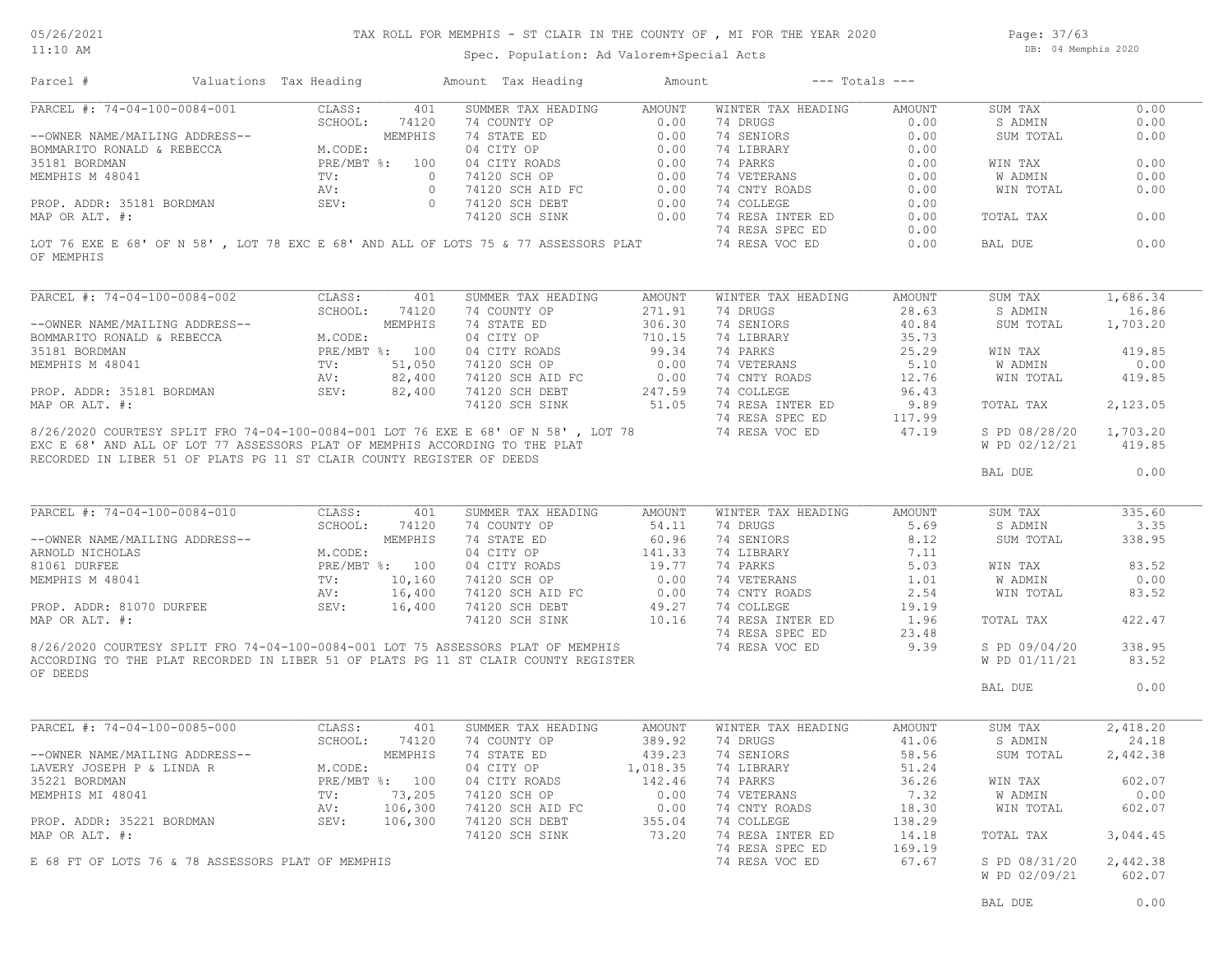#### 11:10 AM

#### TAX ROLL FOR MEMPHIS - ST CLAIR IN THE COUNTY OF , MI FOR THE YEAR 2020

Page: 38/63 DB: 04 Memphis 2020

### Spec. Population: Ad Valorem+Special Acts

| PARCEL #: 74-04-100-0086-000<br>CLASS:<br>401<br>SUMMER TAX HEADING<br><b>AMOUNT</b><br>WINTER TAX HEADING<br>SUM TAX<br>AMOUNT<br>74 DRUGS<br>S ADMIN<br>15.62<br>SCHOOL:<br>74120<br>74 COUNTY OP<br>251.94<br>26.53<br>74 SENIORS<br>37.84<br>74 STATE ED<br>283.80<br>--OWNER NAME/MAILING ADDRESS--<br>MEMPHIS<br>SUM TOTAL<br>04 CITY OP<br>SLIFCO KYLE R<br>M.CODE:<br>657.99<br>74 LIBRARY<br>33.11<br>PRE/MBT %: 100<br>04 CITY ROADS<br>92.05<br>74 PARKS<br>23.43<br>35241 BORDMAN ROAD<br>WIN TAX<br>0.00<br>74 VETERANS<br>4.73<br>MEMPHIS MI 48041<br>TV:<br>47,300<br>74120 SCH OP<br>W ADMIN<br>47,300<br>74120 SCH AID FC<br>$\begin{array}{c} 2 & 0.00 \\ 229.40 \end{array}$<br>74 CNTY ROADS<br>WIN TOTAL<br>AV:<br>11.82<br>SEV:<br>47,300<br>74 COLLEGE<br>PROP. ADDR: 35241 BORDMAN<br>74120 SCH DEBT<br>89.35<br>47.30<br>74 RESA INTER ED<br>MAP OR ALT. #:<br>74120 SCH SINK<br>9.16<br>TOTAL TAX<br>74 RESA SPEC ED<br>109.32<br>LOT 79 ASSESSORS PLAT OF MEMPHIS<br>74 RESA VOC ED<br>43.72<br>S PD 09/01/20<br>W PD 02/12/21<br>389.01<br>BAL DUE<br>PARCEL #: 74-04-100-0087-000<br>CLASS:<br>SUMMER TAX HEADING<br>WINTER TAX HEADING<br>SUM TAX<br>401<br><b>AMOUNT</b><br>AMOUNT<br>SCHOOL:<br>74120<br>74 COUNTY OP<br>170.55<br>74 DRUGS<br>17.96<br>S ADMIN<br>74 STATE ED<br>192.12<br>74 SENIORS<br>25.61<br>--OWNER NAME/MAILING ADDRESS--<br>MEMPHIS<br>SUM TOTAL<br>M.CODE:<br>04 CITY OP<br>445.44<br>74 LIBRARY<br>22.41<br>CROFF ADAM & REBECCA<br>62.31<br>PRE/MBT %: 100<br>04 CITY ROADS<br>74 PARKS<br>15.86<br>WIN TAX<br>32,021<br>0.00<br>74 VETERANS<br>3.20<br>$\text{TV}$ :<br>74120 SCH OP<br>W ADMIN<br>42,700<br>74120 SCH AID FC<br>0.00<br>74 CNTY ROADS<br>8.00<br>WIN TOTAL<br>AV:<br>155.30<br>74 COLLEGE<br>42,700<br>74120 SCH DEBT<br>PROP. ADDR: 35285 BORDMAN<br>SEV:<br>60.49<br>74 RESA INTER ED<br>32.02<br>6.20<br>74120 SCH SINK<br>TOTAL TAX<br>74 RESA SPEC ED<br>74.01<br>LOT 80 ASSESSORS PLAT OF MEMPHIS<br>74 RESA VOC ED<br>29.60<br>S PD 08/31/20<br>W PD 12/04/20<br>BAL DUE<br>PARCEL #: 74-04-100-0088-000<br>CLASS:<br>401<br>SUMMER TAX HEADING<br>WINTER TAX HEADING<br>AMOUNT<br>SUM TAX<br>AMOUNT<br>SCHOOL:<br>74 COUNTY OP<br>74 DRUGS<br>32.15<br>S ADMIN<br>74120<br>305.28<br>343.89<br>45.85<br>74 STATE ED<br>74 SENIORS<br>--OWNER NAME/MAILING ADDRESS--<br>MEMPHIS<br>SUM TOTAL<br>CHRISTOPHER NICHOLAS A<br>M.CODE:<br>00001<br>04 CITY OP<br>797.30<br>74 LIBRARY<br>40.12<br>PRE/MBT %: 100<br>04 CITY ROADS<br>111.54<br>74 PARKS<br>28.39<br>81081 COLE STREET<br>WIN TAX<br>0.00<br>74 VETERANS<br>5.73<br>MEMPHIS MI 48041<br>57,315<br>74120 SCH OP<br>W ADMIN<br>TV:<br>73,200<br>74120 SCH AID FC<br>0.00<br>74 CNTY ROADS<br>14.32<br>WIN TOTAL<br>AV:<br>277.97<br>73,200<br>74 COLLEGE<br>PROP. ADDR: 81081 COLE<br>SEV:<br>74120 SCH DEBT<br>108.27<br>74 RESA INTER ED<br>MAP OR ALT. #:<br>57.31<br>11.10<br>74120 SCH SINK<br>TOTAL TAX<br>74 RESA SPEC ED<br>132.47<br>S 75 FT OF LOT 81 ASSESSORS PLAT OF MEMPHIS<br>74 RESA VOC ED<br>52.98<br>S PD 08/21/20<br>W PD 01/04/21 | Parcel #         | Valuations Tax Heading | Amount Tax Heading | Amount | $---$ Totals $---$ |  |          |
|-----------------------------------------------------------------------------------------------------------------------------------------------------------------------------------------------------------------------------------------------------------------------------------------------------------------------------------------------------------------------------------------------------------------------------------------------------------------------------------------------------------------------------------------------------------------------------------------------------------------------------------------------------------------------------------------------------------------------------------------------------------------------------------------------------------------------------------------------------------------------------------------------------------------------------------------------------------------------------------------------------------------------------------------------------------------------------------------------------------------------------------------------------------------------------------------------------------------------------------------------------------------------------------------------------------------------------------------------------------------------------------------------------------------------------------------------------------------------------------------------------------------------------------------------------------------------------------------------------------------------------------------------------------------------------------------------------------------------------------------------------------------------------------------------------------------------------------------------------------------------------------------------------------------------------------------------------------------------------------------------------------------------------------------------------------------------------------------------------------------------------------------------------------------------------------------------------------------------------------------------------------------------------------------------------------------------------------------------------------------------------------------------------------------------------------------------------------------------------------------------------------------------------------------------------------------------------------------------------------------------------------------------------------------------------------------------------------------------------------------------------------------------------------------------------------------------------------------------------------------------------------------------------------------------------------------------------------------------------------------------------------------------------------------------------------------------------------------------------|------------------|------------------------|--------------------|--------|--------------------|--|----------|
| 1,578.10<br>389.01<br>0.00<br>389.01<br>1,967.11<br>1,578.10<br>10.57<br>1,068.31<br>263.34<br>0.00<br>263.34<br>1,331.65<br>1,068.31<br>263.34<br>0.00<br>1,893.29<br>18.93<br>1,912.22<br>471.38<br>0.00<br>471.38<br>2,383.60<br>1,912.22<br>471.38                                                                                                                                                                                                                                                                                                                                                                                                                                                                                                                                                                                                                                                                                                                                                                                                                                                                                                                                                                                                                                                                                                                                                                                                                                                                                                                                                                                                                                                                                                                                                                                                                                                                                                                                                                                                                                                                                                                                                                                                                                                                                                                                                                                                                                                                                                                                                                                                                                                                                                                                                                                                                                                                                                                                                                                                                                              |                  |                        |                    |        |                    |  | 1,562.48 |
|                                                                                                                                                                                                                                                                                                                                                                                                                                                                                                                                                                                                                                                                                                                                                                                                                                                                                                                                                                                                                                                                                                                                                                                                                                                                                                                                                                                                                                                                                                                                                                                                                                                                                                                                                                                                                                                                                                                                                                                                                                                                                                                                                                                                                                                                                                                                                                                                                                                                                                                                                                                                                                                                                                                                                                                                                                                                                                                                                                                                                                                                                                     |                  |                        |                    |        |                    |  |          |
|                                                                                                                                                                                                                                                                                                                                                                                                                                                                                                                                                                                                                                                                                                                                                                                                                                                                                                                                                                                                                                                                                                                                                                                                                                                                                                                                                                                                                                                                                                                                                                                                                                                                                                                                                                                                                                                                                                                                                                                                                                                                                                                                                                                                                                                                                                                                                                                                                                                                                                                                                                                                                                                                                                                                                                                                                                                                                                                                                                                                                                                                                                     |                  |                        |                    |        |                    |  |          |
|                                                                                                                                                                                                                                                                                                                                                                                                                                                                                                                                                                                                                                                                                                                                                                                                                                                                                                                                                                                                                                                                                                                                                                                                                                                                                                                                                                                                                                                                                                                                                                                                                                                                                                                                                                                                                                                                                                                                                                                                                                                                                                                                                                                                                                                                                                                                                                                                                                                                                                                                                                                                                                                                                                                                                                                                                                                                                                                                                                                                                                                                                                     |                  |                        |                    |        |                    |  |          |
|                                                                                                                                                                                                                                                                                                                                                                                                                                                                                                                                                                                                                                                                                                                                                                                                                                                                                                                                                                                                                                                                                                                                                                                                                                                                                                                                                                                                                                                                                                                                                                                                                                                                                                                                                                                                                                                                                                                                                                                                                                                                                                                                                                                                                                                                                                                                                                                                                                                                                                                                                                                                                                                                                                                                                                                                                                                                                                                                                                                                                                                                                                     |                  |                        |                    |        |                    |  |          |
|                                                                                                                                                                                                                                                                                                                                                                                                                                                                                                                                                                                                                                                                                                                                                                                                                                                                                                                                                                                                                                                                                                                                                                                                                                                                                                                                                                                                                                                                                                                                                                                                                                                                                                                                                                                                                                                                                                                                                                                                                                                                                                                                                                                                                                                                                                                                                                                                                                                                                                                                                                                                                                                                                                                                                                                                                                                                                                                                                                                                                                                                                                     |                  |                        |                    |        |                    |  |          |
|                                                                                                                                                                                                                                                                                                                                                                                                                                                                                                                                                                                                                                                                                                                                                                                                                                                                                                                                                                                                                                                                                                                                                                                                                                                                                                                                                                                                                                                                                                                                                                                                                                                                                                                                                                                                                                                                                                                                                                                                                                                                                                                                                                                                                                                                                                                                                                                                                                                                                                                                                                                                                                                                                                                                                                                                                                                                                                                                                                                                                                                                                                     |                  |                        |                    |        |                    |  |          |
|                                                                                                                                                                                                                                                                                                                                                                                                                                                                                                                                                                                                                                                                                                                                                                                                                                                                                                                                                                                                                                                                                                                                                                                                                                                                                                                                                                                                                                                                                                                                                                                                                                                                                                                                                                                                                                                                                                                                                                                                                                                                                                                                                                                                                                                                                                                                                                                                                                                                                                                                                                                                                                                                                                                                                                                                                                                                                                                                                                                                                                                                                                     |                  |                        |                    |        |                    |  |          |
|                                                                                                                                                                                                                                                                                                                                                                                                                                                                                                                                                                                                                                                                                                                                                                                                                                                                                                                                                                                                                                                                                                                                                                                                                                                                                                                                                                                                                                                                                                                                                                                                                                                                                                                                                                                                                                                                                                                                                                                                                                                                                                                                                                                                                                                                                                                                                                                                                                                                                                                                                                                                                                                                                                                                                                                                                                                                                                                                                                                                                                                                                                     |                  |                        |                    |        |                    |  |          |
|                                                                                                                                                                                                                                                                                                                                                                                                                                                                                                                                                                                                                                                                                                                                                                                                                                                                                                                                                                                                                                                                                                                                                                                                                                                                                                                                                                                                                                                                                                                                                                                                                                                                                                                                                                                                                                                                                                                                                                                                                                                                                                                                                                                                                                                                                                                                                                                                                                                                                                                                                                                                                                                                                                                                                                                                                                                                                                                                                                                                                                                                                                     |                  |                        |                    |        |                    |  |          |
|                                                                                                                                                                                                                                                                                                                                                                                                                                                                                                                                                                                                                                                                                                                                                                                                                                                                                                                                                                                                                                                                                                                                                                                                                                                                                                                                                                                                                                                                                                                                                                                                                                                                                                                                                                                                                                                                                                                                                                                                                                                                                                                                                                                                                                                                                                                                                                                                                                                                                                                                                                                                                                                                                                                                                                                                                                                                                                                                                                                                                                                                                                     |                  |                        |                    |        |                    |  |          |
|                                                                                                                                                                                                                                                                                                                                                                                                                                                                                                                                                                                                                                                                                                                                                                                                                                                                                                                                                                                                                                                                                                                                                                                                                                                                                                                                                                                                                                                                                                                                                                                                                                                                                                                                                                                                                                                                                                                                                                                                                                                                                                                                                                                                                                                                                                                                                                                                                                                                                                                                                                                                                                                                                                                                                                                                                                                                                                                                                                                                                                                                                                     |                  |                        |                    |        |                    |  |          |
|                                                                                                                                                                                                                                                                                                                                                                                                                                                                                                                                                                                                                                                                                                                                                                                                                                                                                                                                                                                                                                                                                                                                                                                                                                                                                                                                                                                                                                                                                                                                                                                                                                                                                                                                                                                                                                                                                                                                                                                                                                                                                                                                                                                                                                                                                                                                                                                                                                                                                                                                                                                                                                                                                                                                                                                                                                                                                                                                                                                                                                                                                                     |                  |                        |                    |        |                    |  | 0.00     |
|                                                                                                                                                                                                                                                                                                                                                                                                                                                                                                                                                                                                                                                                                                                                                                                                                                                                                                                                                                                                                                                                                                                                                                                                                                                                                                                                                                                                                                                                                                                                                                                                                                                                                                                                                                                                                                                                                                                                                                                                                                                                                                                                                                                                                                                                                                                                                                                                                                                                                                                                                                                                                                                                                                                                                                                                                                                                                                                                                                                                                                                                                                     |                  |                        |                    |        |                    |  |          |
|                                                                                                                                                                                                                                                                                                                                                                                                                                                                                                                                                                                                                                                                                                                                                                                                                                                                                                                                                                                                                                                                                                                                                                                                                                                                                                                                                                                                                                                                                                                                                                                                                                                                                                                                                                                                                                                                                                                                                                                                                                                                                                                                                                                                                                                                                                                                                                                                                                                                                                                                                                                                                                                                                                                                                                                                                                                                                                                                                                                                                                                                                                     |                  |                        |                    |        |                    |  | 1,057.74 |
|                                                                                                                                                                                                                                                                                                                                                                                                                                                                                                                                                                                                                                                                                                                                                                                                                                                                                                                                                                                                                                                                                                                                                                                                                                                                                                                                                                                                                                                                                                                                                                                                                                                                                                                                                                                                                                                                                                                                                                                                                                                                                                                                                                                                                                                                                                                                                                                                                                                                                                                                                                                                                                                                                                                                                                                                                                                                                                                                                                                                                                                                                                     |                  |                        |                    |        |                    |  |          |
|                                                                                                                                                                                                                                                                                                                                                                                                                                                                                                                                                                                                                                                                                                                                                                                                                                                                                                                                                                                                                                                                                                                                                                                                                                                                                                                                                                                                                                                                                                                                                                                                                                                                                                                                                                                                                                                                                                                                                                                                                                                                                                                                                                                                                                                                                                                                                                                                                                                                                                                                                                                                                                                                                                                                                                                                                                                                                                                                                                                                                                                                                                     |                  |                        |                    |        |                    |  |          |
|                                                                                                                                                                                                                                                                                                                                                                                                                                                                                                                                                                                                                                                                                                                                                                                                                                                                                                                                                                                                                                                                                                                                                                                                                                                                                                                                                                                                                                                                                                                                                                                                                                                                                                                                                                                                                                                                                                                                                                                                                                                                                                                                                                                                                                                                                                                                                                                                                                                                                                                                                                                                                                                                                                                                                                                                                                                                                                                                                                                                                                                                                                     |                  |                        |                    |        |                    |  |          |
|                                                                                                                                                                                                                                                                                                                                                                                                                                                                                                                                                                                                                                                                                                                                                                                                                                                                                                                                                                                                                                                                                                                                                                                                                                                                                                                                                                                                                                                                                                                                                                                                                                                                                                                                                                                                                                                                                                                                                                                                                                                                                                                                                                                                                                                                                                                                                                                                                                                                                                                                                                                                                                                                                                                                                                                                                                                                                                                                                                                                                                                                                                     | 35285 BORDMAN    |                        |                    |        |                    |  |          |
|                                                                                                                                                                                                                                                                                                                                                                                                                                                                                                                                                                                                                                                                                                                                                                                                                                                                                                                                                                                                                                                                                                                                                                                                                                                                                                                                                                                                                                                                                                                                                                                                                                                                                                                                                                                                                                                                                                                                                                                                                                                                                                                                                                                                                                                                                                                                                                                                                                                                                                                                                                                                                                                                                                                                                                                                                                                                                                                                                                                                                                                                                                     | MEMPHIS MI 48041 |                        |                    |        |                    |  |          |
|                                                                                                                                                                                                                                                                                                                                                                                                                                                                                                                                                                                                                                                                                                                                                                                                                                                                                                                                                                                                                                                                                                                                                                                                                                                                                                                                                                                                                                                                                                                                                                                                                                                                                                                                                                                                                                                                                                                                                                                                                                                                                                                                                                                                                                                                                                                                                                                                                                                                                                                                                                                                                                                                                                                                                                                                                                                                                                                                                                                                                                                                                                     |                  |                        |                    |        |                    |  |          |
|                                                                                                                                                                                                                                                                                                                                                                                                                                                                                                                                                                                                                                                                                                                                                                                                                                                                                                                                                                                                                                                                                                                                                                                                                                                                                                                                                                                                                                                                                                                                                                                                                                                                                                                                                                                                                                                                                                                                                                                                                                                                                                                                                                                                                                                                                                                                                                                                                                                                                                                                                                                                                                                                                                                                                                                                                                                                                                                                                                                                                                                                                                     |                  |                        |                    |        |                    |  |          |
|                                                                                                                                                                                                                                                                                                                                                                                                                                                                                                                                                                                                                                                                                                                                                                                                                                                                                                                                                                                                                                                                                                                                                                                                                                                                                                                                                                                                                                                                                                                                                                                                                                                                                                                                                                                                                                                                                                                                                                                                                                                                                                                                                                                                                                                                                                                                                                                                                                                                                                                                                                                                                                                                                                                                                                                                                                                                                                                                                                                                                                                                                                     | MAP OR ALT. #:   |                        |                    |        |                    |  |          |
|                                                                                                                                                                                                                                                                                                                                                                                                                                                                                                                                                                                                                                                                                                                                                                                                                                                                                                                                                                                                                                                                                                                                                                                                                                                                                                                                                                                                                                                                                                                                                                                                                                                                                                                                                                                                                                                                                                                                                                                                                                                                                                                                                                                                                                                                                                                                                                                                                                                                                                                                                                                                                                                                                                                                                                                                                                                                                                                                                                                                                                                                                                     |                  |                        |                    |        |                    |  |          |
|                                                                                                                                                                                                                                                                                                                                                                                                                                                                                                                                                                                                                                                                                                                                                                                                                                                                                                                                                                                                                                                                                                                                                                                                                                                                                                                                                                                                                                                                                                                                                                                                                                                                                                                                                                                                                                                                                                                                                                                                                                                                                                                                                                                                                                                                                                                                                                                                                                                                                                                                                                                                                                                                                                                                                                                                                                                                                                                                                                                                                                                                                                     |                  |                        |                    |        |                    |  |          |
|                                                                                                                                                                                                                                                                                                                                                                                                                                                                                                                                                                                                                                                                                                                                                                                                                                                                                                                                                                                                                                                                                                                                                                                                                                                                                                                                                                                                                                                                                                                                                                                                                                                                                                                                                                                                                                                                                                                                                                                                                                                                                                                                                                                                                                                                                                                                                                                                                                                                                                                                                                                                                                                                                                                                                                                                                                                                                                                                                                                                                                                                                                     |                  |                        |                    |        |                    |  |          |
|                                                                                                                                                                                                                                                                                                                                                                                                                                                                                                                                                                                                                                                                                                                                                                                                                                                                                                                                                                                                                                                                                                                                                                                                                                                                                                                                                                                                                                                                                                                                                                                                                                                                                                                                                                                                                                                                                                                                                                                                                                                                                                                                                                                                                                                                                                                                                                                                                                                                                                                                                                                                                                                                                                                                                                                                                                                                                                                                                                                                                                                                                                     |                  |                        |                    |        |                    |  |          |
|                                                                                                                                                                                                                                                                                                                                                                                                                                                                                                                                                                                                                                                                                                                                                                                                                                                                                                                                                                                                                                                                                                                                                                                                                                                                                                                                                                                                                                                                                                                                                                                                                                                                                                                                                                                                                                                                                                                                                                                                                                                                                                                                                                                                                                                                                                                                                                                                                                                                                                                                                                                                                                                                                                                                                                                                                                                                                                                                                                                                                                                                                                     |                  |                        |                    |        |                    |  |          |
|                                                                                                                                                                                                                                                                                                                                                                                                                                                                                                                                                                                                                                                                                                                                                                                                                                                                                                                                                                                                                                                                                                                                                                                                                                                                                                                                                                                                                                                                                                                                                                                                                                                                                                                                                                                                                                                                                                                                                                                                                                                                                                                                                                                                                                                                                                                                                                                                                                                                                                                                                                                                                                                                                                                                                                                                                                                                                                                                                                                                                                                                                                     |                  |                        |                    |        |                    |  |          |
|                                                                                                                                                                                                                                                                                                                                                                                                                                                                                                                                                                                                                                                                                                                                                                                                                                                                                                                                                                                                                                                                                                                                                                                                                                                                                                                                                                                                                                                                                                                                                                                                                                                                                                                                                                                                                                                                                                                                                                                                                                                                                                                                                                                                                                                                                                                                                                                                                                                                                                                                                                                                                                                                                                                                                                                                                                                                                                                                                                                                                                                                                                     |                  |                        |                    |        |                    |  |          |
|                                                                                                                                                                                                                                                                                                                                                                                                                                                                                                                                                                                                                                                                                                                                                                                                                                                                                                                                                                                                                                                                                                                                                                                                                                                                                                                                                                                                                                                                                                                                                                                                                                                                                                                                                                                                                                                                                                                                                                                                                                                                                                                                                                                                                                                                                                                                                                                                                                                                                                                                                                                                                                                                                                                                                                                                                                                                                                                                                                                                                                                                                                     |                  |                        |                    |        |                    |  |          |
|                                                                                                                                                                                                                                                                                                                                                                                                                                                                                                                                                                                                                                                                                                                                                                                                                                                                                                                                                                                                                                                                                                                                                                                                                                                                                                                                                                                                                                                                                                                                                                                                                                                                                                                                                                                                                                                                                                                                                                                                                                                                                                                                                                                                                                                                                                                                                                                                                                                                                                                                                                                                                                                                                                                                                                                                                                                                                                                                                                                                                                                                                                     |                  |                        |                    |        |                    |  |          |
|                                                                                                                                                                                                                                                                                                                                                                                                                                                                                                                                                                                                                                                                                                                                                                                                                                                                                                                                                                                                                                                                                                                                                                                                                                                                                                                                                                                                                                                                                                                                                                                                                                                                                                                                                                                                                                                                                                                                                                                                                                                                                                                                                                                                                                                                                                                                                                                                                                                                                                                                                                                                                                                                                                                                                                                                                                                                                                                                                                                                                                                                                                     |                  |                        |                    |        |                    |  |          |
|                                                                                                                                                                                                                                                                                                                                                                                                                                                                                                                                                                                                                                                                                                                                                                                                                                                                                                                                                                                                                                                                                                                                                                                                                                                                                                                                                                                                                                                                                                                                                                                                                                                                                                                                                                                                                                                                                                                                                                                                                                                                                                                                                                                                                                                                                                                                                                                                                                                                                                                                                                                                                                                                                                                                                                                                                                                                                                                                                                                                                                                                                                     |                  |                        |                    |        |                    |  |          |
|                                                                                                                                                                                                                                                                                                                                                                                                                                                                                                                                                                                                                                                                                                                                                                                                                                                                                                                                                                                                                                                                                                                                                                                                                                                                                                                                                                                                                                                                                                                                                                                                                                                                                                                                                                                                                                                                                                                                                                                                                                                                                                                                                                                                                                                                                                                                                                                                                                                                                                                                                                                                                                                                                                                                                                                                                                                                                                                                                                                                                                                                                                     |                  |                        |                    |        |                    |  |          |
|                                                                                                                                                                                                                                                                                                                                                                                                                                                                                                                                                                                                                                                                                                                                                                                                                                                                                                                                                                                                                                                                                                                                                                                                                                                                                                                                                                                                                                                                                                                                                                                                                                                                                                                                                                                                                                                                                                                                                                                                                                                                                                                                                                                                                                                                                                                                                                                                                                                                                                                                                                                                                                                                                                                                                                                                                                                                                                                                                                                                                                                                                                     |                  |                        |                    |        |                    |  |          |
|                                                                                                                                                                                                                                                                                                                                                                                                                                                                                                                                                                                                                                                                                                                                                                                                                                                                                                                                                                                                                                                                                                                                                                                                                                                                                                                                                                                                                                                                                                                                                                                                                                                                                                                                                                                                                                                                                                                                                                                                                                                                                                                                                                                                                                                                                                                                                                                                                                                                                                                                                                                                                                                                                                                                                                                                                                                                                                                                                                                                                                                                                                     |                  |                        |                    |        |                    |  |          |
|                                                                                                                                                                                                                                                                                                                                                                                                                                                                                                                                                                                                                                                                                                                                                                                                                                                                                                                                                                                                                                                                                                                                                                                                                                                                                                                                                                                                                                                                                                                                                                                                                                                                                                                                                                                                                                                                                                                                                                                                                                                                                                                                                                                                                                                                                                                                                                                                                                                                                                                                                                                                                                                                                                                                                                                                                                                                                                                                                                                                                                                                                                     |                  |                        |                    |        |                    |  |          |
|                                                                                                                                                                                                                                                                                                                                                                                                                                                                                                                                                                                                                                                                                                                                                                                                                                                                                                                                                                                                                                                                                                                                                                                                                                                                                                                                                                                                                                                                                                                                                                                                                                                                                                                                                                                                                                                                                                                                                                                                                                                                                                                                                                                                                                                                                                                                                                                                                                                                                                                                                                                                                                                                                                                                                                                                                                                                                                                                                                                                                                                                                                     |                  |                        |                    |        |                    |  |          |
|                                                                                                                                                                                                                                                                                                                                                                                                                                                                                                                                                                                                                                                                                                                                                                                                                                                                                                                                                                                                                                                                                                                                                                                                                                                                                                                                                                                                                                                                                                                                                                                                                                                                                                                                                                                                                                                                                                                                                                                                                                                                                                                                                                                                                                                                                                                                                                                                                                                                                                                                                                                                                                                                                                                                                                                                                                                                                                                                                                                                                                                                                                     |                  |                        |                    |        |                    |  |          |
|                                                                                                                                                                                                                                                                                                                                                                                                                                                                                                                                                                                                                                                                                                                                                                                                                                                                                                                                                                                                                                                                                                                                                                                                                                                                                                                                                                                                                                                                                                                                                                                                                                                                                                                                                                                                                                                                                                                                                                                                                                                                                                                                                                                                                                                                                                                                                                                                                                                                                                                                                                                                                                                                                                                                                                                                                                                                                                                                                                                                                                                                                                     |                  |                        |                    |        |                    |  |          |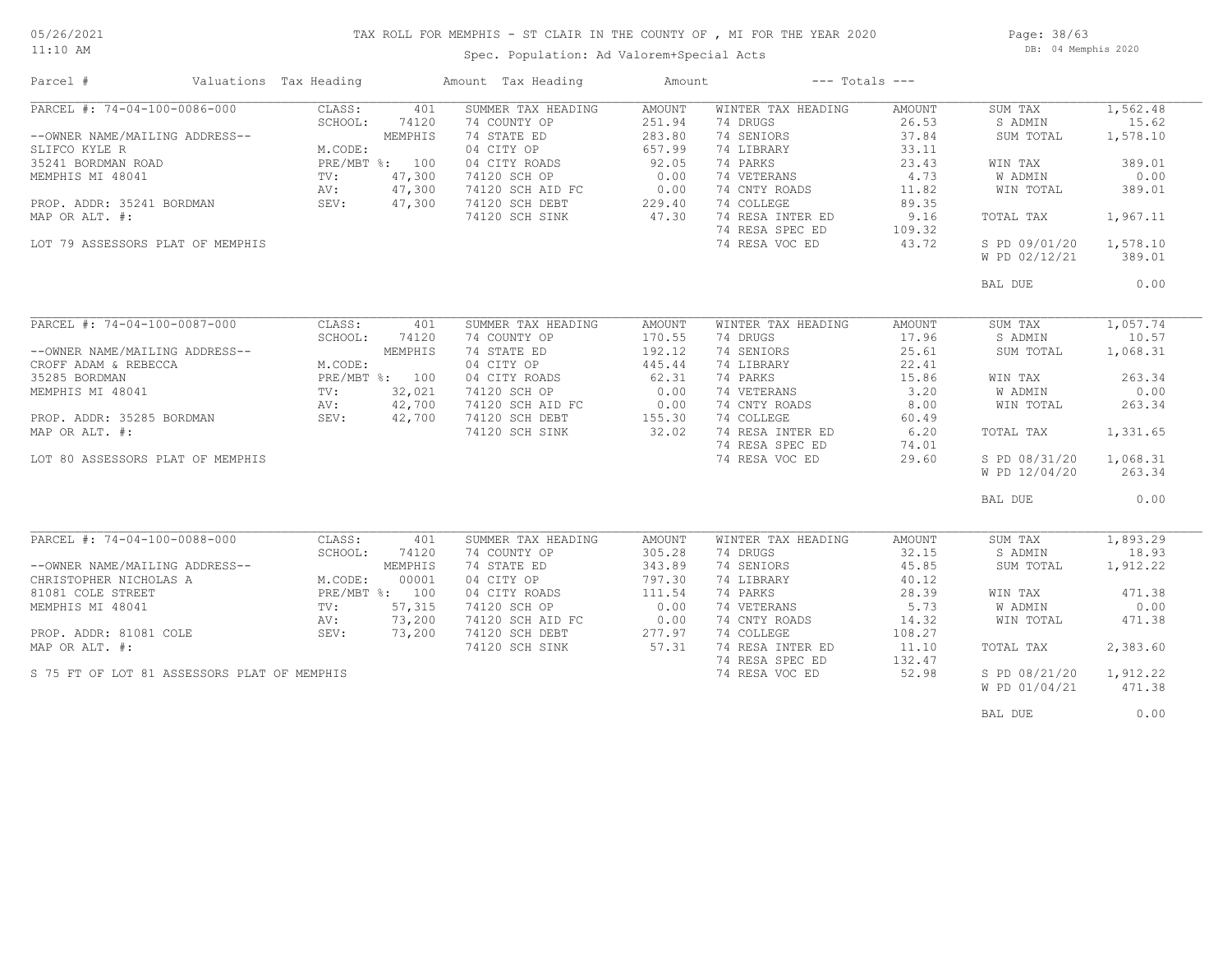#### 05/26/2021 11:10 AM

## TAX ROLL FOR MEMPHIS - ST CLAIR IN THE COUNTY OF , MI FOR THE YEAR 2020

Spec. Population: Ad Valorem+Special Acts

Page: 39/63 DB: 04 Memphis 2020

| Parcel #                                       | Valuations Tax Heading                                                                                                                                                                                                                         | Amount Tax Heading                                                                                                                                            | Amount                                                                    | $---$ Totals $---$                                                                                                                                                            |                                                                                                   |                                                                                                           |                                                                       |
|------------------------------------------------|------------------------------------------------------------------------------------------------------------------------------------------------------------------------------------------------------------------------------------------------|---------------------------------------------------------------------------------------------------------------------------------------------------------------|---------------------------------------------------------------------------|-------------------------------------------------------------------------------------------------------------------------------------------------------------------------------|---------------------------------------------------------------------------------------------------|-----------------------------------------------------------------------------------------------------------|-----------------------------------------------------------------------|
|                                                |                                                                                                                                                                                                                                                | SUMMER TAX HEADING<br>74 COUNTY OP<br>74 STATE ED<br>04 CITY OP<br>04 CITY ROADS<br>74120 SCH OP<br>74120 SCH AID FC 0.00<br>74120 SCH DEBT<br>74120 SCH SINK | AMOUNT<br>382.65<br>431.03<br>999.35<br>139.80<br>0.00<br>348.41<br>71.83 | WINTER TAX HEADING<br>74 DRUGS<br>74 SENIORS<br>74 LIBRARY<br>74 PARKS<br>74 VETERANS<br>74 CNTY ROADS<br>74 COLLEGE<br>74 RESA INTER ED<br>74 RESA SPEC ED<br>74 RESA VOC ED | AMOUNT<br>40.30<br>57.47<br>50.28<br>35.58<br>7.18<br>17.95<br>135.71<br>13.92<br>166.04<br>66.41 | SUM TAX<br>S ADMIN<br>SUM TOTAL<br>WIN TAX<br>W ADMIN<br>WIN TOTAL<br>TOTAL TAX<br>S PD 08/11/20 2,396.80 | 2,373.07<br>23.73<br>2,396.80<br>590.84<br>0.00<br>590.84<br>2,987.64 |
|                                                |                                                                                                                                                                                                                                                |                                                                                                                                                               |                                                                           |                                                                                                                                                                               |                                                                                                   | W PD 12/29/20                                                                                             | 590.84                                                                |
|                                                |                                                                                                                                                                                                                                                |                                                                                                                                                               |                                                                           |                                                                                                                                                                               |                                                                                                   | BAL DUE                                                                                                   | 0.00                                                                  |
| PARCEL #: 74-04-100-0090-000                   | CLASS:<br>SCHOOL:<br>74120                                                                                                                                                                                                                     | 401<br>SUMMER TAX HEADING<br>74 COUNTY OP                                                                                                                     | AMOUNT<br>196.39                                                          | WINTER TAX HEADING<br>74 DRUGS                                                                                                                                                | AMOUNT<br>20.68                                                                                   | SUM TAX<br>S ADMIN                                                                                        | 1,217.96<br>12.17                                                     |
|                                                | --OWNER NAME/MAILING ADDRESS--<br>REYNOLDS DAVID & JANET<br>REYNOLDS DAVID & JANET<br>M.CODE: 00001<br>81121 COLE<br>PRE/MBT %: 100<br>MEMPHIS MI 48041<br>TV: 36,871<br>AV: 56,000<br>PROP. ADDR: 81121 COLE<br>REV: 56,000<br>MAP OR ALT. #: | 74 STATE ED                                                                                                                                                   | 221.22                                                                    | 74 SENIORS                                                                                                                                                                    | 29.49                                                                                             | SUM TOTAL                                                                                                 | 1,230.13                                                              |
|                                                |                                                                                                                                                                                                                                                | 04 CITY OP                                                                                                                                                    | 512.91                                                                    | 74 LIBRARY                                                                                                                                                                    | 25.80                                                                                             |                                                                                                           |                                                                       |
|                                                |                                                                                                                                                                                                                                                | 04 CITY ROADS                                                                                                                                                 | $71.75$<br>0.00                                                           | 74 PARKS                                                                                                                                                                      | 18.26                                                                                             | WIN TAX                                                                                                   | 303.20                                                                |
|                                                |                                                                                                                                                                                                                                                | 74120 SCH OP                                                                                                                                                  |                                                                           | 74 VETERANS<br>74 CNTY ROADS                                                                                                                                                  | 3.68<br>9.21                                                                                      | W ADMIN<br>WIN TOTAL                                                                                      | 0.00<br>303.20                                                        |
|                                                |                                                                                                                                                                                                                                                |                                                                                                                                                               |                                                                           | 74 COLLEGE                                                                                                                                                                    | 69.65                                                                                             |                                                                                                           |                                                                       |
| MAP OR ALT. #:                                 |                                                                                                                                                                                                                                                | 74120 SCH AID FC 0.00<br>74120 SCH AID FC 0.00<br>74120 SCH DEBT 178.82<br>74120 SCH SINK 36.87                                                               |                                                                           | 74 RESA INTER ED 7.14                                                                                                                                                         |                                                                                                   | TOTAL TAX                                                                                                 | 1,533.33                                                              |
|                                                |                                                                                                                                                                                                                                                |                                                                                                                                                               |                                                                           | 74 RESA SPEC ED                                                                                                                                                               | 85.21                                                                                             |                                                                                                           |                                                                       |
|                                                |                                                                                                                                                                                                                                                | LOT 81 EXC N 63.75 FT & EXC S 150 FT. ASSESSORS PLAT OF MEMPHIS                                                                                               |                                                                           | 74 RESA VOC ED                                                                                                                                                                | 34.08                                                                                             | S PD 08/21/20<br>W PD 01/04/21                                                                            | 1,230.13<br>303.20                                                    |
|                                                |                                                                                                                                                                                                                                                |                                                                                                                                                               |                                                                           |                                                                                                                                                                               |                                                                                                   | BAL DUE                                                                                                   | 0.00                                                                  |
|                                                |                                                                                                                                                                                                                                                |                                                                                                                                                               |                                                                           |                                                                                                                                                                               |                                                                                                   |                                                                                                           |                                                                       |
| PARCEL #: 74-04-100-0091-000                   | CLASS:<br>SCHOOL:                                                                                                                                                                                                                              | 401<br>SUMMER TAX HEADING                                                                                                                                     | AMOUNT                                                                    | WINTER TAX HEADING                                                                                                                                                            | AMOUNT                                                                                            | SUM TAX<br>S ADMIN                                                                                        | 1,157.39                                                              |
| --OWNER NAME/MAILING ADDRESS--                 | MEMPHIS                                                                                                                                                                                                                                        | 74120<br>74 COUNTY OP<br>74 STATE ED                                                                                                                          | 186.62<br>210.22                                                          | 74 DRUGS<br>74 SENIORS                                                                                                                                                        | 19.65<br>28.03                                                                                    | SUM TOTAL                                                                                                 | 11.57<br>1,168.96                                                     |
| TITUS SUZANNE                                  | M.CODE:                                                                                                                                                                                                                                        | 04 CITY OP<br>00001                                                                                                                                           | 487.41                                                                    | 74 LIBRARY                                                                                                                                                                    | 24.52                                                                                             |                                                                                                           |                                                                       |
| 81165 COLE                                     | PRE/MBT %: 100                                                                                                                                                                                                                                 | 04 CITY ROADS                                                                                                                                                 | 68.18                                                                     | 74 PARKS                                                                                                                                                                      | 17.35                                                                                             | WIN TAX                                                                                                   | 288.15                                                                |
| MEMPHIS MI 48041                               | 35,038<br>$\text{TV}$ :                                                                                                                                                                                                                        | 74120 SCH OP                                                                                                                                                  | 0.00                                                                      | 74 VETERANS                                                                                                                                                                   | 3.50                                                                                              | W ADMIN                                                                                                   | 0.00                                                                  |
|                                                | 55,900<br>AV:                                                                                                                                                                                                                                  | 74120 SCH AID FC 0.00<br>74120 SCH DEBT 169.93                                                                                                                |                                                                           | 74 CNTY ROADS                                                                                                                                                                 | 8.75                                                                                              | WIN TOTAL                                                                                                 | 288.15                                                                |
| PROP. ADDR: 81165 COLE                         | SEV:<br>55,900                                                                                                                                                                                                                                 |                                                                                                                                                               |                                                                           | 74 COLLEGE                                                                                                                                                                    | 66.19                                                                                             |                                                                                                           |                                                                       |
| MAP OR ALT. #:                                 |                                                                                                                                                                                                                                                | 74120 SCH SINK                                                                                                                                                | 35.03                                                                     | 74 RESA INTER ED<br>74 RESA SPEC ED                                                                                                                                           | 6.79<br>80.98                                                                                     | TOTAL TAX                                                                                                 | 1,457.11                                                              |
| N 63.75 FT OF LOT 81 ASSESSORS PLAT OF MEMPHIS |                                                                                                                                                                                                                                                |                                                                                                                                                               |                                                                           | 74 RESA VOC ED                                                                                                                                                                | 32.39                                                                                             | S PD 08/21/20                                                                                             | 1,168.96                                                              |
|                                                |                                                                                                                                                                                                                                                |                                                                                                                                                               |                                                                           |                                                                                                                                                                               |                                                                                                   | W PD 01/04/21                                                                                             | 288.15                                                                |
|                                                |                                                                                                                                                                                                                                                |                                                                                                                                                               |                                                                           |                                                                                                                                                                               |                                                                                                   | BAL DUE                                                                                                   | 0.00                                                                  |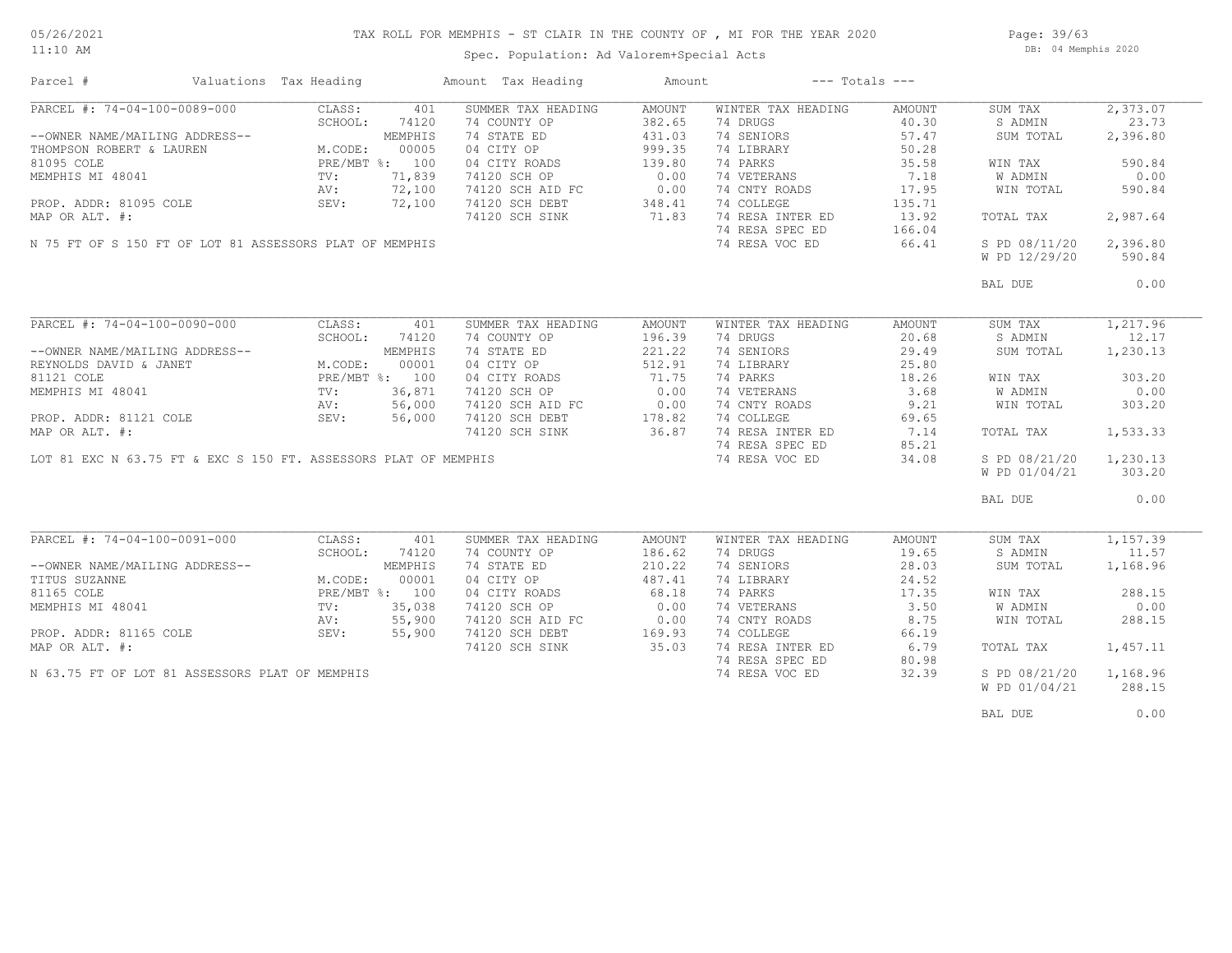Spec. Population: Ad Valorem+Special Acts

Page: 40/63 DB: 04 Memphis 2020

| Parcel #                                                                                                                                                                                          | Valuations Tax Heading                                  | Amount Tax Heading                             | Amount          | $---$ Totals $---$ |        |               |            |
|---------------------------------------------------------------------------------------------------------------------------------------------------------------------------------------------------|---------------------------------------------------------|------------------------------------------------|-----------------|--------------------|--------|---------------|------------|
| PARCEL #: 74-04-100-0092-000                                                                                                                                                                      | CLASS:                                                  | SUMMER TAX HEADING<br>401                      | AMOUNT          | WINTER TAX HEADING | AMOUNT | SUM TAX       | 2,074.23   |
|                                                                                                                                                                                                   | SCHOOL:<br>74120                                        | 74 COUNTY OP                                   | 216.49          | 74 DRUGS           | 22.80  | S ADMIN       | 20.74      |
|                                                                                                                                                                                                   | MEMPHIS                                                 | 74 STATE ED                                    | 243.87          | 74 SENIORS         | 32.51  | SUM TOTAL     | 2,094.97   |
|                                                                                                                                                                                                   | M.CODE:<br>00001                                        | 04 CITY OP                                     | 565.41          | 74 LIBRARY         | 28.45  |               |            |
|                                                                                                                                                                                                   | PRE/MBT %: 0                                            | 04 CITY ROADS                                  | 79.09           | 74 PARKS           | 20.13  | WIN TAX       | 334.27     |
| MEMPHIS MI 48041                                                                                                                                                                                  | $\frac{1}{4}v$ :<br>AV :<br>$\frac{1}{2}F_vV$<br>40,645 |                                                | 731.61          | 74 VETERANS        | 4.06   | W ADMIN       | 0.00       |
|                                                                                                                                                                                                   | 54,700                                                  | 74120 SCH OP 731.61<br>74120 SCH AID FC 0.00   |                 | 74 CNTY ROADS      | 10.16  | WIN TOTAL     | 334.27     |
|                                                                                                                                                                                                   | 54,700<br>SEV:                                          | 74120 SCH DEBT                                 |                 | 74 COLLEGE         | 76.78  |               |            |
| PROP. ADDR: 81100 COLE                                                                                                                                                                            |                                                         |                                                | 197.12<br>40.64 | 74 RESA INTER ED   |        |               |            |
| MAP OR ALT. #:                                                                                                                                                                                    |                                                         | 74120 SCH SINK                                 |                 |                    | 7.87   | TOTAL TAX     | 2,429.24   |
|                                                                                                                                                                                                   |                                                         |                                                |                 | 74 RESA SPEC ED    | 93.94  |               |            |
| PARCEL A. THE N. 112.5 OF THE S. 225 FT OF LOT 82 OF ASSESSOR'S PLAT OF MEMPHIS                                                                                                                   |                                                         |                                                |                 | 74 RESA VOC ED     | 37.57  | S PD 08/21/20 | 2,094.97   |
| (L.51, P.11), SAID PLAT BEING LOCATED IN SEC.35, ST CLAIR COUNTY, MICH.                                                                                                                           |                                                         |                                                |                 |                    |        | W PD 12/30/20 | 334.27     |
|                                                                                                                                                                                                   |                                                         |                                                |                 |                    |        | BAL DUE       | 0.00       |
|                                                                                                                                                                                                   |                                                         |                                                |                 |                    |        |               |            |
| PARCEL #: 74-04-100-0092-100                                                                                                                                                                      | CLASS:<br>401                                           | SUMMER TAX HEADING                             | AMOUNT          | WINTER TAX HEADING | AMOUNT | SUM TAX       | 2,489.46   |
|                                                                                                                                                                                                   | SCHOOL:<br>74120                                        | 74 COUNTY OP                                   | 401.41          | 74 DRUGS           | 42.27  | S ADMIN       | 24.89      |
|                                                                                                                                                                                                   |                                                         | 74 STATE ED                                    | 452.17          | 74 SENIORS         | 60.28  | SUM TOTAL     | 2,514.35   |
| --OWNER NAME/MAILING ADDRESS--<br>BROWN DAVID ALLAN M.CODE: 00001<br>81080 COLE PRE/MBT %: 100<br>MEMPHIS MI 48041 TV: 75,362<br>PROP. ADDR: 81080 COLE SEV: 124,800<br>MAR OR ALLAN SEV: 124,800 |                                                         | 04 CITY OP                                     | 1,048.36        | 74 LIBRARY         | 52.75  |               |            |
|                                                                                                                                                                                                   |                                                         | 04 CITY ROADS                                  | 146.66          | 74 PARKS           | 37.33  | WIN TAX       | 619.81     |
|                                                                                                                                                                                                   |                                                         | 74120 SCH OP                                   | 0.00            | 74 VETERANS        | 7.53   | W ADMIN       | 0.00       |
|                                                                                                                                                                                                   |                                                         | 74120 SCH AID FC 0.00                          |                 | 74 CNTY ROADS      |        |               |            |
|                                                                                                                                                                                                   |                                                         |                                                |                 |                    | 18.84  | WIN TOTAL     | 619.81     |
|                                                                                                                                                                                                   |                                                         | 74120 SCH DEBT                                 | 365.36          | 74 COLLEGE         | 142.36 |               |            |
| MAP OR ALT. #:                                                                                                                                                                                    |                                                         | 74120 SCH SINK                                 |                 | 74 RESA INTER ED   | 14.60  | TOTAL TAX     | 3, 134. 16 |
|                                                                                                                                                                                                   |                                                         |                                                |                 | 74 RESA SPEC ED    | 174.18 |               |            |
| PARCEL B THE S. 112.5 FT OF LOT 82, "ASSESSOR'S PLAT OF MEMPHIS" (L.51 P. 11),                                                                                                                    |                                                         |                                                |                 | 74 RESA VOC ED     | 69.67  | S PD 08/21/20 | 2,514.35   |
| SAID PLAT BEING LOCATED IN SEC. 35, ST CLAIR COUNTY, MICH.                                                                                                                                        |                                                         |                                                |                 |                    |        | W PD 01/04/21 | 619.81     |
|                                                                                                                                                                                                   |                                                         |                                                |                 |                    |        | BAL DUE       | 0.00       |
|                                                                                                                                                                                                   |                                                         |                                                |                 |                    |        |               |            |
| PARCEL #: 74-04-100-0093-000                                                                                                                                                                      | CLASS:                                                  | 401<br>SUMMER TAX HEADING                      | AMOUNT          | WINTER TAX HEADING | AMOUNT | SUM TAX       | 2,044.77   |
|                                                                                                                                                                                                   | SCHOOL:<br>74120                                        | 74 COUNTY OP                                   | 329.71          | 74 DRUGS           | 34.72  | S ADMIN       | 20.44      |
| --OWNER NAME/MAILING ADDRESS--                                                                                                                                                                    | MEMPHIS                                                 | 74 STATE ED                                    | 371.40          | 74 SENIORS         | 49.52  | SUM TOTAL     | 2,065.21   |
| BURRUM COLLEEN M, KATELYN, JACOB                                                                                                                                                                  | M.CODE:<br>00001                                        | 04 CITY OP                                     | 861.09          | 74 LIBRARY         | 43.33  |               |            |
| 81220 COLE                                                                                                                                                                                        | PRE/MBT %: 100                                          | 04 CITY ROADS                                  | 120.46          | 74 PARKS           | 30.66  | WIN TAX       | 509.09     |
| MEMPHIS MI 48041                                                                                                                                                                                  | 61,900<br>TV:                                           | 74120 SCH OP                                   | 0.00            | 74 VETERANS        | 6.19   | W ADMIN       | 0.00       |
|                                                                                                                                                                                                   | 61,900<br>AV:                                           |                                                |                 | 74 CNTY ROADS      | 15.47  | WIN TOTAL     | 509.09     |
|                                                                                                                                                                                                   | 61,900<br>SEV:                                          | 74120 SCH AID FC 0.00<br>74120 SCH DEBT 300.21 |                 | 74 COLLEGE         | 116.93 |               |            |
| PROP. ADDR: 81220 COLE<br>MAP OR ALT. #:                                                                                                                                                          |                                                         | 74120 SCH SINK                                 | 61.90           | 74 RESA INTER ED   | 11.99  | TOTAL TAX     | 2,574.30   |
|                                                                                                                                                                                                   |                                                         |                                                |                 | 74 RESA SPEC ED    |        |               |            |
|                                                                                                                                                                                                   |                                                         |                                                |                 |                    | 143.06 |               |            |
| N 75 FT OF LOT 82 ASSESSORS PLAT OF MEMPHIS                                                                                                                                                       |                                                         |                                                |                 | 74 RESA VOC ED     | 57.22  | S PD 08/21/20 | 2,065.21   |
|                                                                                                                                                                                                   |                                                         |                                                |                 |                    |        | W PD 01/04/21 | 509.09     |
|                                                                                                                                                                                                   |                                                         |                                                |                 |                    |        | BAL DUE       | 0.00       |
|                                                                                                                                                                                                   |                                                         |                                                |                 |                    |        |               |            |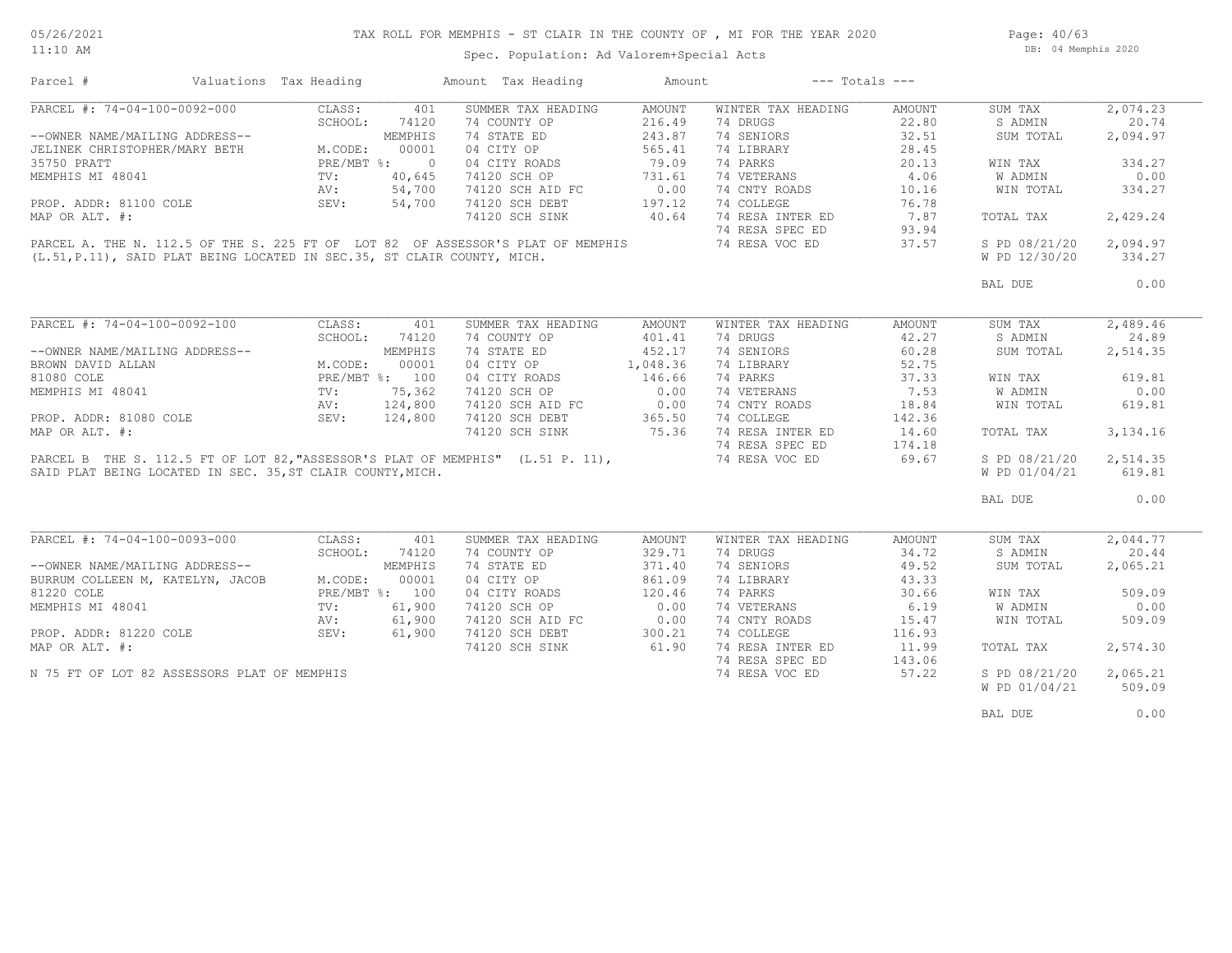#### 05/26/2021 11:10 AM

## TAX ROLL FOR MEMPHIS - ST CLAIR IN THE COUNTY OF , MI FOR THE YEAR 2020

Spec. Population: Ad Valorem+Special Acts

Page: 41/63 DB: 04 Memphis 2020

| Parcel #                                             | Valuations Tax Heading    |         | Amount Tax Heading                                                     | Amount | $---$ Totals $---$ |        |               |          |
|------------------------------------------------------|---------------------------|---------|------------------------------------------------------------------------|--------|--------------------|--------|---------------|----------|
| PARCEL #: 74-04-100-0094-000                         | CLASS:                    | 401     | SUMMER TAX HEADING                                                     | AMOUNT | WINTER TAX HEADING | AMOUNT | SUM TAX       | 1,965.89 |
|                                                      | SCHOOL:                   | 74120   | 74 COUNTY OP                                                           | 316.99 | 74 DRUGS           | 33.38  | S ADMIN       | 19.65    |
| --OWNER NAME/MAILING ADDRESS--                       |                           | MEMPHIS | 74 STATE ED                                                            | 357.07 | 74 SENIORS         | 47.61  | SUM TOTAL     | 1,985.54 |
| PATRONE RONALD L/CHRISTINA M                         | M.CODE:                   | 00001   | 04 CITY OP                                                             | 827.88 | 74 LIBRARY         | 41.65  |               |          |
| 81180 COLE                                           | PRE/MBT %: 100            |         | 04 CITY ROADS                                                          | 115.81 | 74 PARKS           | 29.48  | WIN TAX       | 489.45   |
| MEMPHIS MI 48041                                     | $\text{TV}$ :             | 59,513  | 74120 SCH OP                                                           | 0.00   | 74 VETERANS        | 5.95   | W ADMIN       | 0.00     |
|                                                      | AV:                       | 87,100  |                                                                        |        | 74 CNTY ROADS      | 14.87  | WIN TOTAL     | 489.45   |
| PROP. ADDR: 81180 COLE                               | SEV:                      | 87,100  | 74120 SCH AID FC 0.00<br>74120 SCH DEBT 288.63<br>74120 SCH SINK 59.51 | 288.63 | 74 COLLEGE         | 112.42 |               |          |
| MAP OR ALT. #:                                       |                           |         | 74120 SCH SINK                                                         | 59.51  | 74 RESA INTER ED   | 11.53  | TOTAL TAX     | 2,474.99 |
|                                                      |                           |         |                                                                        |        | 74 RESA SPEC ED    | 137.55 |               |          |
| S 140' of N 215' of LOT 82 ASSESSORS PLAT OF MEMPHIS |                           |         |                                                                        |        | 74 RESA VOC ED     | 55.01  | S PD 08/21/20 | 1,985.54 |
|                                                      |                           |         |                                                                        |        |                    |        | W PD 01/04/21 | 489.45   |
|                                                      |                           |         |                                                                        |        |                    |        |               |          |
|                                                      |                           |         |                                                                        |        |                    |        | BAL DUE       | 0.00     |
|                                                      |                           |         |                                                                        |        |                    |        |               |          |
| PARCEL #: 74-04-100-0095-000                         | CLASS:                    | 401     | SUMMER TAX HEADING                                                     | AMOUNT | WINTER TAX HEADING | AMOUNT | SUM TAX       | 1,453.05 |
|                                                      | SCHOOL:                   | 74120   | 74 COUNTY OP                                                           | 234.30 | 74 DRUGS           | 24.67  | S ADMIN       | 14.53    |
| --OWNER NAME/MAILING ADDRESS--                       |                           | MEMPHIS | 74 STATE ED                                                            | 263.92 | 74 SENIORS         | 35.19  | SUM TOTAL     | 1,467.58 |
| NEW CARL D & DEBORAH L                               | M.CODE:                   | 00001   | 04 CITY OP                                                             | 611.91 | 74 LIBRARY         | 30.79  |               |          |
| 81010 COLE                                           | PRE/MBT %: 100            |         | 04 CITY ROADS                                                          | 85.60  | 74 PARKS           | 21.79  | WIN TAX       | 361.75   |
|                                                      |                           |         |                                                                        |        |                    |        |               | 0.00     |
| MEMPHIS MI 48041                                     | TV:                       | 43,988  | 74120 SCH OP                                                           | 0.00   | 74 VETERANS        | 4.39   | W ADMIN       |          |
|                                                      | AV: 65,400<br>SEV: 65,400 | 65,400  | 74120 SCH AID FC 0.00<br>74120 SCH DEBT 213.34<br>74120 SCH SINK 43.98 |        | 74 CNTY ROADS      | 10.99  | WIN TOTAL     | 361.75   |
| PROP. ADDR: 81010 COLE<br>MAP OR ALT. #:             |                           |         |                                                                        | 213.34 | 74 COLLEGE         | 83.09  |               |          |
| MAP OR ALT. #:                                       |                           |         |                                                                        |        | 74 RESA INTER ED   | 8.52   | TOTAL TAX     | 1,829.33 |
|                                                      |                           |         |                                                                        |        | 74 RESA SPEC ED    | 101.66 |               |          |
| LOT 83 ASSESSORS PLAT OF MEMPHIS                     |                           |         |                                                                        |        | 74 RESA VOC ED     | 40.66  | S PD 08/21/20 | 1,467.58 |
|                                                      |                           |         |                                                                        |        |                    |        | W PD 01/04/21 | 361.75   |
|                                                      |                           |         |                                                                        |        |                    |        | BAL DUE       | 0.00     |
|                                                      |                           |         |                                                                        |        |                    |        |               |          |
| PARCEL #: 74-04-100-0096-000                         | CLASS:                    | 401     | SUMMER TAX HEADING                                                     | AMOUNT | WINTER TAX HEADING | AMOUNT | SUM TAX       | 1,385.32 |
|                                                      | SCHOOL:                   | 74120   | 74 COUNTY OP                                                           | 223.38 | 74 DRUGS           | 23.52  | S ADMIN       | 13.85    |
| --OWNER NAME/MAILING ADDRESS--                       |                           | MEMPHIS | 74 STATE ED                                                            | 251.62 | 74 SENIORS         | 33.55  | SUM TOTAL     | 1,399.17 |
| RECTOR LISA                                          |                           | 00001   | 04 CITY OP                                                             | 583.39 | 74 LIBRARY         | 29.35  |               |          |
|                                                      | M.CODE:                   |         |                                                                        |        |                    |        |               |          |
| 35375 BORDMAN                                        | PRE/MBT %: 100            |         | 04 CITY ROADS                                                          | 81.61  | 74 PARKS           | 20.77  | WIN TAX       | 344.90   |
| MEMPHIS MI 48041                                     | TV:                       | 41,938  | 74120 SCH OP                                                           | 0.00   | 74 VETERANS        | 4.19   | W ADMIN       | 0.00     |
|                                                      | AV:                       | 64,000  | 74120 SCH AID FC<br>74120 SCH AID FC                                   | 0.00   | 74 CNTY ROADS      | 10.48  | WIN TOTAL     | 344.90   |
| PROP. ADDR: 35375 BORDMAN                            | SEV:                      | 64,000  |                                                                        | 203.39 | 74 COLLEGE         | 79.22  |               |          |
| MAP OR ALT. #:                                       |                           |         | 74120 SCH SINK                                                         | 41.93  | 74 RESA INTER ED   | 8.12   | TOTAL TAX     | 1,744.07 |
|                                                      |                           |         |                                                                        |        | 74 RESA SPEC ED    | 96.93  |               |          |
| LOT 84 ASSESSORS PLAT OF MEMPHIS                     |                           |         |                                                                        |        | 74 RESA VOC ED     | 38.77  | S PD 08/21/20 | 1,399.17 |
|                                                      |                           |         |                                                                        |        |                    |        | W PD 01/04/21 | 344.90   |
|                                                      |                           |         |                                                                        |        |                    |        |               |          |
|                                                      |                           |         |                                                                        |        |                    |        | BAL DUE       | 0.00     |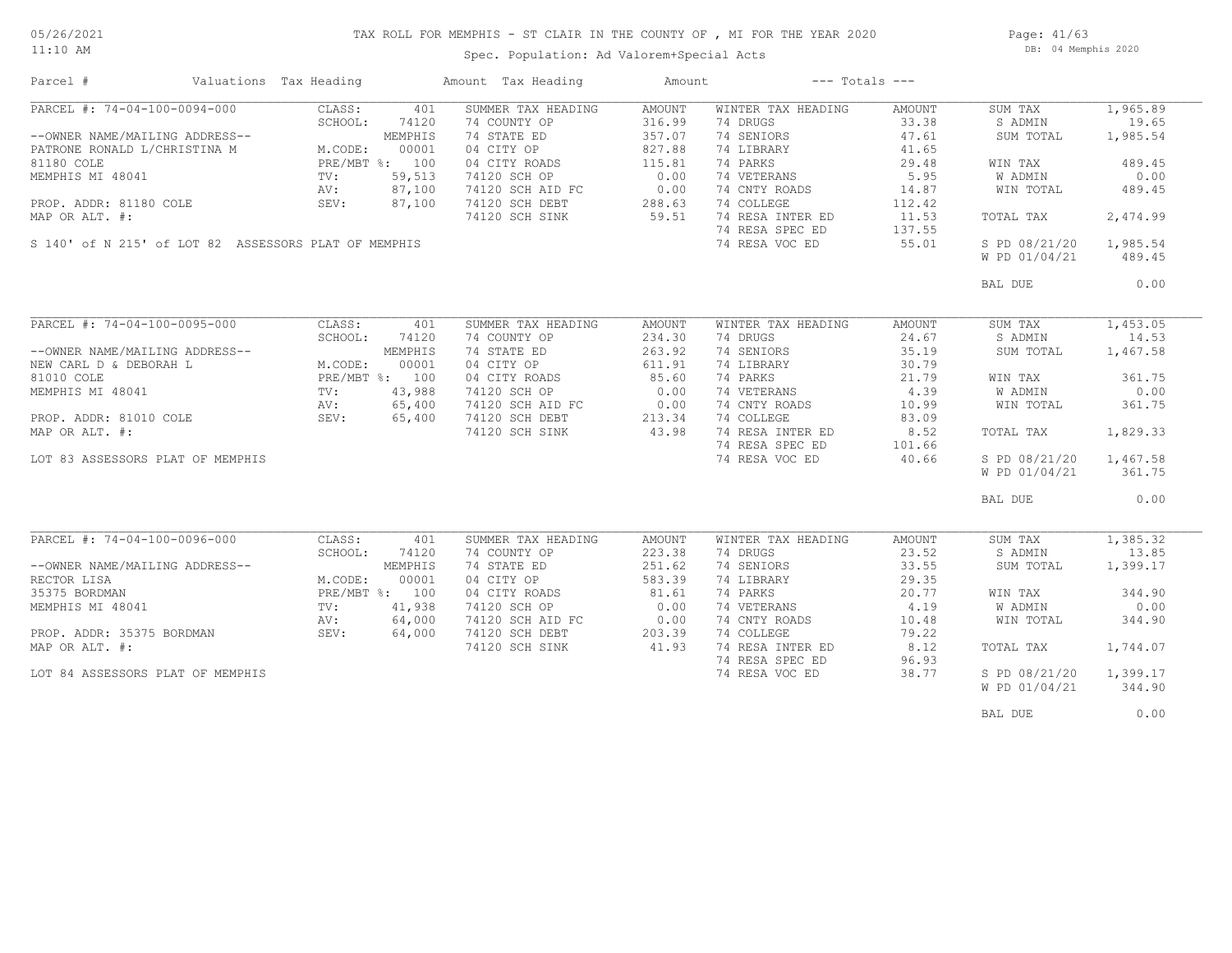## TAX ROLL FOR MEMPHIS - ST CLAIR IN THE COUNTY OF , MI FOR THE YEAR 2020

11:10 AM

#### Spec. Population: Ad Valorem+Special Acts

Page: 42/63 DB: 04 Memphis 2020

| Parcel #                                          | Valuations Tax Heading  | Amount Tax Heading | Amount   | $---$ Totals $---$ |        |               |          |
|---------------------------------------------------|-------------------------|--------------------|----------|--------------------|--------|---------------|----------|
| PARCEL #: 74-04-100-0097-000                      | CLASS:<br>401           | SUMMER TAX HEADING | AMOUNT   | WINTER TAX HEADING | AMOUNT | SUM TAX       | 1,969.47 |
|                                                   | SCHOOL:<br>74120        | 74 COUNTY OP       | 317.57   | 74 DRUGS           | 33.44  | S ADMIN       | 19.69    |
| --OWNER NAME/MAILING ADDRESS--                    | MEMPHIS                 | 74 STATE ED        | 357.72   | 74 SENIORS         | 47.69  | SUM TOTAL     | 1,989.16 |
| SPOUTZ KEVIN & CHRISTINE                          | M.CODE:<br>00001        | 04 CITY OP         | 829.38   | 74 LIBRARY         | 41.73  |               |          |
| 35801 BORDMAN                                     | PRE/MBT %: 100          | 04 CITY ROADS      | 116.02   | 74 PARKS           | 29.53  | WIN TAX       | 490.34   |
| MEMPHIS MI 48041                                  | 59,621<br>$\text{TV}$ : | 74120 SCH OP       | 0.00     | 74 VETERANS        | 5.96   | W ADMIN       | 0.00     |
|                                                   | 80,000<br>AV:           | 74120 SCH AID FC   | 0.00     | 74 CNTY ROADS      | 14.90  | WIN TOTAL     | 490.34   |
| PROP. ADDR: 35801 BORDMAN                         | SEV:<br>80,000          | 74120 SCH DEBT     | 289.16   | 74 COLLEGE         | 112.63 |               |          |
| MAP OR ALT. #:                                    |                         | 74120 SCH SINK     | 59.62    | 74 RESA INTER ED   | 11.55  | TOTAL TAX     | 2,479.50 |
|                                                   |                         |                    |          | 74 RESA SPEC ED    | 137.80 |               |          |
| LOT 85 ASSESSORS PLAT OF MEMPHIS                  |                         |                    |          | 74 RESA VOC ED     | 55.11  | S PD 08/21/20 | 1,989.16 |
|                                                   |                         |                    |          |                    |        | W PD 01/04/21 | 490.34   |
|                                                   |                         |                    |          |                    |        | BAL DUE       | 0.00     |
|                                                   |                         |                    |          |                    |        |               |          |
| PARCEL #: 74-04-100-0098-000                      | CLASS:<br>401           | SUMMER TAX HEADING | AMOUNT   | WINTER TAX HEADING | AMOUNT | SUM TAX       | 2,486.88 |
|                                                   | SCHOOL:<br>74120        | 74 COUNTY OP       | 259.56   | 74 DRUGS           | 27.33  | S ADMIN       | 24.86    |
| --OWNER NAME/MAILING ADDRESS--                    | MEMPHIS                 | 74 STATE ED        | 292.38   | 74 SENIORS         | 38.98  | SUM TOTAL     | 2,511.74 |
| HOLLOMAN CECILIA E                                | M.CODE:<br>00001        | 04 CITY OP         | 677.89   | 74 LIBRARY         | 34.11  |               |          |
| 4200 COMMUNITY DRIVE                              | PRE/MBT %: 0            | 04 CITY ROADS      | 94.83    | 74 PARKS           | 24.14  | WIN TAX       | 400.78   |
| WEST PALM BEACH FL 33409                          | 48,731<br>$\text{TV}$ : | 74120 SCH OP       | 877.15   | 74 VETERANS        | 4.87   | W ADMIN       | 0.00     |
|                                                   | 80,900<br>AV:           | 74120 SCH AID FC   | 0.00     | 74 CNTY ROADS      | 12.18  | WIN TOTAL     | 400.78   |
| PROP. ADDR: 35845 BORDMAN                         | SEV:<br>80,900          | 74120 SCH DEBT     | 236.34   | 74 COLLEGE         | 92.05  |               |          |
| MAP OR ALT. #:                                    |                         | 74120 SCH SINK     | 48.73    | 74 RESA INTER ED   | 9.44   | TOTAL TAX     | 2,912.52 |
|                                                   |                         |                    |          | 74 RESA SPEC ED    | 112.63 |               |          |
| LOT 86 & 87 ASSESSORS PLAT OF MEMPHIS             |                         |                    |          | 74 RESA VOC ED     | 45.05  | S PD 08/21/20 | 2,511.74 |
|                                                   |                         |                    |          |                    |        | W PD 01/04/21 | 400.78   |
|                                                   |                         |                    |          |                    |        |               |          |
|                                                   |                         |                    |          |                    |        | BAL DUE       | 0.00     |
|                                                   |                         |                    |          |                    |        |               |          |
| PARCEL #: 74-04-743-0001-000                      | CLASS:<br>201           | SUMMER TAX HEADING | AMOUNT   | WINTER TAX HEADING | AMOUNT | SUM TAX       | 3,009.62 |
|                                                   | SCHOOL:<br>74120        | 74 COUNTY OP       | 314.12   | 74 DRUGS           | 33.08  | S ADMIN       | 30.09    |
| --OWNER NAME/MAILING ADDRESS--                    | MEMPHIS                 | 74 STATE ED        | 353.84   | 74 SENIORS         | 47.17  | SUM TOTAL     | 3,039.71 |
| BUSINESS ENTREPRENEURS LLC                        | M.CODE:                 | 04 CITY OP         | 820.38   | 74 LIBRARY         | 41.28  |               |          |
| 3290 VAN DYKE                                     | PRE/MBT %: 0            | 04 CITY ROADS      | 114.76   | 74 PARKS           | 29.21  | WIN TAX       | 485.01   |
| ALMONT MI 48003                                   | 58,974<br>TV:           | 74120 SCH OP       | 1,061.53 | 74 VETERANS        | 5.89   | W ADMIN       | 0.00     |
|                                                   | 107,100<br>AV:          | 74120 SCH AID FC   | 0.00     | 74 CNTY ROADS      | 14.74  | WIN TOTAL     | 485.01   |
| PROP. ADDR: 81057 MAIN                            | SEV:<br>107,100         | 74120 SCH DEBT     | 286.02   | 74 COLLEGE         | 111.40 |               |          |
| MAP OR ALT. #:                                    |                         | 74120 SCH SINK     | 58.97    | 74 RESA INTER ED   | 11.42  | TOTAL TAX     | 3,524.72 |
|                                                   |                         |                    |          | 74 RESA SPEC ED    | 136.30 |               |          |
| LOT 1 S.P. SPAFFORD'S ADDITION TO MEMPHIS VILLAGE |                         |                    |          | 74 RESA VOC ED     | 54.52  | S PD 09/09/20 | 3,039.71 |
|                                                   |                         |                    |          |                    |        | W PD 02/10/21 | 485.01   |
|                                                   |                         |                    |          |                    |        |               |          |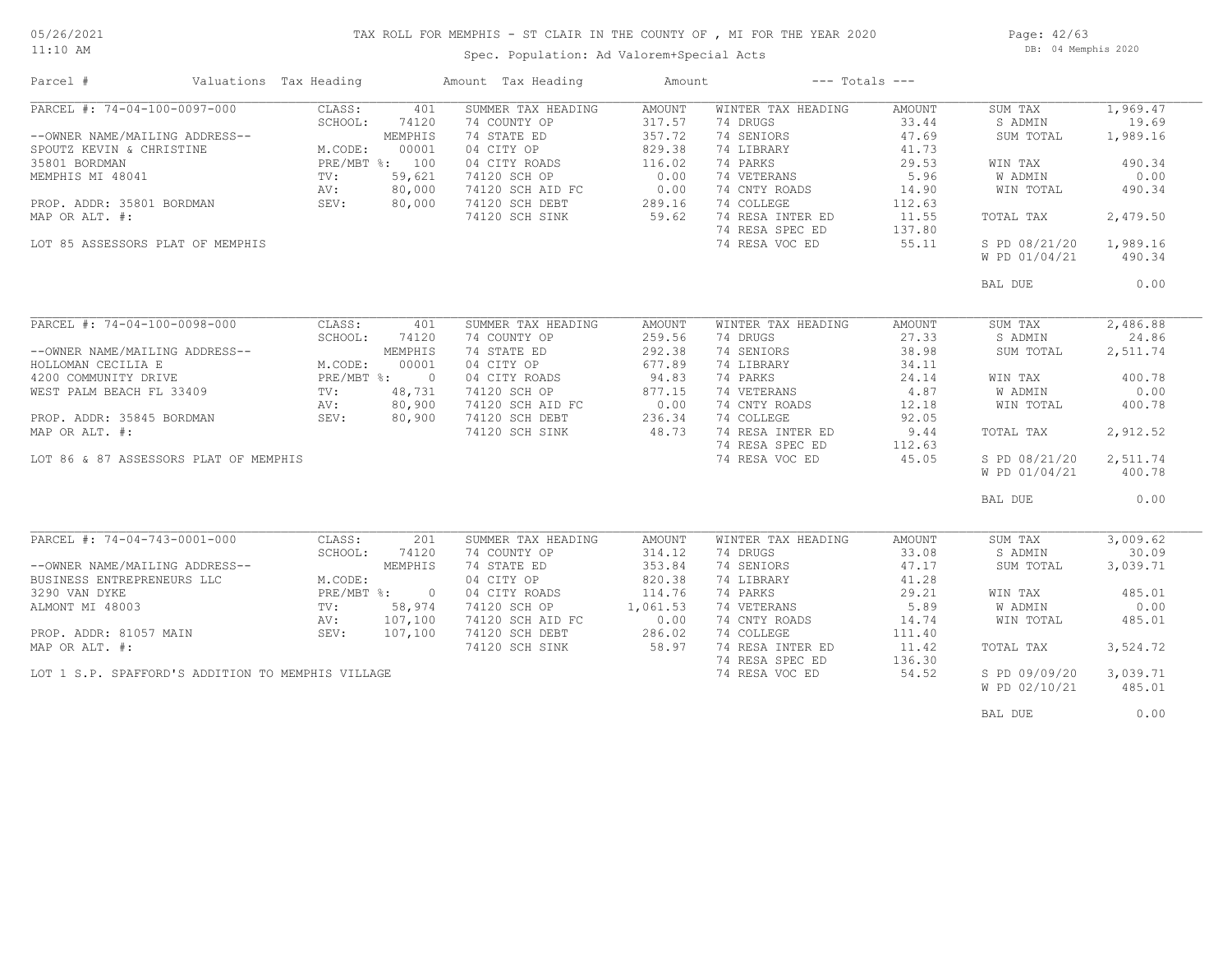#### TAX ROLL FOR MEMPHIS - ST CLAIR IN THE COUNTY OF , MI FOR THE YEAR 2020

11:10 AM

### Spec. Population: Ad Valorem+Special Acts

Page: 43/63 DB: 04 Memphis 2020

| Parcel #                                                                           | Valuations Tax Heading |         |              | Amount Tax Heading | Amount | $---$ Totals $---$ |        |               |          |
|------------------------------------------------------------------------------------|------------------------|---------|--------------|--------------------|--------|--------------------|--------|---------------|----------|
| PARCEL #: 74-04-743-0002-000                                                       |                        | CLASS:  | 201          | SUMMER TAX HEADING | AMOUNT | WINTER TAX HEADING | AMOUNT | SUM TAX       | 469.42   |
|                                                                                    |                        | SCHOOL: | 74120        | 74 COUNTY OP       | 48.99  | 74 DRUGS           | 5.16   | S ADMIN       | 4.69     |
| --OWNER NAME/MAILING ADDRESS--                                                     |                        |         | MEMPHIS      | 74 STATE ED        | 55.19  | 74 SENIORS         | 7.35   | SUM TOTAL     | 474.11   |
| BUSINESS ENTREPRENEURS LLC                                                         |                        | M.CODE: |              | 04 CITY OP         | 127.96 | 74 LIBRARY         | 6.43   |               |          |
| 3290 VAN DYKE                                                                      |                        |         | PRE/MBT %: 0 | 04 CITY ROADS      | 17.90  | 74 PARKS           | 4.55   | WIN TAX       | 75.60    |
| ALMONT MI 48003                                                                    |                        | TV:     | 9,199        | 74120 SCH OP       | 165.58 | 74 VETERANS        | 0.91   | W ADMIN       | 0.00     |
|                                                                                    |                        | AV:     | 15,600       | 74120 SCH AID FC   | 0.00   | 74 CNTY ROADS      | 2.29   | WIN TOTAL     | 75.60    |
| PROP. ADDR: 81047 MAIN                                                             |                        |         | SEV: 15,600  | 74120 SCH DEBT     | 44.61  | 74 COLLEGE         | 17.37  |               |          |
|                                                                                    |                        |         |              |                    |        | 74 RESA INTER ED   |        |               |          |
| MAP OR ALT. #:                                                                     |                        |         |              | 74120 SCH SINK     | 9.19   |                    | 1.78   | TOTAL TAX     | 549.71   |
|                                                                                    |                        |         |              |                    |        | 74 RESA SPEC ED    | 21.26  |               |          |
| LOT 2 S.P. SPAFFORD'S ADDITION TO MEMPHIS VILLAGE                                  |                        |         |              |                    |        | 74 RESA VOC ED     | 8.50   | S PD 09/09/20 | 474.11   |
|                                                                                    |                        |         |              |                    |        |                    |        | W PD 02/10/21 | 75.60    |
|                                                                                    |                        |         |              |                    |        |                    |        | BAL DUE       | 0.00     |
|                                                                                    |                        |         |              |                    |        |                    |        |               |          |
| PARCEL #: 74-04-743-0003-000                                                       |                        | CLASS:  | 202          | SUMMER TAX HEADING | AMOUNT | WINTER TAX HEADING | AMOUNT | SUM TAX       | 949.21   |
|                                                                                    |                        | SCHOOL: | 74120        | 74 COUNTY OP       | 99.07  | 74 DRUGS           | 10.43  | S ADMIN       | 9.49     |
| --OWNER NAME/MAILING ADDRESS--                                                     |                        |         | MEMPHIS      | 74 STATE ED        | 111.60 | 74 SENIORS         | 14.88  | SUM TOTAL     | 958.70   |
| BUSINESS ENTREPRENEURS LLC                                                         |                        | M.CODE: |              | 04 CITY OP         | 258.74 | 74 LIBRARY         | 13.02  |               |          |
| 3290 VAN DYKE                                                                      |                        |         | PRE/MBT %: 0 | 04 CITY ROADS      | 36.19  | 74 PARKS           | 9.21   | WIN TAX       | 152.96   |
| ALMONT MI 48003                                                                    |                        | TV:     | 18,600       | 74120 SCH OP       | 334.80 | 74 VETERANS        | 1.86   | W ADMIN       | 0.00     |
|                                                                                    |                        | AV:     | 27,100       | 74120 SCH AID FC   | 0.00   | 74 CNTY ROADS      | 4.65   | WIN TOTAL     | 152.96   |
| PROP. ADDR: 34875 BORDMAN/81121 MAIN SEV: 27,100                                   |                        |         |              | 74120 SCH DEBT     | 90.21  | 74 COLLEGE         | 35.13  |               |          |
| MAP OR ALT. #:                                                                     |                        |         |              | 74120 SCH SINK     | 18.60  | 74 RESA INTER ED   | 3.60   | TOTAL TAX     | 1,111.66 |
|                                                                                    |                        |         |              |                    |        | 74 RESA SPEC ED    |        |               |          |
|                                                                                    |                        |         |              |                    |        |                    | 42.99  |               |          |
| LOT 3 TO 7 INC; ALSO INC THAT PART OF VAC ALLEY LYING S OF N LINE S 5 FT LOT 3 EXT |                        |         |              |                    |        | 74 RESA VOC ED     | 17.19  | S PD 09/09/20 | 958.70   |
| W TO LOT 6S.P. SPAFFORD'S ADDITION TO MEMPHIS VILLAGE                              |                        |         |              |                    |        |                    |        | W PD 02/10/21 | 152.96   |
|                                                                                    |                        |         |              |                    |        |                    |        | BAL DUE       | 0.00     |
|                                                                                    |                        |         |              |                    |        |                    |        |               |          |
| PARCEL #: 74-04-743-0004-000                                                       |                        | CLASS:  | 202          | SUMMER TAX HEADING | AMOUNT | WINTER TAX HEADING | AMOUNT | SUM TAX       | 463.88   |
|                                                                                    |                        | SCHOOL: | 74120        | 74 COUNTY OP       | 48.41  | 74 DRUGS           | 5.09   | S ADMIN       | 4.63     |
| --OWNER NAME/MAILING ADDRESS--                                                     |                        |         | MEMPHIS      | 74 STATE ED        | 54.54  | 74 SENIORS         | 7.27   | SUM TOTAL     | 468.51   |
| BUSINESS ENTREPRENEURS LLC                                                         |                        | M.CODE: |              | 04 CITY OP         | 126.45 | 74 LIBRARY         | 6.36   |               |          |
| 3290 VAN DYKE                                                                      |                        |         | PRE/MBT %: 0 | 04 CITY ROADS      | 17.69  | 74 PARKS           | 4.50   | WIN TAX       | 74.72    |
| ALMONT MI 48003                                                                    |                        | $TV$ :  | 9,090        | 74120 SCH OP       | 163.62 | 74 VETERANS        | 0.90   | W ADMIN       | 0.00     |
|                                                                                    |                        | AV:     | 15,400       | 74120 SCH AID FC   | 0.00   | 74 CNTY ROADS      | 2.27   | WIN TOTAL     | 74.72    |
| PROP. ADDR: 34855 BORDMAN                                                          |                        |         | SEV: 15,400  | 74120 SCH DEBT     | 44.08  | 74 COLLEGE         | 17.17  |               |          |
| MAP OR ALT. #:                                                                     |                        |         |              | 74120 SCH SINK     | 9.09   | 74 RESA INTER ED   | 1.76   | TOTAL TAX     | 543.23   |
|                                                                                    |                        |         |              |                    |        | 74 RESA SPEC ED    | 21.00  |               |          |
| LOT 8 S.P. SPAFFORDS ADDITION TO MEMPHIS VILLAGE                                   |                        |         |              |                    |        | 74 RESA VOC ED     | 8.40   | S PD 09/09/20 | 468.51   |
|                                                                                    |                        |         |              |                    |        |                    |        | W PD 02/10/21 | 74.72    |
|                                                                                    |                        |         |              |                    |        |                    |        |               |          |
|                                                                                    |                        |         |              |                    |        |                    |        | BAL DUE       | 0.00     |
|                                                                                    |                        |         |              |                    |        |                    |        |               |          |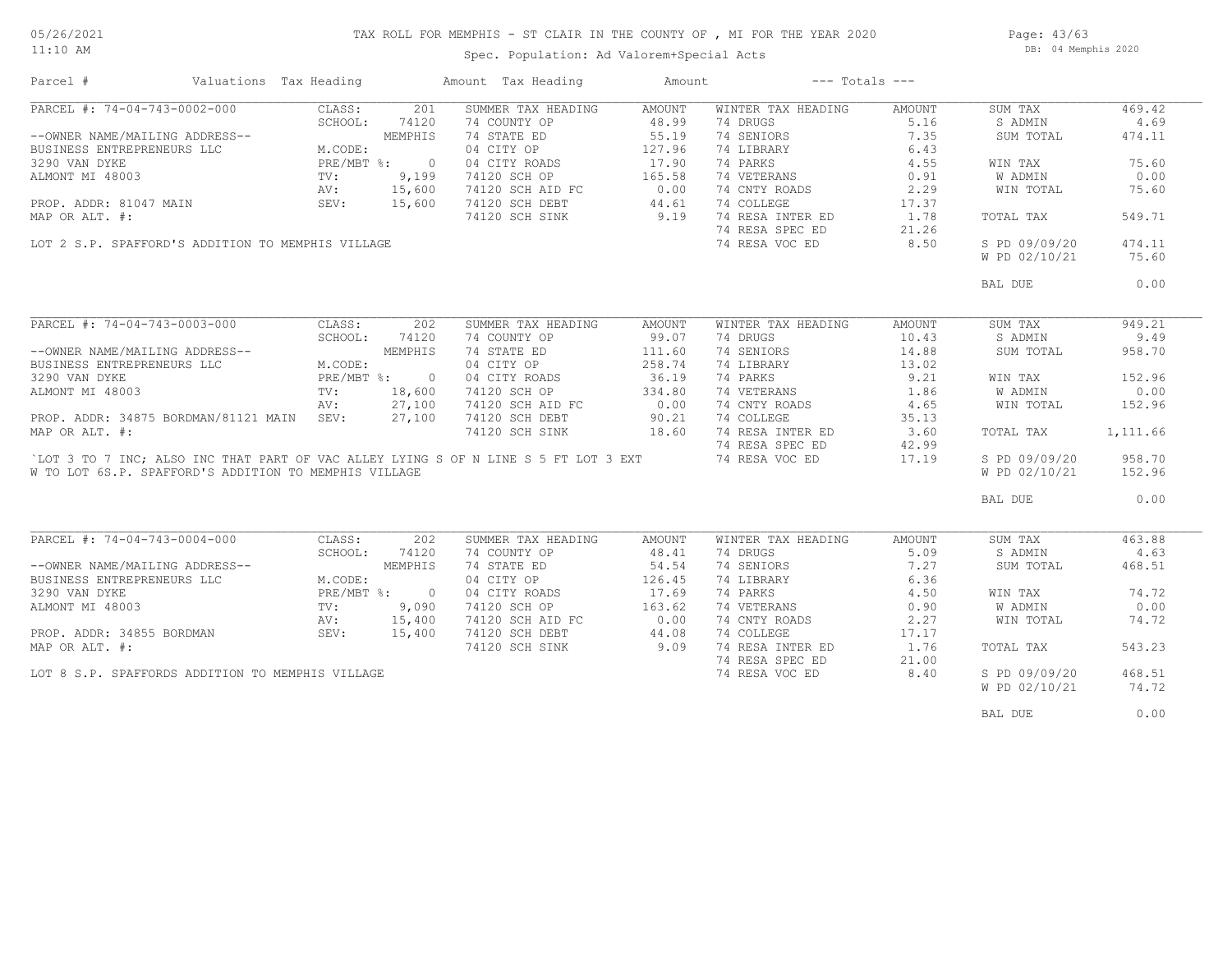#### 05/26/2021 11:10 AM

## TAX ROLL FOR MEMPHIS - ST CLAIR IN THE COUNTY OF , MI FOR THE YEAR 2020

Page: 44/63 DB: 04 Memphis 2020

Spec. Population: Ad Valorem+Special Acts

| Parcel #                                                                                                                                                                                    | Valuations Tax Heading                 |                                          | Amount Tax Heading                                                                                                                                                                                                                                                                                                                                                                                                                                                                                                                                                                                                                                                                                                                                                                                                                                                                                                                                                                                                                                                                                                                                                                                                                                                                                                                                                                                                                                                                                                                                                                                                                                                                                                                                                                                                                                                                                                                                                                                                                                                                                                                                                                                                                                                                                                                                                                                                                                                                                                                                                                                                                                                                                                                                                                                                                                                                                                                                                                                                                                                                                                                                                                                                                                                                                                                                                                                                                                                                                                                                                                                                                                                                                                                                                                                                            | Amount             |                                                                                                                                                                | $---$ Totals $---$ |                              |          |      |      |      |      |      |      |    |      |    |                                                                          |    |      |    |                                                                          |        |  |  |         |        |  |  |  |  |  |  |  |         |      |  |  |  |  |  |  |  |           |        |  |  |  |  |  |  |  |  |  |  |  |  |  |  |  |  |           |          |  |  |  |                                                                              |  |                |       |  |  |                                    |  |  |  |  |  |  |         |          |                              |  |            |                    |        |                    |        |         |          |  |  |               |              |  |          |       |         |       |  |  |  |  |        |  |  |  |  |                                                                                          |  |         |             |                    |            |       |           |          |  |  |       |            |        |            |       |  |  |             |  |                                          |                                                                                                                      |  |                                                                                                                                                                |  |         |        |                  |  |  |  |  |  |  |         |      |  |  |  |  |  |  |  |                  |  |                                |  |        |  |  |  |  |  |  |                |  |  |  |  |  |  |                    |  |  |  |  |  |  |  |  |  |  |  |  |  |  |       |  |  |                              |  |  |  |  |                                                                                                                         |       |  |  |                      |  |  |  |  |  |  |  |  |  |  |                        |  |  |  |  |  |  |  |  |  |  |  |  |  |  |  |         |      |
|---------------------------------------------------------------------------------------------------------------------------------------------------------------------------------------------|----------------------------------------|------------------------------------------|-------------------------------------------------------------------------------------------------------------------------------------------------------------------------------------------------------------------------------------------------------------------------------------------------------------------------------------------------------------------------------------------------------------------------------------------------------------------------------------------------------------------------------------------------------------------------------------------------------------------------------------------------------------------------------------------------------------------------------------------------------------------------------------------------------------------------------------------------------------------------------------------------------------------------------------------------------------------------------------------------------------------------------------------------------------------------------------------------------------------------------------------------------------------------------------------------------------------------------------------------------------------------------------------------------------------------------------------------------------------------------------------------------------------------------------------------------------------------------------------------------------------------------------------------------------------------------------------------------------------------------------------------------------------------------------------------------------------------------------------------------------------------------------------------------------------------------------------------------------------------------------------------------------------------------------------------------------------------------------------------------------------------------------------------------------------------------------------------------------------------------------------------------------------------------------------------------------------------------------------------------------------------------------------------------------------------------------------------------------------------------------------------------------------------------------------------------------------------------------------------------------------------------------------------------------------------------------------------------------------------------------------------------------------------------------------------------------------------------------------------------------------------------------------------------------------------------------------------------------------------------------------------------------------------------------------------------------------------------------------------------------------------------------------------------------------------------------------------------------------------------------------------------------------------------------------------------------------------------------------------------------------------------------------------------------------------------------------------------------------------------------------------------------------------------------------------------------------------------------------------------------------------------------------------------------------------------------------------------------------------------------------------------------------------------------------------------------------------------------------------------------------------------------------------------------------------------|--------------------|----------------------------------------------------------------------------------------------------------------------------------------------------------------|--------------------|------------------------------|----------|------|------|------|------|------|------|----|------|----|--------------------------------------------------------------------------|----|------|----|--------------------------------------------------------------------------|--------|--|--|---------|--------|--|--|--|--|--|--|--|---------|------|--|--|--|--|--|--|--|-----------|--------|--|--|--|--|--|--|--|--|--|--|--|--|--|--|--|--|-----------|----------|--|--|--|------------------------------------------------------------------------------|--|----------------|-------|--|--|------------------------------------|--|--|--|--|--|--|---------|----------|------------------------------|--|------------|--------------------|--------|--------------------|--------|---------|----------|--|--|---------------|--------------|--|----------|-------|---------|-------|--|--|--|--|--------|--|--|--|--|------------------------------------------------------------------------------------------|--|---------|-------------|--------------------|------------|-------|-----------|----------|--|--|-------|------------|--------|------------|-------|--|--|-------------|--|------------------------------------------|----------------------------------------------------------------------------------------------------------------------|--|----------------------------------------------------------------------------------------------------------------------------------------------------------------|--|---------|--------|------------------|--|--|--|--|--|--|---------|------|--|--|--|--|--|--|--|------------------|--|--------------------------------|--|--------|--|--|--|--|--|--|----------------|--|--|--|--|--|--|--------------------|--|--|--|--|--|--|--|--|--|--|--|--|--|--|-------|--|--|------------------------------|--|--|--|--|-------------------------------------------------------------------------------------------------------------------------|-------|--|--|----------------------|--|--|--|--|--|--|--|--|--|--|------------------------|--|--|--|--|--|--|--|--|--|--|--|--|--|--|--|---------|------|
| PARCEL #: 74-04-743-0005-000 CLASS:                                                                                                                                                         |                                        | 202                                      | SUMMER TAX HEADING                                                                                                                                                                                                                                                                                                                                                                                                                                                                                                                                                                                                                                                                                                                                                                                                                                                                                                                                                                                                                                                                                                                                                                                                                                                                                                                                                                                                                                                                                                                                                                                                                                                                                                                                                                                                                                                                                                                                                                                                                                                                                                                                                                                                                                                                                                                                                                                                                                                                                                                                                                                                                                                                                                                                                                                                                                                                                                                                                                                                                                                                                                                                                                                                                                                                                                                                                                                                                                                                                                                                                                                                                                                                                                                                                                                                            | AMOUNT             | WINTER TAX HEADING                                                                                                                                             | AMOUNT             | SUM TAX                      | 300.82   |      |      |      |      |      |      |    |      |    |                                                                          |    |      |    |                                                                          |        |  |  |         |        |  |  |  |  |  |  |  |         |      |  |  |  |  |  |  |  |           |        |  |  |  |  |  |  |  |  |  |  |  |  |  |  |  |  |           |          |  |  |  |                                                                              |  |                |       |  |  |                                    |  |  |  |  |  |  |         |          |                              |  |            |                    |        |                    |        |         |          |  |  |               |              |  |          |       |         |       |  |  |  |  |        |  |  |  |  |                                                                                          |  |         |             |                    |            |       |           |          |  |  |       |            |        |            |       |  |  |             |  |                                          |                                                                                                                      |  |                                                                                                                                                                |  |         |        |                  |  |  |  |  |  |  |         |      |  |  |  |  |  |  |  |                  |  |                                |  |        |  |  |  |  |  |  |                |  |  |  |  |  |  |                    |  |  |  |  |  |  |  |  |  |  |  |  |  |  |       |  |  |                              |  |  |  |  |                                                                                                                         |       |  |  |                      |  |  |  |  |  |  |  |  |  |  |                        |  |  |  |  |  |  |  |  |  |  |  |  |  |  |  |         |      |
|                                                                                                                                                                                             |                                        | SCHOOL: 74120                            | 74 COUNTY OP 31.39 (4 DROCK)<br>74 COUNTY OP 35.37 (4 BENIORS 4.71 9<br>04 CITY ROADS 82.00 74 LIBRARY 4.12<br>04 CITY ROADS 11.47 74 PARKS 2.92<br>74120 SCH AID FC 0.00 74 CNTY ROADS 1.47<br>74120 SCH AID FC 0.00 74 CNTY ROADS 1.47                                                                                                                                                                                                                                                                                                                                                                                                                                                                                                                                                                                                                                                                                                                                                                                                                                                                                                                                                                                                                                                                                                                                                                                                                                                                                                                                                                                                                                                                                                                                                                                                                                                                                                                                                                                                                                                                                                                                                                                                                                                                                                                                                                                                                                                                                                                                                                                                                                                                                                                                                                                                                                                                                                                                                                                                                                                                                                                                                                                                                                                                                                                                                                                                                                                                                                                                                                                                                                                                                                                                                                                      |                    |                                                                                                                                                                |                    | S ADMIN                      | 3.00     |      |      |      |      |      |      |    |      |    |                                                                          |    |      |    |                                                                          |        |  |  |         |        |  |  |  |  |  |  |  |         |      |  |  |  |  |  |  |  |           |        |  |  |  |  |  |  |  |  |  |  |  |  |  |  |  |  |           |          |  |  |  |                                                                              |  |                |       |  |  |                                    |  |  |  |  |  |  |         |          |                              |  |            |                    |        |                    |        |         |          |  |  |               |              |  |          |       |         |       |  |  |  |  |        |  |  |  |  |                                                                                          |  |         |             |                    |            |       |           |          |  |  |       |            |        |            |       |  |  |             |  |                                          |                                                                                                                      |  |                                                                                                                                                                |  |         |        |                  |  |  |  |  |  |  |         |      |  |  |  |  |  |  |  |                  |  |                                |  |        |  |  |  |  |  |  |                |  |  |  |  |  |  |                    |  |  |  |  |  |  |  |  |  |  |  |  |  |  |       |  |  |                              |  |  |  |  |                                                                                                                         |       |  |  |                      |  |  |  |  |  |  |  |  |  |  |                        |  |  |  |  |  |  |  |  |  |  |  |  |  |  |  |         |      |
| --OWNER NAME/MAILING ADDRESS--<br>BUSINESS ENTREPRENEURS LLC<br>3290 VAN DYKE<br>ALMONT MI 48003<br>PROP. ADDR: 81059 MAIN<br>MAR OR ATT #. 17,000<br>MAR OR ATT #. 17,000<br>MAR OR ATT #. |                                        |                                          |                                                                                                                                                                                                                                                                                                                                                                                                                                                                                                                                                                                                                                                                                                                                                                                                                                                                                                                                                                                                                                                                                                                                                                                                                                                                                                                                                                                                                                                                                                                                                                                                                                                                                                                                                                                                                                                                                                                                                                                                                                                                                                                                                                                                                                                                                                                                                                                                                                                                                                                                                                                                                                                                                                                                                                                                                                                                                                                                                                                                                                                                                                                                                                                                                                                                                                                                                                                                                                                                                                                                                                                                                                                                                                                                                                                                                               |                    |                                                                                                                                                                |                    | SUM TOTAL                    | 303.82   |      |      |      |      |      |      |    |      |    |                                                                          |    |      |    |                                                                          |        |  |  |         |        |  |  |  |  |  |  |  |         |      |  |  |  |  |  |  |  |           |        |  |  |  |  |  |  |  |  |  |  |  |  |  |  |  |  |           |          |  |  |  |                                                                              |  |                |       |  |  |                                    |  |  |  |  |  |  |         |          |                              |  |            |                    |        |                    |        |         |          |  |  |               |              |  |          |       |         |       |  |  |  |  |        |  |  |  |  |                                                                                          |  |         |             |                    |            |       |           |          |  |  |       |            |        |            |       |  |  |             |  |                                          |                                                                                                                      |  |                                                                                                                                                                |  |         |        |                  |  |  |  |  |  |  |         |      |  |  |  |  |  |  |  |                  |  |                                |  |        |  |  |  |  |  |  |                |  |  |  |  |  |  |                    |  |  |  |  |  |  |  |  |  |  |  |  |  |  |       |  |  |                              |  |  |  |  |                                                                                                                         |       |  |  |                      |  |  |  |  |  |  |  |  |  |  |                        |  |  |  |  |  |  |  |  |  |  |  |  |  |  |  |         |      |
|                                                                                                                                                                                             |                                        |                                          |                                                                                                                                                                                                                                                                                                                                                                                                                                                                                                                                                                                                                                                                                                                                                                                                                                                                                                                                                                                                                                                                                                                                                                                                                                                                                                                                                                                                                                                                                                                                                                                                                                                                                                                                                                                                                                                                                                                                                                                                                                                                                                                                                                                                                                                                                                                                                                                                                                                                                                                                                                                                                                                                                                                                                                                                                                                                                                                                                                                                                                                                                                                                                                                                                                                                                                                                                                                                                                                                                                                                                                                                                                                                                                                                                                                                                               |                    |                                                                                                                                                                |                    |                              |          |      |      |      |      |      |      |    |      |    |                                                                          |    |      |    |                                                                          |        |  |  |         |        |  |  |  |  |  |  |  |         |      |  |  |  |  |  |  |  |           |        |  |  |  |  |  |  |  |  |  |  |  |  |  |  |  |  |           |          |  |  |  |                                                                              |  |                |       |  |  |                                    |  |  |  |  |  |  |         |          |                              |  |            |                    |        |                    |        |         |          |  |  |               |              |  |          |       |         |       |  |  |  |  |        |  |  |  |  |                                                                                          |  |         |             |                    |            |       |           |          |  |  |       |            |        |            |       |  |  |             |  |                                          |                                                                                                                      |  |                                                                                                                                                                |  |         |        |                  |  |  |  |  |  |  |         |      |  |  |  |  |  |  |  |                  |  |                                |  |        |  |  |  |  |  |  |                |  |  |  |  |  |  |                    |  |  |  |  |  |  |  |  |  |  |  |  |  |  |       |  |  |                              |  |  |  |  |                                                                                                                         |       |  |  |                      |  |  |  |  |  |  |  |  |  |  |                        |  |  |  |  |  |  |  |  |  |  |  |  |  |  |  |         |      |
|                                                                                                                                                                                             |                                        |                                          |                                                                                                                                                                                                                                                                                                                                                                                                                                                                                                                                                                                                                                                                                                                                                                                                                                                                                                                                                                                                                                                                                                                                                                                                                                                                                                                                                                                                                                                                                                                                                                                                                                                                                                                                                                                                                                                                                                                                                                                                                                                                                                                                                                                                                                                                                                                                                                                                                                                                                                                                                                                                                                                                                                                                                                                                                                                                                                                                                                                                                                                                                                                                                                                                                                                                                                                                                                                                                                                                                                                                                                                                                                                                                                                                                                                                                               |                    |                                                                                                                                                                |                    | WIN TAX                      | 48.43    |      |      |      |      |      |      |    |      |    |                                                                          |    |      |    |                                                                          |        |  |  |         |        |  |  |  |  |  |  |  |         |      |  |  |  |  |  |  |  |           |        |  |  |  |  |  |  |  |  |  |  |  |  |  |  |  |  |           |          |  |  |  |                                                                              |  |                |       |  |  |                                    |  |  |  |  |  |  |         |          |                              |  |            |                    |        |                    |        |         |          |  |  |               |              |  |          |       |         |       |  |  |  |  |        |  |  |  |  |                                                                                          |  |         |             |                    |            |       |           |          |  |  |       |            |        |            |       |  |  |             |  |                                          |                                                                                                                      |  |                                                                                                                                                                |  |         |        |                  |  |  |  |  |  |  |         |      |  |  |  |  |  |  |  |                  |  |                                |  |        |  |  |  |  |  |  |                |  |  |  |  |  |  |                    |  |  |  |  |  |  |  |  |  |  |  |  |  |  |       |  |  |                              |  |  |  |  |                                                                                                                         |       |  |  |                      |  |  |  |  |  |  |  |  |  |  |                        |  |  |  |  |  |  |  |  |  |  |  |  |  |  |  |         |      |
|                                                                                                                                                                                             |                                        |                                          |                                                                                                                                                                                                                                                                                                                                                                                                                                                                                                                                                                                                                                                                                                                                                                                                                                                                                                                                                                                                                                                                                                                                                                                                                                                                                                                                                                                                                                                                                                                                                                                                                                                                                                                                                                                                                                                                                                                                                                                                                                                                                                                                                                                                                                                                                                                                                                                                                                                                                                                                                                                                                                                                                                                                                                                                                                                                                                                                                                                                                                                                                                                                                                                                                                                                                                                                                                                                                                                                                                                                                                                                                                                                                                                                                                                                                               |                    |                                                                                                                                                                |                    | W ADMIN                      | 0.00     |      |      |      |      |      |      |    |      |    |                                                                          |    |      |    |                                                                          |        |  |  |         |        |  |  |  |  |  |  |  |         |      |  |  |  |  |  |  |  |           |        |  |  |  |  |  |  |  |  |  |  |  |  |  |  |  |  |           |          |  |  |  |                                                                              |  |                |       |  |  |                                    |  |  |  |  |  |  |         |          |                              |  |            |                    |        |                    |        |         |          |  |  |               |              |  |          |       |         |       |  |  |  |  |        |  |  |  |  |                                                                                          |  |         |             |                    |            |       |           |          |  |  |       |            |        |            |       |  |  |             |  |                                          |                                                                                                                      |  |                                                                                                                                                                |  |         |        |                  |  |  |  |  |  |  |         |      |  |  |  |  |  |  |  |                  |  |                                |  |        |  |  |  |  |  |  |                |  |  |  |  |  |  |                    |  |  |  |  |  |  |  |  |  |  |  |  |  |  |       |  |  |                              |  |  |  |  |                                                                                                                         |       |  |  |                      |  |  |  |  |  |  |  |  |  |  |                        |  |  |  |  |  |  |  |  |  |  |  |  |  |  |  |         |      |
|                                                                                                                                                                                             |                                        |                                          |                                                                                                                                                                                                                                                                                                                                                                                                                                                                                                                                                                                                                                                                                                                                                                                                                                                                                                                                                                                                                                                                                                                                                                                                                                                                                                                                                                                                                                                                                                                                                                                                                                                                                                                                                                                                                                                                                                                                                                                                                                                                                                                                                                                                                                                                                                                                                                                                                                                                                                                                                                                                                                                                                                                                                                                                                                                                                                                                                                                                                                                                                                                                                                                                                                                                                                                                                                                                                                                                                                                                                                                                                                                                                                                                                                                                                               |                    |                                                                                                                                                                |                    | WIN TOTAL                    | 48.43    |      |      |      |      |      |      |    |      |    |                                                                          |    |      |    |                                                                          |        |  |  |         |        |  |  |  |  |  |  |  |         |      |  |  |  |  |  |  |  |           |        |  |  |  |  |  |  |  |  |  |  |  |  |  |  |  |  |           |          |  |  |  |                                                                              |  |                |       |  |  |                                    |  |  |  |  |  |  |         |          |                              |  |            |                    |        |                    |        |         |          |  |  |               |              |  |          |       |         |       |  |  |  |  |        |  |  |  |  |                                                                                          |  |         |             |                    |            |       |           |          |  |  |       |            |        |            |       |  |  |             |  |                                          |                                                                                                                      |  |                                                                                                                                                                |  |         |        |                  |  |  |  |  |  |  |         |      |  |  |  |  |  |  |  |                  |  |                                |  |        |  |  |  |  |  |  |                |  |  |  |  |  |  |                    |  |  |  |  |  |  |  |  |  |  |  |  |  |  |       |  |  |                              |  |  |  |  |                                                                                                                         |       |  |  |                      |  |  |  |  |  |  |  |  |  |  |                        |  |  |  |  |  |  |  |  |  |  |  |  |  |  |  |         |      |
|                                                                                                                                                                                             |                                        |                                          |                                                                                                                                                                                                                                                                                                                                                                                                                                                                                                                                                                                                                                                                                                                                                                                                                                                                                                                                                                                                                                                                                                                                                                                                                                                                                                                                                                                                                                                                                                                                                                                                                                                                                                                                                                                                                                                                                                                                                                                                                                                                                                                                                                                                                                                                                                                                                                                                                                                                                                                                                                                                                                                                                                                                                                                                                                                                                                                                                                                                                                                                                                                                                                                                                                                                                                                                                                                                                                                                                                                                                                                                                                                                                                                                                                                                                               |                    |                                                                                                                                                                |                    |                              |          |      |      |      |      |      |      |    |      |    |                                                                          |    |      |    |                                                                          |        |  |  |         |        |  |  |  |  |  |  |  |         |      |  |  |  |  |  |  |  |           |        |  |  |  |  |  |  |  |  |  |  |  |  |  |  |  |  |           |          |  |  |  |                                                                              |  |                |       |  |  |                                    |  |  |  |  |  |  |         |          |                              |  |            |                    |        |                    |        |         |          |  |  |               |              |  |          |       |         |       |  |  |  |  |        |  |  |  |  |                                                                                          |  |         |             |                    |            |       |           |          |  |  |       |            |        |            |       |  |  |             |  |                                          |                                                                                                                      |  |                                                                                                                                                                |  |         |        |                  |  |  |  |  |  |  |         |      |  |  |  |  |  |  |  |                  |  |                                |  |        |  |  |  |  |  |  |                |  |  |  |  |  |  |                    |  |  |  |  |  |  |  |  |  |  |  |  |  |  |       |  |  |                              |  |  |  |  |                                                                                                                         |       |  |  |                      |  |  |  |  |  |  |  |  |  |  |                        |  |  |  |  |  |  |  |  |  |  |  |  |  |  |  |         |      |
| MAP OR ALT. #:                                                                                                                                                                              |                                        |                                          |                                                                                                                                                                                                                                                                                                                                                                                                                                                                                                                                                                                                                                                                                                                                                                                                                                                                                                                                                                                                                                                                                                                                                                                                                                                                                                                                                                                                                                                                                                                                                                                                                                                                                                                                                                                                                                                                                                                                                                                                                                                                                                                                                                                                                                                                                                                                                                                                                                                                                                                                                                                                                                                                                                                                                                                                                                                                                                                                                                                                                                                                                                                                                                                                                                                                                                                                                                                                                                                                                                                                                                                                                                                                                                                                                                                                                               |                    |                                                                                                                                                                |                    | TOTAL TAX                    | 352.25   |      |      |      |      |      |      |    |      |    |                                                                          |    |      |    |                                                                          |        |  |  |         |        |  |  |  |  |  |  |  |         |      |  |  |  |  |  |  |  |           |        |  |  |  |  |  |  |  |  |  |  |  |  |  |  |  |  |           |          |  |  |  |                                                                              |  |                |       |  |  |                                    |  |  |  |  |  |  |         |          |                              |  |            |                    |        |                    |        |         |          |  |  |               |              |  |          |       |         |       |  |  |  |  |        |  |  |  |  |                                                                                          |  |         |             |                    |            |       |           |          |  |  |       |            |        |            |       |  |  |             |  |                                          |                                                                                                                      |  |                                                                                                                                                                |  |         |        |                  |  |  |  |  |  |  |         |      |  |  |  |  |  |  |  |                  |  |                                |  |        |  |  |  |  |  |  |                |  |  |  |  |  |  |                    |  |  |  |  |  |  |  |  |  |  |  |  |  |  |       |  |  |                              |  |  |  |  |                                                                                                                         |       |  |  |                      |  |  |  |  |  |  |  |  |  |  |                        |  |  |  |  |  |  |  |  |  |  |  |  |  |  |  |         |      |
|                                                                                                                                                                                             |                                        |                                          |                                                                                                                                                                                                                                                                                                                                                                                                                                                                                                                                                                                                                                                                                                                                                                                                                                                                                                                                                                                                                                                                                                                                                                                                                                                                                                                                                                                                                                                                                                                                                                                                                                                                                                                                                                                                                                                                                                                                                                                                                                                                                                                                                                                                                                                                                                                                                                                                                                                                                                                                                                                                                                                                                                                                                                                                                                                                                                                                                                                                                                                                                                                                                                                                                                                                                                                                                                                                                                                                                                                                                                                                                                                                                                                                                                                                                               |                    |                                                                                                                                                                |                    |                              |          |      |      |      |      |      |      |    |      |    |                                                                          |    |      |    |                                                                          |        |  |  |         |        |  |  |  |  |  |  |  |         |      |  |  |  |  |  |  |  |           |        |  |  |  |  |  |  |  |  |  |  |  |  |  |  |  |  |           |          |  |  |  |                                                                              |  |                |       |  |  |                                    |  |  |  |  |  |  |         |          |                              |  |            |                    |        |                    |        |         |          |  |  |               |              |  |          |       |         |       |  |  |  |  |        |  |  |  |  |                                                                                          |  |         |             |                    |            |       |           |          |  |  |       |            |        |            |       |  |  |             |  |                                          |                                                                                                                      |  |                                                                                                                                                                |  |         |        |                  |  |  |  |  |  |  |         |      |  |  |  |  |  |  |  |                  |  |                                |  |        |  |  |  |  |  |  |                |  |  |  |  |  |  |                    |  |  |  |  |  |  |  |  |  |  |  |  |  |  |       |  |  |                              |  |  |  |  |                                                                                                                         |       |  |  |                      |  |  |  |  |  |  |  |  |  |  |                        |  |  |  |  |  |  |  |  |  |  |  |  |  |  |  |         |      |
|                                                                                                                                                                                             |                                        |                                          | LOT 9 EXC W 48 FT THEREOF. S.P. SPAFFORD'S ADDITION TO MEMPHIS VILLAGE                                                                                                                                                                                                                                                                                                                                                                                                                                                                                                                                                                                                                                                                                                                                                                                                                                                                                                                                                                                                                                                                                                                                                                                                                                                                                                                                                                                                                                                                                                                                                                                                                                                                                                                                                                                                                                                                                                                                                                                                                                                                                                                                                                                                                                                                                                                                                                                                                                                                                                                                                                                                                                                                                                                                                                                                                                                                                                                                                                                                                                                                                                                                                                                                                                                                                                                                                                                                                                                                                                                                                                                                                                                                                                                                                        |                    |                                                                                                                                                                |                    | S PD 09/09/20                | 303.82   |      |      |      |      |      |      |    |      |    |                                                                          |    |      |    |                                                                          |        |  |  |         |        |  |  |  |  |  |  |  |         |      |  |  |  |  |  |  |  |           |        |  |  |  |  |  |  |  |  |  |  |  |  |  |  |  |  |           |          |  |  |  |                                                                              |  |                |       |  |  |                                    |  |  |  |  |  |  |         |          |                              |  |            |                    |        |                    |        |         |          |  |  |               |              |  |          |       |         |       |  |  |  |  |        |  |  |  |  |                                                                                          |  |         |             |                    |            |       |           |          |  |  |       |            |        |            |       |  |  |             |  |                                          |                                                                                                                      |  |                                                                                                                                                                |  |         |        |                  |  |  |  |  |  |  |         |      |  |  |  |  |  |  |  |                  |  |                                |  |        |  |  |  |  |  |  |                |  |  |  |  |  |  |                    |  |  |  |  |  |  |  |  |  |  |  |  |  |  |       |  |  |                              |  |  |  |  |                                                                                                                         |       |  |  |                      |  |  |  |  |  |  |  |  |  |  |                        |  |  |  |  |  |  |  |  |  |  |  |  |  |  |  |         |      |
|                                                                                                                                                                                             |                                        |                                          |                                                                                                                                                                                                                                                                                                                                                                                                                                                                                                                                                                                                                                                                                                                                                                                                                                                                                                                                                                                                                                                                                                                                                                                                                                                                                                                                                                                                                                                                                                                                                                                                                                                                                                                                                                                                                                                                                                                                                                                                                                                                                                                                                                                                                                                                                                                                                                                                                                                                                                                                                                                                                                                                                                                                                                                                                                                                                                                                                                                                                                                                                                                                                                                                                                                                                                                                                                                                                                                                                                                                                                                                                                                                                                                                                                                                                               |                    |                                                                                                                                                                |                    | W PD 02/10/21                | 48.43    |      |      |      |      |      |      |    |      |    |                                                                          |    |      |    |                                                                          |        |  |  |         |        |  |  |  |  |  |  |  |         |      |  |  |  |  |  |  |  |           |        |  |  |  |  |  |  |  |  |  |  |  |  |  |  |  |  |           |          |  |  |  |                                                                              |  |                |       |  |  |                                    |  |  |  |  |  |  |         |          |                              |  |            |                    |        |                    |        |         |          |  |  |               |              |  |          |       |         |       |  |  |  |  |        |  |  |  |  |                                                                                          |  |         |             |                    |            |       |           |          |  |  |       |            |        |            |       |  |  |             |  |                                          |                                                                                                                      |  |                                                                                                                                                                |  |         |        |                  |  |  |  |  |  |  |         |      |  |  |  |  |  |  |  |                  |  |                                |  |        |  |  |  |  |  |  |                |  |  |  |  |  |  |                    |  |  |  |  |  |  |  |  |  |  |  |  |  |  |       |  |  |                              |  |  |  |  |                                                                                                                         |       |  |  |                      |  |  |  |  |  |  |  |  |  |  |                        |  |  |  |  |  |  |  |  |  |  |  |  |  |  |  |         |      |
|                                                                                                                                                                                             |                                        |                                          |                                                                                                                                                                                                                                                                                                                                                                                                                                                                                                                                                                                                                                                                                                                                                                                                                                                                                                                                                                                                                                                                                                                                                                                                                                                                                                                                                                                                                                                                                                                                                                                                                                                                                                                                                                                                                                                                                                                                                                                                                                                                                                                                                                                                                                                                                                                                                                                                                                                                                                                                                                                                                                                                                                                                                                                                                                                                                                                                                                                                                                                                                                                                                                                                                                                                                                                                                                                                                                                                                                                                                                                                                                                                                                                                                                                                                               |                    |                                                                                                                                                                |                    |                              |          |      |      |      |      |      |      |    |      |    |                                                                          |    |      |    |                                                                          |        |  |  |         |        |  |  |  |  |  |  |  |         |      |  |  |  |  |  |  |  |           |        |  |  |  |  |  |  |  |  |  |  |  |  |  |  |  |  |           |          |  |  |  |                                                                              |  |                |       |  |  |                                    |  |  |  |  |  |  |         |          |                              |  |            |                    |        |                    |        |         |          |  |  |               |              |  |          |       |         |       |  |  |  |  |        |  |  |  |  |                                                                                          |  |         |             |                    |            |       |           |          |  |  |       |            |        |            |       |  |  |             |  |                                          |                                                                                                                      |  |                                                                                                                                                                |  |         |        |                  |  |  |  |  |  |  |         |      |  |  |  |  |  |  |  |                  |  |                                |  |        |  |  |  |  |  |  |                |  |  |  |  |  |  |                    |  |  |  |  |  |  |  |  |  |  |  |  |  |  |       |  |  |                              |  |  |  |  |                                                                                                                         |       |  |  |                      |  |  |  |  |  |  |  |  |  |  |                        |  |  |  |  |  |  |  |  |  |  |  |  |  |  |  |         |      |
|                                                                                                                                                                                             |                                        |                                          |                                                                                                                                                                                                                                                                                                                                                                                                                                                                                                                                                                                                                                                                                                                                                                                                                                                                                                                                                                                                                                                                                                                                                                                                                                                                                                                                                                                                                                                                                                                                                                                                                                                                                                                                                                                                                                                                                                                                                                                                                                                                                                                                                                                                                                                                                                                                                                                                                                                                                                                                                                                                                                                                                                                                                                                                                                                                                                                                                                                                                                                                                                                                                                                                                                                                                                                                                                                                                                                                                                                                                                                                                                                                                                                                                                                                                               |                    |                                                                                                                                                                |                    | BAL DUE                      | 0.00     |      |      |      |      |      |      |    |      |    |                                                                          |    |      |    |                                                                          |        |  |  |         |        |  |  |  |  |  |  |  |         |      |  |  |  |  |  |  |  |           |        |  |  |  |  |  |  |  |  |  |  |  |  |  |  |  |  |           |          |  |  |  |                                                                              |  |                |       |  |  |                                    |  |  |  |  |  |  |         |          |                              |  |            |                    |        |                    |        |         |          |  |  |               |              |  |          |       |         |       |  |  |  |  |        |  |  |  |  |                                                                                          |  |         |             |                    |            |       |           |          |  |  |       |            |        |            |       |  |  |             |  |                                          |                                                                                                                      |  |                                                                                                                                                                |  |         |        |                  |  |  |  |  |  |  |         |      |  |  |  |  |  |  |  |                  |  |                                |  |        |  |  |  |  |  |  |                |  |  |  |  |  |  |                    |  |  |  |  |  |  |  |  |  |  |  |  |  |  |       |  |  |                              |  |  |  |  |                                                                                                                         |       |  |  |                      |  |  |  |  |  |  |  |  |  |  |                        |  |  |  |  |  |  |  |  |  |  |  |  |  |  |  |         |      |
|                                                                                                                                                                                             |                                        |                                          |                                                                                                                                                                                                                                                                                                                                                                                                                                                                                                                                                                                                                                                                                                                                                                                                                                                                                                                                                                                                                                                                                                                                                                                                                                                                                                                                                                                                                                                                                                                                                                                                                                                                                                                                                                                                                                                                                                                                                                                                                                                                                                                                                                                                                                                                                                                                                                                                                                                                                                                                                                                                                                                                                                                                                                                                                                                                                                                                                                                                                                                                                                                                                                                                                                                                                                                                                                                                                                                                                                                                                                                                                                                                                                                                                                                                                               |                    |                                                                                                                                                                |                    |                              |          |      |      |      |      |      |      |    |      |    |                                                                          |    |      |    |                                                                          |        |  |  |         |        |  |  |  |  |  |  |  |         |      |  |  |  |  |  |  |  |           |        |  |  |  |  |  |  |  |  |  |  |  |  |  |  |  |  |           |          |  |  |  |                                                                              |  |                |       |  |  |                                    |  |  |  |  |  |  |         |          |                              |  |            |                    |        |                    |        |         |          |  |  |               |              |  |          |       |         |       |  |  |  |  |        |  |  |  |  |                                                                                          |  |         |             |                    |            |       |           |          |  |  |       |            |        |            |       |  |  |             |  |                                          |                                                                                                                      |  |                                                                                                                                                                |  |         |        |                  |  |  |  |  |  |  |         |      |  |  |  |  |  |  |  |                  |  |                                |  |        |  |  |  |  |  |  |                |  |  |  |  |  |  |                    |  |  |  |  |  |  |  |  |  |  |  |  |  |  |       |  |  |                              |  |  |  |  |                                                                                                                         |       |  |  |                      |  |  |  |  |  |  |  |  |  |  |                        |  |  |  |  |  |  |  |  |  |  |  |  |  |  |  |         |      |
| PARCEL #: $74-04-743-0006-000$                                                                                                                                                              |                                        | CLASS:                                   | 704<br>SUMMER TAX HEADING                                                                                                                                                                                                                                                                                                                                                                                                                                                                                                                                                                                                                                                                                                                                                                                                                                                                                                                                                                                                                                                                                                                                                                                                                                                                                                                                                                                                                                                                                                                                                                                                                                                                                                                                                                                                                                                                                                                                                                                                                                                                                                                                                                                                                                                                                                                                                                                                                                                                                                                                                                                                                                                                                                                                                                                                                                                                                                                                                                                                                                                                                                                                                                                                                                                                                                                                                                                                                                                                                                                                                                                                                                                                                                                                                                                                     | AMOUNT             | WINTER TAX HEADING                                                                                                                                             | AMOUNT             | SUM TAX                      | 0.00     |      |      |      |      |      |      |    |      |    |                                                                          |    |      |    |                                                                          |        |  |  |         |        |  |  |  |  |  |  |  |         |      |  |  |  |  |  |  |  |           |        |  |  |  |  |  |  |  |  |  |  |  |  |  |  |  |  |           |          |  |  |  |                                                                              |  |                |       |  |  |                                    |  |  |  |  |  |  |         |          |                              |  |            |                    |        |                    |        |         |          |  |  |               |              |  |          |       |         |       |  |  |  |  |        |  |  |  |  |                                                                                          |  |         |             |                    |            |       |           |          |  |  |       |            |        |            |       |  |  |             |  |                                          |                                                                                                                      |  |                                                                                                                                                                |  |         |        |                  |  |  |  |  |  |  |         |      |  |  |  |  |  |  |  |                  |  |                                |  |        |  |  |  |  |  |  |                |  |  |  |  |  |  |                    |  |  |  |  |  |  |  |  |  |  |  |  |  |  |       |  |  |                              |  |  |  |  |                                                                                                                         |       |  |  |                      |  |  |  |  |  |  |  |  |  |  |                        |  |  |  |  |  |  |  |  |  |  |  |  |  |  |  |         |      |
|                                                                                                                                                                                             |                                        | SCHOOL: 74120                            | 74 COUNTY OP 0.00                                                                                                                                                                                                                                                                                                                                                                                                                                                                                                                                                                                                                                                                                                                                                                                                                                                                                                                                                                                                                                                                                                                                                                                                                                                                                                                                                                                                                                                                                                                                                                                                                                                                                                                                                                                                                                                                                                                                                                                                                                                                                                                                                                                                                                                                                                                                                                                                                                                                                                                                                                                                                                                                                                                                                                                                                                                                                                                                                                                                                                                                                                                                                                                                                                                                                                                                                                                                                                                                                                                                                                                                                                                                                                                                                                                                             |                    | 74 DRUGS 0.00                                                                                                                                                  |                    | S ADMIN                      | 0.00     |      |      |      |      |      |      |    |      |    |                                                                          |    |      |    |                                                                          |        |  |  |         |        |  |  |  |  |  |  |  |         |      |  |  |  |  |  |  |  |           |        |  |  |  |  |  |  |  |  |  |  |  |  |  |  |  |  |           |          |  |  |  |                                                                              |  |                |       |  |  |                                    |  |  |  |  |  |  |         |          |                              |  |            |                    |        |                    |        |         |          |  |  |               |              |  |          |       |         |       |  |  |  |  |        |  |  |  |  |                                                                                          |  |         |             |                    |            |       |           |          |  |  |       |            |        |            |       |  |  |             |  |                                          |                                                                                                                      |  |                                                                                                                                                                |  |         |        |                  |  |  |  |  |  |  |         |      |  |  |  |  |  |  |  |                  |  |                                |  |        |  |  |  |  |  |  |                |  |  |  |  |  |  |                    |  |  |  |  |  |  |  |  |  |  |  |  |  |  |       |  |  |                              |  |  |  |  |                                                                                                                         |       |  |  |                      |  |  |  |  |  |  |  |  |  |  |                        |  |  |  |  |  |  |  |  |  |  |  |  |  |  |  |         |      |
|                                                                                                                                                                                             |                                        |                                          |                                                                                                                                                                                                                                                                                                                                                                                                                                                                                                                                                                                                                                                                                                                                                                                                                                                                                                                                                                                                                                                                                                                                                                                                                                                                                                                                                                                                                                                                                                                                                                                                                                                                                                                                                                                                                                                                                                                                                                                                                                                                                                                                                                                                                                                                                                                                                                                                                                                                                                                                                                                                                                                                                                                                                                                                                                                                                                                                                                                                                                                                                                                                                                                                                                                                                                                                                                                                                                                                                                                                                                                                                                                                                                                                                                                                                               |                    |                                                                                                                                                                |                    | SUM TOTAL                    | 0.00     |      |      |      |      |      |      |    |      |    |                                                                          |    |      |    |                                                                          |        |  |  |         |        |  |  |  |  |  |  |  |         |      |  |  |  |  |  |  |  |           |        |  |  |  |  |  |  |  |  |  |  |  |  |  |  |  |  |           |          |  |  |  |                                                                              |  |                |       |  |  |                                    |  |  |  |  |  |  |         |          |                              |  |            |                    |        |                    |        |         |          |  |  |               |              |  |          |       |         |       |  |  |  |  |        |  |  |  |  |                                                                                          |  |         |             |                    |            |       |           |          |  |  |       |            |        |            |       |  |  |             |  |                                          |                                                                                                                      |  |                                                                                                                                                                |  |         |        |                  |  |  |  |  |  |  |         |      |  |  |  |  |  |  |  |                  |  |                                |  |        |  |  |  |  |  |  |                |  |  |  |  |  |  |                    |  |  |  |  |  |  |  |  |  |  |  |  |  |  |       |  |  |                              |  |  |  |  |                                                                                                                         |       |  |  |                      |  |  |  |  |  |  |  |  |  |  |                        |  |  |  |  |  |  |  |  |  |  |  |  |  |  |  |         |      |
|                                                                                                                                                                                             |                                        |                                          |                                                                                                                                                                                                                                                                                                                                                                                                                                                                                                                                                                                                                                                                                                                                                                                                                                                                                                                                                                                                                                                                                                                                                                                                                                                                                                                                                                                                                                                                                                                                                                                                                                                                                                                                                                                                                                                                                                                                                                                                                                                                                                                                                                                                                                                                                                                                                                                                                                                                                                                                                                                                                                                                                                                                                                                                                                                                                                                                                                                                                                                                                                                                                                                                                                                                                                                                                                                                                                                                                                                                                                                                                                                                                                                                                                                                                               |                    |                                                                                                                                                                |                    |                              |          |      |      |      |      |      |      |    |      |    |                                                                          |    |      |    |                                                                          |        |  |  |         |        |  |  |  |  |  |  |  |         |      |  |  |  |  |  |  |  |           |        |  |  |  |  |  |  |  |  |  |  |  |  |  |  |  |  |           |          |  |  |  |                                                                              |  |                |       |  |  |                                    |  |  |  |  |  |  |         |          |                              |  |            |                    |        |                    |        |         |          |  |  |               |              |  |          |       |         |       |  |  |  |  |        |  |  |  |  |                                                                                          |  |         |             |                    |            |       |           |          |  |  |       |            |        |            |       |  |  |             |  |                                          |                                                                                                                      |  |                                                                                                                                                                |  |         |        |                  |  |  |  |  |  |  |         |      |  |  |  |  |  |  |  |                  |  |                                |  |        |  |  |  |  |  |  |                |  |  |  |  |  |  |                    |  |  |  |  |  |  |  |  |  |  |  |  |  |  |       |  |  |                              |  |  |  |  |                                                                                                                         |       |  |  |                      |  |  |  |  |  |  |  |  |  |  |                        |  |  |  |  |  |  |  |  |  |  |  |  |  |  |  |         |      |
|                                                                                                                                                                                             |                                        |                                          |                                                                                                                                                                                                                                                                                                                                                                                                                                                                                                                                                                                                                                                                                                                                                                                                                                                                                                                                                                                                                                                                                                                                                                                                                                                                                                                                                                                                                                                                                                                                                                                                                                                                                                                                                                                                                                                                                                                                                                                                                                                                                                                                                                                                                                                                                                                                                                                                                                                                                                                                                                                                                                                                                                                                                                                                                                                                                                                                                                                                                                                                                                                                                                                                                                                                                                                                                                                                                                                                                                                                                                                                                                                                                                                                                                                                                               |                    |                                                                                                                                                                |                    | WIN TAX                      | 0.00     |      |      |      |      |      |      |    |      |    |                                                                          |    |      |    |                                                                          |        |  |  |         |        |  |  |  |  |  |  |  |         |      |  |  |  |  |  |  |  |           |        |  |  |  |  |  |  |  |  |  |  |  |  |  |  |  |  |           |          |  |  |  |                                                                              |  |                |       |  |  |                                    |  |  |  |  |  |  |         |          |                              |  |            |                    |        |                    |        |         |          |  |  |               |              |  |          |       |         |       |  |  |  |  |        |  |  |  |  |                                                                                          |  |         |             |                    |            |       |           |          |  |  |       |            |        |            |       |  |  |             |  |                                          |                                                                                                                      |  |                                                                                                                                                                |  |         |        |                  |  |  |  |  |  |  |         |      |  |  |  |  |  |  |  |                  |  |                                |  |        |  |  |  |  |  |  |                |  |  |  |  |  |  |                    |  |  |  |  |  |  |  |  |  |  |  |  |  |  |       |  |  |                              |  |  |  |  |                                                                                                                         |       |  |  |                      |  |  |  |  |  |  |  |  |  |  |                        |  |  |  |  |  |  |  |  |  |  |  |  |  |  |  |         |      |
|                                                                                                                                                                                             |                                        |                                          |                                                                                                                                                                                                                                                                                                                                                                                                                                                                                                                                                                                                                                                                                                                                                                                                                                                                                                                                                                                                                                                                                                                                                                                                                                                                                                                                                                                                                                                                                                                                                                                                                                                                                                                                                                                                                                                                                                                                                                                                                                                                                                                                                                                                                                                                                                                                                                                                                                                                                                                                                                                                                                                                                                                                                                                                                                                                                                                                                                                                                                                                                                                                                                                                                                                                                                                                                                                                                                                                                                                                                                                                                                                                                                                                                                                                                               |                    |                                                                                                                                                                |                    | W ADMIN                      | 0.00     |      |      |      |      |      |      |    |      |    |                                                                          |    |      |    |                                                                          |        |  |  |         |        |  |  |  |  |  |  |  |         |      |  |  |  |  |  |  |  |           |        |  |  |  |  |  |  |  |  |  |  |  |  |  |  |  |  |           |          |  |  |  |                                                                              |  |                |       |  |  |                                    |  |  |  |  |  |  |         |          |                              |  |            |                    |        |                    |        |         |          |  |  |               |              |  |          |       |         |       |  |  |  |  |        |  |  |  |  |                                                                                          |  |         |             |                    |            |       |           |          |  |  |       |            |        |            |       |  |  |             |  |                                          |                                                                                                                      |  |                                                                                                                                                                |  |         |        |                  |  |  |  |  |  |  |         |      |  |  |  |  |  |  |  |                  |  |                                |  |        |  |  |  |  |  |  |                |  |  |  |  |  |  |                    |  |  |  |  |  |  |  |  |  |  |  |  |  |  |       |  |  |                              |  |  |  |  |                                                                                                                         |       |  |  |                      |  |  |  |  |  |  |  |  |  |  |                        |  |  |  |  |  |  |  |  |  |  |  |  |  |  |  |         |      |
|                                                                                                                                                                                             |                                        |                                          |                                                                                                                                                                                                                                                                                                                                                                                                                                                                                                                                                                                                                                                                                                                                                                                                                                                                                                                                                                                                                                                                                                                                                                                                                                                                                                                                                                                                                                                                                                                                                                                                                                                                                                                                                                                                                                                                                                                                                                                                                                                                                                                                                                                                                                                                                                                                                                                                                                                                                                                                                                                                                                                                                                                                                                                                                                                                                                                                                                                                                                                                                                                                                                                                                                                                                                                                                                                                                                                                                                                                                                                                                                                                                                                                                                                                                               |                    |                                                                                                                                                                |                    | WIN TOTAL                    | 0.00     |      |      |      |      |      |      |    |      |    |                                                                          |    |      |    |                                                                          |        |  |  |         |        |  |  |  |  |  |  |  |         |      |  |  |  |  |  |  |  |           |        |  |  |  |  |  |  |  |  |  |  |  |  |  |  |  |  |           |          |  |  |  |                                                                              |  |                |       |  |  |                                    |  |  |  |  |  |  |         |          |                              |  |            |                    |        |                    |        |         |          |  |  |               |              |  |          |       |         |       |  |  |  |  |        |  |  |  |  |                                                                                          |  |         |             |                    |            |       |           |          |  |  |       |            |        |            |       |  |  |             |  |                                          |                                                                                                                      |  |                                                                                                                                                                |  |         |        |                  |  |  |  |  |  |  |         |      |  |  |  |  |  |  |  |                  |  |                                |  |        |  |  |  |  |  |  |                |  |  |  |  |  |  |                    |  |  |  |  |  |  |  |  |  |  |  |  |  |  |       |  |  |                              |  |  |  |  |                                                                                                                         |       |  |  |                      |  |  |  |  |  |  |  |  |  |  |                        |  |  |  |  |  |  |  |  |  |  |  |  |  |  |  |         |      |
|                                                                                                                                                                                             |                                        |                                          |                                                                                                                                                                                                                                                                                                                                                                                                                                                                                                                                                                                                                                                                                                                                                                                                                                                                                                                                                                                                                                                                                                                                                                                                                                                                                                                                                                                                                                                                                                                                                                                                                                                                                                                                                                                                                                                                                                                                                                                                                                                                                                                                                                                                                                                                                                                                                                                                                                                                                                                                                                                                                                                                                                                                                                                                                                                                                                                                                                                                                                                                                                                                                                                                                                                                                                                                                                                                                                                                                                                                                                                                                                                                                                                                                                                                                               |                    |                                                                                                                                                                |                    |                              |          |      |      |      |      |      |      |    |      |    |                                                                          |    |      |    |                                                                          |        |  |  |         |        |  |  |  |  |  |  |  |         |      |  |  |  |  |  |  |  |           |        |  |  |  |  |  |  |  |  |  |  |  |  |  |  |  |  |           |          |  |  |  |                                                                              |  |                |       |  |  |                                    |  |  |  |  |  |  |         |          |                              |  |            |                    |        |                    |        |         |          |  |  |               |              |  |          |       |         |       |  |  |  |  |        |  |  |  |  |                                                                                          |  |         |             |                    |            |       |           |          |  |  |       |            |        |            |       |  |  |             |  |                                          |                                                                                                                      |  |                                                                                                                                                                |  |         |        |                  |  |  |  |  |  |  |         |      |  |  |  |  |  |  |  |                  |  |                                |  |        |  |  |  |  |  |  |                |  |  |  |  |  |  |                    |  |  |  |  |  |  |  |  |  |  |  |  |  |  |       |  |  |                              |  |  |  |  |                                                                                                                         |       |  |  |                      |  |  |  |  |  |  |  |  |  |  |                        |  |  |  |  |  |  |  |  |  |  |  |  |  |  |  |         |      |
|                                                                                                                                                                                             |                                        |                                          |                                                                                                                                                                                                                                                                                                                                                                                                                                                                                                                                                                                                                                                                                                                                                                                                                                                                                                                                                                                                                                                                                                                                                                                                                                                                                                                                                                                                                                                                                                                                                                                                                                                                                                                                                                                                                                                                                                                                                                                                                                                                                                                                                                                                                                                                                                                                                                                                                                                                                                                                                                                                                                                                                                                                                                                                                                                                                                                                                                                                                                                                                                                                                                                                                                                                                                                                                                                                                                                                                                                                                                                                                                                                                                                                                                                                                               |                    |                                                                                                                                                                |                    | TOTAL TAX                    | 0.00     |      |      |      |      |      |      |    |      |    |                                                                          |    |      |    |                                                                          |        |  |  |         |        |  |  |  |  |  |  |  |         |      |  |  |  |  |  |  |  |           |        |  |  |  |  |  |  |  |  |  |  |  |  |  |  |  |  |           |          |  |  |  |                                                                              |  |                |       |  |  |                                    |  |  |  |  |  |  |         |          |                              |  |            |                    |        |                    |        |         |          |  |  |               |              |  |          |       |         |       |  |  |  |  |        |  |  |  |  |                                                                                          |  |         |             |                    |            |       |           |          |  |  |       |            |        |            |       |  |  |             |  |                                          |                                                                                                                      |  |                                                                                                                                                                |  |         |        |                  |  |  |  |  |  |  |         |      |  |  |  |  |  |  |  |                  |  |                                |  |        |  |  |  |  |  |  |                |  |  |  |  |  |  |                    |  |  |  |  |  |  |  |  |  |  |  |  |  |  |       |  |  |                              |  |  |  |  |                                                                                                                         |       |  |  |                      |  |  |  |  |  |  |  |  |  |  |                        |  |  |  |  |  |  |  |  |  |  |  |  |  |  |  |         |      |
|                                                                                                                                                                                             |                                        |                                          |                                                                                                                                                                                                                                                                                                                                                                                                                                                                                                                                                                                                                                                                                                                                                                                                                                                                                                                                                                                                                                                                                                                                                                                                                                                                                                                                                                                                                                                                                                                                                                                                                                                                                                                                                                                                                                                                                                                                                                                                                                                                                                                                                                                                                                                                                                                                                                                                                                                                                                                                                                                                                                                                                                                                                                                                                                                                                                                                                                                                                                                                                                                                                                                                                                                                                                                                                                                                                                                                                                                                                                                                                                                                                                                                                                                                                               |                    | 74 RESA SPEC ED                                                                                                                                                | 0.00               |                              |          |      |      |      |      |      |      |    |      |    |                                                                          |    |      |    |                                                                          |        |  |  |         |        |  |  |  |  |  |  |  |         |      |  |  |  |  |  |  |  |           |        |  |  |  |  |  |  |  |  |  |  |  |  |  |  |  |  |           |          |  |  |  |                                                                              |  |                |       |  |  |                                    |  |  |  |  |  |  |         |          |                              |  |            |                    |        |                    |        |         |          |  |  |               |              |  |          |       |         |       |  |  |  |  |        |  |  |  |  |                                                                                          |  |         |             |                    |            |       |           |          |  |  |       |            |        |            |       |  |  |             |  |                                          |                                                                                                                      |  |                                                                                                                                                                |  |         |        |                  |  |  |  |  |  |  |         |      |  |  |  |  |  |  |  |                  |  |                                |  |        |  |  |  |  |  |  |                |  |  |  |  |  |  |                    |  |  |  |  |  |  |  |  |  |  |  |  |  |  |       |  |  |                              |  |  |  |  |                                                                                                                         |       |  |  |                      |  |  |  |  |  |  |  |  |  |  |                        |  |  |  |  |  |  |  |  |  |  |  |  |  |  |  |         |      |
| W 48 FT OF LOT 9 S. P. SPAFFORDS ADDITION TO MEMPHIS VILLAGE                                                                                                                                |                                        |                                          |                                                                                                                                                                                                                                                                                                                                                                                                                                                                                                                                                                                                                                                                                                                                                                                                                                                                                                                                                                                                                                                                                                                                                                                                                                                                                                                                                                                                                                                                                                                                                                                                                                                                                                                                                                                                                                                                                                                                                                                                                                                                                                                                                                                                                                                                                                                                                                                                                                                                                                                                                                                                                                                                                                                                                                                                                                                                                                                                                                                                                                                                                                                                                                                                                                                                                                                                                                                                                                                                                                                                                                                                                                                                                                                                                                                                                               |                    | 74 RESA VOC ED                                                                                                                                                 | 0.00               | BAL DUE                      | 0.00     |      |      |      |      |      |      |    |      |    |                                                                          |    |      |    |                                                                          |        |  |  |         |        |  |  |  |  |  |  |  |         |      |  |  |  |  |  |  |  |           |        |  |  |  |  |  |  |  |  |  |  |  |  |  |  |  |  |           |          |  |  |  |                                                                              |  |                |       |  |  |                                    |  |  |  |  |  |  |         |          |                              |  |            |                    |        |                    |        |         |          |  |  |               |              |  |          |       |         |       |  |  |  |  |        |  |  |  |  |                                                                                          |  |         |             |                    |            |       |           |          |  |  |       |            |        |            |       |  |  |             |  |                                          |                                                                                                                      |  |                                                                                                                                                                |  |         |        |                  |  |  |  |  |  |  |         |      |  |  |  |  |  |  |  |                  |  |                                |  |        |  |  |  |  |  |  |                |  |  |  |  |  |  |                    |  |  |  |  |  |  |  |  |  |  |  |  |  |  |       |  |  |                              |  |  |  |  |                                                                                                                         |       |  |  |                      |  |  |  |  |  |  |  |  |  |  |                        |  |  |  |  |  |  |  |  |  |  |  |  |  |  |  |         |      |
|                                                                                                                                                                                             |                                        |                                          |                                                                                                                                                                                                                                                                                                                                                                                                                                                                                                                                                                                                                                                                                                                                                                                                                                                                                                                                                                                                                                                                                                                                                                                                                                                                                                                                                                                                                                                                                                                                                                                                                                                                                                                                                                                                                                                                                                                                                                                                                                                                                                                                                                                                                                                                                                                                                                                                                                                                                                                                                                                                                                                                                                                                                                                                                                                                                                                                                                                                                                                                                                                                                                                                                                                                                                                                                                                                                                                                                                                                                                                                                                                                                                                                                                                                                               |                    |                                                                                                                                                                |                    |                              |          |      |      |      |      |      |      |    |      |    |                                                                          |    |      |    |                                                                          |        |  |  |         |        |  |  |  |  |  |  |  |         |      |  |  |  |  |  |  |  |           |        |  |  |  |  |  |  |  |  |  |  |  |  |  |  |  |  |           |          |  |  |  |                                                                              |  |                |       |  |  |                                    |  |  |  |  |  |  |         |          |                              |  |            |                    |        |                    |        |         |          |  |  |               |              |  |          |       |         |       |  |  |  |  |        |  |  |  |  |                                                                                          |  |         |             |                    |            |       |           |          |  |  |       |            |        |            |       |  |  |             |  |                                          |                                                                                                                      |  |                                                                                                                                                                |  |         |        |                  |  |  |  |  |  |  |         |      |  |  |  |  |  |  |  |                  |  |                                |  |        |  |  |  |  |  |  |                |  |  |  |  |  |  |                    |  |  |  |  |  |  |  |  |  |  |  |  |  |  |       |  |  |                              |  |  |  |  |                                                                                                                         |       |  |  |                      |  |  |  |  |  |  |  |  |  |  |                        |  |  |  |  |  |  |  |  |  |  |  |  |  |  |  |         |      |
| PARCEL #: 74-04-748-0001-000                                                                                                                                                                |                                        | CLASS:<br>201                            | SUMMER TAX HEADING                                                                                                                                                                                                                                                                                                                                                                                                                                                                                                                                                                                                                                                                                                                                                                                                                                                                                                                                                                                                                                                                                                                                                                                                                                                                                                                                                                                                                                                                                                                                                                                                                                                                                                                                                                                                                                                                                                                                                                                                                                                                                                                                                                                                                                                                                                                                                                                                                                                                                                                                                                                                                                                                                                                                                                                                                                                                                                                                                                                                                                                                                                                                                                                                                                                                                                                                                                                                                                                                                                                                                                                                                                                                                                                                                                                                            | AMOUNT             | WINTER TAX HEADING                                                                                                                                             | AMOUNT             | SUM TAX                      | 1,727.60 |      |      |      |      |      |      |    |      |    |                                                                          |    |      |    |                                                                          |        |  |  |         |        |  |  |  |  |  |  |  |         |      |  |  |  |  |  |  |  |           |        |  |  |  |  |  |  |  |  |  |  |  |  |  |  |  |  |           |          |  |  |  |                                                                              |  |                |       |  |  |                                    |  |  |  |  |  |  |         |          |                              |  |            |                    |        |                    |        |         |          |  |  |               |              |  |          |       |         |       |  |  |  |  |        |  |  |  |  |                                                                                          |  |         |             |                    |            |       |           |          |  |  |       |            |        |            |       |  |  |             |  |                                          |                                                                                                                      |  |                                                                                                                                                                |  |         |        |                  |  |  |  |  |  |  |         |      |  |  |  |  |  |  |  |                  |  |                                |  |        |  |  |  |  |  |  |                |  |  |  |  |  |  |                    |  |  |  |  |  |  |  |  |  |  |  |  |  |  |       |  |  |                              |  |  |  |  |                                                                                                                         |       |  |  |                      |  |  |  |  |  |  |  |  |  |  |                        |  |  |  |  |  |  |  |  |  |  |  |  |  |  |  |         |      |
|                                                                                                                                                                                             |                                        |                                          |                                                                                                                                                                                                                                                                                                                                                                                                                                                                                                                                                                                                                                                                                                                                                                                                                                                                                                                                                                                                                                                                                                                                                                                                                                                                                                                                                                                                                                                                                                                                                                                                                                                                                                                                                                                                                                                                                                                                                                                                                                                                                                                                                                                                                                                                                                                                                                                                                                                                                                                                                                                                                                                                                                                                                                                                                                                                                                                                                                                                                                                                                                                                                                                                                                                                                                                                                                                                                                                                                                                                                                                                                                                                                                                                                                                                                               |                    | 74 DRUGS 18.99                                                                                                                                                 |                    |                              | 17.27    |      |      |      |      |      |      |    |      |    |                                                                          |    |      |    |                                                                          |        |  |  |         |        |  |  |  |  |  |  |  |         |      |  |  |  |  |  |  |  |           |        |  |  |  |  |  |  |  |  |  |  |  |  |  |  |  |  |           |          |  |  |  |                                                                              |  |                |       |  |  |                                    |  |  |  |  |  |  |         |          |                              |  |            |                    |        |                    |        |         |          |  |  |               |              |  |          |       |         |       |  |  |  |  |        |  |  |  |  |                                                                                          |  |         |             |                    |            |       |           |          |  |  |       |            |        |            |       |  |  |             |  |                                          |                                                                                                                      |  |                                                                                                                                                                |  |         |        |                  |  |  |  |  |  |  |         |      |  |  |  |  |  |  |  |                  |  |                                |  |        |  |  |  |  |  |  |                |  |  |  |  |  |  |                    |  |  |  |  |  |  |  |  |  |  |  |  |  |  |       |  |  |                              |  |  |  |  |                                                                                                                         |       |  |  |                      |  |  |  |  |  |  |  |  |  |  |                        |  |  |  |  |  |  |  |  |  |  |  |  |  |  |  |         |      |
|                                                                                                                                                                                             |                                        |                                          |                                                                                                                                                                                                                                                                                                                                                                                                                                                                                                                                                                                                                                                                                                                                                                                                                                                                                                                                                                                                                                                                                                                                                                                                                                                                                                                                                                                                                                                                                                                                                                                                                                                                                                                                                                                                                                                                                                                                                                                                                                                                                                                                                                                                                                                                                                                                                                                                                                                                                                                                                                                                                                                                                                                                                                                                                                                                                                                                                                                                                                                                                                                                                                                                                                                                                                                                                                                                                                                                                                                                                                                                                                                                                                                                                                                                                               |                    | 74 SENIORS                                                                                                                                                     | 27.08              | S ADMIN<br>S INTRST          | 103.66   |      |      |      |      |      |      |    |      |    |                                                                          |    |      |    |                                                                          |        |  |  |         |        |  |  |  |  |  |  |  |         |      |  |  |  |  |  |  |  |           |        |  |  |  |  |  |  |  |  |  |  |  |  |  |  |  |  |           |          |  |  |  |                                                                              |  |                |       |  |  |                                    |  |  |  |  |  |  |         |          |                              |  |            |                    |        |                    |        |         |          |  |  |               |              |  |          |       |         |       |  |  |  |  |        |  |  |  |  |                                                                                          |  |         |             |                    |            |       |           |          |  |  |       |            |        |            |       |  |  |             |  |                                          |                                                                                                                      |  |                                                                                                                                                                |  |         |        |                  |  |  |  |  |  |  |         |      |  |  |  |  |  |  |  |                  |  |                                |  |        |  |  |  |  |  |  |                |  |  |  |  |  |  |                    |  |  |  |  |  |  |  |  |  |  |  |  |  |  |       |  |  |                              |  |  |  |  |                                                                                                                         |       |  |  |                      |  |  |  |  |  |  |  |  |  |  |                        |  |  |  |  |  |  |  |  |  |  |  |  |  |  |  |         |      |
|                                                                                                                                                                                             |                                        |                                          |                                                                                                                                                                                                                                                                                                                                                                                                                                                                                                                                                                                                                                                                                                                                                                                                                                                                                                                                                                                                                                                                                                                                                                                                                                                                                                                                                                                                                                                                                                                                                                                                                                                                                                                                                                                                                                                                                                                                                                                                                                                                                                                                                                                                                                                                                                                                                                                                                                                                                                                                                                                                                                                                                                                                                                                                                                                                                                                                                                                                                                                                                                                                                                                                                                                                                                                                                                                                                                                                                                                                                                                                                                                                                                                                                                                                                               |                    | 74 LIBRARY                                                                                                                                                     | 23.69              | SUM TOTAL 1,848.53           |          |      |      |      |      |      |      |    |      |    |                                                                          |    |      |    |                                                                          |        |  |  |         |        |  |  |  |  |  |  |  |         |      |  |  |  |  |  |  |  |           |        |  |  |  |  |  |  |  |  |  |  |  |  |  |  |  |  |           |          |  |  |  |                                                                              |  |                |       |  |  |                                    |  |  |  |  |  |  |         |          |                              |  |            |                    |        |                    |        |         |          |  |  |               |              |  |          |       |         |       |  |  |  |  |        |  |  |  |  |                                                                                          |  |         |             |                    |            |       |           |          |  |  |       |            |        |            |       |  |  |             |  |                                          |                                                                                                                      |  |                                                                                                                                                                |  |         |        |                  |  |  |  |  |  |  |         |      |  |  |  |  |  |  |  |                  |  |                                |  |        |  |  |  |  |  |  |                |  |  |  |  |  |  |                    |  |  |  |  |  |  |  |  |  |  |  |  |  |  |       |  |  |                              |  |  |  |  |                                                                                                                         |       |  |  |                      |  |  |  |  |  |  |  |  |  |  |                        |  |  |  |  |  |  |  |  |  |  |  |  |  |  |  |         |      |
|                                                                                                                                                                                             |                                        |                                          |                                                                                                                                                                                                                                                                                                                                                                                                                                                                                                                                                                                                                                                                                                                                                                                                                                                                                                                                                                                                                                                                                                                                                                                                                                                                                                                                                                                                                                                                                                                                                                                                                                                                                                                                                                                                                                                                                                                                                                                                                                                                                                                                                                                                                                                                                                                                                                                                                                                                                                                                                                                                                                                                                                                                                                                                                                                                                                                                                                                                                                                                                                                                                                                                                                                                                                                                                                                                                                                                                                                                                                                                                                                                                                                                                                                                                               |                    |                                                                                                                                                                |                    |                              |          |      |      |      |      |      |      |    |      |    |                                                                          |    |      |    |                                                                          |        |  |  |         |        |  |  |  |  |  |  |  |         |      |  |  |  |  |  |  |  |           |        |  |  |  |  |  |  |  |  |  |  |  |  |  |  |  |  |           |          |  |  |  |                                                                              |  |                |       |  |  |                                    |  |  |  |  |  |  |         |          |                              |  |            |                    |        |                    |        |         |          |  |  |               |              |  |          |       |         |       |  |  |  |  |        |  |  |  |  |                                                                                          |  |         |             |                    |            |       |           |          |  |  |       |            |        |            |       |  |  |             |  |                                          |                                                                                                                      |  |                                                                                                                                                                |  |         |        |                  |  |  |  |  |  |  |         |      |  |  |  |  |  |  |  |                  |  |                                |  |        |  |  |  |  |  |  |                |  |  |  |  |  |  |                    |  |  |  |  |  |  |  |  |  |  |  |  |  |  |       |  |  |                              |  |  |  |  |                                                                                                                         |       |  |  |                      |  |  |  |  |  |  |  |  |  |  |                        |  |  |  |  |  |  |  |  |  |  |  |  |  |  |  |         |      |
|                                                                                                                                                                                             |                                        |                                          |                                                                                                                                                                                                                                                                                                                                                                                                                                                                                                                                                                                                                                                                                                                                                                                                                                                                                                                                                                                                                                                                                                                                                                                                                                                                                                                                                                                                                                                                                                                                                                                                                                                                                                                                                                                                                                                                                                                                                                                                                                                                                                                                                                                                                                                                                                                                                                                                                                                                                                                                                                                                                                                                                                                                                                                                                                                                                                                                                                                                                                                                                                                                                                                                                                                                                                                                                                                                                                                                                                                                                                                                                                                                                                                                                                                                                               |                    |                                                                                                                                                                |                    |                              |          |      |      |      |      |      |      |    |      |    |                                                                          |    |      |    |                                                                          |        |  |  |         |        |  |  |  |  |  |  |  |         |      |  |  |  |  |  |  |  |           |        |  |  |  |  |  |  |  |  |  |  |  |  |  |  |  |  |           |          |  |  |  |                                                                              |  |                |       |  |  |                                    |  |  |  |  |  |  |         |          |                              |  |            |                    |        |                    |        |         |          |  |  |               |              |  |          |       |         |       |  |  |  |  |        |  |  |  |  |                                                                                          |  |         |             |                    |            |       |           |          |  |  |       |            |        |            |       |  |  |             |  |                                          |                                                                                                                      |  |                                                                                                                                                                |  |         |        |                  |  |  |  |  |  |  |         |      |  |  |  |  |  |  |  |                  |  |                                |  |        |  |  |  |  |  |  |                |  |  |  |  |  |  |                    |  |  |  |  |  |  |  |  |  |  |  |  |  |  |       |  |  |                              |  |  |  |  |                                                                                                                         |       |  |  |                      |  |  |  |  |  |  |  |  |  |  |                        |  |  |  |  |  |  |  |  |  |  |  |  |  |  |  |         |      |
|                                                                                                                                                                                             |                                        |                                          | <table>\n<tbody>\n<tr>\n<th>2.11</th>\n<th>••••••••••••••••••••••••••••••••}{5.08</th>\n<th>2.12</th>\n<th>2.23</th>\n<th>3.24</th>\n<th>2.25</th>\n<th>3.26</th>\n<th>3.27</th>\n<th>3.28</th>\n<th>4.20</th>\n<th>5.28</th>\n<th>74</th>\n<th>2.23</th>\n<th>74</th>\n<th>2.23</th>\n<th>74</th>\n<th>2.23</th>\n<th>74</th>\n<th>2.23<!--</td--><td></td><td></td><td></td><td>WIN TAX</td><td>278.41</td></th></tr><tr><td></td><td></td><td></td><td></td><td></td><td></td><td></td><td>W ADMIN</td><td>0.00</td></tr><tr><td></td><td></td><td></td><td></td><td></td><td></td><td></td><td>WIN TOTAL</td><td>278.41</td></tr><tr><td></td><td></td><td></td><td></td><td></td><td></td><td></td><td></td><td></td></tr><tr><td></td><td></td><td></td><td></td><td></td><td></td><td></td><td>TOTAL TAX</td><td>2,126.94</td></tr><tr><td></td><td></td><td></td><td>LOT 2 &amp; E 20 FT OF LOT 3 &amp; E 80 FT OF S 30 FT OF LOT 18 &amp; LOT 1 F E SPENCERS</td><td></td><td>74 RESA VOC ED</td><td>31.29</td><td></td><td></td></tr><tr><td>ADDITION TO THE VILLAGE OF MEMPHIS</td><td></td><td></td><td></td><td></td><td></td><td></td><td>BAL DUE</td><td>2,126.94</td></tr><tr><td>PARCEL #: 74-04-748-0002-000</td><td></td><td>CLASS: 201</td><td>SUMMER TAX HEADING</td><td>AMOUNT</td><td>WINTER TAX HEADING</td><td>AMOUNT</td><td>SUM TAX</td><td>1,403.14</td></tr><tr><td></td><td></td><td>SCHOOL: 74120</td><td>74 COUNTY OP</td><td></td><td>74 DRUGS</td><td>13.21</td><td>S ADMIN</td><td>14.03</td></tr><tr><td></td><td></td><td></td><td></td><td>125.43</td><td></td><td></td><td></td><td></td></tr><tr><td>SUROUL:<br/>A FOWNER NAME/MAILING ADDRESS--<br/>BRODERICK WALTER ELLIOTT III &amp; ROB M.CODE:</td><td></td><td>MEMPHIS</td><td>74 STATE ED</td><td><math>141.30</math><br/>327 60</td><td>74 SENIORS</td><td>18.84</td><td>SUM TOTAL</td><td>1,417.17</td></tr><tr><td></td><td></td><td>00002</td><td>04 CITY OP</td><td>327.60</td><td>74 LIBRARY</td><td>16.48</td><td></td><td></td></tr><tr><td>P.O. BOX 84</td><td></td><td>PRE/MBT %: 0<br/> TV: 23,550<br/> AV: 33,300</td><td>04 CITY ROADS<br/> 04 CITY ROADS<br/> 74120 SCH OP<br/> 74120 SCH AID FC<br/> 74120 SCH DEBT<br/> 74120 SCH SINK<br/> 8.32<br/> 6.</td><td></td><td>74 PARKS<br/> 74 VETERANS<br/> 74 CNTY ROADS<br/> 74 COLLEGE<br/> 74 RESA INTER ED<br/> 74 RESA INTER ED<br/> 74 RESA SPEC ED<br/> 74 RESA VOC ED<br/> 74 RESA VOC ED<br/> 21.77</td><td></td><td>WIN TAX</td><td>193.66</td></tr><tr><td>MEMPHIS MI 48041</td><td></td><td></td><td></td><td></td><td></td><td></td><td>W ADMIN</td><td>0.00</td></tr><tr><td></td><td></td><td></td><td></td><td></td><td></td><td></td><td>WIN TOTAL 193.66</td><td></td></tr><tr><td>PROP. ADDR: 35049 BORDMAN SEV:</td><td></td><td>33,300</td><td></td><td></td><td></td><td></td><td></td><td></td></tr><tr><td>MAP OR ALT. #:</td><td></td><td></td><td></td><td></td><td></td><td></td><td>TOTAL TAX 1,610.83</td><td></td></tr><tr><td></td><td></td><td></td><td></td><td></td><td></td><td></td><td></td><td></td></tr><tr><td></td><td></td><td></td><td></td><td>91.50</td><td></td><td></td><td>21.77 S PD 08/19/20 1,417.17</td><td></td></tr><tr><td></td><td></td><td></td><td>W 10 FT OF LOT 3 &amp; LOT 4 &amp; E 10 FT OF LOT 5 &amp; W 50 FT OF 4<br/>E 130 FT OF S 30 FT OF LOT 18 F E SPENCERS ADDITION TO 01</td><td>91.50</td><td></td><td></td><td>W PD 01/11/21 193.66</td><td></td></tr><tr><td></td><td></td><td></td><td></td><td></td><td></td><td></td><td></td><td></td></tr><tr><td>THE VILLAGE OF MEMPHIS</td><td></td><td></td><td></td><td></td><td></td><td></td><td></td><td></td></tr><tr><td></td><td></td><td></td><td></td><td></td><td></td><td></td><td>BAL DUE</td><td>0.00</td></tr></tbody></table> | 2.11               | ••••••••••••••••••••••••••••••••}{5.08                                                                                                                         | 2.12               | 2.23                         | 3.24     | 2.25 | 3.26 | 3.27 | 3.28 | 4.20 | 5.28 | 74 | 2.23 | 74 | 2.23                                                                     | 74 | 2.23 | 74 | 2.23 </td <td></td> <td></td> <td></td> <td>WIN TAX</td> <td>278.41</td> |        |  |  | WIN TAX | 278.41 |  |  |  |  |  |  |  | W ADMIN | 0.00 |  |  |  |  |  |  |  | WIN TOTAL | 278.41 |  |  |  |  |  |  |  |  |  |  |  |  |  |  |  |  | TOTAL TAX | 2,126.94 |  |  |  | LOT 2 & E 20 FT OF LOT 3 & E 80 FT OF S 30 FT OF LOT 18 & LOT 1 F E SPENCERS |  | 74 RESA VOC ED | 31.29 |  |  | ADDITION TO THE VILLAGE OF MEMPHIS |  |  |  |  |  |  | BAL DUE | 2,126.94 | PARCEL #: 74-04-748-0002-000 |  | CLASS: 201 | SUMMER TAX HEADING | AMOUNT | WINTER TAX HEADING | AMOUNT | SUM TAX | 1,403.14 |  |  | SCHOOL: 74120 | 74 COUNTY OP |  | 74 DRUGS | 13.21 | S ADMIN | 14.03 |  |  |  |  | 125.43 |  |  |  |  | SUROUL:<br>A FOWNER NAME/MAILING ADDRESS--<br>BRODERICK WALTER ELLIOTT III & ROB M.CODE: |  | MEMPHIS | 74 STATE ED | $141.30$<br>327 60 | 74 SENIORS | 18.84 | SUM TOTAL | 1,417.17 |  |  | 00002 | 04 CITY OP | 327.60 | 74 LIBRARY | 16.48 |  |  | P.O. BOX 84 |  | PRE/MBT %: 0<br>TV: 23,550<br>AV: 33,300 | 04 CITY ROADS<br>04 CITY ROADS<br>74120 SCH OP<br>74120 SCH AID FC<br>74120 SCH DEBT<br>74120 SCH SINK<br>8.32<br>6. |  | 74 PARKS<br>74 VETERANS<br>74 CNTY ROADS<br>74 COLLEGE<br>74 RESA INTER ED<br>74 RESA INTER ED<br>74 RESA SPEC ED<br>74 RESA VOC ED<br>74 RESA VOC ED<br>21.77 |  | WIN TAX | 193.66 | MEMPHIS MI 48041 |  |  |  |  |  |  | W ADMIN | 0.00 |  |  |  |  |  |  |  | WIN TOTAL 193.66 |  | PROP. ADDR: 35049 BORDMAN SEV: |  | 33,300 |  |  |  |  |  |  | MAP OR ALT. #: |  |  |  |  |  |  | TOTAL TAX 1,610.83 |  |  |  |  |  |  |  |  |  |  |  |  |  |  | 91.50 |  |  | 21.77 S PD 08/19/20 1,417.17 |  |  |  |  | W 10 FT OF LOT 3 & LOT 4 & E 10 FT OF LOT 5 & W 50 FT OF 4<br>E 130 FT OF S 30 FT OF LOT 18 F E SPENCERS ADDITION TO 01 | 91.50 |  |  | W PD 01/11/21 193.66 |  |  |  |  |  |  |  |  |  |  | THE VILLAGE OF MEMPHIS |  |  |  |  |  |  |  |  |  |  |  |  |  |  |  | BAL DUE | 0.00 |
| 2.11                                                                                                                                                                                        | ••••••••••••••••••••••••••••••••}{5.08 | 2.12                                     | 2.23                                                                                                                                                                                                                                                                                                                                                                                                                                                                                                                                                                                                                                                                                                                                                                                                                                                                                                                                                                                                                                                                                                                                                                                                                                                                                                                                                                                                                                                                                                                                                                                                                                                                                                                                                                                                                                                                                                                                                                                                                                                                                                                                                                                                                                                                                                                                                                                                                                                                                                                                                                                                                                                                                                                                                                                                                                                                                                                                                                                                                                                                                                                                                                                                                                                                                                                                                                                                                                                                                                                                                                                                                                                                                                                                                                                                                          | 3.24               | 2.25                                                                                                                                                           | 3.26               | 3.27                         | 3.28     | 4.20 | 5.28 | 74   | 2.23 | 74   | 2.23 | 74 | 2.23 | 74 | 2.23 </td <td></td> <td></td> <td></td> <td>WIN TAX</td> <td>278.41</td> |    |      |    | WIN TAX                                                                  | 278.41 |  |  |         |        |  |  |  |  |  |  |  |         |      |  |  |  |  |  |  |  |           |        |  |  |  |  |  |  |  |  |  |  |  |  |  |  |  |  |           |          |  |  |  |                                                                              |  |                |       |  |  |                                    |  |  |  |  |  |  |         |          |                              |  |            |                    |        |                    |        |         |          |  |  |               |              |  |          |       |         |       |  |  |  |  |        |  |  |  |  |                                                                                          |  |         |             |                    |            |       |           |          |  |  |       |            |        |            |       |  |  |             |  |                                          |                                                                                                                      |  |                                                                                                                                                                |  |         |        |                  |  |  |  |  |  |  |         |      |  |  |  |  |  |  |  |                  |  |                                |  |        |  |  |  |  |  |  |                |  |  |  |  |  |  |                    |  |  |  |  |  |  |  |  |  |  |  |  |  |  |       |  |  |                              |  |  |  |  |                                                                                                                         |       |  |  |                      |  |  |  |  |  |  |  |  |  |  |                        |  |  |  |  |  |  |  |  |  |  |  |  |  |  |  |         |      |
|                                                                                                                                                                                             |                                        |                                          |                                                                                                                                                                                                                                                                                                                                                                                                                                                                                                                                                                                                                                                                                                                                                                                                                                                                                                                                                                                                                                                                                                                                                                                                                                                                                                                                                                                                                                                                                                                                                                                                                                                                                                                                                                                                                                                                                                                                                                                                                                                                                                                                                                                                                                                                                                                                                                                                                                                                                                                                                                                                                                                                                                                                                                                                                                                                                                                                                                                                                                                                                                                                                                                                                                                                                                                                                                                                                                                                                                                                                                                                                                                                                                                                                                                                                               |                    |                                                                                                                                                                |                    | W ADMIN                      | 0.00     |      |      |      |      |      |      |    |      |    |                                                                          |    |      |    |                                                                          |        |  |  |         |        |  |  |  |  |  |  |  |         |      |  |  |  |  |  |  |  |           |        |  |  |  |  |  |  |  |  |  |  |  |  |  |  |  |  |           |          |  |  |  |                                                                              |  |                |       |  |  |                                    |  |  |  |  |  |  |         |          |                              |  |            |                    |        |                    |        |         |          |  |  |               |              |  |          |       |         |       |  |  |  |  |        |  |  |  |  |                                                                                          |  |         |             |                    |            |       |           |          |  |  |       |            |        |            |       |  |  |             |  |                                          |                                                                                                                      |  |                                                                                                                                                                |  |         |        |                  |  |  |  |  |  |  |         |      |  |  |  |  |  |  |  |                  |  |                                |  |        |  |  |  |  |  |  |                |  |  |  |  |  |  |                    |  |  |  |  |  |  |  |  |  |  |  |  |  |  |       |  |  |                              |  |  |  |  |                                                                                                                         |       |  |  |                      |  |  |  |  |  |  |  |  |  |  |                        |  |  |  |  |  |  |  |  |  |  |  |  |  |  |  |         |      |
|                                                                                                                                                                                             |                                        |                                          |                                                                                                                                                                                                                                                                                                                                                                                                                                                                                                                                                                                                                                                                                                                                                                                                                                                                                                                                                                                                                                                                                                                                                                                                                                                                                                                                                                                                                                                                                                                                                                                                                                                                                                                                                                                                                                                                                                                                                                                                                                                                                                                                                                                                                                                                                                                                                                                                                                                                                                                                                                                                                                                                                                                                                                                                                                                                                                                                                                                                                                                                                                                                                                                                                                                                                                                                                                                                                                                                                                                                                                                                                                                                                                                                                                                                                               |                    |                                                                                                                                                                |                    | WIN TOTAL                    | 278.41   |      |      |      |      |      |      |    |      |    |                                                                          |    |      |    |                                                                          |        |  |  |         |        |  |  |  |  |  |  |  |         |      |  |  |  |  |  |  |  |           |        |  |  |  |  |  |  |  |  |  |  |  |  |  |  |  |  |           |          |  |  |  |                                                                              |  |                |       |  |  |                                    |  |  |  |  |  |  |         |          |                              |  |            |                    |        |                    |        |         |          |  |  |               |              |  |          |       |         |       |  |  |  |  |        |  |  |  |  |                                                                                          |  |         |             |                    |            |       |           |          |  |  |       |            |        |            |       |  |  |             |  |                                          |                                                                                                                      |  |                                                                                                                                                                |  |         |        |                  |  |  |  |  |  |  |         |      |  |  |  |  |  |  |  |                  |  |                                |  |        |  |  |  |  |  |  |                |  |  |  |  |  |  |                    |  |  |  |  |  |  |  |  |  |  |  |  |  |  |       |  |  |                              |  |  |  |  |                                                                                                                         |       |  |  |                      |  |  |  |  |  |  |  |  |  |  |                        |  |  |  |  |  |  |  |  |  |  |  |  |  |  |  |         |      |
|                                                                                                                                                                                             |                                        |                                          |                                                                                                                                                                                                                                                                                                                                                                                                                                                                                                                                                                                                                                                                                                                                                                                                                                                                                                                                                                                                                                                                                                                                                                                                                                                                                                                                                                                                                                                                                                                                                                                                                                                                                                                                                                                                                                                                                                                                                                                                                                                                                                                                                                                                                                                                                                                                                                                                                                                                                                                                                                                                                                                                                                                                                                                                                                                                                                                                                                                                                                                                                                                                                                                                                                                                                                                                                                                                                                                                                                                                                                                                                                                                                                                                                                                                                               |                    |                                                                                                                                                                |                    |                              |          |      |      |      |      |      |      |    |      |    |                                                                          |    |      |    |                                                                          |        |  |  |         |        |  |  |  |  |  |  |  |         |      |  |  |  |  |  |  |  |           |        |  |  |  |  |  |  |  |  |  |  |  |  |  |  |  |  |           |          |  |  |  |                                                                              |  |                |       |  |  |                                    |  |  |  |  |  |  |         |          |                              |  |            |                    |        |                    |        |         |          |  |  |               |              |  |          |       |         |       |  |  |  |  |        |  |  |  |  |                                                                                          |  |         |             |                    |            |       |           |          |  |  |       |            |        |            |       |  |  |             |  |                                          |                                                                                                                      |  |                                                                                                                                                                |  |         |        |                  |  |  |  |  |  |  |         |      |  |  |  |  |  |  |  |                  |  |                                |  |        |  |  |  |  |  |  |                |  |  |  |  |  |  |                    |  |  |  |  |  |  |  |  |  |  |  |  |  |  |       |  |  |                              |  |  |  |  |                                                                                                                         |       |  |  |                      |  |  |  |  |  |  |  |  |  |  |                        |  |  |  |  |  |  |  |  |  |  |  |  |  |  |  |         |      |
|                                                                                                                                                                                             |                                        |                                          |                                                                                                                                                                                                                                                                                                                                                                                                                                                                                                                                                                                                                                                                                                                                                                                                                                                                                                                                                                                                                                                                                                                                                                                                                                                                                                                                                                                                                                                                                                                                                                                                                                                                                                                                                                                                                                                                                                                                                                                                                                                                                                                                                                                                                                                                                                                                                                                                                                                                                                                                                                                                                                                                                                                                                                                                                                                                                                                                                                                                                                                                                                                                                                                                                                                                                                                                                                                                                                                                                                                                                                                                                                                                                                                                                                                                                               |                    |                                                                                                                                                                |                    | TOTAL TAX                    | 2,126.94 |      |      |      |      |      |      |    |      |    |                                                                          |    |      |    |                                                                          |        |  |  |         |        |  |  |  |  |  |  |  |         |      |  |  |  |  |  |  |  |           |        |  |  |  |  |  |  |  |  |  |  |  |  |  |  |  |  |           |          |  |  |  |                                                                              |  |                |       |  |  |                                    |  |  |  |  |  |  |         |          |                              |  |            |                    |        |                    |        |         |          |  |  |               |              |  |          |       |         |       |  |  |  |  |        |  |  |  |  |                                                                                          |  |         |             |                    |            |       |           |          |  |  |       |            |        |            |       |  |  |             |  |                                          |                                                                                                                      |  |                                                                                                                                                                |  |         |        |                  |  |  |  |  |  |  |         |      |  |  |  |  |  |  |  |                  |  |                                |  |        |  |  |  |  |  |  |                |  |  |  |  |  |  |                    |  |  |  |  |  |  |  |  |  |  |  |  |  |  |       |  |  |                              |  |  |  |  |                                                                                                                         |       |  |  |                      |  |  |  |  |  |  |  |  |  |  |                        |  |  |  |  |  |  |  |  |  |  |  |  |  |  |  |         |      |
|                                                                                                                                                                                             |                                        |                                          | LOT 2 & E 20 FT OF LOT 3 & E 80 FT OF S 30 FT OF LOT 18 & LOT 1 F E SPENCERS                                                                                                                                                                                                                                                                                                                                                                                                                                                                                                                                                                                                                                                                                                                                                                                                                                                                                                                                                                                                                                                                                                                                                                                                                                                                                                                                                                                                                                                                                                                                                                                                                                                                                                                                                                                                                                                                                                                                                                                                                                                                                                                                                                                                                                                                                                                                                                                                                                                                                                                                                                                                                                                                                                                                                                                                                                                                                                                                                                                                                                                                                                                                                                                                                                                                                                                                                                                                                                                                                                                                                                                                                                                                                                                                                  |                    | 74 RESA VOC ED                                                                                                                                                 | 31.29              |                              |          |      |      |      |      |      |      |    |      |    |                                                                          |    |      |    |                                                                          |        |  |  |         |        |  |  |  |  |  |  |  |         |      |  |  |  |  |  |  |  |           |        |  |  |  |  |  |  |  |  |  |  |  |  |  |  |  |  |           |          |  |  |  |                                                                              |  |                |       |  |  |                                    |  |  |  |  |  |  |         |          |                              |  |            |                    |        |                    |        |         |          |  |  |               |              |  |          |       |         |       |  |  |  |  |        |  |  |  |  |                                                                                          |  |         |             |                    |            |       |           |          |  |  |       |            |        |            |       |  |  |             |  |                                          |                                                                                                                      |  |                                                                                                                                                                |  |         |        |                  |  |  |  |  |  |  |         |      |  |  |  |  |  |  |  |                  |  |                                |  |        |  |  |  |  |  |  |                |  |  |  |  |  |  |                    |  |  |  |  |  |  |  |  |  |  |  |  |  |  |       |  |  |                              |  |  |  |  |                                                                                                                         |       |  |  |                      |  |  |  |  |  |  |  |  |  |  |                        |  |  |  |  |  |  |  |  |  |  |  |  |  |  |  |         |      |
| ADDITION TO THE VILLAGE OF MEMPHIS                                                                                                                                                          |                                        |                                          |                                                                                                                                                                                                                                                                                                                                                                                                                                                                                                                                                                                                                                                                                                                                                                                                                                                                                                                                                                                                                                                                                                                                                                                                                                                                                                                                                                                                                                                                                                                                                                                                                                                                                                                                                                                                                                                                                                                                                                                                                                                                                                                                                                                                                                                                                                                                                                                                                                                                                                                                                                                                                                                                                                                                                                                                                                                                                                                                                                                                                                                                                                                                                                                                                                                                                                                                                                                                                                                                                                                                                                                                                                                                                                                                                                                                                               |                    |                                                                                                                                                                |                    | BAL DUE                      | 2,126.94 |      |      |      |      |      |      |    |      |    |                                                                          |    |      |    |                                                                          |        |  |  |         |        |  |  |  |  |  |  |  |         |      |  |  |  |  |  |  |  |           |        |  |  |  |  |  |  |  |  |  |  |  |  |  |  |  |  |           |          |  |  |  |                                                                              |  |                |       |  |  |                                    |  |  |  |  |  |  |         |          |                              |  |            |                    |        |                    |        |         |          |  |  |               |              |  |          |       |         |       |  |  |  |  |        |  |  |  |  |                                                                                          |  |         |             |                    |            |       |           |          |  |  |       |            |        |            |       |  |  |             |  |                                          |                                                                                                                      |  |                                                                                                                                                                |  |         |        |                  |  |  |  |  |  |  |         |      |  |  |  |  |  |  |  |                  |  |                                |  |        |  |  |  |  |  |  |                |  |  |  |  |  |  |                    |  |  |  |  |  |  |  |  |  |  |  |  |  |  |       |  |  |                              |  |  |  |  |                                                                                                                         |       |  |  |                      |  |  |  |  |  |  |  |  |  |  |                        |  |  |  |  |  |  |  |  |  |  |  |  |  |  |  |         |      |
| PARCEL #: 74-04-748-0002-000                                                                                                                                                                |                                        | CLASS: 201                               | SUMMER TAX HEADING                                                                                                                                                                                                                                                                                                                                                                                                                                                                                                                                                                                                                                                                                                                                                                                                                                                                                                                                                                                                                                                                                                                                                                                                                                                                                                                                                                                                                                                                                                                                                                                                                                                                                                                                                                                                                                                                                                                                                                                                                                                                                                                                                                                                                                                                                                                                                                                                                                                                                                                                                                                                                                                                                                                                                                                                                                                                                                                                                                                                                                                                                                                                                                                                                                                                                                                                                                                                                                                                                                                                                                                                                                                                                                                                                                                                            | AMOUNT             | WINTER TAX HEADING                                                                                                                                             | AMOUNT             | SUM TAX                      | 1,403.14 |      |      |      |      |      |      |    |      |    |                                                                          |    |      |    |                                                                          |        |  |  |         |        |  |  |  |  |  |  |  |         |      |  |  |  |  |  |  |  |           |        |  |  |  |  |  |  |  |  |  |  |  |  |  |  |  |  |           |          |  |  |  |                                                                              |  |                |       |  |  |                                    |  |  |  |  |  |  |         |          |                              |  |            |                    |        |                    |        |         |          |  |  |               |              |  |          |       |         |       |  |  |  |  |        |  |  |  |  |                                                                                          |  |         |             |                    |            |       |           |          |  |  |       |            |        |            |       |  |  |             |  |                                          |                                                                                                                      |  |                                                                                                                                                                |  |         |        |                  |  |  |  |  |  |  |         |      |  |  |  |  |  |  |  |                  |  |                                |  |        |  |  |  |  |  |  |                |  |  |  |  |  |  |                    |  |  |  |  |  |  |  |  |  |  |  |  |  |  |       |  |  |                              |  |  |  |  |                                                                                                                         |       |  |  |                      |  |  |  |  |  |  |  |  |  |  |                        |  |  |  |  |  |  |  |  |  |  |  |  |  |  |  |         |      |
|                                                                                                                                                                                             |                                        | SCHOOL: 74120                            | 74 COUNTY OP                                                                                                                                                                                                                                                                                                                                                                                                                                                                                                                                                                                                                                                                                                                                                                                                                                                                                                                                                                                                                                                                                                                                                                                                                                                                                                                                                                                                                                                                                                                                                                                                                                                                                                                                                                                                                                                                                                                                                                                                                                                                                                                                                                                                                                                                                                                                                                                                                                                                                                                                                                                                                                                                                                                                                                                                                                                                                                                                                                                                                                                                                                                                                                                                                                                                                                                                                                                                                                                                                                                                                                                                                                                                                                                                                                                                                  |                    | 74 DRUGS                                                                                                                                                       | 13.21              | S ADMIN                      | 14.03    |      |      |      |      |      |      |    |      |    |                                                                          |    |      |    |                                                                          |        |  |  |         |        |  |  |  |  |  |  |  |         |      |  |  |  |  |  |  |  |           |        |  |  |  |  |  |  |  |  |  |  |  |  |  |  |  |  |           |          |  |  |  |                                                                              |  |                |       |  |  |                                    |  |  |  |  |  |  |         |          |                              |  |            |                    |        |                    |        |         |          |  |  |               |              |  |          |       |         |       |  |  |  |  |        |  |  |  |  |                                                                                          |  |         |             |                    |            |       |           |          |  |  |       |            |        |            |       |  |  |             |  |                                          |                                                                                                                      |  |                                                                                                                                                                |  |         |        |                  |  |  |  |  |  |  |         |      |  |  |  |  |  |  |  |                  |  |                                |  |        |  |  |  |  |  |  |                |  |  |  |  |  |  |                    |  |  |  |  |  |  |  |  |  |  |  |  |  |  |       |  |  |                              |  |  |  |  |                                                                                                                         |       |  |  |                      |  |  |  |  |  |  |  |  |  |  |                        |  |  |  |  |  |  |  |  |  |  |  |  |  |  |  |         |      |
|                                                                                                                                                                                             |                                        |                                          |                                                                                                                                                                                                                                                                                                                                                                                                                                                                                                                                                                                                                                                                                                                                                                                                                                                                                                                                                                                                                                                                                                                                                                                                                                                                                                                                                                                                                                                                                                                                                                                                                                                                                                                                                                                                                                                                                                                                                                                                                                                                                                                                                                                                                                                                                                                                                                                                                                                                                                                                                                                                                                                                                                                                                                                                                                                                                                                                                                                                                                                                                                                                                                                                                                                                                                                                                                                                                                                                                                                                                                                                                                                                                                                                                                                                                               | 125.43             |                                                                                                                                                                |                    |                              |          |      |      |      |      |      |      |    |      |    |                                                                          |    |      |    |                                                                          |        |  |  |         |        |  |  |  |  |  |  |  |         |      |  |  |  |  |  |  |  |           |        |  |  |  |  |  |  |  |  |  |  |  |  |  |  |  |  |           |          |  |  |  |                                                                              |  |                |       |  |  |                                    |  |  |  |  |  |  |         |          |                              |  |            |                    |        |                    |        |         |          |  |  |               |              |  |          |       |         |       |  |  |  |  |        |  |  |  |  |                                                                                          |  |         |             |                    |            |       |           |          |  |  |       |            |        |            |       |  |  |             |  |                                          |                                                                                                                      |  |                                                                                                                                                                |  |         |        |                  |  |  |  |  |  |  |         |      |  |  |  |  |  |  |  |                  |  |                                |  |        |  |  |  |  |  |  |                |  |  |  |  |  |  |                    |  |  |  |  |  |  |  |  |  |  |  |  |  |  |       |  |  |                              |  |  |  |  |                                                                                                                         |       |  |  |                      |  |  |  |  |  |  |  |  |  |  |                        |  |  |  |  |  |  |  |  |  |  |  |  |  |  |  |         |      |
| SUROUL:<br>A FOWNER NAME/MAILING ADDRESS--<br>BRODERICK WALTER ELLIOTT III & ROB M.CODE:                                                                                                    |                                        | MEMPHIS                                  | 74 STATE ED                                                                                                                                                                                                                                                                                                                                                                                                                                                                                                                                                                                                                                                                                                                                                                                                                                                                                                                                                                                                                                                                                                                                                                                                                                                                                                                                                                                                                                                                                                                                                                                                                                                                                                                                                                                                                                                                                                                                                                                                                                                                                                                                                                                                                                                                                                                                                                                                                                                                                                                                                                                                                                                                                                                                                                                                                                                                                                                                                                                                                                                                                                                                                                                                                                                                                                                                                                                                                                                                                                                                                                                                                                                                                                                                                                                                                   | $141.30$<br>327 60 | 74 SENIORS                                                                                                                                                     | 18.84              | SUM TOTAL                    | 1,417.17 |      |      |      |      |      |      |    |      |    |                                                                          |    |      |    |                                                                          |        |  |  |         |        |  |  |  |  |  |  |  |         |      |  |  |  |  |  |  |  |           |        |  |  |  |  |  |  |  |  |  |  |  |  |  |  |  |  |           |          |  |  |  |                                                                              |  |                |       |  |  |                                    |  |  |  |  |  |  |         |          |                              |  |            |                    |        |                    |        |         |          |  |  |               |              |  |          |       |         |       |  |  |  |  |        |  |  |  |  |                                                                                          |  |         |             |                    |            |       |           |          |  |  |       |            |        |            |       |  |  |             |  |                                          |                                                                                                                      |  |                                                                                                                                                                |  |         |        |                  |  |  |  |  |  |  |         |      |  |  |  |  |  |  |  |                  |  |                                |  |        |  |  |  |  |  |  |                |  |  |  |  |  |  |                    |  |  |  |  |  |  |  |  |  |  |  |  |  |  |       |  |  |                              |  |  |  |  |                                                                                                                         |       |  |  |                      |  |  |  |  |  |  |  |  |  |  |                        |  |  |  |  |  |  |  |  |  |  |  |  |  |  |  |         |      |
|                                                                                                                                                                                             |                                        | 00002                                    | 04 CITY OP                                                                                                                                                                                                                                                                                                                                                                                                                                                                                                                                                                                                                                                                                                                                                                                                                                                                                                                                                                                                                                                                                                                                                                                                                                                                                                                                                                                                                                                                                                                                                                                                                                                                                                                                                                                                                                                                                                                                                                                                                                                                                                                                                                                                                                                                                                                                                                                                                                                                                                                                                                                                                                                                                                                                                                                                                                                                                                                                                                                                                                                                                                                                                                                                                                                                                                                                                                                                                                                                                                                                                                                                                                                                                                                                                                                                                    | 327.60             | 74 LIBRARY                                                                                                                                                     | 16.48              |                              |          |      |      |      |      |      |      |    |      |    |                                                                          |    |      |    |                                                                          |        |  |  |         |        |  |  |  |  |  |  |  |         |      |  |  |  |  |  |  |  |           |        |  |  |  |  |  |  |  |  |  |  |  |  |  |  |  |  |           |          |  |  |  |                                                                              |  |                |       |  |  |                                    |  |  |  |  |  |  |         |          |                              |  |            |                    |        |                    |        |         |          |  |  |               |              |  |          |       |         |       |  |  |  |  |        |  |  |  |  |                                                                                          |  |         |             |                    |            |       |           |          |  |  |       |            |        |            |       |  |  |             |  |                                          |                                                                                                                      |  |                                                                                                                                                                |  |         |        |                  |  |  |  |  |  |  |         |      |  |  |  |  |  |  |  |                  |  |                                |  |        |  |  |  |  |  |  |                |  |  |  |  |  |  |                    |  |  |  |  |  |  |  |  |  |  |  |  |  |  |       |  |  |                              |  |  |  |  |                                                                                                                         |       |  |  |                      |  |  |  |  |  |  |  |  |  |  |                        |  |  |  |  |  |  |  |  |  |  |  |  |  |  |  |         |      |
| P.O. BOX 84                                                                                                                                                                                 |                                        | PRE/MBT %: 0<br>TV: 23,550<br>AV: 33,300 | 04 CITY ROADS<br>04 CITY ROADS<br>74120 SCH OP<br>74120 SCH AID FC<br>74120 SCH DEBT<br>74120 SCH SINK<br>8.32<br>6.                                                                                                                                                                                                                                                                                                                                                                                                                                                                                                                                                                                                                                                                                                                                                                                                                                                                                                                                                                                                                                                                                                                                                                                                                                                                                                                                                                                                                                                                                                                                                                                                                                                                                                                                                                                                                                                                                                                                                                                                                                                                                                                                                                                                                                                                                                                                                                                                                                                                                                                                                                                                                                                                                                                                                                                                                                                                                                                                                                                                                                                                                                                                                                                                                                                                                                                                                                                                                                                                                                                                                                                                                                                                                                          |                    | 74 PARKS<br>74 VETERANS<br>74 CNTY ROADS<br>74 COLLEGE<br>74 RESA INTER ED<br>74 RESA INTER ED<br>74 RESA SPEC ED<br>74 RESA VOC ED<br>74 RESA VOC ED<br>21.77 |                    | WIN TAX                      | 193.66   |      |      |      |      |      |      |    |      |    |                                                                          |    |      |    |                                                                          |        |  |  |         |        |  |  |  |  |  |  |  |         |      |  |  |  |  |  |  |  |           |        |  |  |  |  |  |  |  |  |  |  |  |  |  |  |  |  |           |          |  |  |  |                                                                              |  |                |       |  |  |                                    |  |  |  |  |  |  |         |          |                              |  |            |                    |        |                    |        |         |          |  |  |               |              |  |          |       |         |       |  |  |  |  |        |  |  |  |  |                                                                                          |  |         |             |                    |            |       |           |          |  |  |       |            |        |            |       |  |  |             |  |                                          |                                                                                                                      |  |                                                                                                                                                                |  |         |        |                  |  |  |  |  |  |  |         |      |  |  |  |  |  |  |  |                  |  |                                |  |        |  |  |  |  |  |  |                |  |  |  |  |  |  |                    |  |  |  |  |  |  |  |  |  |  |  |  |  |  |       |  |  |                              |  |  |  |  |                                                                                                                         |       |  |  |                      |  |  |  |  |  |  |  |  |  |  |                        |  |  |  |  |  |  |  |  |  |  |  |  |  |  |  |         |      |
| MEMPHIS MI 48041                                                                                                                                                                            |                                        |                                          |                                                                                                                                                                                                                                                                                                                                                                                                                                                                                                                                                                                                                                                                                                                                                                                                                                                                                                                                                                                                                                                                                                                                                                                                                                                                                                                                                                                                                                                                                                                                                                                                                                                                                                                                                                                                                                                                                                                                                                                                                                                                                                                                                                                                                                                                                                                                                                                                                                                                                                                                                                                                                                                                                                                                                                                                                                                                                                                                                                                                                                                                                                                                                                                                                                                                                                                                                                                                                                                                                                                                                                                                                                                                                                                                                                                                                               |                    |                                                                                                                                                                |                    | W ADMIN                      | 0.00     |      |      |      |      |      |      |    |      |    |                                                                          |    |      |    |                                                                          |        |  |  |         |        |  |  |  |  |  |  |  |         |      |  |  |  |  |  |  |  |           |        |  |  |  |  |  |  |  |  |  |  |  |  |  |  |  |  |           |          |  |  |  |                                                                              |  |                |       |  |  |                                    |  |  |  |  |  |  |         |          |                              |  |            |                    |        |                    |        |         |          |  |  |               |              |  |          |       |         |       |  |  |  |  |        |  |  |  |  |                                                                                          |  |         |             |                    |            |       |           |          |  |  |       |            |        |            |       |  |  |             |  |                                          |                                                                                                                      |  |                                                                                                                                                                |  |         |        |                  |  |  |  |  |  |  |         |      |  |  |  |  |  |  |  |                  |  |                                |  |        |  |  |  |  |  |  |                |  |  |  |  |  |  |                    |  |  |  |  |  |  |  |  |  |  |  |  |  |  |       |  |  |                              |  |  |  |  |                                                                                                                         |       |  |  |                      |  |  |  |  |  |  |  |  |  |  |                        |  |  |  |  |  |  |  |  |  |  |  |  |  |  |  |         |      |
|                                                                                                                                                                                             |                                        |                                          |                                                                                                                                                                                                                                                                                                                                                                                                                                                                                                                                                                                                                                                                                                                                                                                                                                                                                                                                                                                                                                                                                                                                                                                                                                                                                                                                                                                                                                                                                                                                                                                                                                                                                                                                                                                                                                                                                                                                                                                                                                                                                                                                                                                                                                                                                                                                                                                                                                                                                                                                                                                                                                                                                                                                                                                                                                                                                                                                                                                                                                                                                                                                                                                                                                                                                                                                                                                                                                                                                                                                                                                                                                                                                                                                                                                                                               |                    |                                                                                                                                                                |                    | WIN TOTAL 193.66             |          |      |      |      |      |      |      |    |      |    |                                                                          |    |      |    |                                                                          |        |  |  |         |        |  |  |  |  |  |  |  |         |      |  |  |  |  |  |  |  |           |        |  |  |  |  |  |  |  |  |  |  |  |  |  |  |  |  |           |          |  |  |  |                                                                              |  |                |       |  |  |                                    |  |  |  |  |  |  |         |          |                              |  |            |                    |        |                    |        |         |          |  |  |               |              |  |          |       |         |       |  |  |  |  |        |  |  |  |  |                                                                                          |  |         |             |                    |            |       |           |          |  |  |       |            |        |            |       |  |  |             |  |                                          |                                                                                                                      |  |                                                                                                                                                                |  |         |        |                  |  |  |  |  |  |  |         |      |  |  |  |  |  |  |  |                  |  |                                |  |        |  |  |  |  |  |  |                |  |  |  |  |  |  |                    |  |  |  |  |  |  |  |  |  |  |  |  |  |  |       |  |  |                              |  |  |  |  |                                                                                                                         |       |  |  |                      |  |  |  |  |  |  |  |  |  |  |                        |  |  |  |  |  |  |  |  |  |  |  |  |  |  |  |         |      |
| PROP. ADDR: 35049 BORDMAN SEV:                                                                                                                                                              |                                        | 33,300                                   |                                                                                                                                                                                                                                                                                                                                                                                                                                                                                                                                                                                                                                                                                                                                                                                                                                                                                                                                                                                                                                                                                                                                                                                                                                                                                                                                                                                                                                                                                                                                                                                                                                                                                                                                                                                                                                                                                                                                                                                                                                                                                                                                                                                                                                                                                                                                                                                                                                                                                                                                                                                                                                                                                                                                                                                                                                                                                                                                                                                                                                                                                                                                                                                                                                                                                                                                                                                                                                                                                                                                                                                                                                                                                                                                                                                                                               |                    |                                                                                                                                                                |                    |                              |          |      |      |      |      |      |      |    |      |    |                                                                          |    |      |    |                                                                          |        |  |  |         |        |  |  |  |  |  |  |  |         |      |  |  |  |  |  |  |  |           |        |  |  |  |  |  |  |  |  |  |  |  |  |  |  |  |  |           |          |  |  |  |                                                                              |  |                |       |  |  |                                    |  |  |  |  |  |  |         |          |                              |  |            |                    |        |                    |        |         |          |  |  |               |              |  |          |       |         |       |  |  |  |  |        |  |  |  |  |                                                                                          |  |         |             |                    |            |       |           |          |  |  |       |            |        |            |       |  |  |             |  |                                          |                                                                                                                      |  |                                                                                                                                                                |  |         |        |                  |  |  |  |  |  |  |         |      |  |  |  |  |  |  |  |                  |  |                                |  |        |  |  |  |  |  |  |                |  |  |  |  |  |  |                    |  |  |  |  |  |  |  |  |  |  |  |  |  |  |       |  |  |                              |  |  |  |  |                                                                                                                         |       |  |  |                      |  |  |  |  |  |  |  |  |  |  |                        |  |  |  |  |  |  |  |  |  |  |  |  |  |  |  |         |      |
| MAP OR ALT. #:                                                                                                                                                                              |                                        |                                          |                                                                                                                                                                                                                                                                                                                                                                                                                                                                                                                                                                                                                                                                                                                                                                                                                                                                                                                                                                                                                                                                                                                                                                                                                                                                                                                                                                                                                                                                                                                                                                                                                                                                                                                                                                                                                                                                                                                                                                                                                                                                                                                                                                                                                                                                                                                                                                                                                                                                                                                                                                                                                                                                                                                                                                                                                                                                                                                                                                                                                                                                                                                                                                                                                                                                                                                                                                                                                                                                                                                                                                                                                                                                                                                                                                                                                               |                    |                                                                                                                                                                |                    | TOTAL TAX 1,610.83           |          |      |      |      |      |      |      |    |      |    |                                                                          |    |      |    |                                                                          |        |  |  |         |        |  |  |  |  |  |  |  |         |      |  |  |  |  |  |  |  |           |        |  |  |  |  |  |  |  |  |  |  |  |  |  |  |  |  |           |          |  |  |  |                                                                              |  |                |       |  |  |                                    |  |  |  |  |  |  |         |          |                              |  |            |                    |        |                    |        |         |          |  |  |               |              |  |          |       |         |       |  |  |  |  |        |  |  |  |  |                                                                                          |  |         |             |                    |            |       |           |          |  |  |       |            |        |            |       |  |  |             |  |                                          |                                                                                                                      |  |                                                                                                                                                                |  |         |        |                  |  |  |  |  |  |  |         |      |  |  |  |  |  |  |  |                  |  |                                |  |        |  |  |  |  |  |  |                |  |  |  |  |  |  |                    |  |  |  |  |  |  |  |  |  |  |  |  |  |  |       |  |  |                              |  |  |  |  |                                                                                                                         |       |  |  |                      |  |  |  |  |  |  |  |  |  |  |                        |  |  |  |  |  |  |  |  |  |  |  |  |  |  |  |         |      |
|                                                                                                                                                                                             |                                        |                                          |                                                                                                                                                                                                                                                                                                                                                                                                                                                                                                                                                                                                                                                                                                                                                                                                                                                                                                                                                                                                                                                                                                                                                                                                                                                                                                                                                                                                                                                                                                                                                                                                                                                                                                                                                                                                                                                                                                                                                                                                                                                                                                                                                                                                                                                                                                                                                                                                                                                                                                                                                                                                                                                                                                                                                                                                                                                                                                                                                                                                                                                                                                                                                                                                                                                                                                                                                                                                                                                                                                                                                                                                                                                                                                                                                                                                                               |                    |                                                                                                                                                                |                    |                              |          |      |      |      |      |      |      |    |      |    |                                                                          |    |      |    |                                                                          |        |  |  |         |        |  |  |  |  |  |  |  |         |      |  |  |  |  |  |  |  |           |        |  |  |  |  |  |  |  |  |  |  |  |  |  |  |  |  |           |          |  |  |  |                                                                              |  |                |       |  |  |                                    |  |  |  |  |  |  |         |          |                              |  |            |                    |        |                    |        |         |          |  |  |               |              |  |          |       |         |       |  |  |  |  |        |  |  |  |  |                                                                                          |  |         |             |                    |            |       |           |          |  |  |       |            |        |            |       |  |  |             |  |                                          |                                                                                                                      |  |                                                                                                                                                                |  |         |        |                  |  |  |  |  |  |  |         |      |  |  |  |  |  |  |  |                  |  |                                |  |        |  |  |  |  |  |  |                |  |  |  |  |  |  |                    |  |  |  |  |  |  |  |  |  |  |  |  |  |  |       |  |  |                              |  |  |  |  |                                                                                                                         |       |  |  |                      |  |  |  |  |  |  |  |  |  |  |                        |  |  |  |  |  |  |  |  |  |  |  |  |  |  |  |         |      |
|                                                                                                                                                                                             |                                        |                                          |                                                                                                                                                                                                                                                                                                                                                                                                                                                                                                                                                                                                                                                                                                                                                                                                                                                                                                                                                                                                                                                                                                                                                                                                                                                                                                                                                                                                                                                                                                                                                                                                                                                                                                                                                                                                                                                                                                                                                                                                                                                                                                                                                                                                                                                                                                                                                                                                                                                                                                                                                                                                                                                                                                                                                                                                                                                                                                                                                                                                                                                                                                                                                                                                                                                                                                                                                                                                                                                                                                                                                                                                                                                                                                                                                                                                                               | 91.50              |                                                                                                                                                                |                    | 21.77 S PD 08/19/20 1,417.17 |          |      |      |      |      |      |      |    |      |    |                                                                          |    |      |    |                                                                          |        |  |  |         |        |  |  |  |  |  |  |  |         |      |  |  |  |  |  |  |  |           |        |  |  |  |  |  |  |  |  |  |  |  |  |  |  |  |  |           |          |  |  |  |                                                                              |  |                |       |  |  |                                    |  |  |  |  |  |  |         |          |                              |  |            |                    |        |                    |        |         |          |  |  |               |              |  |          |       |         |       |  |  |  |  |        |  |  |  |  |                                                                                          |  |         |             |                    |            |       |           |          |  |  |       |            |        |            |       |  |  |             |  |                                          |                                                                                                                      |  |                                                                                                                                                                |  |         |        |                  |  |  |  |  |  |  |         |      |  |  |  |  |  |  |  |                  |  |                                |  |        |  |  |  |  |  |  |                |  |  |  |  |  |  |                    |  |  |  |  |  |  |  |  |  |  |  |  |  |  |       |  |  |                              |  |  |  |  |                                                                                                                         |       |  |  |                      |  |  |  |  |  |  |  |  |  |  |                        |  |  |  |  |  |  |  |  |  |  |  |  |  |  |  |         |      |
|                                                                                                                                                                                             |                                        |                                          | W 10 FT OF LOT 3 & LOT 4 & E 10 FT OF LOT 5 & W 50 FT OF 4<br>E 130 FT OF S 30 FT OF LOT 18 F E SPENCERS ADDITION TO 01                                                                                                                                                                                                                                                                                                                                                                                                                                                                                                                                                                                                                                                                                                                                                                                                                                                                                                                                                                                                                                                                                                                                                                                                                                                                                                                                                                                                                                                                                                                                                                                                                                                                                                                                                                                                                                                                                                                                                                                                                                                                                                                                                                                                                                                                                                                                                                                                                                                                                                                                                                                                                                                                                                                                                                                                                                                                                                                                                                                                                                                                                                                                                                                                                                                                                                                                                                                                                                                                                                                                                                                                                                                                                                       | 91.50              |                                                                                                                                                                |                    | W PD 01/11/21 193.66         |          |      |      |      |      |      |      |    |      |    |                                                                          |    |      |    |                                                                          |        |  |  |         |        |  |  |  |  |  |  |  |         |      |  |  |  |  |  |  |  |           |        |  |  |  |  |  |  |  |  |  |  |  |  |  |  |  |  |           |          |  |  |  |                                                                              |  |                |       |  |  |                                    |  |  |  |  |  |  |         |          |                              |  |            |                    |        |                    |        |         |          |  |  |               |              |  |          |       |         |       |  |  |  |  |        |  |  |  |  |                                                                                          |  |         |             |                    |            |       |           |          |  |  |       |            |        |            |       |  |  |             |  |                                          |                                                                                                                      |  |                                                                                                                                                                |  |         |        |                  |  |  |  |  |  |  |         |      |  |  |  |  |  |  |  |                  |  |                                |  |        |  |  |  |  |  |  |                |  |  |  |  |  |  |                    |  |  |  |  |  |  |  |  |  |  |  |  |  |  |       |  |  |                              |  |  |  |  |                                                                                                                         |       |  |  |                      |  |  |  |  |  |  |  |  |  |  |                        |  |  |  |  |  |  |  |  |  |  |  |  |  |  |  |         |      |
|                                                                                                                                                                                             |                                        |                                          |                                                                                                                                                                                                                                                                                                                                                                                                                                                                                                                                                                                                                                                                                                                                                                                                                                                                                                                                                                                                                                                                                                                                                                                                                                                                                                                                                                                                                                                                                                                                                                                                                                                                                                                                                                                                                                                                                                                                                                                                                                                                                                                                                                                                                                                                                                                                                                                                                                                                                                                                                                                                                                                                                                                                                                                                                                                                                                                                                                                                                                                                                                                                                                                                                                                                                                                                                                                                                                                                                                                                                                                                                                                                                                                                                                                                                               |                    |                                                                                                                                                                |                    |                              |          |      |      |      |      |      |      |    |      |    |                                                                          |    |      |    |                                                                          |        |  |  |         |        |  |  |  |  |  |  |  |         |      |  |  |  |  |  |  |  |           |        |  |  |  |  |  |  |  |  |  |  |  |  |  |  |  |  |           |          |  |  |  |                                                                              |  |                |       |  |  |                                    |  |  |  |  |  |  |         |          |                              |  |            |                    |        |                    |        |         |          |  |  |               |              |  |          |       |         |       |  |  |  |  |        |  |  |  |  |                                                                                          |  |         |             |                    |            |       |           |          |  |  |       |            |        |            |       |  |  |             |  |                                          |                                                                                                                      |  |                                                                                                                                                                |  |         |        |                  |  |  |  |  |  |  |         |      |  |  |  |  |  |  |  |                  |  |                                |  |        |  |  |  |  |  |  |                |  |  |  |  |  |  |                    |  |  |  |  |  |  |  |  |  |  |  |  |  |  |       |  |  |                              |  |  |  |  |                                                                                                                         |       |  |  |                      |  |  |  |  |  |  |  |  |  |  |                        |  |  |  |  |  |  |  |  |  |  |  |  |  |  |  |         |      |
| THE VILLAGE OF MEMPHIS                                                                                                                                                                      |                                        |                                          |                                                                                                                                                                                                                                                                                                                                                                                                                                                                                                                                                                                                                                                                                                                                                                                                                                                                                                                                                                                                                                                                                                                                                                                                                                                                                                                                                                                                                                                                                                                                                                                                                                                                                                                                                                                                                                                                                                                                                                                                                                                                                                                                                                                                                                                                                                                                                                                                                                                                                                                                                                                                                                                                                                                                                                                                                                                                                                                                                                                                                                                                                                                                                                                                                                                                                                                                                                                                                                                                                                                                                                                                                                                                                                                                                                                                                               |                    |                                                                                                                                                                |                    |                              |          |      |      |      |      |      |      |    |      |    |                                                                          |    |      |    |                                                                          |        |  |  |         |        |  |  |  |  |  |  |  |         |      |  |  |  |  |  |  |  |           |        |  |  |  |  |  |  |  |  |  |  |  |  |  |  |  |  |           |          |  |  |  |                                                                              |  |                |       |  |  |                                    |  |  |  |  |  |  |         |          |                              |  |            |                    |        |                    |        |         |          |  |  |               |              |  |          |       |         |       |  |  |  |  |        |  |  |  |  |                                                                                          |  |         |             |                    |            |       |           |          |  |  |       |            |        |            |       |  |  |             |  |                                          |                                                                                                                      |  |                                                                                                                                                                |  |         |        |                  |  |  |  |  |  |  |         |      |  |  |  |  |  |  |  |                  |  |                                |  |        |  |  |  |  |  |  |                |  |  |  |  |  |  |                    |  |  |  |  |  |  |  |  |  |  |  |  |  |  |       |  |  |                              |  |  |  |  |                                                                                                                         |       |  |  |                      |  |  |  |  |  |  |  |  |  |  |                        |  |  |  |  |  |  |  |  |  |  |  |  |  |  |  |         |      |
|                                                                                                                                                                                             |                                        |                                          |                                                                                                                                                                                                                                                                                                                                                                                                                                                                                                                                                                                                                                                                                                                                                                                                                                                                                                                                                                                                                                                                                                                                                                                                                                                                                                                                                                                                                                                                                                                                                                                                                                                                                                                                                                                                                                                                                                                                                                                                                                                                                                                                                                                                                                                                                                                                                                                                                                                                                                                                                                                                                                                                                                                                                                                                                                                                                                                                                                                                                                                                                                                                                                                                                                                                                                                                                                                                                                                                                                                                                                                                                                                                                                                                                                                                                               |                    |                                                                                                                                                                |                    | BAL DUE                      | 0.00     |      |      |      |      |      |      |    |      |    |                                                                          |    |      |    |                                                                          |        |  |  |         |        |  |  |  |  |  |  |  |         |      |  |  |  |  |  |  |  |           |        |  |  |  |  |  |  |  |  |  |  |  |  |  |  |  |  |           |          |  |  |  |                                                                              |  |                |       |  |  |                                    |  |  |  |  |  |  |         |          |                              |  |            |                    |        |                    |        |         |          |  |  |               |              |  |          |       |         |       |  |  |  |  |        |  |  |  |  |                                                                                          |  |         |             |                    |            |       |           |          |  |  |       |            |        |            |       |  |  |             |  |                                          |                                                                                                                      |  |                                                                                                                                                                |  |         |        |                  |  |  |  |  |  |  |         |      |  |  |  |  |  |  |  |                  |  |                                |  |        |  |  |  |  |  |  |                |  |  |  |  |  |  |                    |  |  |  |  |  |  |  |  |  |  |  |  |  |  |       |  |  |                              |  |  |  |  |                                                                                                                         |       |  |  |                      |  |  |  |  |  |  |  |  |  |  |                        |  |  |  |  |  |  |  |  |  |  |  |  |  |  |  |         |      |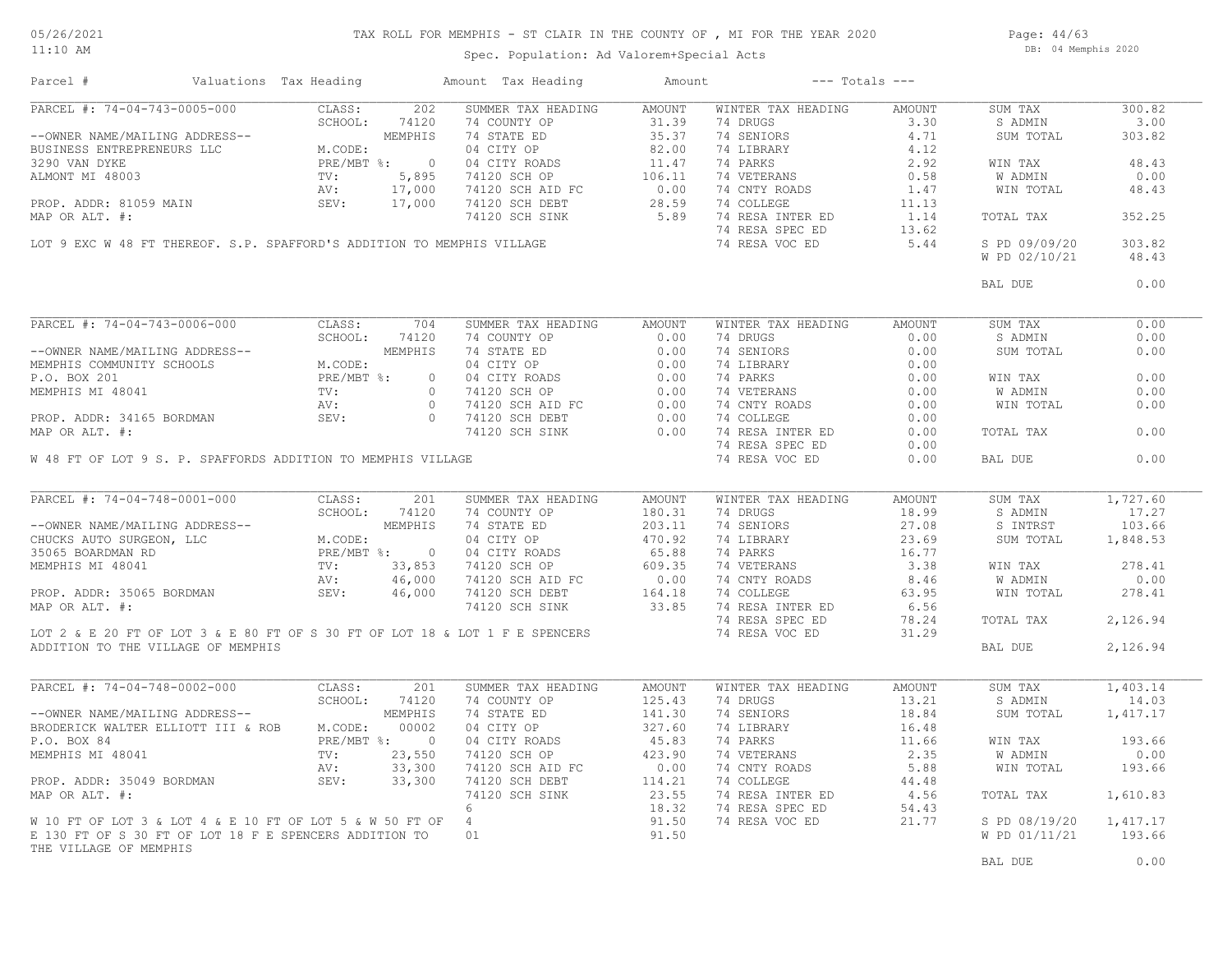Spec. Population: Ad Valorem+Special Acts

Page: 45/63 DB: 04 Memphis 2020

| Parcel #                                                                                                                                                             | Valuations Tax Heading    |         |       | Amount Tax Heading                                                                  | Amount                  |                                                                                                                                                           | $---$ Totals $---$ |                        |           |
|----------------------------------------------------------------------------------------------------------------------------------------------------------------------|---------------------------|---------|-------|-------------------------------------------------------------------------------------|-------------------------|-----------------------------------------------------------------------------------------------------------------------------------------------------------|--------------------|------------------------|-----------|
| PARCEL #: 74-04-748-0003-000                                                                                                                                         |                           | CLASS:  | 201   | SUMMER TAX HEADING                                                                  | AMOUNT                  | WINTER TAX HEADING                                                                                                                                        | AMOUNT             | SUM TAX                | 3,147.15  |
|                                                                                                                                                                      |                           |         |       | 74 COUNTY OP                                                                        | 328.47                  | 74 DRUGS                                                                                                                                                  | 34.59              | S ADMIN                | 31.47     |
| ARCEL T.<br>--OWNER NAME/MAILING ADDRESS--<br>LOMBARDO'S PROPERTIES 10, LLC M.CODE: 00007<br>774 PALMER LENOX MI 48342<br>LENOX MI 48342<br>AV: 81,900<br>AV: 81,900 |                           |         |       | 74 STATE ED                                                                         | 370.01                  | 74 SENIORS                                                                                                                                                | 49.33              | SUM TOTAL              | 3,178.62  |
|                                                                                                                                                                      |                           |         |       | 04 CITY OP                                                                          | 857.87                  | 74 LIBRARY                                                                                                                                                | 43.16              |                        |           |
|                                                                                                                                                                      |                           |         |       | 04 CITY ROADS                                                                       | 120.01                  | 74 PARKS                                                                                                                                                  | 30.55              | WIN TAX                | 507.18    |
|                                                                                                                                                                      |                           |         |       | 74120 SCH OP                                                                        |                         | 74 VETERANS                                                                                                                                               | 6.16               | W ADMIN                | 0.00      |
|                                                                                                                                                                      |                           |         |       | 74120 SCH AID FC                                                                    | $1,110.04$<br>FC $0.00$ | 74 CNTY ROADS                                                                                                                                             | 15.41              | WIN TOTAL              | 507.18    |
| PROP. ADDR: 35005 BORDMAN SEV: 81,900                                                                                                                                |                           |         |       | 74120 SCH DEBT 299.09                                                               |                         | 74 COLLEGE                                                                                                                                                | 116.49             |                        |           |
| MAP OR ALT. #:                                                                                                                                                       |                           |         |       | 74120 SCH SINK 61.66                                                                |                         |                                                                                                                                                           | 11.95              | TOTAL TAX              | 3,685.80  |
|                                                                                                                                                                      |                           |         |       |                                                                                     |                         |                                                                                                                                                           | 142.53             |                        |           |
|                                                                                                                                                                      |                           |         |       | W 20 FT LOT 5 & 6 TO 12 INC & S 14 FT LOT 13 & LOT 18 EXC N 54 FT ALSO EXC E 130 FT |                         | 74 RESA INTER ED<br>74 RESA SPEC ED<br>74 RESA VOC ED                                                                                                     | 57.01              | S PD 08/27/20 3,178.62 |           |
| OF S 30 FT LOT 18 F E SPENCERS ADDITION TO THE VILLAGE OF MEMPHIS                                                                                                    |                           |         |       |                                                                                     |                         |                                                                                                                                                           |                    |                        |           |
|                                                                                                                                                                      |                           |         |       |                                                                                     |                         |                                                                                                                                                           |                    | BAL DUE                | 507.18    |
|                                                                                                                                                                      |                           |         |       |                                                                                     |                         |                                                                                                                                                           |                    |                        |           |
| PARCEL #: 74-04-748-0004-000                                                                                                                                         |                           | CLASS:  | 401   | SUMMER TAX HEADING                                                                  | AMOUNT                  | WINTER TAX HEADING                                                                                                                                        | AMOUNT             | SUM TAX                | 2, 265.17 |
|                                                                                                                                                                      |                           | SCHOOL: | 74120 | 74 COUNTY OP                                                                        | 365.25                  | 74 DRUGS                                                                                                                                                  | 38.46              | S ADMIN                | 22.65     |
|                                                                                                                                                                      |                           |         |       | 74 STATE ED                                                                         | 411.43                  | 74 SENIORS                                                                                                                                                | 54.85              | SUM TOTAL              | 2,287.82  |
|                                                                                                                                                                      |                           |         |       | 04 CITY OP                                                                          | 953.91                  | 74 LIBRARY                                                                                                                                                | 48.00              |                        |           |
|                                                                                                                                                                      |                           |         |       | 04 CITY ROADS                                                                       | 133.44                  | 74 PARKS                                                                                                                                                  | 33.97              | WIN TAX                | 563.97    |
|                                                                                                                                                                      |                           |         |       | 74120 SCH OP 0.00                                                                   |                         | 74 VETERANS                                                                                                                                               | 6.85               | W ADMIN                | 0.00      |
|                                                                                                                                                                      |                           |         |       |                                                                                     |                         |                                                                                                                                                           | 17.14              | WIN TOTAL              | 563.97    |
|                                                                                                                                                                      |                           |         |       | 74120 SCH AID FC 0.00<br>74120 SCH DEBT 332.57<br>74120 SCH SINK 68.57              |                         | 74 CNTY ROADS                                                                                                                                             | 129.54             |                        |           |
|                                                                                                                                                                      |                           |         |       |                                                                                     |                         | 74 COLLEGE                                                                                                                                                |                    |                        |           |
|                                                                                                                                                                      |                           |         |       |                                                                                     |                         | 74 RESA INTER ED                                                                                                                                          | 13.28              | TOTAL TAX              | 2,851.79  |
| PROP. ADDR: 81120 MAIN<br>MAP OR ALT. #:<br>N 16 FF =                                                                                                                |                           |         |       |                                                                                     |                         | 74 RESA SPEC ED<br>158.49 74 RESA SPEC ED 158.49<br>N 16 FT LOT 13 & LOTS 14,15,16 & N 54 FT OF LOT 18 F E SPENCER'S ADDITION TO THE 74 RESA VOC ED 63.39 | 158.49             |                        |           |
|                                                                                                                                                                      |                           |         |       |                                                                                     |                         |                                                                                                                                                           |                    | S PD 08/28/20          | 2,287.82  |
| VILLAGE OF MEMPHIS                                                                                                                                                   |                           |         |       |                                                                                     |                         |                                                                                                                                                           |                    | W PD 01/22/21          | 563.97    |
|                                                                                                                                                                      |                           |         |       |                                                                                     |                         |                                                                                                                                                           |                    | BAL DUE                | 0.00      |
|                                                                                                                                                                      |                           |         |       |                                                                                     |                         |                                                                                                                                                           |                    |                        |           |
| PARCEL #: 74-04-748-0005-000                                                                                                                                         |                           | CLASS:  | 401   | SUMMER TAX HEADING                                                                  | AMOUNT                  | WINTER TAX HEADING                                                                                                                                        | AMOUNT             | SUM TAX                | 1,695.18  |
|                                                                                                                                                                      |                           | SCHOOL: | 74120 | 74 COUNTY OP                                                                        | 273.34                  | 74 DRUGS                                                                                                                                                  | 28.78              | S ADMIN                | 16.95     |
| --OWNER NAME/MAILING ADDRESS--<br>POWERS HOWARD & NINA<br>P.O. BOX 102<br>MEMPHIS MI 48041<br>MEMPHIS MI 48041<br>TV: 51,318                                         |                           |         |       | 74 STATE ED                                                                         | 307.90                  | 74 SENIORS                                                                                                                                                | 41.05              | SUM TOTAL              | 1,712.13  |
|                                                                                                                                                                      |                           |         |       | 04 CITY OP                                                                          | 713.88                  | 74 LIBRARY                                                                                                                                                | 35.92              |                        |           |
|                                                                                                                                                                      |                           |         |       | 04 CITY ROADS                                                                       | 99.86                   | 74 PARKS                                                                                                                                                  | 25.42              | WIN TAX                | 422.05    |
|                                                                                                                                                                      |                           |         |       | 74120 SCH OP 0.00                                                                   |                         | 74 VETERANS                                                                                                                                               | 5.13               | W ADMIN                | 0.00      |
|                                                                                                                                                                      | AV: 74,700<br>SEV: 74,700 |         |       | 74120 SCH AID FC 0.00<br>74120 SCH DEBT 248.89<br>74120 SCH SINK 51.31              |                         | 74 CNTY ROADS                                                                                                                                             | 12.82              | WIN TOTAL              | 422.05    |
| PROP. ADDR: 35080 MAPLE                                                                                                                                              |                           |         |       |                                                                                     |                         | 74 COLLEGE                                                                                                                                                | 96.94              |                        |           |
| MAP OR ALT. #:                                                                                                                                                       |                           |         |       |                                                                                     |                         | 74 RESA INTER ED                                                                                                                                          | 9.94               | TOTAL TAX              | 2,134.18  |
|                                                                                                                                                                      |                           |         |       |                                                                                     |                         | 74 RESA SPEC ED                                                                                                                                           | 118.61             |                        |           |
| LOT 17 F E SPENCERS ADDITION TO THE VILLAGE OF MEMPHIS                                                                                                               |                           |         |       |                                                                                     |                         | 74 RESA VOC ED                                                                                                                                            | 47.44              | S PD 08/31/20          | 1,712.13  |

W PD 01/05/21 422.05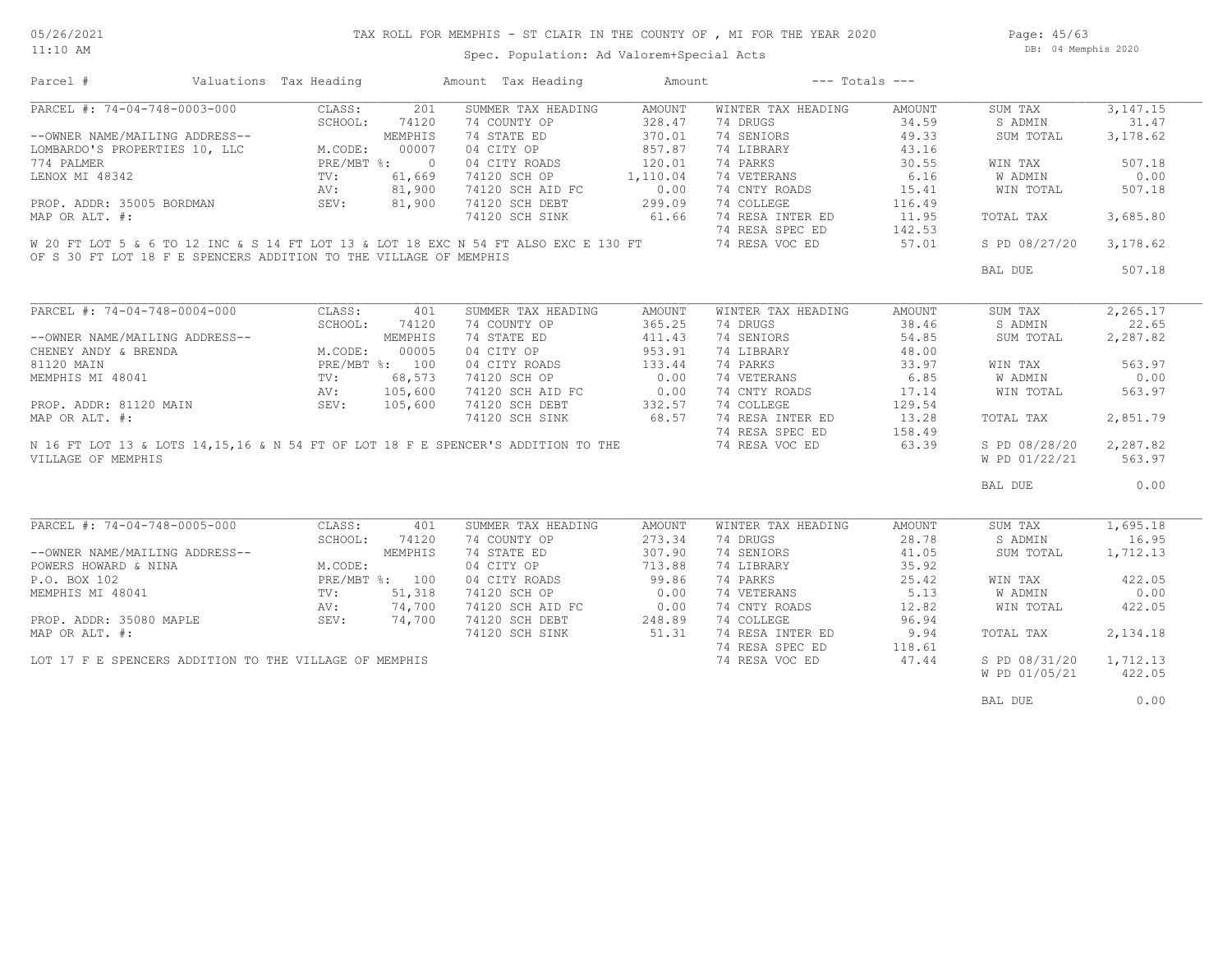## TAX ROLL FOR MEMPHIS - ST CLAIR IN THE COUNTY OF , MI FOR THE YEAR 2020

11:10 AM

### Spec. Population: Ad Valorem+Special Acts

Page: 46/63 DB: 04 Memphis 2020

| Parcel #                                           | Valuations Tax Heading |                                         |                | Amount Tax Heading | Amount             |                    | $---$ Totals $---$ |               |           |
|----------------------------------------------------|------------------------|-----------------------------------------|----------------|--------------------|--------------------|--------------------|--------------------|---------------|-----------|
| PARCEL #: 74-04-760-0001-000                       |                        | CLASS:                                  | 402            | SUMMER TAX HEADING | AMOUNT             | WINTER TAX HEADING | AMOUNT             | SUM TAX       | 714.65    |
|                                                    |                        | SCHOOL:                                 | 74120          | 74 COUNTY OP       | 115.23             | 74 DRUGS           | 12.13              | S ADMIN       | 7.14      |
| --OWNER NAME/MAILING ADDRESS--                     |                        |                                         | MEMPHIS        | 74 STATE ED        | 129.81             | 74 SENIORS         | 17.30              | SUM TOTAL     | 721.79    |
| KUS THOMAS                                         |                        | M.CODE:                                 |                | 04 CITY OP         | 300.96             | 74 LIBRARY         | 15.14              |               |           |
| 258 MEMPHIS RIDGE RD                               |                        |                                         | PRE/MBT %: 100 | 04 CITY ROADS      | 42.10              | 74 PARKS           | 10.71              | WIN TAX       | 177.90    |
| RILEY MI 48041                                     |                        | $\texttt{TV}$ :                         | 21,635         | 74120 SCH OP       | 0.00               | 74 VETERANS        | 2.16               | W ADMIN       | 0.00      |
|                                                    |                        |                                         |                | 74120 SCH AID FC   |                    | 74 CNTY ROADS      | 5.40               | WIN TOTAL     | 177.90    |
| PROP. ADDR: VACANT MAIN                            |                        | TV: 21,635<br>AV: 34,900<br>SEV: 34,900 |                | 74120 SCH DEBT     | $C$ 0.00<br>104.92 | 74 COLLEGE         | 40.87              |               |           |
| MAP OR ALT. #:                                     |                        |                                         |                | 74120 SCH SINK     | 21.63              | 74 RESA INTER ED   | 4.19               | TOTAL TAX     | 899.69    |
|                                                    |                        |                                         |                |                    |                    | 74 RESA SPEC ED    | 50.00              |               |           |
| LOT 1 SUPERVISORS BELLE RIVER PLAT                 |                        |                                         |                |                    |                    | 74 RESA VOC ED     | 20.00              | S PD 09/04/20 | 721.79    |
|                                                    |                        |                                         |                |                    |                    |                    |                    | W PD 12/11/20 | 177.90    |
|                                                    |                        |                                         |                |                    |                    |                    |                    |               |           |
|                                                    |                        |                                         |                |                    |                    |                    |                    | BAL DUE       | 0.00      |
|                                                    |                        |                                         |                |                    |                    |                    |                    |               |           |
|                                                    |                        |                                         |                |                    |                    |                    |                    |               |           |
| PARCEL #: 74-04-760-0002-000                       |                        | CLASS:                                  | 301            | SUMMER TAX HEADING | AMOUNT             | WINTER TAX HEADING | AMOUNT             | SUM TAX       | 9, 297.93 |
|                                                    |                        | SCHOOL:                                 | 74120          | 74 COUNTY OP       | 970.45             | 74 DRUGS           | 102.21             | S ADMIN       | 92.97     |
| --OWNER NAME/MAILING ADDRESS--                     |                        |                                         | MEMPHIS        | 74 STATE ED        | 1,093.15           | 74 SENIORS         | 145.75             | SUM TOTAL     | 9,390.90  |
| CUCCIHARA JAMES                                    |                        | M.CODE:                                 |                | 04 CITY OP         | 2,534.48           | 74 LIBRARY         | 127.53             |               |           |
| 81900 MAIN                                         |                        |                                         | PRE/MBT %: 0   | 04 CITY ROADS      | 354.56             | 74 PARKS           | 90.25              | WIN TAX       | 1,498.50  |
| MEMPHIS MI 48041                                   |                        | $\texttt{TV}$ :                         | 182,193        | 74120 SCH OP       | 3,279.47           | 74 VETERANS        | 18.21              | W ADMIN       | 0.00      |
|                                                    |                        |                                         | 274,800        | 74120 SCH AID FC   | $0.00$<br>883.63   | 74 CNTY ROADS      | 45.54              | WIN TOTAL     | 1,498.50  |
| RV: 274,800<br>PROP. ADDR: 81900 MAIN SEV: 274,800 |                        |                                         |                | 74120 SCH DEBT     | 883.63             | 74 COLLEGE         | 344.18             |               |           |
| MAP OR ALT. #:                                     |                        |                                         |                | 74120 SCH SINK     | 182.19             | 74 RESA INTER ED   | 35.30              | TOTAL TAX     | 10,889.40 |
|                                                    |                        |                                         |                |                    |                    | 74 RESA SPEC ED    | 421.10             |               |           |
| LOT 2 SUPERVISORS BELLE RIVER PLAT                 |                        |                                         |                |                    |                    | 74 RESA VOC ED     | 168.43             | S PD 08/24/20 | 9,390.90  |
|                                                    |                        |                                         |                |                    |                    |                    |                    | W PD 12/14/20 | 1,498.50  |
|                                                    |                        |                                         |                |                    |                    |                    |                    |               |           |
|                                                    |                        |                                         |                |                    |                    |                    |                    | BAL DUE       | 0.00      |
|                                                    |                        |                                         |                |                    |                    |                    |                    |               |           |
|                                                    |                        |                                         |                |                    |                    |                    |                    |               |           |
| PARCEL #: 74-04-760-0003-000                       |                        | CLASS:                                  | 401            | SUMMER TAX HEADING | AMOUNT             | WINTER TAX HEADING | AMOUNT             | SUM TAX       | 2,319.78  |
|                                                    |                        | SCHOOL:                                 | 74120          | 74 COUNTY OP       | 374.05             | 74 DRUGS           | 39.39              | S ADMIN       | 23.19     |
| --OWNER NAME/MAILING ADDRESS--                     |                        |                                         | MEMPHIS        | 74 STATE ED        | 421.35             | 74 SENIORS         | 56.18              | SUM TOTAL     | 2,342.97  |
| SCHROEDER DANIEL E                                 |                        | M.CODE:                                 |                | 04 CITY OP         | 976.91             | 74 LIBRARY         | 49.15              |               |           |
| 81840 MAIN                                         |                        |                                         | PRE/MBT %: 100 | 04 CITY ROADS      | 136.66             | 74 PARKS           | 34.78              | WIN TAX       | 577.56    |
| MEMPHIS MI 48041                                   |                        | $\texttt{TV}$ :                         | 70,226         | 74120 SCH OP       | 0.00               | 74 VETERANS        | 7.02               | W ADMIN       | 0.00      |
|                                                    |                        | AV:                                     | 96,400         | 74120 SCH AID FC   | 0.00               | 74 CNTY ROADS      | 17.55              | WIN TOTAL     | 577.56    |
| PROP. ADDR: 81840 MAIN                             |                        | SEV:                                    | 96,400         | 74120 SCH DEBT     | 340.59             | 74 COLLEGE         | 132.66             |               |           |
| MAP OR ALT. #:                                     |                        |                                         |                | 74120 SCH SINK     | 70.22              | 74 RESA INTER ED   | 13.60              | TOTAL TAX     | 2,920.53  |
|                                                    |                        |                                         |                |                    |                    | 74 RESA SPEC ED    | 162.31             |               |           |
| LOT 3 SUPERVISORS BELLE RIVER PLAT                 |                        |                                         |                |                    |                    | 74 RESA VOC ED     | 64.92              | S PD 08/21/20 | 2,342.97  |
|                                                    |                        |                                         |                |                    |                    |                    |                    | W PD 01/05/21 | 577.56    |
|                                                    |                        |                                         |                |                    |                    |                    |                    |               |           |
|                                                    |                        |                                         |                |                    |                    |                    |                    | BAL DUE       | 0.00      |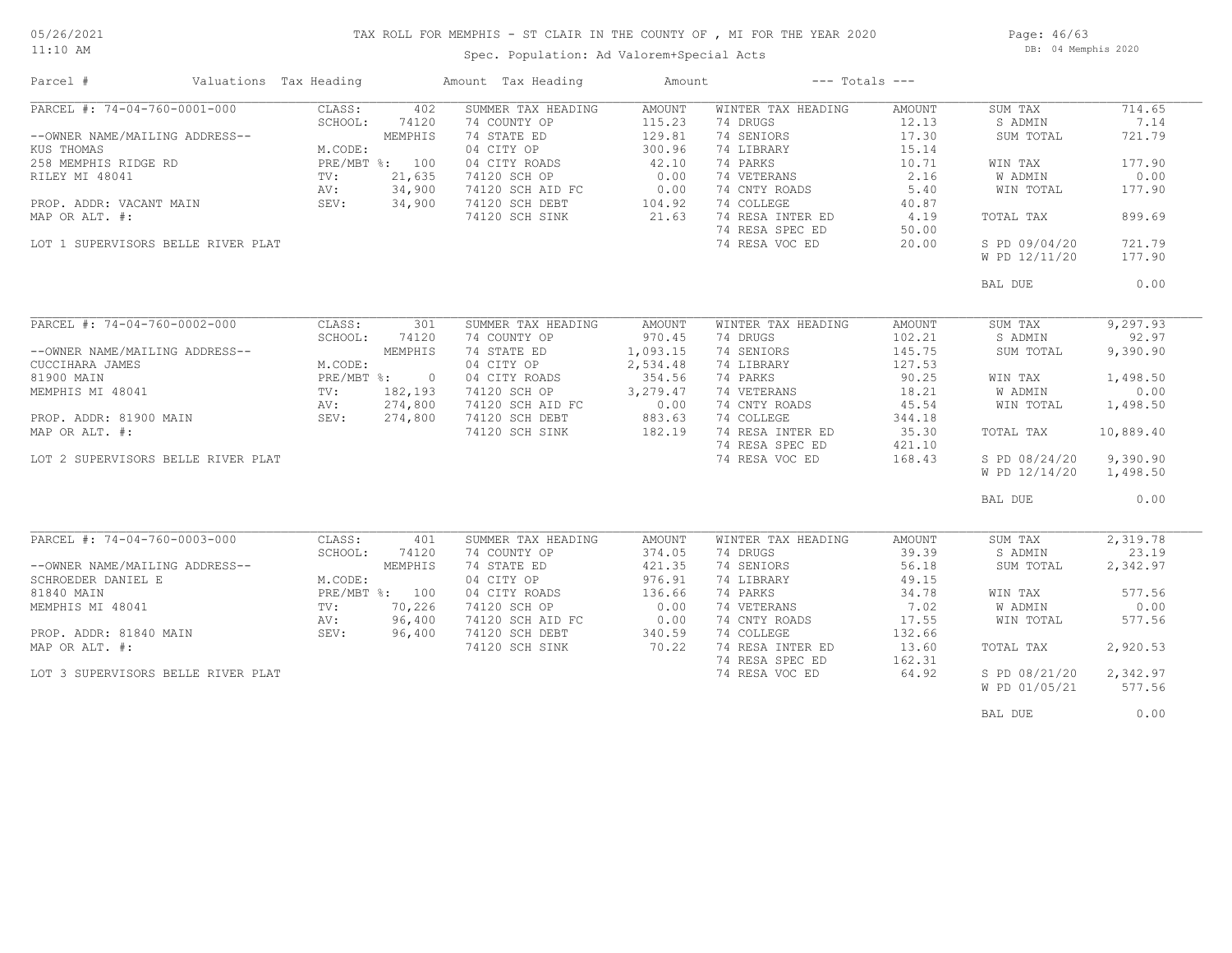#### TAX ROLL FOR MEMPHIS - ST CLAIR IN THE COUNTY OF , MI FOR THE YEAR 2020

11:10 AM

### Spec. Population: Ad Valorem+Special Acts

Page: 47/63 DB: 04 Memphis 2020

| Parcel #                                                                                                                                                                                                                            | Valuations Tax Heading |         | Amount Tax Heading | Amount   |                    | $---$ Totals $---$ |                |          |
|-------------------------------------------------------------------------------------------------------------------------------------------------------------------------------------------------------------------------------------|------------------------|---------|--------------------|----------|--------------------|--------------------|----------------|----------|
| PARCEL #: 74-04-760-0004-000                                                                                                                                                                                                        | CLASS:                 | 401     | SUMMER TAX HEADING | AMOUNT   | WINTER TAX HEADING | AMOUNT             | SUM TAX        | 1,399.61 |
|                                                                                                                                                                                                                                     | SCHOOL:                | 74120   | 74 COUNTY OP       | 225.68   | 74 DRUGS           | 23.76              | S ADMIN        | 13.99    |
| --OWNER NAME/MAILING ADDRESS--                                                                                                                                                                                                      |                        | MEMPHIS | 74 STATE ED        | 254.22   | 74 SENIORS         | 33.89              | SUM TOTAL      | 1,413.60 |
| DIAZ JOHN M & JEANNIE                                                                                                                                                                                                               | M.CODE:                |         | 04 CITY OP         | 589.40   | 74 LIBRARY         | 29.65              |                |          |
| 81800 MAIN                                                                                                                                                                                                                          | PRE/MBT %: 100         |         | 04 CITY ROADS      | 82.45    | 74 PARKS           | 20.99              | WIN TAX        | 348.45   |
| MEMPHIS MI 48041                                                                                                                                                                                                                    | TV:                    | 42,370  | 74120 SCH OP       | 0.00     | 74 VETERANS        | 4.23               | <b>W ADMIN</b> | 0.00     |
|                                                                                                                                                                                                                                     | AV:                    | 60,000  | 74120 SCH AID FC   | 0.00     | 74 CNTY ROADS      | 10.59              | WIN TOTAL      | 348.45   |
| PROP. ADDR: 81800 MAIN                                                                                                                                                                                                              | SEV:                   | 60,000  | 74120 SCH DEBT     | 205.49   | 74 COLLEGE         | 80.04              |                |          |
| MAP OR ALT. #:                                                                                                                                                                                                                      |                        |         | 74120 SCH SINK     | 42.37    | 74 RESA INTER ED   | 8.21               | TOTAL TAX      | 1,762.05 |
|                                                                                                                                                                                                                                     |                        |         |                    |          | 74 RESA SPEC ED    | 97.92              |                |          |
| LOT 4 SUPERVISORS BELLE RIVER PLAT                                                                                                                                                                                                  |                        |         |                    |          | 74 RESA VOC ED     | 39.17              | S PD 08/28/20  | 1,413.60 |
|                                                                                                                                                                                                                                     |                        |         |                    |          |                    |                    | W PD 02/04/21  | 348.45   |
|                                                                                                                                                                                                                                     |                        |         |                    |          |                    |                    | BAL DUE        | 0.00     |
|                                                                                                                                                                                                                                     |                        |         |                    |          |                    |                    |                |          |
| PARCEL #: 74-04-760-0005-001                                                                                                                                                                                                        | CLASS:                 | 401     | SUMMER TAX HEADING | AMOUNT   | WINTER TAX HEADING | AMOUNT             | SUM TAX        | 2,478.77 |
|                                                                                                                                                                                                                                     | SCHOOL:                | 74120   | 74 COUNTY OP       | 399.69   | 74 DRUGS           | 42.09              | S ADMIN        | 24.78    |
| --OWNER NAME/MAILING ADDRESS--                                                                                                                                                                                                      |                        | MEMPHIS | 74 STATE ED        | 450.23   | 74 SENIORS         | 60.03              | SUM TOTAL      | 2,503.55 |
| LATOUF LAWRENCE S & RETA Y                                                                                                                                                                                                          | M.CODE:                | 00012   | 04 CITY OP         | 1,043.86 | 74 LIBRARY         | 52.52              |                |          |
| 81780 MAIN                                                                                                                                                                                                                          | PRE/MBT %: 100         |         | 04 CITY ROADS      | 146.03   | 74 PARKS           | 37.17              | WIN TAX        | 617.15   |
| MEMPHIS MI 48041                                                                                                                                                                                                                    | $\text{TV}$ :          | 75,039  | 74120 SCH OP       | 0.00     | 74 VETERANS        | 7.50               | W ADMIN        | 0.00     |
|                                                                                                                                                                                                                                     | AV:                    | 119,100 | 74120 SCH AID FC   | 0.00     | 74 CNTY ROADS      | 18.75              | WIN TOTAL      | 617.15   |
| PROP. ADDR: 81780 MAIN                                                                                                                                                                                                              | SEV:                   | 119,100 | 74120 SCH DEBT     | 363.93   | 74 COLLEGE         | 141.75             |                |          |
| MAP OR ALT. #:                                                                                                                                                                                                                      |                        |         | 74120 SCH SINK     | 75.03    | 74 RESA INTER ED   | 14.54              | TOTAL TAX      | 3,120.70 |
|                                                                                                                                                                                                                                     |                        |         |                    |          | 74 RESA SPEC ED    | 173.43             |                |          |
|                                                                                                                                                                                                                                     |                        |         |                    |          | 74 RESA VOC ED     | 69.37              | S PD 08/28/20  | 2,503.55 |
| PART OF LOT 5, Described as Beg.th N 0D 53M 37S E. 146.85' From sw cor.Lot 5;th<br>N.OD 53M 37S E. 97.00' th S. 89D 03M 37S E. 1069.14'; th S 13D 53M 06S W.<br>99.53';th N 89D 03M 37S W. 1046.77'to Beg. Supervisors Belle Rivert |                        |         |                    |          |                    |                    | W PD 12/29/20  | 617.15   |
|                                                                                                                                                                                                                                     |                        |         |                    |          |                    |                    |                |          |
| Split on 08/24/2006 from 04-760-0005-000,04-760-0005-250;                                                                                                                                                                           |                        |         |                    |          |                    |                    | BAL DUE        | 0.00     |
|                                                                                                                                                                                                                                     |                        |         |                    |          |                    |                    |                |          |
| PARCEL #: 74-04-760-0005-252                                                                                                                                                                                                        | CLASS:                 | 401     | SUMMER TAX HEADING | AMOUNT   | WINTER TAX HEADING | AMOUNT             | SUM TAX        | 2,010.06 |
|                                                                                                                                                                                                                                     | SCHOOL:                | 74120   | 74 COUNTY OP       | 236.02   | 74 DRUGS           | 24.85              | S ADMIN        | 20.10    |
| --OWNER NAME/MAILING ADDRESS--                                                                                                                                                                                                      |                        | MEMPHIS | 74 STATE ED        | 265.87   | 74 SENIORS         | 35.44              | SUM TOTAL      | 2,030.16 |
| HUNGER LOUIS AND RANSOM AARON                                                                                                                                                                                                       | M.CODE:                |         | 04 CITY OP         | 616.42   | 74 LIBRARY         | 31.01              |                |          |
| 200 PACK ST.                                                                                                                                                                                                                        | PRE/MBT %: 100         |         | 04 CITY ROADS      | 86.23    | 74 PARKS           | 21.95              | WIN TAX        | 364.40   |
| OSCODA MI 48750-1712                                                                                                                                                                                                                | TV:                    | 44,312  | 74120 SCH OP       | 0.00     | 74 VETERANS        | 4.43               | <b>W ADMIN</b> | 0.00     |
|                                                                                                                                                                                                                                     | AV:                    | 58,800  | 74120 SCH AID FC   | 0.00     | 74 CNTY ROADS      | 11.07              | WIN TOTAL      | 364.40   |
| PROP. ADDR: 81750 MAIN                                                                                                                                                                                                              | SEV:                   | 58,800  | 74120 SCH DEBT     | 214.91   | 74 COLLEGE         | 83.70              |                |          |
| MAP OR ALT. #:                                                                                                                                                                                                                      |                        |         | 74120 SCH SINK     | 44.31    | 74 RESA INTER ED   | 8.58               | TOTAL TAX      | 2,394.56 |
|                                                                                                                                                                                                                                     |                        |         | 6                  | 49.68    | 74 RESA SPEC ED    | 102.41             |                |          |
| S 165' OF W 396' OF LOT 5 EXC BEG N 0D 53M 37S E 146.85' 4                                                                                                                                                                          |                        |         |                    | 179.25   | 74 RESA VOC ED     | 40.96              | S PD 08/28/20  | 2,030.16 |
| FROM SW COR OF LOT 5, TH S 89D 3M 37S E 396', TH N 0D 53M 2                                                                                                                                                                         |                        |         |                    | 138.12   |                    |                    |                |          |
| 37S E 16.70', TH N 88D 51M 3S W 396', TH S OD 53M 37S W                                                                                                                                                                             |                        |         | 01                 | 179.25   |                    |                    | BAL DUE        | 364.40   |
|                                                                                                                                                                                                                                     |                        |         |                    |          |                    |                    |                |          |

18.15' TO BEG SUPERVISOR'S BELLE RIVER PLAT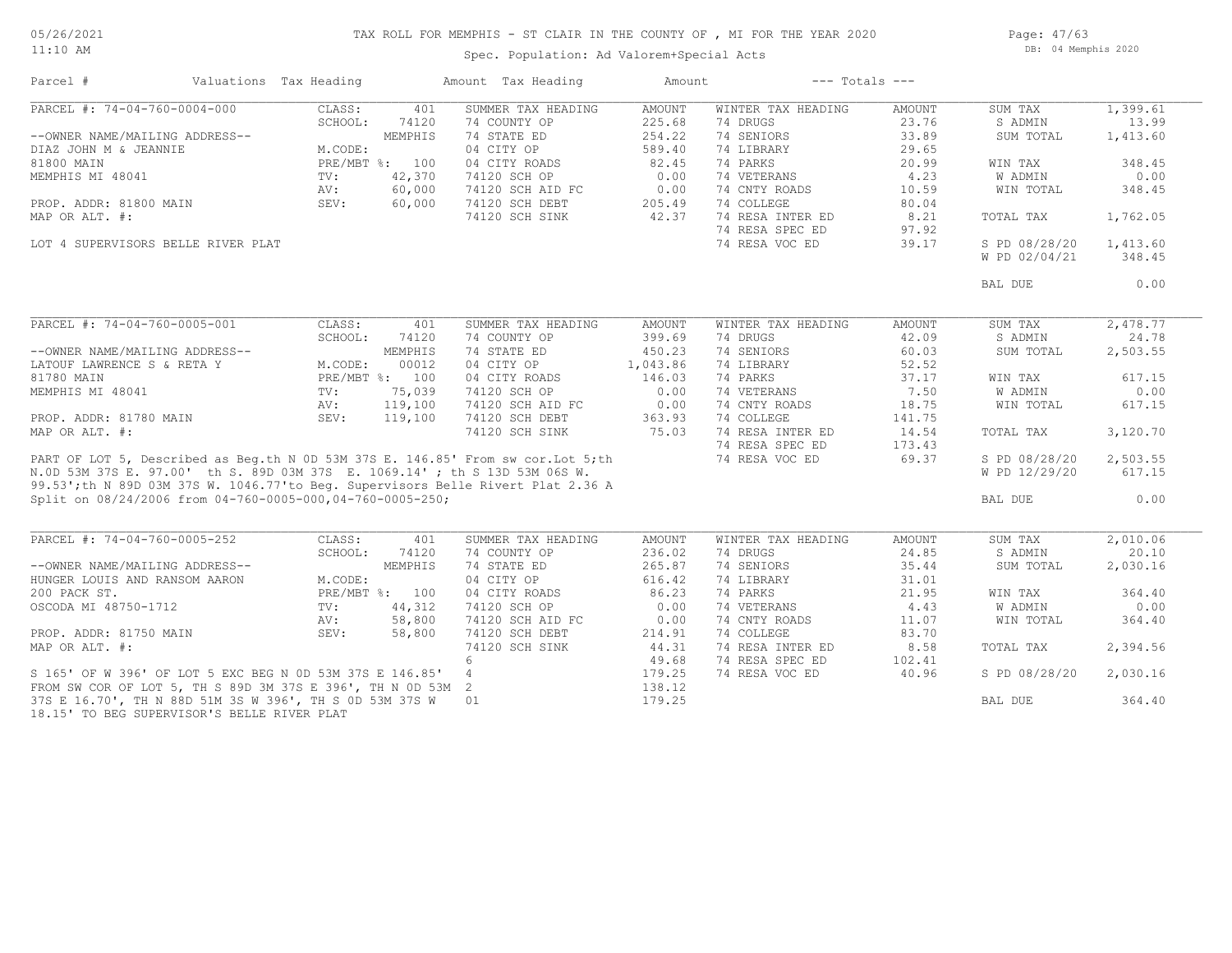11:10 AM

Spec. Population: Ad Valorem+Special Acts

Page: 48/63 DB: 04 Memphis 2020

| Parcel #                       | Valuations Tax Heading    |         | Amount Tax Heading | Amount | $---$ Totals $---$ |        |           |      |
|--------------------------------|---------------------------|---------|--------------------|--------|--------------------|--------|-----------|------|
| PARCEL #: 74-04-760-0005-260   | CLASS:                    | 703     | SUMMER TAX HEADING | AMOUNT | WINTER TAX HEADING | AMOUNT | SUM TAX   | 0.00 |
|                                | SCHOOL:                   | 74120   | 74 COUNTY OP       | 0.00   | 74 DRUGS           | 0.00   | S ADMIN   | 0.00 |
| --OWNER NAME/MAILING ADDRESS-- |                           | MEMPHIS | 74 STATE ED        | 0.00   | 74 SENIORS         | 0.00   | SUM TOTAL | 0.00 |
| CITY OF MEMPHIS                | M.CODE:                   |         | 04 CITY OP         | 0.00   | 74 LIBRARY         | 0.00   |           |      |
| 35095 POTTER PO BOX 28         | $PRE/MBT$ $\frac{1}{6}$ : |         | 04 CITY ROADS      | 0.00   | 74 PARKS           | 0.00   | WIN TAX   | 0.00 |
| MEMPHIS MI 48041-0028          | TV:                       |         | 74120 SCH OP       | 0.00   | 74 VETERANS        | 0.00   | W ADMIN   | 0.00 |
|                                | AV:                       |         | 74120 SCH AID FC   | 0.00   | 74 CNTY ROADS      | 0.00   | WIN TOTAL | 0.00 |
| PROP. ADDR:                    | SEV:                      |         | 74120 SCH DEBT     | 0.00   | 74 COLLEGE         | 0.00   |           |      |
| MAP OR ALT. #:                 |                           |         | 74120 SCH SINK     | 0.00   | 74 RESA INTER ED   | 0.00   | TOTAL TAX | 0.00 |
|                                |                           |         |                    |        | 74 RESA SPEC ED    | 0.00   |           |      |

RIVER PLAT SPLIT PER SHERIFF DEED 3816-908;3815-877 65.67', TH N 89D 3M 37S W 561.48', TH S 0D 56M 23S W 64' TO BEG SUPERVISOR'S BELLE 37S E 500' FROM SW COR OF LOT 5, TH S 89D 3M 37S E 546.77', TH N 13D 53M 6S E 104', TH S 0D 53M 37S W 148.30' TO BEG EXC BEG N 0D 53M 37S E 146.85' & S 89D 3M 6S E 220.14', TH N 89D 3M 37S W 561.48', TH S 0D 56M 23S W 64', TH N 89D 3M 37S W BEG S 88D 51M 3S E 396' FROM SW COR LOT 5, TH S 88D 51M 3S E 616.05', TH N 13D 53M 74 RESA VOC ED 0.00 BAL DUE 0.00

| PARCEL #: 74-04-760-0006-000                                                                        | CLASS:         | 401            | SUMMER TAX HEADING | <b>AMOUNT</b> | WINTER TAX HEADING | <b>AMOUNT</b> | SUM TAX       | 1,726.83 |
|-----------------------------------------------------------------------------------------------------|----------------|----------------|--------------------|---------------|--------------------|---------------|---------------|----------|
|                                                                                                     | SCHOOL:        | 74120          | 74 COUNTY OP       | 278.44        | 74 DRUGS           | 29.32         | S ADMIN       | 17.26    |
| --OWNER NAME/MAILING ADDRESS--                                                                      |                | MEMPHIS        | 74 STATE ED        | 313.65        | 74 SENIORS         | 41.82         | SUM TOTAL     | 1,744.09 |
| FOSS CAROL                                                                                          | M.CODE:        |                | 04 CITY OP         | 727.21        | 74 LIBRARY         | 36.59         |               |          |
| 81700 MAIN                                                                                          | PRE/MBT %: 100 |                | 04 CITY ROADS      | 101.73        | 74 PARKS           | 25.89         | WIN TAX       | 429.92   |
| MEMPHIS MI 48041                                                                                    | $\text{TV}$ :  | 52,276         | 74120 SCH OP       | 0.00          | 74 VETERANS        | 5.22          | W ADMIN       | 0.00     |
|                                                                                                     | AV:            | 56,400         | 74120 SCH AID FC   | 0.00          | 74 CNTY ROADS      | 13.06         | WIN TOTAL     | 429.92   |
| SEV:<br>PROP. ADDR: 81700 MAIN                                                                      |                | 56,400         | 74120 SCH DEBT     | 253.53        | 74 COLLEGE         | 98.75         |               |          |
| MAP OR ALT. #:                                                                                      |                |                | 74120 SCH SINK     | 52.27         | 74 RESA INTER ED   | 10.13         | TOTAL TAX     | 2,174.01 |
|                                                                                                     |                |                |                    |               | 74 RESA SPEC ED    | 120.82        |               |          |
| LOT 6 SUPERVISORS BELLE RIVER PLAT                                                                  |                |                |                    |               | 74 RESA VOC ED     | 48.32         | S PD 08/26/20 | 1,744.09 |
|                                                                                                     |                |                |                    |               |                    |               | W PD 01/29/21 | 429.92   |
|                                                                                                     |                |                |                    |               |                    |               | BAL DUE       | 0.00     |
| PARCEL #: 74-04-760-0007-000                                                                        | CLASS:         | 703            | SUMMER TAX HEADING | AMOUNT        | WINTER TAX HEADING | AMOUNT        | SUM TAX       | 0.00     |
|                                                                                                     | SCHOOL:        | 74120          | 74 COUNTY OP       | 0.00          | 74 DRUGS           | 0.00          | S ADMIN       | 0.00     |
| --OWNER NAME/MAILING ADDRESS--                                                                      |                | MEMPHIS        | 74 STATE ED        | 0.00          | 74 SENIORS         | 0.00          | SUM TOTAL     | 0.00     |
| CITY OF MEMPHIS                                                                                     | M.CODE:        |                | 04 CITY OP         | 0.00          | 74 LIBRARY         | 0.00          |               |          |
| 35095 POTTER                                                                                        | $PRE/MBT$ %:   | $\overline{0}$ | 04 CITY ROADS      | 0.00          | 74 PARKS           | 0.00          | WIN TAX       | 0.00     |
| MEMPHIS MI 48041                                                                                    | TV:            | $\overline{0}$ | 74120 SCH OP       | 0.00          | 74 VETERANS        | 0.00          | W ADMIN       | 0.00     |
|                                                                                                     | AV:            | $\overline{0}$ | 74120 SCH AID FC   | 0.00          | 74 CNTY ROADS      | 0.00          | WIN TOTAL     | 0.00     |
| PROP. ADDR: MAIN/CITY PARK VACANT                                                                   | SEV:           | $\overline{0}$ | 74120 SCH DEBT     | 0.00          | 74 COLLEGE         | 0.00          |               |          |
| MAP OR ALT. #:                                                                                      |                |                | 74120 SCH SINK     | 0.00          | 74 RESA INTER ED   | 0.00          | TOTAL TAX     | 0.00     |
|                                                                                                     |                |                |                    |               | 74 RESA SPEC ED    | 0.00          |               |          |
| LOTS 7 & 8 ALSO OLD C & O R/W 66 FT WIDE; ADJ ABV LOTS ON S & EXTD E TO CITY LIMITS 7 A RESA VOC ED |                |                |                    |               |                    | 0.00          | BAL DUE       | 0.00     |
|                                                                                                     |                |                |                    |               |                    |               |               |          |

\_\_\_\_\_\_\_\_\_\_\_\_\_\_\_\_\_\_\_\_\_\_\_\_\_\_\_\_\_\_\_\_\_\_\_\_\_\_\_\_\_\_\_\_\_\_\_\_\_\_\_\_\_\_\_\_\_\_\_\_\_\_\_\_\_\_\_\_\_\_\_\_\_\_\_\_\_\_\_\_\_\_\_\_\_\_\_\_\_\_\_\_\_\_\_\_\_\_\_\_\_\_\_\_\_\_\_\_\_\_\_\_\_\_\_\_\_\_\_\_\_\_\_\_\_\_\_\_\_\_\_\_\_\_\_\_\_\_\_\_\_\_\_\_\_\_\_\_\_\_\_\_\_\_\_\_\_\_\_\_\_\_\_\_\_\_\_\_\_\_\_\_\_\_\_

RIVER PLAT & THAT PART OF SE 1/4 LYING N & E OF ABV DESC. SEC 35 T6N R14E SUPERVISORS BELLE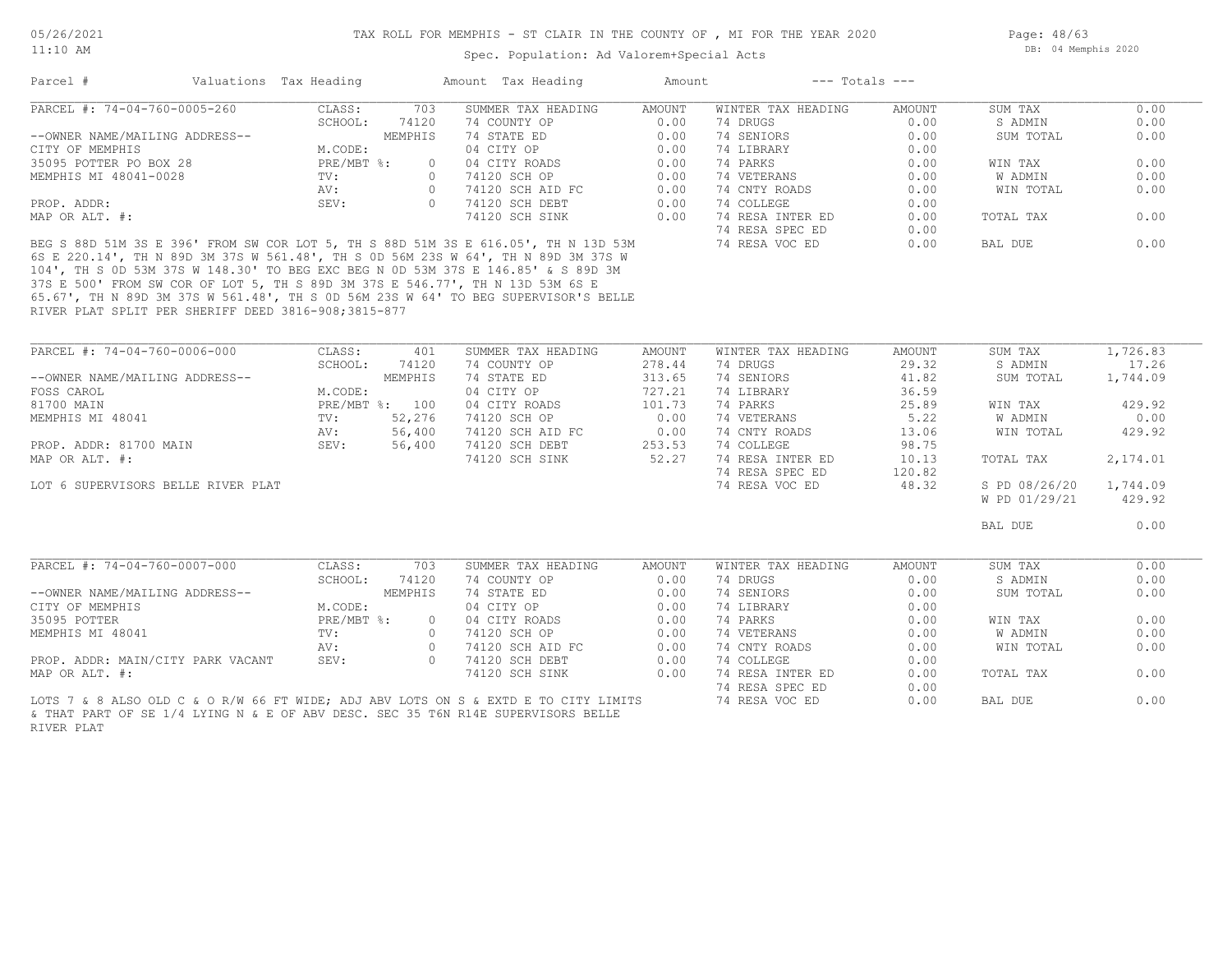Spec. Population: Ad Valorem+Special Acts

Page: 49/63 DB: 04 Memphis 2020

| Parcel #                                                                                                                                | Valuations Tax Heading |         | Amount Tax Heading                                                                                           | Amount | $---$ Totals $---$                      |        |                        |          |
|-----------------------------------------------------------------------------------------------------------------------------------------|------------------------|---------|--------------------------------------------------------------------------------------------------------------|--------|-----------------------------------------|--------|------------------------|----------|
|                                                                                                                                         |                        |         | SUMMER TAX HEADING                                                                                           | AMOUNT | WINTER TAX HEADING                      | AMOUNT | SUM TAX                | 901.86   |
|                                                                                                                                         |                        |         | 74 COUNTY OP                                                                                                 | 145.42 | 74 DRUGS                                | 15.31  | S ADMIN                | 9.01     |
|                                                                                                                                         |                        |         | 74 STATE ED                                                                                                  | 163.81 | 74 SENIORS                              | 21.84  | SUM TOTAL              | 910.87   |
|                                                                                                                                         |                        |         | 04 CITY OP                                                                                                   | 379.79 | 74 LIBRARY                              | 19.11  |                        |          |
|                                                                                                                                         |                        |         | 04 CITY ROADS                                                                                                | 53.13  | 74 PARKS                                | 13.52  | WIN TAX                | 224.53   |
|                                                                                                                                         |                        |         | 74120 SCH OP                                                                                                 | 0.00   | 74 VETERANS                             | 2.73   | W ADMIN                | 0.00     |
|                                                                                                                                         |                        |         |                                                                                                              |        | 74 CNTY ROADS                           | 6.82   | WIN TOTAL              | 224.53   |
|                                                                                                                                         |                        |         | 74120 SCH AID FC 0.00<br>74120 SCH DEBT 132.41<br>74120 SCH SINK 27.30                                       |        | 74 COLLEGE                              | 51.57  |                        |          |
|                                                                                                                                         |                        |         |                                                                                                              |        |                                         |        | TOTAL TAX              | 1,135.40 |
|                                                                                                                                         |                        |         |                                                                                                              |        | 74 RESA INTER ED 5.29                   |        |                        |          |
|                                                                                                                                         |                        |         | LOT 9 EXC S 300 FT OF E 135 FT & EXC S 239.14 FT OF N 299.14 FT OF E 165 FT.<br>SUPPRIJSORS REIJE RIVER RIAT |        | 74 RESA SPEC ED<br>74 RESA VOC ED 25.24 | 63.10  |                        |          |
|                                                                                                                                         |                        |         |                                                                                                              |        |                                         |        | S PD 08/28/20          | 910.87   |
| SUPERVISORS BELLE RIVER PLAT                                                                                                            |                        |         |                                                                                                              |        |                                         |        | W PD 02/11/21          | 224.53   |
|                                                                                                                                         |                        |         |                                                                                                              |        |                                         |        | BAL DUE                | 0.00     |
|                                                                                                                                         |                        |         |                                                                                                              |        |                                         |        |                        |          |
| PARCEL #: 74-04-760-0009-000                                                                                                            | CLASS:                 | 401     | SUMMER TAX HEADING                                                                                           | AMOUNT | WINTER TAX HEADING                      | AMOUNT | SUM TAX                | 1,328.31 |
|                                                                                                                                         | SCHOOL: 74120          |         | 74 COUNTY OP                                                                                                 | 214.18 | 74 DRUGS                                | 22.55  | S ADMIN                | 13.28    |
| --OWNER NAME/MAILING ADDRESS--<br>KING ROSEMARY, KING KATHLEEN &                                                                        |                        | MEMPHIS | 74 STATE ED                                                                                                  | 241.27 | 74 SENIORS                              | 32.16  | SUM TOTAL              | 1,341.59 |
|                                                                                                                                         | M.CODE:                |         | 04 CITY OP                                                                                                   | 559.38 | 74 LIBRARY                              | 28.14  |                        |          |
| KING JODY                                                                                                                               |                        |         |                                                                                                              |        | 74 PARKS                                | 19.92  | WIN TAX                | 330.70   |
|                                                                                                                                         |                        |         | 04 CITY OF THE 78.25<br>04 CITY ROADS 78.25<br>0.00                                                          |        | 74 VETERANS                             | 4.02   | <b>W ADMIN</b>         | 0.00     |
| EXING JODY<br>81921 MAIN TV: 40,212<br>MEMPHIS MI 48041 AV: 58,600<br>TO: 40,212<br>NEW: 58,600<br>SEV: 58,600                          |                        |         |                                                                                                              |        | 74 CNTY ROADS                           | 10.05  | WIN TOTAL              | 330.70   |
|                                                                                                                                         |                        |         | 74120 SCH AID FC 0.00<br>74120 SCH DEBT 195.02<br>74120 SCH SINK 40.21                                       |        | 74 COLLEGE                              | 75.96  |                        |          |
| PROP. ADDR: 81921 MAIN                                                                                                                  |                        |         |                                                                                                              |        |                                         |        | TOTAL TAX              | 1,672.29 |
|                                                                                                                                         |                        |         |                                                                                                              |        | 74 RESA INTER ED 7.79                   |        |                        |          |
| MAP OR ALT. #:                                                                                                                          |                        |         |                                                                                                              |        | 74 RESA SPEC ED                         | 92.94  |                        |          |
|                                                                                                                                         |                        |         |                                                                                                              |        | 74 RESA VOC ED                          | 37.17  | S PD 07/10/20          | 1,341.59 |
|                                                                                                                                         |                        |         | E 165 FT OF LOT 9 EXC N 179 FT & EXC S 300 FT SUPERVISORS BELLE RIVER PLAT                                   |        |                                         |        | W PD 01/07/21          | 330.70   |
|                                                                                                                                         |                        |         |                                                                                                              |        |                                         |        | BAL DUE                | 0.00     |
|                                                                                                                                         |                        |         |                                                                                                              |        |                                         |        |                        |          |
| PARCEL #: 74-04-760-0010-000                                                                                                            | CLASS:                 | 401     | SUMMER TAX HEADING                                                                                           | AMOUNT | WINTER TAX HEADING                      | AMOUNT | SUM TAX                | 1,363.94 |
|                                                                                                                                         | SCHOOL:                | 74120   | 74 COUNTY OP                                                                                                 | 219.93 | 74 DRUGS                                | 23.16  | S ADMIN                | 13.63    |
|                                                                                                                                         |                        |         | 74 STATE ED                                                                                                  | 247.74 | 74 SENIORS                              | 33.03  | SUM TOTAL              | 1,377.57 |
|                                                                                                                                         |                        |         | 04 CITY OP                                                                                                   | 574.38 | 74 LIBRARY                              | 28.90  |                        |          |
|                                                                                                                                         |                        |         |                                                                                                              | 80.35  | 74 PARKS                                | 20.45  | WIN TAX                | 339.58   |
| --OWNER NAME/MAILING ADDRESS--<br>MICODE:<br>81865 MAIN ST PRE/MBT %: 100<br>MEMPHIS MI 48041 TV: 41,290<br>NEMPHIS MI 48041 TV: 50 000 |                        |         | 04 CITY ROADS<br>74120 SCH OP                                                                                | 0.00   | 74 PARKS<br>74 VETERANS                 | 4.12   | W ADMIN                | 0.00     |
|                                                                                                                                         | AV:                    | 59,000  |                                                                                                              |        | 74 CNTY ROADS                           | 10.32  | WIN TOTAL              | 339.58   |
| PROP. ADDR: 81865 MAIN SEV:                                                                                                             |                        | 59,000  | 74120 SCH AID FC 0.00<br>74120 SCH DEBT 200.25                                                               |        | 74 COLLEGE                              | 78.00  |                        |          |
| MAP OR ALT. #:                                                                                                                          |                        |         | 74120 SCH SINK 41.29                                                                                         |        | 74 RESA INTER ED                        | 8.00   | TOTAL TAX              | 1,717.15 |
|                                                                                                                                         |                        |         |                                                                                                              |        | 74 RESA SPEC ED                         | 95.43  |                        |          |
|                                                                                                                                         |                        |         | N 80 FT OF S 230 FT OF E 135 FT OF LOT 9 SUPERVISORS BELLE RIVER PLAT                                        |        | 74 RESA VOC ED                          | 38.17  | S PD 08/28/20 1,377.57 |          |
|                                                                                                                                         |                        |         |                                                                                                              |        |                                         |        | W PD 12/07/20          | 339.58   |
|                                                                                                                                         |                        |         |                                                                                                              |        |                                         |        |                        |          |
|                                                                                                                                         |                        |         |                                                                                                              |        |                                         |        | BAL DUE                | 0.00     |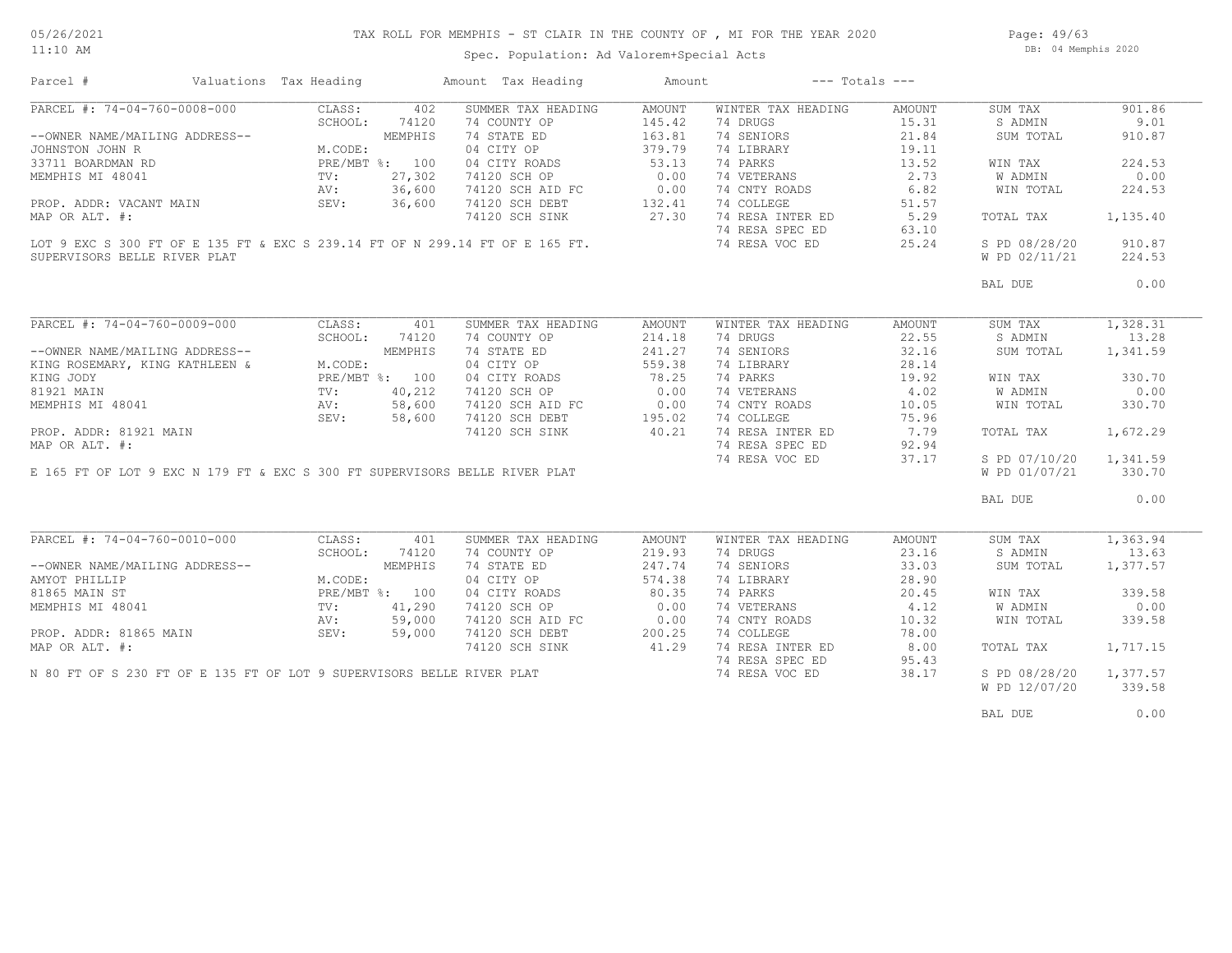## TAX ROLL FOR MEMPHIS - ST CLAIR IN THE COUNTY OF , MI FOR THE YEAR 2020

11:10 AM

#### Spec. Population: Ad Valorem+Special Acts

Page: 50/63 DB: 04 Memphis 2020

| Parcel #                                                               | Valuations Tax Heading |                |                | Amount Tax Heading         | Amount                        | $---$ Totals $---$ |               |               |          |
|------------------------------------------------------------------------|------------------------|----------------|----------------|----------------------------|-------------------------------|--------------------|---------------|---------------|----------|
| PARCEL #: 74-04-760-0011-000                                           |                        | CLASS:         | 401            | SUMMER TAX HEADING         | AMOUNT                        | WINTER TAX HEADING | AMOUNT        | SUM TAX       | 1,567.98 |
|                                                                        |                        | SCHOOL:        | 74120          | 74 COUNTY OP               | 163.65                        | 74 DRUGS           | 17.23         | S ADMIN       | 15.67    |
| --OWNER NAME/MAILING ADDRESS--                                         |                        |                | MEMPHIS        | 74 STATE ED                | 184.35                        | 74 SENIORS         | 24.58         | SUM TOTAL     | 1,583.65 |
| KIZY THOMAS H & SALWA N                                                |                        | M.CODE:        |                | 04 CITY OP                 | 427.41                        | 74 LIBRARY         | 21.50         |               |          |
| 52190 WATKINS GLEN                                                     |                        | PRE/MBT %:     | $\overline{0}$ | 04 CITY ROADS              | 59.79                         | 74 PARKS           | 15.22         | WIN TAX       | 252.68   |
| MACOMB MI 48042                                                        |                        | TV:            | 30,725         | 74120 SCH OP               | 553.05                        | 74 VETERANS        | 3.07          | W ADMIN       | 0.00     |
|                                                                        |                        | AV:            | 48,200         | 74120 SCH AID FC           |                               | 74 CNTY ROADS      | 7.68          | WIN TOTAL     | 252.68   |
| PROP. ADDR: 81951 MAIN                                                 |                        | SEV:           | 48,200         | 74120 SCH DEBT             |                               | 74 COLLEGE         | 58.04         |               |          |
| MAP OR ALT. #:                                                         |                        |                |                | 74120 SCH SINK             | $0.00$<br>$149.01$<br>$30.72$ | 74 RESA INTER ED   | 5.95          | TOTAL TAX     | 1,836.33 |
|                                                                        |                        |                |                |                            |                               | 74 RESA SPEC ED    | 71.01         |               |          |
| S 119 FT OF N 179 FT OF E 165 FT OF LOT 9 SUPERVISORS BELLE RIVER PLAT |                        |                |                |                            |                               | 74 RESA VOC ED     | 28.40         | S PD 08/19/20 | 1,583.65 |
|                                                                        |                        |                |                |                            |                               |                    |               | W PD 02/12/21 | 252.68   |
|                                                                        |                        |                |                |                            |                               |                    |               | BAL DUE       | 0.00     |
|                                                                        |                        |                |                |                            |                               |                    |               |               |          |
| PARCEL #: 74-04-760-0012-000                                           |                        | CLASS:         | 401            | SUMMER TAX HEADING         | AMOUNT                        | WINTER TAX HEADING | AMOUNT        | SUM TAX       | 2,839.02 |
|                                                                        |                        | SCHOOL:        | 74120          | 74 COUNTY OP               | 296.31                        | 74 DRUGS           | 31.20         | S ADMIN       | 28.39    |
| --OWNER NAME/MAILING ADDRESS--                                         |                        |                | MEMPHIS        | 74 STATE ED                | 333.78                        | 74 SENIORS         | 44.50         | SUM TOTAL     | 2,867.41 |
| CUCCHIARA JAMES D                                                      |                        | M.CODE:        |                | 04 CITY OP                 | 773.88                        | 74 LIBRARY         | 38.94         |               |          |
| 81900 MAIN                                                             |                        | PRE/MBT %: 0   |                | 04 CITY ROADS              | 108.26                        | 74 PARKS           | 27.55         | WIN TAX       | 457.52   |
| MEMPHIS MI 48041                                                       |                        | TV:            | 55,631         | 74120 SCH OP               | 1,001.35                      | 74 VETERANS        | 5.56          | W ADMIN       | 0.00     |
|                                                                        |                        | AV:            | 85,300         | 74120 SCH AID FC           | 0.00                          | 74 CNTY ROADS      | 13.90         | WIN TOTAL     | 457.52   |
| PROP. ADDR: 81811 MAIN                                                 |                        | SEV:           | 85,300         | 74120 SCH DEBT             | 269.81                        | 74 COLLEGE         | 105.09        |               |          |
| MAP OR ALT. #:                                                         |                        |                |                | 74120 SCH SINK             | 55.63                         | 74 RESA INTER ED   | 10.78         | TOTAL TAX     | 3,324.93 |
|                                                                        |                        |                |                |                            |                               | 74 RESA SPEC ED    | 128.57        |               |          |
| S 150 FT OF E 135 FT OF LOT 9 SUPERVISORS BELLE RIVER PLAT             |                        |                |                |                            |                               | 74 RESA VOC ED     | 51.43         | S PD 08/24/20 | 2,867.41 |
|                                                                        |                        |                |                |                            |                               |                    |               |               |          |
|                                                                        |                        |                |                |                            |                               |                    |               | W PD 12/14/20 | 457.52   |
|                                                                        |                        |                |                |                            |                               |                    |               | BAL DUE       | 0.00     |
|                                                                        |                        |                |                |                            |                               |                    |               |               |          |
| PARCEL #: 74-04-760-0013-000                                           |                        | CLASS:         | 401            | SUMMER TAX HEADING         | AMOUNT                        | WINTER TAX HEADING | AMOUNT        | SUM TAX       | 1,688.09 |
|                                                                        |                        | SCHOOL:        | 74120          | 74 COUNTY OP               | 272.20                        | 74 DRUGS           | 28.66         | S ADMIN       | 16.88    |
| --OWNER NAME/MAILING ADDRESS--                                         |                        |                | MEMPHIS        | 74 STATE ED                | 306.61                        | 74 SENIORS         | 40.88         | SUM TOTAL     | 1,704.97 |
| DAVIS RICHARD E & MULARSKI T                                           |                        | M.CODE:        |                | 04 CITY OP                 | 710.89                        | 74 LIBRARY         | 35.77         |               |          |
| 81885 MAIN                                                             |                        | PRE/MBT %: 100 |                | 04 CITY ROADS              | 99.45                         | 74 PARKS           | 25.31         | WIN TAX       | 420.28   |
| MEMPHIS MI 48041                                                       |                        | $\text{TV}$ :  | 51,103         | 74120 SCH OP               | 0.00                          | 74 VETERANS        | 5.11          | W ADMIN       | 0.00     |
|                                                                        |                        | AV:            | 79,400         | 74120 SCH AID FC           | 0.00                          | 74 CNTY ROADS      | 12.77         | WIN TOTAL     | 420.28   |
| PROP. ADDR: 81885 MAIN                                                 |                        | SEV:           | 79,400         | 74120 SCH DEBT             | 247.84                        | 74 COLLEGE         | 96.53         |               |          |
| MAP OR ALT. #:                                                         |                        |                |                | 74120 SCH SINK             | 51.10                         | 74 RESA INTER ED   | 9.90          | TOTAL TAX     | 2,125.25 |
|                                                                        |                        |                |                |                            |                               | 74 RESA SPEC ED    | 118.11        |               |          |
| N 70 FT OF S 300 FT OF E 135 FT OF LOT 9 SUPERVISORS BELLE RIVER PLAT  |                        |                |                |                            |                               | 74 RESA VOC ED     | 47.24         | S PD 08/27/20 | 1,704.97 |
|                                                                        |                        |                |                |                            |                               |                    |               | W PD 01/27/21 | 420.28   |
|                                                                        |                        |                |                |                            |                               |                    |               |               |          |
|                                                                        |                        |                |                |                            |                               |                    |               | BAL DUE       | 0.00     |
|                                                                        |                        |                |                |                            |                               |                    |               |               |          |
| PARCEL #: 74-04-760-0014-000                                           |                        | CLASS:         | 401            | SUMMER TAX HEADING         | AMOUNT                        | WINTER TAX HEADING | <b>AMOUNT</b> | SUM TAX       | 1,084.47 |
|                                                                        |                        |                |                | SCHOOL: 74120 74 COUNTY OP |                               | 174.86 74 DRUGS    | 18.41         | S ADMIN 10.84 |          |
| --OWNER NAME/MAILING ADDRESS--                                         |                        |                | MEMPHIS        | 74 STATE ED                | 196.98                        | 74 SENIORS         | 26.26         | S INTRST      | 43.38    |
| JELINEK ANNE MARIE                                                     |                        | M.CODE:        |                | 04 CITY OP                 | 456.69                        | 74 LIBRARY         | 22.98         | SUM TOTAL     | 1,138.69 |
| 81749 MAIN                                                             |                        | PRE/MBT %: 100 |                | 04 CITY ROADS              | 63.89                         | 74 PARKS           | 16.26         |               |          |
| MEMPHIS MI 48041                                                       |                        | TV:            | 32,830         | 74120 SCH OP               | 0.00                          | 74 VETERANS        | 3.28          | WIN TAX       | 269.98   |
|                                                                        |                        | AV:            | 65,300         | 74120 SCH AID FC           | 0.00                          | 74 CNTY ROADS      | 8.20          | W ADMIN       | 0.00     |
| PROP. ADDR: 81749 MAIN                                                 |                        | SEV:           | 65,300         | 74120 SCH DEBT             | 159.22                        | 74 COLLEGE         | 62.01         | WIN TOTAL     | 269.98   |
| MAP OR ALT. #:                                                         |                        |                |                |                            | 32.83                         | 74 RESA INTER ED   | 6.36          |               |          |
|                                                                        |                        |                |                | 74120 SCH SINK             |                               | 74 RESA SPEC ED    | 75.87         | TOTAL TAX     | 1,408.67 |
| LOT 10 SUPERVISORS BELLE RIVER PLAT                                    |                        |                |                |                            |                               | 74 RESA VOC ED     | 30.35         |               |          |
|                                                                        |                        |                |                |                            |                               |                    |               | BAL DUE       | 1,408.67 |
|                                                                        |                        |                |                |                            |                               |                    |               |               |          |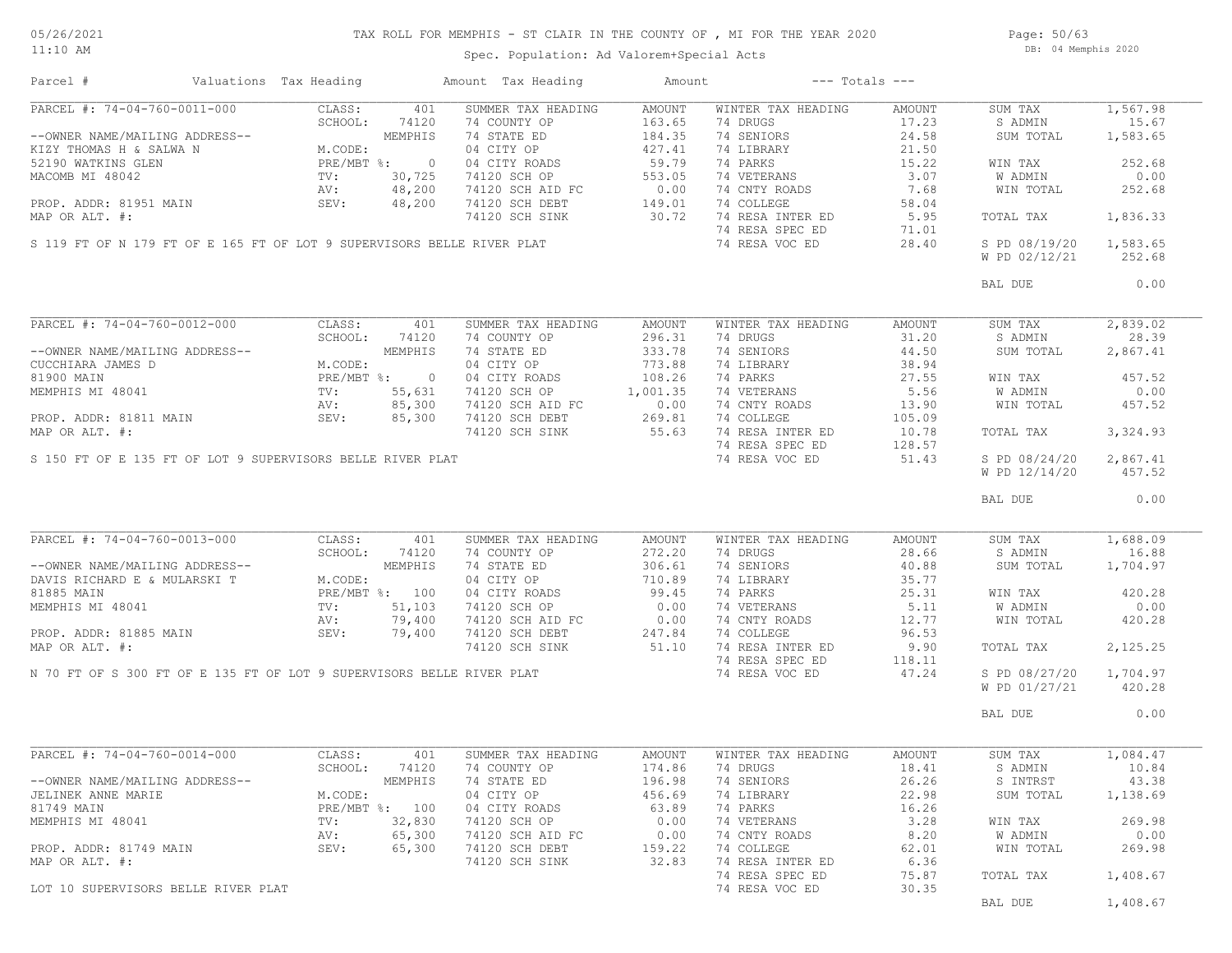#### 11:10 AM

#### TAX ROLL FOR MEMPHIS - ST CLAIR IN THE COUNTY OF , MI FOR THE YEAR 2020

Spec. Population: Ad Valorem+Special Acts

Parcel # Valuations Tax Heading Amount Tax Heading Amount --- Totals ---

Page: 51/63 DB: 04 Memphis 2020

| PARCEL #: 74-04-760-0015-001                                                                                                                                               | CLASS:<br>301                        | SUMMER TAX HEADING | <b>AMOUNT</b> | WINTER TAX HEADING | AMOUNT | SUM TAX       | 3,439.53 |
|----------------------------------------------------------------------------------------------------------------------------------------------------------------------------|--------------------------------------|--------------------|---------------|--------------------|--------|---------------|----------|
|                                                                                                                                                                            | SCHOOL:<br>74120                     | 74 COUNTY OP       | 358.99        | 74 DRUGS           | 37.81  | S ADMIN       | 34.39    |
| --OWNER NAME/MAILING ADDRESS--                                                                                                                                             | MEMPHIS                              | 74 STATE ED        | 404.38        | 74 SENIORS         | 53.91  | SUM TOTAL     | 3,473.92 |
| DONATO PROPERTIES LLC                                                                                                                                                      | M.CODE:                              | 04 CITY OP         | 937.57        | 74 LIBRARY         | 47.17  |               |          |
| 81600 BELLE RIVER                                                                                                                                                          | PRE/MBT %:<br>$\overline{0}$         | 04 CITY ROADS      | 131.16        | 74 PARKS           | 33.38  | WIN TAX       | 554.29   |
| MEMPHIS MI 48041                                                                                                                                                           | 67,398<br>TV:                        | 74120 SCH OP       | 1,213.16      | 74 VETERANS        | 6.73   | W ADMIN       | 0.00     |
|                                                                                                                                                                            | AV:<br>69,600                        | 74120 SCH AID FC   | 0.00          | 74 CNTY ROADS      | 16.84  | WIN TOTAL     | 554.29   |
| PROP. ADDR: 81620 BELLE RIVER                                                                                                                                              | SEV:<br>69,600                       | 74120 SCH DEBT     | 326.88        | 74 COLLEGE         | 127.32 |               |          |
| MAP OR ALT. #:                                                                                                                                                             |                                      | 74120 SCH SINK     | 67.39         | 74 RESA INTER ED   | 13.06  | TOTAL TAX     | 4,028.21 |
|                                                                                                                                                                            |                                      |                    |               | 74 RESA SPEC ED    | 155.77 |               |          |
| THAT PART OF LOT 11 LYING E OF A LINE; BEG S 1*13'15" W 199.52'; TH S 87*28'25" E                                                                                          |                                      |                    |               | 74 RESA VOC ED     | 62.30  | S PD 08/31/20 | 3,473.92 |
| 145.18'; S 46*30'E 192.18'; TH S 37*7'E 177.78'; TH S 46*20'10" E 181.44' FROM NW COR                                                                                      |                                      |                    |               |                    |        | W PD 02/12/21 | 554.29   |
| LOT 9, TH S 55* 6' W 243.65", TH S 16*50' W 52', TH N 62*27' 29"W 81.13', TH S                                                                                             |                                      |                    |               |                    |        |               |          |
| 50*59'44"W 82.4', TH S 12*53'9"W 86.91' EXC MILL ROAD R/W SUPERVISORS BELLE RIVER                                                                                          |                                      |                    |               |                    |        | BAL DUE       | 0.00     |
| PLAT                                                                                                                                                                       |                                      |                    |               |                    |        |               |          |
|                                                                                                                                                                            |                                      |                    |               |                    |        |               |          |
|                                                                                                                                                                            |                                      |                    |               |                    |        |               |          |
| PARCEL #: 74-04-760-0015-010                                                                                                                                               | 703<br>CLASS:                        | SUMMER TAX HEADING | AMOUNT        | WINTER TAX HEADING | AMOUNT | SUM TAX       | 0.00     |
|                                                                                                                                                                            | SCHOOL:<br>74120                     | 74 COUNTY OP       | 0.00          | 74 DRUGS           | 0.00   | S ADMIN       | 0.00     |
| --OWNER NAME/MAILING ADDRESS--                                                                                                                                             | MEMPHIS                              | 74 STATE ED        | 0.00          | 74 SENIORS         | 0.00   | SUM TOTAL     | 0.00     |
| CITY OF MEMPHIS                                                                                                                                                            | M.CODE:                              | 04 CITY OP         | 0.00          | 74 LIBRARY         | 0.00   |               |          |
| P                                                                                                                                                                          | $PRE/MBT$ $\frac{1}{6}$ :<br>$\circ$ | 04 CITY ROADS      | 0.00          | 74 PARKS           | 0.00   | WIN TAX       | 0.00     |
| MEMPHIS MI 48041                                                                                                                                                           | $\Omega$<br>TV:                      | 74120 SCH OP       | 0.00          | 74 VETERANS        | 0.00   | W ADMIN       | 0.00     |
|                                                                                                                                                                            | AV:<br>$\Omega$                      | 74120 SCH AID FC   | 0.00          | 74 CNTY ROADS      | 0.00   | WIN TOTAL     | 0.00     |
| PROP. ADDR: 81620 BELLE RIVER                                                                                                                                              | SEV:<br>$\Omega$                     | 74120 SCH DEBT     | 0.00          | 74 COLLEGE         | 0.00   |               |          |
| MAP OR ALT. #:                                                                                                                                                             |                                      | 74120 SCH SINK     | 0.00          | 74 RESA INTER ED   | 0.00   | TOTAL TAX     | 0.00     |
|                                                                                                                                                                            |                                      |                    |               | 74 RESA SPEC ED    | 0.00   |               |          |
|                                                                                                                                                                            |                                      |                    |               |                    |        |               | 0.00     |
| THAT PART OF LOT 11 LYING E OF A LINE; BEG S 1*13'15" W 199.52'; TH S 87*28'25" E<br>145.18'; S 46*30'E 192.18'; TH S 37*7'E 177.78'; TH S 46*20'10" E 181.44' FROM NW COR |                                      |                    |               | 74 RESA VOC ED     | 0.00   | BAL DUE       |          |
|                                                                                                                                                                            |                                      |                    |               |                    |        |               |          |
| LOT 9, TH S 55* 6' W 243.65", TH S 16*50' W 52', TH N 62*27' 29"W 81.13', TH S                                                                                             |                                      |                    |               |                    |        |               |          |
| 50*59'44"W 82.4', TH S 12*53'9"W 86.91' EXC MILL ROAD R/W SUPERVISORS BELLE RIVER                                                                                          |                                      |                    |               |                    |        |               |          |
| PLAT                                                                                                                                                                       |                                      |                    |               |                    |        |               |          |
|                                                                                                                                                                            |                                      |                    |               |                    |        |               |          |
| PARCEL #: 74-04-760-0015-100                                                                                                                                               | CLASS:<br>402                        | SUMMER TAX HEADING | <b>AMOUNT</b> | WINTER TAX HEADING | AMOUNT | SUM TAX       | 82.56    |
|                                                                                                                                                                            | SCHOOL:<br>74120                     | 74 COUNTY OP       | 13.31         | 74 DRUGS           | 1.40   | S ADMIN       | 0.82     |
| --OWNER NAME/MAILING ADDRESS--                                                                                                                                             | MEMPHIS                              | 74 STATE ED        | 15.00         | 74 SENIORS         | 2.00   | SUM TOTAL     | 83.38    |
| MOSSOIAN GUY M                                                                                                                                                             | M.CODE:                              | 04 CITY OP         | 34.77         | 74 LIBRARY         | 1.75   |               |          |
| 81650 BELLE RIVER                                                                                                                                                          | PRE/MBT %: 100                       | 04 CITY ROADS      | 4.86          | 74 PARKS           | 1.23   | WIN TAX       | 20.53    |
| MEMPHIS MI 48041                                                                                                                                                           | 2,500<br>TV:                         | 74120 SCH OP       | 0.00          | 74 VETERANS        | 0.25   | W ADMIN       | 0.00     |
|                                                                                                                                                                            | 2,500<br>AV:                         | 74120 SCH AID FC   | 0.00          | 74 CNTY ROADS      | 0.62   | WIN TOTAL     | 20.53    |
| PROP. ADDR: VACANT BELLE RIVER                                                                                                                                             | SEV:<br>2,500                        | 74120 SCH DEBT     | 12.12         | 74 COLLEGE         | 4.72   |               |          |
| MAP OR ALT. #:                                                                                                                                                             |                                      | 74120 SCH SINK     | 2,50          | 74 RESA INTER ED   | 0.48   | TOTAL TAX     | 103.91   |
|                                                                                                                                                                            |                                      |                    |               |                    |        |               |          |
|                                                                                                                                                                            |                                      |                    |               | 74 RESA SPEC ED    | 5.77   |               |          |
| THAT PART OF LOTS 11 & 12 BEG S 1* 13' 5" W199.52' & S 82* 28'25" E 145.18' FROM NW                                                                                        |                                      |                    |               | 74 RESA VOC ED     | 2.31   | S PD 07/06/20 | 83.38    |
| COR LOT 9; TH S 46*30'E 192.18'; TH S 37*7' E 177.78'; TH S 46*20'10"E 181.44'; TH                                                                                         |                                      |                    |               |                    |        | W PD 12/04/20 | 20.53    |
| S 55*6' W 243.65', TH S 16*50" W 52', TH 12*53'9" W 86.91', TH N 36*57 1/2' W                                                                                              |                                      |                    |               |                    |        |               |          |
| 32.75', TH N 12*27'29" E 67.5', TH N 16*50' E 78.65', TH N 37*17' W 237.8' TH N 55*10'                                                                                     |                                      |                    |               |                    |        | BAL DUE       | 0.00     |

W 267.65',TH N 55\*3'53" E 235.29' TO BEG. SUPERVISORS BELLE RIVER PLAT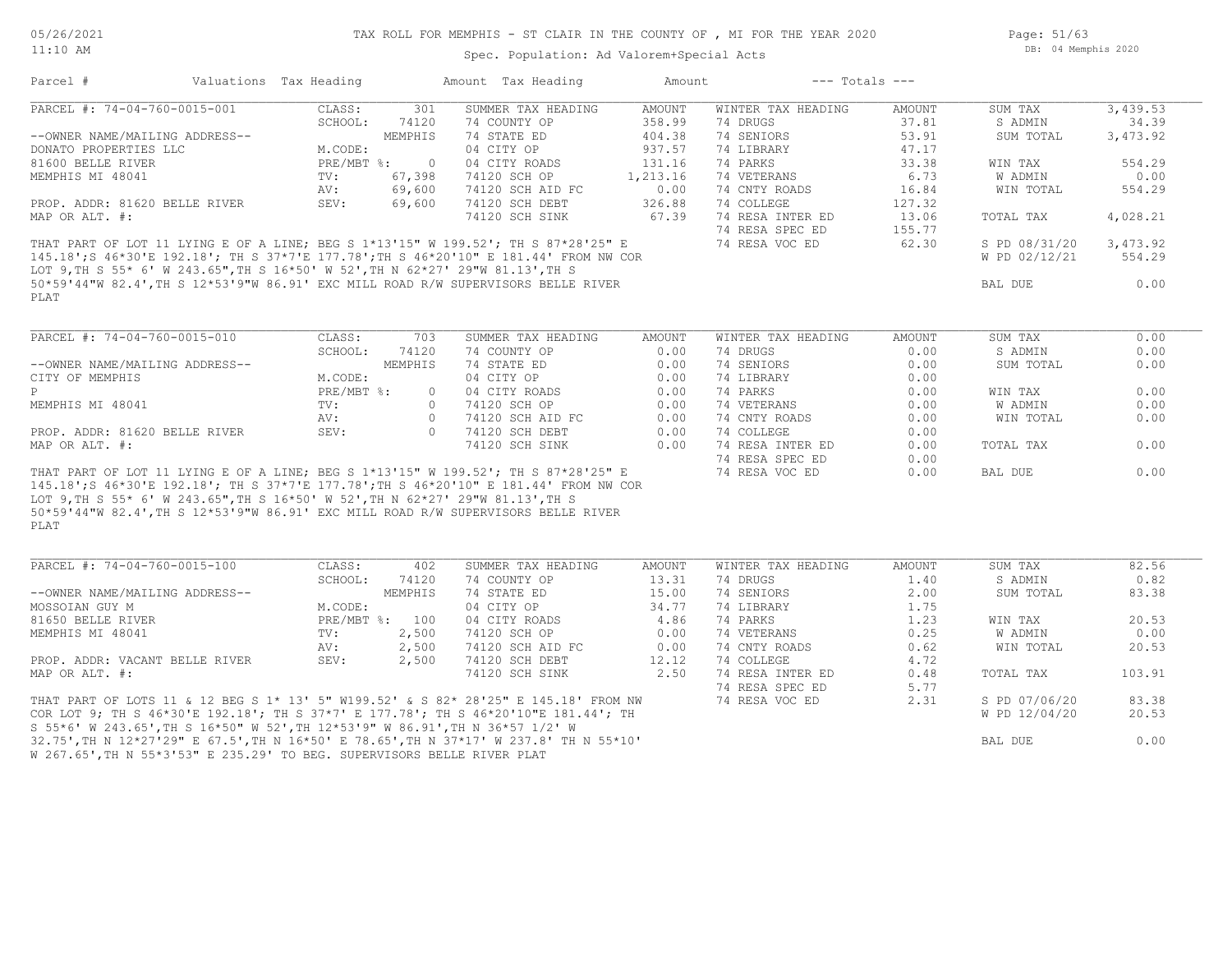Page: 52/63 DB: 04 Memphis 2020

Spec. Population: Ad Valorem+Special Acts

| Parcel #                                                                   | Valuations Tax Heading |            |                | Amount Tax Heading                                                                  | Amount   | $---$ Totals $---$ |        |                |          |
|----------------------------------------------------------------------------|------------------------|------------|----------------|-------------------------------------------------------------------------------------|----------|--------------------|--------|----------------|----------|
| PARCEL #: 74-04-760-0015-200                                               |                        | CLASS:     | 202            | SUMMER TAX HEADING                                                                  | AMOUNT   | WINTER TAX HEADING | AMOUNT | SUM TAX        | 155.24   |
|                                                                            |                        | SCHOOL:    | 74120          | 74 COUNTY OP                                                                        | 25.03    | 74 DRUGS           | 2.63   | S ADMIN        | 1.55     |
| --OWNER NAME/MAILING ADDRESS--                                             |                        |            | MEMPHIS        | 74 STATE ED                                                                         | 28.20    | 74 SENIORS         | 3.76   | SUM TOTAL      | 156.79   |
| BLASZAK MARK                                                               |                        | M.CODE:    |                | 04 CITY OP                                                                          | 65.38    | 74 LIBRARY         | 3.29   |                |          |
| 81630 BELLE RIVER                                                          |                        |            | PRE/MBT %: 100 | 04 CITY ROADS                                                                       | 9.14     | 74 PARKS           | 2.32   | WIN TAX        | 38.62    |
| MEMPHIS MI 48041                                                           |                        | TV:        | 4,700          | 74120 SCH OP                                                                        | 0.00     | 74 VETERANS        | 0.47   | W ADMIN        | 0.00     |
|                                                                            |                        | AV:        | 4,700          | 74120 SCH AID FC                                                                    | 0.00     | 74 CNTY ROADS      | 1.17   | WIN TOTAL      | 38.62    |
| PROP. ADDR: VACANT BELLE RIVER                                             |                        | SEV:       | 4,700          | 74120 SCH DEBT                                                                      | 22.79    | 74 COLLEGE         | 8.87   |                |          |
| MAP OR ALT. #: 0                                                           |                        |            |                | 74120 SCH SINK                                                                      | 4.70     | 74 RESA INTER ED   | 0.91   | TOTAL TAX      | 195.41   |
|                                                                            |                        |            |                |                                                                                     |          | 74 RESA SPEC ED    | 10.86  |                |          |
|                                                                            |                        |            |                | THAT PART OF LOTS 11 & 12 LYING S OF E & W 1/4 LINE & BELLE RIVER & LYING N & W OF  |          | 74 RESA VOC ED     | 4.34   | S PD 09/30/20  | 156.79   |
|                                                                            |                        |            |                | A LINE BEG S 1*13'15" W 199.52' & S 82*28'25" E 145.18' FROM NW COR LOT 9; TH 04 S  |          |                    |        | W PD 12/22/20  | 38.62    |
| 55 3' 53" W 488.61' SUPERVISORS BELLE RIVER PLAT                           |                        |            |                |                                                                                     |          |                    |        |                |          |
|                                                                            |                        |            |                |                                                                                     |          |                    |        | BAL DUE        | 0.00     |
|                                                                            |                        |            |                |                                                                                     |          |                    |        |                |          |
| PARCEL #: 74-04-760-0015-250                                               |                        | CLASS:     | 401            | SUMMER TAX HEADING                                                                  | AMOUNT   | WINTER TAX HEADING | AMOUNT | SUM TAX        | 3,698.25 |
|                                                                            |                        | SCHOOL:    | 74120          | 74 COUNTY OP                                                                        | 596.32   | 74 DRUGS           | 62.80  | S ADMIN        | 36.98    |
| --OWNER NAME/MAILING ADDRESS--                                             |                        |            | MEMPHIS        | 74 STATE ED                                                                         | 671.73   | 74 SENIORS         | 89.56  | SUM TOTAL      | 3,735.23 |
| MOSSOIAN GUY                                                               |                        | M.CODE:    |                | 04 CITY OP                                                                          | 1,557.40 | 74 LIBRARY         | 78.36  |                |          |
| 81650 BELLE RIVER                                                          |                        |            | PRE/MBT %: 100 | 04 CITY ROADS                                                                       | 217.87   | 74 PARKS           | 55.46  | WIN TAX        | 920.79   |
| MEMPHIS MI 48041                                                           |                        | TV:        | 111,955        | 74120 SCH OP                                                                        | 0.00     | 74 VETERANS        | 11.19  | W ADMIN        | 0.00     |
|                                                                            |                        | AV:        | 155,100        | 74120 SCH AID FC                                                                    | 0.00     | 74 CNTY ROADS      | 27.98  | WIN TOTAL      | 920.79   |
| PROP. ADDR: 81650 BELLE RIVER                                              |                        | SEV:       | 155,100        | 74120 SCH DEBT                                                                      | 542.98   | 74 COLLEGE         | 211.49 |                |          |
| MAP OR ALT. #:                                                             |                        |            |                | 74120 SCH SINK                                                                      | 111.95   | 74 RESA INTER ED   | 21.69  | TOTAL TAX      | 4,656.02 |
|                                                                            |                        |            |                |                                                                                     |          | 74 RESA SPEC ED    | 258.76 |                |          |
|                                                                            |                        |            |                | COMM AT THE N W COR OF LOT 9 (CONC MON) OF SAID PLAT; TH S 01*13'05"W 199.52' ALG   |          | 74 RESA VOC ED     | 103.50 | S PD 07/06/20  | 3,735.23 |
|                                                                            |                        |            |                | THE W LINE OF SAID LOT 9; TH S 82*28'25" E 145.18'; TH S 55*03'53" W 235.29' TO THE |          |                    |        | W PD 12/04/20  | 920.79   |
|                                                                            |                        |            |                | POB, TH ALG THE NLY & WLY SIDES OF A 50' WIDE DRIVE EASEMENT ON THE FOLL COUIRSE: S |          |                    |        |                |          |
| 55*10' E 267.65', S 37*17' E 237.8' S 16*50 W 78.65', N 62*27'29" W 67.50' |                        |            |                |                                                                                     |          |                    |        | BAL DUE        | 0.00     |
|                                                                            |                        |            |                | S50*59'44" 107.55' & S 12* 53'09" W 74.46' TO THE C.L. OF BELLE RIVER RD (66) TH N  |          |                    |        |                |          |
| 49* 23' W 210.00' ON A CHORD OF A 10*59'45" CE TO THE LEFT HAVING A ROD OF |                        |            |                |                                                                                     |          |                    |        |                |          |
|                                                                            |                        |            |                | 521.07', TH 43*13'05" W 344.15' ON A CHORD OF A 10*10'00" CVE TO THE LEFT HAVING A  |          |                    |        |                |          |
|                                                                            |                        |            |                | RAD OF 572.92', TH 55*03'53" E 253.12' TO THE POB. SAID PARCEL CONT.3.3 A A MORE OR |          |                    |        |                |          |
|                                                                            |                        |            |                | LESS TO THE C.L. OF BELLE RIVER RD OR 2.9 A. TO THE ROW LINE OF SAID RD & RESERVING |          |                    |        |                |          |
|                                                                            |                        |            |                | ALL EASEMENTS OF RECORD & HAVING FULL USE FOR INGRESS & EGRESS OF THE 50' WIDE      |          |                    |        |                |          |
| DRIVE EASEMENT BEING PART OF LOTS 11 & 12 OF SUPERVISOR'S BELLE RIVER PLAT |                        |            |                |                                                                                     |          |                    |        |                |          |
|                                                                            |                        |            |                |                                                                                     |          |                    |        |                |          |
| PARCEL #: 74-04-760-0015-500                                               |                        | CLASS:     | 402            | SUMMER TAX HEADING                                                                  | AMOUNT   | WINTER TAX HEADING | AMOUNT | SUM TAX        | 3.15     |
|                                                                            |                        | SCHOOL:    | 74120          | 74 COUNTY OP                                                                        | 0.33     | 74 DRUGS           | 0.03   | S ADMIN        | 0.03     |
| --OWNER NAME/MAILING ADDRESS--                                             |                        |            | MEMPHIS        | 74 STATE ED                                                                         | 0.37     | 74 SENIORS         | 0.04   | SUM TOTAL      | 3.18     |
| HAMMDAN SALEH                                                              |                        | M.CODE:    |                | 04 CITY OP                                                                          | 0.86     | 74 LIBRARY         | 0.04   |                |          |
| 40253 SARA ROSE DR                                                         |                        | PRE/MBT %: | $\overline{0}$ | 04 CITY ROADS                                                                       | 0.12     | 74 PARKS           | 0.03   | WIN TAX        | 0.46     |
| CLINTON TWP MI 48038-4056                                                  |                        | TV:        | 62             | 74120 SCH OP                                                                        | 1.11     | 74 VETERANS        | 0.00   | <b>W ADMIN</b> | 0.00     |
|                                                                            |                        | AV:        | 2,400          | 74120 SCH AID FC                                                                    | 0.00     | 74 CNTY ROADS      | 0.01   | WIN TOTAL      | 0.46     |
| PROP. ADDR: 81630 BELLE RIVER                                              |                        | SEV:       | 2,400          | 74120 SCH DEBT                                                                      | 0.30     | 74 COLLEGE         | 0.11   |                |          |
| MAP OR ALT. #:                                                             |                        |            |                | 74120 SCH SINK                                                                      | 0.06     | 74 RESA INTER ED   | 0.01   | TOTAL TAX      | 3.64     |
|                                                                            |                        |            |                |                                                                                     |          | 74 RESA SPEC ED    | 0.14   |                |          |
|                                                                            |                        |            |                | THAT PART OF LOT 12 LYING N. OF BELLE RIVER & S. OF E&W 1/4 LINE SUPERVISORS BELLE  |          | 74 RESA VOC ED     | 0.05   | S PD 08/31/20  | 3.18     |
| RIVER PLAT                                                                 |                        |            |                |                                                                                     |          |                    |        | W PD 02/12/21  | 0.46     |
|                                                                            |                        |            |                |                                                                                     |          |                    |        |                |          |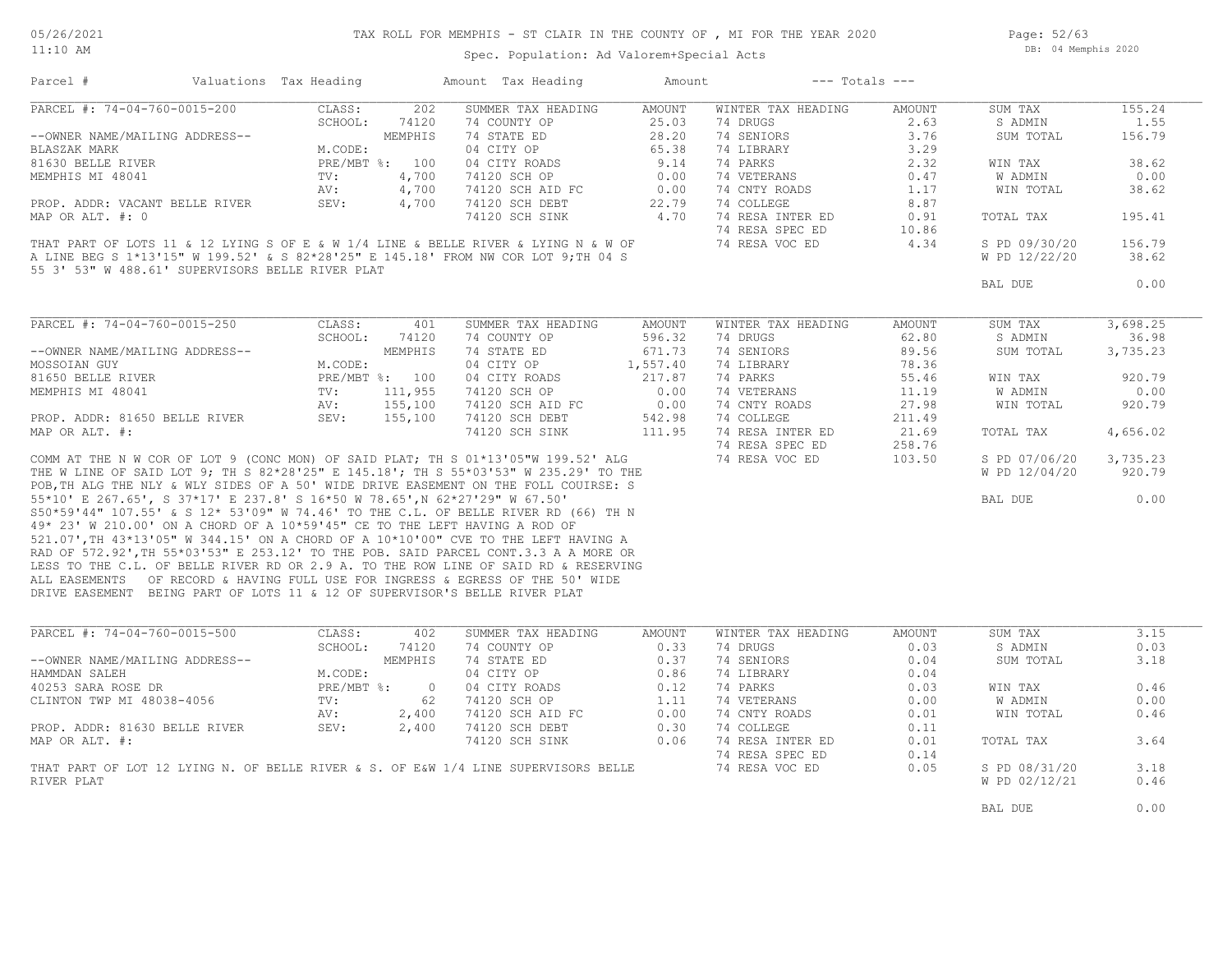#### TAX ROLL FOR MEMPHIS - ST CLAIR IN THE COUNTY OF , MI FOR THE YEAR 2020

11:10 AM

### Spec. Population: Ad Valorem+Special Acts

Page: 53/63 DB: 04 Memphis 2020

| Parcel #                                                                                                                                                                                                                                           | Valuations Tax Heading | Amount Tax Heading                                                                                                                                                                                                                                | Amount |                                                                                                                                                                                                                                                      | $---$ Totals $---$ |                        |                   |
|----------------------------------------------------------------------------------------------------------------------------------------------------------------------------------------------------------------------------------------------------|------------------------|---------------------------------------------------------------------------------------------------------------------------------------------------------------------------------------------------------------------------------------------------|--------|------------------------------------------------------------------------------------------------------------------------------------------------------------------------------------------------------------------------------------------------------|--------------------|------------------------|-------------------|
| PARCEL #: 74-04-999-0002-000                                                                                                                                                                                                                       | CLASS:<br>551          | SUMMER TAX HEADING                                                                                                                                                                                                                                | AMOUNT | WINTER TAX HEADING                                                                                                                                                                                                                                   | AMOUNT             | SUM TAX                | 3,761.16          |
| PARCEL #: /* 12 120 14 20001:<br>1.00001: /*12 1.11.11NG ADDRESS--<br>DTE ELECTRIC COMPANY M.CODE:<br>PROPERTY TAX DEPARTMENT PRE/MBT *: 0 04 CITY ROADS 143.42 74 BARKS 36.51<br>P.O. BOX 33017 TV: 73,700 74120 SCH AID FC 0.00 74               |                        |                                                                                                                                                                                                                                                   |        |                                                                                                                                                                                                                                                      |                    | S ADMIN<br>SUM TOTAL   | 37.61<br>3,798.77 |
|                                                                                                                                                                                                                                                    |                        |                                                                                                                                                                                                                                                   |        |                                                                                                                                                                                                                                                      |                    | WIN TAX                | 606.16            |
|                                                                                                                                                                                                                                                    |                        |                                                                                                                                                                                                                                                   |        |                                                                                                                                                                                                                                                      |                    | W ADMIN                | 0.00              |
|                                                                                                                                                                                                                                                    |                        |                                                                                                                                                                                                                                                   |        |                                                                                                                                                                                                                                                      |                    | WIN TOTAL              | 606.16            |
|                                                                                                                                                                                                                                                    |                        |                                                                                                                                                                                                                                                   |        |                                                                                                                                                                                                                                                      |                    | TOTAL TAX              | 4,404.93          |
|                                                                                                                                                                                                                                                    |                        |                                                                                                                                                                                                                                                   |        | 74 RESA VOC ED                                                                                                                                                                                                                                       | 68.13              | S PD 08/31/20 3,798.77 |                   |
| PERSONAL PROPERTY                                                                                                                                                                                                                                  |                        |                                                                                                                                                                                                                                                   |        |                                                                                                                                                                                                                                                      |                    | W PD 01/26/21          | 606.16            |
|                                                                                                                                                                                                                                                    |                        |                                                                                                                                                                                                                                                   |        |                                                                                                                                                                                                                                                      |                    | BAL DUE                | 0.00              |
| PARCEL #: 74-04-999-0004-900                                                                                                                                                                                                                       | 251<br>CLASS:          | SUMMER TAX HEADING                                                                                                                                                                                                                                | AMOUNT | WINTER TAX HEADING                                                                                                                                                                                                                                   | AMOUNT             | SUM TAX                | 928.99            |
|                                                                                                                                                                                                                                                    | SCHOOL:<br>74120       | NOWMER TAX HEADING<br>74 COUNTY OP 126.77<br>74 STATE ED 142.80<br>04 CITY OP 331.08<br>04 CITY ROADS 46.31<br>74120 SCH AID FC 0.00<br>74120 SCH DEBT 115.43<br>74120 SCH SINK 23.80                                                             |        | 74 DRUGS                                                                                                                                                                                                                                             | 13.35              | S ADMIN                | 9.28              |
|                                                                                                                                                                                                                                                    |                        |                                                                                                                                                                                                                                                   |        | 74 SENIORS                                                                                                                                                                                                                                           | 19.04              | SUM TOTAL              | 938.27            |
| --OWNER NAME/MAILING ADDRESS--<br>COMCAST CORPORATION MEMPHIS<br>ONE COMCAST CENTER PRE/MBT %: 100                                                                                                                                                 |                        |                                                                                                                                                                                                                                                   |        | 74 LIBRARY                                                                                                                                                                                                                                           | 16.66              |                        |                   |
|                                                                                                                                                                                                                                                    |                        |                                                                                                                                                                                                                                                   |        | 74 PARKS                                                                                                                                                                                                                                             | 11.79              | WIN TAX                | 195.74            |
| ATTN: PROPERTY TAX DEPT, 32ND FLOOR TV: 23,800                                                                                                                                                                                                     |                        |                                                                                                                                                                                                                                                   |        |                                                                                                                                                                                                                                                      |                    | W ADMIN                | 0.00              |
|                                                                                                                                                                                                                                                    |                        |                                                                                                                                                                                                                                                   |        |                                                                                                                                                                                                                                                      |                    | WIN TOTAL              | 195.74            |
| PHILADELPHIA PA 19103 MV: 23,800<br>RNOP. ADDR: VARIOUS LOCATION SEV: 23,800                                                                                                                                                                       |                        |                                                                                                                                                                                                                                                   |        |                                                                                                                                                                                                                                                      |                    |                        |                   |
| MAP OR ALT. #:                                                                                                                                                                                                                                     |                        |                                                                                                                                                                                                                                                   |        |                                                                                                                                                                                                                                                      |                    | TOTAL TAX              | 1,134.01          |
|                                                                                                                                                                                                                                                    |                        |                                                                                                                                                                                                                                                   |        | $\begin{tabular}{lllllllll} 74 & PARKS & & & 11.79 \\ 74 & VETERRINS & & & 2.38 \\ 74 & CNTY R OADS & & 5.95 \\ 74 & COLLEGE & & 44.96 \\ 74 & RESA INTER ED & & 4.61 \\ 74 & RESA SPEC ED & & 55.00 \\ 74 & RESA VOC ED & & 22.00 \\ \end{tabular}$ |                    | S PD 08/27/20          | 938.27            |
| PERSONAL PROPERTY                                                                                                                                                                                                                                  |                        |                                                                                                                                                                                                                                                   |        |                                                                                                                                                                                                                                                      |                    | W PD 01/25/21          | 195.74            |
|                                                                                                                                                                                                                                                    |                        |                                                                                                                                                                                                                                                   |        |                                                                                                                                                                                                                                                      |                    | BAL DUE                | 0.00              |
|                                                                                                                                                                                                                                                    |                        |                                                                                                                                                                                                                                                   |        |                                                                                                                                                                                                                                                      |                    |                        |                   |
| PARCEL #: 74-04-999-0007-500                                                                                                                                                                                                                       | CLASS:<br>251          | SUMMER TAX HEADING                                                                                                                                                                                                                                | AMOUNT | WINTER TAX HEADING                                                                                                                                                                                                                                   | AMOUNT             | SUM TAX                | 0.00              |
|                                                                                                                                                                                                                                                    |                        |                                                                                                                                                                                                                                                   |        | 74 DRUGS                                                                                                                                                                                                                                             | 0.00               | S ADMIN                | 0.00<br>0.00      |
|                                                                                                                                                                                                                                                    |                        |                                                                                                                                                                                                                                                   |        |                                                                                                                                                                                                                                                      | 0.00<br>0.00       | SUM TOTAL              |                   |
|                                                                                                                                                                                                                                                    |                        |                                                                                                                                                                                                                                                   |        |                                                                                                                                                                                                                                                      | 0.00               | WIN TAX                | 0.00              |
|                                                                                                                                                                                                                                                    |                        |                                                                                                                                                                                                                                                   |        |                                                                                                                                                                                                                                                      |                    | W ADMIN                | 0.00              |
|                                                                                                                                                                                                                                                    |                        |                                                                                                                                                                                                                                                   |        | 74 PARKS 0.00<br>74 VETERANS 0.00<br>74 CNTY ROADS 0.00<br>20 CNTY ROADS 0.00                                                                                                                                                                        |                    | WIN TOTAL              | 0.00              |
| PARCEL #: 74-04-999-0007-500<br>--OWNER NAME/MAILING ADDRESS--<br>MEMPHIS CAR WASH<br>MEMPHIS CAR WASH<br>MEMPHIS CAR WASH<br>MEMPHIS CAR WASH<br>MEMPHIS CAR WASH<br>MEMPHIS CAR WASH<br>MEMPHIS CAR WASH<br>MEMPHIS CAR WASH<br>MEMPHIS CAR NASH |                        |                                                                                                                                                                                                                                                   |        |                                                                                                                                                                                                                                                      | 0.00               |                        |                   |
|                                                                                                                                                                                                                                                    |                        |                                                                                                                                                                                                                                                   |        |                                                                                                                                                                                                                                                      | 0.00               | TOTAL TAX              | 0.00              |
| MAP OR ALT. #:                                                                                                                                                                                                                                     |                        |                                                                                                                                                                                                                                                   |        | 74 RESA SPEC ED                                                                                                                                                                                                                                      | 0.00               |                        |                   |
| PERSONAL PROPERTY                                                                                                                                                                                                                                  |                        |                                                                                                                                                                                                                                                   |        | 74 RESA VOC ED                                                                                                                                                                                                                                       | 0.00               | BAL DUE                | 0.00              |
| PARCEL #: 74-04-999-0009-000                                                                                                                                                                                                                       | CLASS:<br>251          |                                                                                                                                                                                                                                                   | AMOUNT | WINTER TAX HEADING                                                                                                                                                                                                                                   | AMOUNT             | SUM TAX                | 0.00              |
|                                                                                                                                                                                                                                                    |                        | SUMMER TAX HEADING<br>251 SUMMER TAX HEADING<br>74120 74 COUNTY OP 0.00<br>1EMPHIS 74 STATE ED 0.00<br>04 CITY OP 0.00<br>0 74120 SCH OP 0.00<br>0 74120 SCH AID FC 0.00<br>0 74120 SCH AID FC 0.00<br>74120 SCH DEBT 0.00<br>74120 SCH SINK 0.00 |        | 74 DRUGS                                                                                                                                                                                                                                             | 0.00               | S ADMIN                | 0.00              |
| --OWNER NAME/MAILING ADDRESS--<br>BOOMERS AT MEMPHIS HOTEL<br>MANCHIK MICHAEL SR & THERESA<br>37682 30 MILE ROAD<br>LENOX MI 48050<br>TV: 0<br>2011                                                                                                |                        |                                                                                                                                                                                                                                                   |        | 74 SENIORS                                                                                                                                                                                                                                           | 0.00               | SUM TOTAL              | 0.00              |
|                                                                                                                                                                                                                                                    |                        |                                                                                                                                                                                                                                                   |        | 74 LIBRARY                                                                                                                                                                                                                                           | 0.00               |                        |                   |
|                                                                                                                                                                                                                                                    |                        |                                                                                                                                                                                                                                                   |        | 74 PARKS                                                                                                                                                                                                                                             | 0.00               | WIN TAX                | 0.00              |
|                                                                                                                                                                                                                                                    |                        |                                                                                                                                                                                                                                                   |        |                                                                                                                                                                                                                                                      |                    | W ADMIN                | 0.00              |
|                                                                                                                                                                                                                                                    |                        |                                                                                                                                                                                                                                                   |        |                                                                                                                                                                                                                                                      |                    | WIN TOTAL              | 0.00              |
|                                                                                                                                                                                                                                                    | SEV:                   |                                                                                                                                                                                                                                                   |        | 74 COLLEGE                                                                                                                                                                                                                                           | 0.00               |                        |                   |
| PROP. ADDR: 35005 BORDMAN<br>MAP OR ALT. #:                                                                                                                                                                                                        |                        |                                                                                                                                                                                                                                                   |        | 74 RESA INTER ED<br>74 RESA SPEC ED                                                                                                                                                                                                                  | 0.00<br>0.00       | TOTAL TAX              | 0.00              |
|                                                                                                                                                                                                                                                    |                        |                                                                                                                                                                                                                                                   |        | 74 RESA VOC ED                                                                                                                                                                                                                                       | 0.00               | BAL DUE                | 0.00              |
|                                                                                                                                                                                                                                                    |                        |                                                                                                                                                                                                                                                   |        |                                                                                                                                                                                                                                                      |                    |                        |                   |

PERSONAL PROPERTY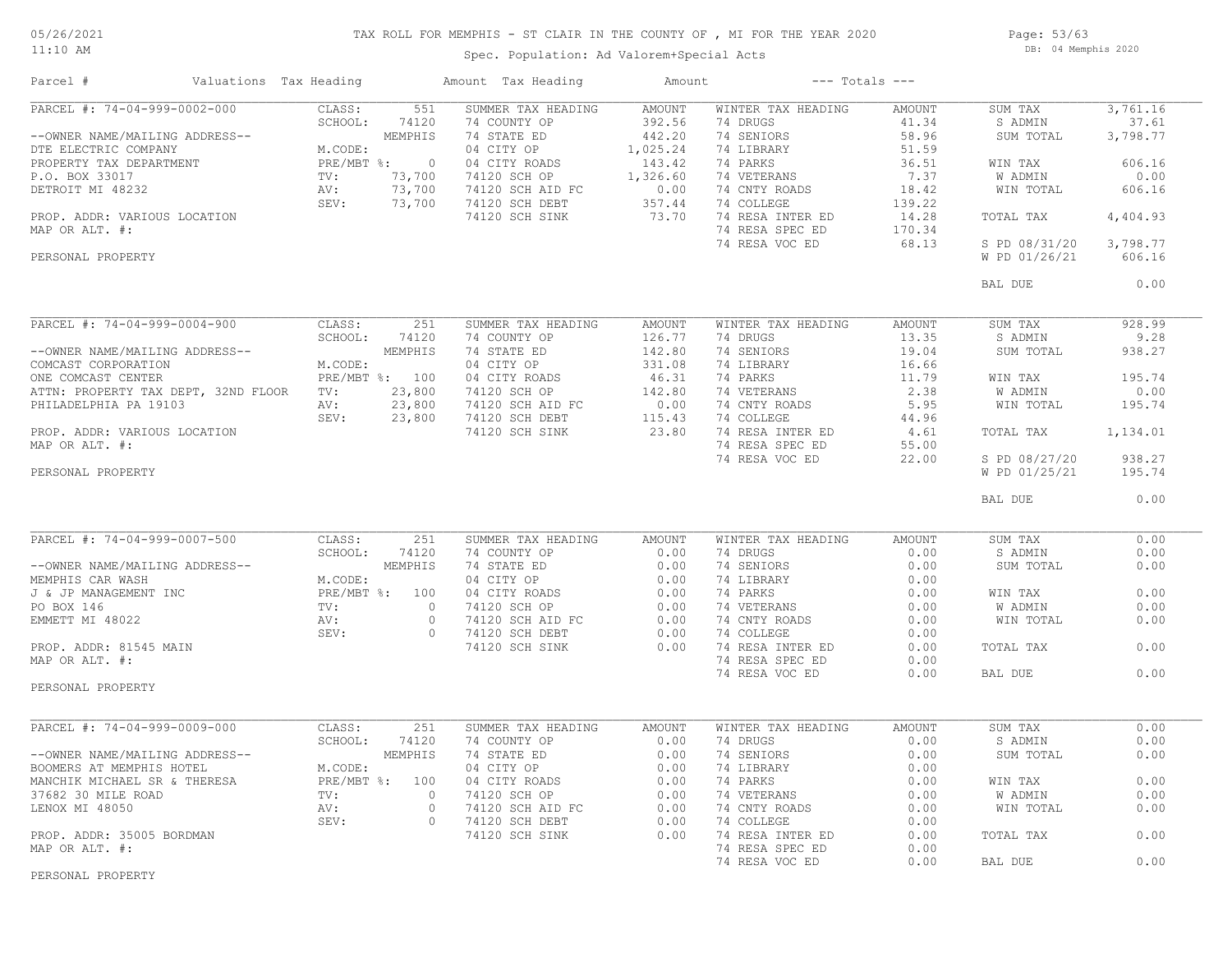## TAX ROLL FOR MEMPHIS - ST CLAIR IN THE COUNTY OF , MI FOR THE YEAR 2020

11:10 AM

#### Spec. Population: Ad Valorem+Special Acts

Page: 54/63 DB: 04 Memphis 2020

| Parcel #                                                                                                                                                                                                                                   | Valuations Tax Heading                                                                                                                                                       |                | Amount Tax Heading                                                                                        | Amount         |                                     | $---$ Totals $---$ |                |             |
|--------------------------------------------------------------------------------------------------------------------------------------------------------------------------------------------------------------------------------------------|------------------------------------------------------------------------------------------------------------------------------------------------------------------------------|----------------|-----------------------------------------------------------------------------------------------------------|----------------|-------------------------------------|--------------------|----------------|-------------|
| PARCEL #: 74-04-999-0014-000                                                                                                                                                                                                               | CLASS:                                                                                                                                                                       | 551            | SUMMER TAX HEADING                                                                                        | AMOUNT         | WINTER TAX HEADING                  | AMOUNT             | SUM TAX        | 10,349.60   |
|                                                                                                                                                                                                                                            | SCHOOL:                                                                                                                                                                      | 74120          | 74 COUNTY OP                                                                                              | 1,080.21       | 74 DRUGS                            | 113.77             | S ADMIN        | 103.49      |
| --OWNER NAME/MAILING ADDRESS--<br>SEMCOENERGY GAS COMPANY MEODE:<br>1411 3RD STREET PRE/MBT %: 0<br>PORT HURON MI 48060 TV: 202,800<br>PROP. ADDR: VARIOUS LOCATION SEV: 202,800<br>W. 202,800<br>PROP. ADDR: VARIOUS LOCATION SEV: 202,80 |                                                                                                                                                                              |                | 74 STATE ED                                                                                               | 1,216.80       | 74 SENIORS                          | 162.24             | SUM TOTAL      | 10,453.09   |
|                                                                                                                                                                                                                                            |                                                                                                                                                                              |                | 04 CITY OP                                                                                                | 2,821.15       | 74 LIBRARY                          | 141.96             |                |             |
|                                                                                                                                                                                                                                            |                                                                                                                                                                              |                | 04 CITY ROADS                                                                                             | 394.66         | 74 PARKS                            | 100.46             | WIN TAX        | 1,668.02    |
|                                                                                                                                                                                                                                            |                                                                                                                                                                              |                | 74120 SCH OP                                                                                              | 3,650.40       | 74 VETERANS                         | 20.28              | W ADMIN        | 0.00        |
|                                                                                                                                                                                                                                            |                                                                                                                                                                              |                | 74120 SCH AID FC                                                                                          | $0.00$<br>0.00 | 74 CNTY ROADS                       | 50.70              | WIN TOTAL      | 1,668.02    |
|                                                                                                                                                                                                                                            |                                                                                                                                                                              |                | 74120 SCH DEBT                                                                                            |                | 74 COLLEGE                          | 383.10             |                |             |
| MAP OR ALT. #:                                                                                                                                                                                                                             |                                                                                                                                                                              |                | 74120 SCH SINK                                                                                            | 202.80         | 74 RESA INTER ED                    | 39.30              | TOTAL TAX      | 12, 121. 11 |
|                                                                                                                                                                                                                                            |                                                                                                                                                                              |                |                                                                                                           |                | 74 RESA SPEC ED                     | 468.73             |                |             |
| PERSONAL PROPERTY                                                                                                                                                                                                                          |                                                                                                                                                                              |                |                                                                                                           |                | 74 RESA VOC ED                      | 187.48             | S PD 08/14/20  | 10,453.09   |
|                                                                                                                                                                                                                                            |                                                                                                                                                                              |                |                                                                                                           |                |                                     |                    | W PD 02/01/21  | 1,668.02    |
|                                                                                                                                                                                                                                            |                                                                                                                                                                              |                |                                                                                                           |                |                                     |                    |                |             |
|                                                                                                                                                                                                                                            |                                                                                                                                                                              |                |                                                                                                           |                |                                     |                    | BAL DUE        | 0.00        |
|                                                                                                                                                                                                                                            |                                                                                                                                                                              |                |                                                                                                           |                |                                     |                    |                | 0.00        |
| PARCEL #: 74-04-999-0017-000                                                                                                                                                                                                               | CLASS:                                                                                                                                                                       | 251            | SUMMER TAX HEADING                                                                                        | AMOUNT         | WINTER TAX HEADING                  | AMOUNT             | SUM TAX        |             |
|                                                                                                                                                                                                                                            | SCHOOL:<br>$\begin{array}{ll} \mathbb{L} & \mathbb{R} \\ & \mathbb{P} \mathbb{R} \\ & \mathbb{TV} \colon \\ & \mathbb{AV} \colon \\ & \mathbb{S} \mathbb{F}^{V} \end{array}$ | 74120          | 74 COUNTY OP                                                                                              | 0.00           | 74 DRUGS                            | 0.00               | S ADMIN        | 0.00        |
| --OWNER NAME/MAILING ADDRESS--                                                                                                                                                                                                             |                                                                                                                                                                              | MEMPHIS        | 74 STATE ED                                                                                               | 0.00           | 74 SENIORS                          | 0.00               | SUM TOTAL      | 0.00        |
| MOM'S COUNTRY KITCHEN                                                                                                                                                                                                                      | M.CODE:                                                                                                                                                                      |                | 04 CITY OP                                                                                                | 0.00           | 74 LIBRARY                          | 0.00               |                |             |
| P.O. BOX 529                                                                                                                                                                                                                               |                                                                                                                                                                              | PRE/MBT %: 100 | 04 CITY ROADS                                                                                             | 0.00           | 74 PARKS                            | 0.00               | WIN TAX        | 0.00        |
| MEMPHIS MI 48041                                                                                                                                                                                                                           |                                                                                                                                                                              | $\bigcap$      | 74120 SCH OP                                                                                              | 0.00           | 74 VETERANS                         | 0.00               | W ADMIN        | 0.00        |
|                                                                                                                                                                                                                                            |                                                                                                                                                                              | $\circ$        | $74120$ SCH AID FC                                                                                        | 0.00           | 74 CNTY ROADS                       | 0.00               | WIN TOTAL      | 0.00        |
| PROP. ADDR: 81057 MAIN                                                                                                                                                                                                                     |                                                                                                                                                                              | $\Omega$       | 74120 SCH DEBT                                                                                            | 0.00           | 74 COLLEGE                          | 0.00               |                |             |
| MAP OR ALT. #:                                                                                                                                                                                                                             |                                                                                                                                                                              |                | 74120 SCH SINK                                                                                            | 0.00           | 74 RESA INTER ED                    | 0.00               | TOTAL TAX      | 0.00        |
|                                                                                                                                                                                                                                            |                                                                                                                                                                              |                |                                                                                                           |                | 74 RESA SPEC ED                     | 0.00               |                |             |
| PERSONAL PROPERTY                                                                                                                                                                                                                          |                                                                                                                                                                              |                |                                                                                                           |                | 74 RESA VOC ED                      | 0.00               | BAL DUE        | 0.00        |
|                                                                                                                                                                                                                                            |                                                                                                                                                                              |                |                                                                                                           |                |                                     |                    |                |             |
| PARCEL #: 74-04-999-0028-000                                                                                                                                                                                                               | CLASS:                                                                                                                                                                       | 251            | SUMMER TAX HEADING                                                                                        | AMOUNT         | WINTER TAX HEADING                  | AMOUNT             | SUM TAX        | 39.02       |
|                                                                                                                                                                                                                                            | SCHOOL:                                                                                                                                                                      | 74120          | 74 COUNTY OP                                                                                              | 5.32           | 74 DRUGS                            | 0.56               | S ADMIN        | 0.39        |
|                                                                                                                                                                                                                                            |                                                                                                                                                                              | MEMPHIS        | 74 STATE ED                                                                                               | 6.00           | 74 SENIORS                          | 0.80               | SUM TOTAL      | 39.41       |
|                                                                                                                                                                                                                                            | M.CODE:                                                                                                                                                                      |                | 04 CITY OP                                                                                                | 13.91          | 74 LIBRARY                          | 0.70               |                |             |
|                                                                                                                                                                                                                                            |                                                                                                                                                                              | PRE/MBT %: 100 |                                                                                                           |                | 74 PARKS                            | 0.49               | WIN TAX        | 8.20        |
|                                                                                                                                                                                                                                            |                                                                                                                                                                              | 1,000          | 04 CITY ROADS<br>74120 SCH OP 6.00<br>74120 SCH AID FC 0.00<br>74120 SCH DEBT 4.85<br>74120 SCH SINK 1.00 |                | 74 VETERANS                         | 0.10               | W ADMIN        | 0.00        |
| UNIVER NAME/MAILING ADDRESS--<br>BELLE RIVER LIQUIDATORS/AUCT M.COD<br>81611 MAIN PRE/M<br>MEMPHIS MI 48041 TV:<br>PROP. ADDR: 81611 MAIN AV:<br>MAP OR ALT. #:                                                                            |                                                                                                                                                                              |                |                                                                                                           |                |                                     |                    |                |             |
|                                                                                                                                                                                                                                            |                                                                                                                                                                              | 1,000          |                                                                                                           |                | 74 CNTY ROADS                       | 0.25               | WIN TOTAL      | 8.20        |
|                                                                                                                                                                                                                                            |                                                                                                                                                                              | 1,000          |                                                                                                           |                | 74 COLLEGE                          | 1.88               |                |             |
|                                                                                                                                                                                                                                            |                                                                                                                                                                              |                |                                                                                                           |                | 74 RESA INTER ED                    | 0.19               | TOTAL TAX      | 47.61       |
|                                                                                                                                                                                                                                            |                                                                                                                                                                              |                |                                                                                                           |                | 74 RESA SPEC ED                     | 2.31               |                |             |
| PERSONAL PROPERTY                                                                                                                                                                                                                          |                                                                                                                                                                              |                |                                                                                                           |                | 74 RESA VOC ED                      | 0.92               | S PD 08/31/20  | 39.41       |
|                                                                                                                                                                                                                                            |                                                                                                                                                                              |                |                                                                                                           |                |                                     |                    | W PD 02/10/21  | 8.20        |
|                                                                                                                                                                                                                                            |                                                                                                                                                                              |                |                                                                                                           |                |                                     |                    | BAL DUE        | 0.00        |
|                                                                                                                                                                                                                                            |                                                                                                                                                                              |                |                                                                                                           |                |                                     |                    |                |             |
| PARCEL #: 74-04-999-0031-000                                                                                                                                                                                                               | CLASS:                                                                                                                                                                       | 251            | SUMMER TAX HEADING                                                                                        | AMOUNT         | WINTER TAX HEADING                  | AMOUNT             | SUM TAX        | 0.00        |
|                                                                                                                                                                                                                                            | SCHOOL:                                                                                                                                                                      | 74120          | 74 COUNTY OP                                                                                              | 0.00           | 74 DRUGS                            | 0.00               | S ADMIN        | 0.00        |
| --OWNER NAME/MAILING ADDRESS--                                                                                                                                                                                                             |                                                                                                                                                                              | MEMPHIS        | 74 STATE ED                                                                                               | 0.00           | 74 SENIORS                          | 0.00               | SUM TOTAL      | 0.00        |
| WOLVERINE SIGN WORKS                                                                                                                                                                                                                       | M.CODE:                                                                                                                                                                      |                | 04 CITY OP                                                                                                | 0.00           | 74 LIBRARY                          | 0.00               |                |             |
| 923 BRADLEY ST.                                                                                                                                                                                                                            |                                                                                                                                                                              | PRE/MBT %: 100 | 04 CITY ROADS                                                                                             | 0.00           | 74 PARKS                            | 0.00               | WIN TAX        | 0.00        |
| OWOSSO MI 48867                                                                                                                                                                                                                            | TV:                                                                                                                                                                          | $\Omega$       | 74120 SCH OP                                                                                              | 0.00           | 74 VETERANS                         | 0.00               | <b>W ADMIN</b> | 0.00        |
|                                                                                                                                                                                                                                            | AV:                                                                                                                                                                          | $\circ$        | 74120 SCH AID FC                                                                                          | 0.00           | 74 CNTY ROADS                       | 0.00               | WIN TOTAL      | 0.00        |
| PROP. ADDR: 81560 MAIN                                                                                                                                                                                                                     | SEV:                                                                                                                                                                         | $\Omega$       | 74120 SCH DEBT                                                                                            | 0.00           | 74 COLLEGE                          | 0.00               |                |             |
|                                                                                                                                                                                                                                            |                                                                                                                                                                              |                |                                                                                                           | 0.00           |                                     | 0.00               |                | 0.00        |
| MAP OR ALT. #:                                                                                                                                                                                                                             |                                                                                                                                                                              |                | 74120 SCH SINK                                                                                            |                | 74 RESA INTER ED<br>74 RESA SPEC ED | 0.00               | TOTAL TAX      |             |
|                                                                                                                                                                                                                                            |                                                                                                                                                                              |                |                                                                                                           |                |                                     |                    |                |             |
| PERSONAL PROPERTY                                                                                                                                                                                                                          |                                                                                                                                                                              |                |                                                                                                           |                | 74 RESA VOC ED                      | 0.00               | BAL DUE        | 0.00        |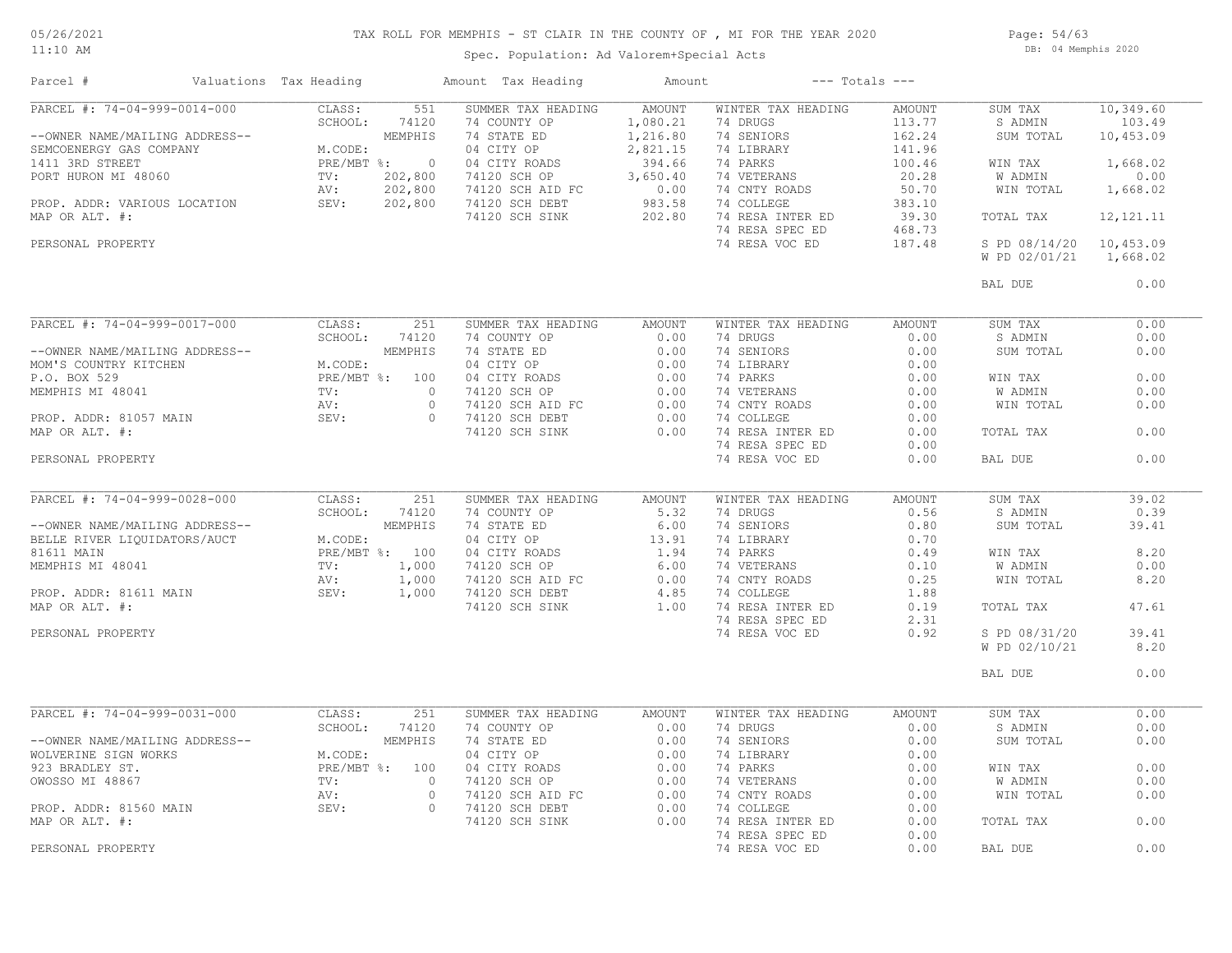11:10 AM

## TAX ROLL FOR MEMPHIS - ST CLAIR IN THE COUNTY OF , MI FOR THE YEAR 2020

Spec. Population: Ad Valorem+Special Acts

Page: 55/63 DB: 04 Memphis 2020

| Parcel #                                                                                                                  | Valuations Tax Heading |                | Amount Tax Heading                                                                                                               | Amount        | $---$ Totals $---$ |               |                |      |
|---------------------------------------------------------------------------------------------------------------------------|------------------------|----------------|----------------------------------------------------------------------------------------------------------------------------------|---------------|--------------------|---------------|----------------|------|
| PARCEL #: 74-04-999-0035-000                                                                                              | CLASS:                 | 251            | SUMMER TAX HEADING                                                                                                               | AMOUNT        | WINTER TAX HEADING | AMOUNT        | SUM TAX        | 0.00 |
|                                                                                                                           |                        | 74120          | 74 COUNTY OP                                                                                                                     | 0.00          | 74 DRUGS           | 0.00          | S ADMIN        | 0.00 |
|                                                                                                                           |                        | MEMPHIS        | 74 STATE ED                                                                                                                      | 0.00          | 74 SENIORS         | 0.00          | SUM TOTAL      | 0.00 |
|                                                                                                                           |                        |                | 04 CITY OP                                                                                                                       | 0.00          | 74 LIBRARY         | 0.00          |                |      |
|                                                                                                                           | PRE/MBT %: 100         |                | 04 CITY ROADS                                                                                                                    | 0.00          | 74 PARKS           | 0.00          | WIN TAX        | 0.00 |
|                                                                                                                           |                        | $\circ$        | 74120 SCH OP                                                                                                                     | 0.00          | 74 VETERANS        | 0.00          | <b>W ADMIN</b> | 0.00 |
|                                                                                                                           |                        |                |                                                                                                                                  |               |                    |               |                |      |
|                                                                                                                           |                        | $\circ$        | 74120 SCH AID FC<br>74120 SCH DEBT                                                                                               | 0.00          | 74 CNTY ROADS      | 0.00          | WIN TOTAL      | 0.00 |
|                                                                                                                           |                        | $\Omega$       |                                                                                                                                  | 0.00          | 74 COLLEGE         | 0.00          |                |      |
|                                                                                                                           |                        |                | 74120 SCH SINK                                                                                                                   | 0.00          | 74 RESA INTER ED   | 0.00          | TOTAL TAX      | 0.00 |
|                                                                                                                           |                        |                |                                                                                                                                  |               | 74 RESA SPEC ED    | 0.00          |                |      |
| ADDRESS--<br>P.O. BOX 660634<br>DALLAS TX 75266-0634<br>PRE/MBT<br>POP. ADDR:<br>POP. ADDR:<br>POR ALT. #:<br>POR ALT. #: |                        |                |                                                                                                                                  |               | 74 RESA VOC ED     | 0.00          | BAL DUE        | 0.00 |
|                                                                                                                           |                        |                |                                                                                                                                  |               |                    |               |                |      |
| PARCEL #: 74-04-999-0035-005                                                                                              | CLASS:                 | 251            | SUMMER TAX HEADING                                                                                                               | AMOUNT        | WINTER TAX HEADING | AMOUNT        | SUM TAX        | 0.00 |
|                                                                                                                           | SCHOOL:                | 74120          | 74 COUNTY OP                                                                                                                     | 0.00          | 74 DRUGS           | 0.00          | S ADMIN        | 0.00 |
| --OWNER NAME/MAILING ADDRESS--                                                                                            |                        | MEMPHIS        |                                                                                                                                  | 0.00          | 74 SENIORS         | 0.00          | SUM TOTAL      | 0.00 |
| IGT GLOBAL SOLUTIONS CORP                                                                                                 | M.CODE:                |                |                                                                                                                                  | 0.00          | 74 LIBRARY         | 0.00          |                |      |
| 10 MEMORIAL BOULDEVARD                                                                                                    | PRE/MBT %: 100         |                |                                                                                                                                  | 0.00          | 74 PARKS           | 0.00          | WIN TAX        | 0.00 |
| PROVIDENCE RI 02903                                                                                                       |                        | $\circ$        |                                                                                                                                  | 0.00          | 74 VETERANS        | 0.00          | W ADMIN        | 0.00 |
|                                                                                                                           | $TV:$<br>AV :<br>SEV : | $\circ$        | /4 COUNTI OF<br>74 STATE ED<br>04 CITY OP<br>94 CITY ROADS<br>74120 SCH AID FC<br>74120 SCH AID FC                               | 0.00          | 74 CNTY ROADS      | 0.00          | WIN TOTAL      | 0.00 |
|                                                                                                                           |                        |                |                                                                                                                                  |               |                    |               |                |      |
| PROP. ADDR:                                                                                                               | SEV:                   | $\circ$        |                                                                                                                                  | 0.00          | 74 COLLEGE         | 0.00          |                |      |
| MAP OR ALT. #:                                                                                                            |                        |                | 74120 SCH SINK                                                                                                                   | 0.00          | 74 RESA INTER ED   | 0.00          | TOTAL TAX      | 0.00 |
|                                                                                                                           |                        |                |                                                                                                                                  |               | 74 RESA SPEC ED    | 0.00          |                |      |
|                                                                                                                           |                        |                |                                                                                                                                  |               | 74 RESA VOC ED     | 0.00          | BAL DUE        | 0.00 |
|                                                                                                                           |                        |                |                                                                                                                                  |               |                    |               |                |      |
|                                                                                                                           |                        |                | SUMMER TAX HEADING                                                                                                               | <b>AMOUNT</b> | WINTER TAX HEADING | <b>AMOUNT</b> | SUM TAX        | 0.00 |
|                                                                                                                           |                        |                |                                                                                                                                  | 0.00          | 74 DRUGS           | 0.00          | S ADMIN        | 0.00 |
|                                                                                                                           |                        |                |                                                                                                                                  | 0.00          | 74 SENIORS         | 0.00          | SUM TOTAL      | 0.00 |
|                                                                                                                           |                        |                |                                                                                                                                  | 0.00          | 74 LIBRARY         | 0.00          |                |      |
|                                                                                                                           |                        |                |                                                                                                                                  |               |                    |               |                |      |
|                                                                                                                           |                        |                |                                                                                                                                  | 0.00          | 74 PARKS           | 0.00          | WIN TAX        | 0.00 |
|                                                                                                                           |                        |                |                                                                                                                                  | 0.00          | 74 VETERANS        | 0.00          | W ADMIN        | 0.00 |
|                                                                                                                           |                        |                | 74 CONTY OP<br>74 CONTY OP<br>74 STATE ED<br>04 CITY OP<br>04 CITY ROADS<br>74120 SCH AID FC<br>74120 SCH BIBT<br>74120 SCH BINK | 0.00          | 74 CNTY ROADS      | 0.00          | WIN TOTAL      | 0.00 |
|                                                                                                                           |                        | $\overline{0}$ |                                                                                                                                  | 0.00          | 74 COLLEGE         | 0.00          |                |      |
| PROP. ADDR: VARIOUS LOCATION                                                                                              |                        |                | 74120 SCH SINK                                                                                                                   | 0.00          | 74 RESA INTER ED   | 0.00          | TOTAL TAX      | 0.00 |
| MAP OR ALT. #:                                                                                                            |                        |                |                                                                                                                                  |               | 74 RESA SPEC ED    | 0.00          |                |      |
|                                                                                                                           |                        |                |                                                                                                                                  |               | 74 RESA VOC ED     | 0.00          | BAL DUE        | 0.00 |
| PERSONAL PROPERTY                                                                                                         |                        |                |                                                                                                                                  |               |                    |               |                |      |
|                                                                                                                           |                        |                |                                                                                                                                  |               |                    |               |                |      |
| PARCEL #: 74-04-999-0044-000                                                                                              | CLASS:                 | 251            | SUMMER TAX HEADING                                                                                                               | <b>AMOUNT</b> | WINTER TAX HEADING | AMOUNT        | SUM TAX        | 0.00 |
|                                                                                                                           | SCHOOL:                | 74120          | 74 COUNTY OP                                                                                                                     | 0.00          | 74 DRUGS           | 0.00          | S ADMIN        | 0.00 |
| --OWNER NAME/MAILING ADDRESS--                                                                                            |                        | MEMPHIS        | 74 STATE ED                                                                                                                      | 0.00          | 74 SENIORS         | 0.00          | SUM TOTAL      | 0.00 |
| LAMAR ADVERTISING OF SAGINAW                                                                                              | M.CODE:                |                |                                                                                                                                  | 0.00          | 74 LIBRARY         | 0.00          |                |      |
| P.O. BOX 66338                                                                                                            | PRE/MBT %: 100         |                |                                                                                                                                  | 0.00          | 74 PARKS           | 0.00          | WIN TAX        | 0.00 |
|                                                                                                                           |                        |                | 74 STATE ED<br>04 CITY OP<br>04 CITY ROADS<br>74120 SCH OP<br>74120 SCH AID FC                                                   |               |                    |               |                |      |
| BATON ROUGE LA 70896                                                                                                      |                        | $\circ$        |                                                                                                                                  | 0.00          | 74 VETERANS        | 0.00          | W ADMIN        | 0.00 |
|                                                                                                                           | AV:                    | $\circ$        |                                                                                                                                  | 0.00          | 74 CNTY ROADS      | 0.00          | WIN TOTAL      | 0.00 |
| PROP. ADDR: 35005 BORDMAN<br>MAP OR ALT #:                                                                                | SEV:                   | $\circ$        | 74120 SCH DEBT                                                                                                                   | 0.00          | 74 COLLEGE         | 0.00          |                |      |
| MAP OR ALT. #:                                                                                                            |                        |                | 74120 SCH SINK                                                                                                                   | 0.00          | 74 RESA INTER ED   | 0.00          | TOTAL TAX      | 0.00 |
|                                                                                                                           |                        |                |                                                                                                                                  |               | 74 RESA SPEC ED    | 0.00          |                |      |
| PERSONAL PROPERTY                                                                                                         |                        |                |                                                                                                                                  |               | 74 RESA VOC ED     | 0.00          | BAL DUE        | 0.00 |
|                                                                                                                           |                        |                |                                                                                                                                  |               |                    |               |                |      |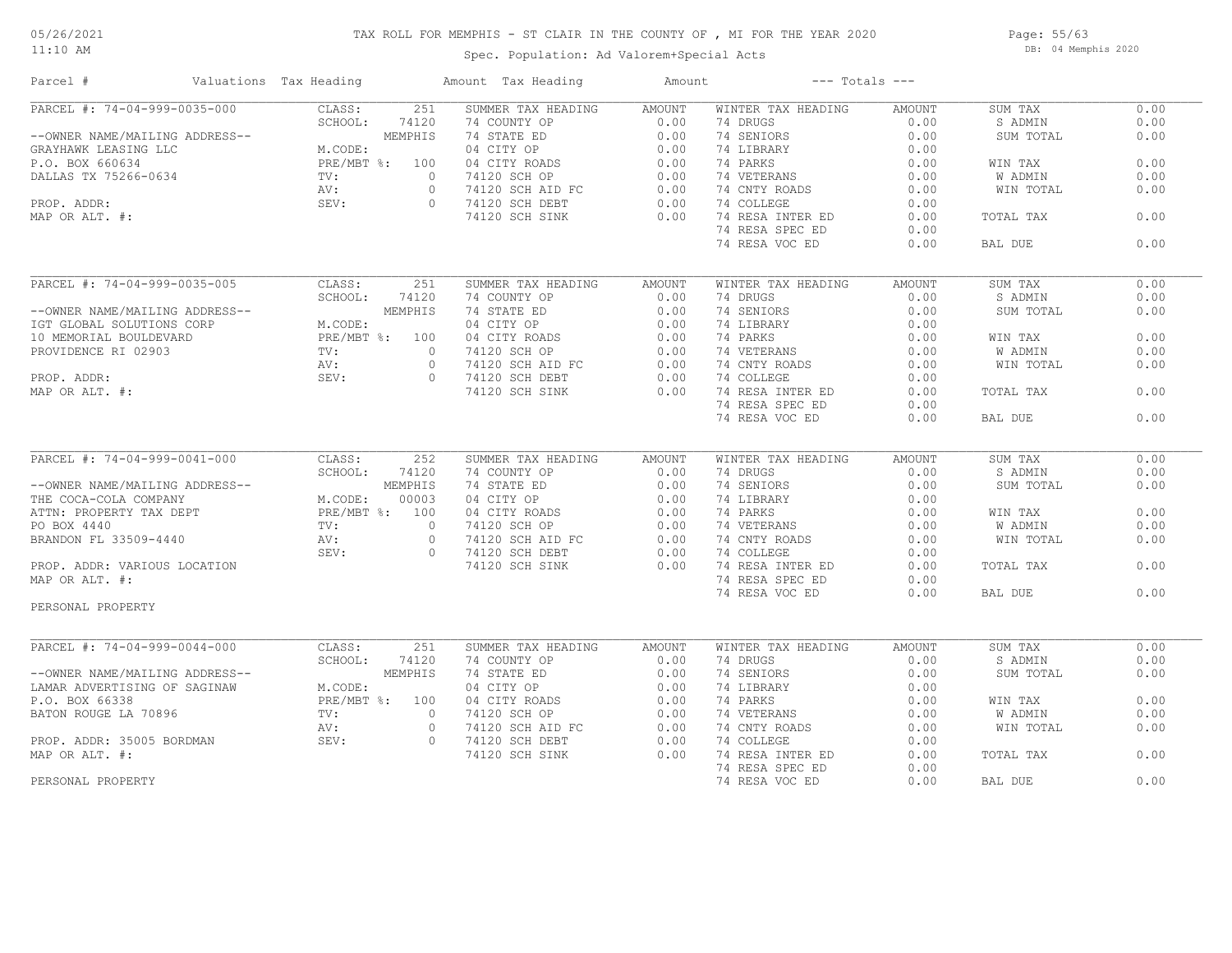#### 11:10 AM

#### TAX ROLL FOR MEMPHIS - ST CLAIR IN THE COUNTY OF , MI FOR THE YEAR 2020

Spec. Population: Ad Valorem+Special Acts

Page: 56/63 DB: 04 Memphis 2020

| Parcel #                                                             | Valuations Tax Heading                                                                                                                                                                                                                           | Amount Tax Heading                                                                                                                                                                                                                                                                                                                                                                                                                                                                                                                                   | Amount        |                              | $---$ Totals $---$ |                |      |
|----------------------------------------------------------------------|--------------------------------------------------------------------------------------------------------------------------------------------------------------------------------------------------------------------------------------------------|------------------------------------------------------------------------------------------------------------------------------------------------------------------------------------------------------------------------------------------------------------------------------------------------------------------------------------------------------------------------------------------------------------------------------------------------------------------------------------------------------------------------------------------------------|---------------|------------------------------|--------------------|----------------|------|
| PARCEL #: 74-04-999-0058-000                                         | CLASS:<br>251                                                                                                                                                                                                                                    | SUMMER TAX HEADING AMOUNT                                                                                                                                                                                                                                                                                                                                                                                                                                                                                                                            |               | WINTER TAX HEADING           | AMOUNT             | SUM TAX        | 0.00 |
|                                                                      |                                                                                                                                                                                                                                                  |                                                                                                                                                                                                                                                                                                                                                                                                                                                                                                                                                      |               | 74 DRUGS                     | 0.00               | S ADMIN        | 0.00 |
|                                                                      | --OWNER NAME/MAILING ADDRESS--<br>DISH NETWORK, LLC<br>P.O. BOX 6623<br>ENGLEWOOD CO 80155<br>PROP. ADDR: P.O. BOX 6623<br>PROP. ADDR: P.O. BOX 6623<br>PROP. ADDR: P.O. BOX 6623<br>PROP. ADDR: P.O. BOX 6623<br>M.CODE: 04 CITY OP<br>PROP. AD |                                                                                                                                                                                                                                                                                                                                                                                                                                                                                                                                                      |               | 74 SENIORS                   | 0.00               | SUM TOTAL      | 0.00 |
|                                                                      |                                                                                                                                                                                                                                                  |                                                                                                                                                                                                                                                                                                                                                                                                                                                                                                                                                      |               | 74 LIBRARY                   | 0.00               |                |      |
|                                                                      |                                                                                                                                                                                                                                                  |                                                                                                                                                                                                                                                                                                                                                                                                                                                                                                                                                      |               | 74 PARKS                     | 0.00               | WIN TAX        | 0.00 |
|                                                                      |                                                                                                                                                                                                                                                  |                                                                                                                                                                                                                                                                                                                                                                                                                                                                                                                                                      |               | 74 VETERANS                  | 0.00               | W ADMIN        | 0.00 |
|                                                                      |                                                                                                                                                                                                                                                  |                                                                                                                                                                                                                                                                                                                                                                                                                                                                                                                                                      |               | 74 CNTY ROADS 0.00           |                    | WIN TOTAL      | 0.00 |
|                                                                      |                                                                                                                                                                                                                                                  |                                                                                                                                                                                                                                                                                                                                                                                                                                                                                                                                                      |               | 74 COLLEGE                   | 0.00               |                |      |
|                                                                      |                                                                                                                                                                                                                                                  |                                                                                                                                                                                                                                                                                                                                                                                                                                                                                                                                                      |               | 74 RESA INTER ED             | 0.00               | TOTAL TAX      | 0.00 |
|                                                                      |                                                                                                                                                                                                                                                  |                                                                                                                                                                                                                                                                                                                                                                                                                                                                                                                                                      |               | 74 RESA SPEC ED              | 0.00               |                |      |
|                                                                      |                                                                                                                                                                                                                                                  |                                                                                                                                                                                                                                                                                                                                                                                                                                                                                                                                                      |               | 74 RESA VOC ED               | 0.00               | BAL DUE        | 0.00 |
|                                                                      |                                                                                                                                                                                                                                                  |                                                                                                                                                                                                                                                                                                                                                                                                                                                                                                                                                      |               |                              |                    |                |      |
| PARCEL #: 74-04-999-0059-000                                         | CLASS:<br>251                                                                                                                                                                                                                                    | SUMMER TAX HEADING                                                                                                                                                                                                                                                                                                                                                                                                                                                                                                                                   | <b>AMOUNT</b> | WINTER TAX HEADING           | AMOUNT             | SUM TAX        | 0.00 |
|                                                                      | SCHOOL: 74120                                                                                                                                                                                                                                    |                                                                                                                                                                                                                                                                                                                                                                                                                                                                                                                                                      |               | 74 DRUGS                     | 0.00               | S ADMIN        | 0.00 |
|                                                                      |                                                                                                                                                                                                                                                  |                                                                                                                                                                                                                                                                                                                                                                                                                                                                                                                                                      |               |                              | 0.00               | SUM TOTAL      | 0.00 |
|                                                                      |                                                                                                                                                                                                                                                  |                                                                                                                                                                                                                                                                                                                                                                                                                                                                                                                                                      |               |                              | 0.00               |                |      |
|                                                                      |                                                                                                                                                                                                                                                  |                                                                                                                                                                                                                                                                                                                                                                                                                                                                                                                                                      |               |                              | 0.00               | WIN TAX        | 0.00 |
|                                                                      | --OWNER NAME/MAILING ADDRESS--<br>GORDON FOOD SERVICE, INC.<br>ADVANCED PROPERTY TAX COMPLIANCE<br>1611 N. INTERSTATE35E STE230 TV:<br>CARROLLTON TX 75006-8627 AV:<br>PROP. ADDR:<br>MAP OR ALT. #:<br>AP OR ALT. #:                            |                                                                                                                                                                                                                                                                                                                                                                                                                                                                                                                                                      |               |                              | 0.00               | W ADMIN        | 0.00 |
|                                                                      |                                                                                                                                                                                                                                                  |                                                                                                                                                                                                                                                                                                                                                                                                                                                                                                                                                      |               |                              | 0.00               | WIN TOTAL      | 0.00 |
|                                                                      |                                                                                                                                                                                                                                                  |                                                                                                                                                                                                                                                                                                                                                                                                                                                                                                                                                      |               |                              | 0.00               |                |      |
|                                                                      |                                                                                                                                                                                                                                                  |                                                                                                                                                                                                                                                                                                                                                                                                                                                                                                                                                      |               |                              | 0.00               | TOTAL TAX      | 0.00 |
|                                                                      |                                                                                                                                                                                                                                                  |                                                                                                                                                                                                                                                                                                                                                                                                                                                                                                                                                      |               | 74 RESA SPEC ED              | 0.00               |                |      |
|                                                                      |                                                                                                                                                                                                                                                  |                                                                                                                                                                                                                                                                                                                                                                                                                                                                                                                                                      |               | 74 RESA VOC ED               | 0.00               | BAL DUE        | 0.00 |
|                                                                      |                                                                                                                                                                                                                                                  |                                                                                                                                                                                                                                                                                                                                                                                                                                                                                                                                                      |               |                              |                    |                |      |
| PARCEL #: 74-04-999-0060-001                                         | CLASS:<br>251                                                                                                                                                                                                                                    | SUMMER TAX HEADING                                                                                                                                                                                                                                                                                                                                                                                                                                                                                                                                   | AMOUNT        | WINTER TAX HEADING           | <b>AMOUNT</b>      | SUM TAX        | 0.00 |
|                                                                      |                                                                                                                                                                                                                                                  |                                                                                                                                                                                                                                                                                                                                                                                                                                                                                                                                                      |               |                              | 0.00               | S ADMIN        | 0.00 |
| --OWNER NAME/MAILING ADDRESS--<br>HUGHES NETWORK SYSTEMS LLC M.CODE: |                                                                                                                                                                                                                                                  |                                                                                                                                                                                                                                                                                                                                                                                                                                                                                                                                                      |               |                              | 0.00               | SUM TOTAL      | 0.00 |
|                                                                      |                                                                                                                                                                                                                                                  |                                                                                                                                                                                                                                                                                                                                                                                                                                                                                                                                                      |               |                              | 0.00               |                |      |
| THOMSON REUTERS                                                      |                                                                                                                                                                                                                                                  |                                                                                                                                                                                                                                                                                                                                                                                                                                                                                                                                                      |               |                              | 0.00               | WIN TAX        | 0.00 |
| P.O. BOX 56607                                                       |                                                                                                                                                                                                                                                  |                                                                                                                                                                                                                                                                                                                                                                                                                                                                                                                                                      |               |                              | 0.00               | W ADMIN        | 0.00 |
| ATLANTA GA 30343                                                     |                                                                                                                                                                                                                                                  |                                                                                                                                                                                                                                                                                                                                                                                                                                                                                                                                                      |               |                              | 0.00               | WIN TOTAL      | 0.00 |
|                                                                      |                                                                                                                                                                                                                                                  |                                                                                                                                                                                                                                                                                                                                                                                                                                                                                                                                                      |               |                              | 0.00               |                |      |
| PROP. ADDR:                                                          |                                                                                                                                                                                                                                                  |                                                                                                                                                                                                                                                                                                                                                                                                                                                                                                                                                      |               |                              | 0.00               | TOTAL TAX      | 0.00 |
| MAP OR ALT. #:                                                       | 14 COUNTY OP 0.00 74 DRUGS<br>14 COUNTY OP 0.00 74 DRUGS<br>14 STEMS LLC M.CODE: 04 CITY OP 0.00 74 SENIORS<br>14 STEMS 14 STATE ED 0.00 74 SENIORS<br>14 STEMS 14 ON 20120 SCH AID FC 0.00 74 VETERANS<br>14 ON 20120 SCH AID FC 0.00 7         |                                                                                                                                                                                                                                                                                                                                                                                                                                                                                                                                                      |               |                              | 0.00               |                |      |
|                                                                      |                                                                                                                                                                                                                                                  |                                                                                                                                                                                                                                                                                                                                                                                                                                                                                                                                                      |               | 74 RESA VOC ED               | 0.00               | BAL DUE        | 0.00 |
| PARCEL #: 74-04-999-0069-000                                         | CLASS:<br>251                                                                                                                                                                                                                                    | $\begin{tabular}{c} .\scriptsize \begin{tabular}{c} A\overline{D} \overline{ING} \\ \scriptsize \end{tabular} \\ \scriptsize \begin{tabular}{c} \multicolumn{2}{c}{} & $ & $ & $ & $ \\ \scriptsize & \multicolumn{2}{c}{} & $ & $ & $ \\ \scriptsize & \multicolumn{2}{c}{} & $ & $ & $ & $ \\ \scriptsize & \multicolumn{2}{c}{} & $ & $ & $ & $ \\ \scriptsize & \multicolumn{2}{c}{} & $ & $ & $ & $ \\ \scriptsize & \multicolumn{2}{c}{} & $ & $ & $ & $ & $ \\ \scriptsize & \multicolumn{2}{c}{} & $ & $ & $ & $ & $ \\ \scriptsize & \mult$ |               | WINTER TAX HEADING           | <b>AMOUNT</b>      | SUM TAX        | 0.00 |
|                                                                      | SCHOOL:<br>74120                                                                                                                                                                                                                                 |                                                                                                                                                                                                                                                                                                                                                                                                                                                                                                                                                      |               | 74 DRUGS                     | 0.00               | S ADMIN        | 0.00 |
|                                                                      |                                                                                                                                                                                                                                                  |                                                                                                                                                                                                                                                                                                                                                                                                                                                                                                                                                      |               | 74 SENIORS                   | 0.00               | SUM TOTAL      | 0.00 |
|                                                                      |                                                                                                                                                                                                                                                  |                                                                                                                                                                                                                                                                                                                                                                                                                                                                                                                                                      |               | 74 LIBRARY                   | 0.00               |                |      |
|                                                                      |                                                                                                                                                                                                                                                  |                                                                                                                                                                                                                                                                                                                                                                                                                                                                                                                                                      |               | 74 PARKS                     | 0.00               | WIN TAX        | 0.00 |
|                                                                      |                                                                                                                                                                                                                                                  |                                                                                                                                                                                                                                                                                                                                                                                                                                                                                                                                                      |               |                              | 0.00               | <b>W ADMIN</b> | 0.00 |
|                                                                      |                                                                                                                                                                                                                                                  |                                                                                                                                                                                                                                                                                                                                                                                                                                                                                                                                                      |               | 74 VETERANS<br>74 CNTY ROADS |                    |                | 0.00 |
|                                                                      |                                                                                                                                                                                                                                                  |                                                                                                                                                                                                                                                                                                                                                                                                                                                                                                                                                      |               |                              | 0.00<br>0.00       | WIN TOTAL      |      |
|                                                                      |                                                                                                                                                                                                                                                  |                                                                                                                                                                                                                                                                                                                                                                                                                                                                                                                                                      |               | 74 COLLEGE                   |                    |                |      |
|                                                                      |                                                                                                                                                                                                                                                  |                                                                                                                                                                                                                                                                                                                                                                                                                                                                                                                                                      |               | 74 RESA INTER ED             | 0.00               | TOTAL TAX      | 0.00 |
|                                                                      |                                                                                                                                                                                                                                                  |                                                                                                                                                                                                                                                                                                                                                                                                                                                                                                                                                      |               | 74 RESA SPEC ED              | 0.00               |                |      |
|                                                                      |                                                                                                                                                                                                                                                  |                                                                                                                                                                                                                                                                                                                                                                                                                                                                                                                                                      |               | 74 RESA VOC ED               | 0.00               | BAL DUE        | 0.00 |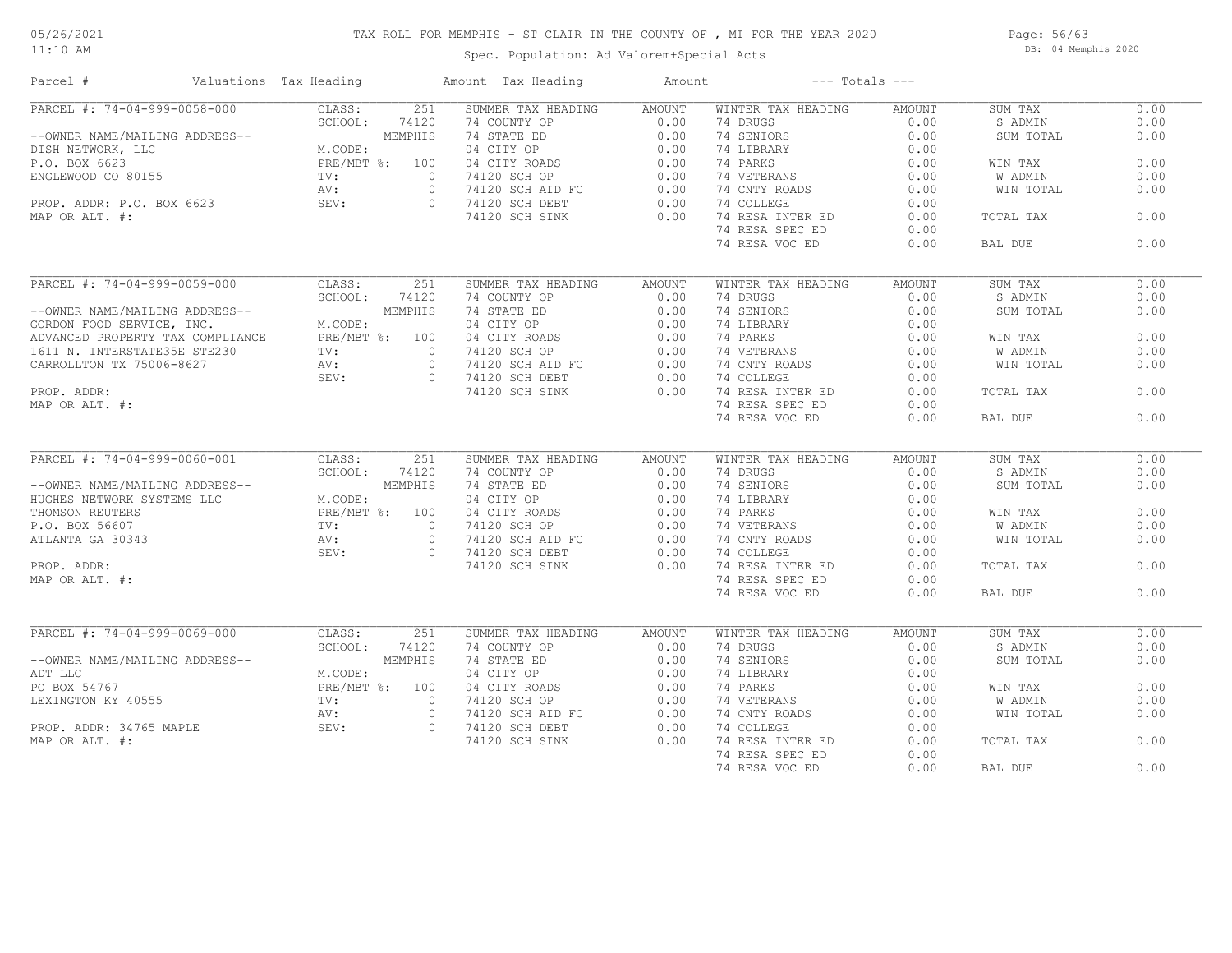#### 05/26/2021 11:10 AM

## TAX ROLL FOR MEMPHIS - ST CLAIR IN THE COUNTY OF , MI FOR THE YEAR 2020

Spec. Population: Ad Valorem+Special Acts

Page: 57/63 DB: 04 Memphis 2020

| Parcel #                                                                                                                | Valuations Tax Heading                                                                                                                                                                                                                     | Amount Tax Heading                                                                                                | Amount        |                    | $---$ Totals $---$ |           |      |
|-------------------------------------------------------------------------------------------------------------------------|--------------------------------------------------------------------------------------------------------------------------------------------------------------------------------------------------------------------------------------------|-------------------------------------------------------------------------------------------------------------------|---------------|--------------------|--------------------|-----------|------|
| PARCEL #: 74-04-999-2108-160                                                                                            | CLASS:<br>351                                                                                                                                                                                                                              | SUMMER TAX HEADING                                                                                                | AMOUNT        | WINTER TAX HEADING | AMOUNT             | SUM TAX   | 0.00 |
|                                                                                                                         |                                                                                                                                                                                                                                            | 74 COUNTY OP                                                                                                      | 0.00          | 74 DRUGS           | 0.00               | S ADMIN   | 0.00 |
| -------<br>--OWNER NAME/MAILING ADDRESS--<br>DONATO ENTERPRISES INC. M.CODE:<br>21600 BELLE RIVER PRE/MBT %: 100<br>TV: |                                                                                                                                                                                                                                            | 04 CITY OP                                                                                                        | 0.00          | 74 SENIORS         | 0.00               | SUM TOTAL | 0.00 |
|                                                                                                                         |                                                                                                                                                                                                                                            | 04 CITY ROADS                                                                                                     | 0.00          | 74 LIBRARY         | 0.00               |           |      |
|                                                                                                                         |                                                                                                                                                                                                                                            | 04 CITI AVILL<br>74120 SCH AID FC<br>2011 DERT                                                                    | 0.00          | 74 PARKS           | 0.00               | WIN TAX   | 0.00 |
|                                                                                                                         |                                                                                                                                                                                                                                            |                                                                                                                   | 0.00          | 74 VETERANS        | 0.00               | W ADMIN   | 0.00 |
|                                                                                                                         | AV:                                                                                                                                                                                                                                        | 74120 SCH SINK<br>$\Omega$                                                                                        | 0.00          | 74 CNTY ROADS      | 0.00               | WIN TOTAL | 0.00 |
| PROP. ADDR: 81600 BELLE RIVER                                                                                           | SEV:                                                                                                                                                                                                                                       | $\circ$                                                                                                           |               | 74 COLLEGE         | 0.00               |           |      |
| MAP OR ALT. #:                                                                                                          |                                                                                                                                                                                                                                            |                                                                                                                   |               | 74 RESA INTER ED   | 0.00               | TOTAL TAX | 0.00 |
|                                                                                                                         |                                                                                                                                                                                                                                            |                                                                                                                   |               | 74 RESA SPEC ED    | 0.00               |           |      |
|                                                                                                                         |                                                                                                                                                                                                                                            |                                                                                                                   |               |                    |                    | BAL DUE   | 0.00 |
| PERSONAL PROPERTY                                                                                                       |                                                                                                                                                                                                                                            |                                                                                                                   |               | 74 RESA VOC ED     | 0.00               |           |      |
| PARCEL #: 74-04-999-2203-482                                                                                            | CLASS:<br>252                                                                                                                                                                                                                              | SUMMER TAX HEADING                                                                                                | <b>AMOUNT</b> | WINTER TAX HEADING | <b>AMOUNT</b>      | SUM TAX   | 0.00 |
|                                                                                                                         | SCHOOL:<br>74120                                                                                                                                                                                                                           | 74 COUNTY OP                                                                                                      | 0.00          | 74 DRUGS           | 0.00               | S ADMIN   | 0.00 |
| --OWNER NAME/MAILING ADDRESS--                                                                                          | MEMPHIS                                                                                                                                                                                                                                    | 74 STATE ED                                                                                                       | 0.00          | 74 SENIORS         | 0.00               | SUM TOTAL | 0.00 |
| KOHLER PROPANE SOUTH LLC                                                                                                | M.CODE:                                                                                                                                                                                                                                    | 04 CITY OP                                                                                                        | 0.00          | 74 LIBRARY         | 0.00               |           |      |
|                                                                                                                         |                                                                                                                                                                                                                                            |                                                                                                                   |               |                    |                    |           |      |
| KOHLER GARY                                                                                                             | PRE/MBT %: 100                                                                                                                                                                                                                             | 04 CITY ROADS                                                                                                     | 0.00          | 74 PARKS           | 0.00               | WIN TAX   | 0.00 |
| P.O. BOX 41017                                                                                                          | TV:                                                                                                                                                                                                                                        | $\circ$<br>74120 SCH OP                                                                                           | 0.00          | 74 VETERANS        | 0.00               | W ADMIN   | 0.00 |
| MEMPHIS MI 48041                                                                                                        | AV:                                                                                                                                                                                                                                        | 74120 SCH AID FC<br>74120 SCH PEPT<br>$\circ$                                                                     | 0.00          | 74 CNTY ROADS      | 0.00               | WIN TOTAL | 0.00 |
|                                                                                                                         | SEV:                                                                                                                                                                                                                                       | $\Omega$<br>74120 SCH DEBT                                                                                        | 0.00          | 74 COLLEGE         | 0.00               |           |      |
| PROP. ADDR: 34827 BORDMAN                                                                                               |                                                                                                                                                                                                                                            | 74120 SCH SINK                                                                                                    | 0.00          | 74 RESA INTER ED   | 0.00               | TOTAL TAX | 0.00 |
| MAP OR ALT. #:                                                                                                          |                                                                                                                                                                                                                                            |                                                                                                                   |               | 74 RESA SPEC ED    | 0.00               |           |      |
|                                                                                                                         |                                                                                                                                                                                                                                            |                                                                                                                   |               | 74 RESA VOC ED     | 0.00               | BAL DUE   | 0.00 |
| PERSONAL PROPERTY                                                                                                       |                                                                                                                                                                                                                                            |                                                                                                                   |               |                    |                    |           |      |
|                                                                                                                         |                                                                                                                                                                                                                                            |                                                                                                                   |               |                    |                    |           |      |
|                                                                                                                         |                                                                                                                                                                                                                                            |                                                                                                                   |               |                    |                    |           |      |
| PARCEL #: 74-04-999-2203-506                                                                                            | CLASS:<br>251                                                                                                                                                                                                                              | SUMMER TAX HEADING                                                                                                | AMOUNT        | WINTER TAX HEADING | <b>AMOUNT</b>      | SUM TAX   | 0.00 |
|                                                                                                                         | SCHOOL:<br>74120                                                                                                                                                                                                                           | 74 COUNTY OP                                                                                                      | 0.00          | 74 DRUGS           | 0.00               | S ADMIN   | 0.00 |
| --OWNER NAME/MAILING ADDRESS--                                                                                          | ADDRESS--<br>M.CODE:<br>M.CODE:<br>PRE/MBT %: 100<br>The Management of the Second Second Second Second Second Second Second Second Second Second Second Second Second Second Second Second Second Second Second Second Second Second Secon | 74 STATE ED                                                                                                       | 0.00          | 74 SENIORS         | 0.00               | SUM TOTAL | 0.00 |
| CHUCK'S AUTO SURGEONS                                                                                                   |                                                                                                                                                                                                                                            |                                                                                                                   | 0.00          | 74 LIBRARY         | 0.00               |           |      |
| P.O BOX 316                                                                                                             |                                                                                                                                                                                                                                            |                                                                                                                   | 0.00          | 74 PARKS           | 0.00               | WIN TAX   | 0.00 |
|                                                                                                                         |                                                                                                                                                                                                                                            | $\Omega$                                                                                                          | 0.00          | 74 VETERANS        | 0.00               | W ADMIN   | 0.00 |
| MEMPHIS MI 48041 TV:<br>PROP. ADDR: 35065 BORDMAN SEV:<br>MAP OR ALT. #:                                                |                                                                                                                                                                                                                                            | 14 STATE DD<br>04 CITY ROADS<br>04 CITY ROADS<br>74120 SCH AID FC<br>74120 SCH AID FC<br>7130 SCH DEBT<br>$\circ$ | 0.00          | 74 CNTY ROADS      | 0.00               | WIN TOTAL | 0.00 |
|                                                                                                                         |                                                                                                                                                                                                                                            | $\Omega$                                                                                                          | 0.00          | 74 COLLEGE         | 0.00               |           |      |
|                                                                                                                         |                                                                                                                                                                                                                                            | 74120 SCH SINK                                                                                                    | 0.00          | 74 RESA INTER ED   | 0.00               | TOTAL TAX | 0.00 |
|                                                                                                                         |                                                                                                                                                                                                                                            |                                                                                                                   |               | 74 RESA SPEC ED    | 0.00               |           |      |
| PERSONAL PROPERTY                                                                                                       |                                                                                                                                                                                                                                            |                                                                                                                   |               | 74 RESA VOC ED     | 0.00               | BAL DUE   | 0.00 |
|                                                                                                                         |                                                                                                                                                                                                                                            |                                                                                                                   |               |                    |                    |           |      |
| PARCEL #: 74-04-999-2208-139                                                                                            | CLASS:<br>251                                                                                                                                                                                                                              | SUMMER TAX HEADING                                                                                                | AMOUNT        | WINTER TAX HEADING | AMOUNT             | SUM TAX   | 0.00 |
|                                                                                                                         | SCHOOL:<br>74120                                                                                                                                                                                                                           | 74 COUNTY OP                                                                                                      | 0.00          | 74 DRUGS           | 0.00               | S ADMIN   | 0.00 |
| --OWNER NAME/MAILING ADDRESS--                                                                                          | MEMPHIS                                                                                                                                                                                                                                    | 74 STATE ED                                                                                                       | 0.00          | 74 SENIORS         | 0.00               | SUM TOTAL | 0.00 |
| CSC SERVICE WORKS INC                                                                                                   | M.CODE:                                                                                                                                                                                                                                    | 04 CITY OP                                                                                                        | 0.00          | 74 LIBRARY         | 0.00               |           |      |
|                                                                                                                         |                                                                                                                                                                                                                                            |                                                                                                                   |               |                    |                    |           |      |
| RYAN TAX SERVICES                                                                                                       | PRE/MBT %: 100                                                                                                                                                                                                                             | 04 CITY ROADS                                                                                                     | 0.00          | 74 PARKS           | 0.00               | WIN TAX   | 0.00 |
| P.O.BOX 460049                                                                                                          | TV:                                                                                                                                                                                                                                        | 74120 SCH OP<br>$\circ$                                                                                           | 0.00          | 74 VETERANS        | 0.00               | W ADMIN   | 0.00 |
| HOUSTON TX 77056                                                                                                        | AV:                                                                                                                                                                                                                                        | $\circ$<br>74120 SCH AID FC                                                                                       | 0.00          | 74 CNTY ROADS      | 0.00               | WIN TOTAL | 0.00 |
|                                                                                                                         | SEV:                                                                                                                                                                                                                                       | 74120 SCH DEBT<br>$\circ$                                                                                         | 0.00          | 74 COLLEGE         | 0.00               |           |      |
| PROP. ADDR: 81393 BELLE RIVER                                                                                           |                                                                                                                                                                                                                                            | 74120 SCH SINK                                                                                                    | 0.00          | 74 RESA INTER ED   | 0.00               | TOTAL TAX | 0.00 |
| MAP OR ALT. #:                                                                                                          |                                                                                                                                                                                                                                            |                                                                                                                   |               | 74 RESA SPEC ED    | 0.00               |           |      |
|                                                                                                                         |                                                                                                                                                                                                                                            |                                                                                                                   |               | 74 RESA VOC ED     | 0.00               | BAL DUE   | 0.00 |
|                                                                                                                         |                                                                                                                                                                                                                                            |                                                                                                                   |               |                    |                    |           |      |

PERSONAL PORPERTY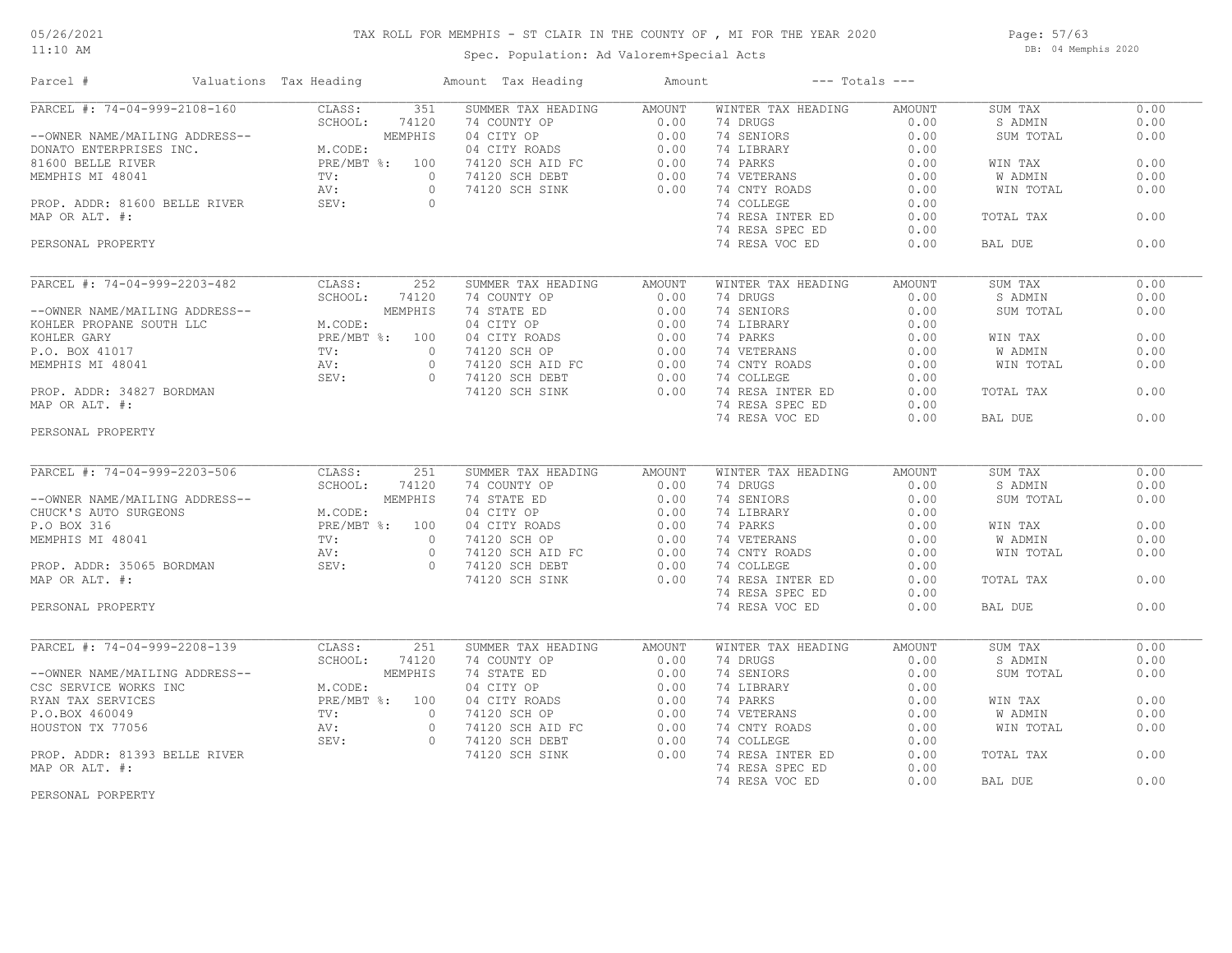11:10 AM

#### TAX ROLL FOR MEMPHIS - ST CLAIR IN THE COUNTY OF , MI FOR THE YEAR 2020

Spec. Population: Ad Valorem+Special Acts

Page: 58/63 DB: 04 Memphis 2020

| Parcel #                                         | Valuations Tax Heading |                | Amount Tax Heading                                              | Amount        |                             | $---$ Totals $---$ |           |      |
|--------------------------------------------------|------------------------|----------------|-----------------------------------------------------------------|---------------|-----------------------------|--------------------|-----------|------|
| PARCEL #: 74-04-999-2503-504                     | CLASS:                 | 252            | SUMMER TAX HEADING                                              | <b>AMOUNT</b> | WINTER TAX HEADING          | AMOUNT             | SUM TAX   | 0.00 |
|                                                  | SCHOOL:                | 74120          | 74 COUNTY OP                                                    | 0.00          | 74 DRUGS                    | 0.00               | S ADMIN   | 0.00 |
| --OWNER NAME/MAILING ADDRESS--                   |                        | MEMPHIS        | 74 STATE ED                                                     | 0.00          | 74 SENIORS                  | 0.00               | SUM TOTAL | 0.00 |
| NIEDS REPAIR LLC                                 | M.CODE:                |                | 04 CITY OP                                                      | 0.00          | 74 LIBRARY                  | 0.00               |           |      |
| P.O. BOX 84                                      |                        | PRE/MBT %: 100 | 04 CITY ROADS                                                   | 0.00          | 74 PARKS                    | 0.00               | WIN TAX   | 0.00 |
| MEMPHIS MI 48041                                 | TV:                    | $\circ$        | 74120 SCH OP                                                    | 0.00          | 74 VETERANS                 | 0.00               | W ADMIN   | 0.00 |
|                                                  | AV:                    | $\circ$        | 74120 SCH AID FC<br>74120 SCH AID FC                            | 0.00          | 74 CNTY ROADS               | 0.00               | WIN TOTAL | 0.00 |
| PROP. ADDR: 35049 BORDMAN SEV:<br>MAP OR ALT. #: |                        | $\Omega$       | 74120 SCH DEBT                                                  | 0.00          | 74 COLLEGE                  | 0.00               |           |      |
|                                                  |                        |                | 74120 SCH SINK                                                  | 0.00          | 74 RESA INTER ED            | 0.00               | TOTAL TAX | 0.00 |
|                                                  |                        |                |                                                                 |               | 74 RESA SPEC ED             | 0.00               |           |      |
| PERSONAL PROPERTY                                |                        |                |                                                                 |               | 74 RESA VOC ED              | 0.00               | BAL DUE   | 0.00 |
|                                                  |                        |                |                                                                 |               |                             |                    |           |      |
| PARCEL #: 74-04-999-2503-505                     | CLASS:                 | 251            | SUMMER TAX HEADING                                              | <b>AMOUNT</b> | WINTER TAX HEADING          | <b>AMOUNT</b>      | SUM TAX   | 0.00 |
|                                                  | SCHOOL:                | 74120          | 74 COUNTY OP                                                    | 0.00          | 74 DRUGS                    | 0.00               | S ADMIN   | 0.00 |
| --OWNER NAME/MAILING ADDRESS--                   |                        | MEMPHIS        | 74 STATE ED                                                     | 0.00          | 74 SENIORS                  | 0.00               | SUM TOTAL | 0.00 |
| WHITE KNUCKLE DIESEL PERFORMANCE                 | M.CODE:                |                | 04 CITY OP                                                      | 0.00          | 74 LIBRARY                  | 0.00               |           |      |
| 12637 HILL RD                                    |                        | PRE/MBT %: 100 | 04 CITY ROADS                                                   | 0.00          | 74 PARKS                    | 0.00               | WIN TAX   | 0.00 |
| 12637 HILL RD MI 48041                           | $\text{TV}$ :          | $\Omega$       | 74120 SCH OP                                                    | 0.00          | 74 VETERANS                 | 0.00               | W ADMIN   | 0.00 |
|                                                  | AV:                    | $\circ$        |                                                                 | 0.00          | 74 CNTY ROADS               | 0.00               | WIN TOTAL | 0.00 |
| PROP. ADDR: 35049 BOARDMAN SEV:                  |                        | $\bigcirc$     | 74120 SCH AID FC<br>74120 SCH DEBT                              | 0.00          | 74 COLLEGE                  | 0.00               |           |      |
| MAP OR ALT. #:                                   |                        |                | 74120 SCH SINK                                                  | 0.00          | 74 RESA INTER ED            | 0.00               | TOTAL TAX | 0.00 |
|                                                  |                        |                |                                                                 |               |                             |                    |           |      |
|                                                  |                        |                |                                                                 |               | 74 RESA SPEC ED             | 0.00               |           |      |
|                                                  |                        |                |                                                                 |               | 74 RESA VOC ED              | 0.00               | BAL DUE   | 0.00 |
| PARCEL #: 74-04-999-2503-509                     | CLASS:                 | 252            | SUMMER TAX HEADING                                              | AMOUNT        | WINTER TAX HEADING          | AMOUNT             | SUM TAX   | 0.00 |
|                                                  | SCHOOL:                | 74120          | 74 COUNTY OP                                                    | 0.00          | 74 DRUGS                    | 0.00               | S ADMIN   | 0.00 |
| --OWNER NAME/MAILING ADDRESS--                   |                        | MEMPHIS        | 74 STATE ED                                                     | 0.00          | 74 SENIORS                  | 0.00               | SUM TOTAL | 0.00 |
| BANYAN TECHNOLOGIES                              | M.CODE:                |                | 04 CITY OP                                                      | 0.00          | 74 LIBRARY                  | 0.00               |           |      |
| P.O. BOX 637                                     |                        | PRE/MBT %: 100 | 04 CITY ROADS                                                   | 0.00          | 74 PARKS                    | 0.00               | WIN TAX   | 0.00 |
| MEMPHIS MI 48041                                 | $\text{TV}$ :          | $\circ$        | 74120 SCH OP                                                    | 0.00          | 74 VETERANS                 | 0.00               | W ADMIN   | 0.00 |
|                                                  | AV:                    | $\circ$        |                                                                 | 0.00          |                             | 0.00               | WIN TOTAL | 0.00 |
| PROP. ADDR: 35093 BORDMAN                        | SEV:                   | $\overline{0}$ | 74120 SCH AID FC                                                |               | 74 CNTY ROADS<br>74 COLLEGE | 0.00               |           |      |
|                                                  |                        |                | 74120 SCH DEBT                                                  | 0.00          |                             |                    |           |      |
| MAP OR ALT. #:                                   |                        |                | 74120 SCH SINK                                                  | 0.00          | 74 RESA INTER ED            | 0.00               | TOTAL TAX | 0.00 |
|                                                  |                        |                |                                                                 |               | 74 RESA SPEC ED             | 0.00               |           |      |
| PERSONAL PROPERTY                                |                        |                |                                                                 |               | 74 RESA VOC ED              | 0.00               | BAL DUE   | 0.00 |
| PARCEL #: 74-04-999-2508-190                     | CLASS:                 | 351            | SUMMER TAX HEADING                                              | AMOUNT        | WINTER TAX HEADING          | AMOUNT             | SUM TAX   | 0.00 |
|                                                  | SCHOOL:                | 74120          | 74 COUNTY OP                                                    | 0.00          | 74 DRUGS                    | 0.00               | S ADMIN   | 0.00 |
| --OWNER NAME/MAILING ADDRESS--                   |                        | MEMPHIS        | 04 CUONIT OF<br>04 CITY OP<br>04 CITY ROADS<br>74120 SCH AID FC | 0.00          | 74 SENIORS                  | 0.00               | SUM TOTAL | 0.00 |
| STYLIN ENTERPRISES INC                           | M.CODE:                |                |                                                                 | 0.00          | 74 LIBRARY                  | 0.00               |           |      |
| JAMES CUCCIHARA                                  |                        | PRE/MBT %: 100 |                                                                 | 0.00          | 74 PARKS                    | 0.00               | WIN TAX   | 0.00 |
|                                                  |                        |                |                                                                 |               |                             |                    |           |      |
| 81900 MAIN                                       | $\text{TV}$ :          | $\circ$        | 74120 SCH DEBT                                                  | 0.00          | 74 VETERANS                 | 0.00               | W ADMIN   | 0.00 |
| MEMPHIS MI 48041                                 | AV:                    | $\circ$        | 74120 SCH SINK                                                  | 0.00          | 74 CNTY ROADS               | 0.00               | WIN TOTAL | 0.00 |
|                                                  | SEV:                   | $\circ$        |                                                                 |               | 74 COLLEGE                  | 0.00               |           |      |
| PROP. ADDR: 81900 MAIN ST                        |                        |                |                                                                 |               | 74 RESA INTER ED            | 0.00               | TOTAL TAX | 0.00 |
| MAP OR ALT. #:                                   |                        |                |                                                                 |               | 74 RESA SPEC ED             | 0.00               |           |      |
|                                                  |                        |                |                                                                 |               | 74 RESA VOC ED              | 0.00               | BAL DUE   | 0.00 |

PERSONAL PROPERTY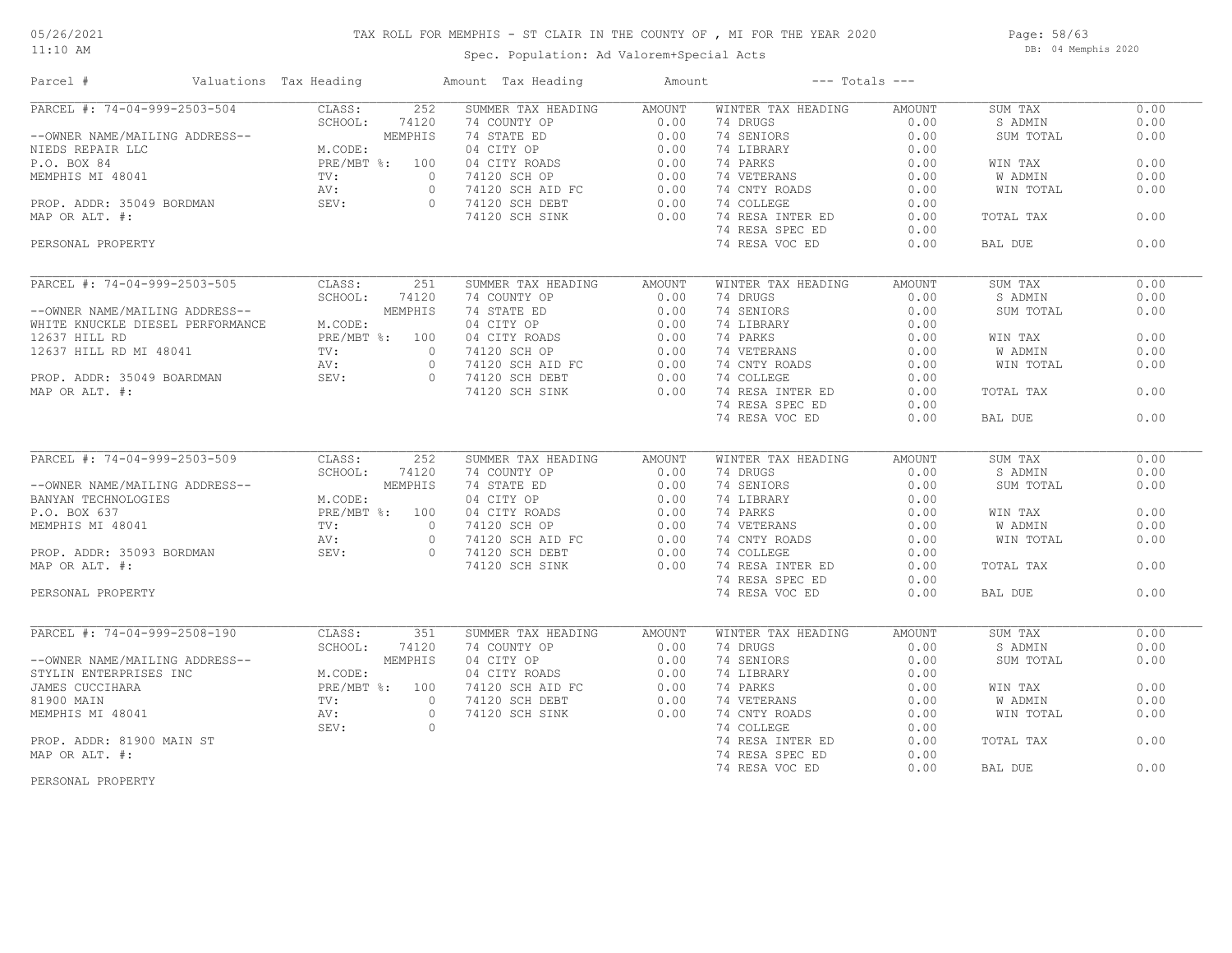11:10 AM

#### TAX ROLL FOR MEMPHIS - ST CLAIR IN THE COUNTY OF , MI FOR THE YEAR 2020

Spec. Population: Ad Valorem+Special Acts

Page: 59/63 DB: 04 Memphis 2020

| Parcel #                       | Valuations Tax Heading |                | Amount Tax Heading | Amount        |                    | $---$ Totals $---$ |           |        |
|--------------------------------|------------------------|----------------|--------------------|---------------|--------------------|--------------------|-----------|--------|
| PARCEL #: 74-04-999-2700-000   | CLASS:                 | 251            | SUMMER TAX HEADING | <b>AMOUNT</b> | WINTER TAX HEADING | <b>AMOUNT</b>      | SUM TAX   | 195.16 |
|                                | SCHOOL:                | 74120          | 74 COUNTY OP       | 26.63         | 74 DRUGS           | 2.80               | S ADMIN   | 1.95   |
| --OWNER NAME/MAILING ADDRESS-- |                        | MEMPHIS        | 74 STATE ED        | 30.00         | 74 SENIORS         | 4.00               | S INTRST  | 11.71  |
| ADVANCED TREE EXPERTS          | M.CODE:                |                | 04 CITY OP         | 69.55         | 74 LIBRARY         | 3.50               | SUM TOTAL | 208.82 |
| 10811 ALPINE                   |                        | PRE/MBT %: 100 | 04 CITY ROADS      | 9.73          | 74 PARKS           | 2.47               |           |        |
| MEMPHIS MI 48041               | TV:                    | 5,000          | 74120 SCH OP       | 30.00         | 74 VETERANS        | 0.50               | WIN TAX   | 41.09  |
|                                | AV:                    | 5,000          | 74120 SCH AID FC   | 0.00          | 74 CNTY ROADS      | 1.25               | W ADMIN   | 0.00   |
| PROP. ADDR: 81475 MAIN         | SEV:                   | 5,000          | 74120 SCH DEBT     | 24.25         | 74 COLLEGE         | 9.44               | WIN TOTAL | 41.09  |
| MAP OR ALT. #:                 |                        |                | 74120 SCH SINK     | 5.00          | 74 RESA INTER ED   | 0.96               |           |        |
|                                |                        |                |                    |               | 74 RESA SPEC ED    | 11.55              | TOTAL TAX | 249.91 |
|                                |                        |                |                    |               | 74 RESA VOC ED     | 4.62               |           |        |
|                                |                        |                |                    |               |                    |                    | BAL DUE   | 249.91 |
| PARCEL #: 74-04-999-2800-000   | CLASS:                 | 251            | SUMMER TAX HEADING | AMOUNT        | WINTER TAX HEADING | AMOUNT             | SUM TAX   | 0.00   |
|                                | SCHOOL:                | 74120          | 74 COUNTY OP       | 0.00          | 74 DRUGS           | 0.00               | S ADMIN   | 0.00   |
| --OWNER NAME/MAILING ADDRESS-- |                        | MEMPHIS        | 74 STATE ED        | 0.00          | 74 SENIORS         | 0.00               | SUM TOTAL | 0.00   |
| SHELBY GENERATOR               | M.CODE:                |                | 04 CITY OP         | 0.00          | 74 LIBRARY         | 0.00               |           |        |
| 34833 BOARDMAN                 | PRE/MBT %:             | 100            | 04 CITY ROADS      | 0.00          | 74 PARKS           | 0.00               | WIN TAX   | 0.00   |
| MEMPHIS MI 48041               | TV:                    | $\circ$        | 74120 SCH OP       | 0.00          | 74 VETERANS        | 0.00               | W ADMIN   | 0.00   |
|                                | AV:                    | $\circ$        | 74120 SCH AID FC   | 0.00          | 74 CNTY ROADS      | 0.00               | WIN TOTAL | 0.00   |
| PROP. ADDR: 34833 BOARDMAN     | SEV:                   | $\circ$        | 74120 SCH DEBT     | 0.00          | 74 COLLEGE         | 0.00               |           |        |
| MAP OR ALT. #:                 |                        |                | 74120 SCH SINK     | 0.00          | 74 RESA INTER ED   | 0.00               | TOTAL TAX | 0.00   |
|                                |                        |                |                    |               | 74 RESA SPEC ED    | 0.00               |           |        |
|                                |                        |                |                    |               |                    |                    |           |        |

74 RESA VOC ED 0.00 BAL DUE 0.00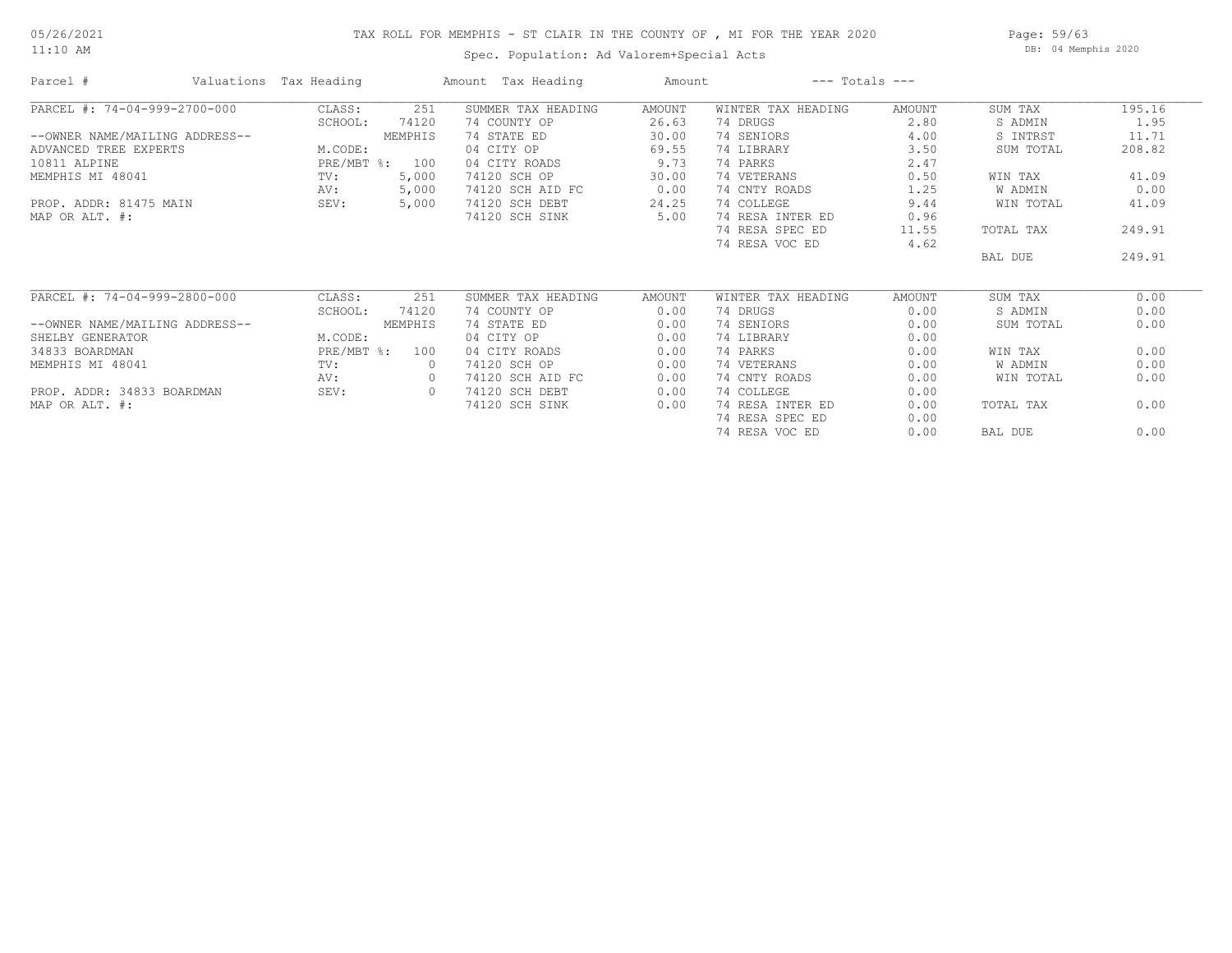#### Spec. Population: Ad Valorem+Special Acts

Page: 60/63 DB: 04 Memphis 2020

| TOTAL ALL DISTRICTS | <b>REAL</b> | (BAL DUE)         | PERSONAL          | (BAL DUE) | EXEMPT       | (BAL DUE) |
|---------------------|-------------|-------------------|-------------------|-----------|--------------|-----------|
| PARCEL COUNT        | 150         |                   | 26                |           | 12           |           |
| TAXABLE VALUE       | 7,109,549   |                   | 306,300           |           | 0            |           |
| ASSESSED VALUE      | 10,284,100  |                   | 306,300           |           | $\mathbf{0}$ |           |
| SEV VALUE           | 10,284,100  |                   | 306,300           |           | $\circ$      |           |
| PRE/MBT TAXABLE     | 5,102,073   |                   | 29,800            |           | $\circ$      |           |
| N PRE/MBT TAXABLE   | 2,007,476   |                   | 276,500           |           | $\circ$      |           |
| S 74 COUNTY OP      | 37,868.21   | 1,255.40 1,631.49 |                   | 26.63     | 0.00         | 0.00      |
| S 74 STATE ED       | 42,656.77   |                   | 1,414.17 1,837.80 | 30.00     | 0.00         | 0.00      |
| S 04 CITY OP        | 98,900.15   | 3,278.74          | 4,260.93          | 69.55     | 0.00         | 0.00      |
| S 04 CITY ROADS     | 13,835.12   | 458.66            | 596.06            | 9.73      | 0.00         | 0.00      |
| S 74120 SCH OP      | 36, 134.43  | 1,648.75          | 5,155.80          | 30.00     | 0.00         | 0.00      |
| S 74120 SCH AID F   | 0.00        | 0.00              | 0.00              | 0.00      | 0.00         | 0.00      |
| S 74120 SCH DEBT    | 34,480.63   | 1,143.10          | 1,485.55          | 24.25     | 0.00         | 0.00      |
| S 74120 SCH SINK    | 7,108.96    | 235.68            | 306.30            | 5.00      | 0.00         | 0.00      |
| W 74 DRUGS          | 3,987.66    | 258.76            | 171.82            | 2.80      | 0.00         | 0.00      |
| W 74 SENIORS        | 5,687.01    | 369.03            | 245.04            | 4.00      | 0.00         | 0.00      |
| W 74 LIBRARY        | 4,976.01    | 322.88            | 214.41            | 3.50      | 0.00         | 0.00      |
| W 74 PARKS          | 3,521.29    | 228.51            | 151.72            | 2.47      | 0.00         | 0.00      |
| W 74 VETERANS       | 710.27      | 46.09             | 30.63             | 0.50      | 0.00         | 0.00      |
| W 74 CNTY ROADS     | 1,776.66    | 115.27            | 76.57             | 1.25      | 0.00         | 0.00      |
| W 74 COLLEGE        | 13,429.89   | 871.48            | 578.60            | 9.44      | 0.00         | 0.00      |
| W 74 RESA INTER E   | 1,377.09    | 89.35             | 59.34             | 0.96      | 0.00         | 0.00      |
| W 74 RESA SPEC ED   | 16, 431.54  | 1,066.24          | 707.93            | 11.55     | 0.00         | 0.00      |
| W 74 RESA VOC ED    | 6,572.04    | 426.48            | 283.15            | 4.62      | 0.00         | 0.00      |
| * SP. ASSESSMENTS   | 1,583.98    | 836.36            | 0.00              | 0.00      | 0.00         | 0.00      |
| S ADMIN FEE         | 2,724.99    | 87.25 152.72      |                   | 1.95      | 0.00         | 0.00      |
| INTEREST            | 594.57      | 594.57            | 11.71             | 11.71     | 0.00         | 0.00      |
| S TOTALS            | 275,887.81  | 10,952.68         | 15,438.36         | 208.82    | 0.00         | 0.00      |
| W TOTALS            | 58,469.46   | 3,794.09          | 2,519.21          | 41.09     | 0.00         | 0.00      |
| GRAND TOTALS        | 334, 357.27 | 14,746.77         | 17,957.57         | 249.91    | 0.00         | 0.00      |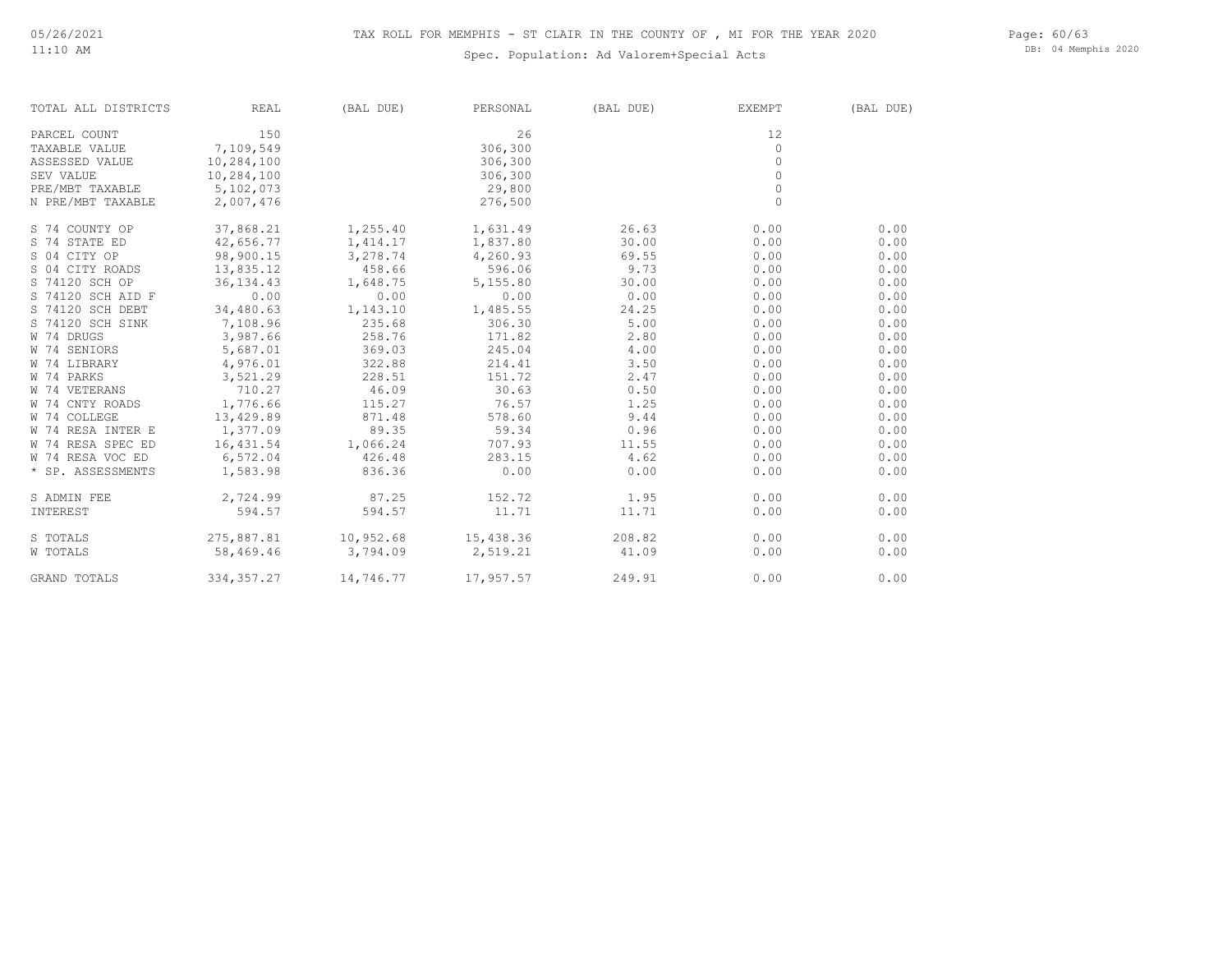#### Spec. Population: Ad Valorem+Special Acts

Page: 61/63 DB: 04 Memphis 2020

| TOTAL ALL DISTRICTS | LEASED LAND | (BAL DUE) | TOTAL                  | (BAL DUE) |
|---------------------|-------------|-----------|------------------------|-----------|
| PARCEL COUNT        | 0           |           | 188                    |           |
| TAXABLE VALUE       | 0           |           | 7,415,849              |           |
| ASSESSED VALUE      | 0           |           | 10,590,400             |           |
| SEV VALUE           | 0           |           | 10,590,400             |           |
| PRE/MBT TAXABLE     | 0           |           | 5, 131, 873            |           |
| NON PRE/MBT TAXABLE | $\circ$     |           | 2,283,976              |           |
| S 74 COUNTY OP      | 0.00        | 0.00      | 39,499.70              | 1,282.03  |
| S 74 STATE ED       | 0.00        | 0.00      | 44,494.57              | 1,444.17  |
| S 04 CITY OP        | 0.00        | 0.00      | 103,161.08             | 3,348.29  |
| S 04 CITY ROADS     | 0.00        | 0.00      | 14,431.18              | 468.39    |
| S 74120 SCH OP      | 0.00        | 0.00      | 41,290.23              | 1,678.75  |
| S 74120 SCH AID FC  | 0.00        | 0.00      | 0.00                   | 0.00      |
| S 74120 SCH DEBT    | 0.00        | 0.00      | 35,966.18              | 1,167.35  |
| S 74120 SCH SINK    | 0.00        | 0.00      | 7,415.26               | 240.68    |
| W 74 DRUGS          | 0.00        | 0.00      | 4,159.48               | 261.56    |
| W 74 SENIORS        | 0.00        | 0.00      | 5,932.05               | 373.03    |
| W 74 LIBRARY        | 0.00        | 0.00      | 5,190.42               | 326.38    |
| W 74 PARKS          | 0.00        | 0.00      | 3,673.01               | 230.98    |
| W 74 VETERANS       | 0.00        | 0.00      | 740.90                 | 46.59     |
| W 74 CNTY ROADS     | 0.00        | 0.00      | 1,853.23               | 116.52    |
| W 74 COLLEGE        | 0.00        | 0.00      | 14,008.49              | 880.92    |
| W 74 RESA INTER ED  | 0.00        | 0.00      | 1,436.43               | 90.31     |
| W 74 RESA SPEC ED   | 0.00        | 0.00      | 17,139.47              | 1,077.79  |
| W 74 RESA VOC ED    | 0.00        | 0.00      | 6,855.19               | 431.10    |
| * SP. ASSESSMENTS   | 0.00        | 0.00      | 1,583.98               | 836.36    |
| S ADMIN FEE         | 0.00        | 0.00      | 2,877.71               | 89.20     |
| INTEREST            | 0.00        | 0.00      | 606.28                 | 606.28    |
| S TOTALS            | 0.00        | 0.00      | 291, 326.17 11, 161.50 |           |
| W TOTALS            | 0.00        | 0.00      | 60,988.67              | 3,835.18  |
| GRAND TOTALS        | 0.00        | 0.00      | 352, 314.84            | 14,996.68 |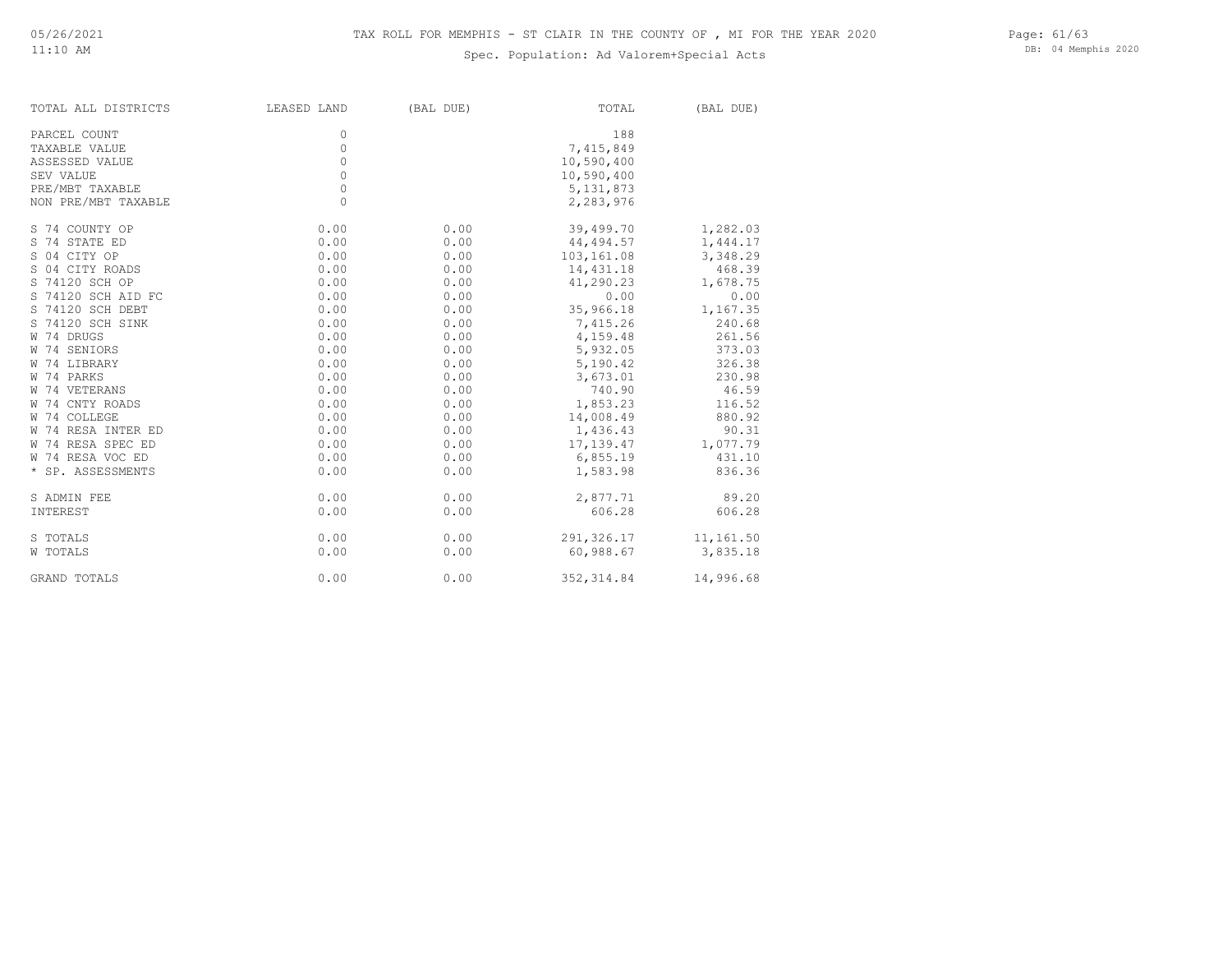#### Page: 62/63 DB: 04 Memphis 2020

#### Spec. Population: Ad Valorem+Special Acts

| SCHOOL DISTRICT 74120 UNIT 04 | <b>REAL</b> | PERSONAL  | EXEMPT  | LEASED LAND | TOTAL       |
|-------------------------------|-------------|-----------|---------|-------------|-------------|
| PARCEL COUNT                  | 150         | 26        | 12      | $\Omega$    | 188         |
| TAXABLE VALUE                 | 7,109,549   | 306,300   | $\circ$ | $\Omega$    | 7,415,849   |
| ASSESSED VALUE                | 10,284,100  | 306,300   | 0       | 0           | 10,590,400  |
| SEV VALUE                     | 10,284,100  | 306,300   | $\circ$ | $\circ$     | 10,590,400  |
| PRE/MBT TAXABLE               | 5,102,073   | 29,800    | $\circ$ | $\circ$     | 5, 131, 873 |
| NON PRE/MBT TAXABLE           | 2,007,476   | 276,500   | $\circ$ | $\circ$     | 2,283,976   |
| (S) 74 COUNTY OP              | 37,868.21   | 1,631.49  | 0.00    | 0.00        | 39,499.70   |
| 74 STATE ED<br>(S)            | 42,656.77   | 1,837.80  | 0.00    | 0.00        | 44, 494.57  |
| 04 CITY OP<br>(S)             | 98,900.15   | 4,260.93  | 0.00    | 0.00        | 103,161.08  |
| 04 CITY ROADS<br>(S)          | 13,835.12   | 596.06    | 0.00    | 0.00        | 14,431.18   |
| (S) 74120 SCH OP              | 36, 134.43  | 5,155.80  | 0.00    | 0.00        | 41,290.23   |
| 74120 SCH AID FC<br>(S)       | 0.00        | 0.00      | 0.00    | 0.00        | 0.00        |
| 74120 SCH DEBT<br>(S)         | 34,480.63   | 1,485.55  | 0.00    | 0.00        | 35,966.18   |
| 74120 SCH SINK<br>(S)         | 7,108.96    | 306.30    | 0.00    | 0.00        | 7,415.26    |
| 74 DRUGS<br>(W)               | 3,987.66    | 171.82    | 0.00    | 0.00        | 4,159.48    |
| 74 SENIORS<br>(W)             | 5,687.01    | 245.04    | 0.00    | 0.00        | 5,932.05    |
| 74 LIBRARY<br>(W)             | 4,976.01    | 214.41    | 0.00    | 0.00        | 5,190.42    |
| 74 PARKS<br>(W)               | 3,521.29    | 151.72    | 0.00    | 0.00        | 3,673.01    |
| 74 VETERANS<br>(W)            | 710.27      | 30.63     | 0.00    | 0.00        | 740.90      |
| 74 CNTY ROADS<br>(W)          | 1,776.66    | 76.57     | 0.00    | 0.00        | 1,853.23    |
| 74 COLLEGE<br>(W)             | 13,429.89   | 578.60    | 0.00    | 0.00        | 14,008.49   |
| 74 RESA INTER ED<br>(W)       | 1,377.09    | 59.34     | 0.00    | 0.00        | 1,436.43    |
| 74 RESA SPEC ED<br>(W)        | 16,431.54   | 707.93    | 0.00    | 0.00        | 17,139.47   |
| 74 RESA VOC ED<br>(W)         | 6,572.04    | 283.15    | 0.00    | 0.00        | 6,855.19    |
| SP. ASSESSMENTS<br>$(* )$     | 1,583.98    | 0.00      | 0.00    | 0.00        | 1,583.98    |
| (S) ADMIN FEE                 | 2,724.99    | 152.72    | 0.00    | 0.00        | 2,877.71    |
| INTEREST                      | 594.57      | 11.71     | 0.00    | 0.00        | 606.28      |
| (S) TOTALS                    | 275,887.81  | 15,438.36 | 0.00    | 0.00        | 291,326.17  |
| (W) TOTALS                    | 58,469.46   | 2,519.21  | 0.00    | 0.00        | 60,988.67   |
| GRAND TOTALS                  | 334, 357.27 | 17,957.57 | 0.00    | 0.00        | 352, 314.84 |